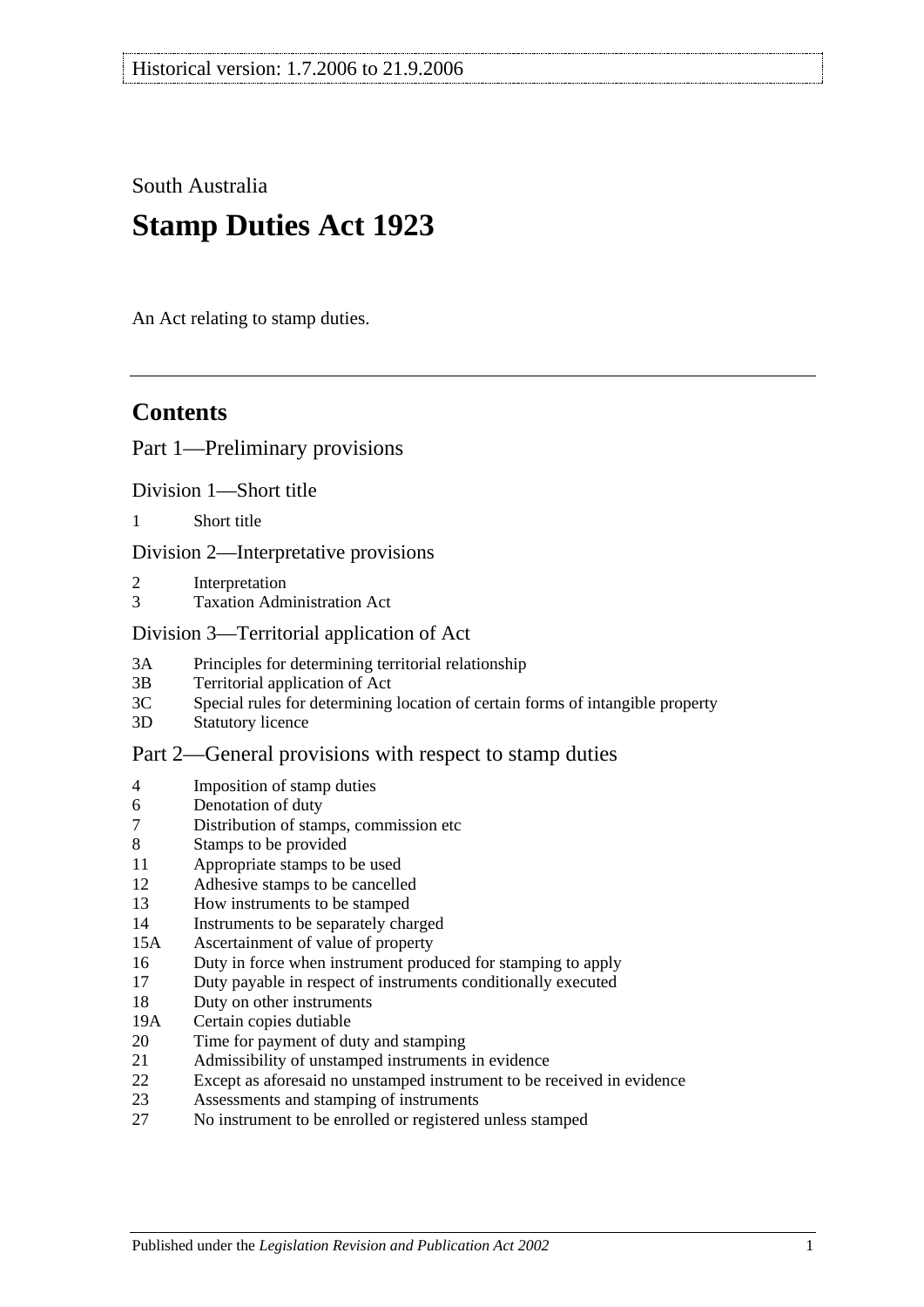# [Part 3—Special provisions with respect to certain stamp duties](#page-18-0)

#### [Division 1—Agreements](#page-18-1)

- 29 [Adhesive stamp may be used for agreement not under seal](#page-18-2)
- 30 [When agreement comprised of several letters](#page-18-3)
- 31 [Certain contracts to be chargeable as conveyances on sale](#page-18-4)
- 31A [Duty on agreements for "walk in walk out" sales of land used for primary production](#page-19-0)

#### [Division 2—Rental business](#page-19-1)

- 31B [Interpretation](#page-19-2)
- 31C [Jurisdictional nexus](#page-21-0)
- 31D [Obligation to be registered](#page-21-1)
- 31E [Registration](#page-21-2)
- 31F [Lodgement of statement and payment of duty](#page-21-3)
- 31H [Manner of denoting duty on statement](#page-22-0)
- 31I [Matter not to be included in statement](#page-23-0)
- 31K [Calculation by other methods](#page-24-0)
- 31L [Passing on a rental duty](#page-25-0)
- 31M [Ascertainment and disclosure of place of use of goods](#page-25-1)

#### [Division 3—Annual licences](#page-26-0)

- 32 [Interpretation](#page-26-1)
- 33 [Annual licence required for insurance business](#page-26-2)
- 34 [Application for annual licence](#page-27-0)
- 35 [Issuing and term of annual licence](#page-27-1)
- 36 [Monthly returns in respect of general insurance business](#page-27-2)
- 36A [Duty if annual licence application or monthly return not lodged as required](#page-27-3)
- 37 [Denoting of duty](#page-28-0)
- 38 [Duty payable on acquisition of insurance business](#page-28-1)
- 42AA [Duty in respect of policies effected outside South Australia](#page-28-2)
- 42AB [Insurers not required to be licensed](#page-28-3)

#### [Division 4—Application for motor vehicle registration](#page-29-0)

- 42A [Interpretation](#page-29-1)
- 42B [Duty on applications for motor vehicle registration or transfer of registration](#page-30-0)
- 42BA [Concessional rate of duty on some applications to transfer registration](#page-32-0)
- 42C [Refund of duty where vehicle returned or registration or transfer in error](#page-33-0)
- 42CA [Refund of duty on eligibility for reduced fee](#page-33-1)
- 42D [Taxation Administration Act and functions of Registrar](#page-33-2)
- 42E [Regulations](#page-33-3)

#### [Division 5—Cheques](#page-33-4)

- 43 [Interpretation](#page-33-5)<br>44 Duty on cheque
- [Duty on cheques and cheque forms](#page-34-0)
- 45 [Duty not to be chargeable after certain date](#page-34-1)
- 46 [Power to make regulations](#page-35-0)

#### [Division 6—Conveyances and conveyances on sale](#page-35-1)

- 60 [Interpretation](#page-35-2)
- 60A [Value of property conveyed or transferred](#page-35-3)
- 60B [Refund of duty where transaction is rescinded or annulled](#page-37-0)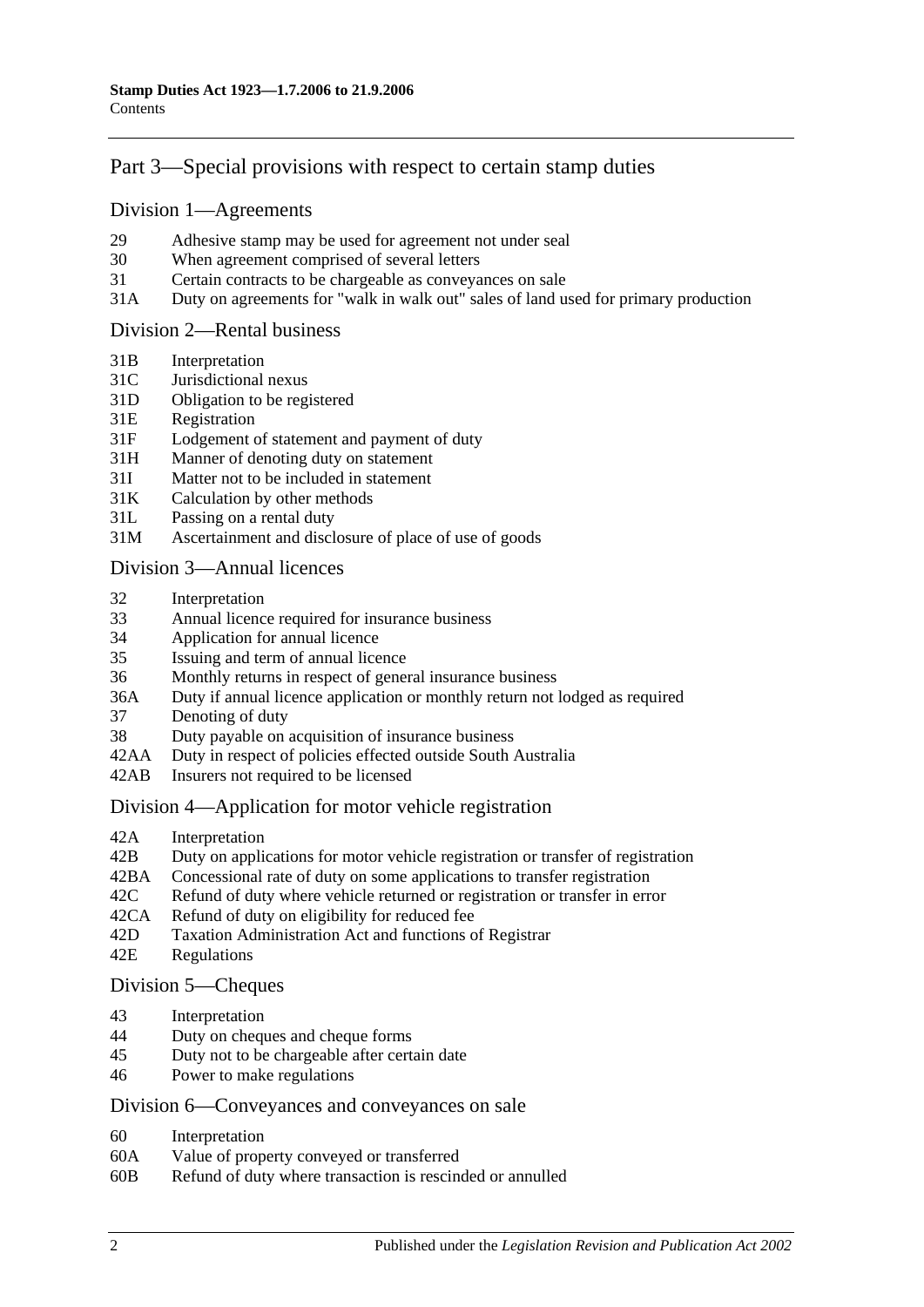- 60C [Refund of duty on reconveyance of property subject to a common law mortgage](#page-38-0)
- 61 [Method or estimating value of consideration where consideration consists of shares](#page-38-1)
- 62 [Land use entitlements](#page-38-2)
- 64 [Consideration in case of lease](#page-39-0)
- 65 [Where consideration consists of real or personal property](#page-39-1)
- 66 [Where consideration is payable in instalments](#page-39-2)
- 67 [Computation of duty where instruments are interrelated](#page-39-3)
- 68 [Duty in certain cases](#page-40-0)
- 70 [Evasion of duty](#page-40-1)
- 71 [Instruments chargeable as conveyances operating as voluntary dispositions](#page-41-0) *inter vivos*
- 71AA [Instruments disclaiming etc an interest in the estate of a deceased person](#page-44-0)
- 71A [Provision where trust property distributed](#page-45-0) *in specie*
- 71B [Partition or division of property](#page-45-1)
- 71C [Concessional rates of duty in respect of purchase of first home etc](#page-45-2)
- 71CA [Exemption from duty in respect of Family Law instruments](#page-49-0)
- 71CB [Exemption from duty in respect of certain transfers between spouses or former spouses](#page-52-0)
- 71CBA [Exemption from duty in respect of cohabitation agreements or property adjustment orders](#page-53-0)
- 71CC [Interfamilial transfer of farming property](#page-54-0)
- 71CD [Duty on conveyances by Official Trustee etc](#page-56-0)
- 71D [Concessional duty to encourage mineral or petroleum exploration activity](#page-56-1)
- 71DA [Duty on certain conveyances between superannuation funds etc](#page-58-0)

#### [Division 7—Gaming machine surcharge](#page-59-0)

- 71EA [Interpretation](#page-59-1)
- 71EB [Direct interests](#page-60-0)
- 71EC [Related entities](#page-61-0)
- 71ED [Indirect interests](#page-61-1)
- 71EE [Notional interests](#page-62-0)
- 71EF [Application of this](#page-62-1) Division
- 71EG [Imposition of surcharge](#page-62-2)
- 71EH [Exempt transactions](#page-63-0)
- 71EI [Notice of transaction to which this Division applies](#page-63-1)
- 71EJ [Recovery of duty](#page-63-2)

#### [Division 8—Transactions effected without creating dutiable instrument](#page-64-0)

- 71E [Transactions otherwise than by dutiable instrument](#page-64-1)
- 71F [Statutory transfers](#page-65-0)

#### [Division 9—Leases](#page-66-0)

- 72 [Agreement for lease to be charged as a lease](#page-66-1)
- 73 [Leases, how to be charged in respect of produce etc](#page-66-2)
- 74 [Duty in respect of certain kinds of lease](#page-67-0)
- 75 [Consideration for lease](#page-67-1)
- 75A [Abolition of duty on leases](#page-68-0)

#### [Division 10—Mortgages](#page-68-1)

- 76 [Interpretation](#page-68-2)
- 77 [Where mortgage consists of several instruments](#page-68-3)<br>78 Security for stock how to be charged
- [Security for stock, how to be charged](#page-69-0)
- 79 [Mortgage securing future and contingent liabilities](#page-69-1)
- 80 [Security for repayment by periodical payments, how to be charged](#page-71-0)
- 81 [Transfers and further charges](#page-71-1)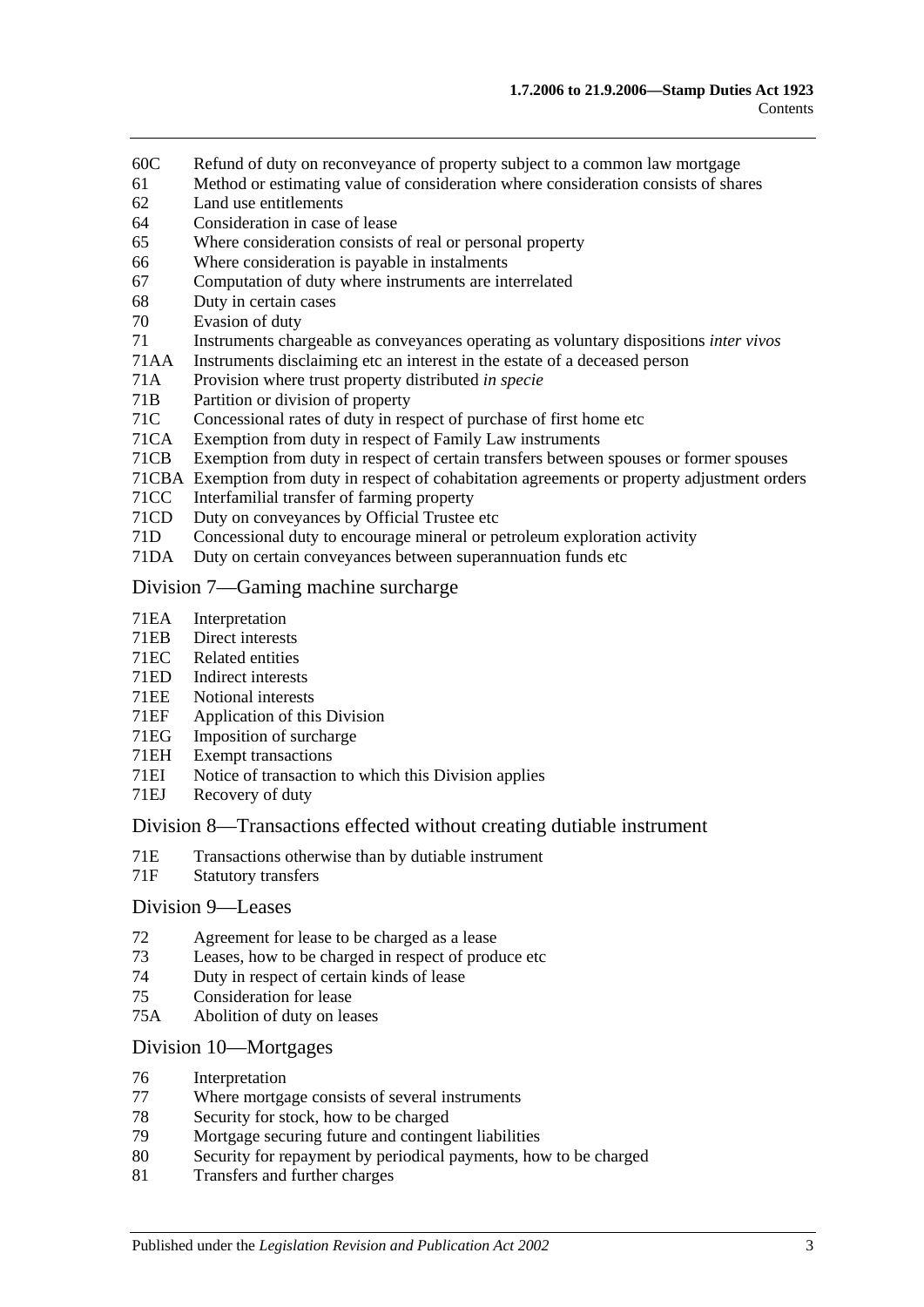- 81A [Duty may be denoted in certain cases by adhesive stamps](#page-71-2)
- 81B [Duty chargeable proportioned to value of South Australian property](#page-71-3)
- 81C [Duty paid on one mortgage may be denoted as having been paid on another mortgage](#page-72-0)
- 82 [Unregistered mortgages protected by caveats](#page-73-0)

# [Part 3A—Special provisions relating to financial products](#page-74-0)

#### [Division 1—Interpretation](#page-74-1)

- 90A [Interpretation](#page-74-2)
- 90AB [Share buy-back](#page-76-0)
- 90AC [Exempt transactions](#page-76-1)

## [Division 2—Duty on sales and purchases by brokers](#page-76-2)

- 90B [Application of Division](#page-76-3)
- 90C [Records of sales and purchases of financial products](#page-77-0)
- 90D [Returns to be lodged and duty paid](#page-78-0)
- 90E [Endorsement of instrument of transfer as to payment of duty](#page-79-0)
- 90F [Power of dealer to recover paid duty](#page-79-1)
- 90G [Transactions in S.A. financial products on U.K. stock exchange](#page-79-2)

## [Division 3—Duty on certain clearing and settlement transactions](#page-81-0)

- 90H [Application of Division](#page-81-1)
- 90I [Requirement to make record of CSF transactions](#page-82-0)
- 90J [Transfer document or record to be treated as instrument of conveyance](#page-82-1)
- 90K [Particulars to be included in a transfer document](#page-83-0)
- 90L [Relevant CSF participant's identification code equivalent to stamping](#page-83-1)
- 90M [Returns to be lodged and duty paid](#page-83-2)
- 90N [Monthly returns by registered CS facility licensees](#page-83-3)
- 90O [Particulars reported by participants to be kept by registered CS facility licensees](#page-84-0)
- 90P [Refund for error transaction](#page-84-1)

## [Division 4—Registration of Australian market licensees and CS facility licensees](#page-84-2)

- 90Q [Registration process](#page-84-3)
- 90R [Disclosure of information](#page-85-0)

## [Division 5—Duty on other conveyances](#page-85-1)

- 90T [Application of Division](#page-85-2)
- 90U [Financial products liable to duty](#page-85-3)
- 90V [Proclaimed countries](#page-85-4)

## [Part 4—Land rich entities](#page-86-0)

## [Division 1—Preliminary](#page-86-1)

- 91 [Interpretation](#page-86-2)
- 92 [Direct interests](#page-88-0)
- 92A [Related entities](#page-89-0)
- 92B [Indirect interests](#page-89-1)
- 93 [Notional interest in assets of related entity](#page-89-2)

## [Division 2—Land rich entity](#page-90-0)

94 [Land rich entity](#page-90-1)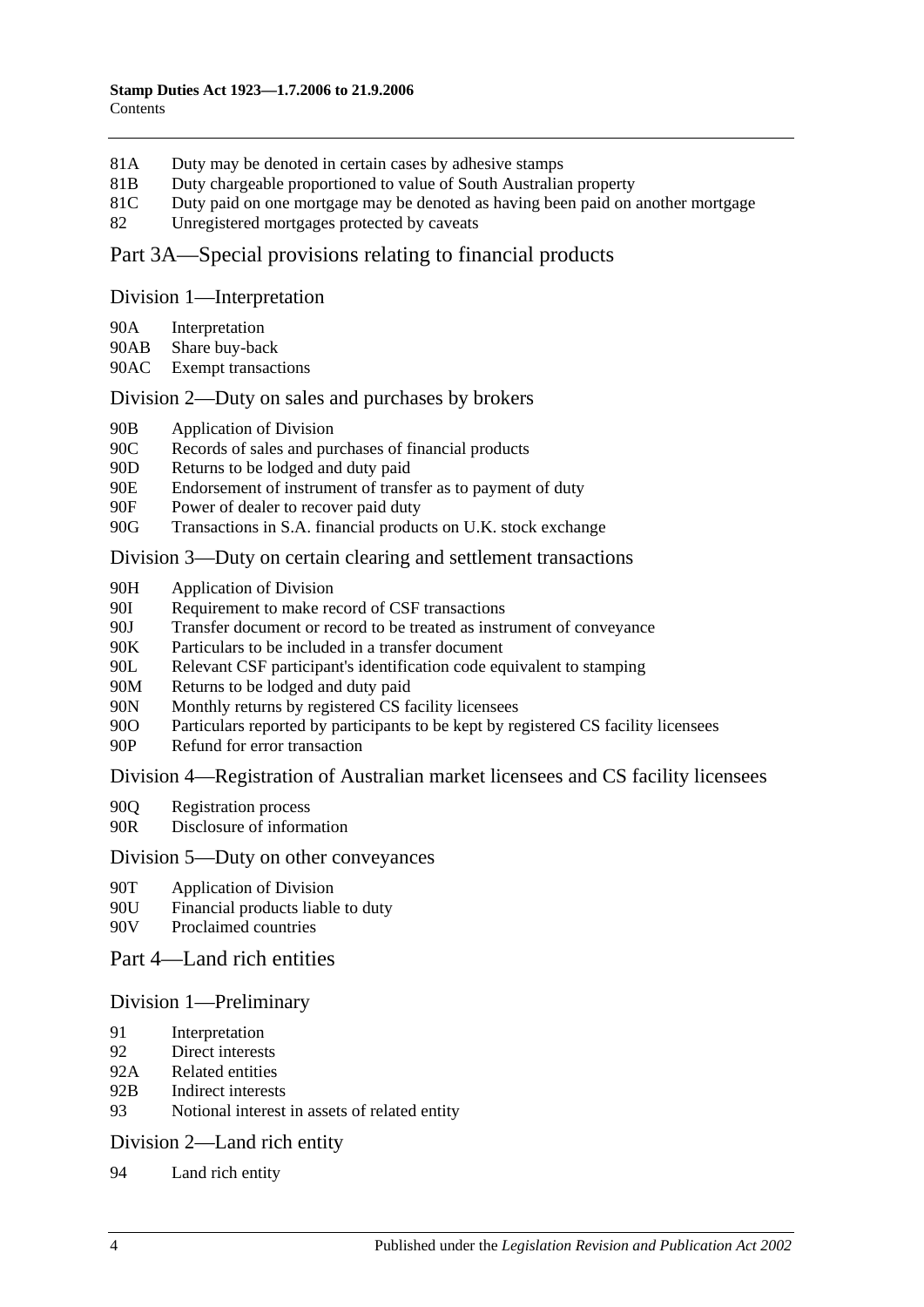#### [Division 3—Dutiable transactions](#page-91-0)

- 95 [General principle of liability to duty](#page-91-1)<br>96 Value of notional interest acquired a
- [Value of notional interest acquired as a result of dutiable transaction](#page-91-2)
- 97 [Calculation of duty](#page-92-0)

#### [Division 4—Payment and recovery of duty](#page-93-0)

- 98 [Acquisition statement](#page-93-1)<br>99 Recovery from entity
- [Recovery from entity](#page-93-2)

#### [Division 5—Miscellaneous](#page-94-0)

- 100 [Valuation of interest under contract or option to purchase land](#page-94-1)
- 101 [Exempt transactions](#page-94-2)
- 102 [Multiple incidences of duty](#page-95-0)

#### [Part 5—Miscellaneous provisions](#page-96-0)

- 106 [Spoiled or unused stamps](#page-96-1)
- 106A [Transfer of financial products not to be registered unless duly stamped](#page-96-2)
- 107 [Transfer of property to correct error](#page-97-0)
- 108 [Penalties for certain offences](#page-97-1)
- 109 [Penalty for fraud](#page-98-0)
- 111 [Remedy for misappropriation](#page-98-1)
- 112 [Regulations](#page-98-2)
- 114 [Exemption from stamp duty](#page-99-0)

#### [Schedule 1—Transitional provisions](#page-100-0)

1 [Commencement of consequential regulations](#page-100-1)

[Schedule 2—Stamp duties and exemptions](#page-100-2)

## Part 1—Specified instruments

## Part 2—General exemptions from all stamp duties

16 [General exemptions](#page-114-0)

[Legislative history](#page-120-0)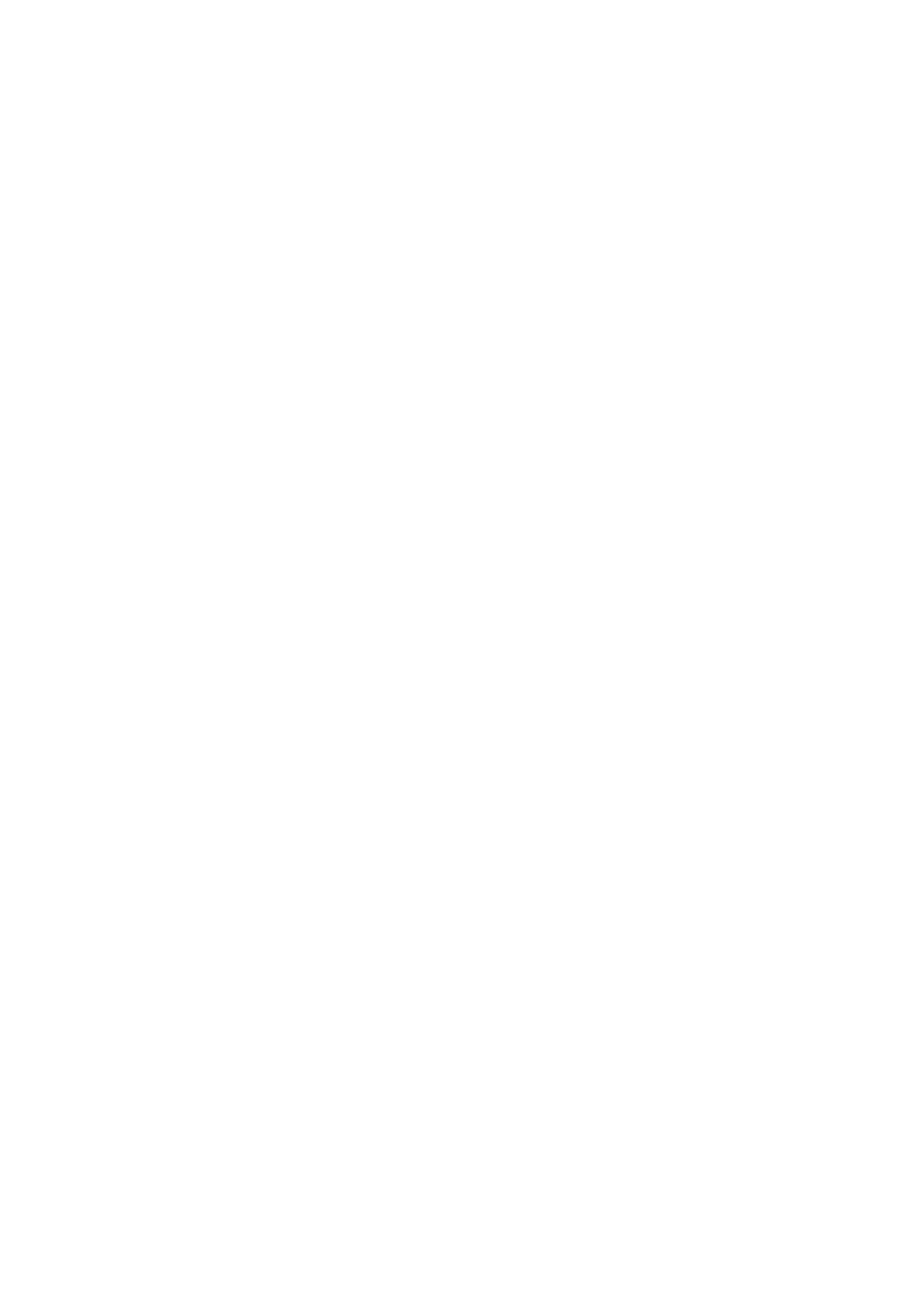## <span id="page-6-0"></span>**The Parliament of South Australia enacts as follows:**

# **Part 1—Preliminary provisions**

# <span id="page-6-1"></span>**Division 1—Short title**

## <span id="page-6-2"></span>**1—Short title**

This Act may be cited as the *Stamp Duties Act 1923*.

# <span id="page-6-3"></span>**Division 2—Interpretative provisions**

## <span id="page-6-4"></span>**2—Interpretation**

(1) In this Act, unless it is otherwise provided or there is something in the context repugnant thereto—

*adhesive stamp* means an adhesive stamp purchased or otherwise obtained from the Commissioner or a distributor of stamps in pursuance of this Act;

*approved form* means a form approved by the Commissioner;

*assessment* means an assessment or reassessment by the Commissioner under Part 3 of the *[Taxation Administration Act](http://www.legislation.sa.gov.au/index.aspx?action=legref&type=act&legtitle=Taxation%20Administration%20Act%201996) 1996*, and *assess* and *assessed* have corresponding meanings;

*Australian market licensee* means the holder of an Australian market licence under Chapter 7 of the *Corporations Act 2001* of the Commonwealth;

*beneficial interest* means an equitable interest or an interest vested both at law and in equity in the holder of the interest and includes a potential beneficial interest;

*business of primary production* means the business of agriculture, pasturage, horticulture, viticulture, apiculture, poultry farming, dairy farming, forestry or any other business consisting of the cultivation of soils, the gathering in of crops, the rearing of livestock or the propagation and harvesting of fish or other aquatic organisms;

*Commissioner* means the person appointed or acting as the Commissioner of State Taxation, and includes a person appointed or acting as a Deputy Commissioner of State Taxation (see Part 9 of the *[Taxation Administration Act](http://www.legislation.sa.gov.au/index.aspx?action=legref&type=act&legtitle=Taxation%20Administration%20Act%201996) 1996*);

*CUFS* means an interest, issued by or on behalf of CHESS Depositary Nominees Pty Ltd, that provides beneficial ownership in respect of—

- (a) shares in a corporation incorporated outside Australia; or
- (b) units in a unit trust scheme,

being shares or units that are quoted on the market operated by the Australian Stock Exchange Limited;

*die* means die or other machine or implement used for impressing or imprinting stamps upon documents;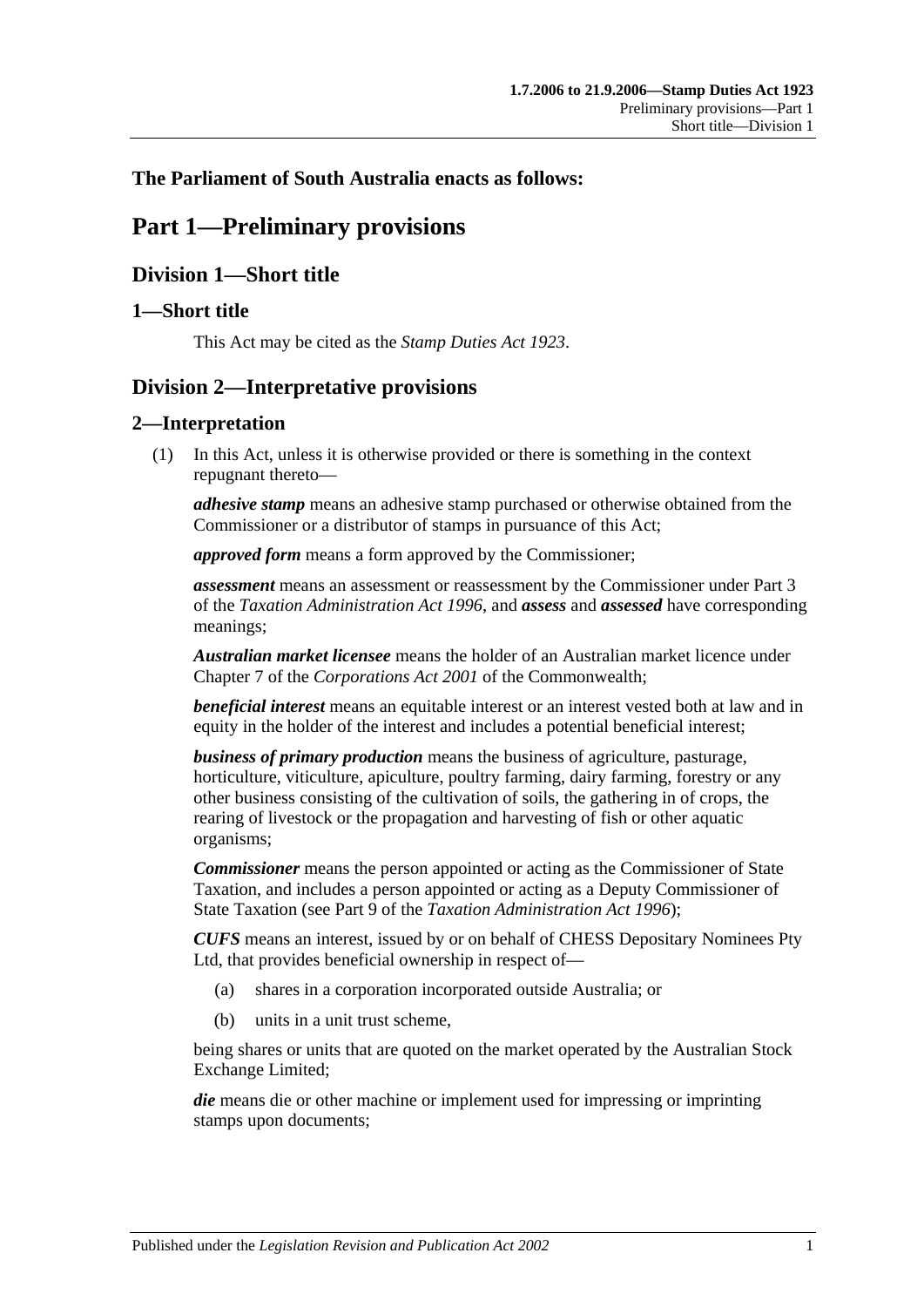*discretionary trust* means an arrangement, however made, under which a person holds property, and the beneficial interest in all or any part of that property may be vested in a person (in this Act referred to as an *object* of the discretionary trust) on the exercise of a discretion, whether subject to any other contingency or not and whether the exercise of the discretion is obligatory or optional;

*duty* means duty charged under this Act, and includes penalty tax and interest payable under Part 5 of the *[Taxation Administration Act](http://www.legislation.sa.gov.au/index.aspx?action=legref&type=act&legtitle=Taxation%20Administration%20Act%201996) 1996* in relation to duty under this Act;

*executed* and *execution*, with reference to instruments not under seal, mean signed and signature;

*financial product* means—

- (a) any stock, share or other similar security of a corporation (including a government, semi-government or municipal corporation), company or society; or
- (b) any debenture, debenture stock, bond, note or other similar security of a corporation (including a government, semi-government or municipal corporation), company or society (whether constituting a charge on the assets of the corporation, company or society or not); or
- (c) any interest in a managed investment scheme registered under Chapter 5C of the *Corporations Act 2001* of the Commonwealth; or
- (d) any other stock or security that is bought or sold through the agency of a participant in a financial market within the meaning of Chapter 7 of the *Corporations Act 2001* of the Commonwealth operated by an Australian market licensee; or
- (e) a CUFS; or
- (f) any other stock, security or interest brought within the ambit of this definition by the regulations,

and includes a right in respect of a financial product but does not include any stock, security or interest excluded from the ambit of this definition by the regulations;

*forge* includes counterfeit;

*GST* means the tax payable under the GST law;

*GST law* means—

- (a) A *New Tax System (Goods and Services Tax) Act 1999* (Cwth); and
- (b) the related legislation of the Commonwealth dealing with the imposition of a tax on the supply of goods and services;

#### *impressed stamp* means—

- (a) a stamp impressed or imprinted by means of a die; or
- (b) a record imprinted or made by means of any machine or implement,

under the direction of the Commissioner in pursuance of this Act;

*instrument* includes every written document;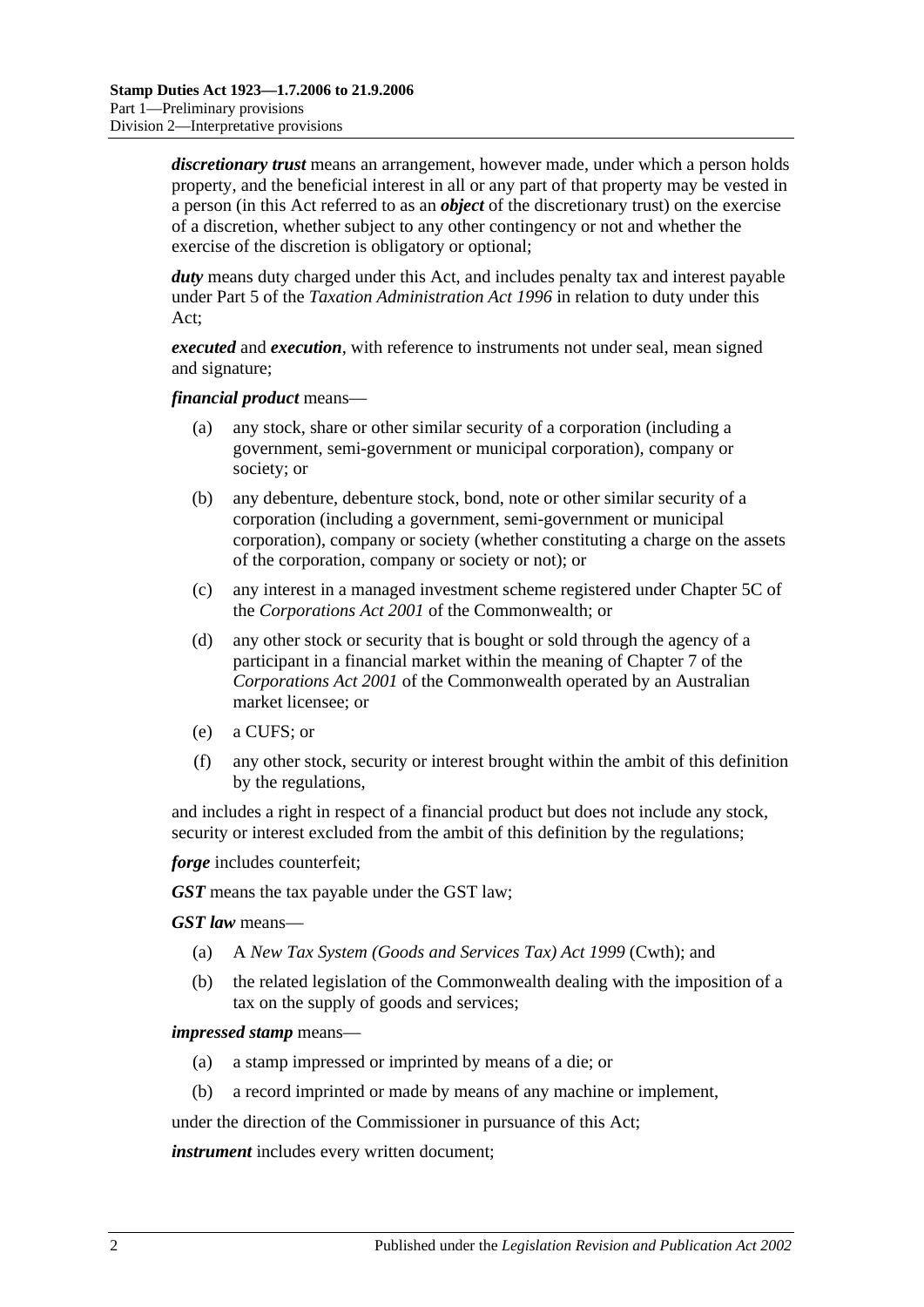*intellectual property* includes—

- (a) a registered patent, circuit layout, or design;
- (b) a right under the *Plant Breeder's Rights Act 1994* (Cwth);
- (c) a trade mark;
- (d) a copyright;

*interest* in property means a legal or equitable interest and includes a potential, contingent, expectant or inchoate interest;

*jurisdiction* means—

- (a) a State or Territory of Australia; or
- (b) a country or place subject to the laws of a particular legislative authority;

*material* means any sort of material upon which words or figures can be expressed;

*money* includes all sums expressed in Australian or foreign currency;

*potential beneficial interest* means the rights, expectancies or possibilities of an object of a discretionary trust in, or in relation to, property subject to the discretionary trust;

*property* means real or personal property and includes—

- (a) intellectual property (except know-how and confidential information); and
- (b) an interest in property;

*recognised financial market* means—

- (a) a financial market operated by the Australian Stock Exchange Limited; or
- (b) a financial market of a stock exchange brought within the ambit of this definition by the regulations;

*records* means records of any kind (whether in documentary or other form);

*rent* includes an amount (however it may be described in a lease) to be paid by a lessee to a lessor to reimburse, offset or defray the lessor's liability to GST;

*right in respect of a financial product* means a right, whether actual, prospective or contingent, of any person to have issued to him or her a financial product, whether or not on payment of any money or other consideration for the financial product;

*sale* of property includes any transaction under which the property is converted into money;

*spouse* of a person includes a de facto husband or wife of the person who has been co-habiting continuously with the person for at least three years;

*stamp* means an adhesive stamp or an impressed stamp;

*stamped* means bearing an impressed stamp or having an adhesive stamp affixed;

*State* includes the Australian Capital Territory and the Northern Territory;

*stock* means any share in the stocks or funds of any State or government, or in the capital stock or funded debt of any company, corporation or society (whether incorporated under a law of this or any other State, a law of the Commonwealth, or a law of any other place);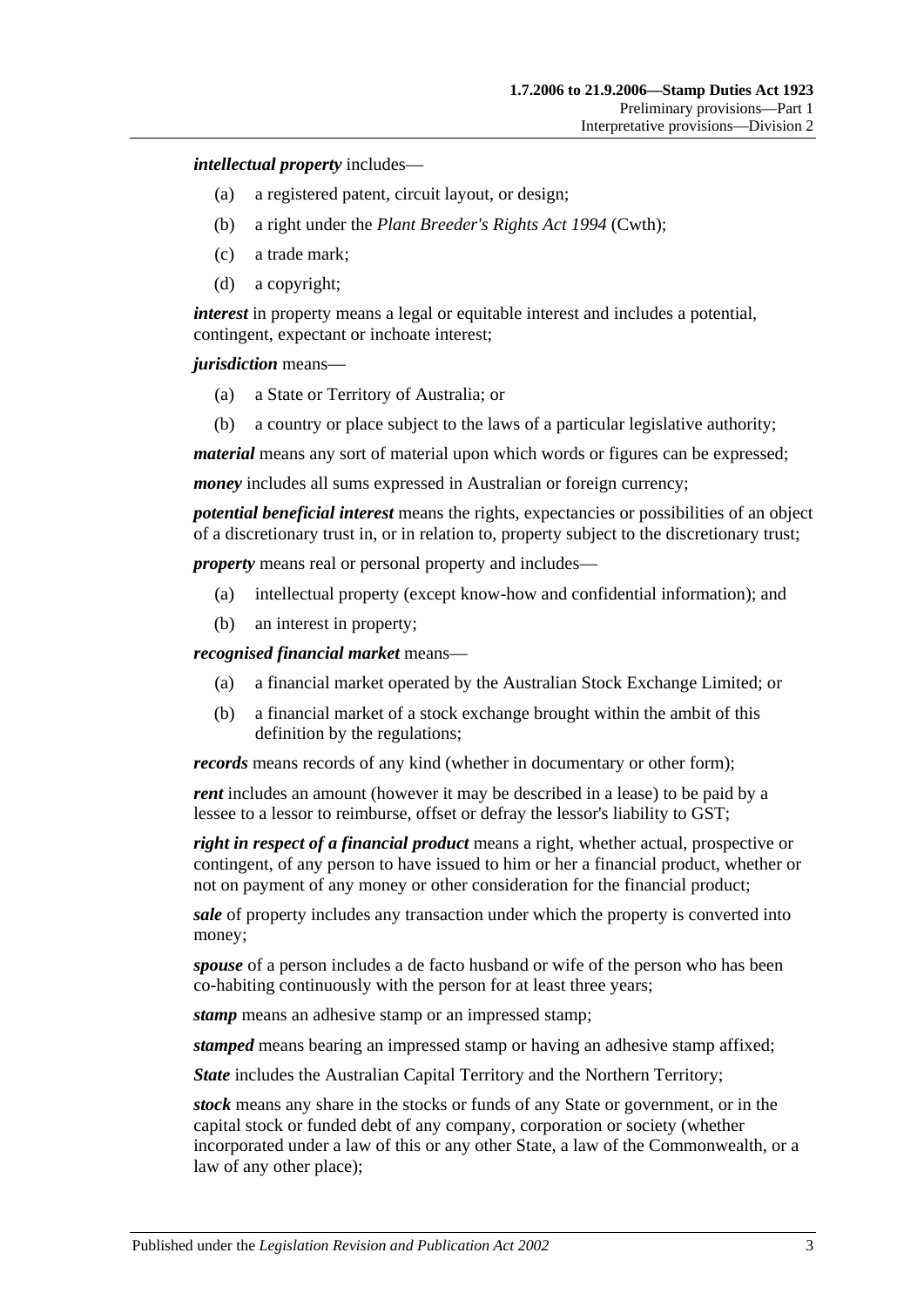*transfer*, in relation to property, means transfer, assure or vest at law or in equity (whether or not the transfer, assurance or vesting is subject to registration, the issue of a certificate of title or some other similar requirement);

*unit* in relation to a unit trust scheme means a right or interest (however described) of a beneficiary under a unit trust scheme;

*unit trust scheme* means an arrangement made for the purpose, or having the effect, of providing for persons having funds available for investment facilities for the participation by them, as beneficiaries under a trust, in any profits or income arising from the acquisition, holding, management or disposal of any property subject to the trust;

*write*, *written* and *writing* include every mode in which words or figures can be expressed upon material.

(2) An interest of a particular kind in the proceeds of the sale of property is, until the property is sold, taken to be an interest of the same kind in the property.

#### **Example—**

A beneficial interest in the proceeds of the sale of property is, until the property is sold, taken to be a beneficial interest in the property.

(3) A person is taken to transfer a leasehold or other interest in land held from the Crown if the person surrenders the interest so that the Crown may grant to a person other than the surrenderor a leasehold or other interest in the land.

#### <span id="page-9-0"></span>**3—Taxation Administration Act**

This Act should be read together with the *[Taxation Administration Act](http://www.legislation.sa.gov.au/index.aspx?action=legref&type=act&legtitle=Taxation%20Administration%20Act%201996) 1996* which makes provision for the administration and enforcement of this Act and other taxation laws.

## <span id="page-9-1"></span>**Division 3—Territorial application of Act**

#### <span id="page-9-2"></span>**3A—Principles for determining territorial relationship**

- <span id="page-9-4"></span><span id="page-9-3"></span>(1) An instrument relates to property situated in a particular jurisdiction if it—
	- (a) creates, transfers, redeems, renounces, surrenders, cancels or extinguishes an interest in property situated in the relevant jurisdiction; or
	- (b) deals with an interest in property situated in the relevant jurisdiction in any other way; or
	- (c) acknowledges, evidences or records a transaction to which [paragraph](#page-9-3) (a) or [\(b\)](#page-9-4) refers.
- (2) A potential, contingent, expectant or other inchoate interest is to be regarded as an interest in property in a particular jurisdiction if the realisation of the potentiality, contingency or expectancy, or the occurrence of any act or event necessary to perfect the interest could result in—
	- (a) an interest in property situated in that jurisdiction; or
	- (b) an interest in the proceeds of the sale of property situated in that jurisdiction.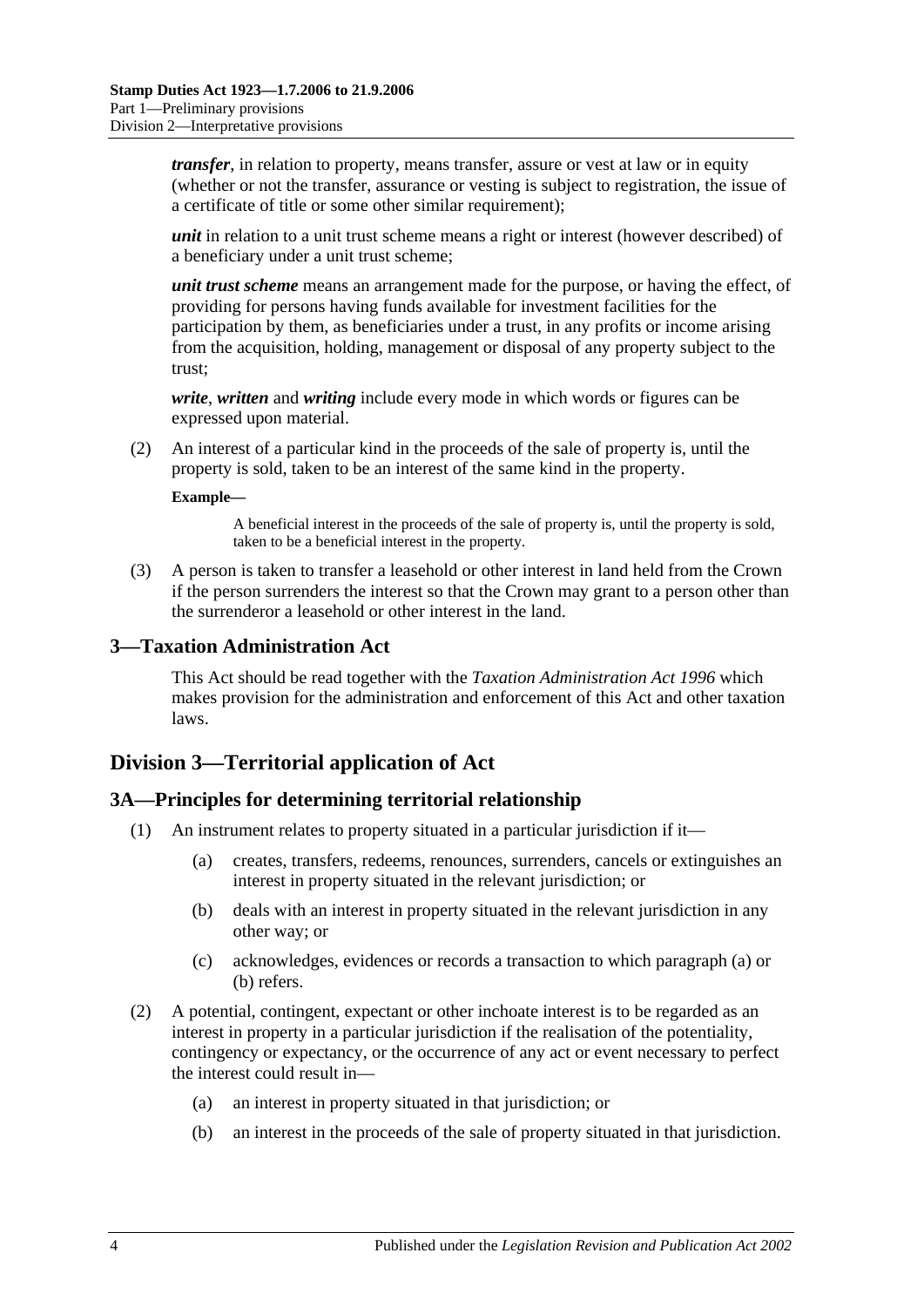- (3) For the purpose of calculating duty on an instrument that relates to a potential, contingent, expectant or other inchoate interest—
	- (a) the interest is to be treated as an actual interest ie as if the potentiality, contingency or expectancy had been realised or anything necessary to perfect the interest had occurred; and
	- (b) if the interest is dependent in any way on the exercise of a discretion or any other contingency, it will be presumed that the discretion has been exercised, or the contingency has been realised, so as to give rise to the greatest possible liability to duty in this State.
- (4) An interest in property is taken to be situated in the jurisdiction in which the property to which the interest relates is situated.

## <span id="page-10-0"></span>**3B—Territorial application of Act**

- (1) This Act applies in respect of an instrument that relates to property situated, or a matter or thing to be done, in South Australia irrespective of whether—
	- (a) the instrument is within or outside South Australia; or
	- (b) the instrument was executed within or outside South Australia.
- (2) If an instrument relates to property situated in part in South Australia and in part outside South Australia, duty is to be calculated as if the instrument related only to the property situated in South Australia.
- (3) This section operates subject to any other specific provision dealing with how duty is to be calculated on an instrument that relates to property within and outside South Australia<sup>1</sup>
- **Note—**
	- 1 [Section](#page-71-3) 81B deals with the duty payable on a mortgage over property within and outside the State.

# <span id="page-10-1"></span>**3C—Special rules for determining location of certain forms of intangible property**

- (1) This section applies to intangible property of the following kinds—
	- (a) business or product goodwill;
	- (b) intellectual property (except know-how and confidential information);
	- (c) rights conferred under a franchise agreement or licence (including a statutory licence granted under the law of the Commonwealth but not a statutory licence granted under the law of the State).
- <span id="page-10-2"></span>(2) If intangible property to which this section applies is a business asset, it is taken to be wholly situated in South Australia if the business is carried on wholly in South Australia and, if not, is taken to be situated in the various jurisdictions in which the business is carried on in proportion to the volume of business carried on in each.
- (3) The Commissioner is to determine proportions for the purposes of [subsection](#page-10-2) (2) having regard to—
	- (a) the turnover of the business; and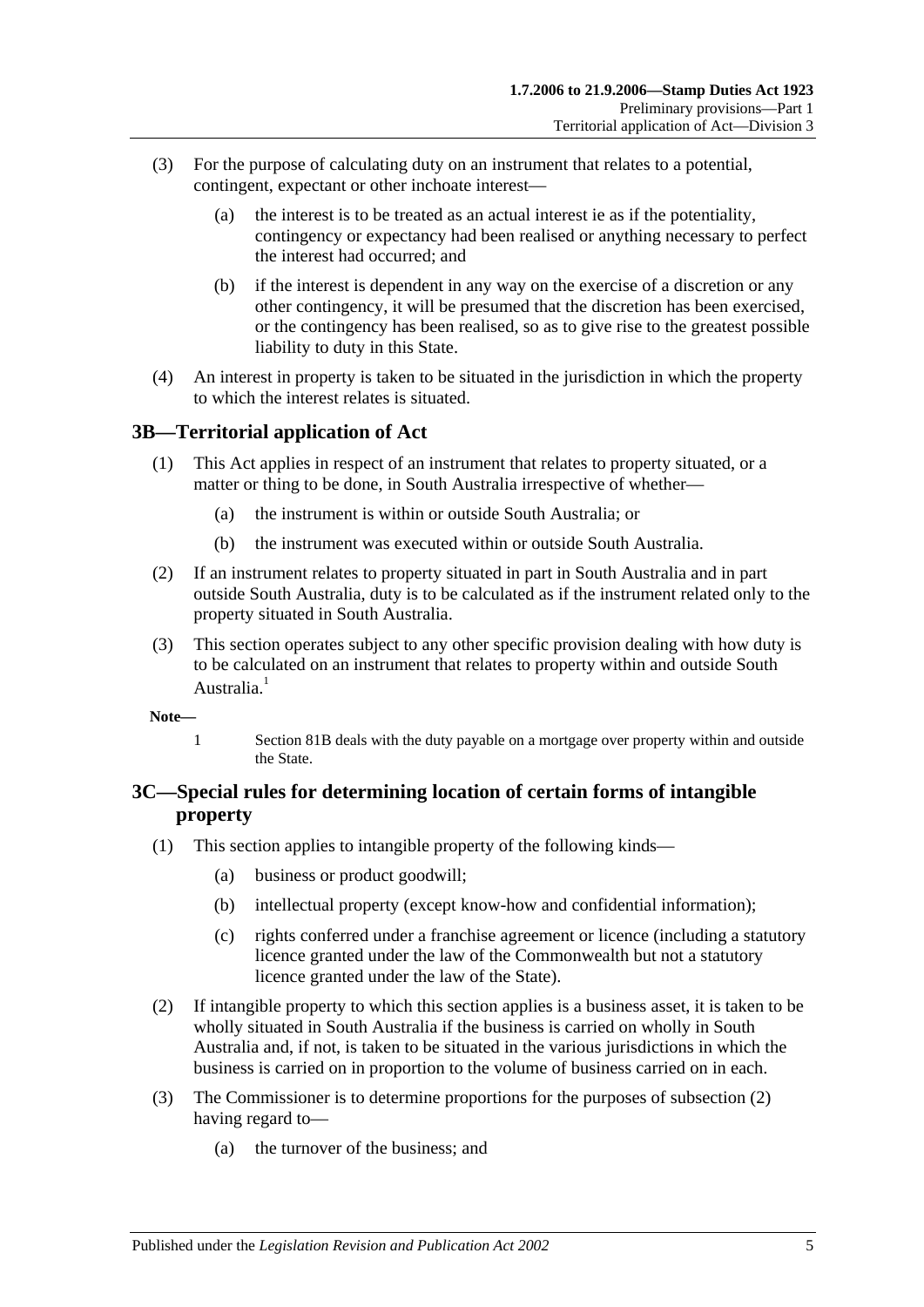- (b) the relative extent of income generated by the business in each jurisdiction in which the business is carried on; and
- (c) the relative extent of the work carried on in each of the relevant jurisdictions; and
- (d) any other relevant factors.
- (4) If intangible property to which this section applies is not a business asset, it is taken to be situated in the jurisdiction in which the owner—
	- (a) if a company—
		- (i) in the case of a company incorporated or taken to be incorporated under the *Corporations Act 2001* of the Commonwealth—is taken, under that Act, to be registered;
		- (ii) in any other case—is incorporated; or
	- (b) if a natural person—is ordinarily resident.

#### <span id="page-11-0"></span>**3D—Statutory licence**

The property in a statutory licence granted under the law of South Australia, and in any rights deriving from such a licence, is taken to be situated in South Australia.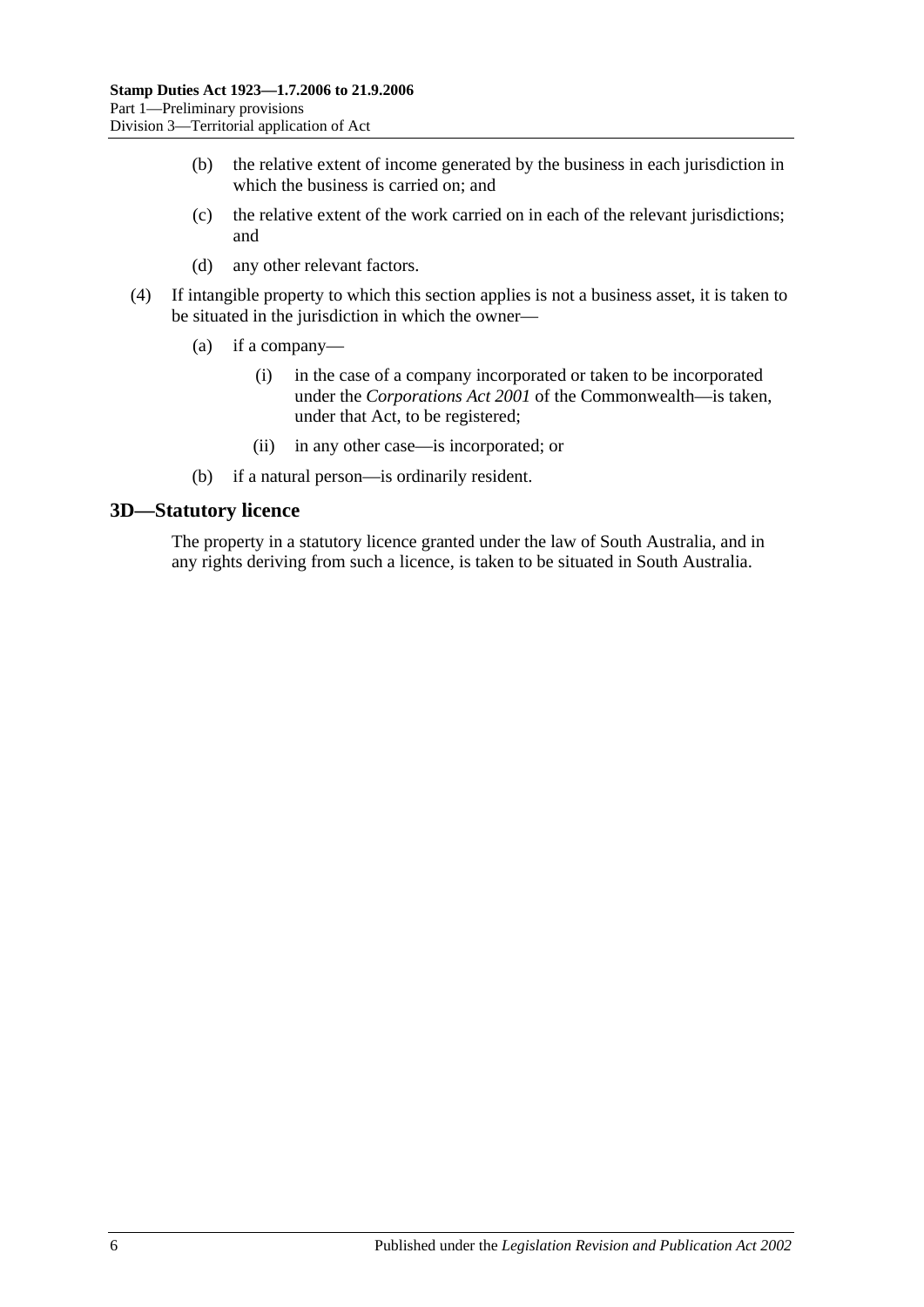# <span id="page-12-0"></span>**Part 2—General provisions with respect to stamp duties**

## <span id="page-12-1"></span>**4—Imposition of stamp duties**

- (1) Subject to the exemptions contained in [Schedule 2](#page-100-2) and the other provisions of this Act, the stamp duties specified in that Schedule are charged in respect of the instruments specified in that Schedule.
- (2) The parties who executed an instrument are jointly and severally liable to pay the duty charged in respect of the instrument.

## <span id="page-12-2"></span>**6—Denotation of duty**

- (1) Subject to any express provision to the contrary, the payment of duty on an instrument is to be denoted on the instrument by an impressed stamp.
- (2) Subject to any express provision to the contrary, if another provision of this Act provides for duty on an instrument to be denoted by an adhesive stamp, the duty may be denoted by an impressed stamp or an adhesive stamp.

## <span id="page-12-3"></span>**7—Distribution of stamps, commission etc**

- (1) The Governor may appoint any person a distributor of stamps.
- (2) Any such distributor may be remunerated by a commission upon the value of stamps purchased for disposal by him, or by salary, or by any other allowance, and upon the sale of stamps to any such distributor such discount may be allowed as may be authorised by regulations made under this Act.
- (3) A financial institution paying duty to the Commissioner in respect of cheque forms and cheques may be allowed commission at the prescribed rate.

# <span id="page-12-4"></span>**8—Stamps to be provided**

The Treasurer shall, for denoting the several duties chargeable under this Act, provide such stamps or dies as may be required for the purposes of this Act, and may do any other act which may be necessary for effectually collecting the duties.

## <span id="page-12-5"></span>**11—Appropriate stamps to be used**

- (1) A stamp which, by any word or words on the face of it, is appropriated to any particular description of instrument shall not be used for any instrument of another description.
- (2) An instrument falling under the particular description to which any stamp is so appropriated shall not be deemed duly stamped unless it is stamped with the stamp so appropriated.
- (3) No instrument shall be deemed duly stamped with an adhesive stamp unless the words "DUTY STAMP" are printed on and form part of the stamp.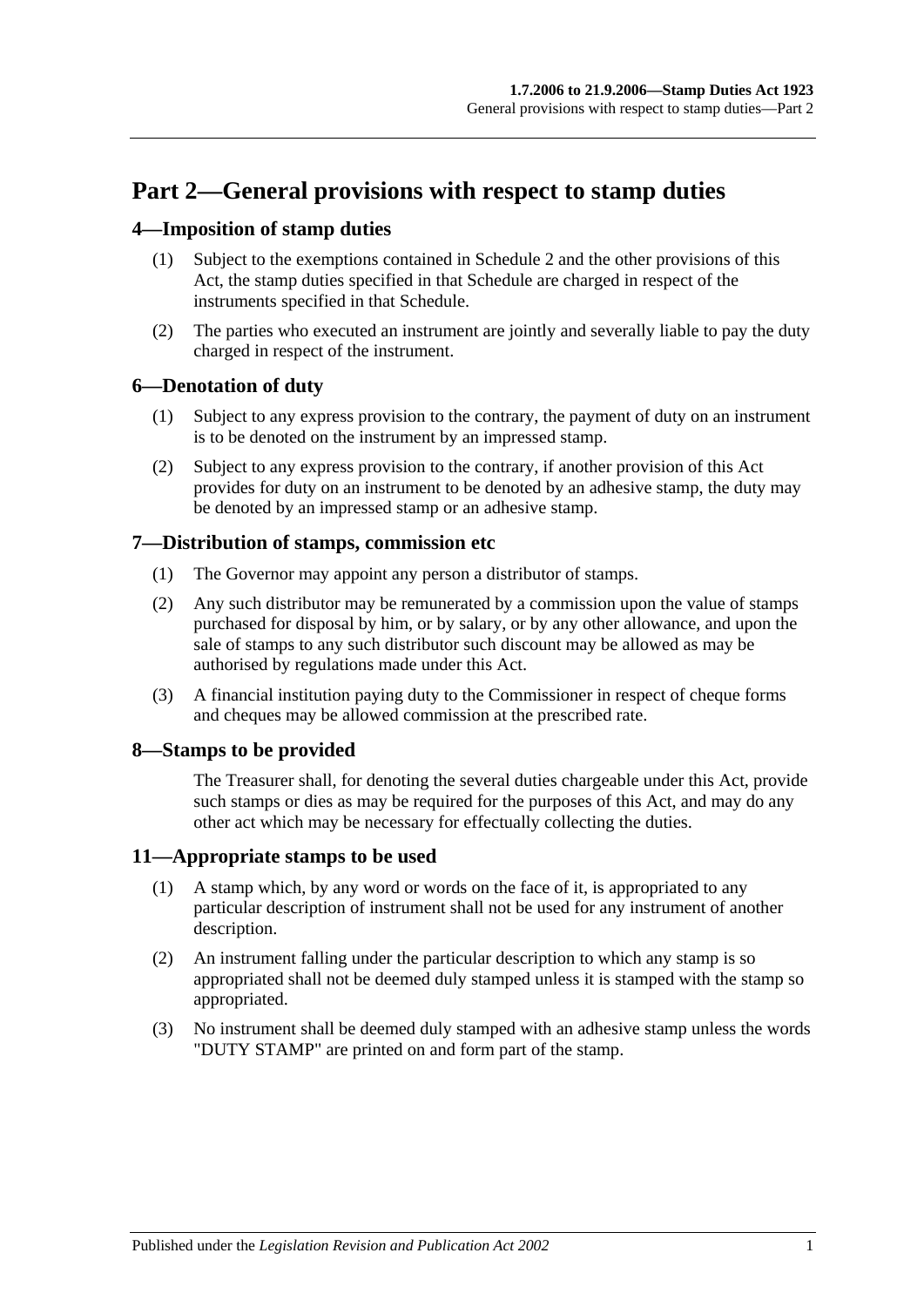## <span id="page-13-0"></span>**12—Adhesive stamps to be cancelled**

- (1) An instrument, the duty upon which is required or permitted by this Act to be denoted by an adhesive stamp, shall not be deemed duly stamped with an adhesive stamp unless—
	- (a) the person required by this Act to cancel the adhesive stamp cancels it by writing on or across the stamp his name or initials, or the name or initials of his firm, together with the true date of his so writing, or otherwise effectually cancels the stamp and renders it incapable of being used for any other instrument; or
	- (b) it is otherwise proved that the stamp appearing on the instrument was affixed thereto at the proper time.
- (2) Where two or more adhesive stamps are used to denote the duty upon an instrument, each stamp shall be cancelled in the manner described above.
- (3) A person who is required to cancel an adhesive stamp must not fail to do so in accordance with this Act.

Penalty: \$50.

#### <span id="page-13-1"></span>**13—How instruments to be stamped**

- (1) Every instrument written upon stamped material shall be written in such manner, and every instrument partly or wholly written before being stamped shall be so stamped, that the stamp may appear on the face of the instrument and cannot be used for, or applied to, any other instrument written upon the same piece of material.
- (2) If more than one instrument is written upon the same piece of material, each one of those instruments shall be separately and distinctly stamped with the duty with which it is chargeable.

## <span id="page-13-2"></span>**14—Instruments to be separately charged**

Except where express provision is made to the contrary—

- (a) any instrument containing or relating to several distinct matters shall be separately and distinctly charged with duty in respect of each of such matters as if the portion of the instrument containing or relating to each such matter were a separate instrument;
- (b) any instrument made for any consideration in respect of which it is chargeable with *ad valorem* duty, and also for any further or other valuable consideration, shall, in addition to being charged with *ad valorem* duty, be charged with duty in respect of the last mentioned consideration as if it were an instrument made only for that consideration.

## <span id="page-13-3"></span>**15A—Ascertainment of value of property**

- (1) If the value of property is to be ascertained by reference to an actual or notional cost of acquisition, any component of the cost of acquisition that is referable to GST payable on its sale or supply is to be regarded as a component of its value.
- (2) In ascertaining the value of property for the purpose of assessing *ad valorem* duty on an instrument, the existence of an overriding power of revocation or reconveyance in that or any other instrument may be disregarded.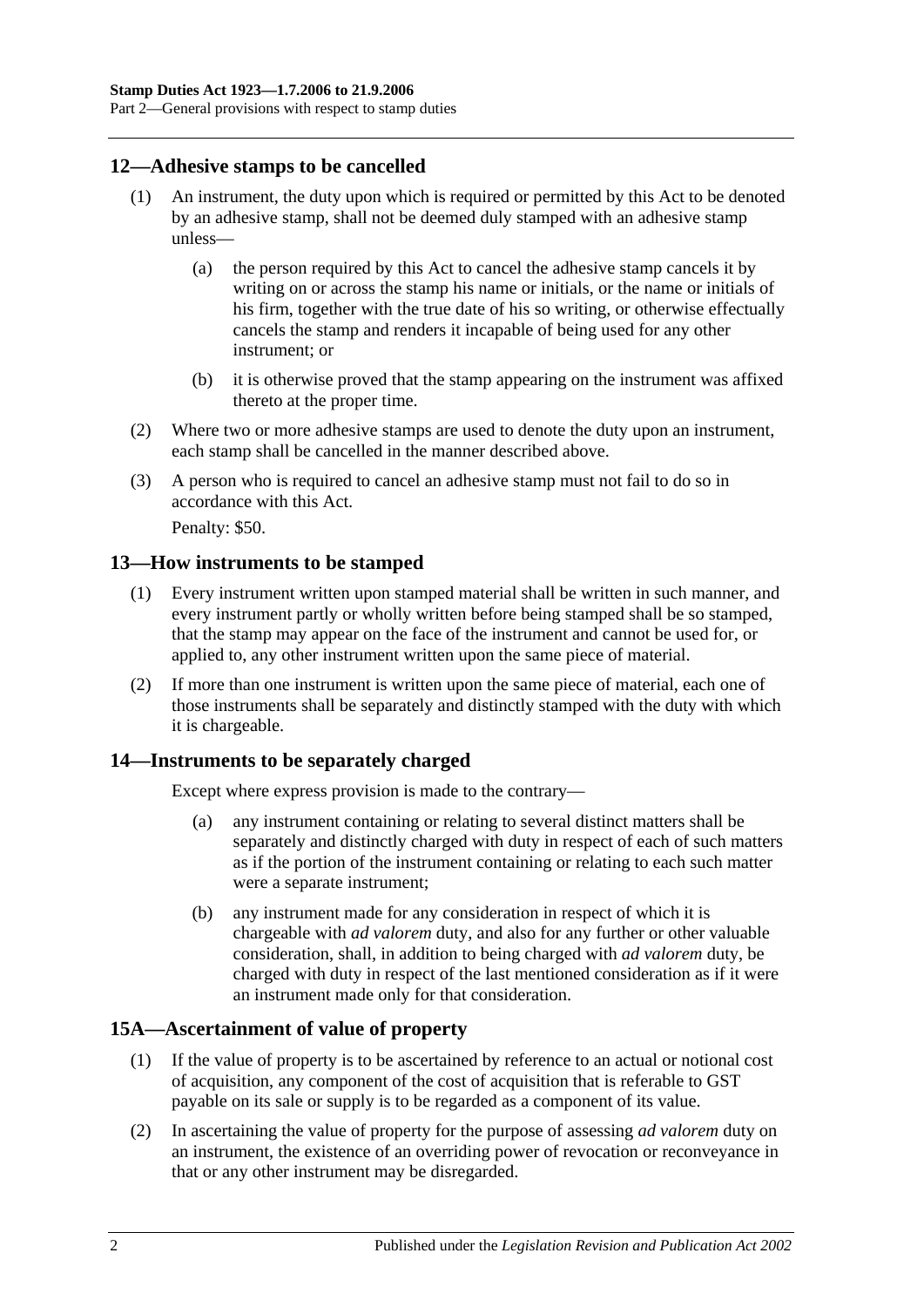#### <span id="page-14-0"></span>**16—Duty in force when instrument produced for stamping to apply**

The duty chargeable upon any instrument shall be calculated according to the rates in force at the time when the instrument is produced to the Commissioner for the purpose of being stamped.

#### <span id="page-14-1"></span>**17—Duty payable in respect of instruments conditionally executed**

- (1) Subject to [subsection](#page-14-4) (2), an instrument that is executed conditionally by one or more parties is liable to duty as if it had been executed unconditionally.
- <span id="page-14-4"></span> $(2)$  If—
	- (a) duty is paid on or in respect of an instrument that was executed conditionally by one or more of the parties;
	- (b) the Commissioner is satisfied that, by reason of non-fulfilment of the condition, or recall of the execution, the instrument will never come into force,

the Commissioner will, on application by a party who paid the duty and production of the instrument, cancel any stamp on the instrument and refund the amount of the duty paid.

#### <span id="page-14-2"></span>**18—Duty on other instruments**

Where the duty with which any instrument is chargeable depends in any manner upon the duty paid upon another instrument, the payment of the last mentioned duty may, on production of both the instruments, be denoted in such manner as the Commissioner thinks fit upon the first mentioned instrument.

#### <span id="page-14-3"></span>**19A—Certain copies dutiable**

- (1) Notwithstanding any other provision of this Act, but subject to [subsection](#page-14-5) (2), where an original instrument chargeable with duty under this Act has not been duly stamped or has been destroyed without being duly stamped, any copy of the instrument shall, for the purposes of this Act, be chargeable with duty as if it were the original and be deemed to have been executed by the person or persons who executed the original at the same time as the original was executed.
- <span id="page-14-5"></span>(2) Where an original instrument or a copy of an instrument is duly stamped under this Act, the Commissioner shall, upon application and production of that original or copy, stamp any copy or further copy or the original, as the case may be, with a particular stamp denoting that it is duly stamped.
- (3) In this section—

*copy* includes—

- (a) a duplicate or counterpart of an original instrument; or
- (b) an instrument that acknowledges, evidences or records the existence or terms of an original instrument; or
- (c) an instrument that acknowledges, evidences or records the transaction or a part of the transaction to which an original instrument relates or related.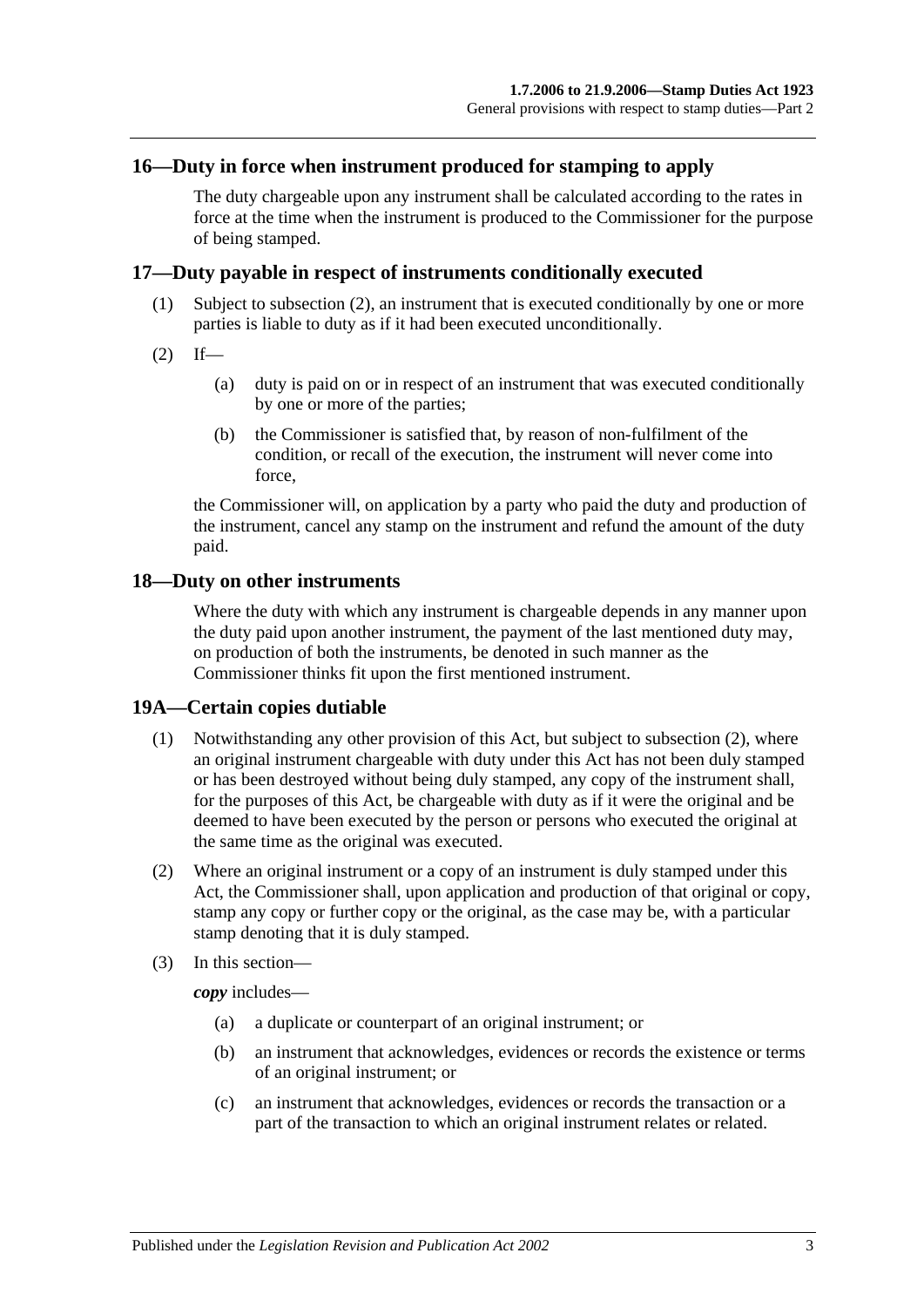## <span id="page-15-0"></span>**20—Time for payment of duty and stamping**

- (1) Subject to any express provision to the contrary, if an instrument is chargeable with duty, the duty must be paid and the instrument stamped—
	- (a) in the case of an instrument executed in South Australia—within two months after its execution; or
	- (b) in the case of an instrument executed outside South Australia—within two months after its receipt in South Australia or within six months after its execution, whichever period first expires.
- (2) If duty or further duty becomes chargeable on an instrument in consequence of an event occurring after its execution, the duty must be paid and the instrument stamped within two months after that event.
- (3) The payment in relation to an instrument of any penalty tax or interest under Part 5 of the *[Taxation Administration Act](http://www.legislation.sa.gov.au/index.aspx?action=legref&type=act&legtitle=Taxation%20Administration%20Act%201996) 1996* must be denoted on the instrument by a particular stamp.
- <span id="page-15-3"></span>(4) If an instrument that is chargeable with stamp duty is not produced to the Commissioner for stamping within the period prescribed by this section, any person who executed the instrument, or on whose behalf it was executed, is guilty of an offence.

Penalty: \$10 000.

- (5) [Subsection](#page-15-3) (4) does not apply in relation to—
	- (a) an instrument executed, or brought into existence, before 7th December, 1987;
	- (b) an instrument that has been duly stamped in some other manner authorised by this Act within the relevant period.
- (6) It is a defence to a charge against [subsection](#page-15-3) (4) to prove that the defendant delivered the instrument or had it delivered into the possession of some other party, or an agent for some other party, to the instrument in the reasonable expectation that the other party would have it stamped.
- (7) The commission of an offence against [subsection](#page-15-3) (4) does not affect the validity of the instrument in relation to which the offence was committed.

## <span id="page-15-1"></span>**21—Admissibility of unstamped instruments in evidence**

Upon the production of any instrument chargeable with duty as evidence in any civil proceedings in any part of South Australia, the officer whose duty it is to read the instrument shall call the attention of the presiding judge, special magistrate or justices to any omission or insufficiency of the stamp thereon.

## <span id="page-15-2"></span>**22—Except as aforesaid no unstamped instrument to be received in evidence**

No instrument chargeable with duty executed in any part of South Australia, or relating, wherever it was executed, to any property situated, or to any matter or thing done or to be done, in any part of South Australia, shall, except in criminal proceedings, be pleaded or given in evidence, or admitted to be good, useful or available at law or in equity, unless duly stamped.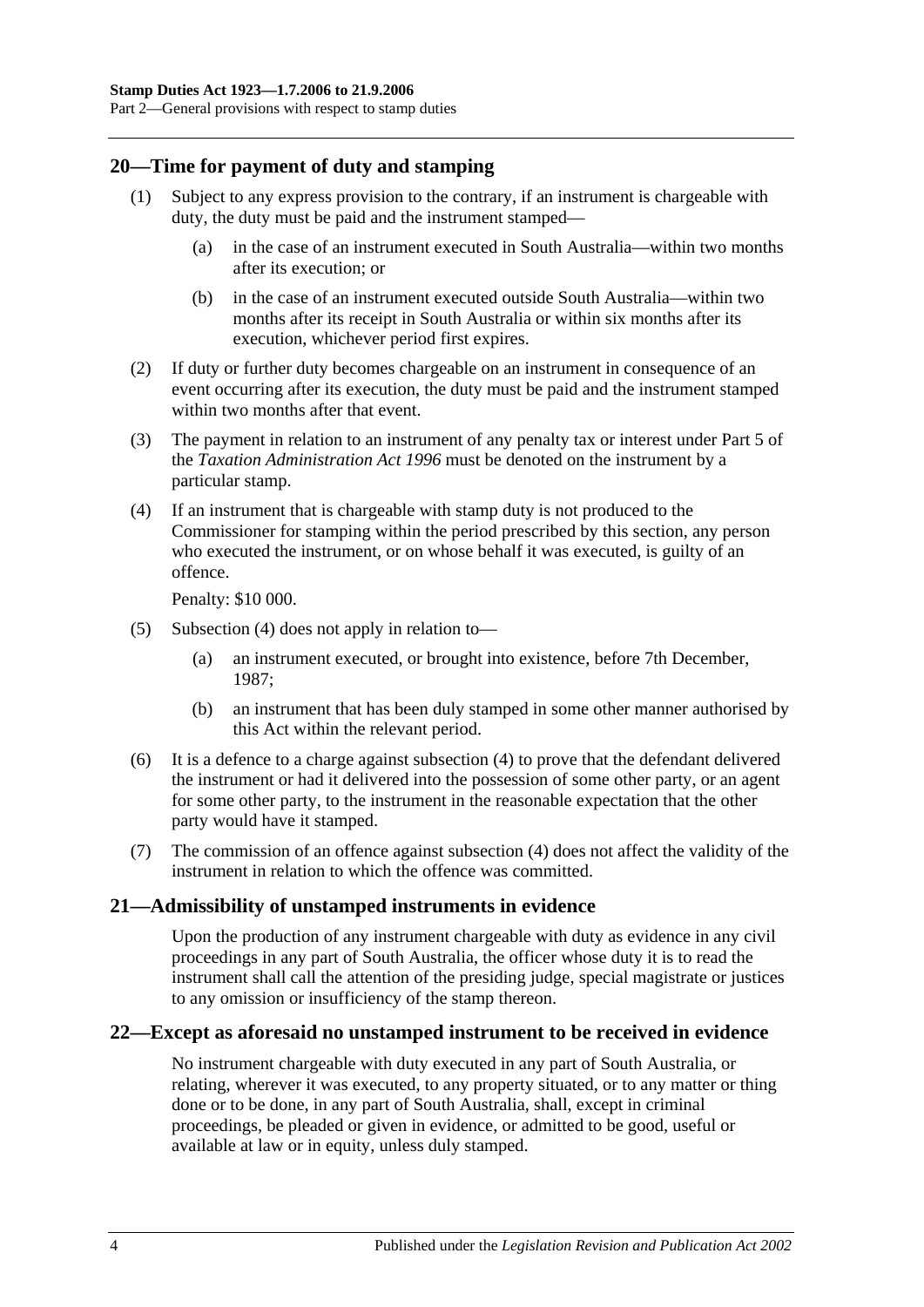#### <span id="page-16-0"></span>**23—Assessments and stamping of instruments**

- (1) If the result of an assessment relating to an instrument is that the instrument is not chargeable with duty, the instrument may be stamped by the Commissioner with a particular stamp denoting that it is not chargeable with duty.
- (2) If the result of an assessment relating to an instrument is that the instrument is chargeable with duty or further duty, the instrument is, on payment of any duty or further duty payable in respect of the instrument, to be stamped or further stamped in accordance with the assessment, and, when so stamped, may also be stamped by the Commissioner with a particular stamp denoting that it is duly stamped.
- <span id="page-16-2"></span>(3) If the result of an assessment relating to a stamped instrument is that duty or further duty is chargeable in respect of the instrument, the instrument is, from the date of the assessment until the duty or further duty is paid and the instrument is further stamped, to be taken to be insufficiently stamped, and this subsection applies despite the fact that the instrument has already been stamped, whether under this section or another provision of this Act, with a particular stamp denoting that it is not chargeable with duty or that it is duly stamped.
- (4) Every instrument stamped with the particular stamp denoting either that it is not chargeable with duty or that it is duly stamped shall, subject to [subsection](#page-16-2) (3), be admissible in evidence and shall be available for all purposes, notwithstanding any objection relating to duty.
- (5) An instrument on which duty has been assessed by the Commissioner cannot be stamped except in accordance with that assessment unless the Commissioner reassesses duty on the instrument.

## <span id="page-16-1"></span>**27—No instrument to be enrolled or registered unless stamped**

No person whose office it is to enrol, register or enter in or upon any rolls, books or records any instrument chargeable with any duty, or the memorial of any instrument chargeable with any duty, shall enrol, register or enter any such an instrument or memorial unless the instrument is duly stamped.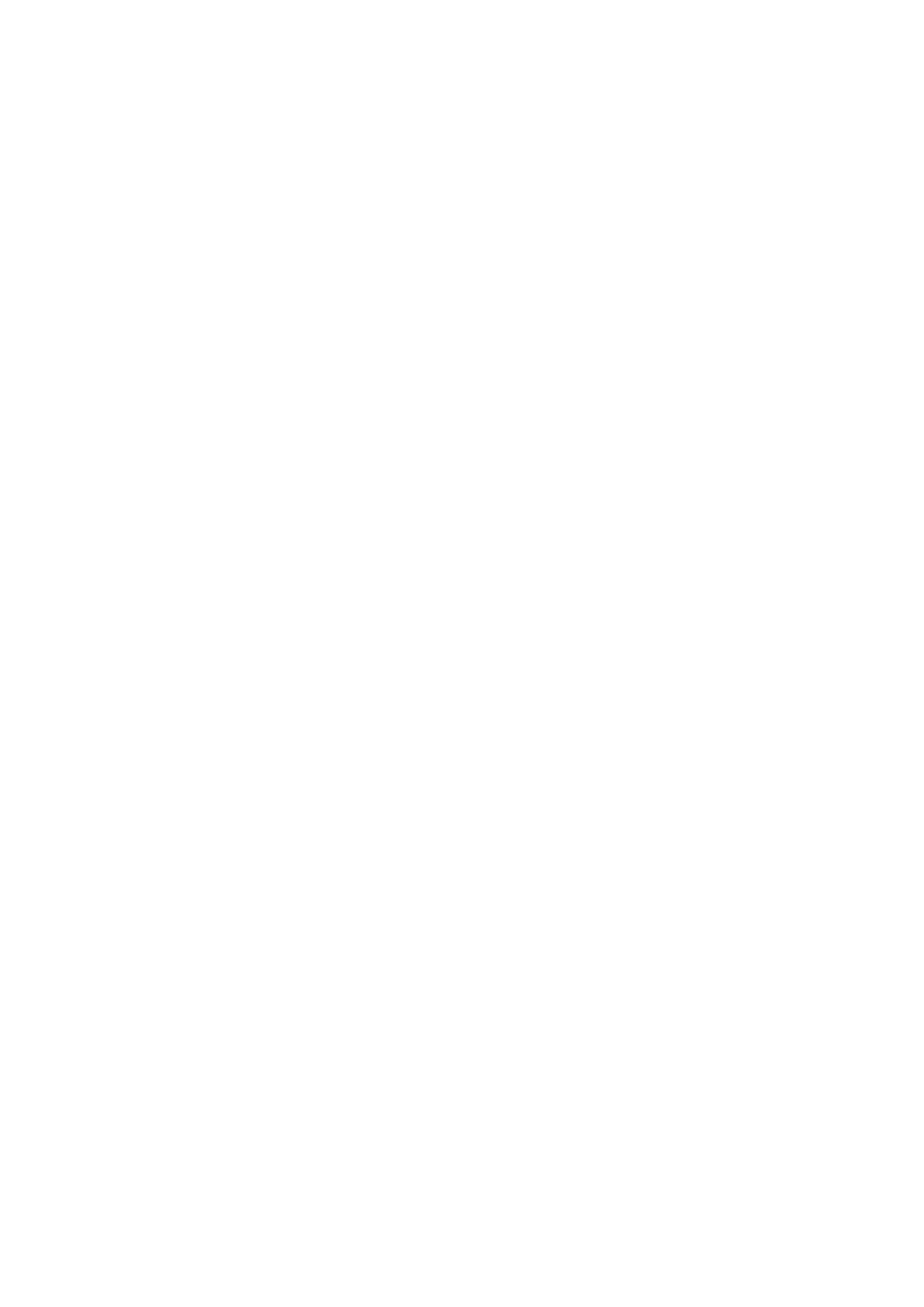# <span id="page-18-0"></span>**Part 3—Special provisions with respect to certain stamp duties**

## <span id="page-18-1"></span>**Division 1—Agreements**

#### <span id="page-18-2"></span>**29—Adhesive stamp may be used for agreement not under seal**

The duty upon an agreement not under seal may be denoted by an adhesive stamp, which shall be cancelled by one of the parties executing the agreement.

#### <span id="page-18-3"></span>**30—When agreement comprised of several letters**

In any case where an agreement is constituted by two or more letters, the agreement and all the letters shall be deemed to be duly stamped if any one of the letters is duly stamped with the duty payable upon the agreement.

#### <span id="page-18-5"></span><span id="page-18-4"></span>**31—Certain contracts to be chargeable as conveyances on sale**

- (1) Any contract or agreement in writing for the sale of any estate or interest in any property (including goods, wares and merchandise not being goods, wares and merchandise agreed to be sold in the ordinary course of trade by a party whose business is or includes the sale of such goods, wares and merchandise) except—
	- (a) property which cannot vest in the purchaser except upon registration of a conveyance; or
	- (c) stock or financial products or shares in the stock, funds or capital of any corporation, company or society,

shall be charged with the same *ad valorem* duty as if it were an actual conveyance on sale of the estate or interest contracted or agreed to be sold.

- (2) Where duty has been duly paid on a contract or agreement in accordance with [subsection](#page-18-5) (1), any conveyance made to the purchaser in pursuance of the contract or agreement shall not be chargeable with any duty, and the Commissioner, upon application and upon the production of the contract or agreement duly stamped, shall stamp the conveyance with a particular stamp denoting that it is duly stamped.
- (3) For the purposes of this section, a receipt for the payment, in pursuance of any contract or agreement, of any purchase money shall, in the absence of any further or other instrument being or evidencing the contract or agreement, be charged with *ad valorem* duty.
- (4) If any such contract or agreement as is mentioned in [subsection](#page-18-5) (1) is afterwards rescinded or annulled, or for any other reason is not substantially performed or carried into effect so as to operate as, or to be followed by, a conveyance, the person who paid the *ad valorem* duty upon the contract or agreement shall be deemed to be possessed of stamped material rendered useless by being inadvertently spoiled, within the meaning of [section](#page-96-1) 106, and the provisions of that section shall apply accordingly.
- (5) This section shall not apply to, or in respect of, any hire-purchase agreement within the meaning of this Act.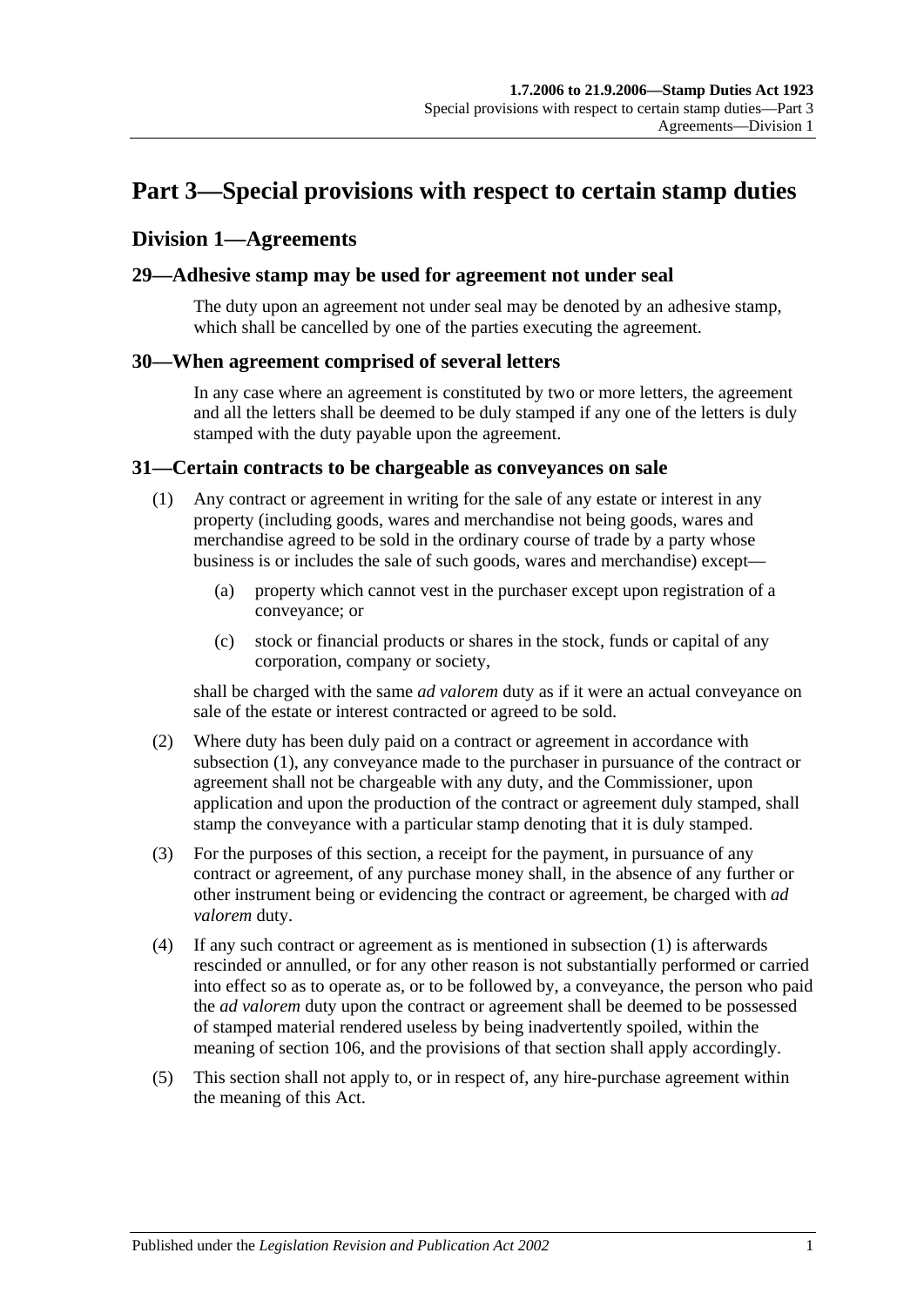# <span id="page-19-0"></span>**31A—Duty on agreements for "walk in walk out" sales of land used for primary production**

Notwithstanding [section](#page-18-4) 31, if—

- (a) a contract or agreement in writing provides for the sale as a going concern of land used wholly or mainly for the business of primary production, together with stock, implements and other chattels held or used in connection therewith; and
- (b) the contract or agreement sets out separately the consideration payable for the land and the consideration payable for stock, implements or other chattels; and
- (c) the Commissioner certifies in writing on the contract or agreement that he is of the opinion that the consideration specified as being payable for the land represents the value of that land,

then the contract or agreement in writing shall be chargeable with stamp duty as if it related solely to the land mentioned therein and not to the stock, implements and other chattels.

# <span id="page-19-1"></span>**Division 2—Rental business**

## <span id="page-19-2"></span>**31B—Interpretation**

In this Division, unless the contrary intention appears—

*bailee* means a person who has, or is entitled to, possession of goods under a contractual or non-contractual bailment;

*bailment plan* means an arrangement under which—

- (a) a financier provides financial accommodation for a business carried on by a trader; and
- (b) the financier retains or acquires title to a trading stock as security for the financial accommodation provided; and
- (c) the trader has possession of the trading stock by virtue of a contractual or non-contractual bailment;

*bailor* means a person who confers a right to possession of goods on another under a contractual or non-contractual bailment;

*contractual bailment* means a contract or agreement under which a person who owns, or is entitled to the possession of, goods confers on another a right to possession or use of the goods, and includes a hire-purchase agreement, but does not include a contract or agreement conferring a right to the possession or use of goods, or providing for the sale of goods, incidentally to a lease of, or licence to occupy, or the sale of, land;

*corresponding law* means a law of the Commonwealth or of another State or of a Territory that imposes duty of a similar nature to the duty imposed under this Division in respect of rental business or hiring arrangements;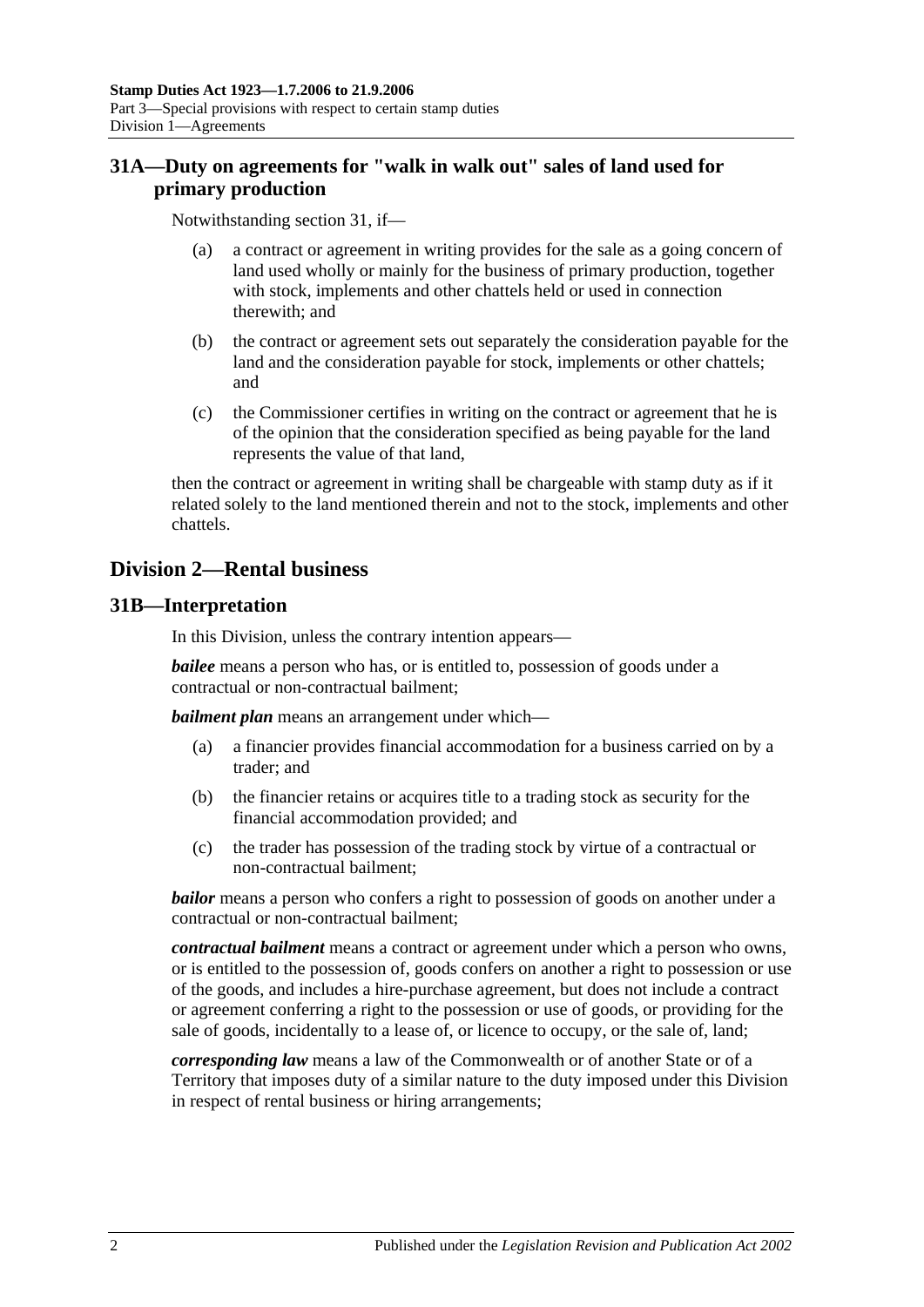*dutiable rental business* means rental business consisting of one or more of the following—

- (a) conferring rights to the possession or use of goods under a contractual bailment to which this Division applies;
- (b) guaranteeing the obligations of the bailee under a contractual bailment to which this Division applies;
- (c) acquiring the rights of the bailor under a contractual bailment to which this Division applies;
- (d) providing financial accommodation under a bailment plan where the trading stock is situated in South Australia;
- (e) guaranteeing the obligations of the bailee under a bailment plan where the trading stock is situated in South Australia;

#### *equipment financing arrangement* means—

- (a) a hire purchase agreement; or
- (b) a contractual bailment for a term of not less than 9 months under which the final payment is not required to be made earlier than 8 months after the agreement is entered into;

*goods* includes all chattels personal and any fixture severable from the realty, but does not include money, livestock , things in action or books;

#### *hire-purchase agreement* means—

- (a) a contract or agreement for the letting of goods with an option to purchase the goods; or
- (b) a contract or agreement for the sale of goods by instalments (whether the contract or agreement describes the instalments as rent or hire or otherwise),

but does not include a contract or agreement under which property in the goods passes on or before delivery of the goods;

*registered* means registered under [section](#page-21-2) 31E;

*related corporation*, in relation to a corporation, means a corporation that is related to the first-mentioned corporation under section 50 of the *Corporations Act 2001* of the Commonwealth;

#### *rental business* means—

- (a) the business of conferring rights to the possession or use of goods under a contractual bailment; or
- (b) the business of acquiring the rights of the bailor under a contractual bailment; or
- (c) the business of providing financial accommodation under a bailment plan; or
- (d) the business of guaranteeing the obligations of a bailee under a contractual bailment or a bailment plan,

but does not include business of a class exempted by regulation from the ambit of this definition.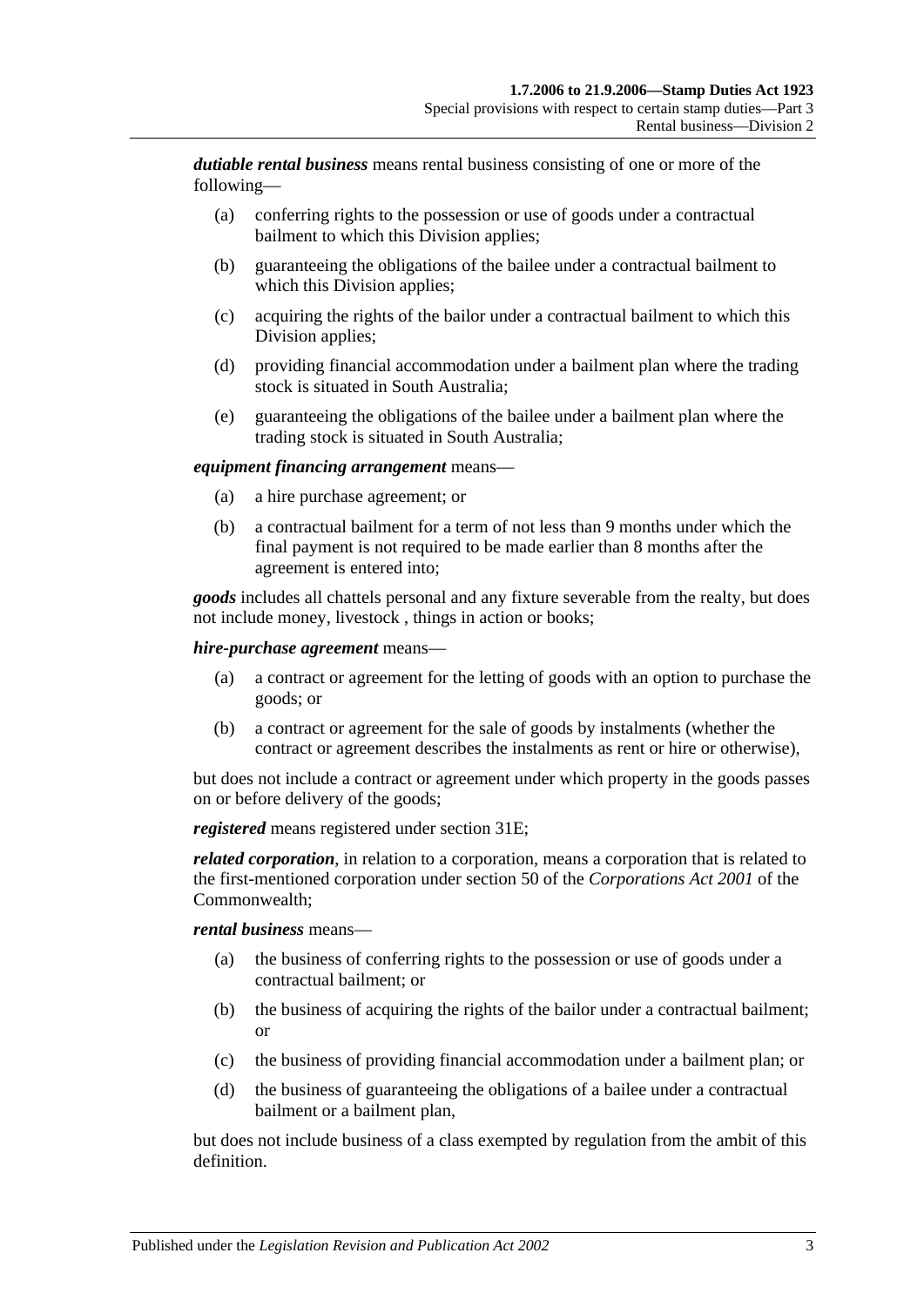## <span id="page-21-0"></span>**31C—Jurisdictional nexus**

- (1) This Division applies to a contractual bailment if—
	- (a) the goods are, or are to be, used solely or predominantly in South Australia; or
	- (b) the goods are delivered to the bailee in South Australia and—
		- (i) they are to be used outside Australia; or
		- (ii) they are not to be used solely in any one Australian State and it is not possible to determine which Australian State is to be the jurisdiction of predominant use.
- (2) If a motor vehicle is taken on hire under an equipment financing arrangement, and the motor vehicle is, or is to be, registered under the law of a State, the State in which the motor vehicle is registered will be taken to be the jurisdiction of its predominant use.

#### <span id="page-21-1"></span>**31D—Obligation to be registered**

(1) A person who carries on rental business consisting of or involving dutiable rental business must be registered.

Maximum penalty: \$10 000.

- (2) The section applies—
	- (a) irrespective of where the rental business is transacted; and
	- (b) whether or not the person is resident, or has a place of business, within the State.

#### <span id="page-21-2"></span>**31E—Registration**

- (1) The Commissioner shall register any person who applies in the approved form for registration under this section.
- (2) A registered person who is no longer required to be registered may, by notice in the approved form given to the Commissioner, cancel his registration under this section.

#### <span id="page-21-4"></span><span id="page-21-3"></span>**31F—Lodgement of statement and payment of duty**

- (1) A person who is, or ought to be, registered must, not later than the 21st day of each month—
	- (a) lodge with the Commissioner a statement in the approved form setting out—
		- (i) the total amount received during the previous month in respect of dutiable rental business; and
		- (ii) the amount representing the component referable to equipment financing arrangements entered into before 1 October 2003 (the *old equipment financing component*); and
		- (iii) the amount representing the component referable to equipment financing arrangements entered into on or after 1 October 2003 (the *new equipment financing component*); and
		- (iv) the amount representing the component referable to other kinds of rental business (the *general rental business component*); and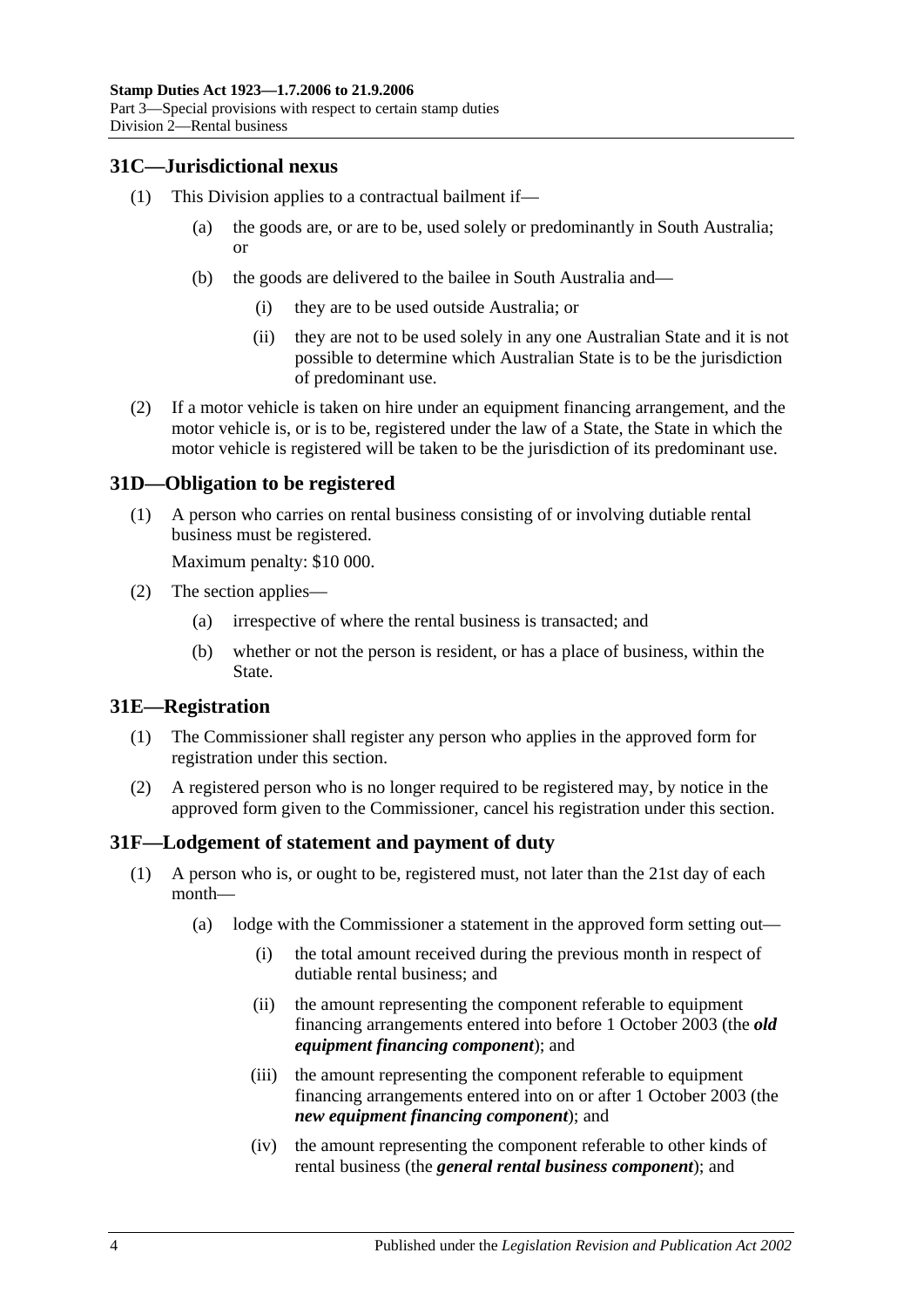#### **Exception—**

The statement need not include amounts received in respect of hire purchase agreements entered into before 1 January 2003.

- (b) pay to the Commissioner duty equivalent to the aggregate of—
	- (i) 1.8% of the old equipment financing component; and
	- (ii) 0.75% of the new equipment financing component; and
	- (iii) if the general rental business component exceeds \$6 000—1.8% of the amount of the excess.
- (2) The amount to be disclosed in respect of dutiable rental business or a particular component of dutiable rental business under [subsection](#page-21-4) (1)—
	- (a) is to include amounts received for services incidental or related to the business or the relevant component of the business; but
	- (b) is not to include amounts received to reimburse, offset or defray liability to GST.

**Exception—**

If an equipment financing arrangement (or a collateral agreement) provides that the financier is to be responsible for servicing the goods—

- (a) the cost of servicing, if separately charged, need not be disclosed and is not liable to duty; or
- (b) if the cost of servicing is not separately charged, a proportion of the consideration received by the financier that the Commissioner considers properly referable to servicing the goods, need not be disclosed and is not liable to duty.
- <span id="page-22-1"></span>(3) If the Commissioner is satisfied, on application in the approved form by a registered person, that the total on which duty is to be calculated for the ensuing 12 months is likely to be less than \$120 000, the Commissioner may permit the person to lodge statements and pay duty on an annual basis.
- (4) A person must comply with any conditions on which the Commissioner grants permission under [subsection](#page-22-1) (3).

Maximum penalty: \$10 000.

(5) The Commissioner may, at any time, revoke a permission granted under [subsection](#page-22-1) (3) for breach of a condition or any other proper reason.

#### <span id="page-22-0"></span>**31H—Manner of denoting duty on statement**

The duty paid by a person on a statement lodged with the Commissioner under [section](#page-21-3) 31F shall be denoted by cash register imprint on the statement or in such other manner approved by the Auditor-General as is notified by the Commissioner in the Gazette.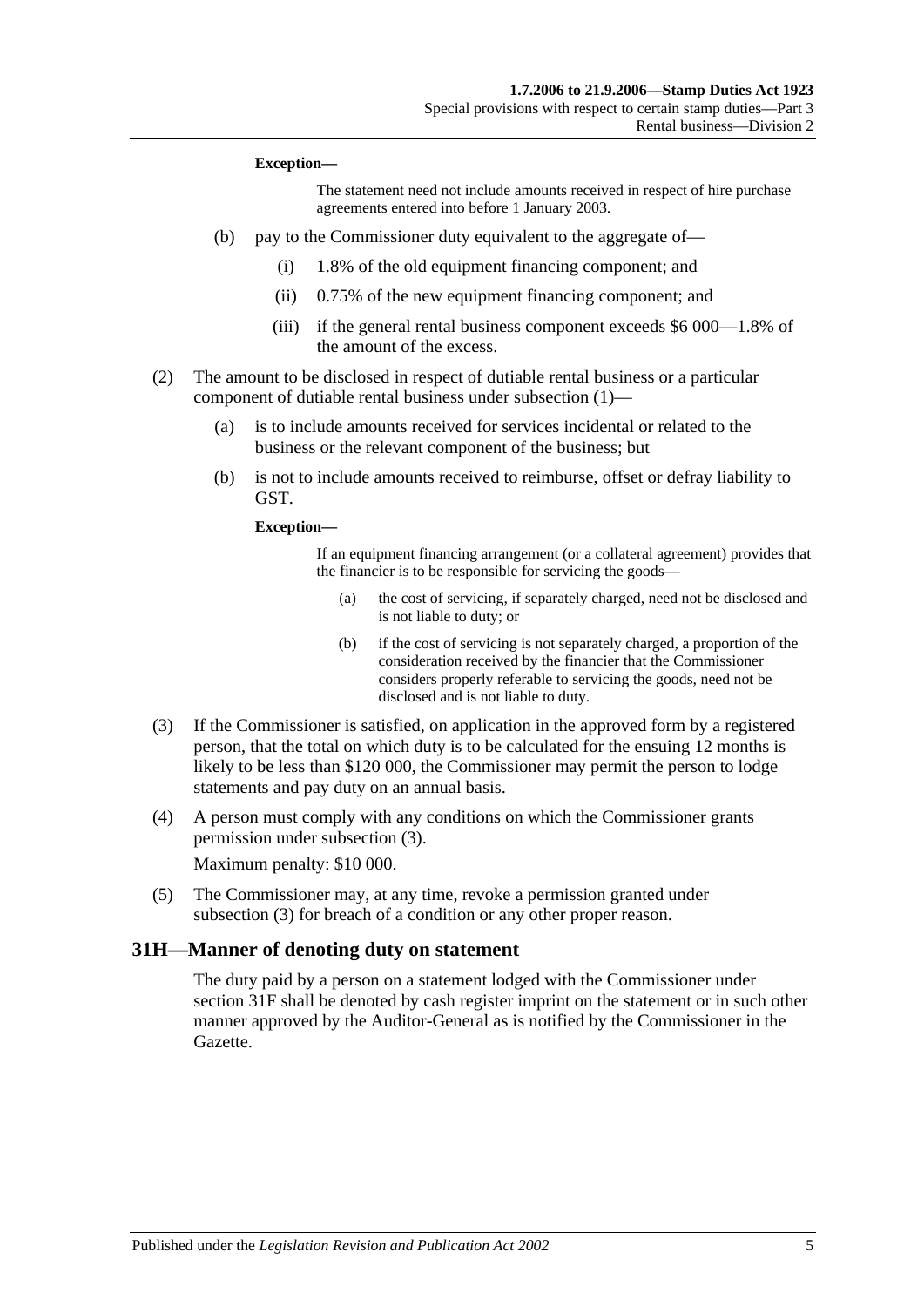## <span id="page-23-0"></span>**31I—Matter not to be included in statement**

- (1) Nothing contained in [section](#page-21-3) 31F shall require a person to include in a statement required by that section to be lodged with the Commissioner any amount in respect of—
	- (a) a transaction entered into by the person in the course of any business carried on by the person as a pawnbroker; or
	- (b) the sale of any goods (other than under a hire-purchase agreement or where there is an agreement, arrangement or understanding that the person to whom the goods are sold may, at a later time, sell the goods back to the first mentioned person); or
	- (c) business transacted by a registered person in respect of which the registered person has paid duty under a corresponding law if the Commissioner is satisfied, on application by the registered person, that—
		- (i) the duty paid under the corresponding law is not less than would be applicable under this Act; and
		- (ii) it would be reasonable to allow the person the benefit of this subsection in respect of that business; or
	- (g) the grant, by a corporation to a related corporation, of the right to the use of goods beneficially owned by that first mentioned corporation.
- <span id="page-23-1"></span> $(1a)$  If—
	- (a) a registered person, in respect of any period for which duty is payable under this Division in respect of his or her rental business, pays duty in respect of the same business (including business that involves a hiring arrangement) under a corresponding law; and
	- (b) the duty paid under the corresponding law is less than would be applicable under this Act; and
	- (c) the Commissioner is satisfied, on application made to the Commissioner by the registered person in a manner and form determined by the Commissioner, that it would be reasonable to allow a deduction to be made under this subsection,

<span id="page-23-2"></span>the registered person is entitled to a deduction from the amount of duty that would, apart from this subsection, be payable, the amount of the deduction being equal to the amount of duty paid in respect of the same business under that corresponding law for the corresponding period.

- (1b) The Commissioner may, in making a decision on an application under [subsection](#page-23-1)  $(1)(c)(ii)$  or  $(1a)(c)$ , take into account any of the following:
	- (b) the extent to which the business to which the application relates is connected with the place where the corresponding law applies;
	- (c) the extent (if any) to which it appears to the Commissioner that the registered person has arranged or structured his or her business to avoid the payment of duty under this Division,

and may take into account such other matters (whether similar or dissimilar to those referred to above) as the Commissioner thinks fit.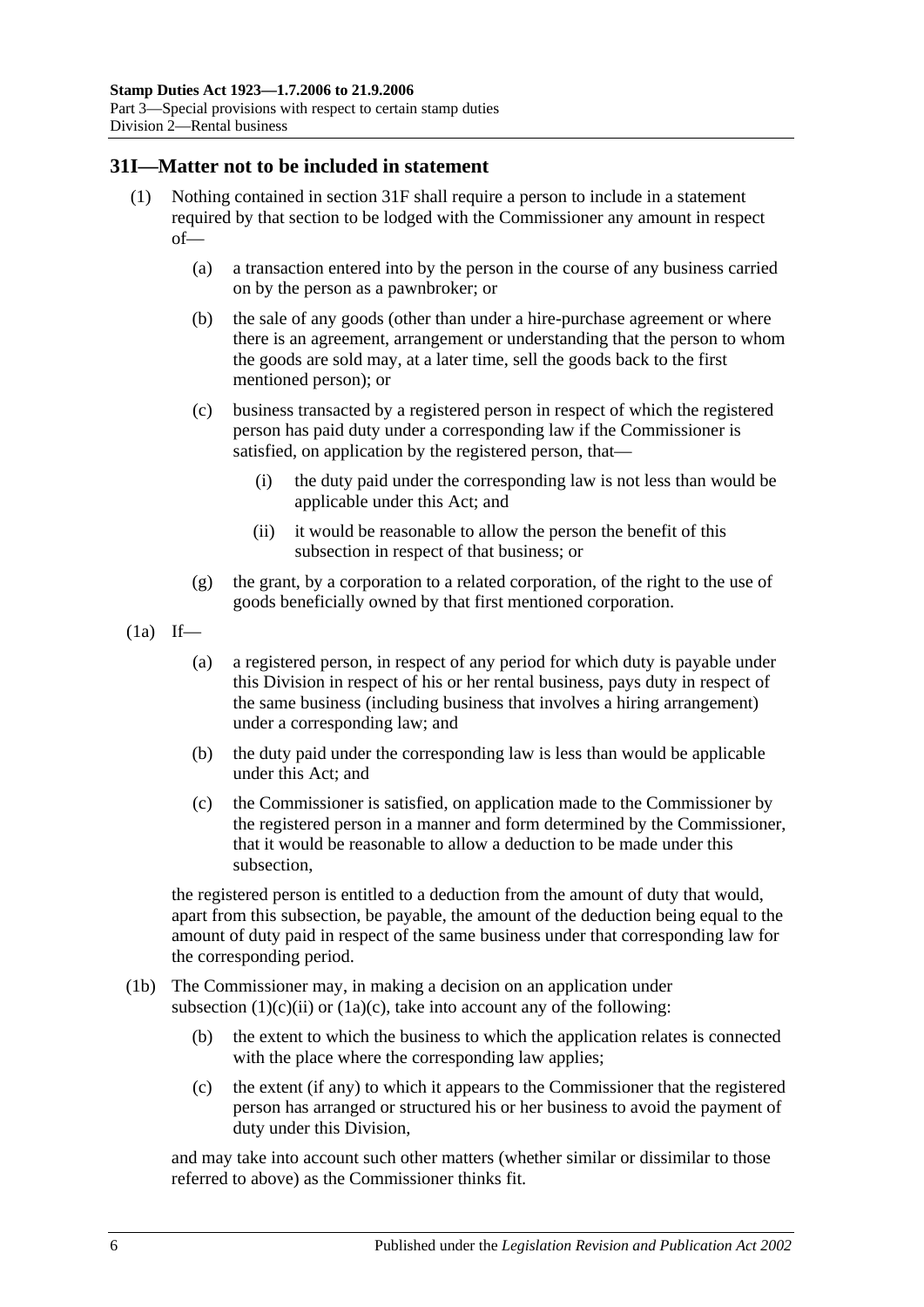- (1c) Where a person receives in excess of \$6 000 per month for or in relation to the use of goods under a contractual bailment (other than an equipment financing arrangement) that provides for the person to be responsible for the servicing of those goods, the person may deduct from the excess, on account of the cost of servicing those goods—
	- (a) an amount not exceeding 40 per centum of the excess or such higher proportion of the excess as is fixed by the Commissioner, on the application of the person, in respect of particular goods where, in the opinion of the Commissioner, the higher proportion is properly attributable to the cost of servicing the goods; or
	- (b) the actual cost of servicing the goods,

whichever is the lesser.

## <span id="page-24-1"></span><span id="page-24-0"></span>**31K—Calculation by other methods**

- (1) Where the Commissioner is satisfied that—
	- (a) it is not reasonably practicable to calculate precisely any amount which is to be set out in the statement of any registered person required to be lodged under [section](#page-21-3) 31F, he may agree to accept from that person statements in which that amount is calculated in such a manner or on such a basis as he thinks fit: or
	- (b) in the circumstances of a particular case, it is not reasonable to require statements to be lodged by the registered person in each month, he may agree to accept statements at such times and relating to such periods as he thinks fit.
- (2) Where, pursuant to [subsection](#page-24-1) (1), the Commissioner agrees to accept from a registered person a statement—
	- (a) in which an amount is calculated in a manner or on a basis different from that required under [section](#page-21-3) 31F; or
	- (b) at a time, or relating to a period, otherwise than in accordance with that section,

the registered person shall, at the time of lodging that statement with the Commissioner, pay to the Commissioner the amount of duty that would be payable on that statement if it were lodged by him with the Commissioner in accordance with that section.

(3) The Commissioner may, by notice in writing served on a registered person, cancel any agreement made pursuant to [subsection](#page-24-1) (1) and, upon the day specified in the notice as the day on which the agreement is cancelled, that agreement shall have no further force or effect in relation to that registered person.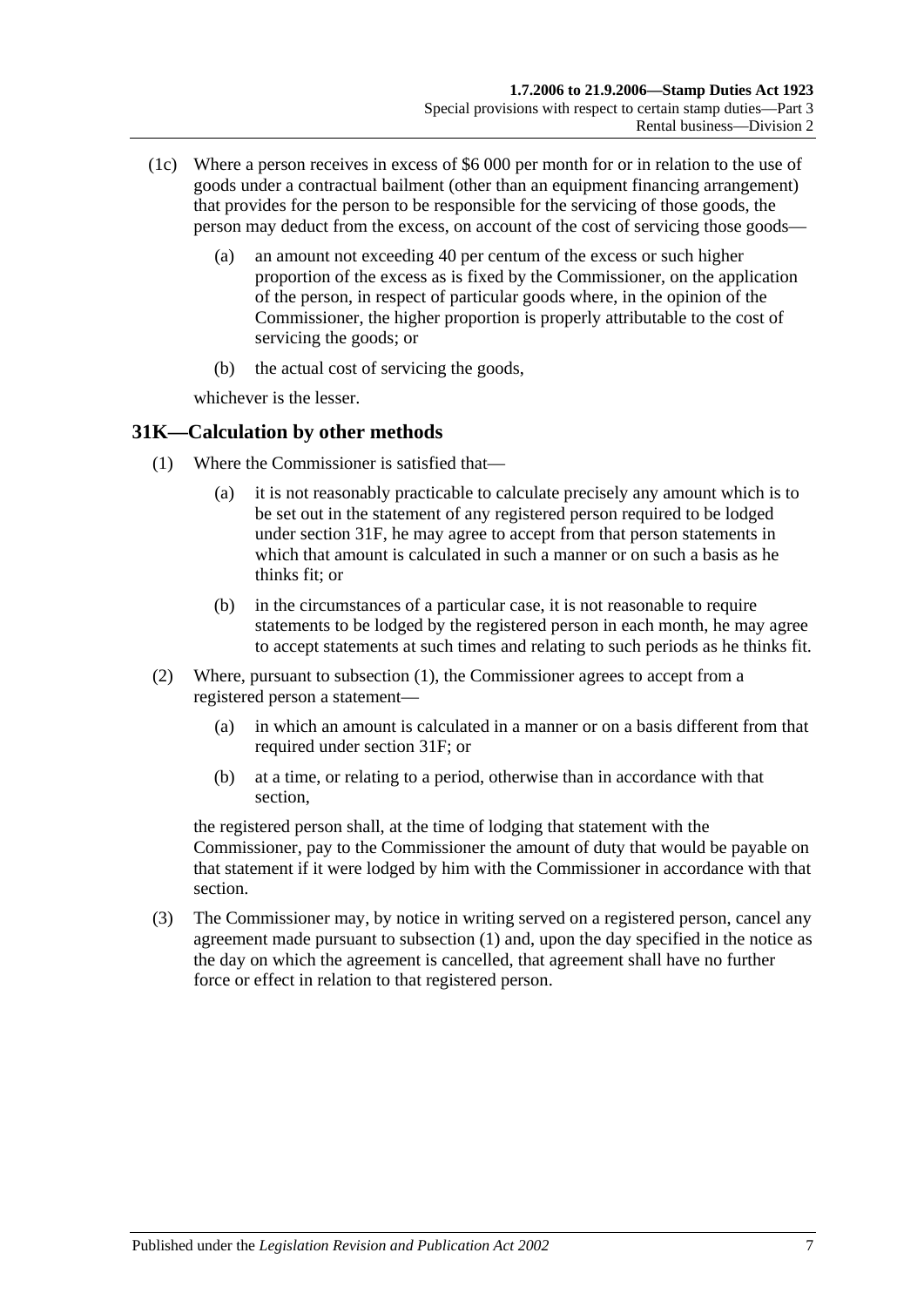#### <span id="page-25-2"></span><span id="page-25-0"></span>**31L—Passing on a rental duty**

(1) Subject to this section, a registered person or any person acting on his behalf shall not add the amount of any duty or of any part of the duty payable by the registered person as such under this Act to any amount payable by any other person with whom he has entered into or is conducting any rental business, whether by agreement or otherwise, or otherwise demand or recover or seek to recover any such first mentioned amount from that other person.

Penalty: \$250.

Expiation fee: \$80.

- (2) In the event of a contravention of [subsection](#page-25-2) (1)—
	- (a) the court by which the defendant is convicted shall, in addition to imposing a penalty for the offence, order the defendant to refund to the other person referred to in that subsection any such amount which has been paid by that other person; or
	- (b) the other person referred to in that subsection may recover any such amount from the registered person, or person to whom he paid it, by action in a court of competent jurisdiction as if it were a debt due to him from that person.
- (3) The Governor may by proclamation—
	- (a) exempt a class of transactions from the application of this section; or
	- (b) vary or revoke any such exemption.

#### <span id="page-25-1"></span>**31M—Ascertainment and disclosure of place of use of goods**

- (1) A person who carries on a rental business may rely on a statement of the person who takes goods on hire as to where the goods will be solely or predominantly used during the course of the hire or, in the case of a motor vehicle, where the motor vehicle will be registered, unless the person knows that the statement is false.
- (2) A person who carries on a rental business is not bound to inquire as to any change in the place of use of the goods or, in the case of a motor vehicle, the place of registration.
- (3) If the Commissioner finds that insufficient duty has been paid, the failure to pay the correct amount of duty does not constitute a tax default under the *[Taxation](http://www.legislation.sa.gov.au/index.aspx?action=legref&type=act&legtitle=Taxation%20Administration%20Act%201996)  [Administration Act](http://www.legislation.sa.gov.au/index.aspx?action=legref&type=act&legtitle=Taxation%20Administration%20Act%201996) 1996* if—
	- (a) the failure to pay the correct amount of duty results from reliance on information on which the person liable for the duty was entitled to rely under this section; and
	- (b) the correct amount of duty is paid within 3 months after the issue of a notice of assessment of the duty by the Commissioner.
- (4) A person who falsely represents that the goods that the person takes, or proposes to take, on hire will be used solely or predominantly outside South Australia, is guilty of an offence.

Maximum penalty: \$10 000.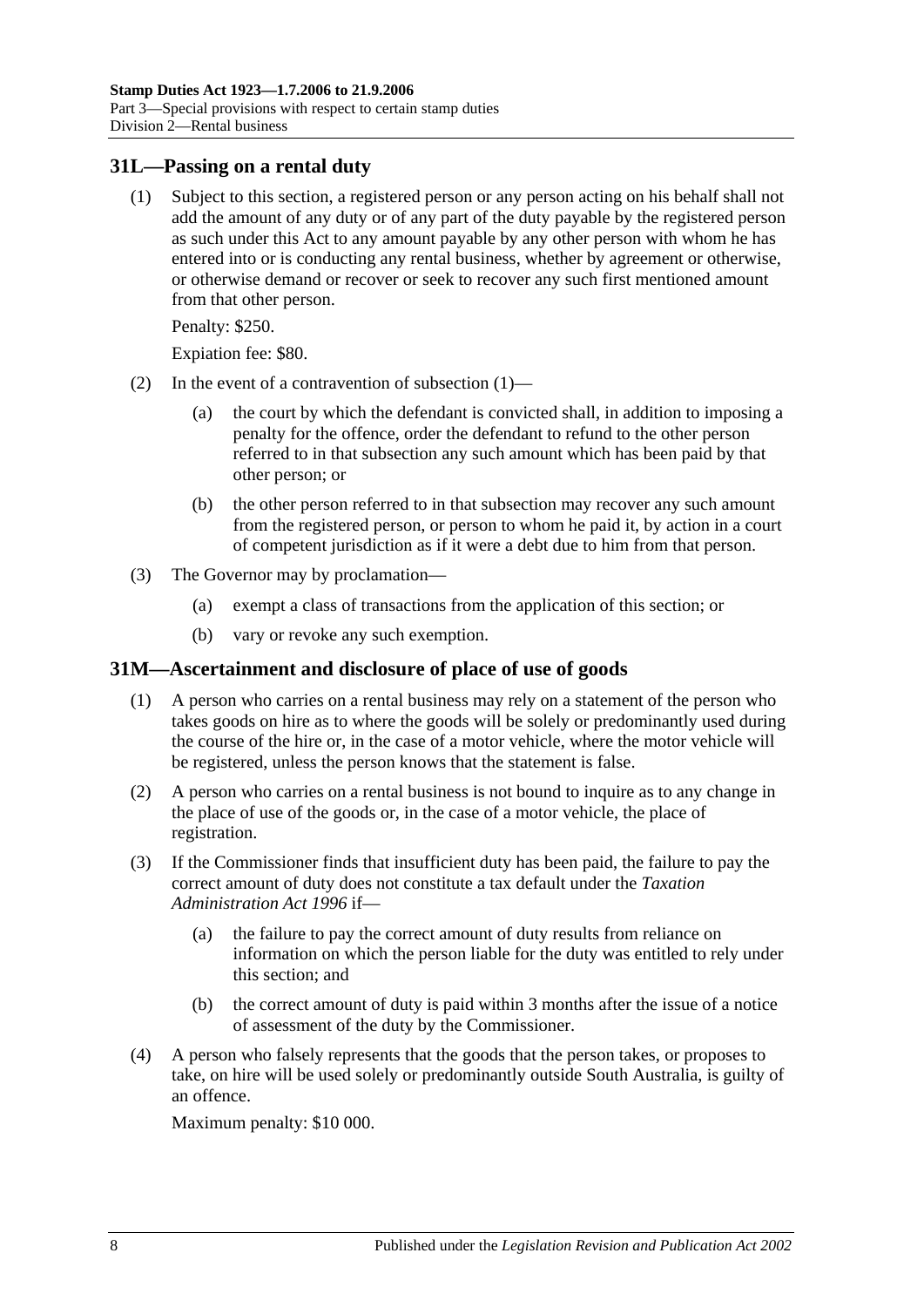# <span id="page-26-0"></span>**Division 3—Annual licences**

## <span id="page-26-1"></span>**32—Interpretation**

#### In this Act—

*assurance or insurance business* means and includes—

- (a) the granting or issuing of any life, personal accident, fire, fidelity, guarantee, livestock, plate glass, marine or other assurance or insurance policies; or
- (b) the acceptance, either directly or indirectly, of any premium, renewal premium or consideration for, or in respect of, the granting or issuing or keeping alive or in force of any life, personal accident, fire, fidelity, guarantee, livestock, plate glass, marine or other policy; or
- (c) the receiving of any letter or declaration of interest attaching to any life, personal accident, fire, marine or other policy issued in South Australia or elsewhere; or
- (d) the carrying out, by means of assurance or insurance effected out of South Australia, of any written, verbal or implied contract or undertaking to effect assurance or insurance;

*company* includes corporation and society, whether corporate or unincorporate;

*firm of persons* includes any association of underwriters carrying on marine assurance or insurance business through a managing underwriter solely;

*general insurance business* means any assurance or insurance business not relating to life insurance policies;

*life insurance policy* does not include a policy covering personal accident or workers compensation or a policy complying with Part 4 of the *[Motor Vehicles Act](http://www.legislation.sa.gov.au/index.aspx?action=legref&type=act&legtitle=Motor%20Vehicles%20Act%201959) 1959*;

*policy* includes any instrument in the nature of a policy, an open policy, an insurance cover or any instrument in any manner covering any assurance or insurance;

*premium* means any amount paid or payable for assurance or insurance and includes—

- (a) an amount charged to a policy holder to reimburse, offset or defray the insurer's liability for GST in respect of the assurance or insurance;
- (b) a levy charged to a policy holder;
- (c) an instalment of premium.

#### <span id="page-26-2"></span>**33—Annual licence required for insurance business**

A company, person or firm of persons must not carry on any assurance or insurance business in any year in South Australia, whether the head office or principal place of business of that company, person or firm is in South Australia or elsewhere, unless the company, person or firm has taken out an annual licence for that year in a form determined by the Commissioner.

Penalty: \$10 000.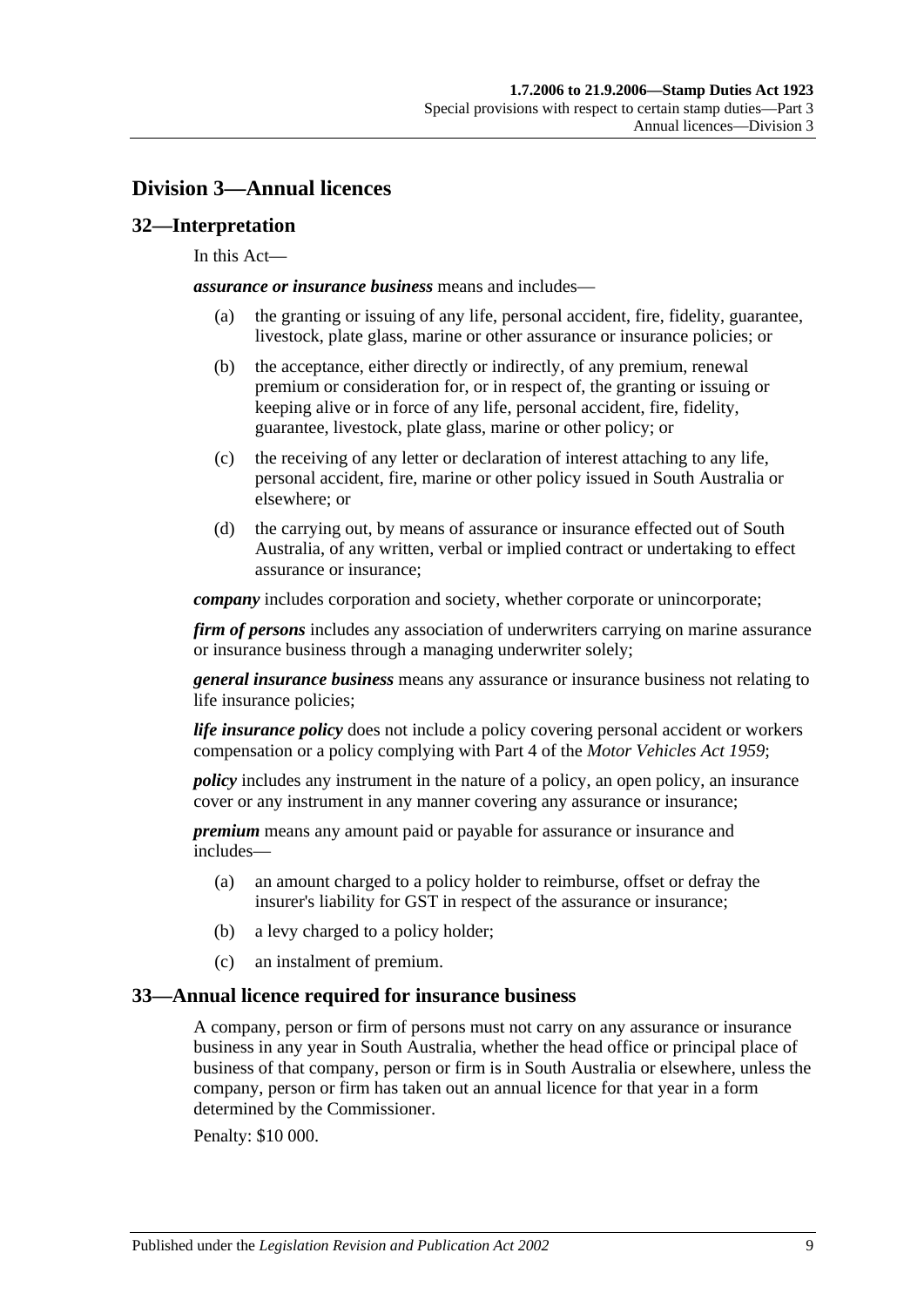## <span id="page-27-0"></span>**34—Application for annual licence**

- (1) A company, person or firm of persons requiring an annual licence must make a written application to the Commissioner in a manner and form determined by the Commissioner and supported by such evidence as the Commissioner may require.
- (2) Any information or statement contained in the application must be verified by statutory declaration made—
	- (a) where the applicant is a natural person—by that person; or
	- (b) where the applicant is a firm—by a member of the firm; or
	- (c) where the applicant is a company—by a member of the board or committee of management of the company; or
	- (d) in any case—by a person authorised by the applicant and approved by the Commissioner.
- (3) A company, person or firm of persons that applies for an annual licence must, at the time of lodging the application, pay to the Commissioner the duty (if any) payable under [Schedule 2](#page-100-2) on the annual licence application.

## <span id="page-27-1"></span>**35—Issuing and term of annual licence**

- (1) The Commissioner is authorised to issue an annual licence on payment of the duty (if any) payable on the annual licence application.
- (2) An annual licence comes into force on the date specified in the licence (which may be a date earlier than the date of issue of the licence) and remains in force until 31 December of the year in which it is issued.

#### <span id="page-27-2"></span>**36—Monthly returns in respect of general insurance business**

- (1) A company, person or firm of persons that carries on general insurance business in South Australia, whether the head office or principal place of business of that company, person or firm is in South Australia or elsewhere, must lodge with the Commissioner a return in a form determined by the Commissioner, supported by such evidence as the Commissioner may require, not later than the fifteenth day of the month following each month in which the company, person or firm carries on such business.
- (2) Any information or statement contained in a monthly return must be verified by statutory declaration in the same way as is required for an application for an annual licence.
- (3) A company, person or firm of persons that lodges a monthly return must, at the time of lodging the monthly return, pay to the Commissioner the duty (if any) payable under [Schedule 2](#page-100-2) on the monthly return.

## <span id="page-27-3"></span>**36A—Duty if annual licence application or monthly return not lodged as required**

A company, person or firm that does not lodge an application for an annual licence, or does not lodge a monthly return, as required under this Act is nevertheless liable to pay duty to the Commissioner as if the company, person or firm had lodged the application or return required under this Act immediately before the end of the period allowed for such lodgment.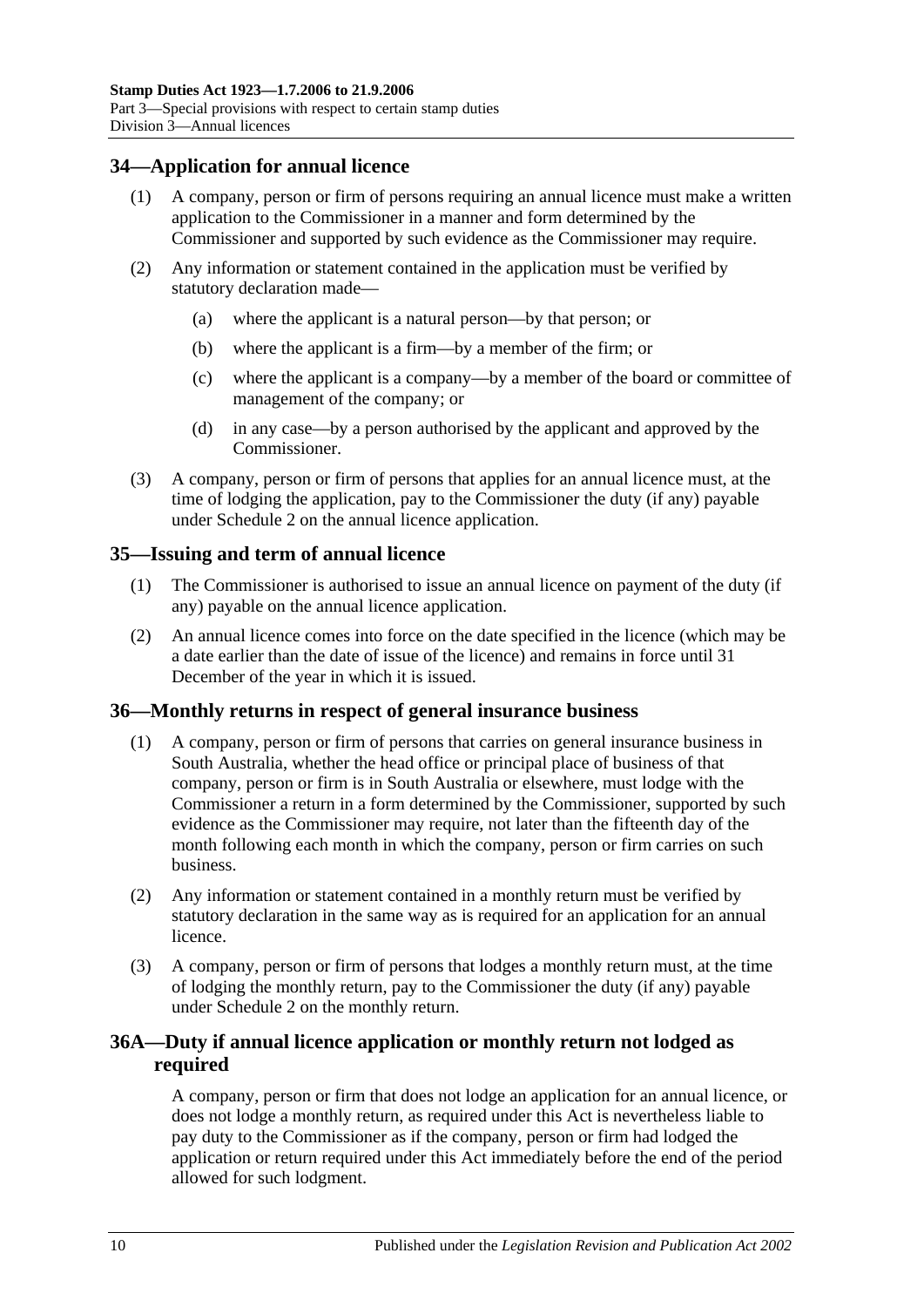## <span id="page-28-0"></span>**37—Denoting of duty**

The duty paid on an annual licence application or a monthly return must be denoted by cash register imprint on the licence or return.

## <span id="page-28-1"></span>**38—Duty payable on acquisition of insurance business**

Where a company, person or firm of persons acquires contractual rights and obligations of, or in connection with, the assurance or insurance business of some other company, person or firm, the acquiring company, person or firm is liable to pay to the Commissioner the amount of any unpaid duty in respect of premiums received or in any manner charged in account (whether directly or by agents) by the other company, person or firm after the end of the period in respect of which such duty was last paid by the other company, person or firm as if the acquiring company, person or firm had received or charged in account those premiums.

# <span id="page-28-4"></span><span id="page-28-2"></span>**42AA—Duty in respect of policies effected outside South Australia**

- (1) Every company, person or firm of persons which is not required to take out an annual licence under [section](#page-26-2) 33 and which obtains, effects or renews, outside South Australia, a policy of assurance or insurance wholly or partly in respect of any property in South Australia, or any risk, contingency or event occurring in South Australia, shall, within one month of obtaining, effecting or renewing that policy, lodge with the Commissioner a return in the approved form containing such particulars of that policy and such other information as may be prescribed or as the Commissioner may in any particular case require.
- (2) The Commissioner may allow a rebate of the duty payable on that proportion of any premium which is, in his opinion, properly attributable to the assurance or insurance of any property outside South Australia or any risk, contingency or event occurring outside South Australia.
- (3) The person lodging such a return shall, upon lodgment, pay to the Commissioner the duty payable thereon, which shall be denoted by cash register imprint on the receipt issued therefor.
- (4) A company, person or firm that does not lodge a return as required under this section is nevertheless liable to pay duty to the Commissioner as if the company, person or firm had lodged the return required under this section immediately before the end of the period allowed for such lodgement.
- (5) [Subsection](#page-28-4) (1) does not apply to any policy of life assurance.

## <span id="page-28-3"></span>**42AB—Insurers not required to be licensed**

- (1) The Commissioner may enter into an agreement with an insurer who is not required to take out an annual licence under this Act under which—
	- (a) the Commissioner approves the insurer for the purposes of this section; and
	- (b) the insurer undertakes to pay duty as if the insurer were required to be licensed and were in fact licensed under this Act.
- (2) A party to an agreement under this section may, by notice in writing to the other party, terminate the agreement at any time.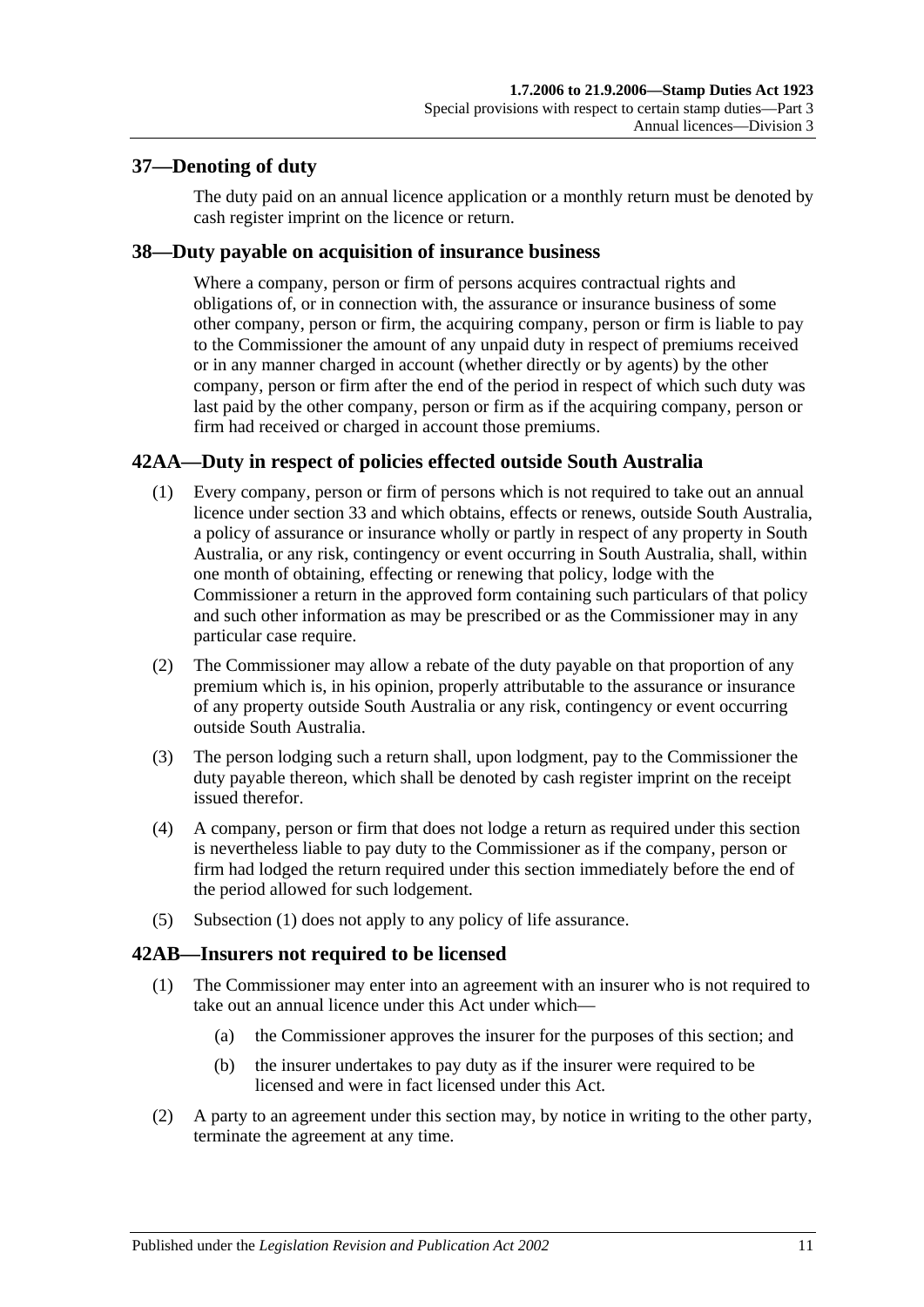- (3) Where an insurer is neither required to be licensed under this Act nor approved under this section, a person who pays a premium to the insurer shall, within 21 days after the end of the month in which the premium was paid—
	- (a) furnish a return to the Commissioner stating the amount of premium; and
	- (b) pay stamp duty calculated by reference to the amount of the premium and the appropriate rate prescribed by [Schedule 2](#page-100-2) in relation to annual licence applications.
- (4) This section does not apply in relation to a levy paid under the *[Workers Rehabilitation](http://www.legislation.sa.gov.au/index.aspx?action=legref&type=act&legtitle=Workers%20Rehabilitation%20and%20Compensation%20Act%201986)  [and Compensation Act](http://www.legislation.sa.gov.au/index.aspx?action=legref&type=act&legtitle=Workers%20Rehabilitation%20and%20Compensation%20Act%201986) 1986*.
- (5) In this section—

*insurer* means a person, firm or company that carries on assurance or insurance business in the State.

# <span id="page-29-0"></span>**Division 4—Application for motor vehicle registration**

## <span id="page-29-1"></span>**42A—Interpretation**

(1) In this Act—

*applicant* means a person by or on whose behalf an application to register a motor vehicle or an application to transfer the registration of a motor vehicle is made;

*application to register a motor vehicle* means an application to register a motor vehicle made under the *[Motor Vehicles Act](http://www.legislation.sa.gov.au/index.aspx?action=legref&type=act&legtitle=Motor%20Vehicles%20Act%201959) 1959* and includes an application so made to renew the registration of a motor vehicle;

*application to transfer the registration of a motor vehicle* means an application to transfer the registration of a motor vehicle made under the provisions of the *[Motor](http://www.legislation.sa.gov.au/index.aspx?action=legref&type=act&legtitle=Motor%20Vehicles%20Act%201959)  [Vehicles Act](http://www.legislation.sa.gov.au/index.aspx?action=legref&type=act&legtitle=Motor%20Vehicles%20Act%201959) 1959*;

*commercial motor vehicle* has the same meaning as in the *[Motor Vehicles Act](http://www.legislation.sa.gov.au/index.aspx?action=legref&type=act&legtitle=Motor%20Vehicles%20Act%201959) 1959*;

*dealer* means a person licensed as a dealer under the *[Second-hand Motor Vehicles](http://www.legislation.sa.gov.au/index.aspx?action=legref&type=act&legtitle=Second-hand%20Motor%20Vehicles%20Act%201983)  Act [1983](http://www.legislation.sa.gov.au/index.aspx?action=legref&type=act&legtitle=Second-hand%20Motor%20Vehicles%20Act%201983)*;

*list price* means—

- (a) for a motor vehicle—the price (inclusive of GST) fixed by the manufacturer, importer or principal distributor as the retail selling price in the State of a motor vehicle of the relevant make and model;
- (b) for optional equipment—the additional price (inclusive of GST) so fixed if the vehicle is to be sold with the optional equipment;

*market value*, in relation to a motor vehicle, means the amount (inclusive of GST) for which the motor vehicle might reasonably be sold, free of encumbrances, in the open market;

*motor vehicle* and *trailer* have the same meanings as those expressions respectively have in the *[Motor Vehicles Act](http://www.legislation.sa.gov.au/index.aspx?action=legref&type=act&legtitle=Motor%20Vehicles%20Act%201959) 1959*;

*new motor vehicle* means a motor vehicle not previously registered in this State or elsewhere;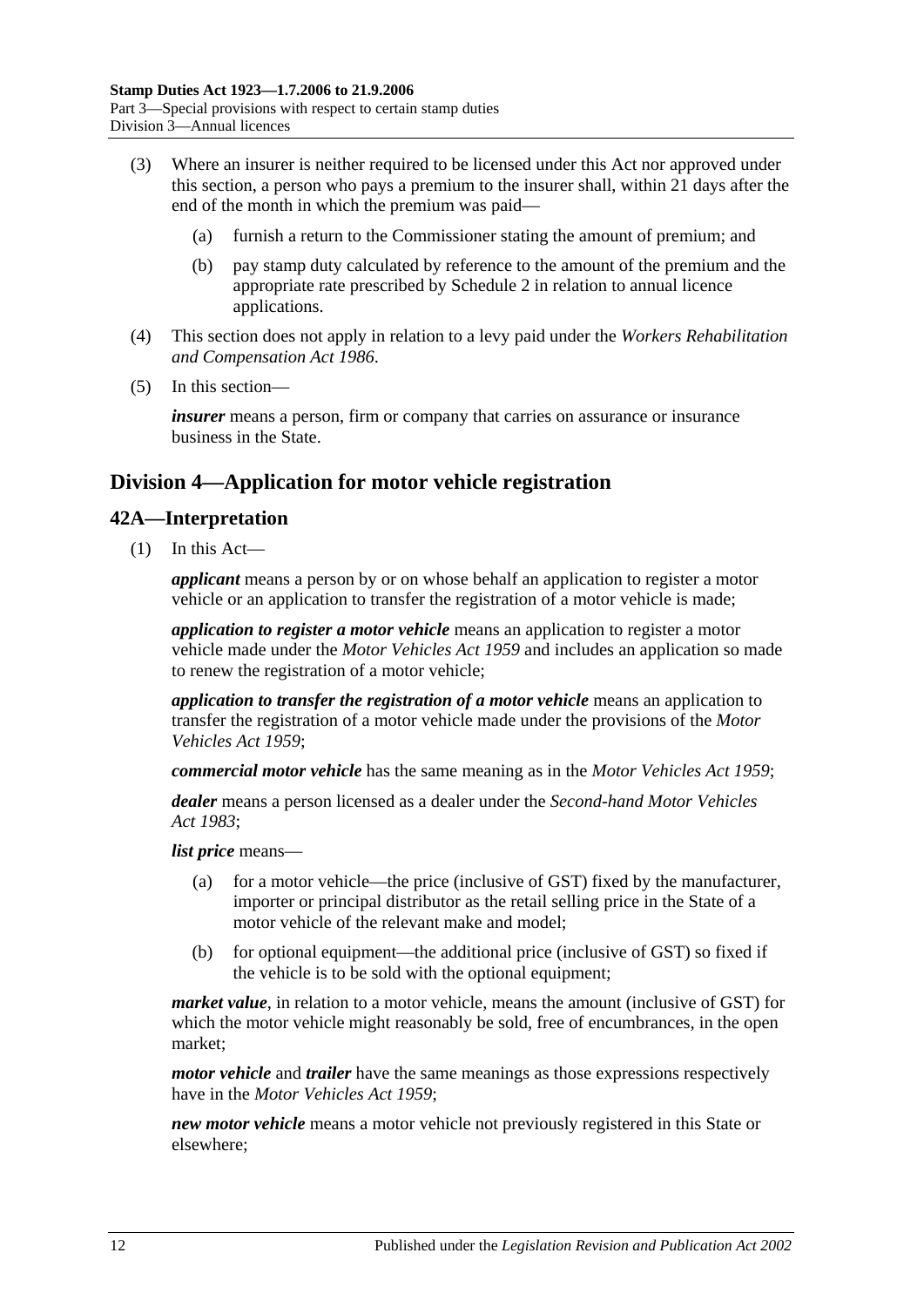*optional equipment*, in relation to a motor vehicle for which there is a list price, means equipment or a feature of the vehicle that is not covered by that list price, being—

- (a) a particular kind of transmission; or
- (b) power steering; or
- (c) any other prescribed equipment or feature;

*policy of insurance* means a policy of insurance under Part 4 of the *[Motor Vehicles](http://www.legislation.sa.gov.au/index.aspx?action=legref&type=act&legtitle=Motor%20Vehicles%20Act%201959)  Act [1959](http://www.legislation.sa.gov.au/index.aspx?action=legref&type=act&legtitle=Motor%20Vehicles%20Act%201959)*;

*primary producer* has the same meaning as in the *[Motor Vehicles Act](http://www.legislation.sa.gov.au/index.aspx?action=legref&type=act&legtitle=Motor%20Vehicles%20Act%201959) 1959*;

*second-hand motor vehicle* means a motor vehicle previously registered in this State or elsewhere.

(2) For the purposes of this Act, if an applicant for registration, or transfer of registration, of a motor vehicle makes the application by a means of electronic communication approved by the Registrar of Motor Vehicles, the electronic communication is taken to be an instrument executed by the applicant and is chargeable with duty as an application for registration, or transfer of registration, of a motor vehicle (as appropriate).

## <span id="page-30-0"></span>**42B—Duty on applications for motor vehicle registration or transfer of registration**

- (1) For the purposes of this Act, the value of a motor vehicle is—
	- (a) in the case of an application to register a new motor vehicle for which there is a list price—
		- (i) if the motor vehicle has no optional equipment, the list price of the vehicle; or
		- (ii) if the motor vehicle has optional equipment, the list price of the motor vehicle plus the list price or, if there is no list price, the actual price (inclusive of GST) of the equipment; or
	- (b) in the case of an application to transfer the registration of a second-hand motor vehicle upon sale of the vehicle, the consideration for the sale or the market value of the motor vehicle, whichever is the higher; or
	- (c) in any other case, the market value (inclusive of GST) of the motor vehicle.
- (1a) An applicant for registration, or transfer of registration, of a motor vehicle must state in the application the value of the motor vehicle as at the date of the application.
- <span id="page-30-1"></span>(1b) If the Commissioner is not satisfied that the amount stated as the value of a motor vehicle in an application for registration, or transfer of registration, of the vehicle reflects the market value of the vehicle, the Commissioner may cause a valuation of the vehicle to be made by a person appointed by the Commissioner and may assess the duty payable by reference to the valuation.
- (1c) The Commissioner may, having regard to the merits of the case, charge the whole or part of the expenses of, or incidental to, the making of a valuation under [subsection](#page-30-1) (1b) to the person liable to pay the duty and may recover the amount charged as a debt due to the Crown.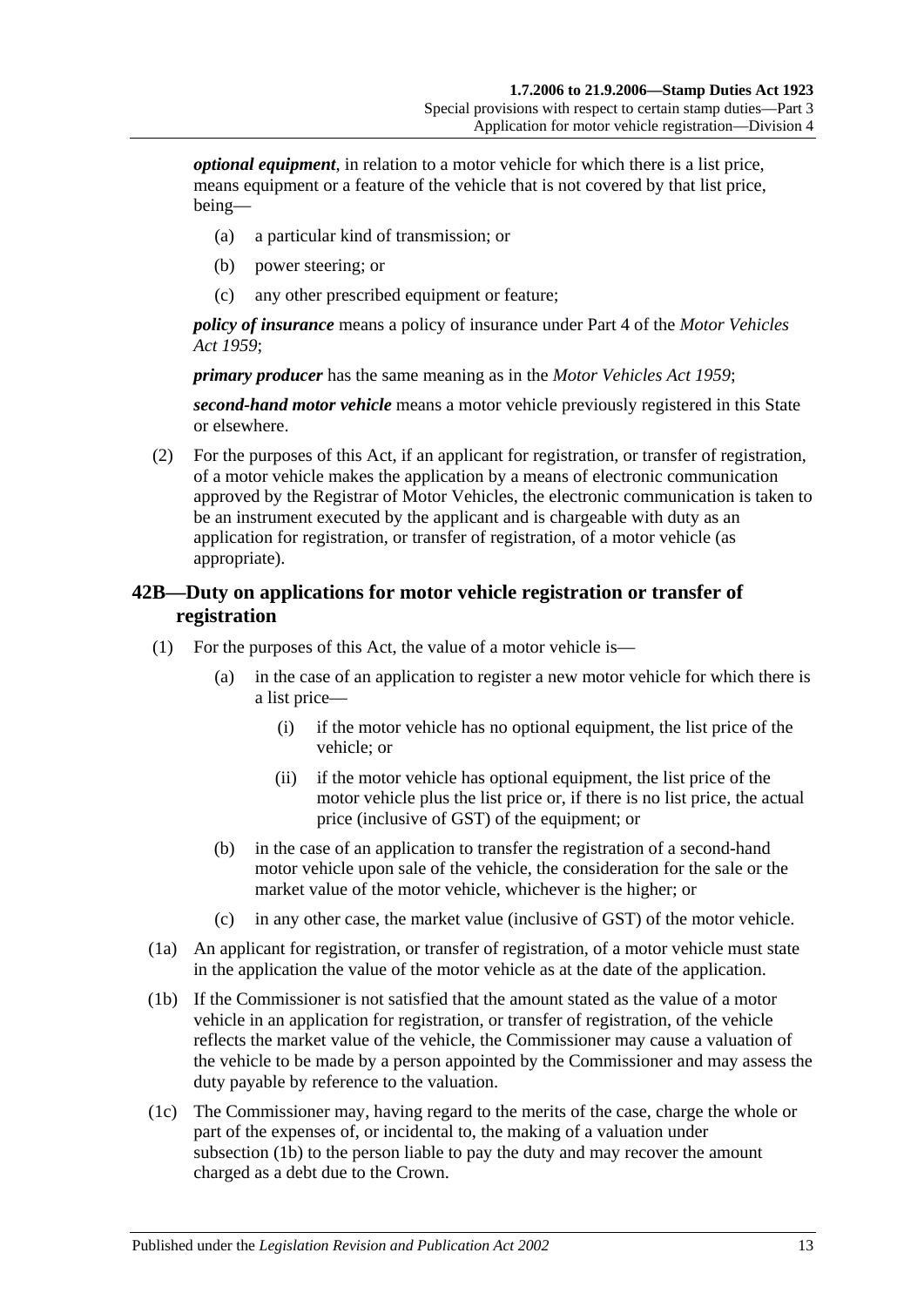- <span id="page-31-0"></span>(1d) The amount of stamp duty—
	- (a) payable upon an application to register a motor vehicle shall be an amount calculated by the addition of—
		- (i) the amount prescribed by [Schedule 2](#page-100-2) as the component payable in respect of registration; and
		- (ii) the amount prescribed by [Schedule 2](#page-100-2) as the component payable in respect of a policy of insurance; or
	- (b) payable upon an application to transfer the registration of a motor vehicle shall be the amount prescribed by [Schedule 2](#page-100-2) as the component payable in respect of registration and, in the case of such an application, no additional component shall be payable in respect of a policy of insurance.
- (2) The amount payable upon an application in accordance with [subsection](#page-31-0) (1d) shall be paid by the applicant to the Registrar of Motor Vehicles at the time of making the application.
- (2a) The total amount paid (including stamp duty and any registration fee or premium payable under the *[Motor Vehicles Act](http://www.legislation.sa.gov.au/index.aspx?action=legref&type=act&legtitle=Motor%20Vehicles%20Act%201959) 1959*)—
	- (a) on an application to register a motor vehicle shall be denoted by impressed stamp or cash register imprint, or by both, on the certificate or interim certificate of registration relating to that motor vehicle issued by the Registrar or on such form or forms as may be approved by the Commissioner; and
	- (b) on an application to transfer the registration of a motor vehicle shall be denoted by impressed stamp or cash register imprint, or by both, on such form or forms as may be approved by the Commissioner.
- (2b) Section 6 does not apply in relation to an application to register a motor vehicle or an application to transfer the registration of a motor vehicle.
- (3) The Registrar of Motor Vehicles shall furnish the Commissioner, at least once in every month, with a statement showing details of amounts received by him as stamp duty on applications to register, and to transfer the registration of, motor vehicles, and showing separately the amounts so received upon applications to register motor vehicles in respect of policies of insurance, and shall pay all amounts of stamp duty received by him to the Treasurer who shall—
	- (a) place to the credit of the General Revenue—
		- (i) all amounts representing the stamp duty received by the Registrar on applications to register motor vehicles except amounts paid upon such applications in respect of policies of insurance; and
		- (ii) all amounts representing the stamp duty received by the Registrar upon applications to transfer the registration of motor vehicles; and
	- (b) place to the credit of the Hospitals Fund kept at the Treasury all amounts representing stamp duty received by the Registrar upon applications in respect of policies of insurance.
- (4) A person who does not lodge an application to register a motor vehicle, or transfer the registration of a motor vehicle, as required is nevertheless liable to pay duty to the Commissioner as if the person had lodged the required application immediately before the end of the period allowed for making such an application.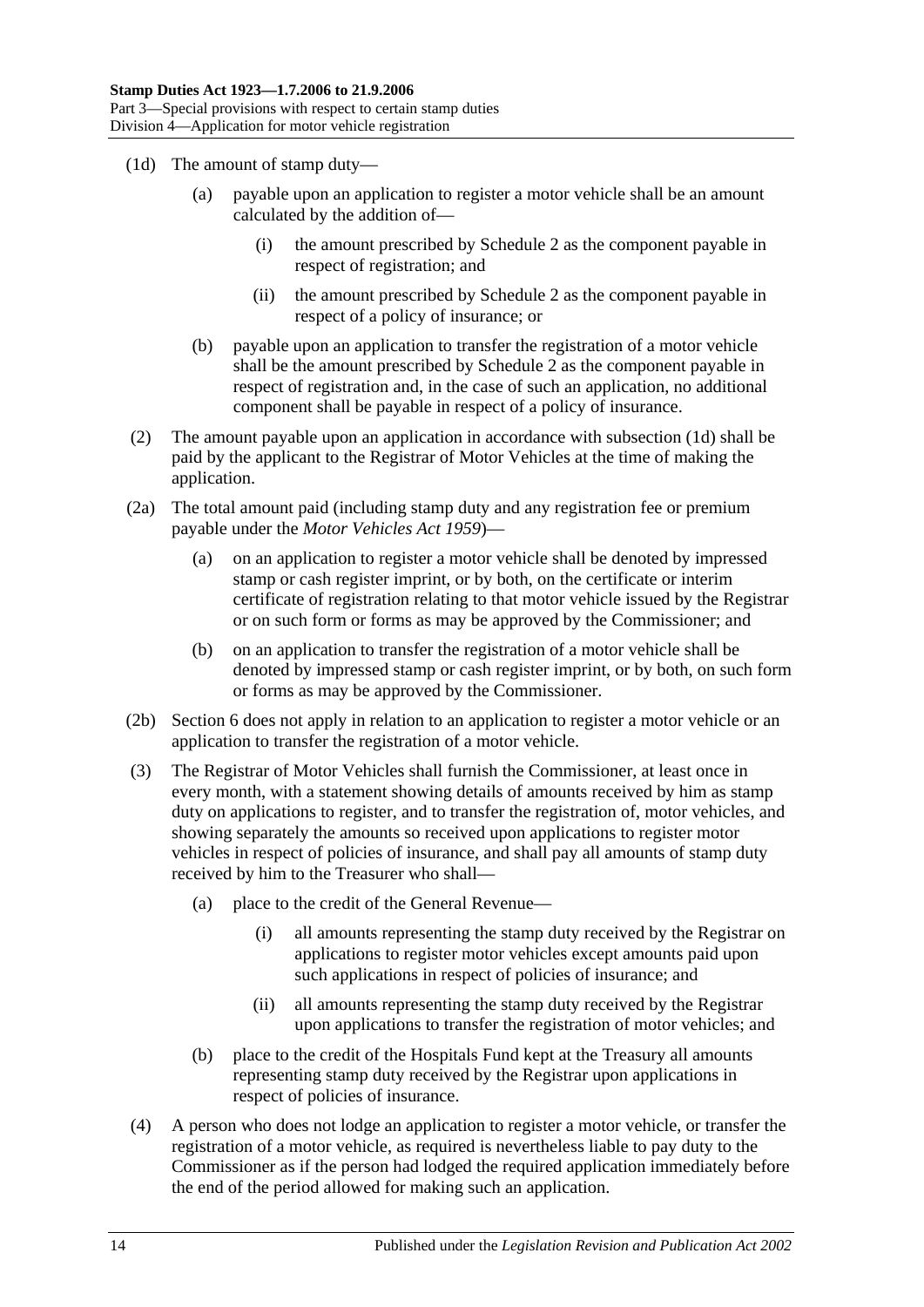- (5) If a person drives a motor vehicle on a road without registration in contravention of the *[Motor Vehicles Act](http://www.legislation.sa.gov.au/index.aspx?action=legref&type=act&legtitle=Motor%20Vehicles%20Act%201959) 1959*, the person is to be taken to have been required by this Act to lodge an application to register the vehicle not later than the day preceding the day on which the vehicle is so driven on a road.
- (6) A person is to be taken to be required by this Act to lodge an application to transfer the registration of a motor vehicle within the period within which such an application is required to be made under the *[Motor Vehicles Act](http://www.legislation.sa.gov.au/index.aspx?action=legref&type=act&legtitle=Motor%20Vehicles%20Act%201959) 1959*.
- (7) The Commissioner or the Registrar of Motor Vehicles may require an applicant who claims to be entitled to an exemption from, or reduction in, stamp duty under this Act—
	- (a) to state that fact on the application; and
	- (b) to provide such information as the Commissioner or Registrar may require for the purpose of determining the applicant's claim.

## <span id="page-32-0"></span>**42BA—Concessional rate of duty on some applications to transfer registration**

(1) The amount of duty payable on an application to transfer the registration of a motor vehicle where a person who is a registered owner of the motor vehicle immediately before the registration is transferred will continue to be a registered owner of the motor vehicle immediately after the registration is transferred is calculated as follows:

$$
D = A \times \frac{B}{C}
$$

where—

*D* is the amount of duty payable

*A* is the amount of duty that would be payable apart from this section

*B* is the number of persons that the application seeks to add to, or remove from, the register as owners of the motor vehicle, whichever is the greater

 $C$  is—

- (a) the number of persons who are registered owners of the motor vehicle immediately before the registration is transferred; or
- (b) the number of persons who will be registered owners of the motor vehicle immediately after the registration is transferred,

whichever is the greater.

- (2) This section does not derogate from any other provision conferring an exemption under this Act.
- (3) This section applies to applications executed after its commencement.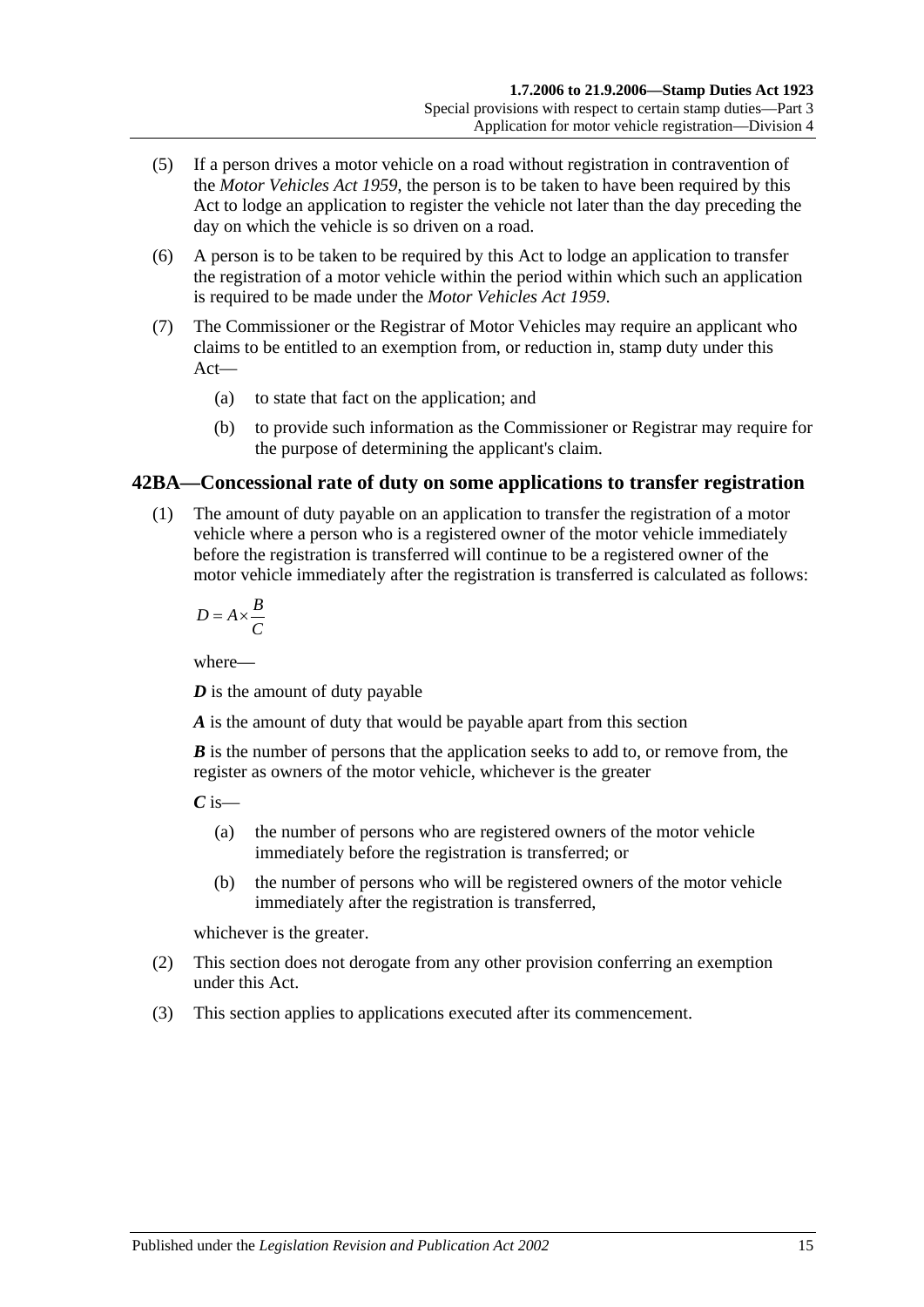## <span id="page-33-0"></span>**42C—Refund of duty where vehicle returned or registration or transfer in error**

If, on application, the Commissioner is satisfied, in relation to the registration, or transfer of the registration, of a motor vehicle—

- (a) that, within three months after the registration or transfer, the vehicle was returned by the applicant to the person from whom it was acquired and accepted by that person; or
- (b) that the registration or transfer was made in error,

the Commissioner may refund the duty paid in respect of the application for the registration or transfer.

## <span id="page-33-1"></span>**42CA—Refund of duty on eligibility for reduced fee**

If, on application, the Commissioner is satisfied, in relation to the registration of a motor vehicle, that the owner of the vehicle has become entitled to an exemption from, or reduction of, registration fees payable under the *[Motor Vehicles Act](http://www.legislation.sa.gov.au/index.aspx?action=legref&type=act&legtitle=Motor%20Vehicles%20Act%201959) 1959* at any time during the period for which the vehicle is registered, the Commissioner has a discretion to refund to the owner of the vehicle such part of the component of the duty paid under section [42B\(1d\)](#page-31-0) on the application for the registration of the vehicle in respect of a policy of insurance as the Commissioner thinks just in the circumstances.

## <span id="page-33-2"></span>**42D—Taxation Administration Act and functions of Registrar**

The *[Taxation Administration Act](http://www.legislation.sa.gov.au/index.aspx?action=legref&type=act&legtitle=Taxation%20Administration%20Act%201996) 1996* applies in relation to—

- (a) the payment of money to the Registrar of Motor Vehicles as duty under this Act; and
- (b) the performance of functions by the Registrar under this Act or the *[Motor](http://www.legislation.sa.gov.au/index.aspx?action=legref&type=act&legtitle=Motor%20Vehicles%20Act%201959)  [Vehicles Act](http://www.legislation.sa.gov.au/index.aspx?action=legref&type=act&legtitle=Motor%20Vehicles%20Act%201959) 1959* in relation to duty under this Act,

as if the Registrar were the Commissioner.

#### <span id="page-33-3"></span>**42E—Regulations**

In addition to any power by any other section conferred on the Governor to make regulations as to any matter, the Governor may make any regulations which may be necessary or convenient for carrying out any of the provisions of [sections](#page-29-1) 42A, [42B,](#page-30-0) [42BA,](#page-32-0) [42C,](#page-33-0) [42D](#page-33-2) and this section or for better effecting the objects of those sections and in particular (without limiting the effect of this section) for prescribing exemptions additional to or in substitution for or repealing or varying any of the exemptions to clause 2 of [Schedule 2.](#page-100-2)

# <span id="page-33-4"></span>**Division 5—Cheques**

## <span id="page-33-5"></span>**43—Interpretation**

In this Act, unless the contrary intention appears—

*cheque* means—

- (a) a cheque for the purposes of the *Cheques Act 1986* of the Commonwealth;
- (b) an instrument of a prescribed class;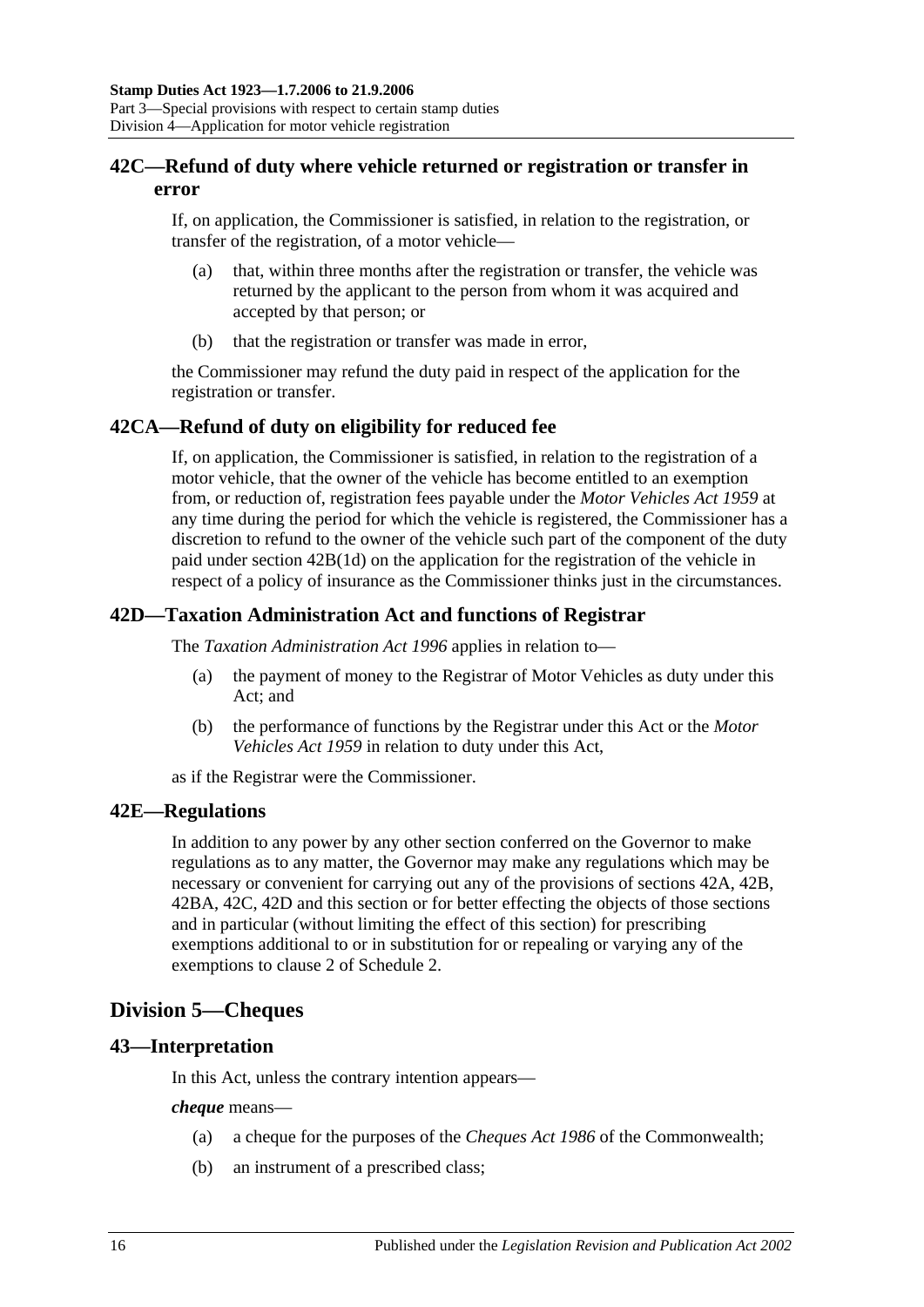*financial institution* has the same meaning as in the *Cheques Act 1986* of the Commonwealth;

*unstamped cheque* means a cheque drawn against an account held with a financial institution in South Australia on which duty or exemption from duty is not denoted in a form approved by the Commissioner.

## <span id="page-34-2"></span><span id="page-34-0"></span>**44—Duty on cheques and cheque forms**

- (1) A financial institution must, not later than the 7th day of each month—
	- (a) lodge with the Commissioner a return, in a form approved by the Commissioner, of—
		- (i) all cheque forms issued during the preceding month by the financial institution to be used in drawing on accounts held by the financial institution in South Australia; and
		- (ii) all unstamped cheques paid by the financial institution during the preceding month; and
	- (b) pay to the Commissioner duty at a rate prescribed by [Schedule 2](#page-100-2) less commission referred to in [section](#page-12-3) 7 on each cheque form and cheque to which the return relates.
- (2) A financial institution is entitled to recover duty on a cheque form issued or an unstamped cheque paid by the financial institution from the person to whom the cheque form was issued or the payee of the unstamped cheque and may deduct the amount of the duty from an account of the person at the financial institution or from the amount paid on the cheque.
- (3) A financial institution that does not lodge a return as required under [subsection](#page-34-2) (1) is nevertheless liable to pay duty to the Commissioner as if the financial institution had lodged the return required under that subsection immediately before the end of the last day for such lodgement.
- (4) Duty on cheque forms issued by financial institutions is to be denoted in a form approved by the Commissioner.
- (5) If a cheque form issued by a financial institution in respect of an account held with the financial institution in South Australia is exempt from duty, the fact that it is so exempt is to be denoted in a form approved by the Commissioner.

## <span id="page-34-1"></span>**45—Duty not to be chargeable after certain date**

- (1) Despite any other provision of this Act, duty is not chargeable on a cheque form issued by a financial institution or a cheque paid by a financial institution on or after 1 July 2004.
- (2) No refund of duty on cheque forms is to be allowed on or after 1 July 2004.
- <span id="page-34-3"></span>(3) After 1 July 2004, the Governor may, by proclamation, fix a date for the repeal of this Division and Schedule 2 clause 13.
- (4) On the date fixed under [subsection](#page-34-3) (3), this Division (including this section) and Schedule 2 clause 13 are repealed.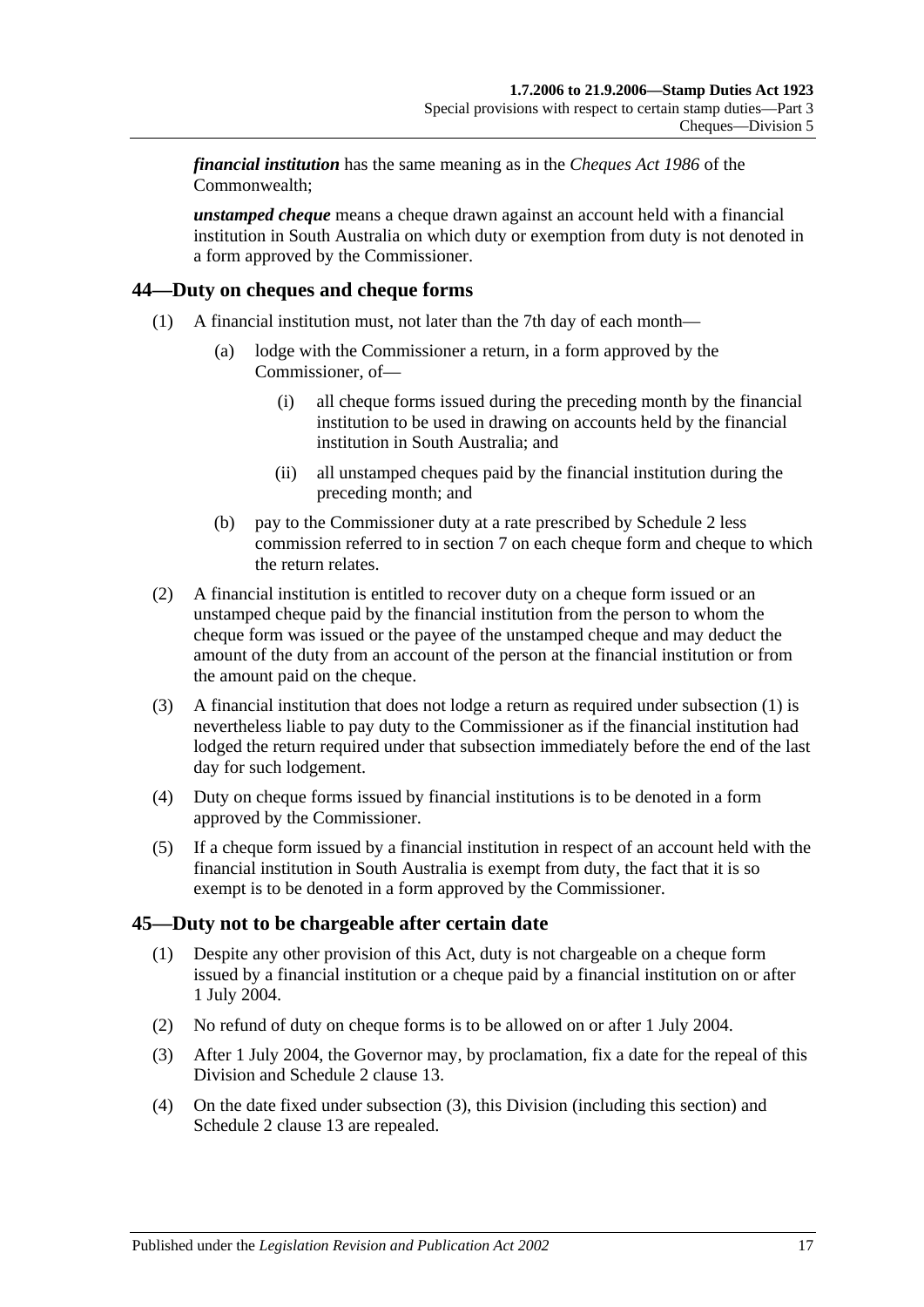#### <span id="page-35-0"></span>**46—Power to make regulations**

The power to make regulations conferred on the Governor by [section](#page-98-2) 112 includes power to make regulations with respect to returns and the payment of duty under [section](#page-34-0) 44 and the obligations of financial institutions.

## <span id="page-35-1"></span>**Division 6—Conveyances and conveyances on sale**

#### <span id="page-35-2"></span>**60—Interpretation**

In this Act—

*conveyance* includes—

- (a) every conveyance, assignment, transfer or declaration of trust and every application under the *[Real Property Act](http://www.legislation.sa.gov.au/index.aspx?action=legref&type=act&legtitle=Real%20Property%20Act%201886) 1886* or the *[Community Titles](http://www.legislation.sa.gov.au/index.aspx?action=legref&type=act&legtitle=Community%20Titles%20Act%201996)  Act [1996](http://www.legislation.sa.gov.au/index.aspx?action=legref&type=act&legtitle=Community%20Titles%20Act%201996)*; and
- (b) every decree or order of any court, judge or commissioner; and
- (c) every other application or request of any kind; and
- (d) every other assurance or instrument of any kind,

by which or by virtue of which or by the operation of which, whether upon registration or otherwise, or by the issue of a certificate of title in pursuance of which, any real or personal property or any estate or interest in any such property is assured to, or vested in, any person, and *to convey* has a meaning coextensive with the meaning of *conveyance*, as extended by this section;

*conveyance on sale* includes—

- (a) every conveyance, assignment, transfer or application under the *[Real](http://www.legislation.sa.gov.au/index.aspx?action=legref&type=act&legtitle=Real%20Property%20Act%201886)  [Property Act](http://www.legislation.sa.gov.au/index.aspx?action=legref&type=act&legtitle=Real%20Property%20Act%201886) 1886*; and
- (b) every decree or order of any court, judge or commissioner; and
- (c) every other application or request of any kind; and
- (d) every other assurance or instrument,

by which or by virtue of which any real or personal property, upon the sale thereof, is legally or equitably transferred to, or vested in, the purchaser or any other person on his behalf or by his direction, and also includes—

- (e) every application for a foreclosure order under the *[Real Property Act](http://www.legislation.sa.gov.au/index.aspx?action=legref&type=act&legtitle=Real%20Property%20Act%201886) 1886*; and
- (f) every lease for which any consideration other than the rent reserved may be paid or agreed to be paid (but only so far as such consideration is concerned).

#### <span id="page-35-3"></span>**60A—Value of property conveyed or transferred**

- (1) Subject to [subsection](#page-36-0) (2), a reference in this Act (other than in [Part 4\)](#page-86-0) to the value of property conveyed or transferred is a reference to the market value of the property—
	- (a) in the case of a conveyance on sale—as at the date of the sale; or
	- (b) in any other case—as at the date of the conveyance,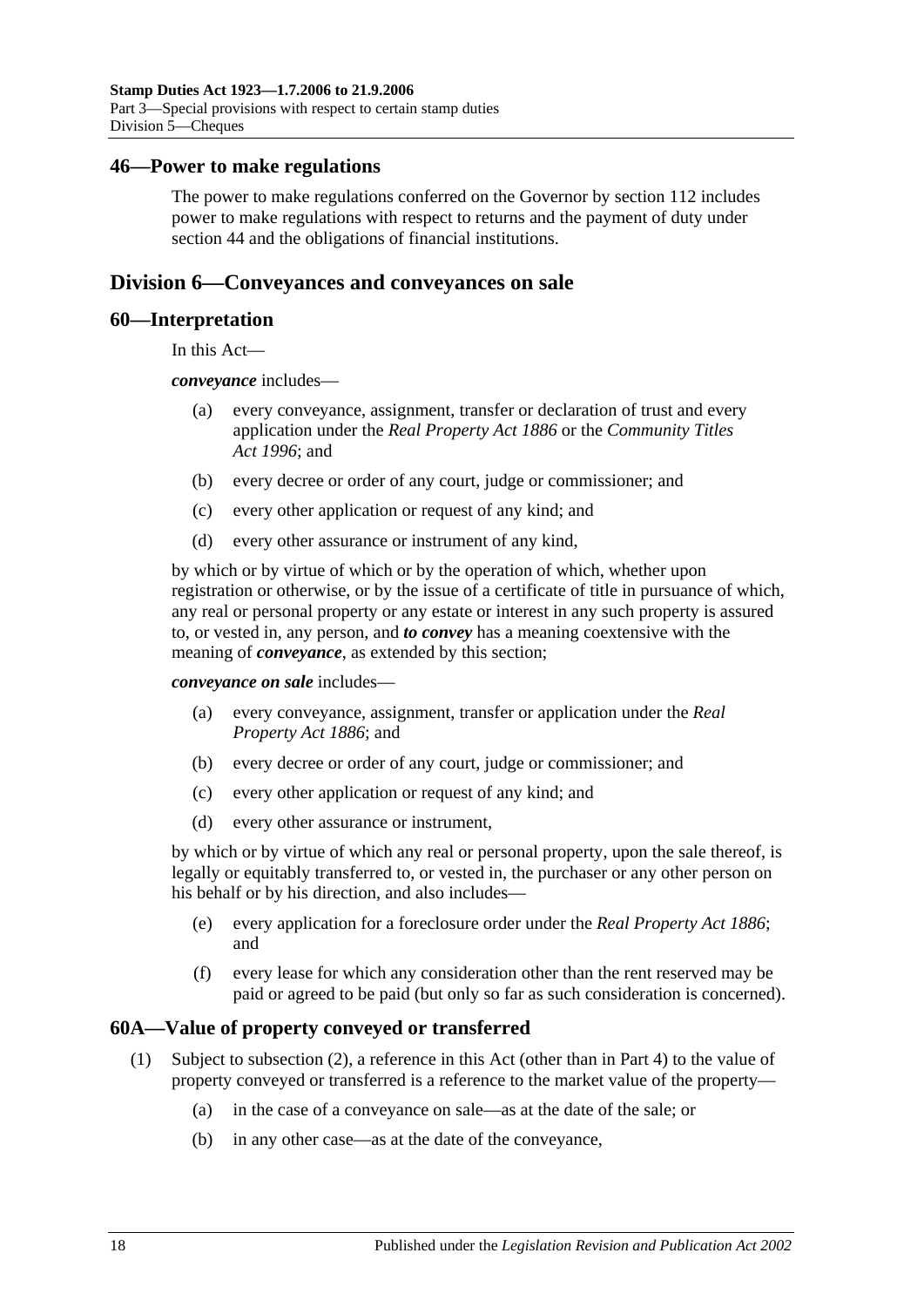assuming, in either case, that the property had, at that date, been free from any encumbrances.

- (2) In the case of a conveyance on sale, the Commissioner may treat the consideration for the sale as being the value of the property conveyed or transferred unless it appears to the Commissioner that the consideration may be less than the value of the property as referred to in [subsection](#page-35-0) (1).
- <span id="page-36-0"></span>(3) Where no evidence of the value of property conveyed or transferred, or comprising or forming part of the consideration for a conveyance, is furnished to the Commissioner, or the evidence so furnished is, in his opinion, unsatisfactory, the Commissioner may cause a valuation of the property to be made by some person appointed by him and may assess the duty payable by reference to that valuation.
- (4) The Commissioner may, having regard to the merits of the case, charge the whole or a part of the expenses of, or incidental to, the making of a valuation pursuant to [subsection](#page-36-0) (3) to the person liable to pay the duty and may recover the amount so charged from him as a debt due to the Crown.
- <span id="page-36-1"></span>(4a) Where an interest, agreement or arrangement (granted or made on or after 7 January 1997) in respect of property has the effect of reducing the value of the property, the Commissioner may, for the purposes of assessing the duty payable on a conveyance of the property, disregard the existence of the interest, agreement or arrangement unless a person liable to pay the duty satisfies the Commissioner that the interest, agreement or arrangement—
	- (a) was granted or made for a purpose other than reducing the value of the property; and
	- (b) was not granted or made in favour of the transferee or a person related to the transferee.
- (4b) Where an estate or interest conveyed or transferred merges with an estate or interest already held by the transferee (the latter having been acquired by the transferee on or after 7 January 1997), the Commissioner may, for the purposes of assessing the duty payable on the conveyance, treat the value of the estate or interest conveyed or transferred as being—
	- (a) where the instrument creating the estate or interest already held was charged with *ad valorem* duty as a conveyance—the value of the estate or interest produced by the merger less the value of the estate or interest already held; or
	- (b) in any other case—the value of the estate or interest produced by the merger.
- $(5)$  In [subsection](#page-35-0)  $(1)$ —

*encumbrance* does not include a prescribed encumbrance or an encumbrance of a prescribed kind.

- <span id="page-36-2"></span>(6) For the purposes of [subsection](#page-37-0)  $(4a)$  (but subject to subsection  $(7)$ )—
	- (a) natural persons are related persons if—
		- (i) they are members of a partnership within the meaning of the *[Partnership Act](http://www.legislation.sa.gov.au/index.aspx?action=legref&type=act&legtitle=Partnership%20Act%201891) 1891*; or
		- (ii) one is the spouse of the other or the relationship between them is that of parent and child; and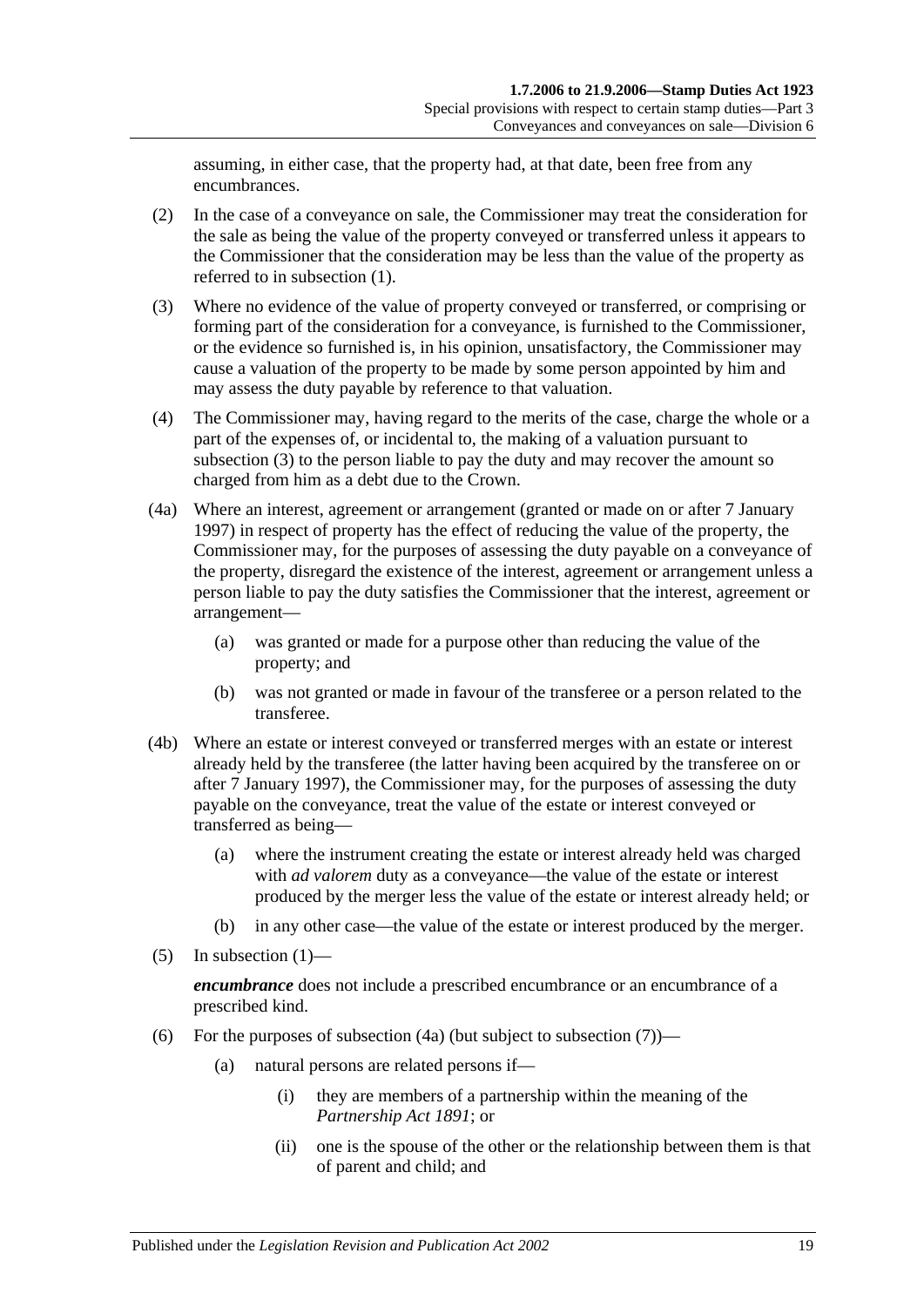- (b) companies are related persons if they are related bodies corporate within the meaning of the *Corporations Act 2001* of the Commonwealth; and
- (c) trustees are related persons if any person is a beneficiary common to the trusts of which they are trustees; and
- (d) a natural person and a company are related persons if the natural person is a majority shareholder, director or secretary in or of the company or in or of another company that is a related body corporate of the company within the meaning of the *Corporations Act 2001* of the Commonwealth; and
- (e) a natural person and a trustee are related persons if the natural person is a beneficiary of the trust of which the trustee is a trustee; and
- (f) a company and a trustee are related persons if—
	- (i) the company, or a majority shareholder, director or secretary in or of the company, is a beneficiary of the trust of which the trustee is a trustee; or
	- (ii) a related body corporate of the company (within the meaning of the *Corporations Act 2001* of the Commonwealth) is a beneficiary of the trust of which the trustee is a trustee.
- <span id="page-37-0"></span>(7) For the purposes of [subsection](#page-36-1) (4a), persons are not related persons if the Commissioner is satisfied that the persons were not acting together to achieve a common purpose.
- (8) In [subsection](#page-36-2) (6)—

*majority shareholder*, in relation to a company, means a person who would have a substantial shareholding in the company as defined in section 9 of the *Corporations Act 2001* of the Commonwealth if the reference to 5% in paragraph (a) of the definition of *substantial holding* in that section were replaced by a reference at 50%.

# **60B—Refund of duty where transaction is rescinded or annulled**

- (1) Where a party to an instrument of a kind that is registrable under the *[Real Property](http://www.legislation.sa.gov.au/index.aspx?action=legref&type=act&legtitle=Real%20Property%20Act%201886)  Act [1886](http://www.legislation.sa.gov.au/index.aspx?action=legref&type=act&legtitle=Real%20Property%20Act%201886)* satisfies the Commissioner, upon application made to him not later than 5 years after execution of the instrument—
	- (a) that he has paid duty upon the instrument; and
	- (b) that the transaction in respect of which the instrument was executed has been frustrated or avoided or has miscarried through failure of a party to comply with a condition.

the applicant shall be deemed to be possessed of stamped material rendered useless by being inadvertently spoiled within the meaning of [section](#page-96-0) 106, and the provisions of that section shall apply accordingly.

(2) This section does not apply in respect of an instrument executed before the commencement of the *[Stamp Duties Act Amendment Act](http://www.legislation.sa.gov.au/index.aspx?action=legref&type=act&legtitle=Stamp%20Duties%20Act%20Amendment%20Act%201975) 1975*.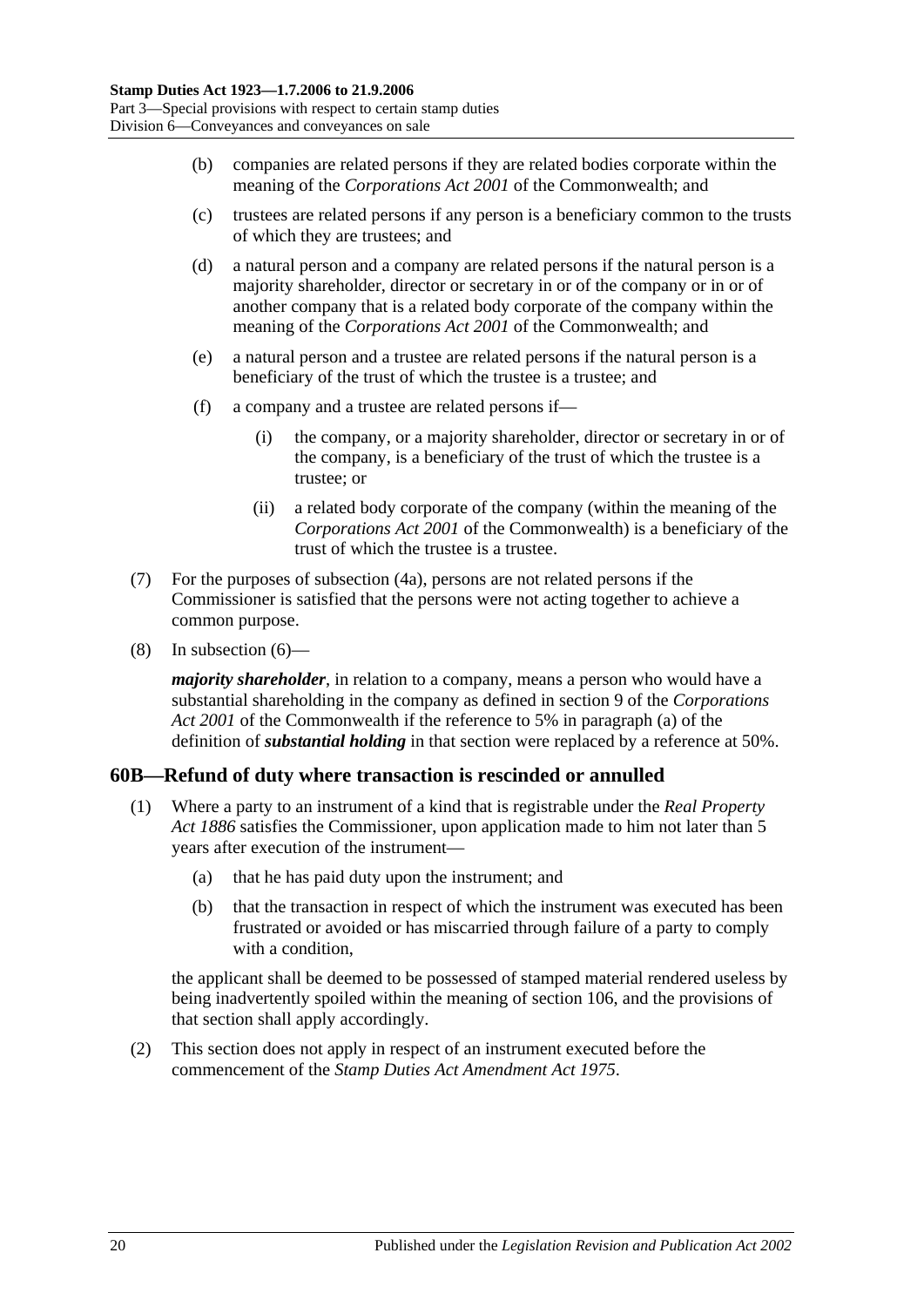# **60C—Refund of duty on reconveyance of property subject to a common law mortgage**

- $(1)$  If—
	- (a) *ad valorem* duty is paid on a conveyance of property (the *prior conveyance*); and
	- (b) the sole purpose of the conveyance is to secure a liability under a loan, indemnity or guarantee; and
	- (c) a conveyance (the *later conveyance*) reconveys the property to the person by whom the security was given under the terms of the security or on extinguishment or termination of the secured liability,

this section applies to the later conveyance.

- (2) If the Commissioner is satisfied that a conveyance is one to which this section applies—
	- (a) no stamp duty is payable on the conveyance; and
	- (b) the Commissioner must, on application by the person to whom the property is reconveyed, refund the duty paid on the prior conveyance.

## **61—Method or estimating value of consideration where consideration consists of shares**

Where the consideration or part of the consideration for a conveyance chargeable with *ad valorem* duty consists of shares or debentures to be issued by a company, or a contract to issue such shares or debentures, the market value of the shares or debentures shall be taken as the value of the consideration or part.

## **62—Land use entitlements**

- (1) This section applies to a transaction under which a person—
	- (a) acquires a share in a company or an interest under a trust; or
	- (b) becomes entitled, as the owner of a share in a company or an interest under a trust, to the possession of land.
- (2) Subject to the following exceptions, if a person acquires a notional interest in land as a result of a transaction to which this section applies, the transaction is dutiable under this section.

#### **Exceptions—**

- 1 The acquisition of a share in a company or an interest under a trust that confers a right to occupy a dwelling is not dutiable under this section if the dwelling is part of a scheme consisting of two or more dwellings owned and administered by the company or the trustees of the trust.
- 2 The acquisition of a share in a company or an interest under a trust that confers a right to occupy a dwelling is not dutiable under this section if the dwelling is part of a retirement village scheme under the *[Retirement Villages Act](http://www.legislation.sa.gov.au/index.aspx?action=legref&type=act&legtitle=Retirement%20Villages%20Act%201987) 1987*.
- 3 A transaction exempted by the regulations from this section is not dutiable under this section.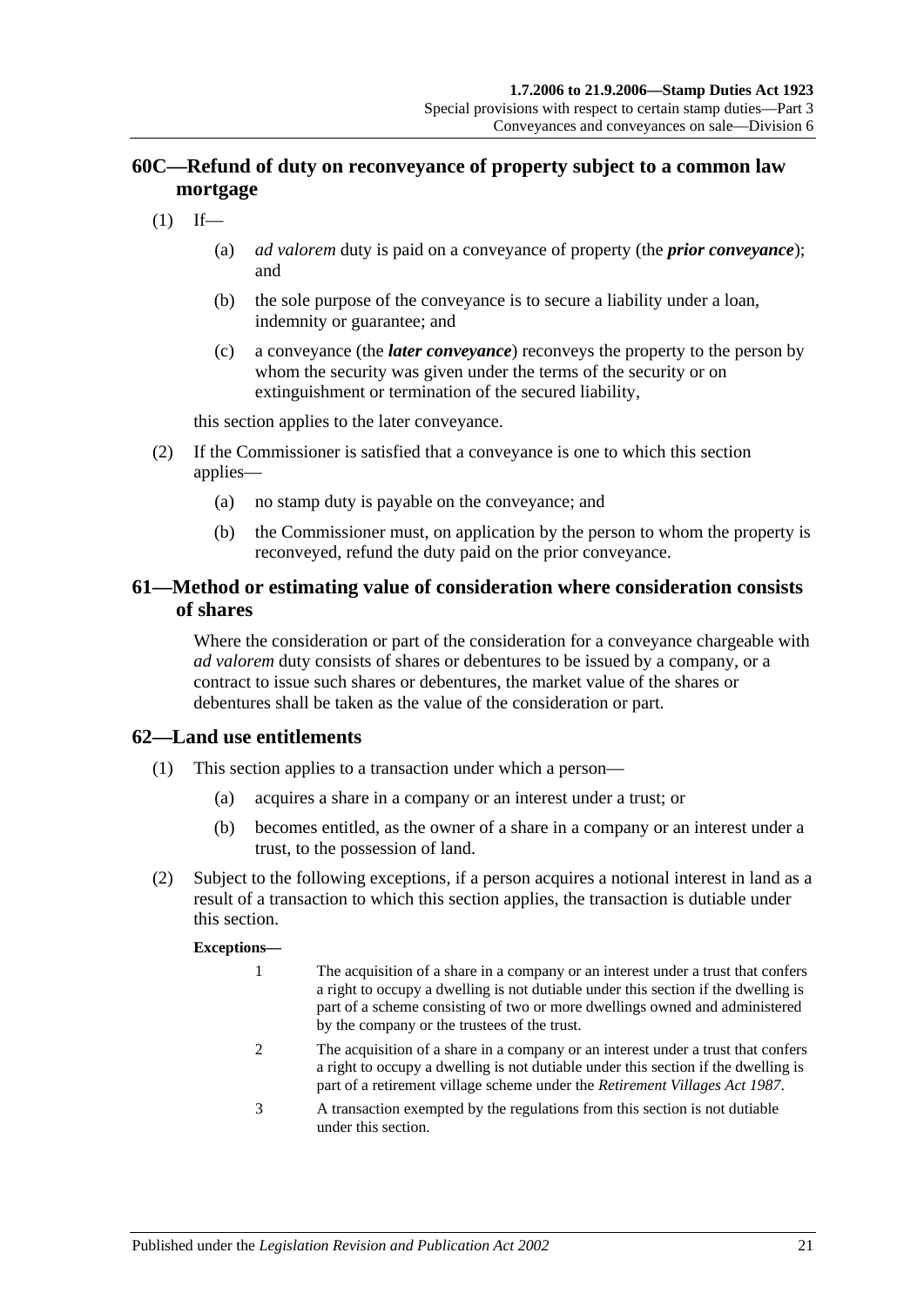- (3) An instrument that gives effect to, or acknowledges, evidences or records a transaction that is dutiable under this section is dutiable as a conveyance of a notional interest in the land.
- (4) The value of the notional interest acquired as a result of the transaction is determined as follows—
	- (a) if the person acquires a right to exclusive possession of land—the value of the notional interest is equivalent to the value of an unencumbered estate in fee simple in the land;
	- (b) in any other case—the value of the notional interest is a proportion of the value of an unencumbered estate in fee simple in the land reflecting the more limited extent of the possessory right.

### **64—Consideration in case of lease**

In the case of a lease for which any consideration other than the rent reserved may be paid or agreed to be paid, the amount of the other consideration shall be deemed the consideration for the conveyance on sale.

### **65—Where consideration consists of real or personal property**

Where the consideration or any part of the consideration for a conveyance on sale consists of any real or personal property other than money, the market value of the real or personal property at the date of the sale shall be taken as the value of the consideration or part of the consideration.

## **66—Where consideration is payable in instalments**

Where the consideration or any part of the consideration for a conveyance on sale consists of money payable periodically for a definite period, so that the total amount to be paid can be previously ascertained, the total amount shall be taken as the consideration or part of the consideration.

## **67—Computation of duty where instruments are interrelated**

- (1) Subject to [subsection](#page-39-0) (2), this section applies to the following instruments:
	- (a) a conveyance on sale; or
	- (b) a conveyance operating as a voluntary disposition *inter vivos*; or
	- (c) an instrument chargeable with duty as if it were a conveyance (including a statement under [section](#page-64-0) 71E).
- <span id="page-39-0"></span>(2) This section does not apply to the following instruments:
	- (a) a conveyance that relates to property that is being conveyed in separate parcels to different persons by separate conveyances where the Commissioner is satisfied that no arrangement or understanding exists between the persons under which the parcels of property conveyed are to be used otherwise than separately and independently from each other;
	- (b) a conveyance of stock, implements or other chattels in a case where [section](#page-19-0) 31A applies;
	- (c) a conveyance on sale of any financial product;
	- (d) an instrument excluded from the operation of this section by the regulations.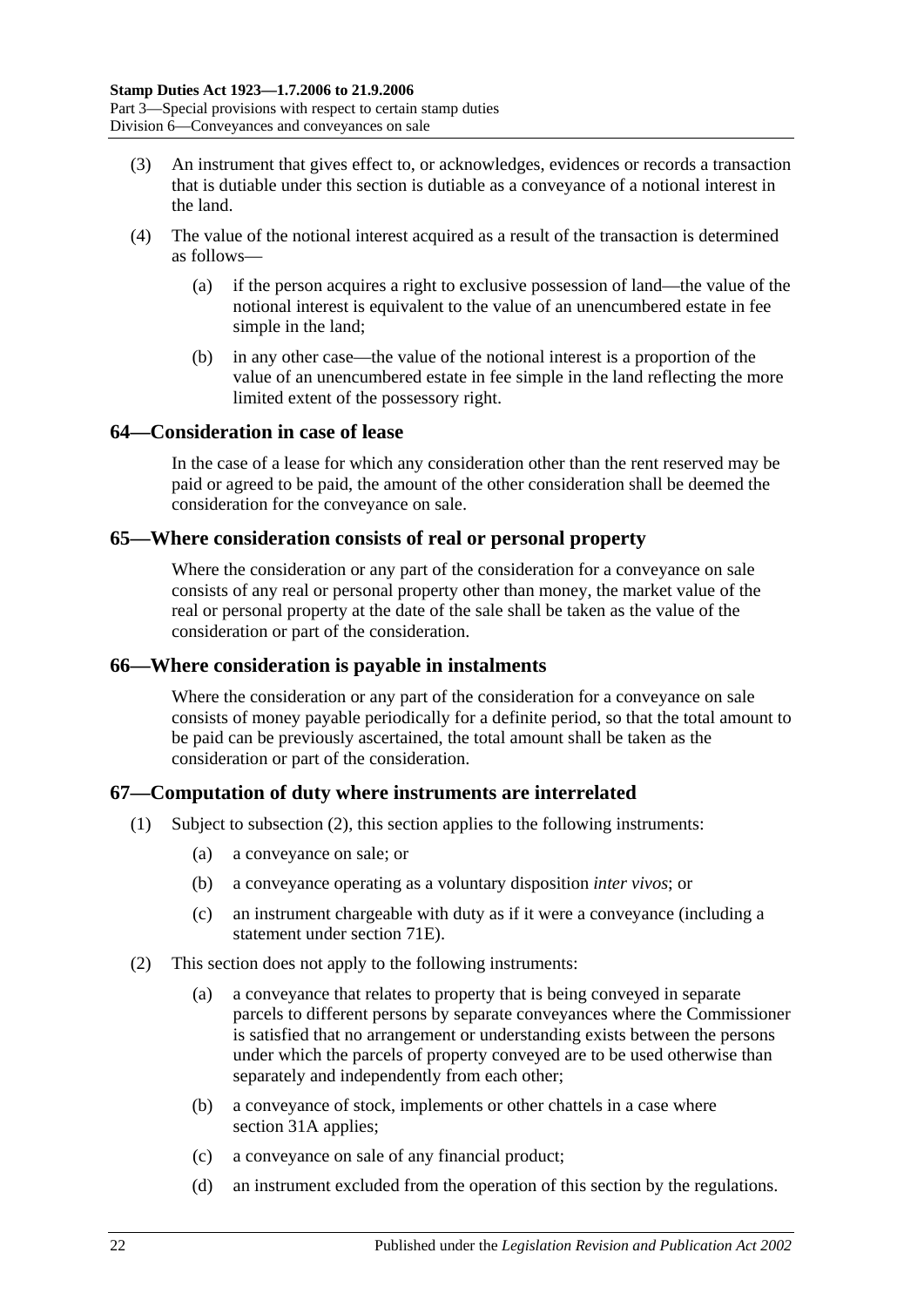- (3) Where two or more instruments to which this section applies—
	- (a) arise from a single contract of sale; or
	- (b) together form, or arise from, substantially one transaction or one series of transactions,

the instruments are chargeable with *ad valorem* duty calculated on the sum of the amounts by reference to which *ad valorem* duty on each of the instruments would, but for this subsection, have been calculated, and that duty will be apportioned to the various instruments as determined by the Commissioner.

- (4) Where by instruments that have been, or appear to have been, executed within 12 months of each other a person conveys property or interests in property to the same person (whether that person takes alone or with the same or different persons), it will be presumed, unless the Commissioner is satisfied to the contrary, that the instruments form one transaction or one series of transactions.
- (7) This section does not operate to reduce the duty payable on an instrument.

### **68—Duty in certain cases**

- (3) Where a person, having contracted for the purchase of any property but not having obtained a conveyance, contracts to sell it to any other person and the property is in consequence conveyed immediately to the subpurchaser, the conveyance shall be chargeable with *ad valorem* duty as a conveyance for the consideration for the sale to the original purchaser and also as a conveyance for the consideration for the sale by the original purchaser to the subpurchaser, in the same manner as if the considerations were specified in separate instruments.
- (4) Where a person, having contracted for the purchase of any property but not having obtained a conveyance, contracts to sell the whole or any part or parts thereof to any other person and the property is in consequence conveyed by the original seller to different persons in parts or parcels, the conveyance of each part or parcel shall be chargeable with *ad valorem* duty as a conveyance for the consideration for the sale to the original purchaser and also as a conveyance for the consideration for the sale by the original purchaser to the subpurchaser, in the same manner as if the considerations were specified in separate instruments. The consideration for the sale to the original purchaser in respect of each part or parcel shall, for the purposes of this subsection, be ascertained by determining the ratio which the value of the part or parcel in question bears to the value of the whole property and shall be specified in the instrument of conveyance.
- (5) Where a subpurchaser takes an actual conveyance of the interest of the person immediately selling to him, which is chargeable with *ad valorem* duty as a conveyance for the consideration moving from him and is duly stamped accordingly, any conveyance to be afterwards made to him of the same property by the original seller shall be chargeable with *ad valorem* duty as a conveyance for the consideration for the sale to the original purchaser.

### <span id="page-40-0"></span>**70—Evasion of duty**

(1) Subject to [subsection](#page-41-0) (2), an instrument executed in order, either directly or indirectly, to avoid or evade the payment of the duty payable upon a conveyance on sale is void.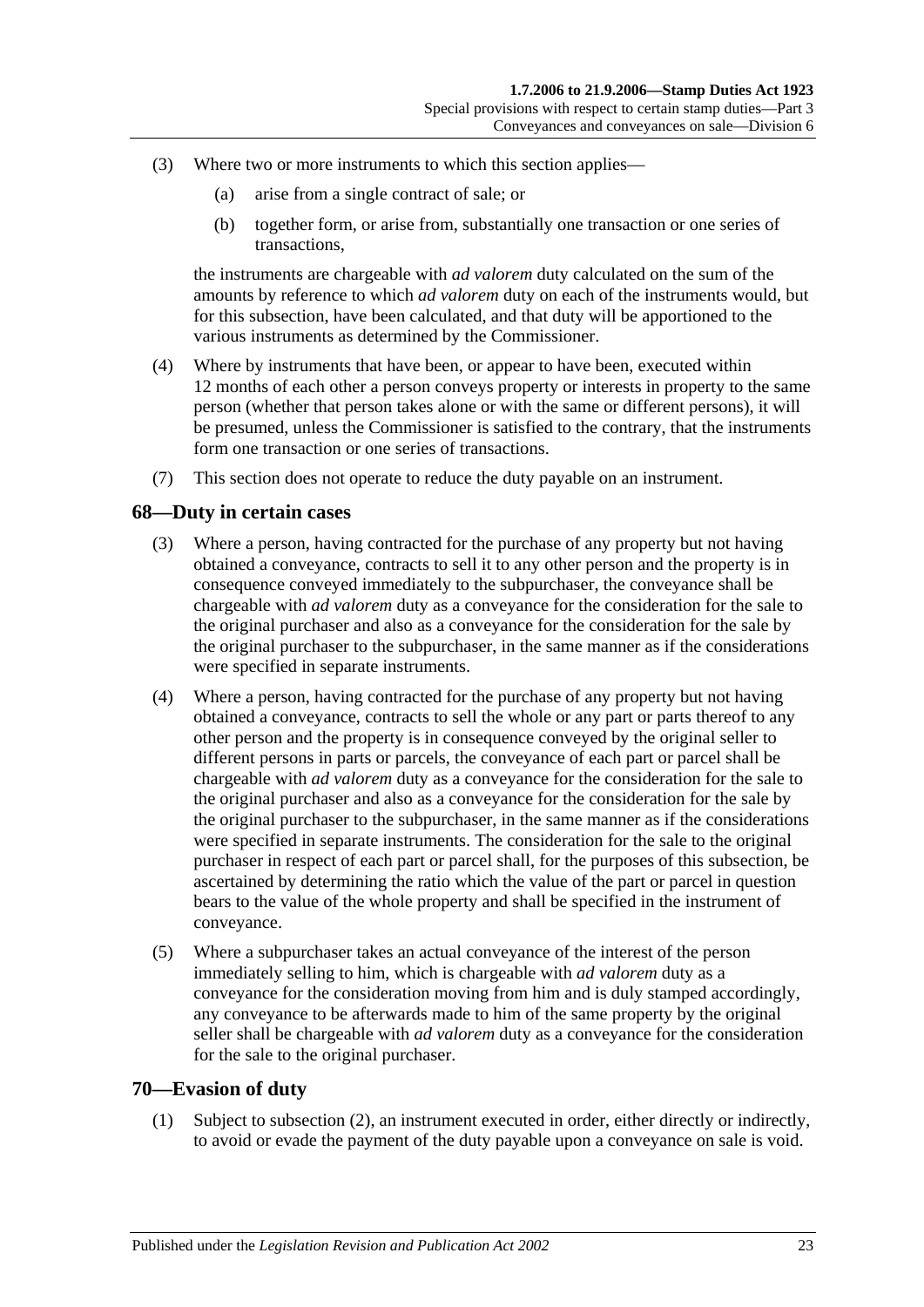<span id="page-41-0"></span>(2) Where a third party relying in good faith on an instrument that is void by virtue of [subsection](#page-40-0) (1) purports to acquire an interest in property subject to the instrument, the instrument shall, for the purposes of that transaction, be treated as valid, provided that it is duly stamped as a conveyance on sale.

## **71—Instruments chargeable as conveyances operating as voluntary dispositions** *inter vivos*

- (1) The value for the purposes of this Act of the property conveyed by any conveyance operating as a voluntary disposition *inter vivos* shall be declared in the conveyance.
- <span id="page-41-2"></span>(3) For the purposes of this Act, the following instruments shall, subject to this section, be deemed to be conveyances operating as voluntary dispositions *inter vivos*:
	- (a) an instrument to which [subsection](#page-41-1) (4) applies effecting or acknowledging, evidencing or recording, any of the following transactions:
		- (i) a transfer of property to a person who takes as trustee; or
		- (ii) a declaration of trust; or
		- (iii) the creation of an interest in property subject to a trust; or
		- (iv) a transfer of an interest in property subject to a trust; or
		- (v) the surrender or renunciation of an interest in property subject to a trust; or
		- (vi) the redemption, cancellation or extinguishment of an interest in property subject to a trust,

whether or not any consideration is given for the transaction; or

- (b) an instrument to which [paragraph](#page-41-2) (a) does not apply, being a conveyance that is not chargeable with duty as a conveyance on sale.
- <span id="page-41-1"></span>(4) This subsection applies to any instrument that relates to land, a financial product or a unit under a unit trust scheme, or an interest in land, a financial product or a unit under a unit trust scheme.
- (4a) A reference in [subsection](#page-41-1) (4) to a unit trust scheme does not include—
	- (a) an arrangement under the constitution of a managed investment scheme registered under Chapter 5C of the *Corporations Act 2001* of the Commonwealth; or
	- (b) an approved deposit fund or a pooled superannuation trust within the meaning of the *Superannuation Industry (Supervision) Act 1993* (Cwlth).
- <span id="page-41-3"></span>(5) Subject to [subsection](#page-43-0) (6), an instrument effecting or acknowledging, evidencing or recording, any of the following transactions shall be deemed not to be a conveyance operating as a voluntary disposition *inter vivos*:
	- (b) a transfer *in specie* of property of a company in liquidation made by the liquidator to a shareholder of the company;
	- (c) a transfer of any financial product issued by a public company to a person who takes as trustee, where—
		- (i) the beneficial interest in the property is, upon the transfer, vested in the transferor; and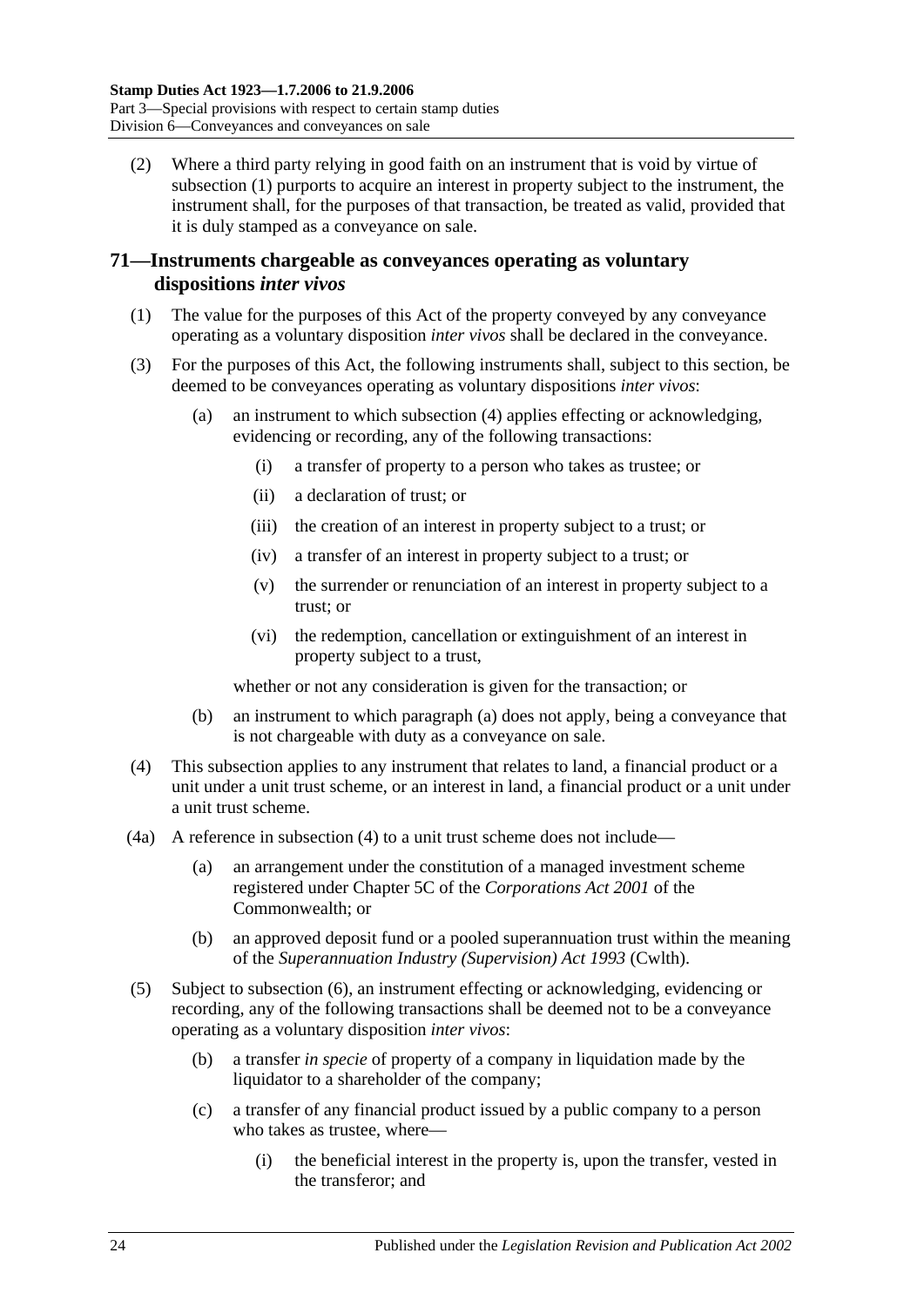- (ii) the transfer is not in pursuance of a sale;
- <span id="page-42-0"></span>(d) a transfer of property for the purpose of effectuating the retirement of a trustee or the appointment of a new trustee, where the Commissioner is satisfied that the transfer is not part of a scheme for conferring a benefit, in relation to the trust property, upon the new trustee or any other person, whether as a beneficiary or otherwise, to the detriment of the beneficial interest of any person;
- <span id="page-42-1"></span>(e) a transfer of property to a person who has a beneficial interest in the property by virtue of an instrument that is duly stamped, where—
	- (i) the beneficial interest arises under a trust of which the transferor is a trustee; and
	- $(ii)$ 
		- (A) the transferor or some other trustee or trustees of the trust obtained his, her or their interest in the property under one of the other paragraphs of this subsection (except [paragraph](#page-42-0) (d)); or
		- (B) the transferor or some other trustee or trustees of the trust obtained his, her or their interest in the property by virtue of an instrument duly stamped with *ad valorem* duty;
- (f) a transfer to a natural person who is an object of a discretionary trust of property or a beneficial interest in property subject to the discretionary trust, where—
	- (i) the discretionary trust was created by an instrument that is duly stamped; and
	- (ii) the Commissioner is satisfied that the discretionary trust was created wholly or principally for the benefit of that person or a family group of which that person is a member;
- (g) a transfer of a potential beneficial interest in property subject to a discretionary trust, where—
	- (i) the discretionary trust was created by an instrument that is duly stamped wholly or principally for the benefit of a family group; and
	- (ii) the transfer is made by one member of the family group to another member of the family group, or by a member of the family group by way of surrender or renunciation of the potential beneficial interest and another member of the family group is to continue as an object or beneficiary under the trust;
- (h) a transfer to or by a person in his capacity as the personal representative of a deceased person or the trustee of the estate of a deceased person, being a transfer made in pursuance of the provisions of the will of the deceased person or the laws of intestacy and not being a transfer in pursuance of a sale;
- (i) any variation of the terms of a trust, where the trust was created by an instrument that is duly stamped and the variation does not involve the creation or variation of any beneficial interest in property subject to the trust;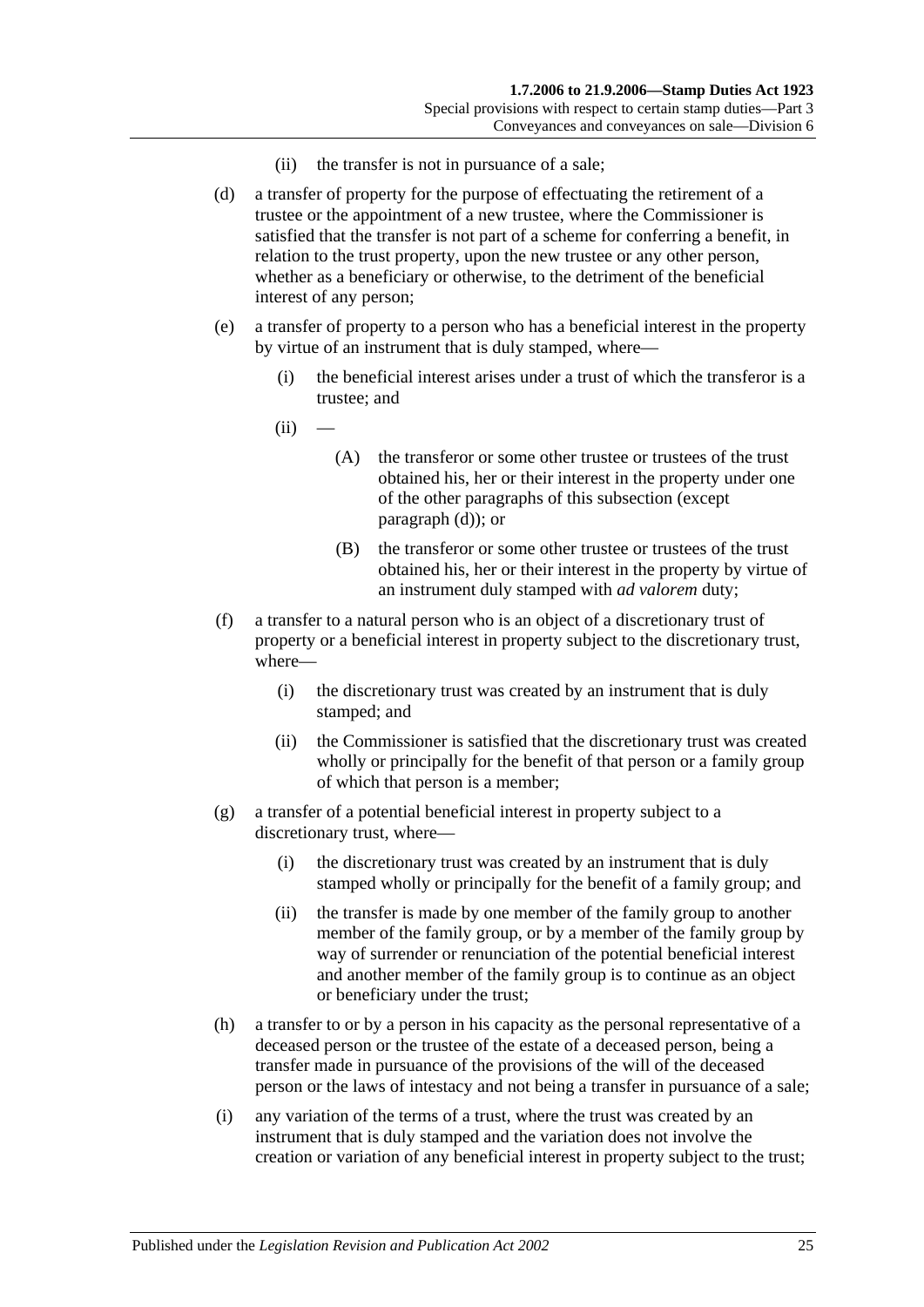- (ia) a transaction under which there is a *pro rata* increase or diminution of the number of units held by the unitholders in a unit trust so that each unitholder's holding, expressed as a proportion of the aggregate number of units, remains unaffected by the transaction;
- (j) a voluntary disposition of property that is wholly for charitable or religious purposes;
- (k) a transfer of a prescribed class.
- <span id="page-43-0"></span>(6) [Subsection](#page-41-3) (5) does not apply in relation to a transfer of property or a beneficial interest in property to a person who has, prior to the transfer, a beneficial interest in the property but who takes the property or interest transferred to him as trustee under a further trust.
- (7) For the purposes of [subsection](#page-42-1) (5)(e), a person who is an object of a discretionary trust by virtue of an instrument that is duly stamped shall not be regarded as having a beneficial interest in the trust property by virtue of an instrument that is duly stamped unless that person has been appointed to be a beneficiary under the discretionary trust by a further instrument that is duly stamped.
- (8) A conveyance operating as a voluntary disposition *inter vivos* that transfers a potential beneficial interest in, or in relation to, property subject to a discretionary trust shall, subject to this Act, be chargeable with duty as if it transferred the beneficial interest in the property that the transferee would have if the discretion under the discretionary trust were so exercised as to confer upon him the greatest benefit in relation to that property that can be conferred upon him under the discretionary trust.
- (9) An instrument that acknowledges, evidences or records a transaction of a kind referred to in [subsection](#page-41-2) (3)(a) (not being a copy within the meaning of [section](#page-14-0) 19A that is duly stamped) shall, for the purposes of this Act, be deemed to have effected the transaction and to have been executed by the parties to the transaction at the same time as the transaction took place.
- (10) For the purposes of this Act, in determining the value of property transferred by a conveyance operating as a voluntary disposition *inter vivos*, no regard shall be had to the fact that the person to whom the property is transferred takes or is to hold the property subject to a trust or has a beneficial interest in the property.
- <span id="page-43-2"></span>(11) Notwithstanding any other provisions of this Act but subject to [subsection](#page-43-1) (11a), the rate of duty chargeable in respect of a conveyance operating as a voluntary disposition *inter vivos* of a financial product shall, if that conveyance is made in pursuance of sale, be the rate fixed by [Schedule 2](#page-100-0) in respect of a conveyance or transfer on sale of a financial product or, as the case may require, in respect of a return lodged pursuant to [section](#page-78-0) 90D.
- <span id="page-43-1"></span>(11a) [Subsection](#page-43-2) (11) does not apply in relation to a statement under [Part 4.](#page-86-0)
- <span id="page-43-3"></span>(12) Where an instrument of a kind referred to in [subsection](#page-41-2) (3)(a) is duly stamped under this Act, the Commissioner shall, upon application and production of that instrument, stamp any other instrument of a kind referred to in [subsection](#page-41-2) (3)(a) that he is satisfied relates to the same transaction with a particular stamp denoting that it is duly stamped.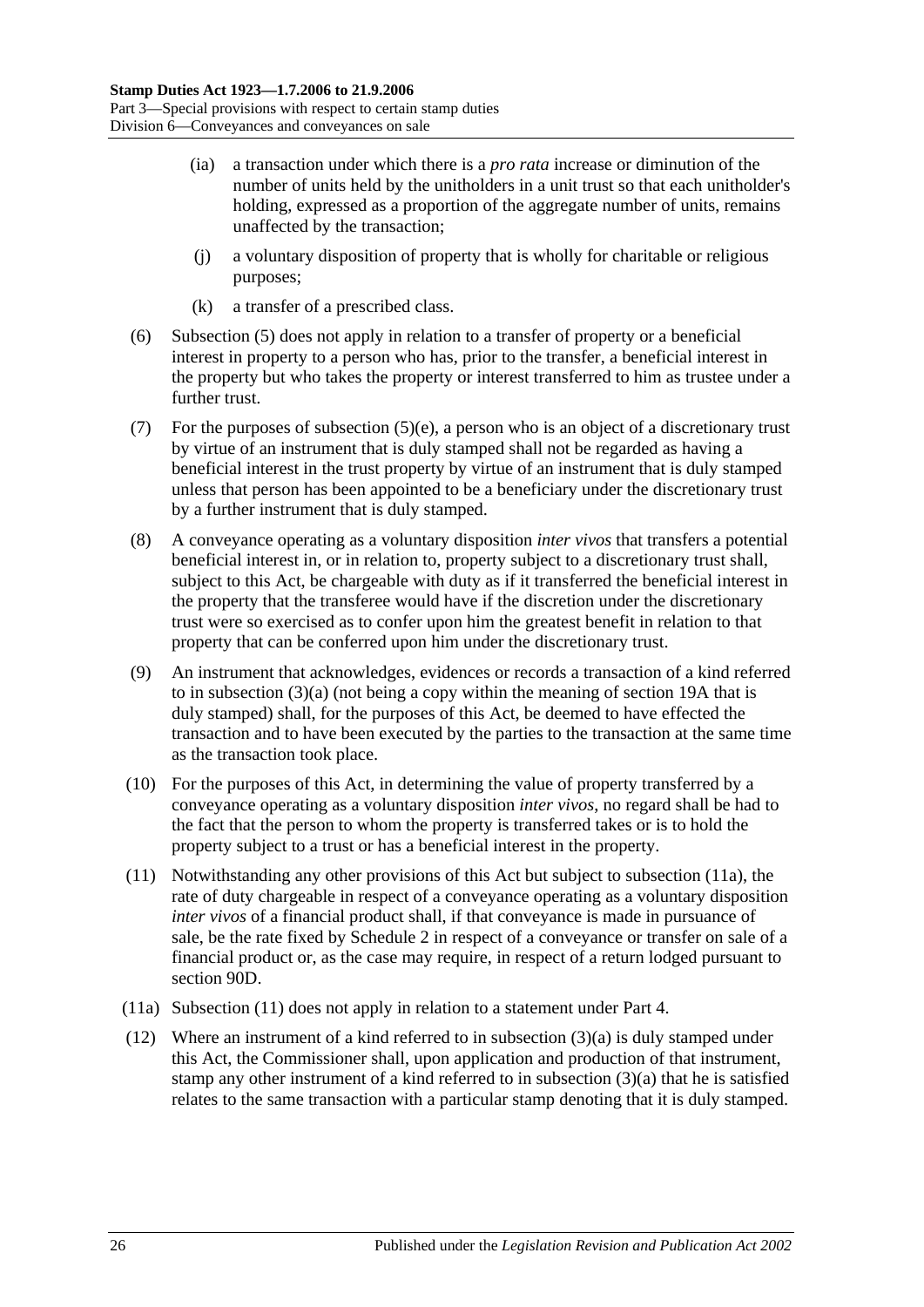- (13) Without limiting the generality of [subsection](#page-43-3) (12), where an instrument that is duly stamped transfers or creates, or acknowledges, evidences or records, the transfer or creation of any property or interest in property and the person to or in whom the property or interest in property is transferred or vested takes the property or interest in property as trustee, the Commissioner shall, upon application and production of that instrument, stamp any declaration of trust or other instrument that acknowledges, evidences or records the fact that the person took the property or interest in property as trustee with a particular stamp denoting that it is duly stamped.
- (14) Notwithstanding any other provisions of this Act, where—
	- (a) property has been transferred to a person who took as trustee; and
	- (b) that property is subsequently transferred back to the transferor; and
	- (c) the Commissioner is satisfied that no person other than the transferor under the first transfer has had a beneficial interest in the property during the period elapsing between the transfers,

the Commissioner shall, if *ad valorem* duty was paid in respect of the first transfer, upon application, refund to the person who paid that duty an amount equal to the difference between the amount of the duty and ten dollars.

<span id="page-44-0"></span>(15) In this section—

*family group* means a group of persons connected by an unbroken series of relationships of consanguinity or affinity;

*public company* means a public company within the meaning of the *Corporations Act 2001* of the Commonwealth;

*trust* includes an implied trust or a discretionary trust;

*trustee* includes—

- (a) a trustee under an implied trust; or
- (b) a person who holds property subject to a discretionary trust.

# **71AA—Instruments disclaiming etc an interest in the estate of a deceased person**

- (1) This section applies to an instrument under which a person who is, or may be, entitled to share in the distribution of the estate of a deceased person—
	- (a) disclaims an interest in the estate; or
	- (b) assigns or transfers an interest in the estate to another.
- (2) An instrument to which this section applies is taken to be a conveyance of property operating as a voluntary disposition *inter vivos* (whether or not consideration is given for the transaction).
- (3) For the purpose of calculating *ad valorem* duty payable on an instrument to which this section applies, the value of the interest subject to the conveyance is to be determined as if the estate had been distributed and the interest were an interest in possession.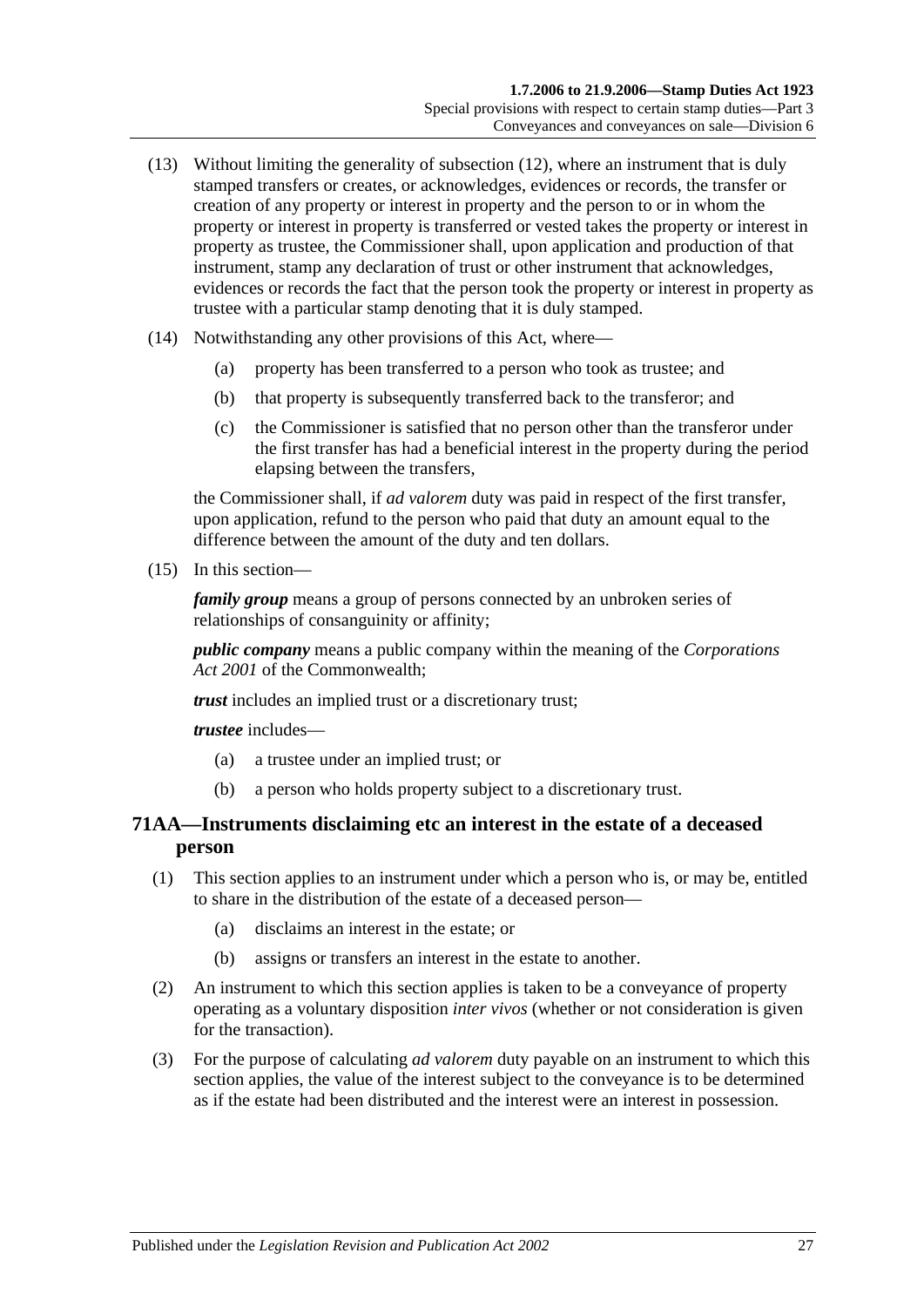# **71A—Provision where trust property distributed** *in specie*

If any will or any instrument by which any trust is declared contains a direction to convert any property into money and to pay the proceeds to any beneficiary and, instead of converting the property into money the executor, administrator or trustee, as the case may be, conveys the property *in specie* to the beneficiary, the conveyance shall not be chargeable with duty as a conveyance on sale or as a conveyance operating as a voluntary disposition *inter vivos* if, in the case of a trust other than a trust declared by a will, the beneficiary is beneficiary by virtue of an instrument that is duly stamped.

## **71B—Partition or division of property**

- (1) Where upon the partition or division of any property any consideration exceeding in amount or value two hundred dollars is paid or given, or agreed to be paid or given, for equality, the instrument by which the partition or division is effected shall be charged with duty as if it were a conveyance on sale and that consideration were equal to the value of the property.
- (2) If the consideration for equality is (in amount or value) two hundred dollars or less, the instrument by which the partition or division is effected is entirely exempt from duty.
- (4) This section applies only in relation to a conveyance for the partition or division of property between members of a family group.
- (5) In this section—

*family group* has the meaning assigned to that expression by [section](#page-44-0) 71(15).

## **71C—Concessional rates of duty in respect of purchase of first home etc**

- <span id="page-45-1"></span><span id="page-45-0"></span>(1) Where upon an application made on or after 9 August, 1989, in a manner and form determined by the Commissioner and supported by such evidence as he may require the Commissioner is satisfied—
	- (a) that the applicant or applicants—
		- (i) are natural persons; and
		- (ii) on or after the fifteenth day of September, 1979, entered into a contract for the purchase of a relevant interest in land or for the purchase of shares in a company that confer a right to occupy land of the company; and
		- (iii) are the sole purchasers of the land or the shares; and
		- $(iv)$ 
			- (A) have entered into a contract for the construction of a dwelling house on the land and intend to occupy the dwelling house as their principal place of residence within 12 months of completion of construction; or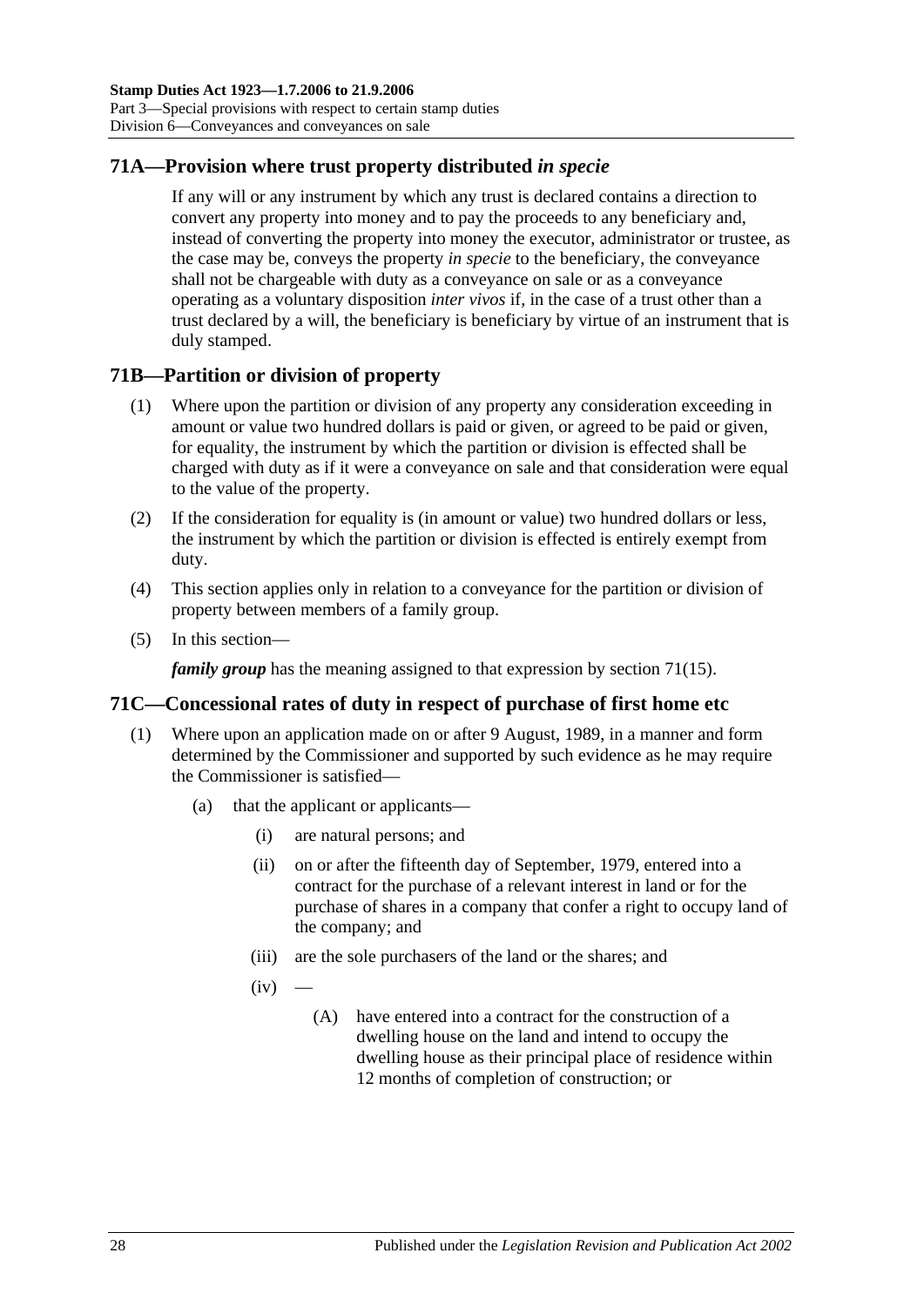- (B) where there is presently a dwelling house on the land—were occupying that dwelling house as their principal place of residence at the date of the conveyance, or intend to so occupy the dwelling house within 12 months of the date of the conveyance; and
- (ab) where the relevant contract is entered into on or after 1 September 1992—that the amount by reference to which duty would, apart from this section, be calculated does not exceed the prescribed maximum; and
- (b) that no party to the application has previously—
	- (i) occupied a dwellinghouse (except as a minor) either in the State or elsewhere in pursuance of a relevant interest of that party in the dwellinghouse (other than an interest arising under an agreement with the South Australian Housing Trust relating to the purchase of the dwelling house to which the application relates) or any interest of that party in shares conferring a right to occupy the dwellinghouse; or
	- (ii) received the benefit of this section,

<span id="page-46-0"></span>this section applies to a conveyance under which the land or shares are conveyed to the purchaser or purchasers.

- (1a) [Subsection](#page-46-0) (1)(b)(ii) does not apply to an applicant who is the occupier of a Housing Trust home and who is purchasing the home under an agreement with the South Australian Housing Trust if the Commissioner is satisfied—
	- (a) that the conveyance to which the application relates arises from that agreement; and
	- (b) that the applicant previously received the benefit of this section only in relation to another conveyance arising from the same agreement.
- (1b) If the Commissioner is satisfied on an application under this section—
	- (a) that the conveyance relates to a genuine farm; and
	- (b) that the conveyance would be one to which this section applies if it related only to the relevant component of the genuine farm,

this section applies to a notional conveyance of the relevant component of the genuine farm.

- (2) The duty payable upon a conveyance or notional conveyance to which this section applies will, if it gives effect to a relevant contract entered into before 27 May 2004, be as follows:
	- (a) where the amount by reference to which the duty would, apart from this section, be calculated does not exceed the prescribed amount—no duty will be payable; or
	- (b) where the amount by reference to which the duty would, apart from this section, be calculated exceeds the prescribed amount—
		- (i) where the relevant contract was entered into before 1 September 1992—the duty payable will be the amount payable apart from this section less \$2 130: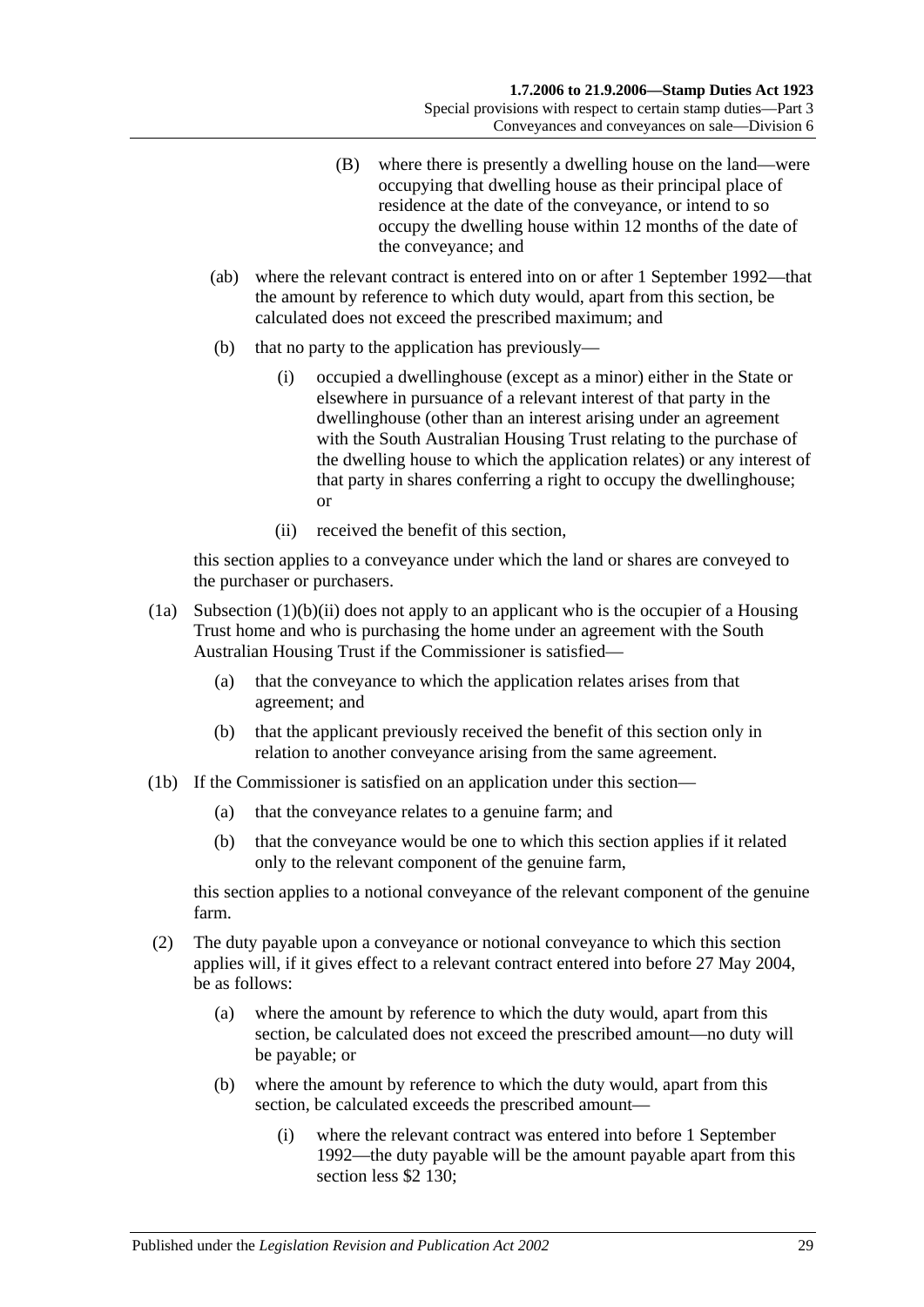(ii) where the relevant contract is entered into on or after 1 September 1992—the duty payable will be an amount calculated in accordance with the following formula:

$$
A = B - \left(C - D \frac{(E - F)}{1000}\right)
$$

where

*A* is the amount of duty payable

*B* is the amount of duty payable apart from this section

*C* is—

where the relevant contract is entered into during the period commencing on 1 February 1997 and ending on 31 January 1998—\$2 830;

in any other case—\$2 130

 $\overline{D}$  is—

where the relevant contract is entered into during the period commencing on 1 February 1997 and ending on 31 January 1998—56;

in any other case—42

*E* is the amount by reference to which duty would, apart from this section, be calculated (any fractional part of \$1 000 being rounded up to the next multiple of \$1 000)

*F* is the prescribed amount.

- <span id="page-47-0"></span>(3) The duty payable upon a conveyance or notional conveyance to which this section applies will, if it gives effect to a relevant contract entered into on or after 27 May 2004, be as follows:
	- (a) where the amount by reference to which the duty would, apart from this section, be calculated (the *property value*) does not exceed \$80 000—no duty will be payable;
	- (b) where the property value exceeds \$80 000 but does not exceed \$100 000—the duty payable is the relevant percentage of the duty that would, apart from this section, be payable;

In [paragraph](#page-47-0) (b), the *relevant percentage* is a percentage in a range beginning at 2.5% for a property value of \$81 000, increasing in steps of 2.5% for each additional \$1 000 of property value, and ending at 50% for a property value of \$100 000.

(c) where the property value exceeds \$100 000 but does not exceed \$150 000—the duty payable will be 50% of the duty that would, apart from this section, be payable;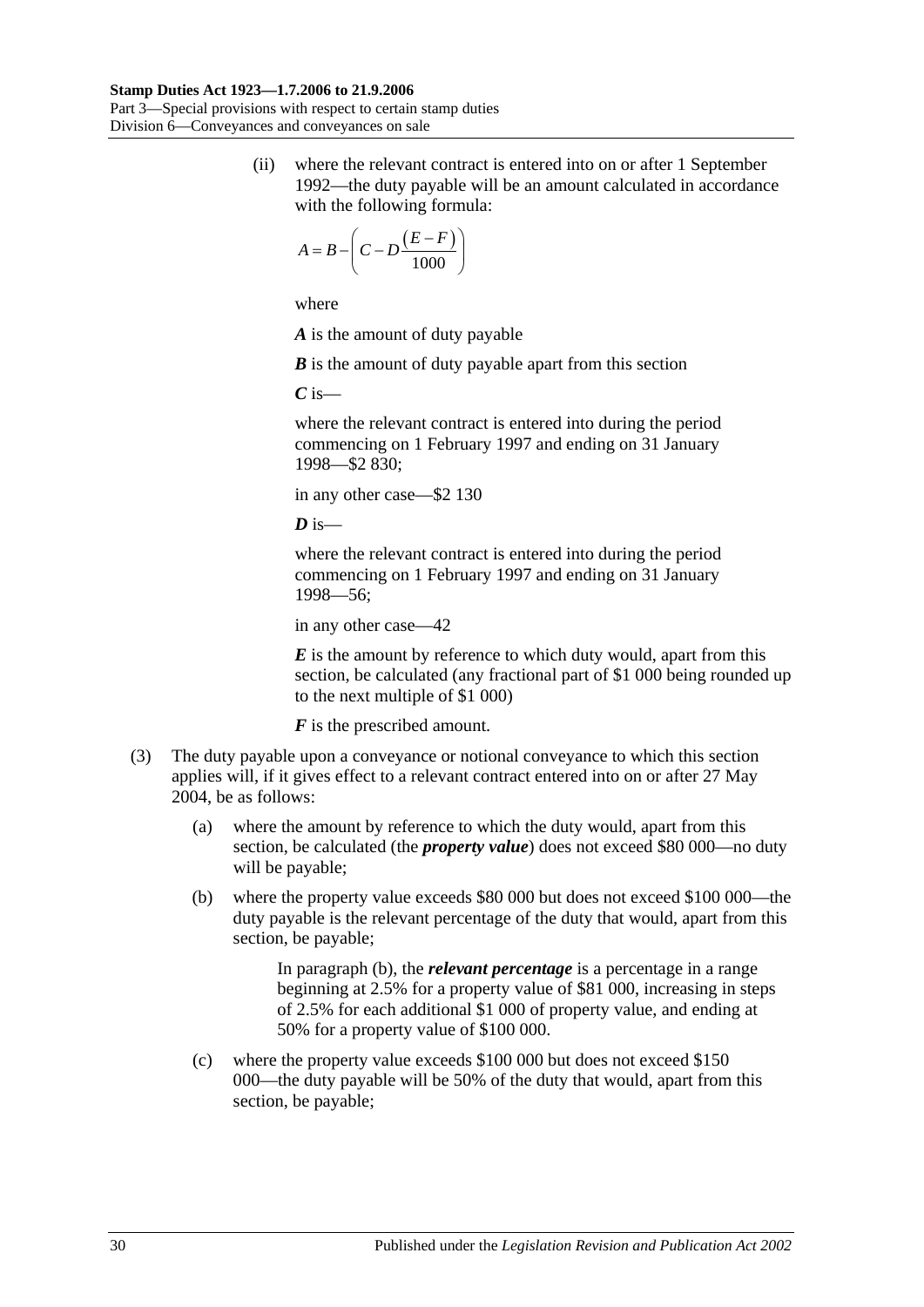- (d) the maximum concession under this subsection (\$2 415) is reached at a property value of \$150 000 and where the property value exceeds \$150 000 but does not exceed \$250 000 the amount of duty payable is the amount that would, apart from this section, be payable less a concession calculated by reducing the maximum concession by \$24 for each additional \$1 000 by which the property value exceeds \$150 000;
- (e) where the property value exceeds \$250 000—no concession applies.

**Note—**

For the purposes of this subsection, property values are to be expressed to the nearest multiple of \$1 000 and if a property value lies exactly at the mid point between two multiples of \$1 000, the property value is to be rounded down to the lower of those multiples.

- (4) Where the Commissioner is satisfied by such evidence as the Commissioner may require that—
	- (a) a person or persons who have paid stamp duty on a conveyance would have been entitled to the benefit of this section in respect of the conveyance if when it was submitted for stamping the requirements of [subsection](#page-45-0)  $(1)(a)(iv)$ had been satisfied; and
	- (b) the person or persons occupied, as their principal place of residence, a dwelling house constructed subsequent to the conveyance, on the land comprised in the conveyance, or under rights conferred by shares comprised in the conveyance, within 2 years of the date of the conveyance,

the Commissioner must refund to that person or those persons any duty in excess of the amount that would have been payable if the conveyance had been stamped under this section.

- (5) Where, on the conveyance of a genuine farm, the amount by reference to which duty would, apart from this section, be calculated exceeds the prescribed maximum, the duty payable on the conveyance is calculated as follows:
	- (a) first, calculate the duty on the conveyance apart from this section;
	- (b) then, subtract from this amount the duty that would be payable apart from this section on a notional conveyance of the relevant component of the farm;
	- (c) finally, add to this amount the duty calculated on the notional conveyance in accordance with this section.
- (6) In this section—

*dwelling house* does not include residential premises that form part of industrial or commercial premises;

*genuine farm* means land as to which the Commissioner is satisfied—

- (a) the land is to be used for primary production by the person seeking the benefit of this section; and
- (b) the land is, by itself, or in conjunction with other land owned by that person, capable of supporting economically viable primary production operations;

*Housing Trust home* means residential premises owned by the South Australian Housing Trust;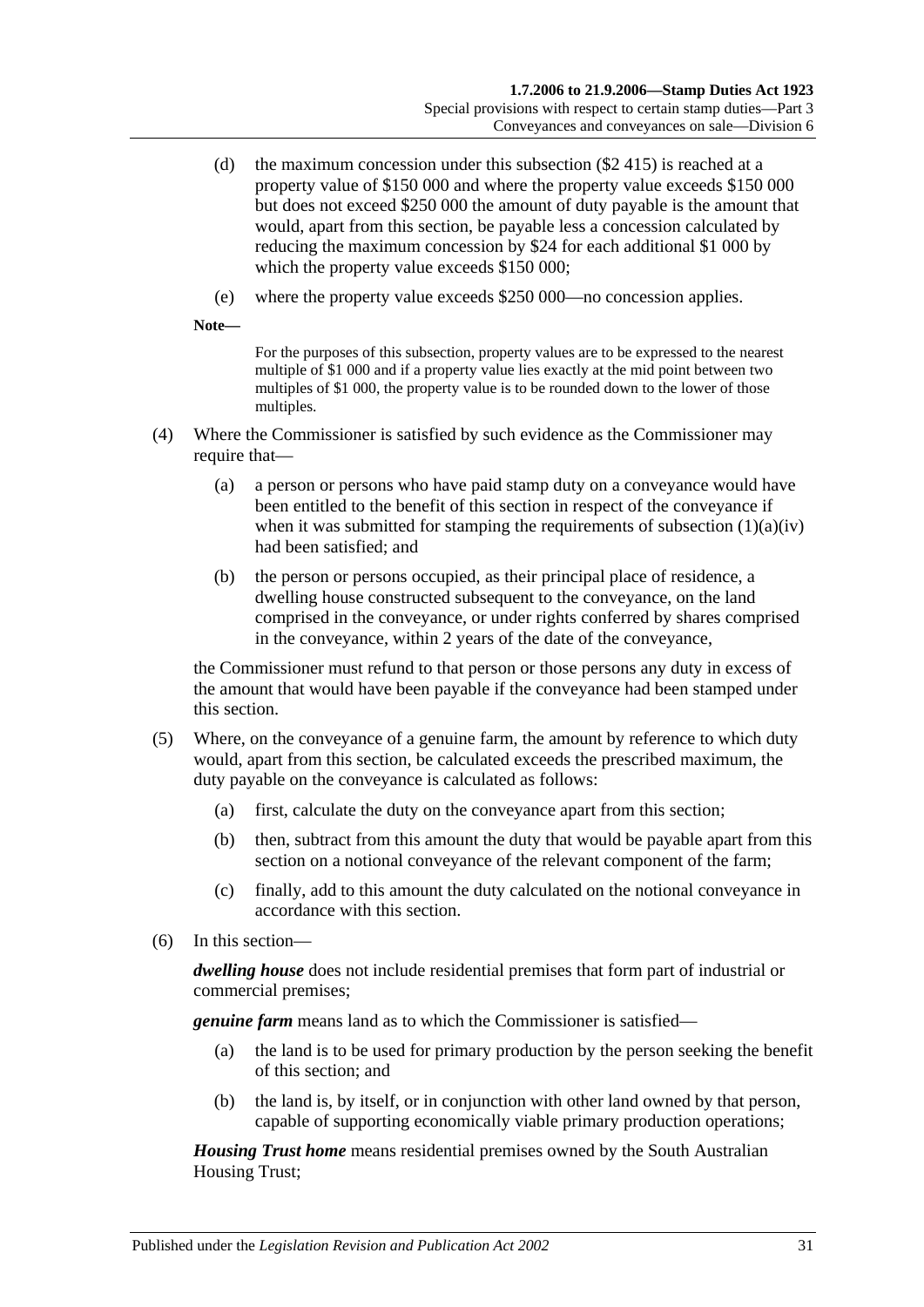*perpetual lease* means a perpetual lease under the *[Crown Lands Act](http://www.legislation.sa.gov.au/index.aspx?action=legref&type=act&legtitle=Crown%20Lands%20Act%201929) 1929*;

#### *prescribed amount* means—

- (a) where the relevant contract is entered into during the period commencing on 1 February 1997 and ending on 31 January 1998—\$100 000;
- (b) in any other case—\$80 000;

*prescribed maximum* means—

- (a) where the relevant contract is entered into during the period commencing on 1 February 1997 and ending on 31 January 1998—\$150 000;
- (b) in any other case—\$130 000;

*relevant component* of a genuine farm means the part of the farm constituted by the dwelling house and its curtilage, or the part of the land that is to constitute the site and curtilage of a dwelling house that is to be constructed;

*relevant contract* means the contract relied on by an applicant under this section to satisfy the requirements of [subsection](#page-45-1)  $(1)(a)(ii)$ ;

*relevant interest*, in relation to land or a dwelling house, means any estate or interest conferring a right to possession, including any such estate or interest arising under a perpetual lease but not including any other leasehold estate or interest.

(7) This section applies to a conveyance first lodged with the Commissioner for stamping on or after 9 August, 1989.

## **71CA—Exemption from duty in respect of Family Law instruments**

(1) In this section—

*Family Law agreement* means—

- (a) a maintenance agreement; or
- (b) a financial agreement; or
- (c) a splitting agreement;

*Family Law order* means an order of a court under Part VIII, VIIIA or VIIIB of the *Family Law Act 1975* of the Commonwealth;

*flag lifting agreement* has the same meaning as in Part VIIIB of the *Family Law Act 1975* of the Commonwealth;

*financial agreement* means a financial agreement made under section 90B, 90C or 90D of the *Family Law Act 1975* of the Commonwealth that, under that Act, is binding on the parties to the agreement;

*maintenance agreement* means—

- (a) a maintenance agreement approved by a court by order under section 87 of the *Family Law Act 1975* of the Commonwealth; or
- (b) a maintenance agreement registered in a court under section 86 of the *Family Law Act 1975* of the Commonwealth or under regulations made pursuant to section 89 of that Act;

*marriage* includes a marriage that is void and thus liable to annulment, and *married* has a corresponding meaning;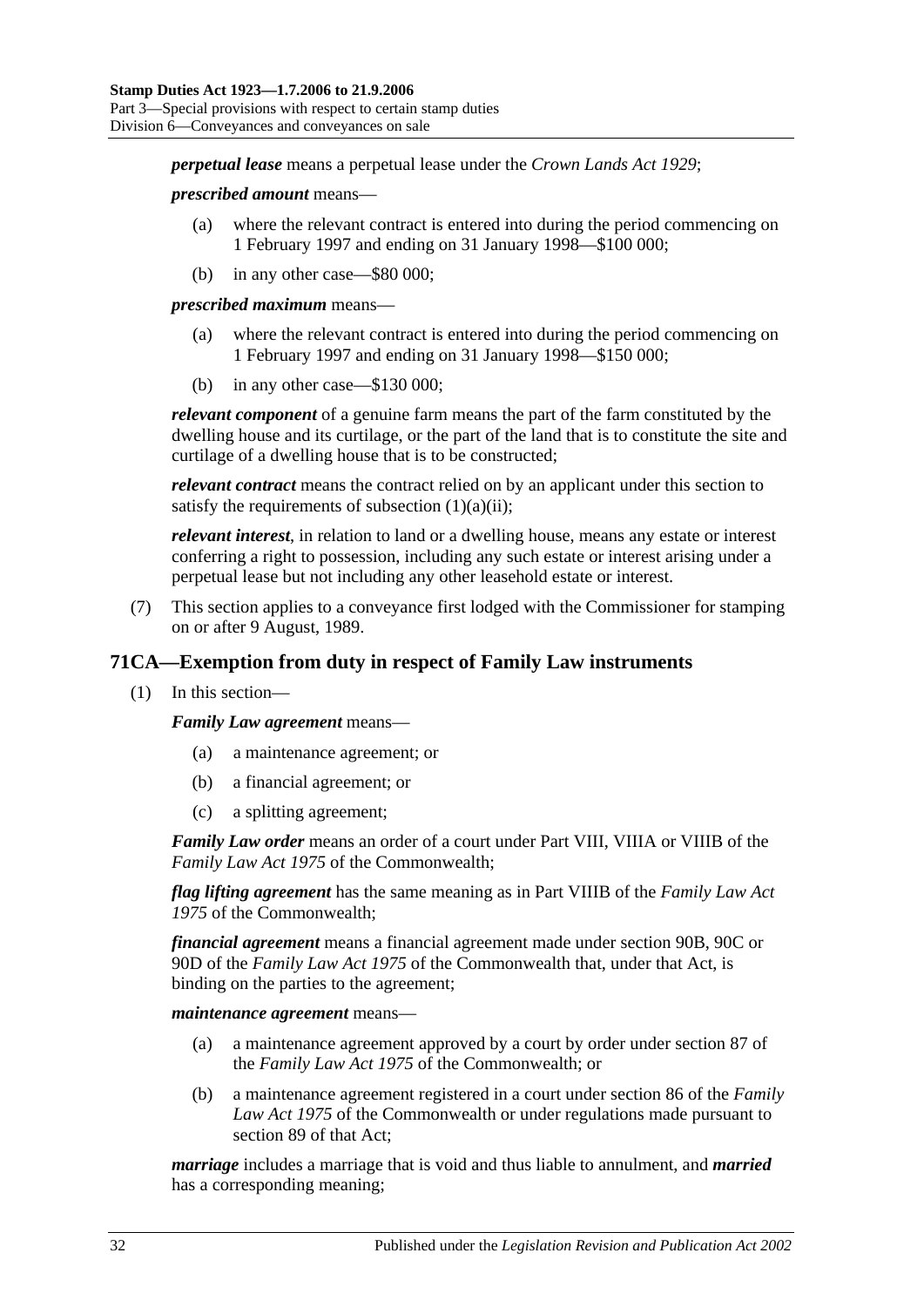#### *splitting agreement* means—

- (a) a flag lifting agreement; or
- (b) a superannuation agreement,

that has effect under Part VIIIB of the *Family Law Act 1975* of the Commonwealth;

*superannuation agreement* has the same meaning as in Part VIIIB of the *Family Law Act 1975* of the Commonwealth;

#### *superannuation fund* means—

- (a) a superannuation fund within the meaning of the *Superannuation Industry (Supervision) Act 1993* of the Commonwealth; or
- (b) an approved deposit fund within the meaning of the *Superannuation Industry (Supervision) Act 1993* of the Commonwealth; or
- (c) a retirement savings account within the meaning of the *Retirement Savings Accounts Act 1997* of the Commonwealth; or
- (d) an account within the meaning of the *Small Superannuation Accounts Act 1995* of the Commonwealth;

<span id="page-50-0"></span>*trustee* of a superannuation fund means—

- (a) if the fund has a trustee (within the ordinary meaning of that word)—the trustee of the fund; or
- (b) if [paragraph](#page-50-0) (a) does not apply and a person is identified in accordance with the regulations as the trustee of a fund for the purposes of this definition—the person identified in accordance with the regulations; or
- (c) in any other case—the person who manages the fund,

and includes any other person who has power to make payments to the members of a superannuation scheme or plan that is constituted by, or incorporates, a superannuation fund.

- (2) The following instruments are exempt from stamp duty:
	- (a) a Family Law agreement;
	- (b) a deed or other instrument (including an application to transfer registration of a motor vehicle) to give effect to, or consequential on—
		- (i) a Family Law agreement; or
		- (ii) a Family Law order,
		- if—
			- (iii) the marriage to which the agreement or order relates has been dissolved or annulled, or the Commissioner is satisfied that the marriage to which the agreement or order relates has broken down irretrievably; and
			- (iv) the instrument—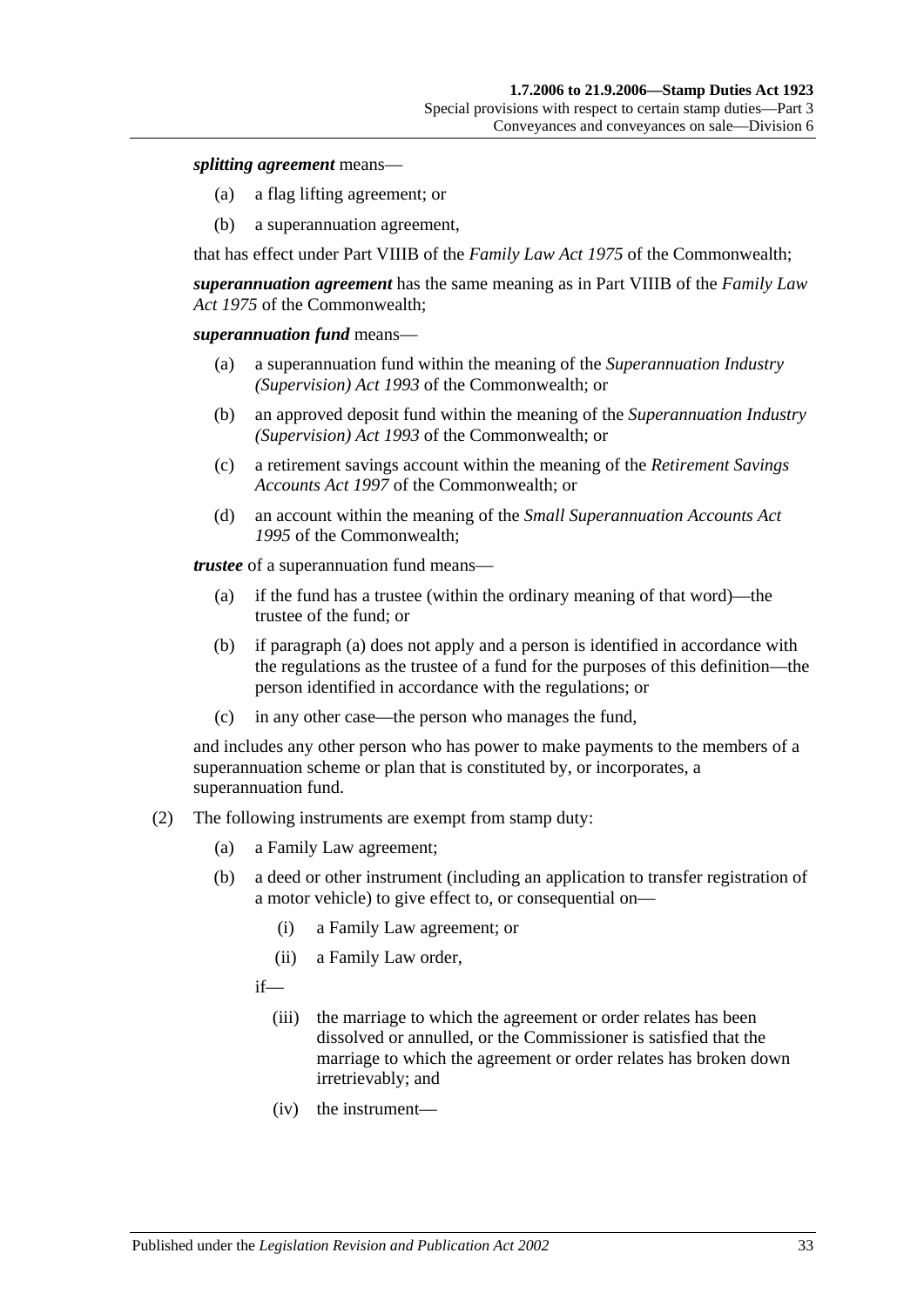- (A) provides for the disposition of property between the parties to the marriage (or former marriage) and no other person, other than a trustee of a superannuation fund (if relevant), takes or is entitled to take an interest in property in pursuance of the instrument; or
- (B) in the case of an application to transfer registration of a motor vehicle—is consequential on a disposition of property between the parties to the marriage (or former marriage); and
- (v) at the time of the execution of the instrument the parties were, or had been, married to each other;
- (c) a deed or other instrument executed by a trustee of a superannuation fund to give effect to, or consequential on—
	- (i) a Family Law agreement; or
	- (ii) a Family Law order; or
	- (iii) the provisions of any Act or law (including an Act or subordinate legislation of the Commonwealth) relating to the transfer or disposition of property or any entitlements on account of a Family Law agreement or Family Law order.
- (3) Where an instrument was not exempt from stamp duty under this section by reason only that—
	- (a) the marriage of the 2 persons had not been dissolved or annulled; and
	- (b) the Commissioner was not satisfied that the marriage of the 2 persons had broken down irretrievably,

a party to the marriage who paid stamp duty on the instrument is entitled to a refund of the duty—

- (c) if the marriage is subsequently dissolved or annulled; or
- (d) if the Commissioner is subsequently satisfied that the marriage has broken down irretrievably.
- (4) The Commissioner may require a party to an instrument in respect of which an exemption is claimed under this section to provide such evidence (verified, if the Commissioner so requires, by statutory declaration) as the Commissioner may require for the purpose of determining whether the instrument is exempt from duty under this section.
- (5) This section, as re-enacted by the *[Stamp Duties \(Miscellaneous\) Amendment Act 2004](http://www.legislation.sa.gov.au/index.aspx?action=legref&type=act&legtitle=Stamp%20Duties%20(Miscellaneous)%20Amendment%20Act%202004)*, applies—
	- (a) in relation to Family Law agreements—both prospectively and retrospectively;
	- (b) in relation to any other kind of instrument—to instruments executed after the commencement of that Act.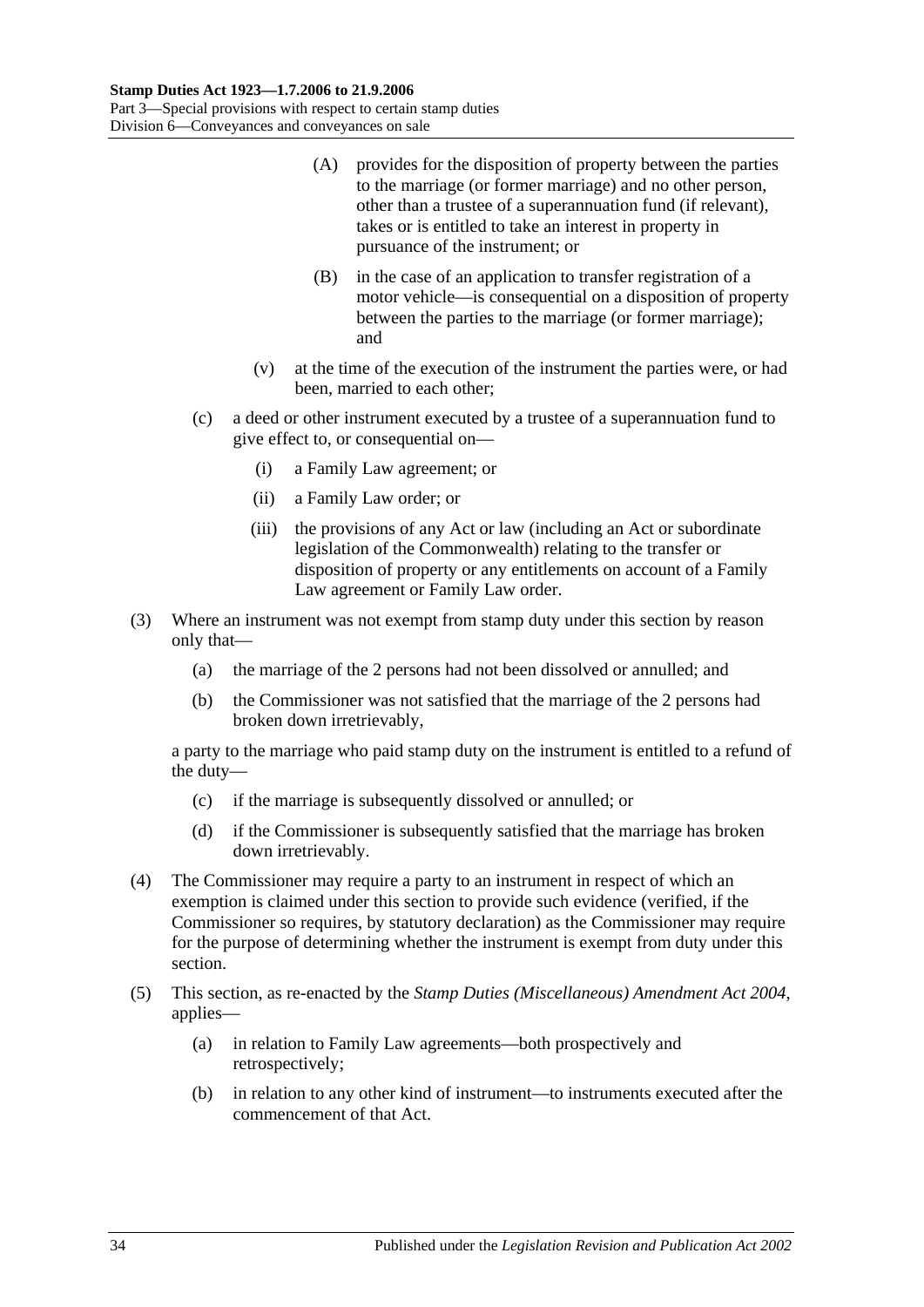# **71CB—Exemption from duty in respect of certain transfers between spouses or former spouses**

(1) In this section—

#### *matrimonial home* means—

- (a) in relation to spouses—their principal place of residence of which both or either of them is owner;
- (b) in relation to former spouses—their last principal place of residence of which both or either of them was owner,

but does not include premises that form part of industrial or commercial premises;

*spouses* includes persons who have cohabited continuously as de facto husband and wife for at least three years.

- (2) Subject to [subsection](#page-52-0) (3), an instrument of which the sole effect is—
	- (a) to transfer—
		- (i) an interest in the matrimonial home; or
		- (ii) registration of a motor vehicle,

between parties who are spouses or former spouses; or

(b) to register a motor vehicle in the name of a person whose spouse or former spouse was the last registered owner of the vehicle (either alone or jointly with the person),

is exempt from stamp duty.

- <span id="page-52-0"></span>(3) An instrument described in subsection (2) between parties who are former spouses is only exempt from stamp duty if the Commissioner is satisfied that the instrument has been executed as a result of the irretrievable breakdown of the parties' marriage or de facto relationship.
- (4) Where an instrument was not exempt from stamp duty under this section by reason only that the Commissioner was not satisfied that the instrument had been executed as a result of the irretrievable breakdown of the parties' marriage or de facto relationship, the party by whom stamp duty was paid on the instrument is entitled to a refund of the duty if the Commissioner is subsequently satisfied that the instrument had been executed as a result of the irretrievable breakdown of the parties' marriage or de facto relationship.
- (5) The Commissioner may require a party to an instrument in respect of which an exemption is claimed under this section to provide such evidence (verified, if the Commissioner so requires, by statutory declaration) as the Commissioner may require for the purpose of determining whether the instrument is exempt from duty under this section.
- (6) This section applies in relation to instruments executed after its commencement.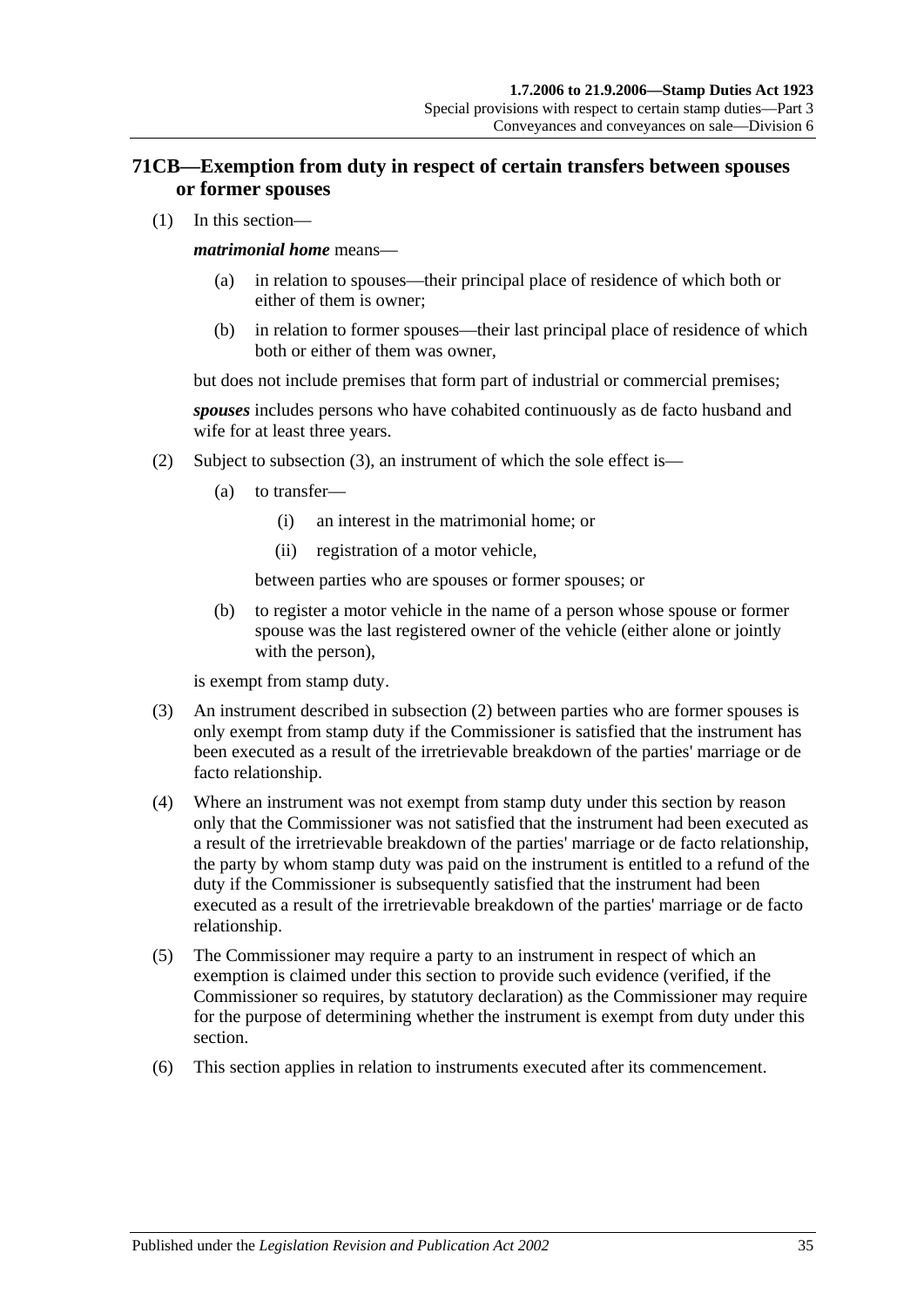# **71CBA—Exemption from duty in respect of cohabitation agreements or property adjustment orders**

(1) In this section—

*certificated cohabitation agreement* means a cohabitation agreement that is a certificated agreement within the meaning of the *[De Facto Relationships Act](http://www.legislation.sa.gov.au/index.aspx?action=legref&type=act&legtitle=De%20Facto%20Relationships%20Act%201996) 1996*;

*cohabitation agreement* means a cohabitation agreement under Part 2 of the *[De Facto](http://www.legislation.sa.gov.au/index.aspx?action=legref&type=act&legtitle=De%20Facto%20Relationships%20Act%201996)  [Relationships Act](http://www.legislation.sa.gov.au/index.aspx?action=legref&type=act&legtitle=De%20Facto%20Relationships%20Act%201996) 1996*;

*property adjustment order* means an order of a court under Part 3 or 4 of the *[De Facto](http://www.legislation.sa.gov.au/index.aspx?action=legref&type=act&legtitle=De%20Facto%20Relationships%20Act%201996)  [Relationships Act](http://www.legislation.sa.gov.au/index.aspx?action=legref&type=act&legtitle=De%20Facto%20Relationships%20Act%201996) 1996*;

#### *superannuation fund* means—

- (a) a superannuation fund within the meaning of the *Superannuation Industry (Supervision) Act 1993* of the Commonwealth; or
- (b) an approved deposit fund within the meaning of the *Superannuation Industry (Supervision) Act 1993* of the Commonwealth; or
- (c) a retirement savings account within the meaning of the *Retirement Savings Accounts Act 1997* of the Commonwealth; or
- (d) an account within the meaning of the *Small Superannuation Accounts Act 1995* of the Commonwealth;

<span id="page-53-0"></span>*trustee* of a superannuation fund means—

- (a) if the fund has a trustee (within the ordinary meaning of that word)—the trustee of the fund; or
- (b) if [paragraph](#page-53-0) (a) does not apply and a person is identified in accordance with the regulations as the trustee of a fund for the purposes of this definition—the person identified in accordance with the regulations; or
- (c) in any other case—the person who manages the fund,

and includes any other person who has power to make payments to the members of a superannuation scheme or plan that is constituted by, or incorporates, a superannuation fund.

- (2) The following instruments are exempt from stamp duty:
	- (a) a certificated cohabitation agreement;
	- (b) a deed or other instrument (including an application to transfer registration of a motor vehicle) to give effect to, or consequential on—
		- (i) a certificated cohabitation agreement; or
		- (ii) a property adjustment order,

if—

- (iii) the Commissioner is satisfied—
	- (A) that the de facto relationship to which the agreement or order relates has broken down irretrievably; and
	- (B) that the de facto partners cohabited continuously as de facto husband and wife for at least 3 years; and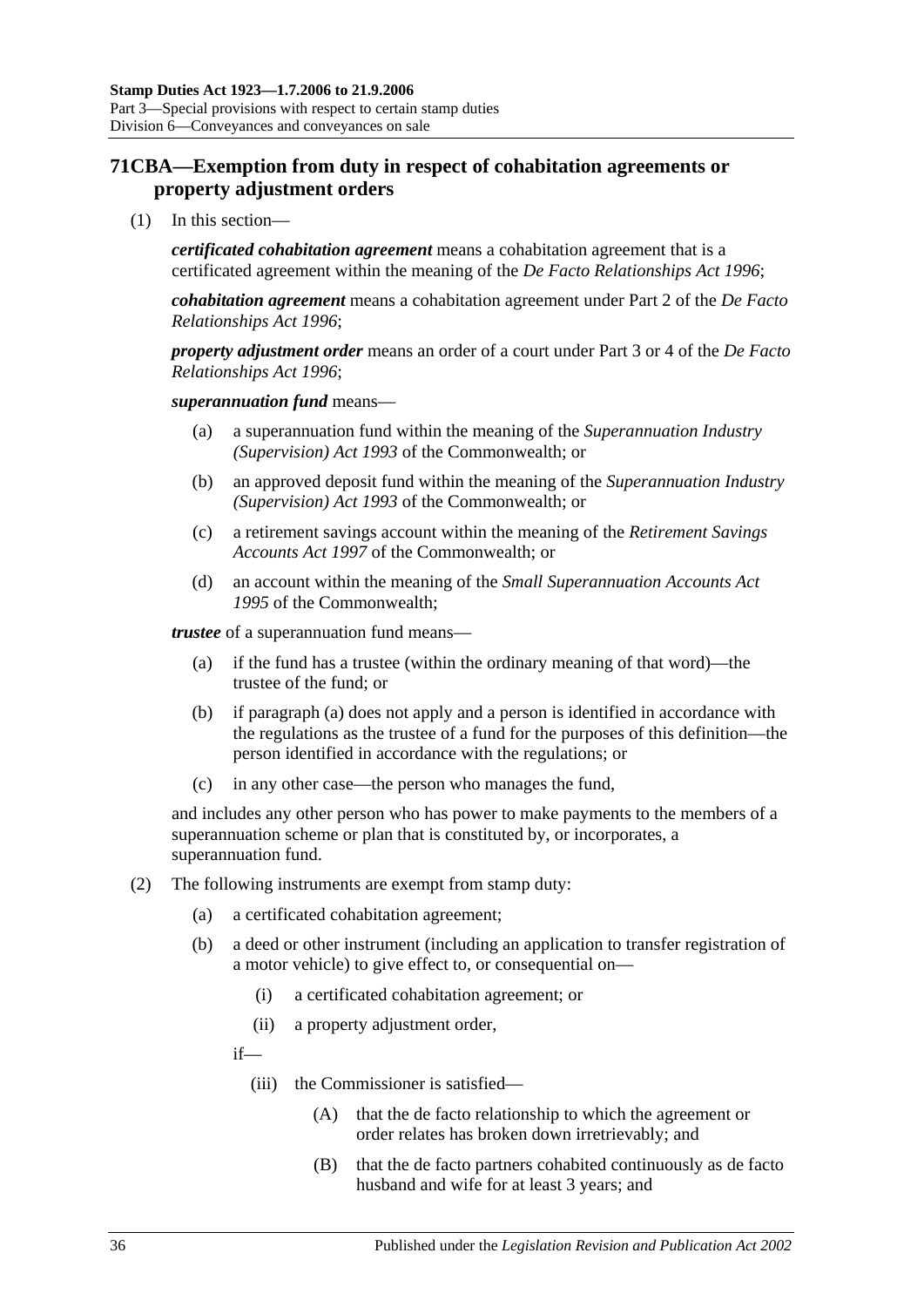- (iv) the instrument—
	- (A) provides for the disposition of property between the parties to the former de facto relationship and no other person, other than a trustee of a superannuation fund (if relevant), takes or is entitled to take an interest in property in pursuance of the instrument; or
	- (B) in the case of an application to transfer registration of a motor vehicle—is consequential on a disposition of property between the parties to the former de facto relationship; and
- (v) at the time of the execution of the instrument the parties were, or had been, de facto partners;
- (c) a deed or other instrument executed by the trustee of a superannuation fund to give effect to, or consequential on—
	- (i) a certificated cohabitation agreement; or
	- (ii) a property adjustment order.
- (3) Where an instrument was not exempt from stamp duty under this section by reason only that the Commissioner was not satisfied that a de facto relationship had broken down irretrievably, a party to the relationship who paid stamp duty on the instrument is entitled to a refund of duty if the Commissioner is subsequently satisfied that the de facto relationship has broken down irretrievably.
- (4) The Commissioner may require a party to an instrument in respect of which an exemption is claimed under this section to provide such evidence (verified, if the Commissioner so requires, by statutory declaration) as the Commissioner may require for the purpose of determining whether the instrument is exempt from duty under this section.
- (5) This section applies—
	- (a) in relation to a certificated cohabitation agreement—both prospectively and retrospectively;
	- (b) in relation to any other kind of instrument—to instruments executed after the commencement of this section.

## <span id="page-54-0"></span>**71CC—Interfamilial transfer of farming property**

- <span id="page-54-1"></span>(1) A transfer of an interest in land, or land and goods, referred to in [subsection](#page-55-0) (1a) from a natural person, or a trustee for a natural person, to a relative of the natural person, or a trustee for a relative of the natural person, is exempt from stamp duty if the Commissioner is satisfied—
	- (a) that the land to which the transfer relates is used wholly or mainly for the business of primary production and is not less than 0.8 hectares in area; and
	- (ab) that the sole or principal business of the natural person who, or whose trustee, is the transferor is (immediately before the instrument) the business of primary production; and
	- (b) that for a period of 12 months immediately before the instrument there was a business relationship between—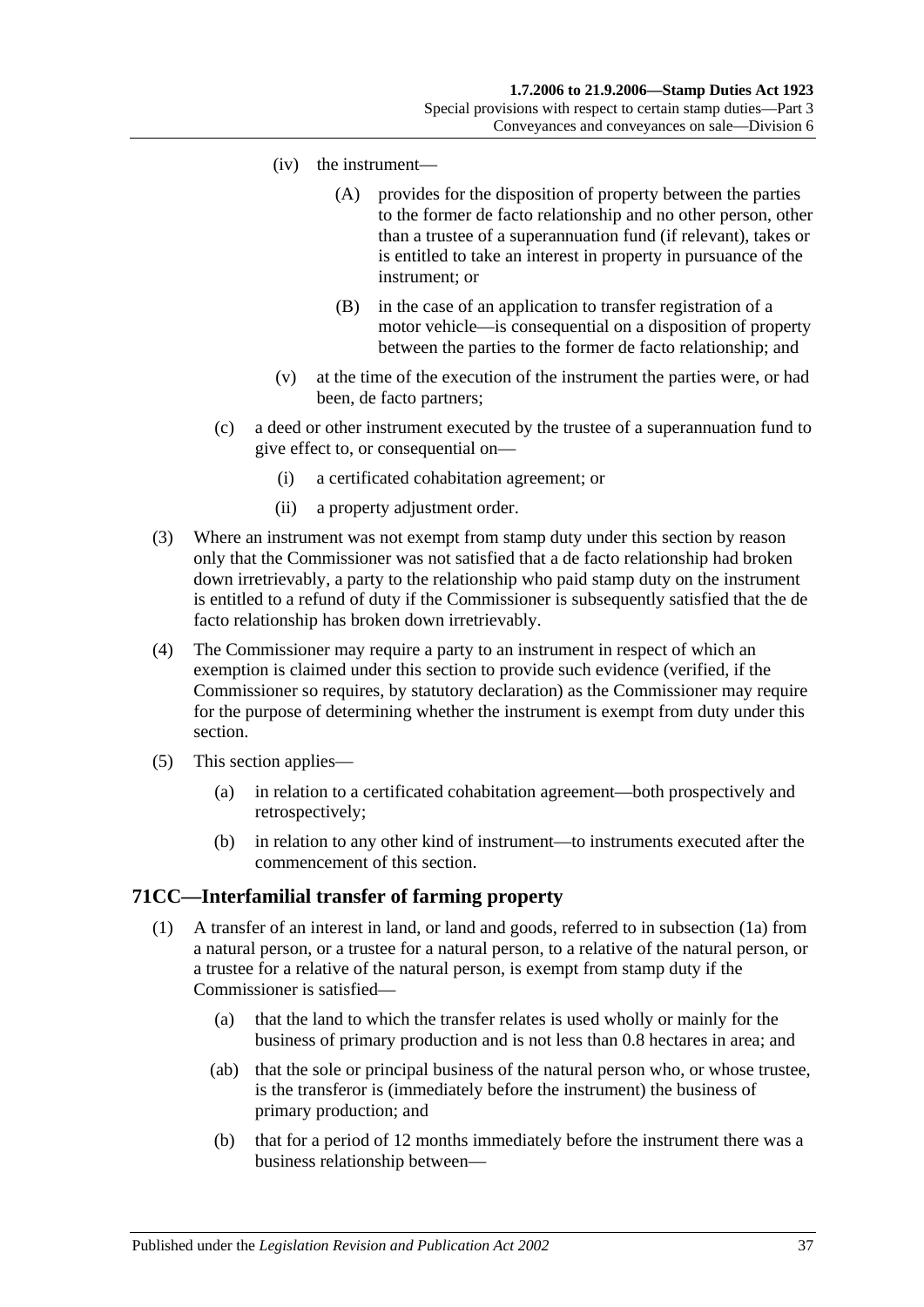- (i) the natural person (A) who, or whose trustee, is the transferor; and
- (ii) the natural person (B) who, or whose trustee, is the transferee, or a lineal ancestor or spouse of B,

with respect to the use of the property for the business of primary production; and

- (c) in the case of a transfer where either or both parties are trustees, that no person is a beneficiary of the trust or trusts other than—
	- (i) the natural person (A) who, or whose trustee, is transferor;
	- (ii) the natural person (B) who, or whose trustee, is transferee;
	- (iii) a relative (or relatives) of A or B; and
- (d) that the transfer does not arise from arrangements or a scheme devised for the principal purpose of taking advantage of the benefit of this section.
- <span id="page-55-1"></span><span id="page-55-0"></span>(1a) [Subsection](#page-54-0) (1) applies to—
	- (a) land used for the business of primary production; and
	- (b) goods comprising livestock, machinery, implements and other goods used or acquired for the business of primary production conducted on the land referred to in [paragraph](#page-55-1) (a).
- (1b) In assessing the duty payable on an instrument, the Commissioner is to apply the following principles:
	- (a) if the instrument gives effect solely to a transaction, or part of a transaction, that is exempt from duty under this section, then no duty is payable on the instrument;
	- (b) if the instrument gives effect to a transaction, or part of a transaction, of which some of the elements are exempt from duty under this section and others not, the instrument will be assessed for duty as if it gave effect only to those elements of the transaction that are not exempt from duty under this section.
- (2) The Commissioner may, in deciding for the purposes of [subsection](#page-54-1) (1)(b) whether a business relationship existed between two persons, take into account any of the following;
	- (a) a previous employment relationship between them (regardless of the amount or form of remuneration);
	- (b) a share-farming arrangement;
	- (c) the provision of assistance in the running of the business;
	- (d) a partnership arrangement,

and may take into account such other matters (whether similar or dissimilar to those referred to above) as the Commissioner thinks fit.

(3) The Commissioner may require a party to an instrument in respect of which an exemption is claimed under this section to provide such information or evidence as the Commissioner may require for the purpose of determining whether the instrument is exempt from duty under this section.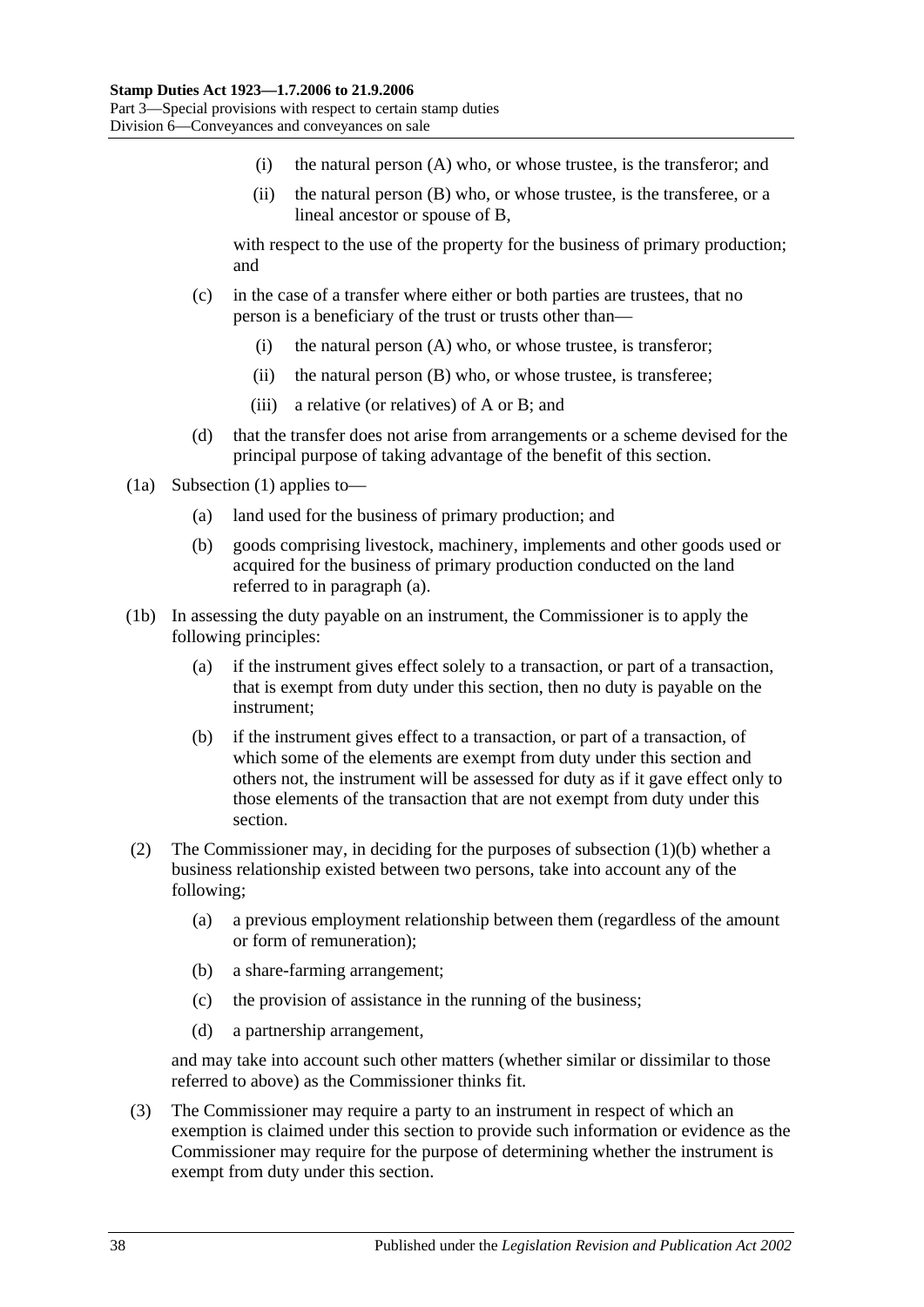- (4) The Commissioner may require the information or evidence to be given on oath or verified by statutory declaration.
- (5) In this section—

*natural person* or *person* does not include a person who is deceased (as at the time of execution of the relevant instrument);

<span id="page-56-0"></span>*relative*, in relation to a natural person, means a person who is—

- (a) a child or remoter lineal descendant of the person or of the spouse of the person;
- <span id="page-56-1"></span>(b) a parent or remoter lineal ancestor of the person or of the spouse of the person;
- <span id="page-56-2"></span>(c) a brother or sister of the person or of the spouse of the person;
- (ca) a child or remoter lineal descendant of the brother or sister of the person or of the spouse of the person;
- (d) the spouse of the person or a spouse of any person referred to in [paragraphs](#page-56-0) (a), [\(b\)](#page-56-1) or [\(c\).](#page-56-2)
- (6) This section applies in relation to instruments executed after its commencement.

### **71CD—Duty on conveyances by Official Trustee etc**

Where, on the bankruptcy of a debtor, property of the debtor is vested in the Official Trustee in Bankruptcy or a registered trustee under the *Bankruptcy Act 1966* of the Commonwealth—

- (a) a subsequent conveyance of the property by the Official Trustee or registered trustee to the bankrupt or former bankrupt is exempt from stamp duty;
- (b) a subsequent conveyance of the property by the Official Trustee or registered trustee to some other person will be assessed for stamp duty as though the conveyance were from the bankrupt or former bankrupt to that person.

## **71D—Concessional duty to encourage mineral or petroleum exploration activity**

- <span id="page-56-3"></span>(1) Where upon an application made under this section the Treasurer, after consultation with the Minister of Mines and Energy, is satisfied—
	- (a) that the applicants are parties to a conveyance of an exploration tenement or an interest in an exploration tenement; and
	- (b) that the consideration or a part of the consideration for the conveyance consists of an undertaking on the part of the person or persons acquiring an interest in the tenement by virtue of the conveyance—
		- (i) to engage in exploratory or investigatory operations (to be carried on after the date of the undertaking) within that part of the area of the tenement to which the conveyance relates; or
		- (ii) to contribute to the cost of exploratory or investigatory operations (to be carried on after the date of the undertaking) within that part of the area of the tenement to which the conveyance relates,

this section applies to the conveyance.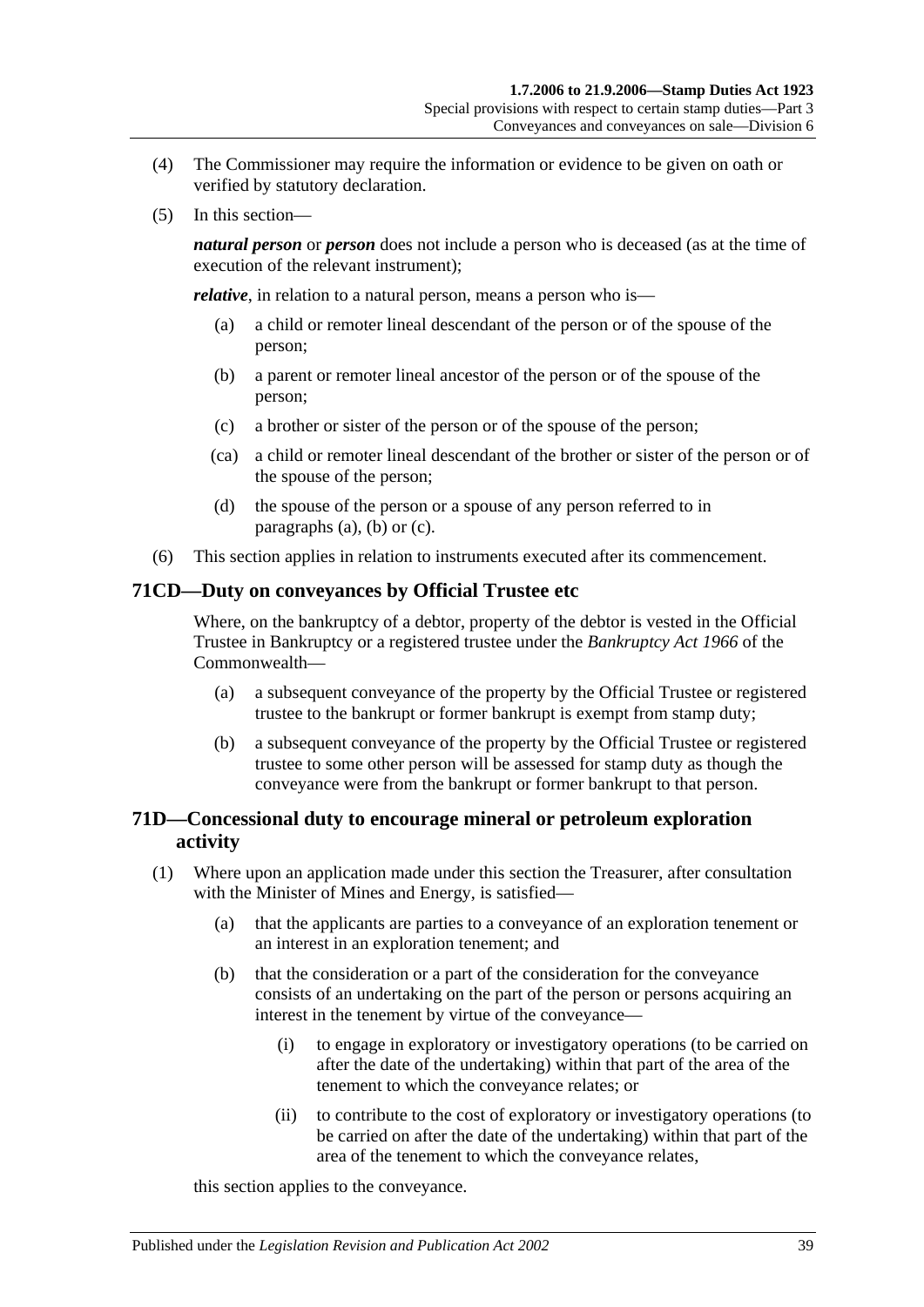- (2) An application under this section must—
	- (a) be made in a manner and form determined by the Treasurer; and
	- (b) set out a statement of—
		- (i) the value of the interest being transferred by the conveyance; and
		- (ii) the value of the undertaking referred to in [subsection](#page-56-3)  $(1)(b)$ ; and
	- (c) be accompanied by such evidence as the Treasurer may require.
- (2a) The duty payable upon a conveyance to which this section applies will be as follows:
	- (a) where the amount by reference to which the duty would, apart from this section, be calculated does not exceed the value of the undertaking referred to in [subsection](#page-56-3)  $(1)(b)$ —the duty will be \$1 000;
	- (b) where the amount by reference to which the duty would, apart from this section, be calculated exceeds the value of the undertaking referred to in [subsection](#page-56-3) (1)(b)—the duty will be an amount calculated in accordance with the following formula:

$$
D = (A - V) + $1000
$$

where

*D* is the amount payable

*A* is the amount of duty payable apart from this section

*V* is the amount of duty payable on a conveyance of an interest in property the value of which equals the value of the undertaking referred to in [subsection](#page-56-3)  $(1)(b)$ .

(3) In this section—

*exploration tenement* means—

- (a) an exploration licence granted under the *[Mining Act](http://www.legislation.sa.gov.au/index.aspx?action=legref&type=act&legtitle=Mining%20Act%201971) 1971*; or
- (b) a petroleum exploration licence granted under the *[Petroleum Act](http://www.legislation.sa.gov.au/index.aspx?action=legref&type=act&legtitle=Petroleum%20Act%201940) 1940*; or
- (c) an exploration permit for petroleum granted under the *[Petroleum \(Submerged](http://www.legislation.sa.gov.au/index.aspx?action=legref&type=act&legtitle=Petroleum%20(Submerged%20Lands)%20Act%201982)  [Lands\) Act](http://www.legislation.sa.gov.au/index.aspx?action=legref&type=act&legtitle=Petroleum%20(Submerged%20Lands)%20Act%201982) 1982*; or
- (d) an exploration licence granted under the *[Offshore Minerals Act](http://www.legislation.sa.gov.au/index.aspx?action=legref&type=act&legtitle=Offshore%20Minerals%20Act%202000) 2000*.
- (4) A reference in this section to an exploration tenement includes a reference to a portion of an exploration tenement.
- (5) For the purposes of this section, the value of the undertaking referred to in [subsection](#page-56-3) (1)(b) will be taken to be equal to the costs for which the person or persons acquiring an interest in the tenement by virtue of the conveyance become liable, or for which that person or those persons are reasonably expected to become liable, by virtue of the undertaking (assessed as at the time that the undertaking was given).
- (6) This section applies to a conveyance first lodged with the Commissioner for stamping on or after the commencement of the *[Stamp Duties \(Concessional Duty and](http://www.legislation.sa.gov.au/index.aspx?action=legref&type=act&legtitle=Stamp%20Duties%20(Concessional%20Duty%20and%20Exemptions)%20Amendment%20Act%201991)  [Exemptions\) Amendment Act](http://www.legislation.sa.gov.au/index.aspx?action=legref&type=act&legtitle=Stamp%20Duties%20(Concessional%20Duty%20and%20Exemptions)%20Amendment%20Act%201991) 1991*.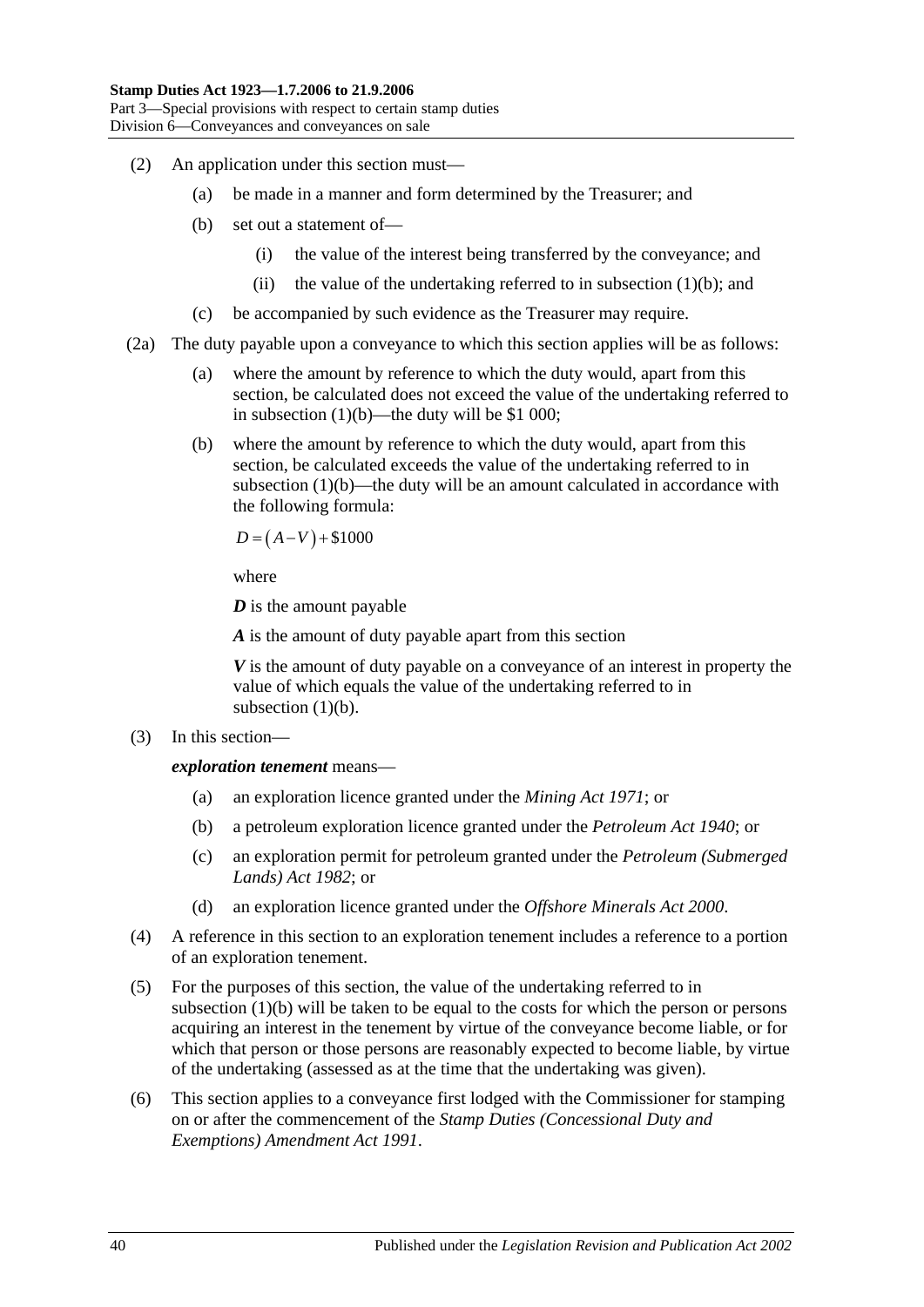### <span id="page-58-0"></span>**71DA—Duty on certain conveyances between superannuation funds etc**

- (1) If on an application made under this section the Commissioner is satisfied—
	- (a) that the applicant is a party to an instrument that constitutes—
		- (i) a conveyance of property between superannuation funds; or
		- (ii) an agreement to convey property between superannuation funds; and
	- (b) that the trustees of the respective funds are of the opinion that the funds will be complying superannuation funds for the year in which the conveyance occurs; and
	- (c) that the conveyance is in connection with a person ceasing to be a member of, or otherwise ceasing to be entitled to benefits in respect of, one superannuation fund and becoming a member of, or otherwise becoming entitled to benefits in respect of, the other superannuation fund,

this section applies to the instrument.

- <span id="page-58-1"></span>(1a) If on application made under this section the Commissioner is satisfied—
	- (a) that the applicant is a party to an instrument that is a conveyance of property, or an agreement to convey property, from a superannuation fund to a pooled superannuation trust; and
	- (b) that the purpose of the conveyance is to satisfy standards relating to the investment of assets of the superannuation fund prescribed by or under the SIS Act; and
	- (c) that the only consideration for the conveyance is the right to share in the income and assets of the pooled superannuation trust whether that right is in the form of units issued by the trust or some other form,

this section applies to the instrument.

- <span id="page-58-2"></span>(1b) If on application made under this section the Commissioner is satisfied—
	- (a) that the applicant is a party to an instrument that is a conveyance of property, or an agreement to convey property, from a pooled superannuation trust—
		- (i) to a superannuation fund; or
		- (ii) to another pooled superannuation trust at the direction of a superannuation fund; and
	- (b) that the only consideration passing from the superannuation fund to the firstmentioned pooled superannuation trust for the conveyance is the surrender by the superannuation fund of the whole or part of its right to share in the income and assets of the pooled superannuation trust,

this section applies to the instrument.

- (2) The duty payable on an instrument to which this section applies will be—
	- (a) the amount of *ad valorem* duty that would be payable on the instrument as a conveyance apart from this section; or
	- (b) \$200,

whichever is the lesser.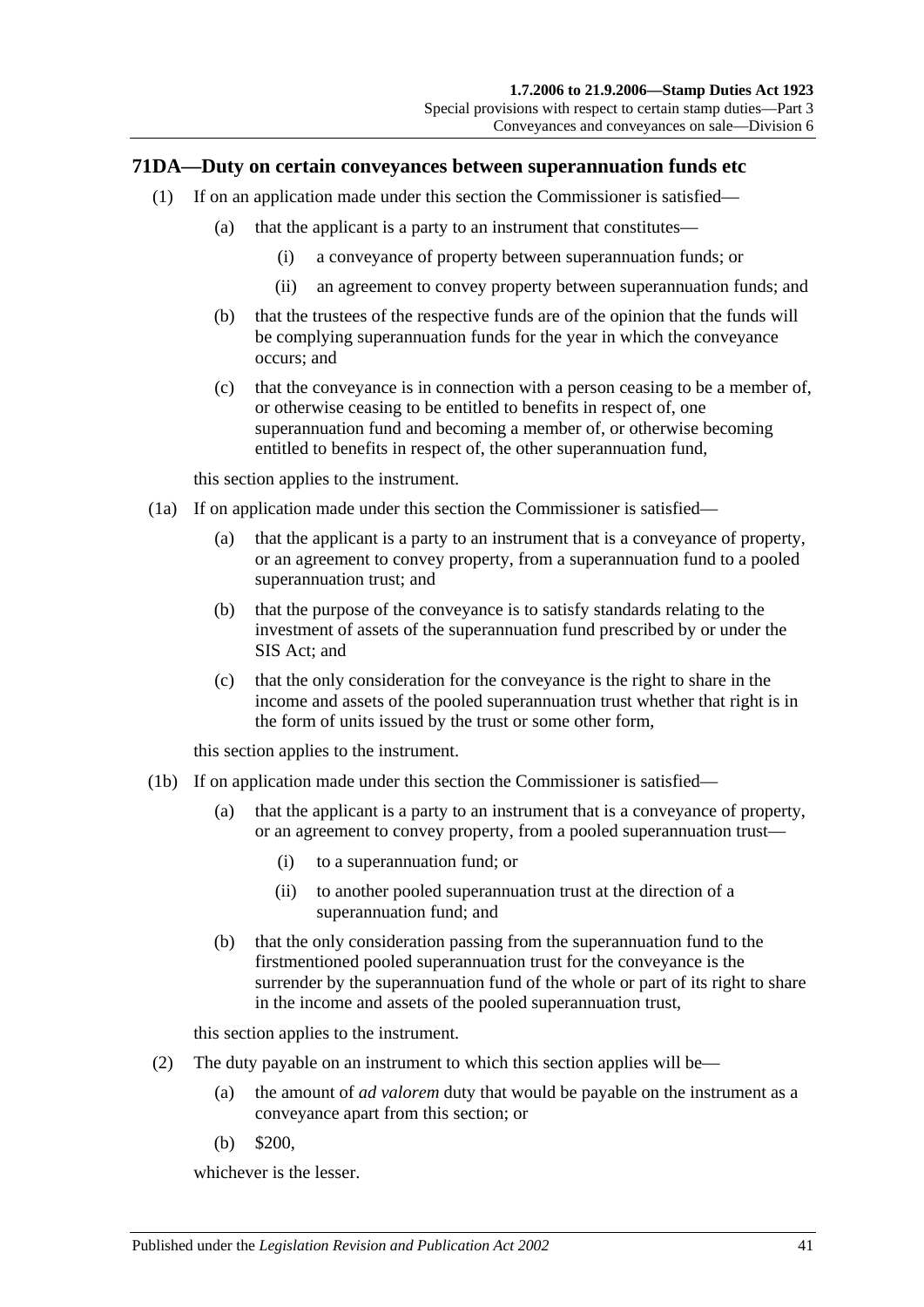- (3) The Commissioner may require a party to an instrument that may be assessable under this section to provide such information or evidence as the Commissioner may require for the purpose of determining whether this section applies and, if so, the amount of duty payable on the instrument.
- (4) The Commissioner may require the information or evidence to be given on oath or verified by statutory declaration.
- (5) In this section—

#### *complying superannuation fund* means—

- (a) a fund which is a complying superannuation fund within the meaning of section 267 of the *Income Tax Assessment Act 1936* of the Commonwealth; or
- (b) a fund which is a complying approved deposit fund as defined by section 47 of the SIS Act;

*pooled superannuation trust* means a pooled superannuation trust as defined in the SIS Act;

*the SIS Act* means the *Superannuation Industry (Supervision) Act 1993* of the Commonwealth.

(6) This section applies to an instrument of a kind referred to in [subsection](#page-58-0) (1), [\(1a\)](#page-58-1) or [\(1b\)](#page-58-2) if it was first lodged for stamping with the Commissioner on or after the commencement of the subsection concerned.

# **Division 7—Gaming machine surcharge**

### **71EA—Interpretation**

(1) In this Division—

*direct interest*—see section [71EB\(1\);](#page-60-0)

*family group* means a group of persons connected by an unbroken series of relationships of consanguinity or affinity;

*gaming machine business* means a business conducted in pursuance of a gaming machine licence;

*gaming machine licence* means a gaming machine licence under the *[Gaming](http://www.legislation.sa.gov.au/index.aspx?action=legref&type=act&legtitle=Gaming%20Machines%20Act%201992)  [Machines Act](http://www.legislation.sa.gov.au/index.aspx?action=legref&type=act&legtitle=Gaming%20Machines%20Act%201992) 1992*;

*gaming machine surcharge* means the duty imposed under this Division;

*hold*—a person *holds* a share in a private entity if the person—

- (a) is registered as the holder; or
- (b) is beneficially entitled to the share; or
- (c) controls the exercise of rights attached to the share;

*indirect interest*—see section [71ED\(1\);](#page-61-0)

*net gambling revenue* means net gambling revenue as defined for the purposes of section 72 of the *[Gaming Machines Act](http://www.legislation.sa.gov.au/index.aspx?action=legref&type=act&legtitle=Gaming%20Machines%20Act%201992) 1992*;

*person* includes a private entity;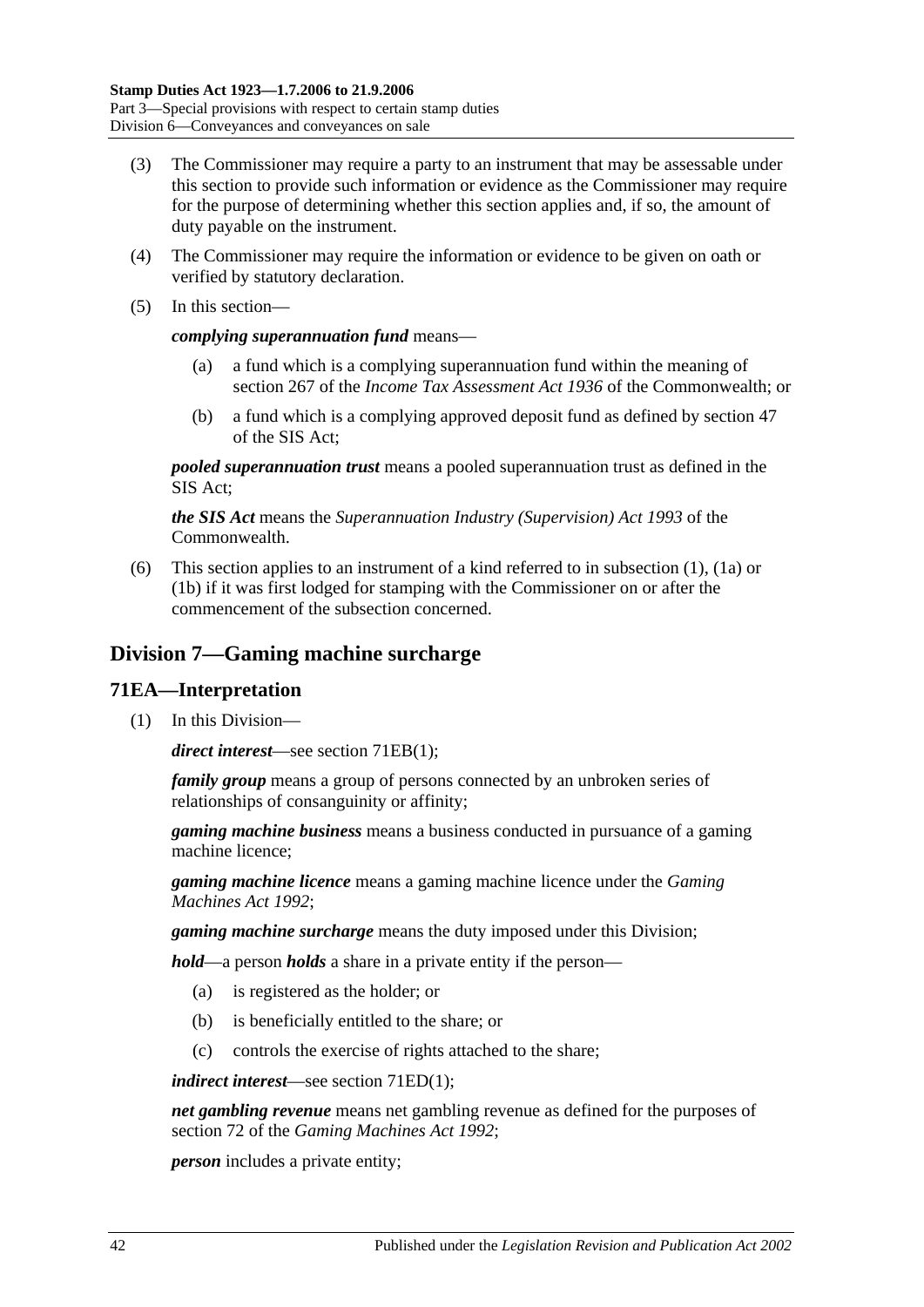#### *private company* means—

- (a) a company that is limited by shares but whose shares are not quoted on a recognised financial market; or
- (b) a company that is not limited by shares,

but does not include a company that is excluded from the ambit of this definition by the regulations;

*private entity* means a private company or a private unit trust scheme;

*private unit trust scheme* means—

- (a) a unit trust scheme in which less than 50 persons hold units; or
- (b) a unit trust scheme in which 50 or more persons hold units if 20 or fewer persons hold 75 per cent or more in number or value of the units on issue,

but does not include a unit trust scheme that is an approved deposit fund or a pooled superannuation trust within the meaning of the *Superannuation Industry (Supervision) Act 1993* (Cwth);

*proportionate interest*—see sections [71EB\(3\),](#page-61-1) [71EC\(2\)](#page-61-2) and [71ED\(3\);](#page-61-3)

#### *related entity*—see section [71EC\(1\);](#page-61-4)

*share* in a private entity means—

- (a) where the private entity is a private company—a share or other interest that—
	- (i) entitles the holder to vote at a general meeting of shareholders of the private company; or
	- (ii) entitles the holder to share in dividends or would entitle the holder to share in dividends assuming that there were profits out of which dividends could be declared; or
	- (iii) entitles the holder to share in the distribution of the assets of the company in the event of a winding up; or
	- (iv) confers entitlements of two or more kinds mentioned above;
- (b) where the private entity is a private unit trust—a unit in the trust.
- (2) Property is taken to be held beneficially by a private unit trust scheme if it is held by the trustees of the scheme in trust for the unitholders.
- (3) If an interest that is to be valued for the purposes of this Division is the potential interest of an object of a discretionary trust, the interest is to be valued as if it were the greatest beneficial interest in the property subject to the trust that could be conferred under the terms of the trust.

#### <span id="page-60-0"></span>**71EB—Direct interests**

- (1) A person has a *direct interest* in a private entity if the person holds a share in the private entity.
- (2) A direct interest is to be expressed as a proportionate interest.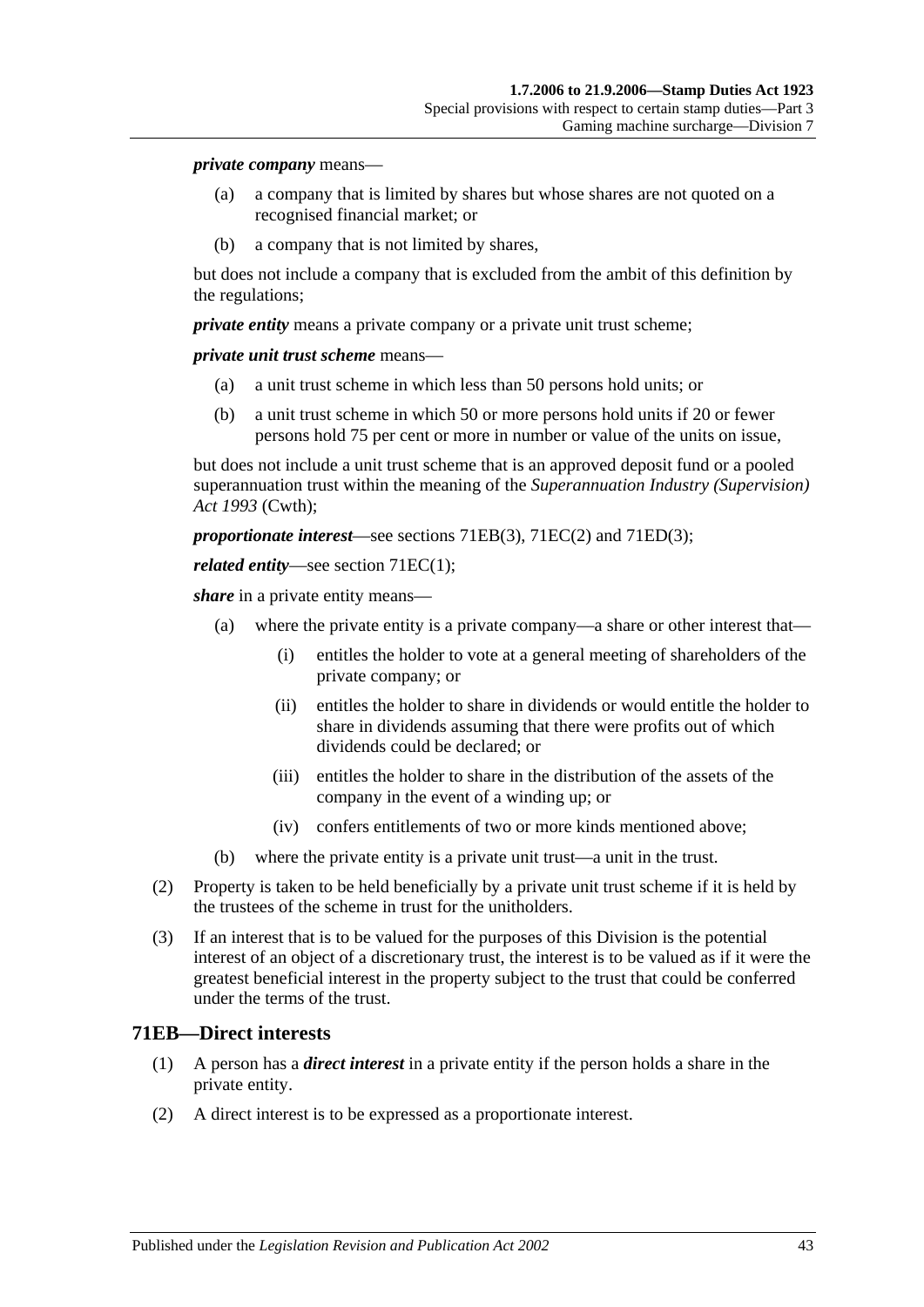- <span id="page-61-1"></span>(3) The *proportionate interest* is the highest of the following:
	- (a) a percentage representing the proportion of votes that the person would be entitled to exercise (or control) at a general meeting of shareholders or unitholders assuming that all shareholders or unitholders exercised their voting rights;
	- (b) a percentage representing the extent the person is entitled to participate in dividends or distributions of income;
	- (c) a percentage representing the extent to which the person would be entitled to participate in distribution of assets on a winding up of the private entity.
- (4) The proportionate interest of a person is to be determined as if any power that the person has to increase the extent of an interest (by varying the constituent documents of the private entity or in any other way) had been exercised so as to maximise the relevant interest in the private entity.

### <span id="page-61-4"></span>**71EC—Related entities**

- (1) Two private entities are *related entities* if—
	- (a) one has a direct interest in the other; or
	- (b) a series of such relationships can be traced between them through another or other related entities (*intermediate entities*).
- <span id="page-61-2"></span>(2) If a private entity is related to another private entity by a relationship traced through an intermediate entity or intermediate entities, the private entity's proportionate interest in the other is calculated by multiplying the relevant fractions together and expressing the result as a percentage.

#### **Example—**

Entity A (a private company) holds a 75% proportionate interest in entity B (a private unit trust scheme) which in turn holds a 50% proportionate interest in entity C (a private company). In this case, the proportionate interest of entity A in entity C (insofar as it is traced through entity B) is 37.5%.

### <span id="page-61-0"></span>**71ED—Indirect interests**

- (1) If a person has a direct interest in a private entity (entity A) which is related to another private entity (entity B), the person has an *indirect interest* in entity B.
- (2) An indirect interest is to be expressed as a proportionate interest.
- <span id="page-61-3"></span>(3) The proportionate interest is calculated by multiplying together—
	- (a) a fraction representing the person's proportionate interest in entity A; and
	- (b) a fraction representing entity A's proportionate interest in entity B,

and expressing the result as a percentage.

#### **Example—**

X holds a proportionate interest of 33⅓% in entity A (a private company) which in turn holds a 75% proportionate interest in entity B (a private unit trust scheme) which in turn holds a 50% proportionate interest in entity C (a private company). In this case X's indirect interest in entity C is to be expressed as a proportionate interest of 12.5%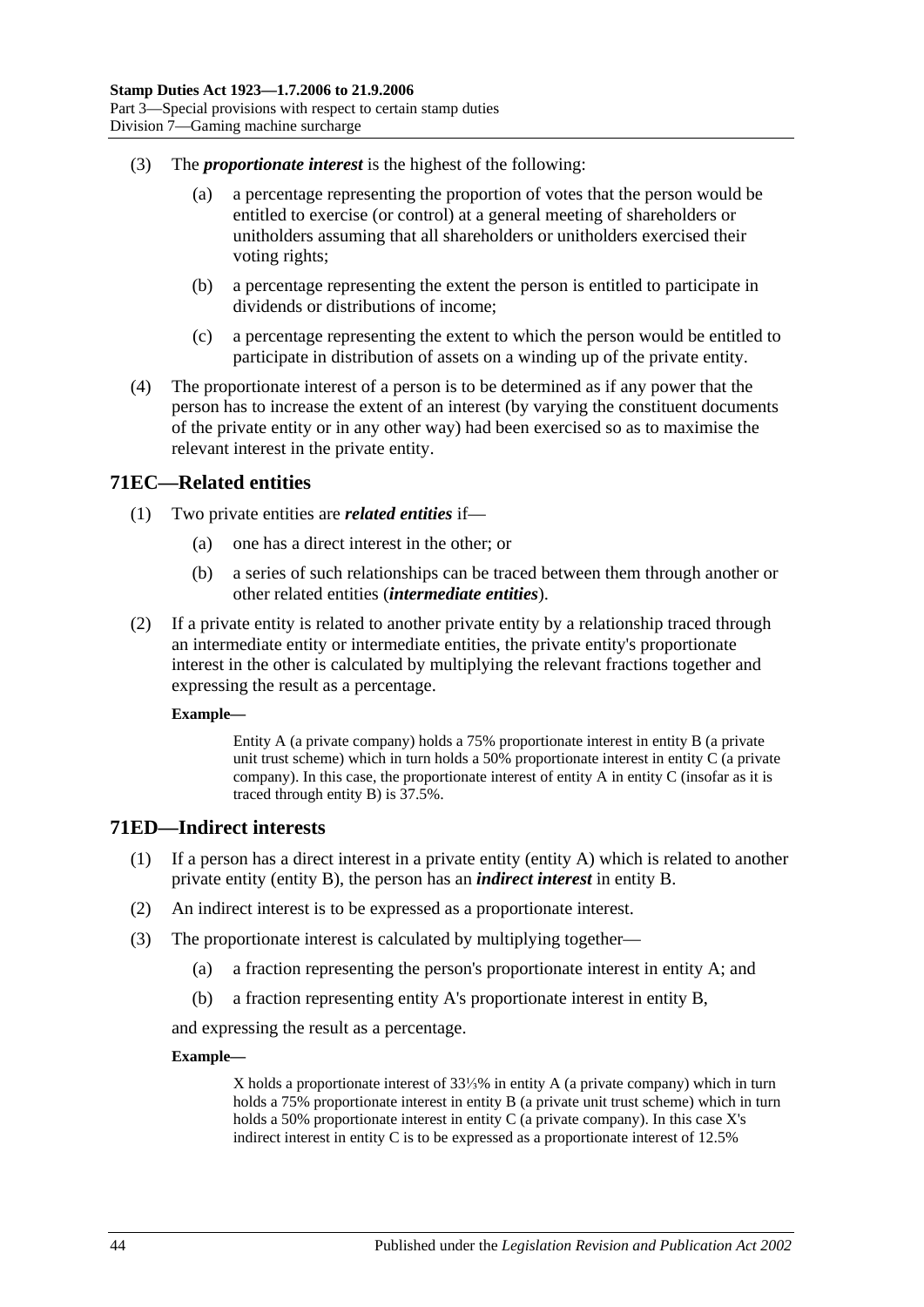## **71EE—Notional interests**

- (1) If a private entity owns a gaming machine business or an interest in a gaming machine business, a person who holds a direct or indirect interest in the private entity is taken to have a notional interest in the gaming machine business.
- (2) The value of the notional interest is calculated as follows:

 $V = p \times v_1$ 

where—

*p* is a fraction representing the person's proportionate interest in the private entity;

 $v_1$  is the value of the gaming machine business or the interest in the gaming machine business (as the case requires).

## **71EF—Application of this Division**

- (1) This Division applies to the following transactions—
	- (a) the transfer of an interest in a gaming machine business; or
	- (b) the transfer of a notional interest in a gaming machine business.
- (2) A transfer includes any transaction as a result of which the amount or value of the interest or notional interest of a person (the transferor) in a gaming machine business is diminished or extinguished and another person (the transferee) gains an interest or notional interest in the gaming machine business or the transferee's interest or notional interest increases in amount or value.

#### **Example—**

Suppose that a gaming machine business is operated by a private entity. The shares of a particular person in the private entity are redeemed or cancelled. This transaction is to be regarded as a transfer of the shareholder's notional interest to the remaining shareholders because their respective notional interests are increased by the value of the notional interest that has been extinguished by the redemption or cancellation.

- (3) However, a transfer does not include—
	- (a) a transaction by way of mortgage; or
	- (b) a transaction between members of the same family group by way of gift; or
	- (c) a transaction between members of the same family group for which there is no consideration of a commercial nature.

## **71EG—Imposition of surcharge**

- (1) A gaming machine surcharge is imposed on a transaction to which this Division applies.
- (2) The surcharge is in addition to any other duty payable under this Act in respect of the transaction.
- (3) The surcharge is calculated as follows:

 $A = p \times 0.05 \times NGR$ 

where—

*A* is the amount of the surcharge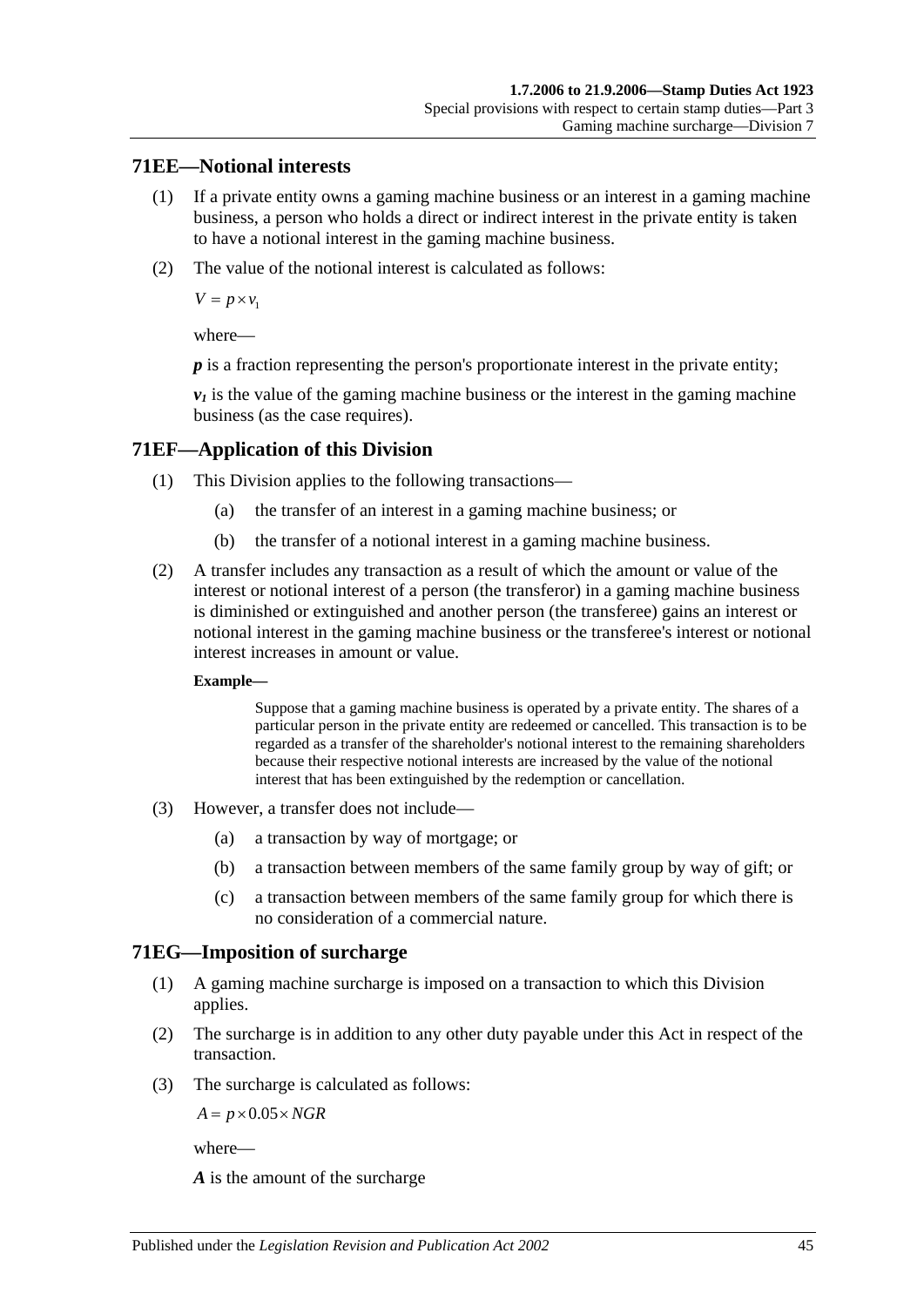$p$  is  $-$ 

- (a) if the whole of the gaming machine business is transferred—1;
- (b) in any other case—a fraction representing the relationship between the value of the interest or notional interest transferred and the value of the gaming machine business

*NGR* is the net gambling revenue derived from the business for the last 12 complete calendar months before the date of the transaction or, if the business was not carried on during that period or for the whole of that period, an amount determined by the Liquor and Gambling Commissioner to be reasonable having regard to net gambling revenue derived during that period from similar businesses.

# **71EH—Exempt transactions**

- (1) A transaction is exempt from the surcharge if—
	- (a) no liability to duty is imposed (apart from this Division) in respect of the transaction (or an instrument by which it is effected); or
	- (b) the transaction is effected by a conveyance that is exempt from *ad valorem* duty under this Act.
- (2) The regulations may exempt transactions of a specified class from the surcharge.

# **71EI—Notice of transaction to which this Division applies**

- (1) If a transaction to which this Division applies occurs, the parties to the transaction must within 2 months after the date of the transaction—
	- (a) lodge a return with the Commissioner; and
	- (b) pay the relevant amount of the surcharge.

Maximum penalty: \$10 000.

- (2) The return must be in a form approved by the Commissioner and contain the following information—
	- (a) the names and addresses of the parties to the transaction; and
	- (b) the date of the transaction; and
	- (c) particulars of the transaction and the interest or notional interest transferred as a result of the transaction; and
	- (d) sufficient details to enable the calculation of the fraction representing the relationship between the value of the interest or notional interest transferred and the value of the gaming machine business; and
	- (e) details of the net gambling revenue for the last 12 calendar months before the date of the transaction; and
	- (f) other information required by the Commissioner.

## **71EJ—Recovery of duty**

- (1) The Commissioner may recover a surcharge payable on a transaction to which this Division applies as a debt—
	- (a) from a party to the transaction; or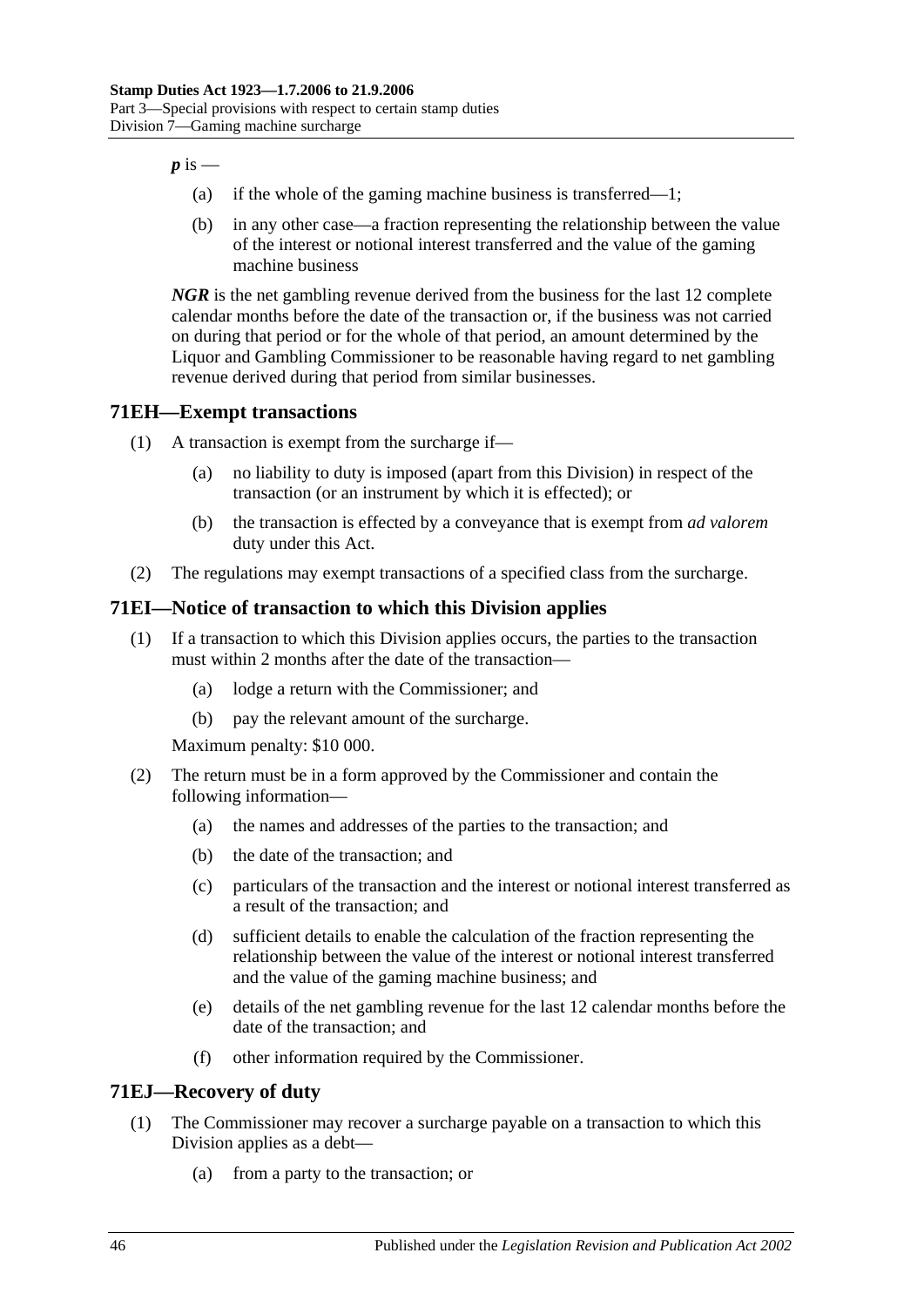- (b) if the relevant gaming machine business is owned by a private entity—from the private entity.
- (2) If the Commissioner recovers the surcharge from a private entity, the private entity may recover the relevant amount from the parties to the transaction.

# **Division 8—Transactions effected without creating dutiable instrument**

### <span id="page-64-0"></span>**71E—Transactions otherwise than by dutiable instrument**

- (1) Subject to [subsection](#page-64-1) (2), this section applies to a transaction in the following circumstances—
	- (a) the transaction results in a change in the ownership of a legal or equitable interest in—
		- (i) land; or
		- $(ii)$ 
			- (A) a business situated in the State; or
			- (B) a part of a business (being a business situated in the State), excluding goods that are stock-in-trade of a business where the transaction occurs in the ordinary course of business, where the transaction is associated with, or is for the purposes of, a change in the ownership of a legal or equitable interest in the business (including a case where a business is being divided up into separate parts and then those parts are being transferred to one or more persons as part of one transaction or one series of transactions); or
		- (iii) an interest in a partnership; and
	- $(b)$
- (i) the transaction is not effected, or not wholly effected, by an instrument on which *ad valorem* duty is chargeable; but
- (ii) if the transaction had been effected, or wholly effected, by an instrument, the instrument would be chargeable with duty as a conveyance or as if it were a conveyance.
- (1a) For the purposes of this section (and for the calculation of the value of any property), a change in the ownership of a legal or equitable interest in a business will be taken to include a transfer of the goodwill of the business.
- <span id="page-64-1"></span>(2) This section does not apply to any of the following transactions—
	- (a) the appointment of a receiver or trustee in bankruptcy;
	- (b) the appointment of a liquidator;
	- (c) a compromise or arrangement under Part 5.1 of the *Corporations Act 2001* of the Commonwealth;
	- (e) any other transaction of a prescribed class.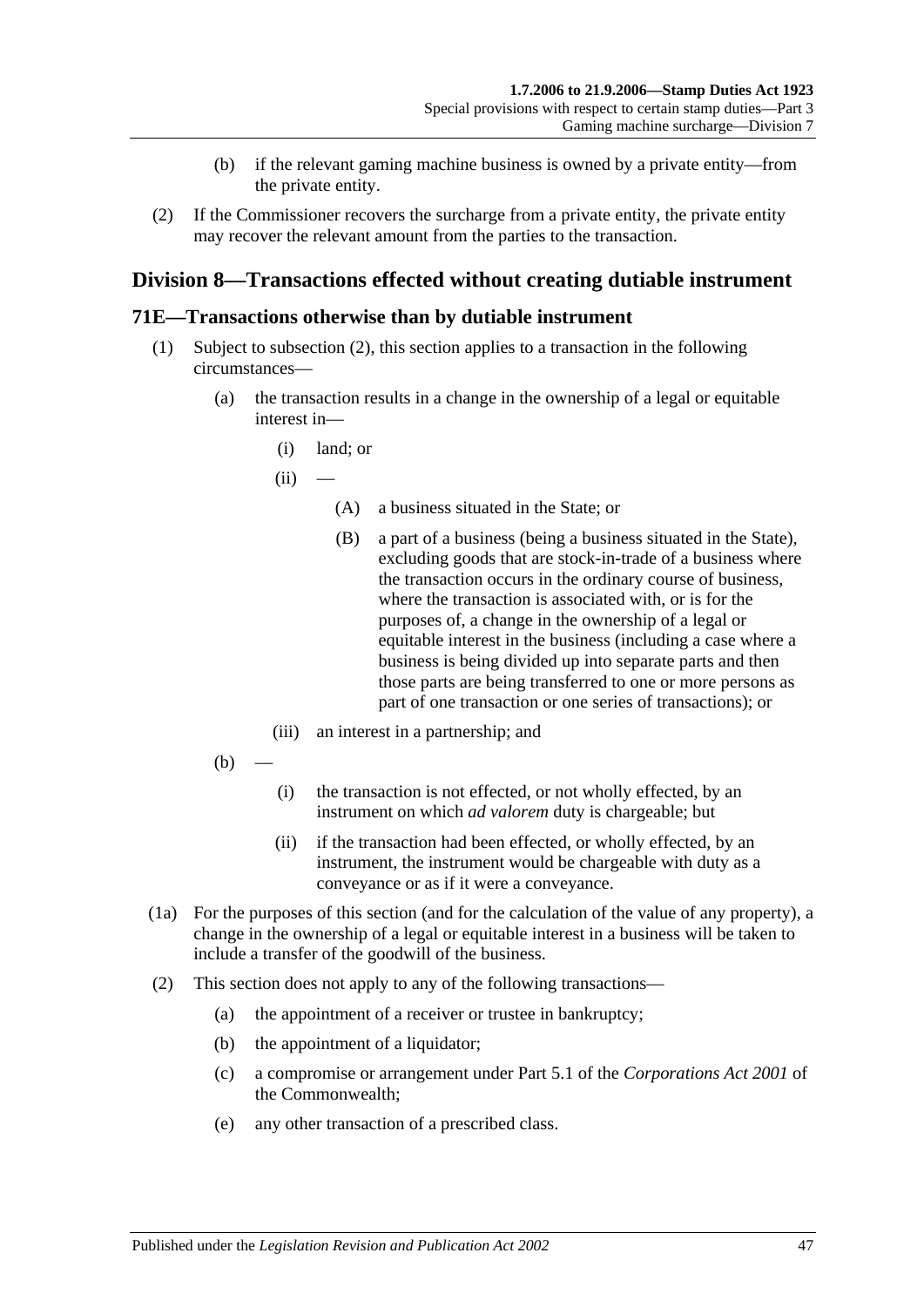- (3) Where a transaction to which this section applies is entered into, a statement in a form approved by the Commissioner must be lodged with the Commissioner setting out—
	- (a) the nature and effect of the transaction;
	- (b) a description of the property affected by the transaction;
	- (c) a statement of the value of any property to which the transaction relates;
	- (d) a statement of any consideration that has passed or is to pass between the parties to the transaction.
- (4) Duty is payable on the statement as if it were a conveyance effecting the transaction to which it relates.
- (4a) A statement under this section will, for the purposes of this Act, be taken to be an instrument executed by the person required to lodge the statement on the date of the change in legal or equitable ownership of property effected by the transaction to which the statement relates.
- (5) Where a statement is lodged with the Commissioner under this section—
	- (a) any instrument that relates to the same transaction is not chargeable with duty to the extent to which duty has been paid on the statement; and
	- (b) the statement will not be charged with duty to the extent that duty has been paid on any instrument that relates to the same transaction.
- (6) If a statement relating to a transaction to which this section applies is not lodged with the Commissioner in accordance with this section within two months after a change in legal or equitable ownership of property is effected by the transaction—
	- (a) each party to the transaction is guilty of an offence; and
	- (b) the parties to the transaction are nevertheless jointly and severally liable to pay duty to the Commissioner as if such a statement had been lodged with the Commissioner immediately before the end of that period of two months.
- (7) A person who aids, abets, counsels or procures another person to enter into a transaction to which this section applies knowing that none of the parties to the transaction intends to lodge a statement under this section is guilty of an offence.
- (8) A person who is guilty of an offence against this section is liable to a fine not exceeding \$10 000.
- (9) If a statement relating to a transaction to which this section applies is lodged with the Commissioner but it is subsequently established to the satisfaction of the Commissioner that the transaction is not to be completed, the Commissioner may refund any duty paid on the statement.

### **71F—Statutory transfers**

- (1) A statutory transfer is a transfer or vesting of assets or liabilities that takes effect by or under the provisions of a special Act.
- (2) The parties to a statutory transfer must, within 2 months after a statutory transfer takes effect, lodge with the Commissioner a statement in a form approved by the Commissioner setting out—
	- (a) a description of the property subject to the statutory transfer; and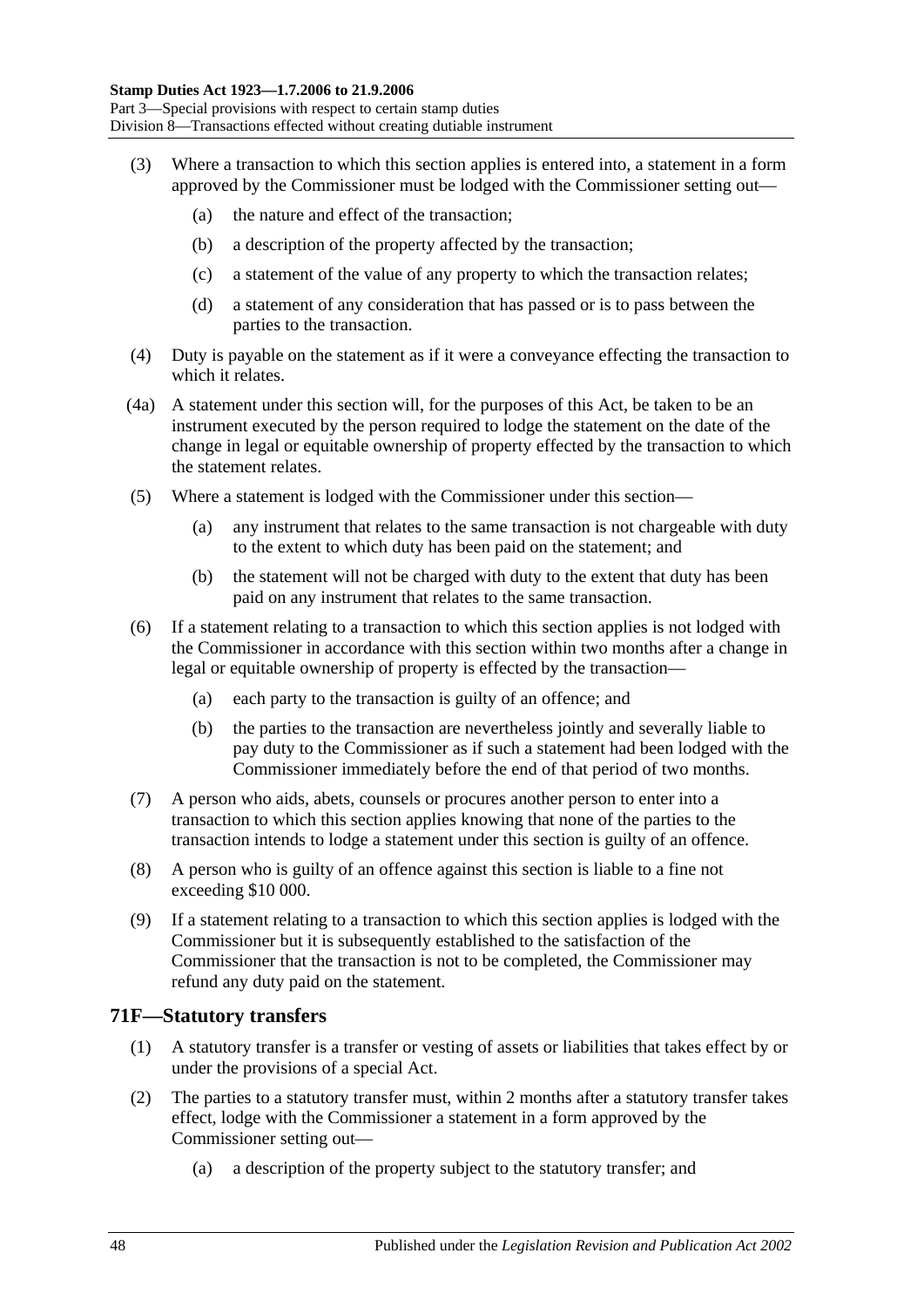- (b) the value of that property; and
- (c) any other information required by the Commissioner.
- (3) Duty is payable on the statement as if it were a conveyance, executed by the parties to the statutory transfer, operating as a voluntary disposition *inter vivos* of the property subject to the statutory transfer.
- (4) If a statement is not lodged as required by this section within 2 months after the statutory transfer takes effect—
	- (a) each party to the transfer is guilty of an offence and liable to a penalty not exceeding \$10 000; and
	- (b) the parties to the transfer are jointly and severally liable to pay duty to the Commissioner as if such a statement had been lodged with the Commissioner immediately before the end of that period of 2 months.
- (5) A statutory transfer arising from the merger of credit unions, or transferring assets from one credit union to another, is exempt from this section.
- (6) In this section—

*special Act* means—

- (a) the *[Financial Sector \(Transfer of Business\) Act](http://www.legislation.sa.gov.au/index.aspx?action=legref&type=act&legtitle=Financial%20Sector%20(Transfer%20of%20Business)%20Act%201999) 1999*; or
- (b) the *Financial Sector (Transfer of Business) Act 1999* of the Commonwealth; or
- (c) any other Act of the State, another State, or the Commonwealth prescribed by regulation for the purposes of this section.

## **Division 9—Leases**

### **72—Agreement for lease to be charged as a lease**

An agreement for a lease or with respect to the letting of any lands shall be chargeable with the same duty as if it were an actual lease made for the term and consideration mentioned in the agreement.

### **73—Leases, how to be charged in respect of produce etc**

- (1) Where the consideration or any part of the consideration for which a lease is granted or agreed to be granted consists of any produce or other goods, the value of the produce or goods shall be deemed a consideration in respect of which the lease or agreement is chargeable with *ad valorem* duty.
- (2) Where it is stipulated in any lease or agreement for a lease that the value of the produce or goods shall amount at least to, or shall not exceed, a given sum or where the lessee is specially charged with, or has the option of paying after, any permanent rate of conversion, the value of the produce or goods shall, for the purpose of assessing the *ad valorem* duty, be estimated at the given sum or according to the permanent rate.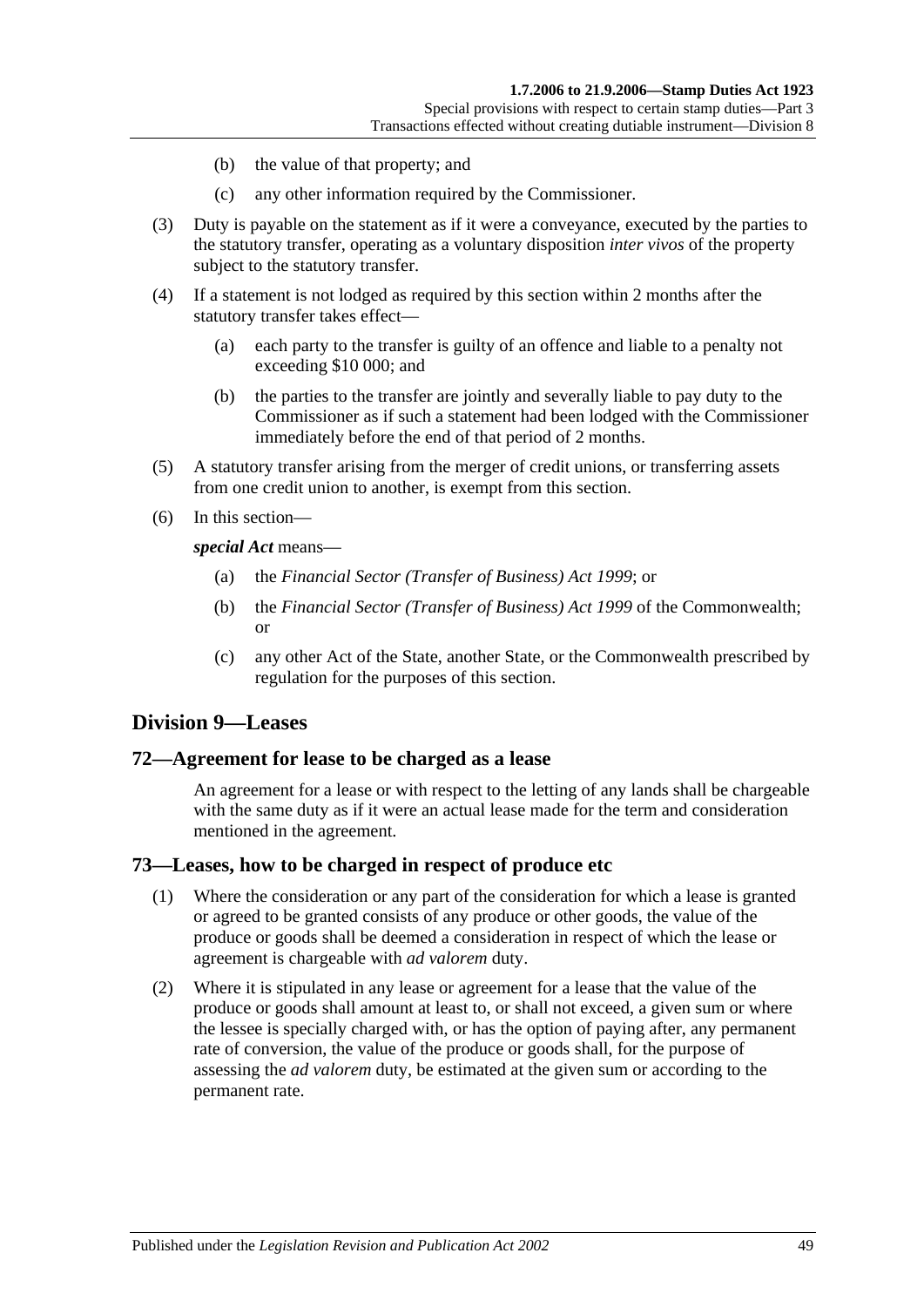(3) A lease or agreement for a lease made either wholly or partially for any such consideration, if it contains a statement of the value thereof and is stamped in accordance with the statement, shall, so far as regards the subject matter of the statement, be deemed duly stamped, unless or until it is otherwise shown that the statement is incorrect and that the lease or agreement is in fact not duly stamped.

# **74—Duty in respect of certain kinds of lease**

- (1) A lease or agreement for a lease or with respect to the letting of any lands shall not be chargeable with any duty in respect of any penal rent, or increased rent in the nature of a penal rent, thereby reserved or agreed to be reserved or made payable, or by reason of being made in consideration of the surrender or abandonment of any existing lease or agreement of, or relating to, the same subject matter.
- (2) A lease made for any consideration in respect of which it is chargeable with *ad valorem* duty and in further consideration either of a covenant by the lessee to make, or of his having previously made, any substantial improvement of, or addition to, the property demised to him, or of any covenant relating to the subject matter of the lease, shall not be chargeable with any duty in respect of the further consideration.

# **75—Consideration for lease**

(1) In this section—

*current market rent* for property means the consideration (including rent and any other form of valuable consideration) that a lessee might reasonably be expected to pay under a lease of the property, if it were unoccupied and offered for renting, expressed as a rate of rent per annum;

*lease* includes an agreement for a lease or any written document for the tenancy or occupancy of property;

*lessee* means the person who has the right to occupy property under a lease and includes a prospective lessee under an agreement for a lease;

*property* means land or a tenement.

- (2) If the rent or any other consideration payable by the lessee under a lease of property cannot be ascertained or estimated at the time that the lease is lodged with the Commissioner for stamping (whether because the consideration depends on some future contingency or for any other reason), the Commissioner may assess the duty payable based on the current market rent for the property as if the current market rent were the rate or average rate of rent per annum under the lease and there were no other consideration payable under the lease.
- (3) If the consideration payable by the lessee under a lease of property can be ascertained or estimated at the time that the lease is lodged with the Commissioner for stamping but the duty that may be charged on the instrument (whether as a lease or a conveyance on sale or both) apart from this section is less than the duty that would be payable based on the current market rent for the property, the Commissioner may assess the duty payable based on the current market rent as if the current market rent were the rate or average rate of rent per annum under the lease and there were no other consideration payable under the lease.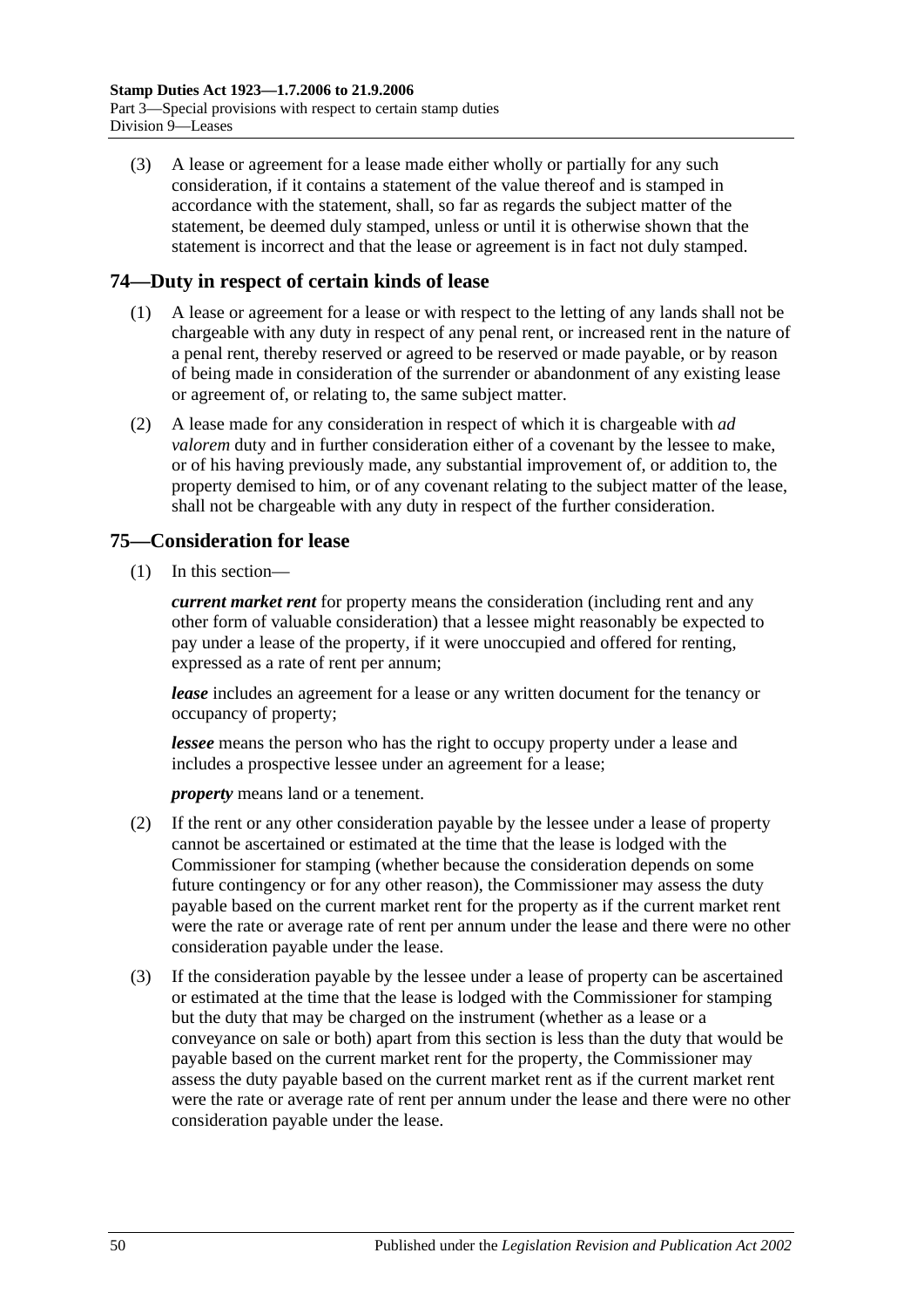- (4) For the purposes of this section, the Commissioner may—
	- (a) cause a valuation to be made of any property that is the subject of a lease for the purpose of determining the current market rent for the property; and
	- (b) having regard to the merits of the case, charge the whole or a part of the expenses of, or incidental to, the making of the valuation to the person liable to pay the duty and may recover the amount charged as a debt due to the Crown.

### **75A—Abolition of duty on leases**

- (1) No liability to duty arises in relation to a lease entered into on or after 1 July 2004.
- <span id="page-68-0"></span>(2) After 1 July 2004, the Governor may, by proclamation, fix a date for the repeal of this Division and Schedule 2 clause 10.
- (3) On the date fixed under [subsection](#page-68-0) (2), this Division (including this section) and Schedule 2 clause 10 are repealed.
- (4) In this section—

*lease* includes an agreement for a lease or any other document for the tenancy or occupancy of land or a tenement.

# **Division 10—Mortgages**

### **76—Interpretation**

In this Act—

*liability* means a present, future or contingent monetary liability;

#### *mortgage* means—

- (a) an instrument creating, acknowledging, evidencing or recording a legal or equitable interest in, or charge over, real or personal property by way of security for a liability; or
- (b) an instrument creating, acknowledging, evidencing or recording a liability in respect of which an instrument of title is or is to be pledged or deposited by way of security.
	- 1 A *mortgage* includes an instrument that would, assuming the fulfilment of a condition to which the instrument is subject, fall into one of the above categories.
	- 2 A *mortgage* includes an agreement that gives rise to a presumptive mortgage under section 10(3) of the *Consumer Credit (South Australia) Code*.

### **77—Where mortgage consists of several instruments**

If several instruments are necessary to make a mortgage and duty would, but for this section, be chargeable on more than one of those instruments, the duty shall be chargeable upon the principal instrument only and the other instruments shall not be liable to any duty, and the parties, with the approval of the Commissioner, may decide which is the principal instrument.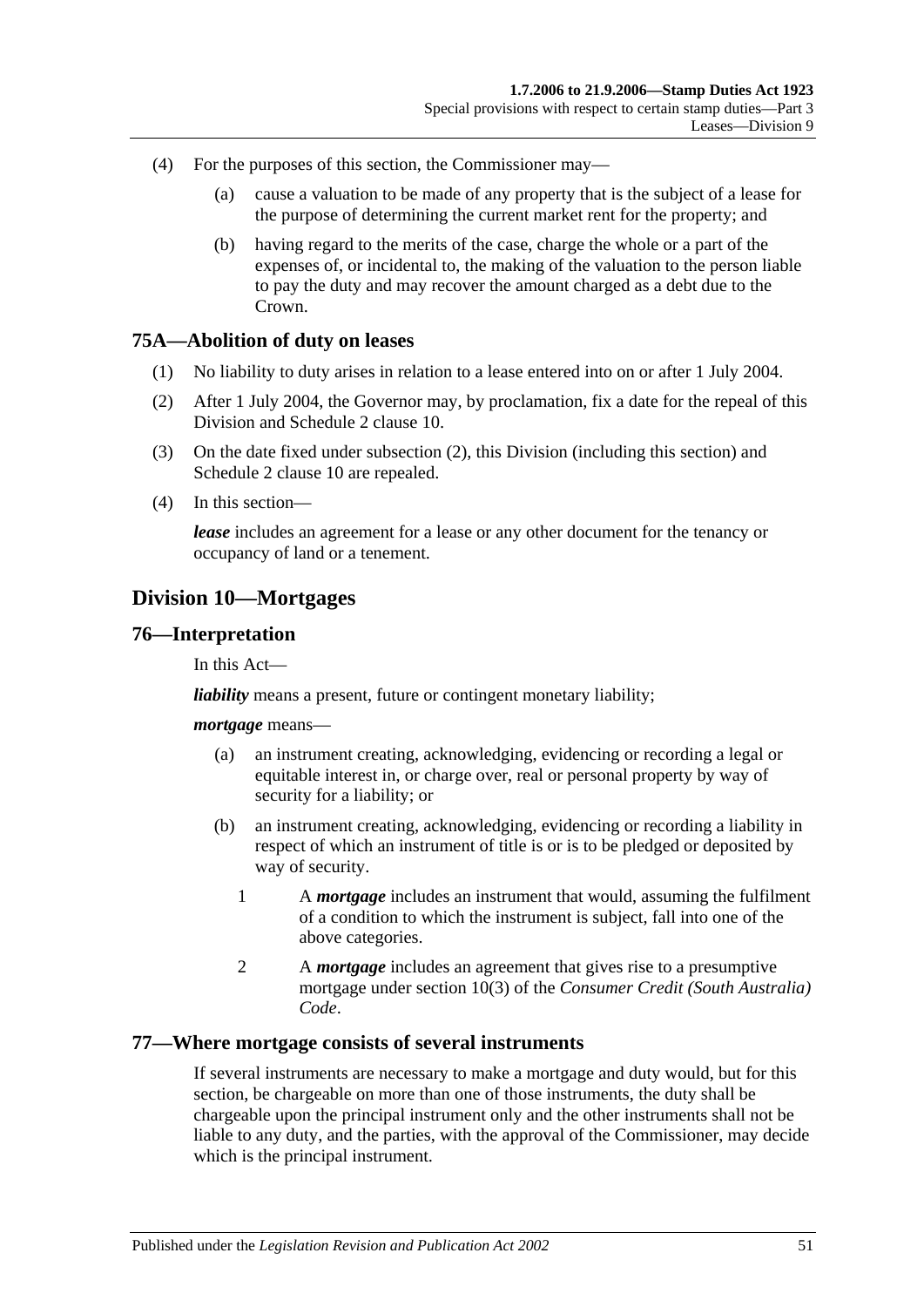## **78—Security for stock, how to be charged**

A security for the transfer or retransfer of any stock shall be chargeable with the same duty as a similar security for a sum of money equal in amount to the value of the stock; and a transfer or assignment of any such security shall be chargeable with the same duty as an instrument of the same description relating to a sum of money equal in amount to the value of the stock.

### **79—Mortgage securing future and contingent liabilities**

- (1) A mortgage that extends to future or contingent liabilities is, if limited to a particular amount, chargeable with duty as if it were a security for that amount.
- <span id="page-69-2"></span><span id="page-69-1"></span>(2) A mortgage that extends to future or contingent liabilities is, if not limited to a particular amount, chargeable with duty as follows:
	- (a) the mortgage is chargeable, in the first instance, with duty on the basis of an estimate of the highest amount to be secured (to be made on the assumption that all contingencies to which the mortgage or the liability is subject will actually happen); and
	- (b) if the amount of the liability secured by the mortgage subsequently exceeds the amount for which the mortgage has been previously stamped, the mortgage becomes chargeable with further duty as from the date when the liability was first exceeded and the amount of that further duty is to be calculated as follows:
		- (i) a fresh estimate is to be made in accordance with this section of the highest amount to be secured; and
		- (ii) duty is then to be calculated on the basis of that estimate and in all other respects as if the mortgage were a new and separate instrument made on the date when the liability was first exceeded; and
		- (iii) the further duty is then to be calculated by subtracting the amount of duty already paid from the amount of duty calculated under [subparagraph](#page-69-0) (ii).

#### <span id="page-69-0"></span>**Exceptions—**

- 1 [Paragraph](#page-69-1) (b) does not apply if the liability is wholly or partly denominated in a foreign currency and the amount for which the mortgage has been previously stamped is extended solely because of fluctuations in the rate of exchange.
- 2 If a mortgage becomes chargeable with further duty under [paragraph](#page-69-1) (b), and the rate of duty payable on the mortgage has increased since it was previously stamped, then the further duty is to be calculated by subtracting from the amount of duty calculated under [paragraph](#page-69-0) (b)(ii) the amount that would have been already paid if duty had then been calculated and paid at the higher rate.
- 3 If a mortgage becomes chargeable with further duty under [paragraph](#page-69-1) (b), and the rate of duty payable on the mortgage has decreased since it was previously stamped, then the further duty is to be calculated by subtracting from the amount of duty calculated under [paragraph](#page-69-0) (b)(ii) the amount that would have been already paid if duty had then been calculated and paid at the lower rate.
- 4 If—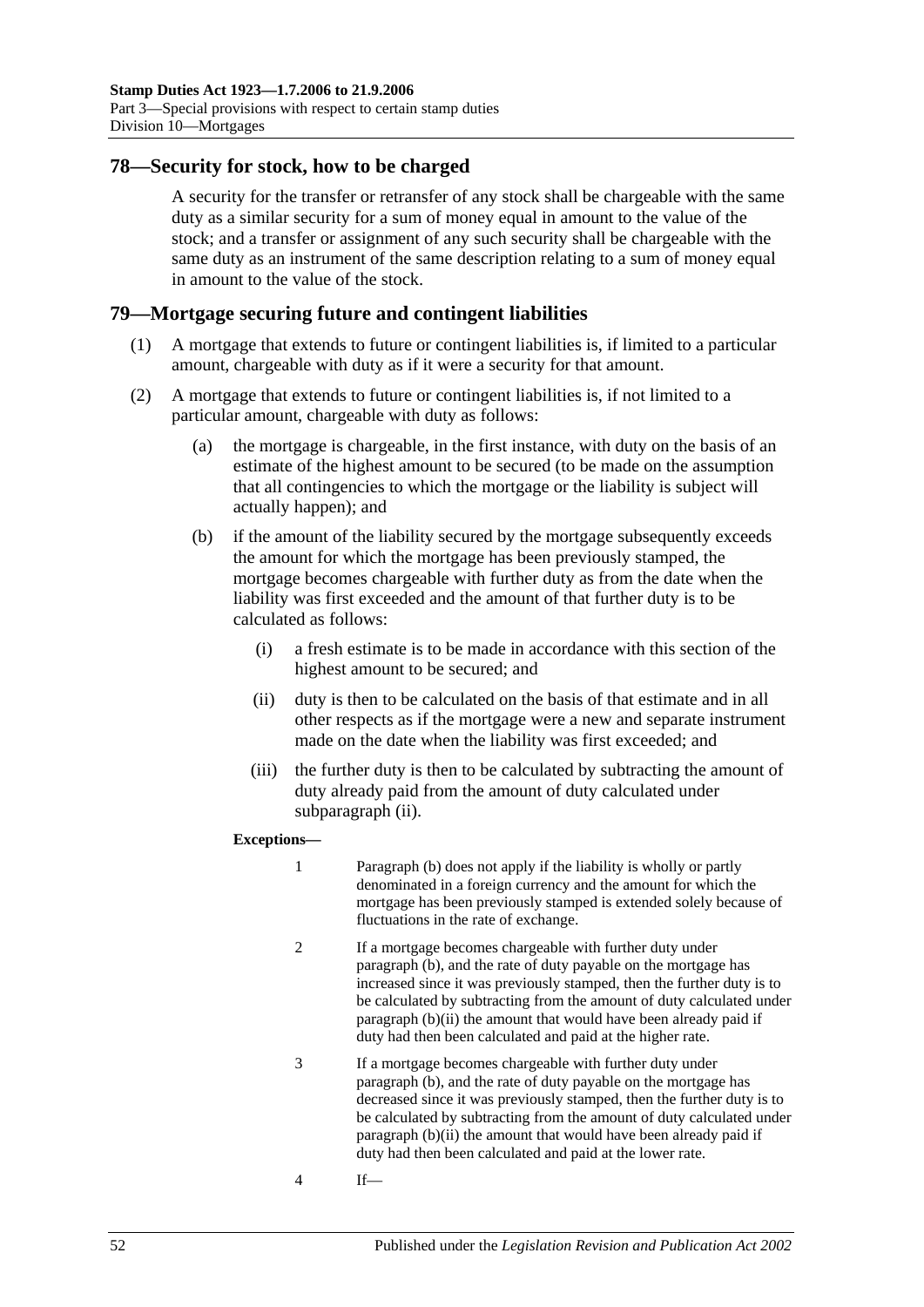- (a) a further advance is made under—
	- (i) a mortgage that is, until the further advance, wholly exempt from duty; or
	- (ii) a mortgage that would, assuming it had been submitted for stamping immediately before the further advance, have been wholly exempt from duty; and
- (b) in consequence of the further advance, the mortgage ceases to be of a type that is, or has become, wholly exempt from duty,

duty (or further duty) is calculated on the mortgage as if it secured only the further advance and, if duty was paid before the exemption took effect, as if no such payment had been made.

- (3) If a mortgage is chargeable with duty under [subsection](#page-69-2) (2), the parties must, on submitting the mortgage for stamping or further stamping, make a fair estimate of the highest amount to be secured (to be made on the assumption that all contingencies to which the mortgage or the liability is subject will actually happen).
- (4) The Commissioner may accept the parties' estimate of the highest amount to be secured or, if dissatisfied with that estimate, substitute the Commissioner's own estimate of that amount, for the purposes of determining the amount of duty or further duty with which the mortgage is chargeable.
- <span id="page-70-0"></span>(5) The Commissioner has a discretion, in the case of a mortgage securing a contingent liability, to permit the mortgage to be stamped for an amount that is less than the full amount of that liability, but, if the contingency subsequently happens, further duty becomes chargeable on the mortgage as from the date of the happening of the contingency and the amount of that further duty is to be calculated as follows:
	- (a) duty is to be calculated on the mortgage on the basis of the full amount of the liability as if the mortgage were a new and separate instrument made on the date of the happening of the contingency; and
	- (b) the further duty is then to be calculated by subtracting the amount of duty already paid from the amount of duty calculated under [paragraph](#page-70-0) (a).
- <span id="page-70-1"></span>(6) If a mortgage for an unlimited amount is registered under the *[Real Property Act](http://www.legislation.sa.gov.au/index.aspx?action=legref&type=act&legtitle=Real%20Property%20Act%201886) 1886*, a discharge of the mortgage may not be registered unless the instrument of discharge is endorsed with a certificate by the mortgagee, an officer, agent or employee of the mortgagee, or some other person approved for the purposes of this subsection by the Commissioner—
	- (a) stating the highest amount that was secured during the currency of the mortgage; and
	- (b) stating that the mortgage has been duly stamped.
- (7) If a certificate under [subsection](#page-70-1) (6) is false, the mortgagee and the person by whom the certificate was signed are each guilty of an offence.

Penalty: Imprisonment for 2 years.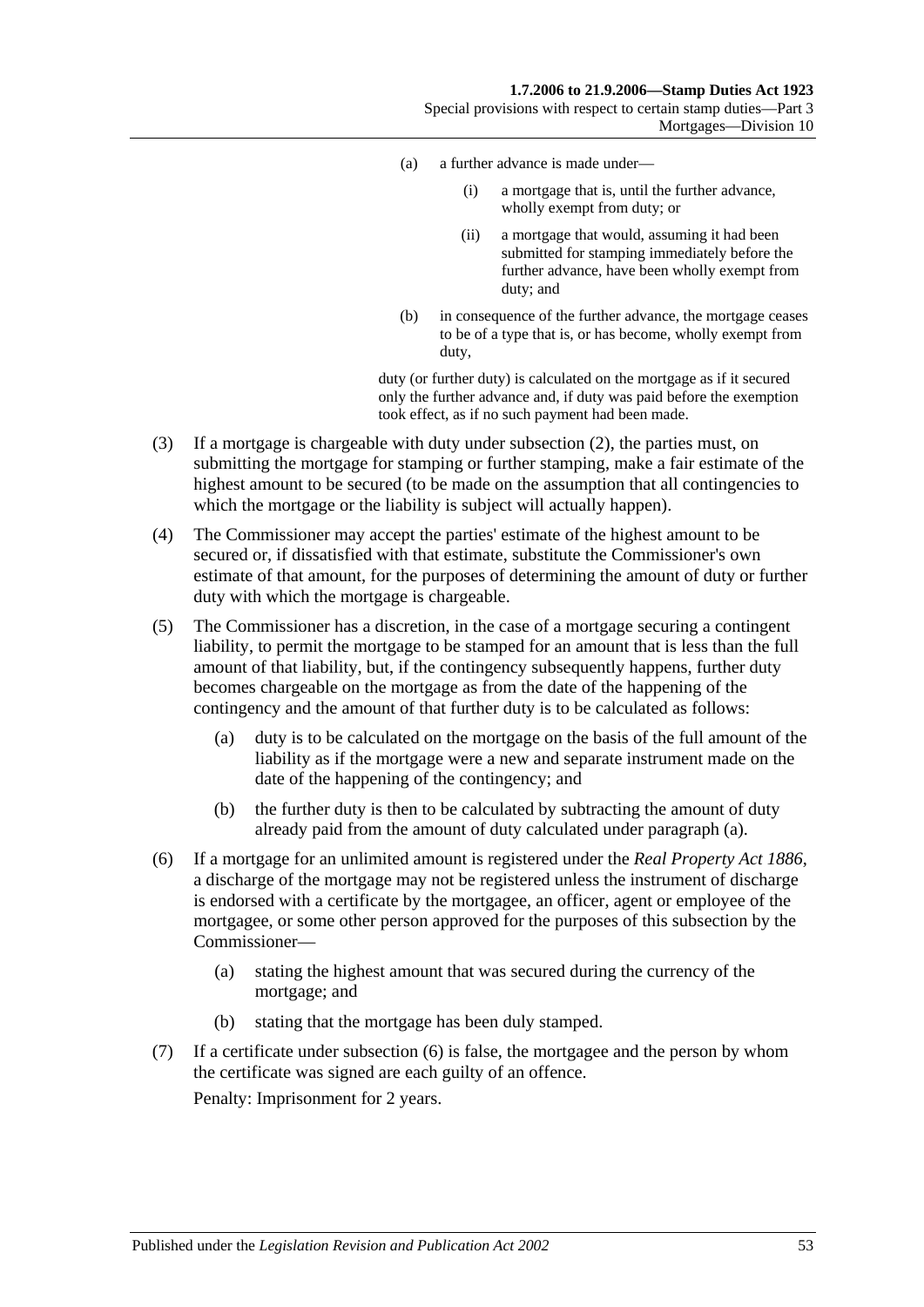(8) In this section references to an amount secured or to be secured by a mortgage are, if the mortgage secures both principal and interest or principal, interest, and rates taxes or other recurrent charges in respect of land, to be read as references to the principal only.

## **80—Security for repayment by periodical payments, how to be charged**

A security for the payment of any rentcharge, annuity or other periodical payment, by way of repayment or in satisfaction or discharge of any loan, advance or payment intended to be so repaid, satisfied or discharged, shall be chargeable with the same duty as a similar security for the payment of the sum of money so lent, advanced or paid.

# <span id="page-71-0"></span>**81—Transfers and further charges**

- (1) No transfer of a duly stamped security and no security by way of further charge for money or stock added to money or stock previously secured by a duly stamped instrument shall be chargeable with any duty by reason of containing any further or additional security for the money or stock transferred or previously secured, or the interest or dividends thereon, or any new covenant, proviso, power, stipulation or agreement in relation thereto or any further assurance of the property comprised in the transferred or previous security.
- (2) However, [subsection](#page-71-0) (1) does not apply if the security is over, or relates to, land that is subject to the provisions of the *[Real Property Act](http://www.legislation.sa.gov.au/index.aspx?action=legref&type=act&legtitle=Real%20Property%20Act%201886) 1886*.

# **81A—Duty may be denoted in certain cases by adhesive stamps**

- (1) Subject to [subsection](#page-71-1) (2), the duty on a security by way of mortgage, bond, debenture or covenant securing the payment or repayment of an amount not exceeding \$6 000 may be denoted by an adhesive stamp affixed in accordance with the regulations.
- <span id="page-71-1"></span>(2) This section does not apply in respect of a security by way of mortgage for the payment or repayment of moneys that may become due on an account current unless—
	- (a) where the total amount secured or to be ultimately recoverable is limited—the amount so limited does not exceed \$6 000; or
	- (b) where the total amount secured or to be ultimately recoverable is not limited—the total amount actually secured or recoverable does not exceed \$6 000.

## **81B—Duty chargeable proportioned to value of South Australian property**

- (1) A security that creates a charge on property in South Australia and property outside South Australia may, subject to this section, be stamped for less than the full amount *ad valorem* duty otherwise appropriate to the amount secured.
- (2) The amount for which the security is stamped must however be sufficient to satisfy the following formula:

$$
\frac{A_1}{A_2} \ge \frac{V_1}{V_2}
$$

Where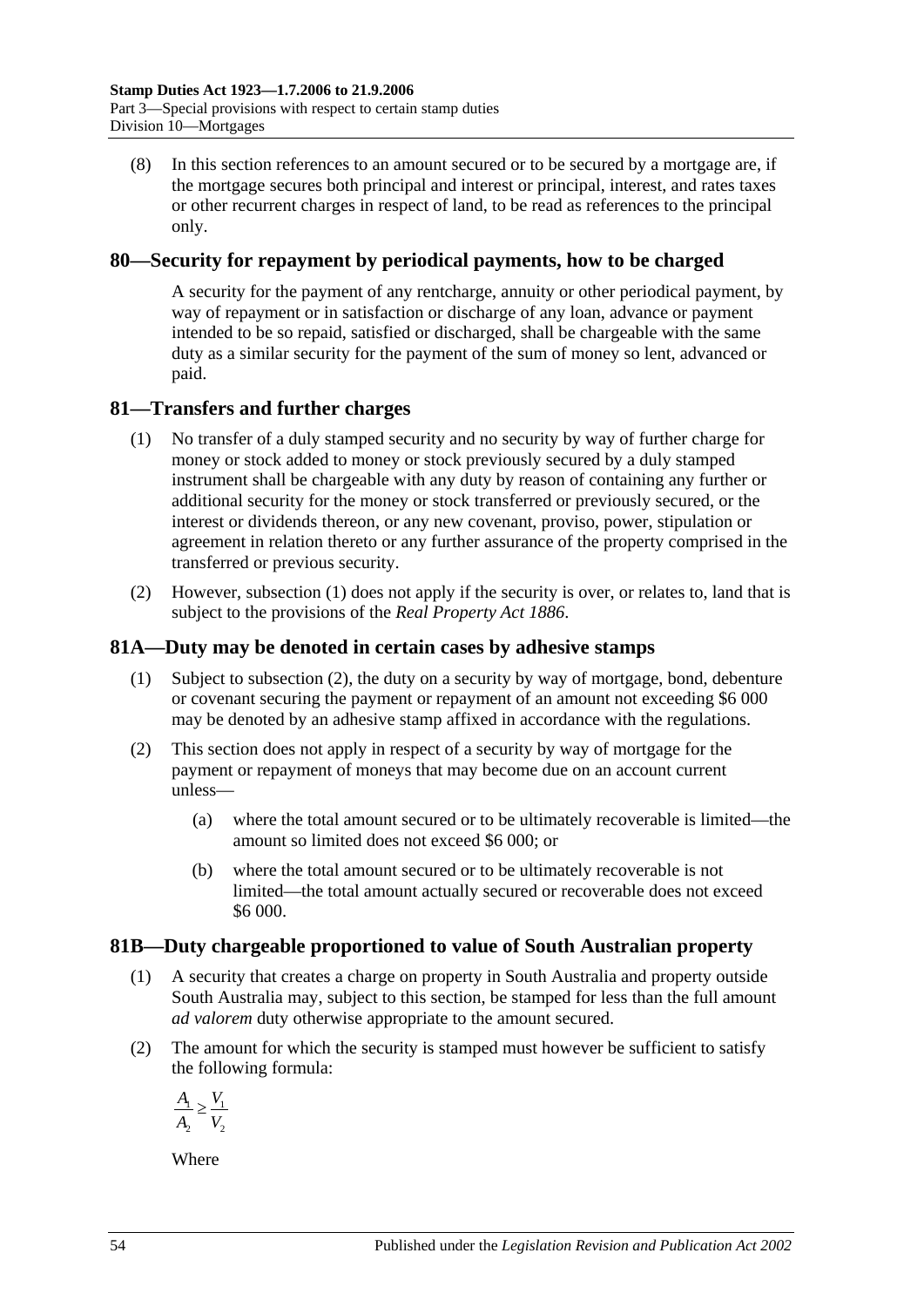$A<sub>i</sub>$  is the amount for which the security is stamped

*A2* is the amount on which *ad valorem* duty would, apart from this section, be chargeable

 $V_1$  is the value of property situated in South Australia

 $V_2$  is the total value of the property subject to the security.

- (3) A security stamped under this section is available as a security on property situated in South Australia for such amount only as the *ad valorem* duty denoted on the security extends to cover.
- (4) If a security does not create a charge on property in South Australia it may be stamped with a stamp indicating that no *ad valorem* duty is payable.

#### **81C—Duty paid on one mortgage may be denoted as having been paid on another mortgage**

- <span id="page-72-0"></span>(1) The Commissioner may, upon the application of a party to a mortgage upon which duty has been paid, authorise the whole or a part of the duty paid upon the mortgage to be denoted as having been paid upon some other mortgage or mortgages if he is satisfied, upon the basis of such evidence as he may require—
	- (a) that the duty was paid upon the first mentioned mortgage instead of the other mortgage or mortgages as a result of an error on the part of a party to the mortgage or his agent; and
	- (b) that the parties to the first mentioned mortgage are the same as the parties to the other mortgage or mortgages; and
	- (c) that the first mentioned mortgage has not been acted upon or relied upon in any way as a security.
- (2) An application under [subsection](#page-72-0) (1) must—
	- (a) be made in a form approved by the Commissioner; and
	- (b) be made not later than three months after the date on which duty was paid upon the first mentioned mortgage; and
	- (c) be accompanied by the prescribed charge.
- (3) The Commissioner may, upon an application under [subsection](#page-72-0) (1), if he thinks it just to do so, waive payment of the prescribed charge.
- (4) The Commissioner may require any evidence given in support of an application under [subsection](#page-72-0) (1) to be verified by statutory declaration.
- (5) Duty shall not be denoted as having been paid upon the other mortgage or mortgages in pursuance of [subsection](#page-72-0) (1) unless the original and every copy of the first mentioned mortgage stamped under this Act has been produced to the Commissioner and dealt with in accordance with the regulations.
- (6) For the purposes of this section—
	- (a) mortgagees that are related corporations shall be regarded as one and the same person; and
	- (b) corporations are related if they are related for the purposes of the *Corporations Act 2001* of the Commonwealth.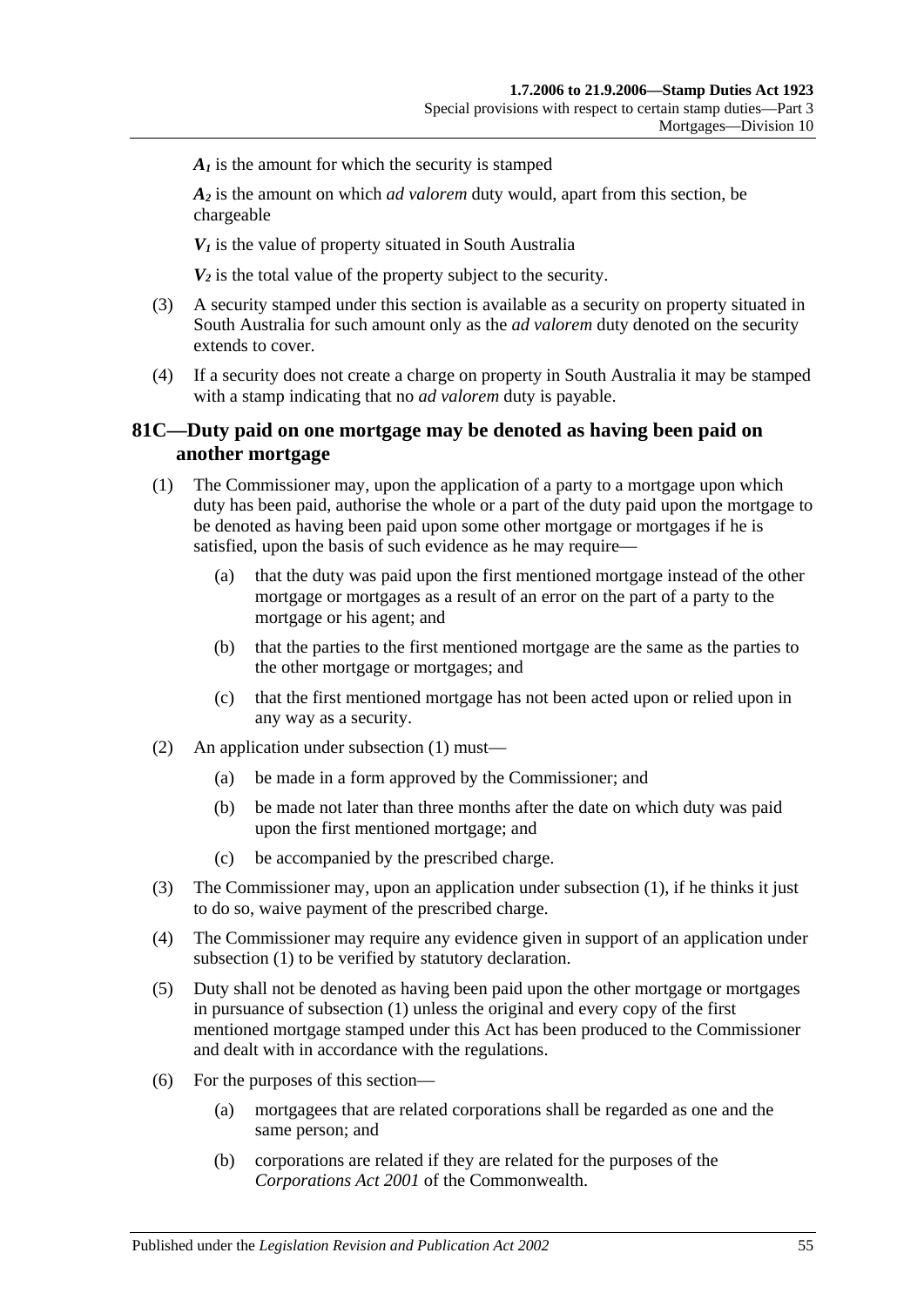#### <span id="page-73-0"></span>**82—Unregistered mortgages protected by caveats**

- (1) A caveat under the *[Real Property Act](http://www.legislation.sa.gov.au/index.aspx?action=legref&type=act&legtitle=Real%20Property%20Act%201886) 1886* to protect an interest arising under an unregistered mortgage is, if the unregistered mortgage is liable to stamp duty and has not been produced for stamping, liable to stamp duty.
- (2) The amount of duty chargeable on a caveat to which [subsection](#page-73-0) (1) applies is the same as would be payable on the mortgage if produced for stamping.
- $(3)$  If—
	- (a) stamp duty is paid on a caveat in respect of a mortgage that has not been stamped; and
	- (b) the mortgage is subsequently produced for stamping,

the mortgage is not chargeable with duty to the extent to which duty in respect of the mortgage has been paid on the caveat.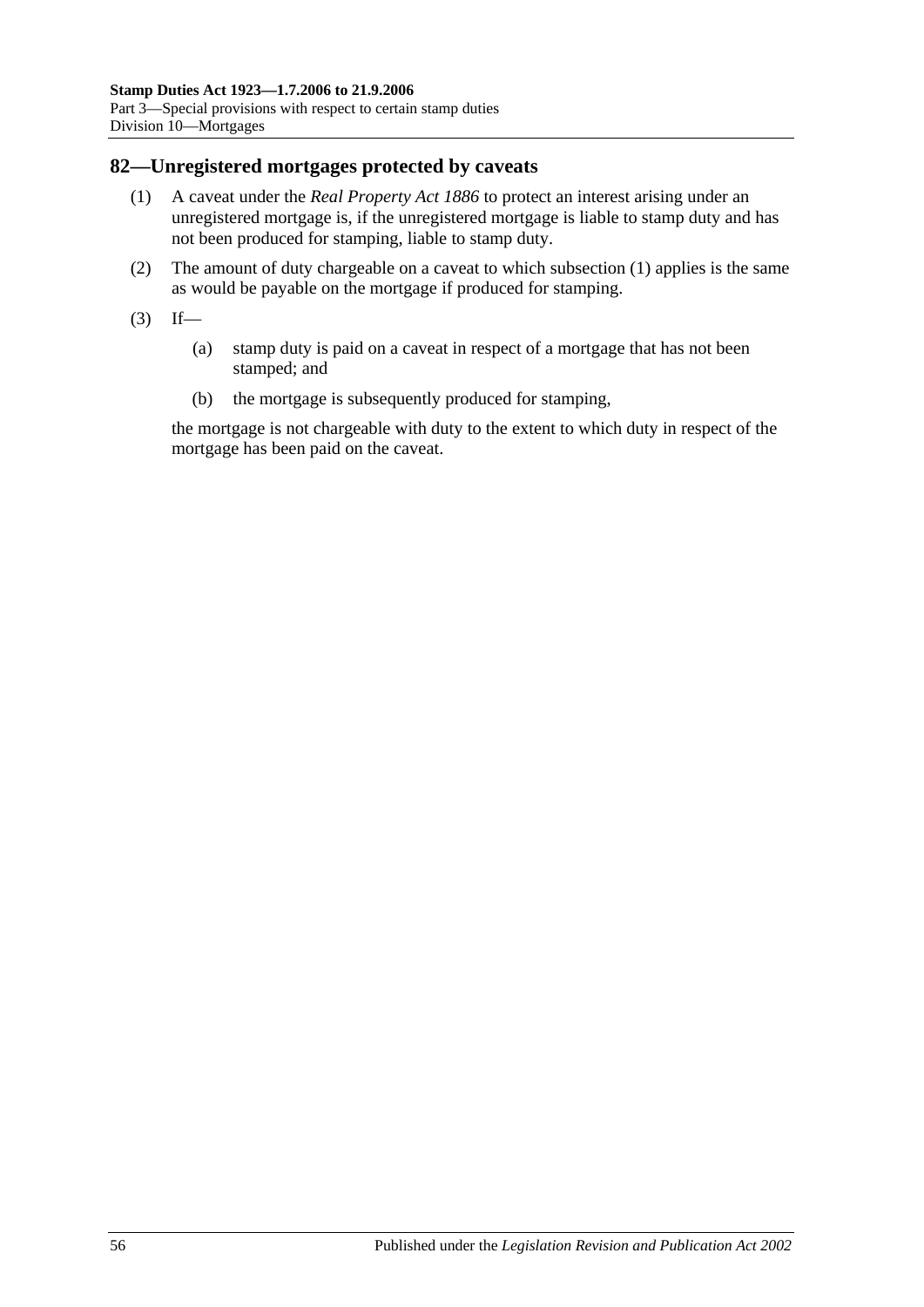# <span id="page-74-0"></span>**Part 3A—Special provisions relating to financial products**

# **Division 1—Interpretation**

### **90A—Interpretation**

In this Act, unless inconsistent with the context or some other meaning is clearly intended—

*Australian CS facility licensee* means the holder of an Australian CS facility licence under Chapter 7 of the *Corporations Act 2001* of the Commonwealth;

*broker* means a person who is a broker under the operating rules of a registered market licensee;

*broker's agent* means a person who is an agent or employee of a broker within the meaning of any corresponding Act and is carrying on business for, or on behalf of, that broker in this State;

*corresponding Act* means an enactment in force in a State other than this State or in a Territory of the Commonwealth that is declared by proclamation to be a corresponding Act for the purposes of this Part;

*CS facility* means a clearing and settlement facility within the meaning of Chapter 7 of the *Corporations Act 2001* of the Commonwealth operated by an Australian CS facility licensee;

*CSF identifier*, in relation to a CSF transaction, means a distinctive code assigned to, or in relation to, the transaction by, or under the operating rules of, the relevant CS facility;

*CSF participant* means a person who is a participant in relation to a CS facility within the meaning of section 761A of the *Corporations Act 2001* of the Commonwealth;

*CSF transaction* means—

- (a) a transaction that is conducted through a CS facility in order to allow parties to a transaction relating to financial products to meet obligations to each other that arise from entering into the transaction and that is of a kind prescribed by regulations made for the purposes of paragraph (b) of section 768A of the *Corporations Act 2001* of the Commonwealth; or
- (b) a transaction of a kind brought within the ambit of this definition by the regulations;

*dealer* means a broker or a broker's agent within the meaning of this Act or any corresponding Act;

*error transaction* means each of the following transfers:

- (a) a CSF transaction made to reverse a CSF transaction that was made mistakenly not more than seven days earlier;
- (b) the CSF transaction so reversed;

*exempt transaction* means a conveyance (including a sale or purchase) of a quoted financial product made after 30 June 2001;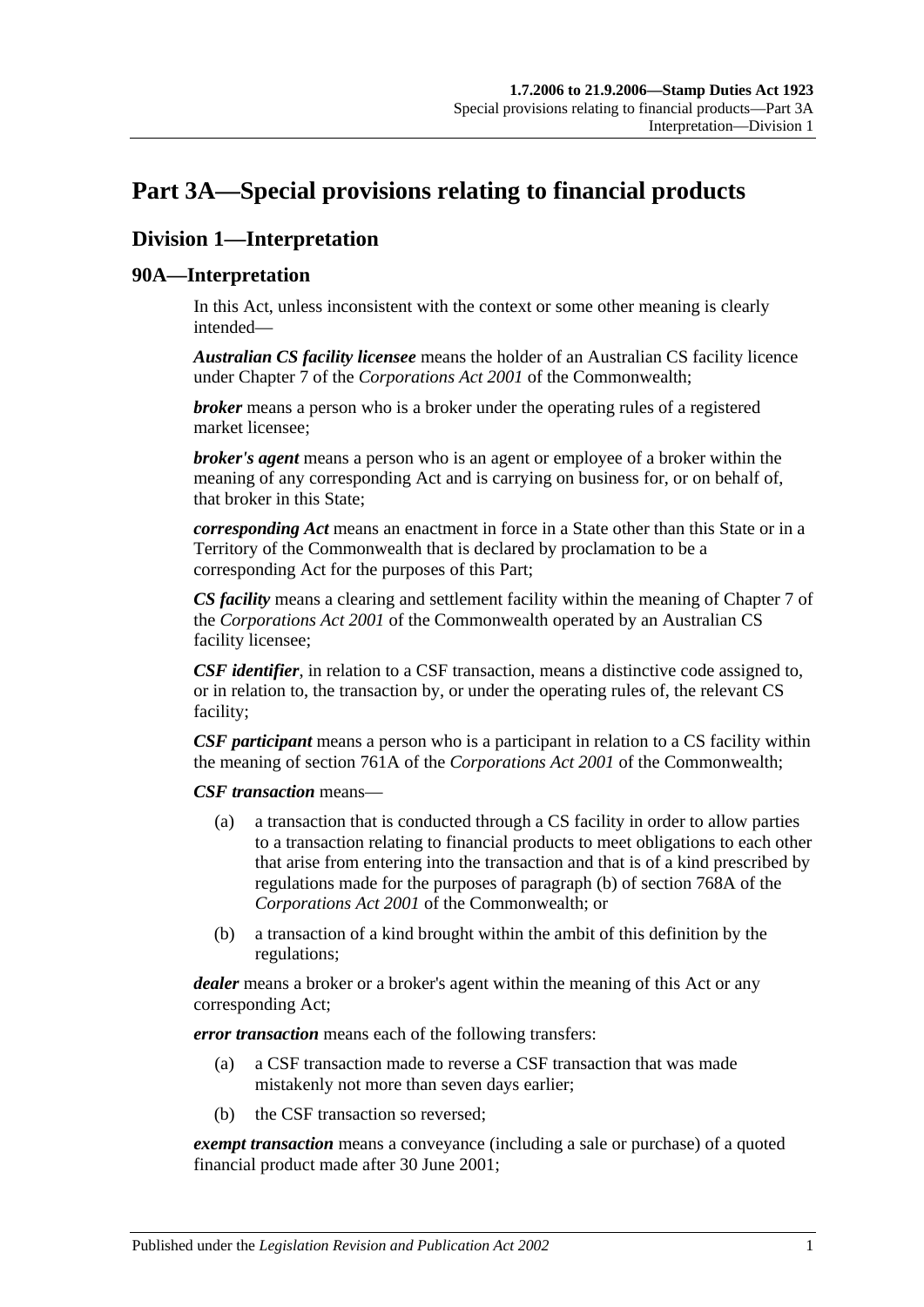*financial market* means a financial market within the meaning of Chapter 7 of the *Corporations Act 2001* of the Commonwealth;

*foreign company* has the same meaning as is assigned to the term by section 9 of the *Corporations Act 2001* of the Commonwealth;

*identification code*, in relation to a CSF participant, means a code that, for the purposes of the operating rules of the relevant CS facility, is the CSF participant's identification code, or one of the CSF participant's identification codes, as the case may be;

*operating rules* of a CS facility, or of a financial market, has the same meaning as is assigned to the term by section 761A of the *Corporations Act 2001* of the Commonwealth;

*proper CSF transaction* means—

- (a) a CSF transaction involving a financial product effected in accordance with the operating rules of the relevant CS facility; or
- (b) a CSF transaction involving a financial product that substantially complies with the operating rules of the relevant CS facility;

*quoted financial product* means a financial product that is quoted on a recognised financial market (see [section](#page-6-0) 2);

*registered CS facility licensee* means an Australian CS facility licensee registered by the Commissioner under [Division 4;](#page-84-0)

*registered market licensee* means an Australian market licensee registered by the Commissioner under [Division 4;](#page-84-0)

*relevant company* means—

- (a) a South Australian registered company; or
- (b) a foreign company with a registered office under the *Corporations Act 2001* of the Commonwealth that is situated in this State;

*relevant CSF participant*, in relation to a CSF transaction, means the CSF participant who is, according to [Division 3,](#page-81-0) liable to pay duty chargeable in respect of the transaction, or, if no duty is chargeable, the CSF participant who would be so liable if duty were chargeable;

*South Australian dealer* means a broker or a broker's agent;

*South Australian registered company* means a company incorporated or taken to be incorporated under the *Corporations Act 2001* of the Commonwealth that is taken to be registered in South Australia for the purposes of that Act;

*transfer document*, in relation to a CSF transaction, means a document that is used to effect the transfer of a financial product from one party to the transaction to the other party;

*transfer value*, in relation to a financial product involved in a CSF transaction, means—

(a) in a case involving the sale of the financial product—the total consideration for the sale or the unencumbered market value of the financial product as at the date of sale, whichever is the greater; or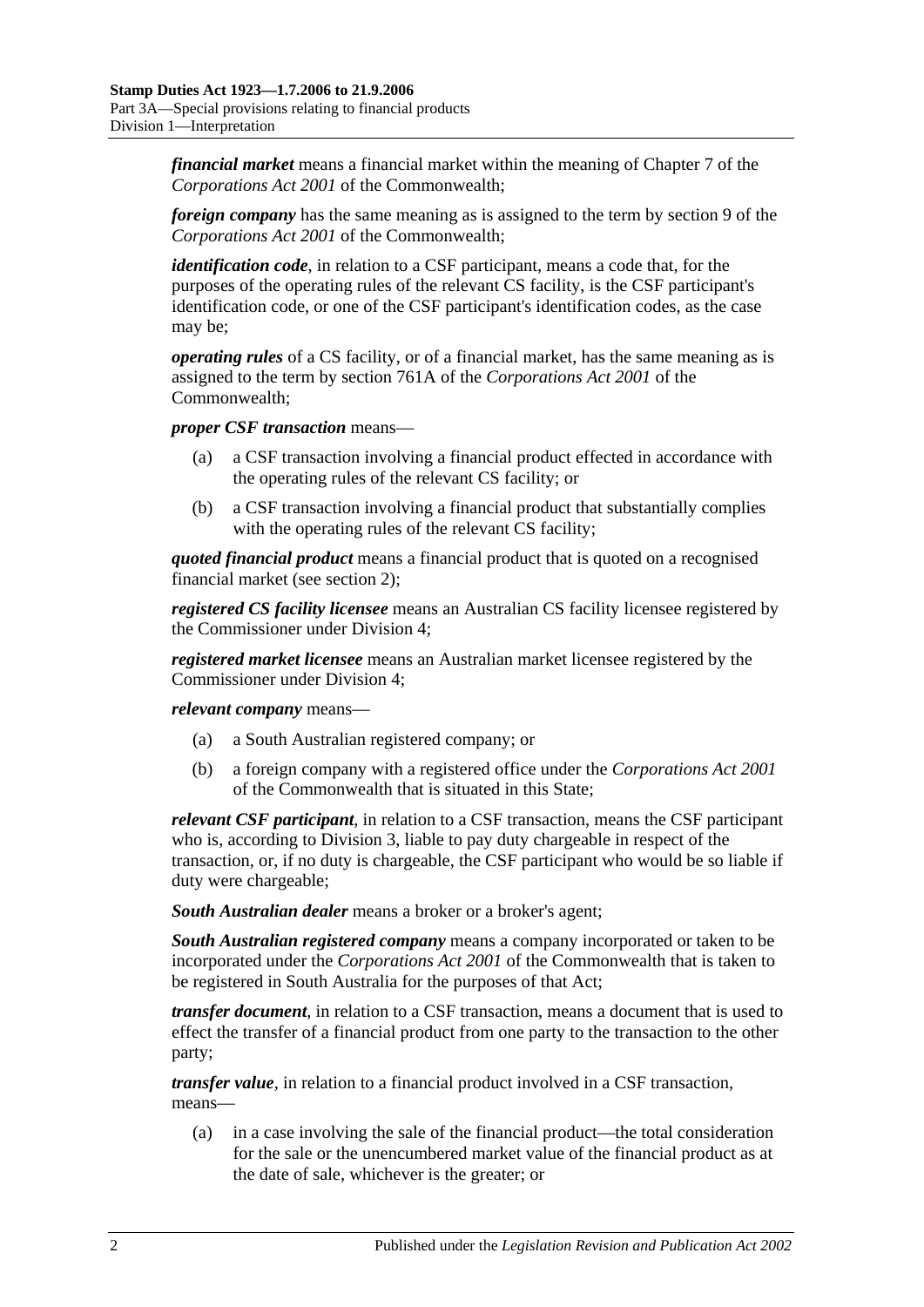(b) in any other case—the unencumbered market value of the financial product at the date of the transaction.

## **90AB—Share buy-back**

- (1) An instrument under which a shareholder transfers or divests shares to give effect to a transaction under which a company buys back its own shares is a conveyance of the shares.
- (2) This section—
	- (a) applies to an instrument whether created or executed before or after the commencement of this section; and
	- (b) applies whether the transfer or divestiture of shares occurred before, or occurs after, the commencement of this section; but
	- (c) does not apply in relation to redeemable preference shares unless they are bought back on terms other than those on which they were on issue.

## **90AC—Exempt transactions**

- (1) No duty is payable under this Part in relation to an exempt transaction.
- (2) No return is required under this Part in relation to an exempt transaction.

# <span id="page-76-0"></span>**Division 2—Duty on sales and purchases by brokers**

### **90B—Application of Division**

- (1) This Division and the duty chargeable in accordance with [Schedule 2](#page-100-0) on the return referred to in [section](#page-78-0) 90D apply and have effect to and in relation to a sale or purchase of a financial product only where—
	- (a) the sale or purchase of the financial product—
		- (i) is made by or through a South Australian dealer; or
		- (ii) is made by or through a dealer in a prescribed place and the financial product is—
			- (A) a financial product of a relevant company; or
			- (B) a unit of a unit trust scheme the principal register of which is situated in this State; and
	- (b) the consideration for the sale or purchase is in money or money's worth not less than the unencumbered market value of the financial product; and
	- (c) the financial product is quoted on, or permission to deal therein has been granted by, a financial market of a registered market licensee; and
	- (d) no duty is charged against the transferor or the transferee under [Schedule 2](#page-100-0) in respect of the conveyance or transfer of the financial products on the sale thereof.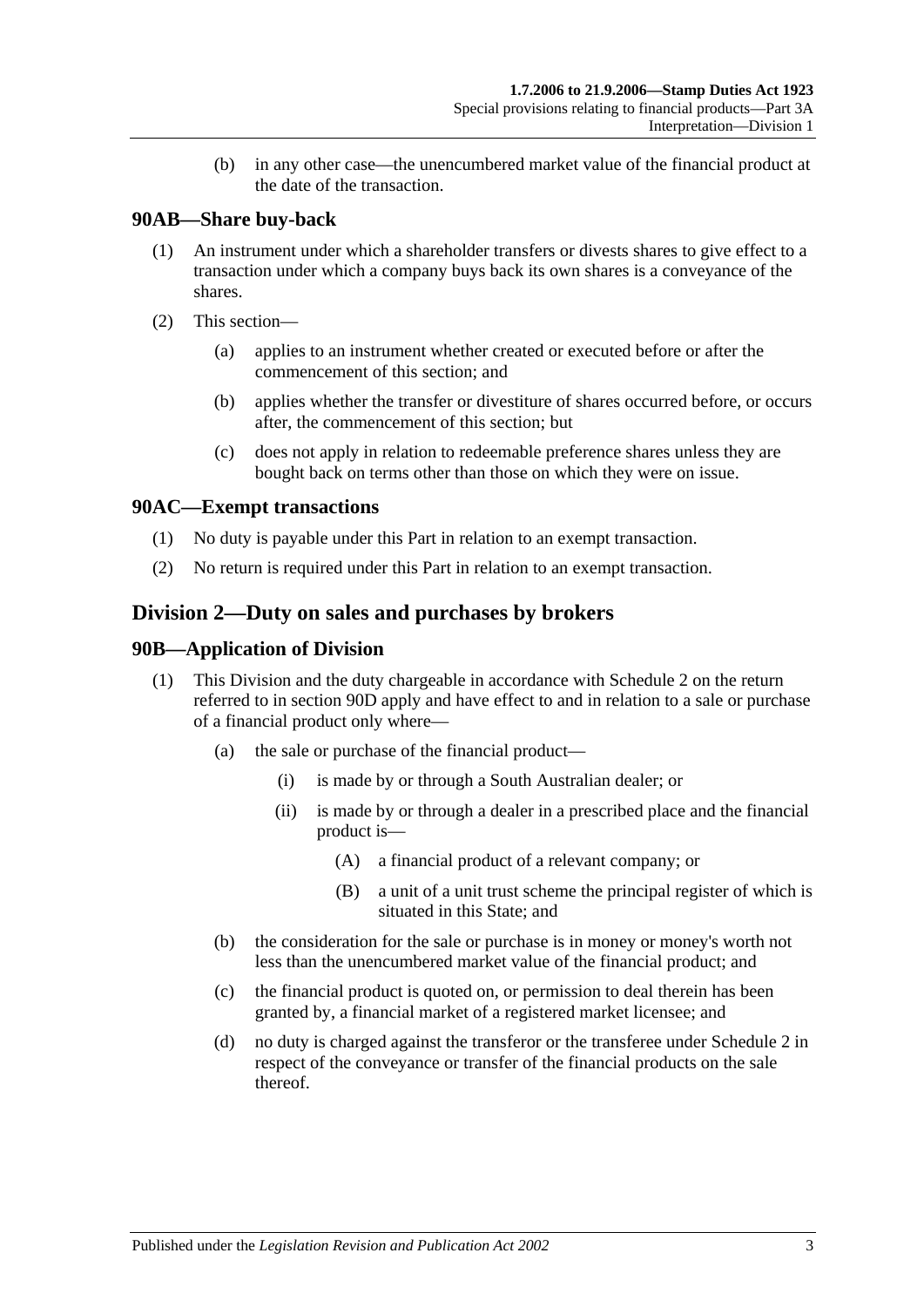- <span id="page-77-0"></span>(2) A sale or purchase of a financial product is only made by or through a South Australian dealer or a dealer in a prescribed place—
	- (a) in relation to a South Australian dealer—if the sale or purchase (wherever occurring) is made pursuant to an order to sell or an order to purchase lodged with him or her in the State; or
	- (b) in relation to a dealer in a prescribed place—if the sale or purchase (wherever occurring) is made pursuant to an order to sell or an order to purchase lodged with him or her in the prescribed place; or
	- (c) if the sale or purchase (wherever occurring) is made on the dealer's own account or behalf.
- (3) For the purposes of [subsection](#page-77-0) (2)—
	- (a) a South Australian dealer or a dealer in a prescribed place who makes a purchase of a financial product, whether on his or her own account or on behalf of another, from a person who is not a dealer will, despite the fact that no order to sell was lodged with the dealer, be taken to have also made a sale of the financial product pursuant to an order to sell lodged with him or her in the State or in the prescribed place (as the case may require) by the person from whom the purchase was made; and
	- (b) a South Australian dealer or a dealer in a prescribed place who makes a sale of a financial product, whether on his or her own account or on behalf of another, to a person who is not a dealer will, despite the fact that no order to purchase was lodged with the dealer, be taken to have also made a purchase of the financial product pursuant to an order to purchase lodged with him or her in the State or in the prescribed place (as the case may require) by the person to whom the sale was made.

#### <span id="page-77-2"></span><span id="page-77-1"></span>**90C—Records of sales and purchases of financial products**

- (1) Subject to [subsections](#page-78-1) (3) and [\(4\),](#page-78-2) a dealer shall, forthwith on a sale or purchase being made or being deemed to have been made, being a sale or purchase to or in relation to which this Division applies, make a record relating to the sale or purchase showing—
	- (c) the date of the sale or purchase; and
	- (d) the name of the principal (if any) for whom such sale or purchase was made; and
	- (e) the name of the dealer (if any) with whom the sale or purchase was effected; and
	- (f) the quantity and full description of the financial product sold or purchased; and
	- (g) the selling or purchase price of such financial product or, if more than one, of each financial product and the total selling or purchase price of all; and
	- (h) the amount of stamp duty chargeable in accordance with [Schedule 2](#page-100-0) in respect of that sale or purchase on the return referred to in [section](#page-78-0) 90D which relates to that sale or purchase; and
	- (i) such other particulars as are prescribed for the purposes of this section.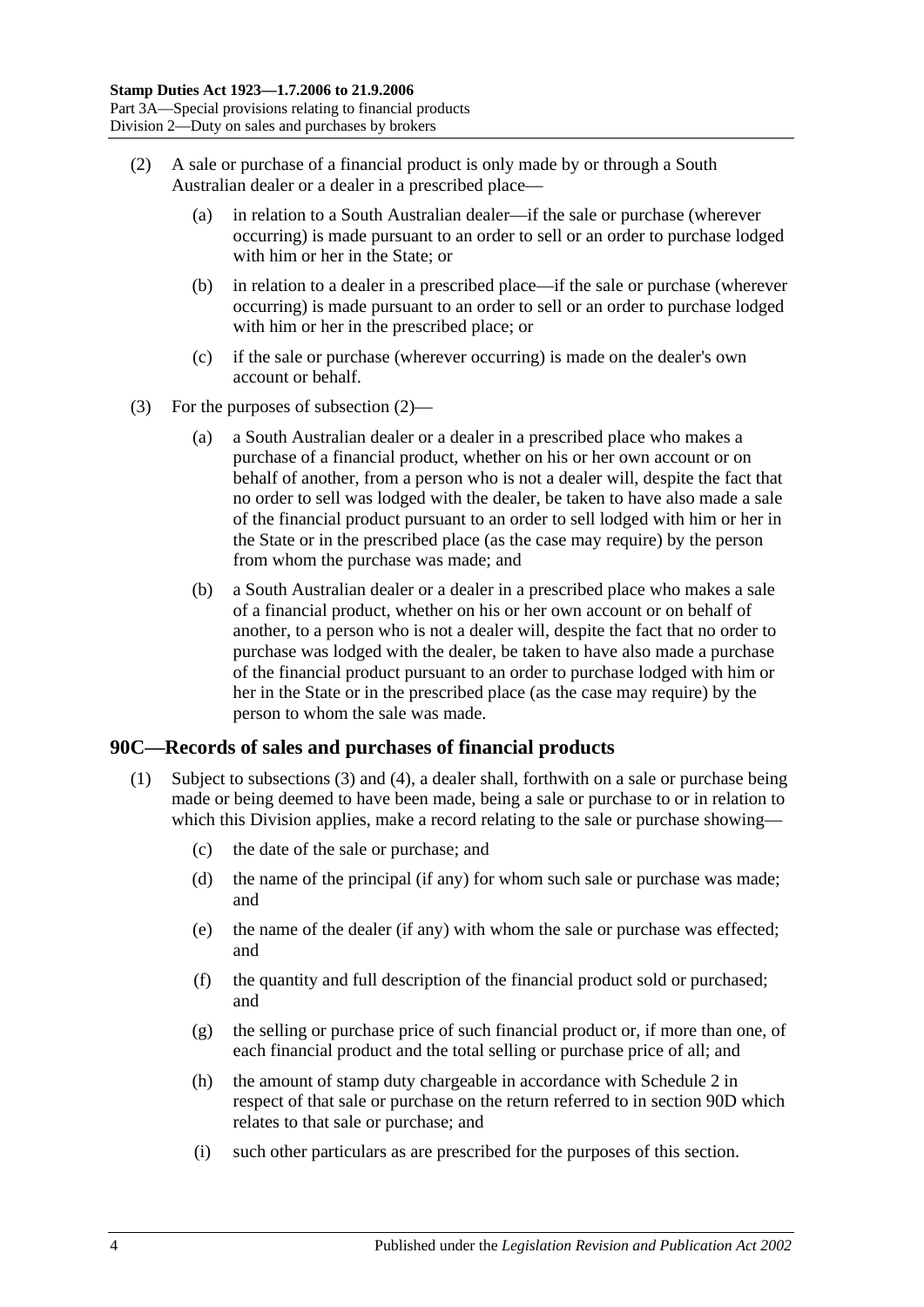- <span id="page-78-1"></span>(3) [Subsection](#page-77-1) (1) does not require a dealer to make a record—
	- (a) in respect of a sale of a financial product, where the sale is made pursuant to an order to sell lodged with him by, or on behalf of, another dealer; or
	- (b) in respect of the purchase of a financial product, where the purchase is made pursuant to an order to purchase lodged with him by, or on behalf of, another dealer; or
	- (c) in respect of any sale or purchase, where the sale or, as the case may be, the purchase is made in circumstances prescribed by the regulations for the purposes of this subsection.
- <span id="page-78-2"></span>(4) [Subsection](#page-77-1) (1) does not apply to the sale or purchase of a financial product, the conveyance or transfer in respect of which would be exempt from duty.
- (5) A dealer may, in any record kept by him pursuant to [subsection](#page-77-1) (1), incorporate therein additional information for his own use.
- (6) A dealer who fails to make a record as required under this section, or fails to keep the record, is guilty of an offence. Penalty: \$10 000.

#### <span id="page-78-0"></span>**90D—Returns to be lodged and duty paid**

- (a1) This section applies to—
	- (a) a South Australian dealer; and
	- (b) a dealer in a prescribed place.
- (1) Every dealer to which this section applies shall, not later than 2.30 p.m. on the Thursday of each week—
	- (a) lodge with the Commissioner a return in the approved form in accordance with this section; and
	- (b) if any stamp duty is payable, but not paid, in respect thereof, pay to the Commissioner the stamp duty in respect of each sale and each purchase to which the return relates as prescribed by [Schedule 2.](#page-100-0)
- (2) The return shall contain a certificate in the approved form relating to all sales and purchases, records relating to which have been made by the dealer under [section](#page-77-2) 90C, being sales and purchases made during the week ended on the Saturday preceding the day on which the return is lodged and the total stamp duty payable on the return in respect of those sales and purchases, and shall contain a certificate signed by the dealer that the record required by [section](#page-77-2) 90C has been duly made and such other particulars as are prescribed; but where there has been no sale or purchase made during that week, the dealer shall lodge with the Commissioner a "Nil" return.
- (3) A dealer who does not lodge a return as required under this section is nevertheless liable to pay duty to the Commissioner as if the dealer had lodged the return required under this section immediately before the time before which it was required to be lodged.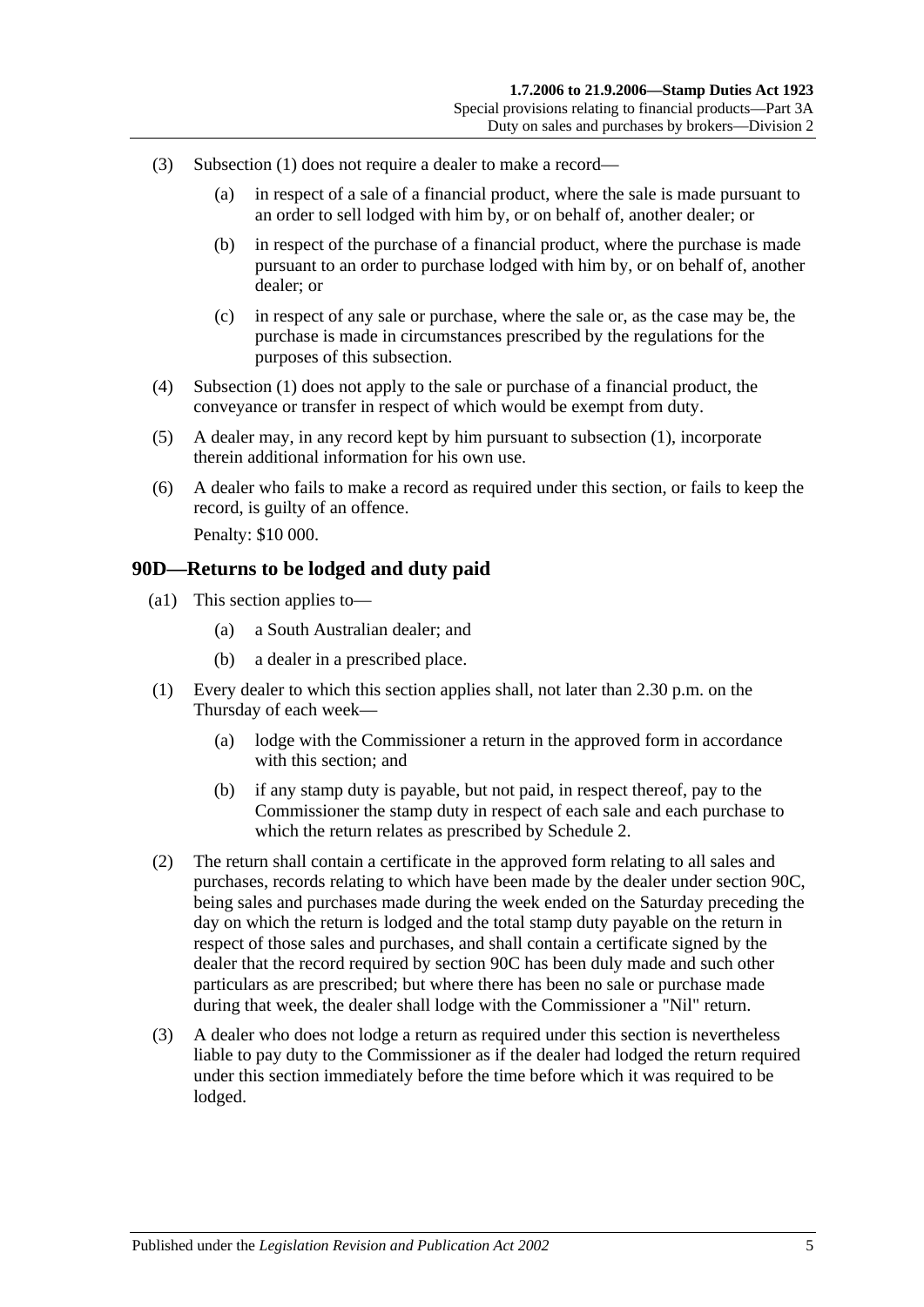#### **90E—Endorsement of instrument of transfer as to payment of duty**

- (1) On making the record relating to a sale or purchase in accordance with [section](#page-77-1) 90C(1), or on the making of a sale or purchase to which [section](#page-77-1) 90C(1) does not apply by virtue of the operation of section [90C\(4\),](#page-78-2) the dealer shall, if the transfer on the sale or purchase is not a CSF transaction, either endorse the instrument of transfer in respect of the sale or purchase or ensure that it is endorsed with a statement to the effect that the stamp duty (if applicable) has been or will be paid, and shall affix his stamp and insert the date of the endorsement thereunder.
- (2) A dealer who affixes his or her stamp under such an endorsement without making the appropriate record under [section](#page-77-1) 90C(1) is guilty of an offence. Penalty: \$10 000.
- <span id="page-79-0"></span>(3) If an instrument of transfer of a financial product has affixed to it, in accordance with this section or a corresponding Act, the respective stamps of the dealers by whom the sale and purchase of that financial product has been effected, the instrument will be taken to be duly stamped with *ad valorem* duty.

#### **90F—Power of dealer to recover paid duty**

Any dealer who, on lodging with the Commissioner a return pursuant to [section](#page-78-0) 90D, pays any duty under this Act in respect of any sale or purchase of a financial product to which the return relates may recover from the seller or purchaser for whom he made the sale or purchase, or is deemed to have made the sale or purchase, the amount of the duty so paid as a debt due to him and recoverable in a court of competent jurisdiction and may, in reimbursement of that amount, retain any moneys in his hands belonging to the seller or purchaser, as the case may be.

# <span id="page-79-1"></span>**90G—Transactions in S.A. financial products on U.K. stock exchange**

(1) In this section, unless the contrary intention appears—

*broker* means a person, firm or corporation who or which is a member of the U.K. and Ireland Stock Exchange;

*corporation* means a municipal or other corporation, company or society;

*financial product* means—

- (a) a financial product of a corporation that, under the *Corporations Act 2001* of the Commonwealth, is taken to be registered in the State; or
- (b) a financial product of a corporation incorporated outside Australia that is listed on a register of the corporation in the State;

*market maker* means a person, firm or corporation who or which is recognised as a market maker according to the rules and practices of the U.K. and Ireland Stock Exchange;

*relevant transaction* means a transaction effecting a transfer from one person to another of a beneficial interest in a financial product that is held in trust by a trustee;

*the U.K. and Ireland Stock Exchange* means The International Stock Exchange of the United Kingdom and the Republic of Ireland;

*trustee* means a person declared to be a trustee under [subsection](#page-80-0) (2).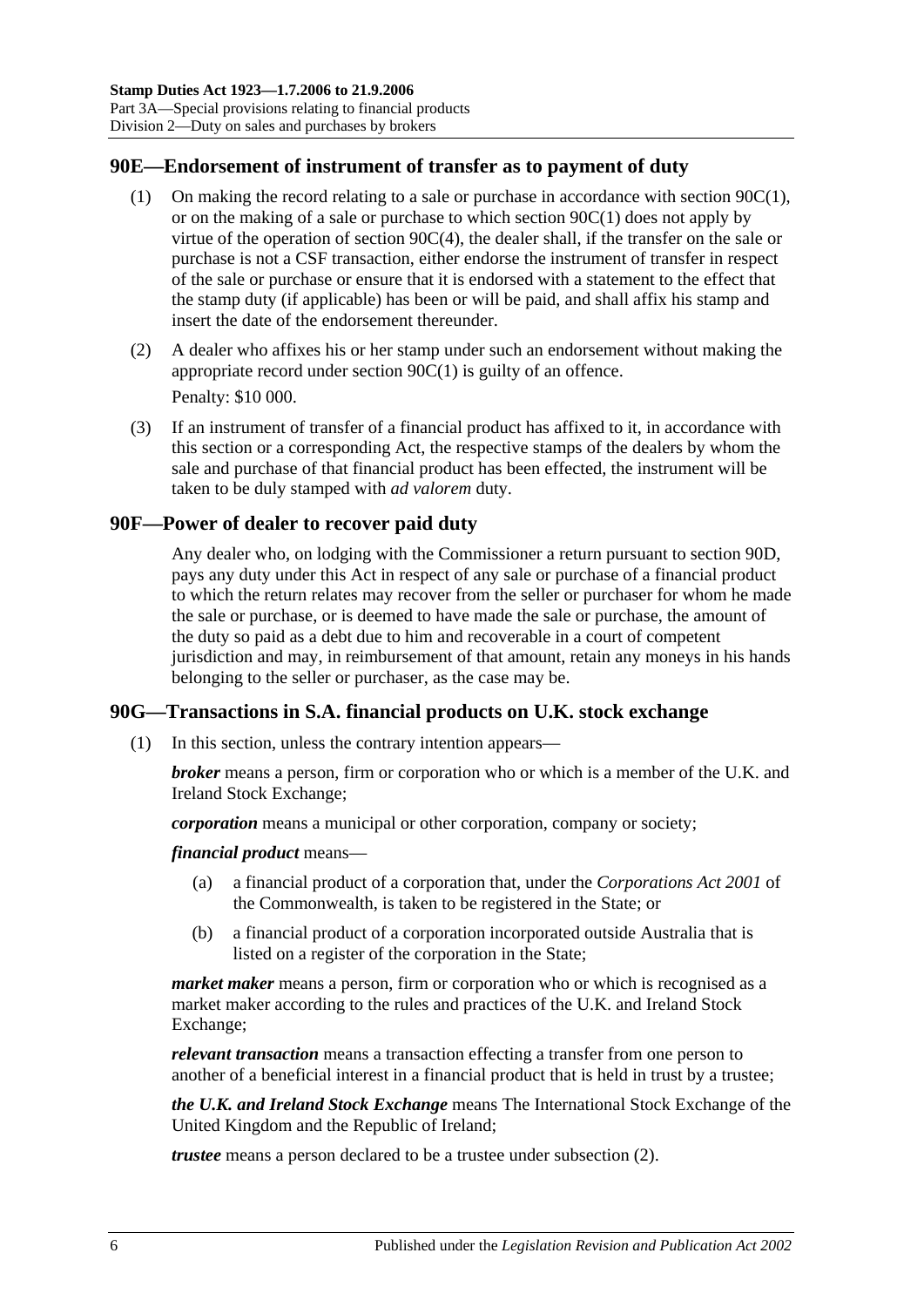- <span id="page-80-0"></span>(2) The Governor may, by notice published in the Gazette—
	- (a) declare a person to be a trustee; or
	- (b) vary or revoke a declaration previously made under this subsection.
- (3) Where a trustee—
	- (a) is notified of a disposition by a beneficiary of an interest in a financial product that the trustee holds in trust; or
	- (b) is directed by a beneficiary to hold a financial product on behalf of some other person,

the trustee shall be deemed to have effected a relevant transaction in relation to that financial product.

- <span id="page-80-1"></span>(4) A trustee shall on or before the twenty-eighth day of each month—
	- (a) furnish to the Commissioner in such manner and form as the Commissioner requires a return setting out particulars of relevant transactions effected by the trustee during the preceding month; and
	- (b) if any duty is payable, in respect of any such relevant transaction, pay to the Commissioner the duty in respect of each such relevant transaction prescribed by [Schedule 2.](#page-100-0)
- (5) A trustee who does not furnish a return as required under this section is nevertheless liable to pay duty to the Commissioner as if the trustee had furnished the return required under this section immediately before the end of the period allowed for furnishing such a return.
- (6) [Subsection](#page-80-1) (4) does not apply to or in respect of a relevant transaction where the disposition to which the relevant transaction relates—
	- (a) is made—
		- (i) by way of security otherwise than to secure the rights of a purchaser or intended purchaser under a contemplated sale; or
		- (ii) in consequence of such a security being no longer required; or
	- (b) is, in accordance with the rules of the U.K. and Ireland Stock Exchange, a stock loan transaction; or
	- (c) is made or effected by a market maker as agent to a broker who acquires a beneficial interest in the financial products as principal and who, within 10 clear days (not including any day on which the U.K. and Ireland Stock Exchange is closed for business) after acquisition, disposes of the beneficial interest in those financial products; or
	- (d) is made or effected by a broker as principal within 10 such clear days after the broker acquired a beneficial interest in those financial products as principal—
		- (i) to a market maker as agent; or
		- (ii) to another broker as principal who, within 10 such clear days after the acquisition, disposes of the beneficial interests in those financial products; or
	- (e) is made or effected by or to a person who is—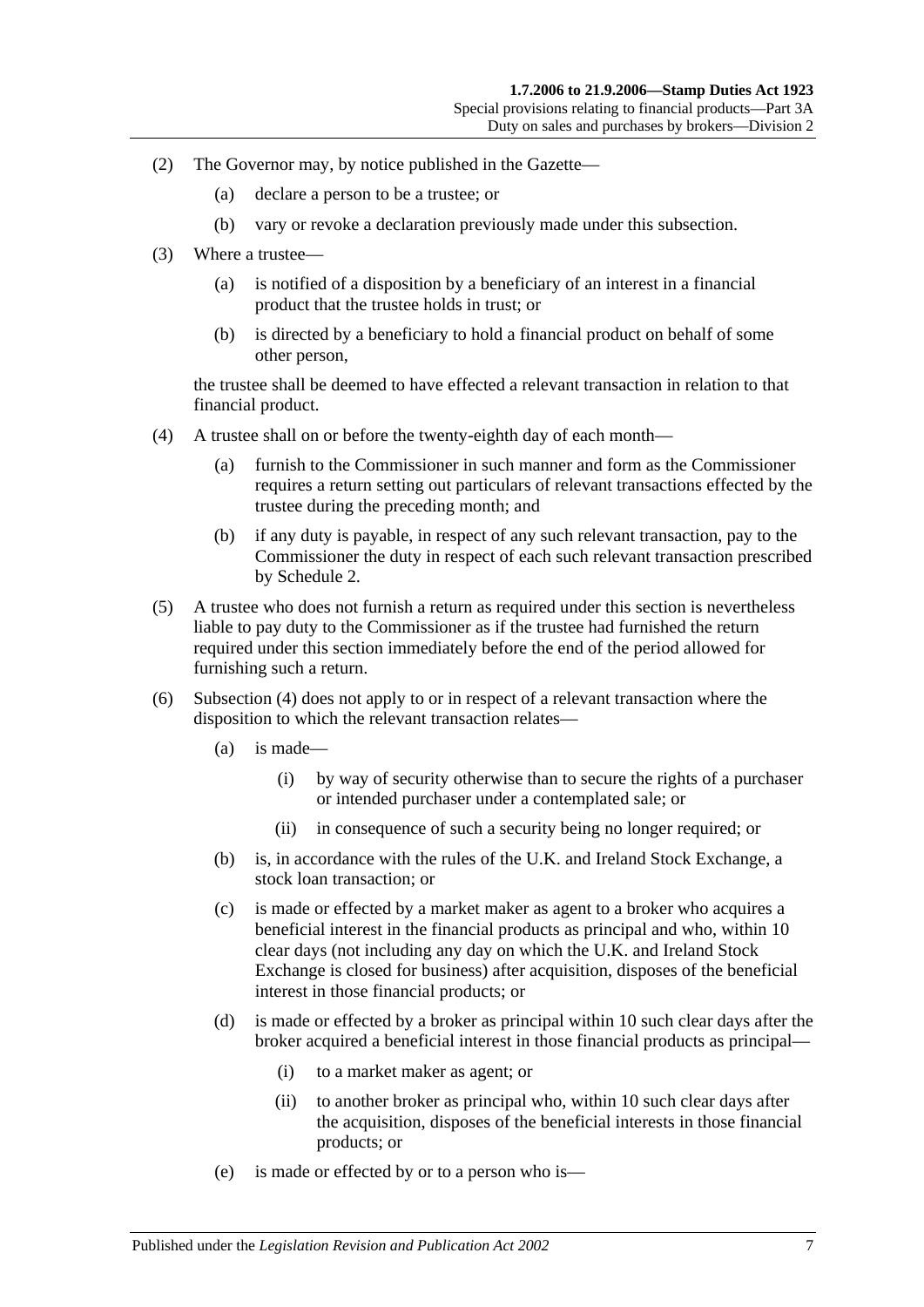- (i) a South Australian dealer; or
- (ii) a dealer in a prescribed place liable to pay duty in respect of the disposition; or
- (f) is made or effected by a market maker as agent to another market maker as agent.
- (7) Where in consequence of a relevant transaction—
	- (a) a beneficial interest in financial products is transferred from a broker to a market maker as agent or from a market maker as agent to a broker; or
	- (b) a beneficial interest in financial products is transferred from a broker to another broker who acquires the interest as principal and who, within 10 clear days after acquisition (not including any day on which the U.K. and Ireland Stock Exchange is closed for business) disposes of the beneficial interest; or
	- (c) a beneficial interest in financial products is transferred from a broker to another broker as principal within 10 such clear days after the acquisition of the beneficial interest by the firstmentioned broker,

the amount payable under [subsection](#page-80-1) (4) in respect of that relevant transaction shall be one-half of the amount that would otherwise be payable.

# <span id="page-81-0"></span>**Division 3—Duty on certain clearing and settlement transactions**

#### **90H—Application of Division**

This Division applies to a CSF transaction relating to a financial product if (and only if)—

- (a) the transaction is a proper CSF transaction conducted through a CS facility operated by a registered CS facility licensee; and
- (b) the transaction is made otherwise than on a sale or purchase to which [Division 2](#page-76-0) applies; and
- (c) the financial product is—
	- (i) a share, or a right or CUFS in respect of a share, of a relevant company; or
	- (ii) a unit of a unit trust scheme, or a CUFS in respect of a unit of a unit trust scheme, the principal register of which is situated in this State; or
	- (iii) a unit of a unit trust scheme, or a CUFS in respect of a unit of a unit trust scheme, in relation to which no register exists in Australia and—
		- (A) having as the manager of the scheme a relevant company or a natural person principally resident in this State; or
		- (B) not having a manager but with a trustee that is a relevant company or a natural person principally resident in this State; or
	- (iv) a financial product of a class prescribed for the purposes of this section.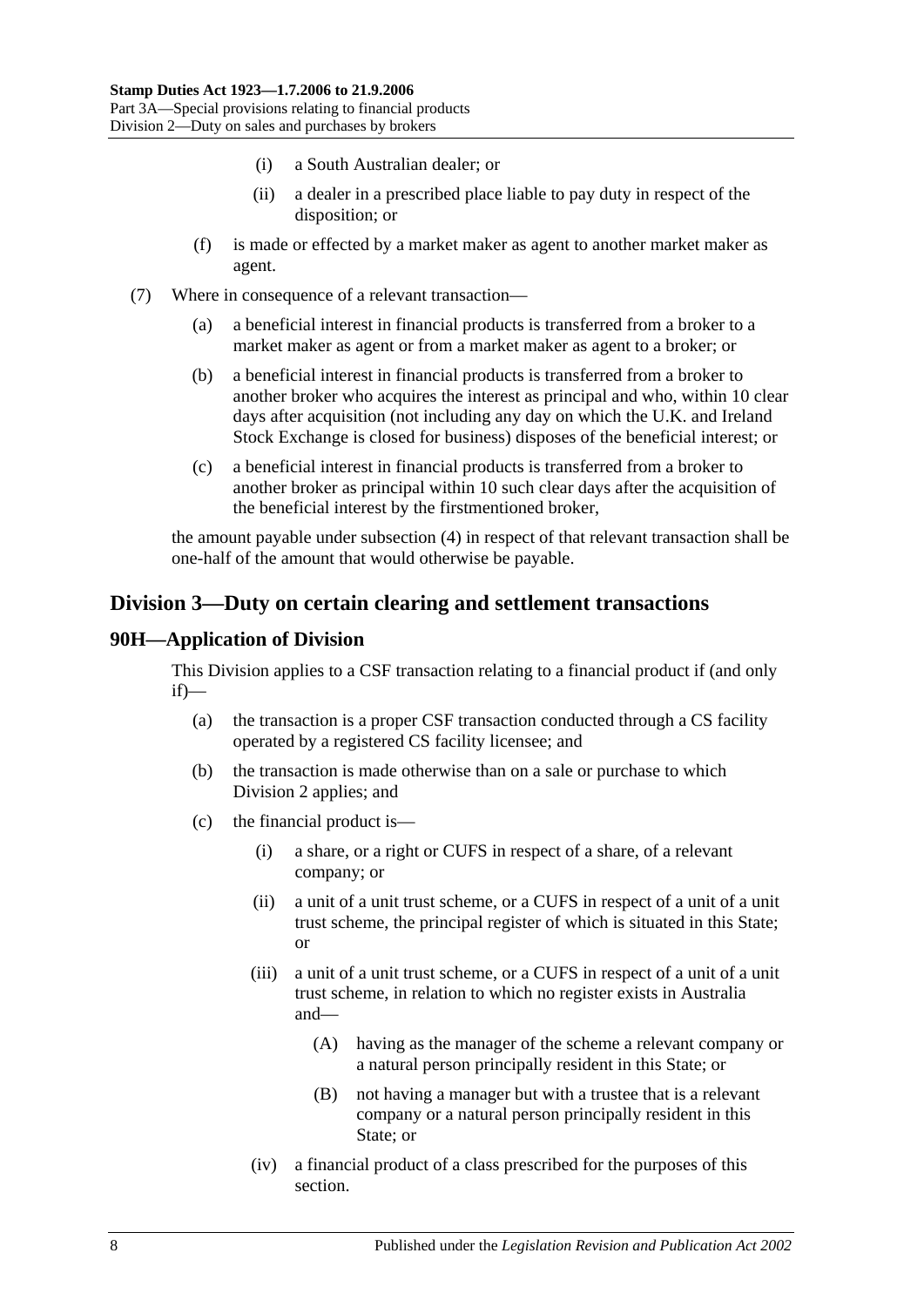#### <span id="page-82-0"></span>**90I—Requirement to make record of CSF transactions**

- (1) If a CSF transaction relating to a financial product to which this Division applies occurs, the CSF participant to the transaction or, if there is more than one of them, the CSF participant who is the transferee or controls the transferee's holding in relation to the transaction, must immediately make a record that complies with this section in a form determined or approved by the Commissioner.
- (2) The record must show—
	- (a) the date of the transaction; and
	- (b) a CSF identifier for the transaction; and
	- (c) the name of the transferee in relation to the transaction and, unless another CSF participant controls the transferor in relation to the transaction, the name of the transferor; and
	- (d) the identification code of the CSF participant making the record and the identification code of the other CSF participant party to the transaction (if any); and
	- (e) the quantity and full description of the financial product involved in the transaction; and
	- (f) the transfer value of the financial product or, if more than one of them, of each financial product involved in the transaction and the total transfer value of all; and
	- (g) the amount of duty chargeable under this Act in respect of the transaction; and
	- (h) if *ad valorem* duty it not chargeable in respect of the transaction, a statement of the grounds on which *ad valorem* duty is not chargeable; and
	- (i) in the case of an error transaction to reverse an earlier transaction that was made mistakenly, the CSF identifier of that earlier transaction; and
	- (j) any other particulars prescribed for the purposes of this section.
- (3) A CSF participant may, in any record made in accordance with this section, incorporate additional information for the participant's own use.
- (4) A CSF participant who fails to make a record as required by this section, or fails to keep the record, is guilty of an offence.

Maximum penalty: \$10 000.

#### <span id="page-82-1"></span>**90J—Transfer document or record to be treated as instrument of conveyance**

- (1) For the purposes of this Act—
	- (a) a transfer document for a CSF transaction of a financial product to which this Division applies; or
	- (b) if there is no such document for a CSF transaction of a financial product to which this Division applies, the record made under [section](#page-82-0) 90I in relation to the transaction,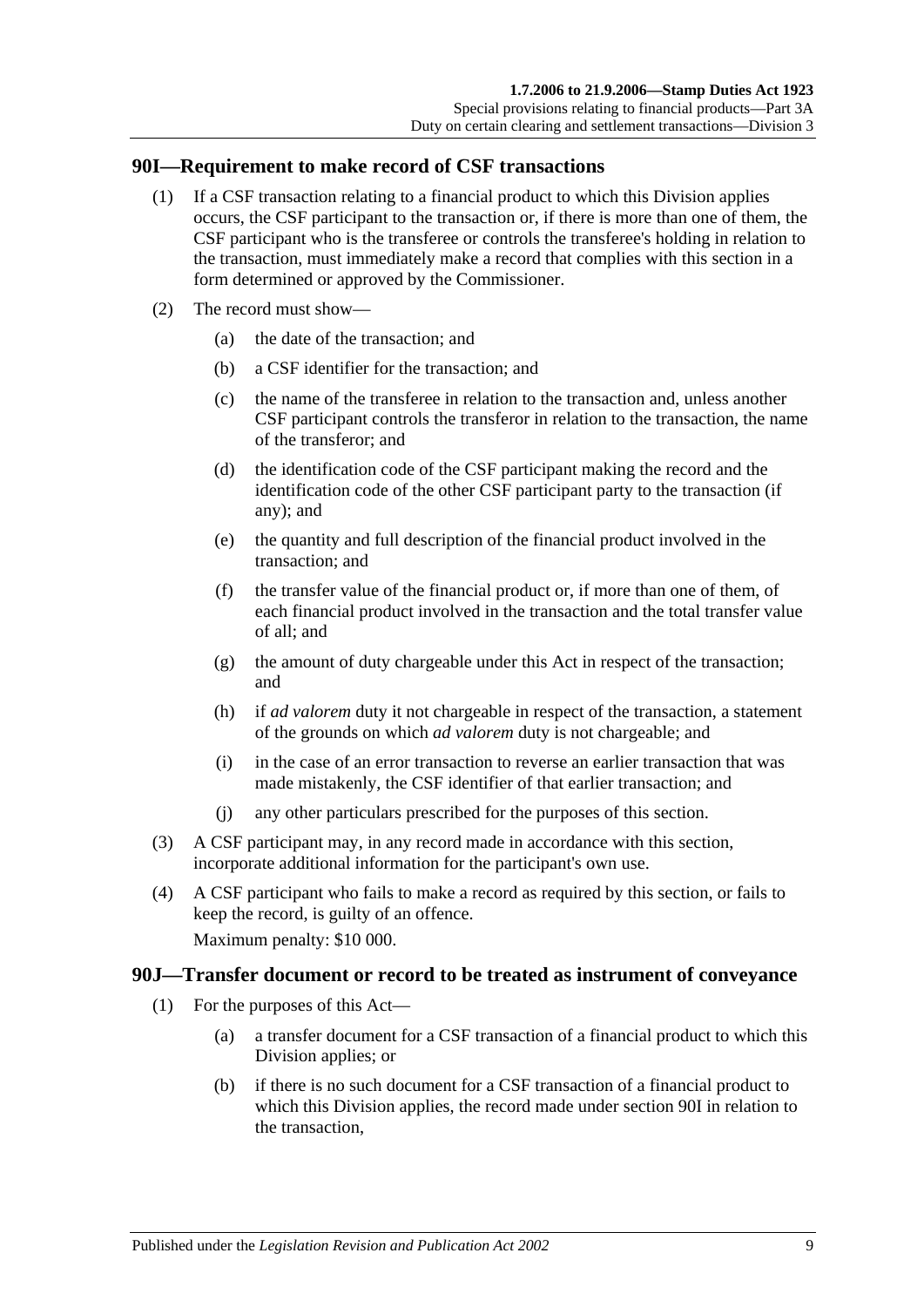will be taken to be an instrument of conveyance or conveyance on sale (as the case may require) of the financial product, subject to this Act, chargeable with duty accordingly.

- (2) The CSF participant to a CSF transaction of a financial product to which this Division applies or, if there is more than one of them, the CSF participant who is the transferee or controls the transferee's holding in relation to the transaction, is liable to pay the duty chargeable under [subsection](#page-82-1) (1).
- (3) If the CSF participant liable to pay duty in respect of a CSF transaction is not the transferee in relation to the transaction, the participant may recover from the transferee the amount of duty paid as a debt by action in a court of competent jurisdiction and may, in reimbursement of that amount, retain any money in the participant's hands belonging to the transferee.

## **90K—Particulars to be included in a transfer document**

The relevant CSF participant must include in any transfer document for a CSF transaction to which this Division applies the particulars required by the Commissioner under the conditions of registration of the registered CS facility licensee.

Maximum penalty: \$2 000.

#### **90L—Relevant CSF participant's identification code equivalent to stamping**

When the relevant CSF participant's identification code is included in a transfer document for a CSF transaction to which this Division applies, the transfer document is to be taken to be duly stamped but without affecting the relevant CSF participant's liability to pay any duty chargeable under this Act.

#### **90M—Returns to be lodged and duty paid**

- (1) The relevant CSF participant must, not later than seven days after the end of the month in which the participant has been involved in a CSF transaction to which this Division applies—
	- (a) make a report to the registered CS facility licensee through which the transaction was conducted; and
	- (b) if duty is chargeable in respect of the transaction, pay the duty to that registered CS facility licensee.
- (2) The provisions of the *[Taxation Administration Act](http://www.legislation.sa.gov.au/index.aspx?action=legref&type=act&legtitle=Taxation%20Administration%20Act%201996) 1996* apply in relation to the requirement for the making of a report, or the payment of duty, to a registered CS facility licensee as if the requirement were for the making of the report, or the payment of duty, to the Commissioner.

#### **90N—Monthly returns by registered CS facility licensees**

A registered CS facility licensee must, on or before the fifteenth day of each month—

(a) lodge with the Commissioner a return in the form and containing the particulars required by the Commissioner under the conditions of registration of the registered CS facility licensee; and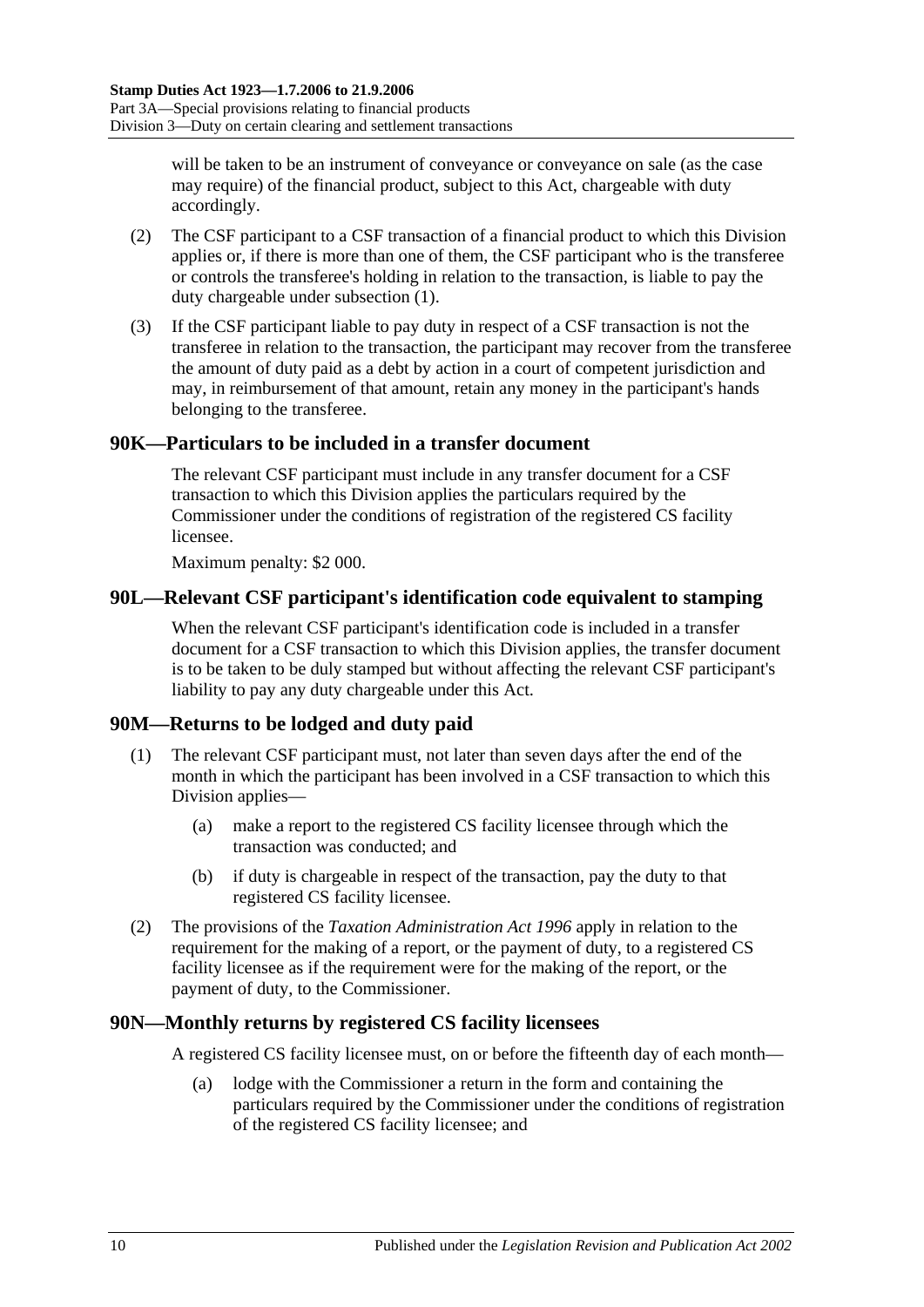(b) pay to the Commissioner any duty paid to the registered CS facility licensee under this Act in respect of a CSF transaction conducted in the preceding month.

# **90O—Particulars reported by participants to be kept by registered CS facility licensees**

The particulars reported to a registered CS facility licensee under this Division must be kept by the registered CS facility licensee in a legible form, or so as to be readily convertible into such a form, in accordance with any directions of the Commissioner, for a period of not less than five years from the date on which the report is made.

#### **90P—Refund for error transaction**

The Commissioner must, on being satisfied that *ad valorem* duty has been paid to the Commissioner in respect of an error transaction to which this Division applies, refund the amount of the duty so paid.

# <span id="page-84-0"></span>**Division 4—Registration of Australian market licensees and CS facility licensees**

#### **90Q—Registration process**

- (1) The Commissioner may register an Australian market licensee or an Australian CS facility licensee for the purposes of this Part.
- (2) An application for registration must be made to the Commissioner in a form approved by the Commissioner.
- (3) An application must be accompanied by—
	- (a) such information as the Commissioner requires to determine the application; and
	- (b) the fee, if any, prescribed by the regulations.
- (4) The Commissioner may grant or refuse an application for registration.
- (5) A registration will be subject to conditions specified by the Commissioner at the time of registration or by subsequent written notice given to the Australian market licensee or the Australian CS facility licensee.
- <span id="page-84-1"></span>(6) The Commissioner may suspend or cancel the registration of an Australian market licensee or Australian CS facility licensee.
- <span id="page-84-2"></span>(7) However, the Commissioner may only take action under [subsection](#page-84-1) (6)—
	- (a) after having given to a person involved in the administration of the Australian market licensee or Australian CS facility licensee (as the case may be) determined by the Commissioner to be appropriate in the circumstances—
		- (i) written reasons of the Commissioner's intention to suspend or cancel the registration; and
		- (ii) an opportunity to make submissions; and
	- (b) after having considered any submissions made by that person.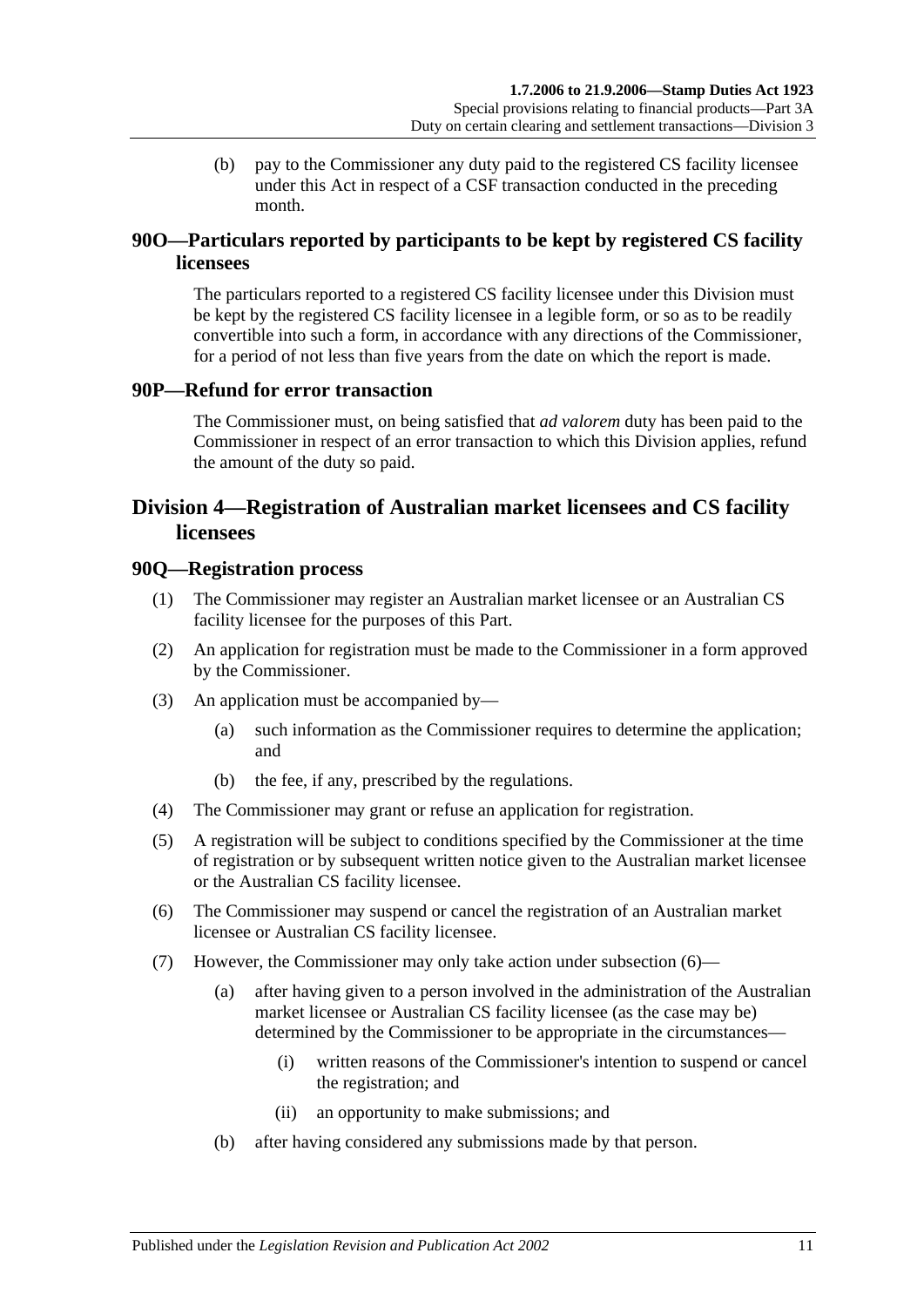(8) [Subsection](#page-84-2) (7) does not apply to the cancellation of a registration at the request of the relevant entity.

## **90R—Disclosure of information**

Nothing in the *[Taxation Administration Act](http://www.legislation.sa.gov.au/index.aspx?action=legref&type=act&legtitle=Taxation%20Administration%20Act%201996) 1996* prevents the disclosure to a registered market licensee or a registered CS facility licensee of information acquired in, or in connection with, the administration of this Part.

# <span id="page-85-1"></span>**Division 5—Duty on other conveyances**

#### **90T—Application of Division**

This Division applies to a conveyance or conveyance on sale of a financial product only where—

- (a) the financial product is—
	- (i) a financial product of a company that, under the *Corporations Act 2001* of the Commonwealth, is taken to be registered in the State; or
	- (ii) a financial product of a foreign company; or
	- (iii) a unit of a unit trust scheme; and
- (b) the conveyance is made otherwise than on a sale or purchase to which [Division 2](#page-76-0) applies; and
- (c) the conveyance is not a CSF transaction to which [Division 3](#page-81-0) applies.

# **90U—Financial products liable to duty**

Subject to [section](#page-85-0) 90V, a conveyance or conveyance on sale of a financial product to which this Division applies is only liable to duty if the financial product is—

- (a) a financial product of a relevant company; or
- (b) a unit of a unit trust scheme the principal register of which is situated in this State; or
- (c) a unit of a unit trust scheme in relation to which no register exists in Australia and—
	- (i) having as the manager of the scheme a relevant company or a natural person principally resident in this State; or
	- (ii) not having a manager but with a trustee that is a relevant company or a natural person principally resident in this State.

#### <span id="page-85-0"></span>**90V—Proclaimed countries**

- (1) No duty is payable under this Act in respect of a conveyance or conveyance on sale of a financial product that is registered on a register kept within a proclaimed country.
- (2) The Governor may, by proclamation, declare any country to be a proclaimed country for the purposes of this section and may, by subsequent proclamation, vary or revoke any such proclamation.
- (3) This section does not operate to exempt a transaction from duty under [Part 4.](#page-86-0)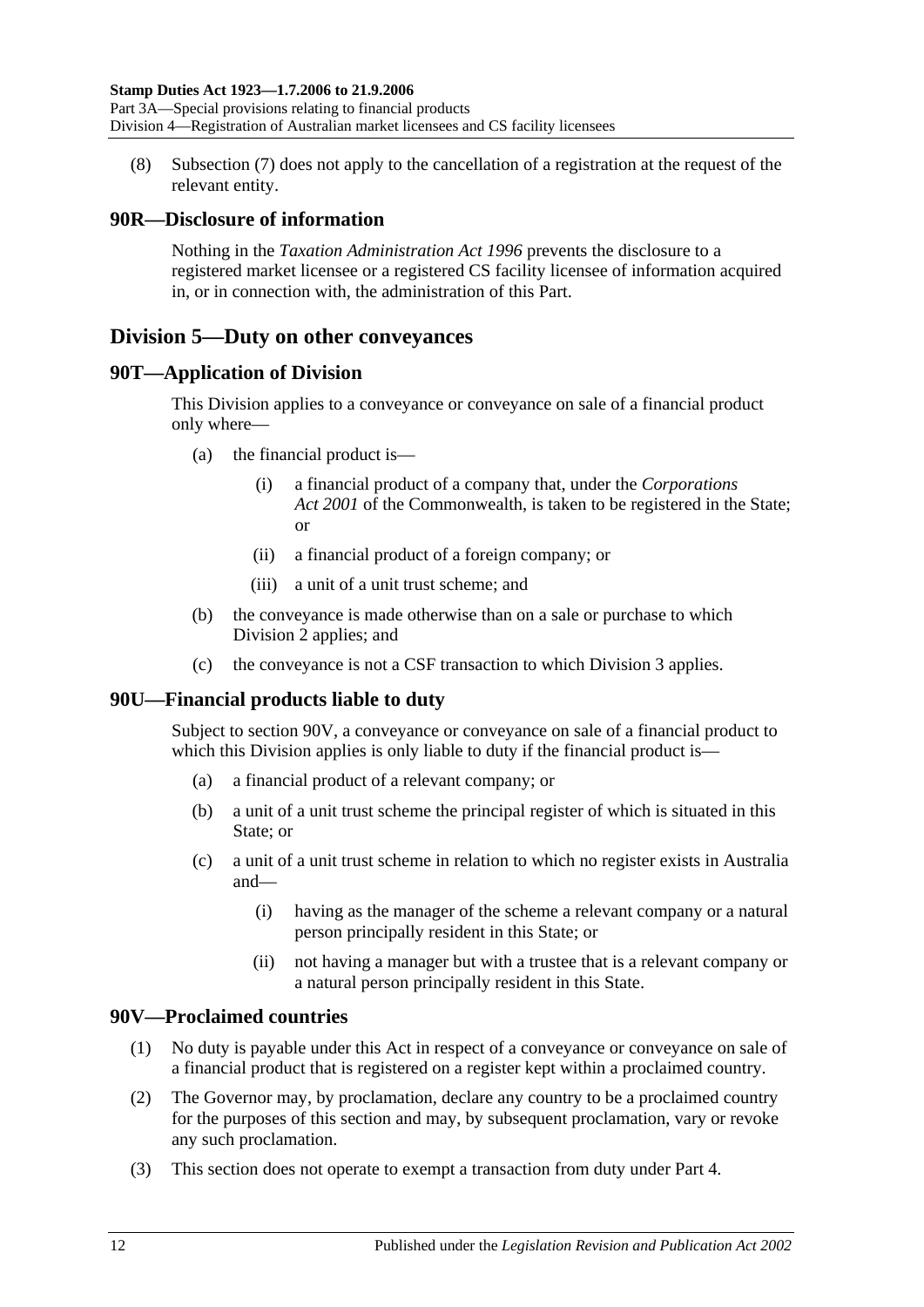# <span id="page-86-0"></span>**Part 4—Land rich entities**

# **Division 1—Preliminary**

## **91—Interpretation**

(1) In this Part—

*asset* includes any form of property;

*associate*—see [subsection](#page-88-0) (4);

*constituent documents* of a private entity means—

- (a) for a private company—its constitution; or
- (b) for a unit trust scheme—the instruments constituting or governing the administration of the scheme;

*corresponding law* means a law of another State, or a Territory, of the Commonwealth that imposes duties corresponding to those imposed by this Act;

*direct interest*—see [section](#page-88-1) 92(1);

*executive officer* of a company has the same meaning as in the *Corporations Act 2001* of the Commonwealth;

*group* means a group of associates;

*hold*—a person *holds* a share or unit in a private entity if the person—

- (a) is registered as the holder; or
- (b) is beneficially entitled to the share or unit; or
- (c) controls the exercise of rights attached to the share or unit;

*indirect interest*—see [section](#page-89-0) 92B;

*land asset* means an interest in land (including a right to explore for minerals, petroleum or other substances on land or to recover minerals, petroleum or any other substance from land) but does not include—

- (a) a mortgage, lien or charge; or
- (b) an interest under a warrant or writ;

*local land asset* means a land asset consisting of an interest in land in South Australia;

*majority interest* in a land rich entity means a proportionate interest in the entity of more than 50 per cent;

*notional interest*—see [section](#page-89-1) 93;

*private company* means—

- (a) a company that is limited by shares but whose shares are not quoted on a recognised financial market; or
- (b) a company that is not limited by shares,

but does not include a company excluded from the ambit of this definition by the regulations;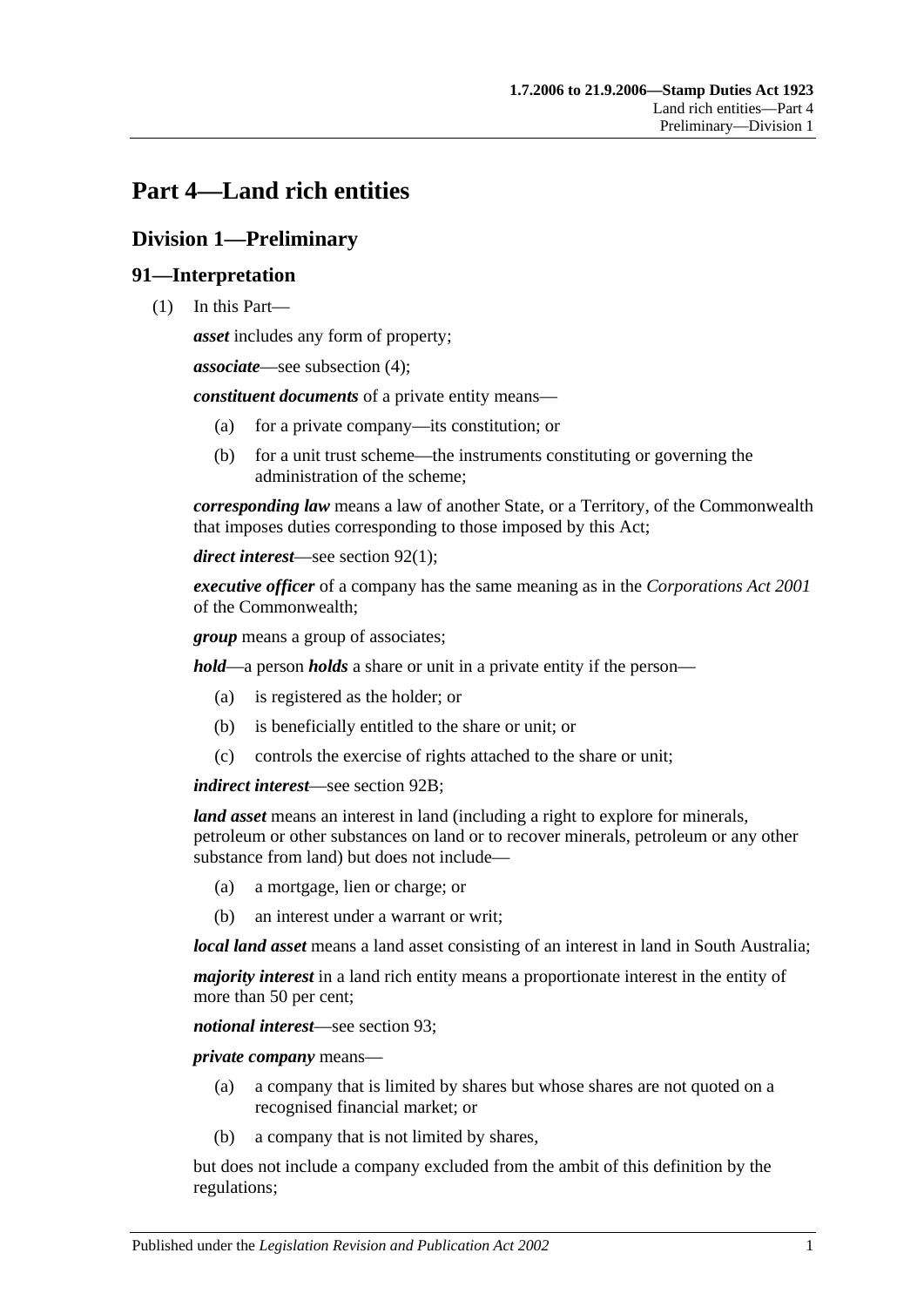*private entity* means a private company or a private unit trust scheme:

*private trust* means a trust other than one in which the public is (or has been) invited to invest;

*private unit trust scheme* means—

- (a) a unit trust scheme in which less than 50 persons hold units; or
- (b) a unit trust scheme in which 50 or more persons hold units if 20 or fewer persons hold 75 per cent or more in number or value of the units on issue,

but does not include a unit trust scheme that is an approved deposit fund or a pooled superannuation trust within the meaning of the *Superannuation Industry (Supervision) Act 1993* (Cwth);

*proportionate interest* in a private entity means—

- (a) for a person or group that has a direct or indirect interest in the entity—the percentage representing the extent of that interest; or
- (b) for a person or group that has both a direct and an indirect interest in the entity—an aggregate percentage representing the extent of both those interests;

*related*—see [section](#page-89-2) 92A;

*relative* of a person means a spouse, brother, sister, parent or child of the person;

*underlying*—the underlying assets (or a particular class of underlying assets) of a private entity include both the assets (or assets of the relevant class) held beneficially by the private entity and its notional interests in the assets (or assets of the relevant class) of related entities;

*unit* in a unit trust scheme means—

- (a) a right to participate in profits, income or distribution of assets under the scheme; or
- (b) a right to any such right of participation;

*unit trust scheme* means an arrangement under which investors may acquire rights to participate, as beneficiaries under a trust, in profits, income or distribution of assets arising from the acquisition, holding, management, use or disposal of property;

*winding up*—a unit trust scheme is wound up if the assets subject to the scheme are distributed in their entirety.

- (2) Property is taken to be held beneficially by a unit trust scheme if it is held by the trustees of the scheme in trust for the unitholders.
- (3) A private entity or other person that is an object of a discretionary trust is to be regarded, for the purposes of this Part, as beneficially entitled to the trust property unless—
	- (a) the private entity or other person satisfies the Commissioner that this subsection operates unreasonably in the circumstances of the particular case; and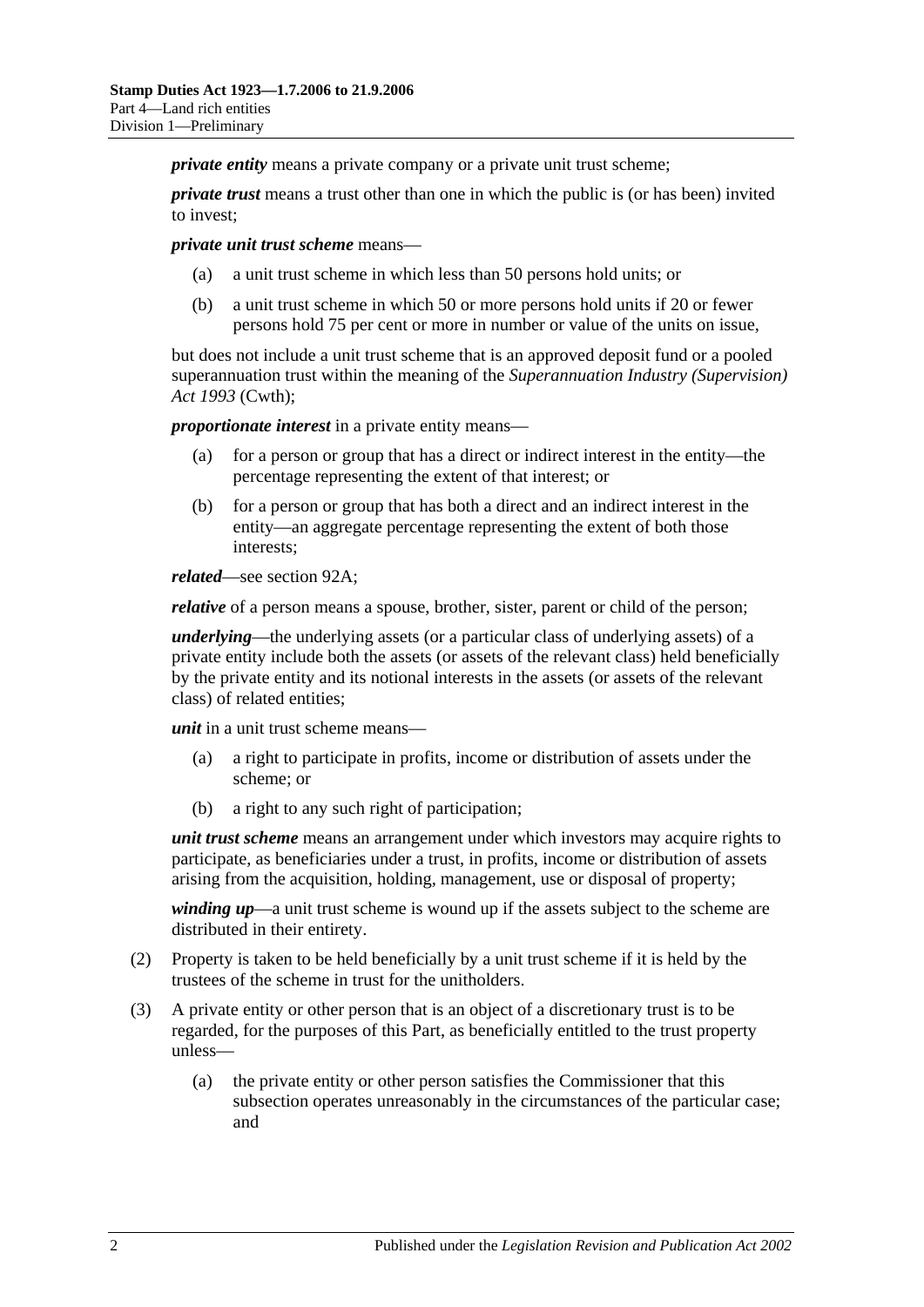- (b) the Commissioner determines that the private entity or other person is not, in the circumstances of the particular case, to be regarded as beneficially entitled to the trust property.
- <span id="page-88-0"></span>(4) A person is an *associate* of, or *associated* with, another if—
	- (a) they are married or in a relationship of de facto marriage; or
	- (b) one is the parent, child, brother or sister of the other; or
	- (c) they are in partnership; or
	- (d) they are private companies which are related bodies corporate for the purposes of the *Corporations Act 2001* of the Commonwealth; or
	- (e) one is a private company and the other is a director or executive officer of, or shareholder in, the company; or
	- (f) they are both trustees of a private trust or one is a trustee of a private trust and the other is a beneficiary of the private trust; or
	- (g) a chain of relationships can be traced between them under one or more of the above paragraphs,

(but a person is not to be regarded as an associate of another if the Commissioner is satisfied that the association has not arisen as a result of a common commercial interest or purpose and they will act entirely independently of each other).

- (5) An obligation or liability imposed under this Part on a unit trust scheme attaches to the trustees for the time being of the scheme jointly and severally.
- (6) An obligation or liability imposed under this Part on a group attaches to the members of the group jointly and severally.

#### <span id="page-88-1"></span>**92—Direct interests**

- (1) A person has a *direct interest* in a private entity if the person holds a share or unit in the private entity.
- (2) A direct interest that a person or group has in a private entity is to be expressed as a proportionate interest.
- (3) The *proportionate interest* is the highest of the following:
	- (a) a percentage representing the proportion of votes that the person or members of the group would be entitled to exercise (or control) at a general meeting of shareholders or unitholders assuming that all shareholders or unitholders exercised their voting rights;
	- (b) a percentage representing the extent the person or members of the group are entitled to participate in dividends or distributions of income;
	- (c) a percentage representing the extent to which the person or members of the group would be entitled to participate in the distribution of assets on a winding up of the private entity.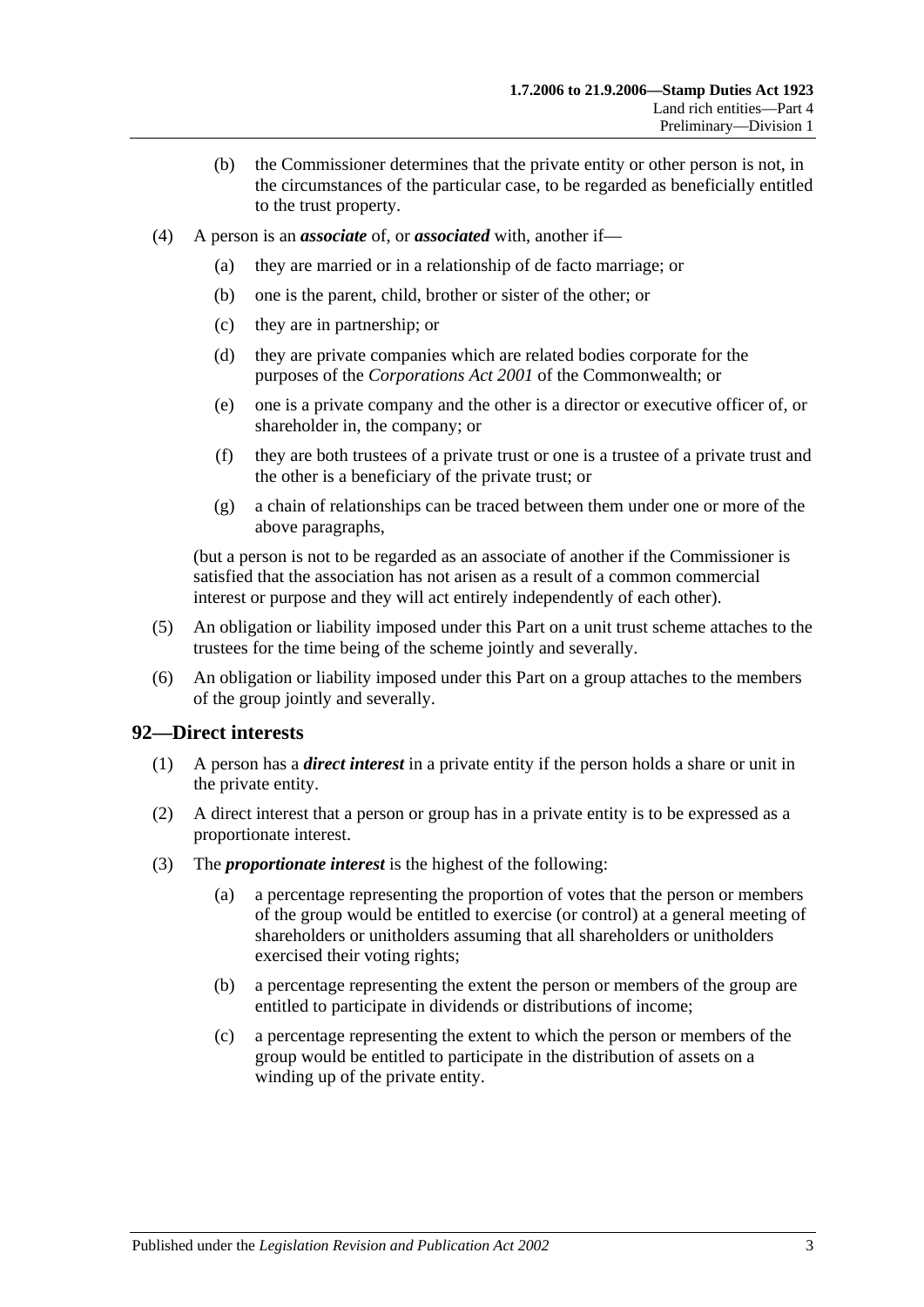(4) The proportionate interest of a person or group in a private entity is to be determined as if any power that the person has, or the members of the group or any of them have, to increase the extent of an interest (by varying the constituent documents of the private entity or in any other way) had been exercised so as to maximise the relevant interest in the private entity.

## <span id="page-89-2"></span>**92A—Related entities**

- (1) Two private entities are *related entities* if—
	- (a) one has a direct interest in the other; or
	- (b) a series of such relationships can be traced between them through another or other related entities (*intermediate entities*).
- (2) If a private entity is related to another private entity by a relationship traced through an intermediate entity or intermediate entities, the private entity's proportionate interest in the other is calculated by multiplying the relevant fractions together and expressing the result as a percentage.

#### **Example—**

Entity A (a private company) holds a 75 per cent proportionate interest in entity B (a private unit trust scheme) which in turn holds a 50% proportionate interest in entity C (a private company). In this case the proportionate interest of entity  $A$  in entity  $C$  (insofar as it is traced through entity B) is 37.5 per cent.

#### <span id="page-89-0"></span>**92B—Indirect interests**

- (1) If a person or group has a direct interest in a private entity (entity A) which is related to another private entity (entity B), the person or group has an *indirect interest* in entity B.
- (2) An indirect interest that a person or group has in a private entity is to be expressed as a proportionate interest.
- (3) The proportionate interest is calculated by multiplying together—
	- (a) a fraction representing the proportionate interest of the person or group in entity A; and
	- (b) a fraction representing entity A's proportionate interest in entity B,

and expressing the result as a percentage.

#### **Example—**

X holds a proportionate interest of 33⅓% in entity A (a private company) which in turn holds a 75% proportionate interest in entity B (a private unit trust scheme) which in turn holds a 50% proportionate interest in entity C (a private company). In this case the X's indirect interest in entity C is to be expressed as a proportionate interest of 12.5%.

#### <span id="page-89-1"></span>**93—Notional interest in assets of related entity**

- (1) A private entity has a notional interest in an asset held beneficially by a related entity  $if$ —
	- (a) the private entity holds a majority interest in the related entity; or
	- (b) a chain of majority interests can be traced between the private entity and the related entity.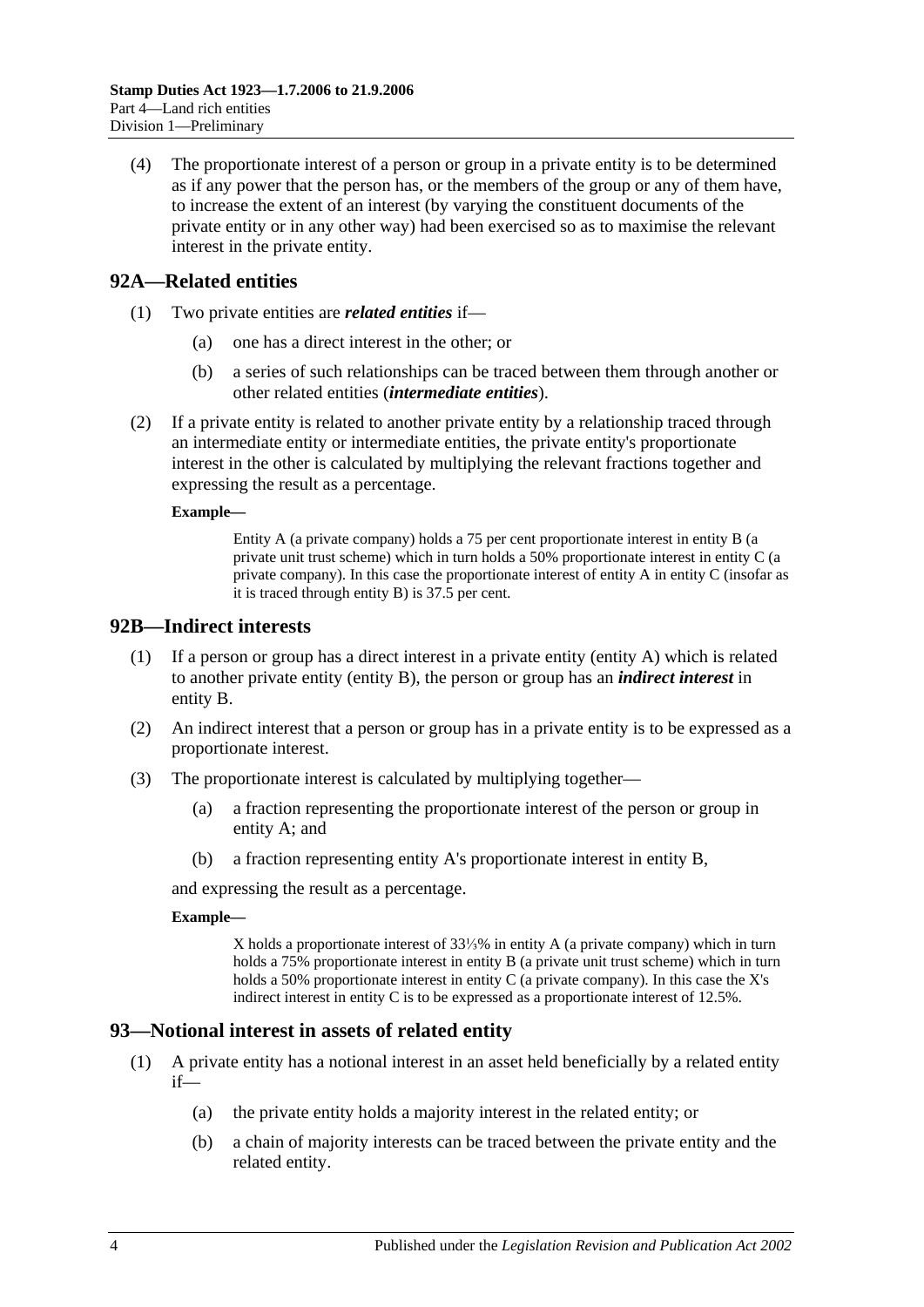#### **Example—**

Entity A holds a 75% proportionate interest in entity B which in turn holds a 60% proportionate interest in entity C which in turn holds a 40% proportionate interest in entity D. In this case entity A has a notional interest in the assets held beneficially by entity B and entity C but not in the assets held by entity D.

(2) The value of the notional interest is calculated as follows:

 $V = V_1 \times P$ 

Where—

 $V_1$  is the unencumbered value of the asset:

*P* is a fraction representing the proportionate interest of the private entity in the related entity.

# **Division 2—Land rich entity**

#### **94—Land rich entity**

- (1) A private entity is a *land rich entity* if—
	- (a) the unencumbered value of the underlying local land assets of the private entity and associated private entities is \$1m or more; and
	- (b) the unencumbered value of the entity's underlying land assets comprises 80 per cent or more of the unencumbered value of the entity's total underlying assets.
- (2) In determining the unencumbered value of a private entity's total underlying assets, assets of the following classes are to be excluded from consideration—
	- (a) money in cash or on deposit with a financial institution;
	- (b) negotiable instruments;
	- (c) shares or units in a related private entity;
	- (d) contractual rights or interests other than—
		- (i) an interest in land arising from a contract or option to purchase the land; or
		- (ii) a right or interest under a loan transaction that is to be taken into account under [subsection](#page-91-0) (4);
	- (e) monetary entitlements from shareholders or unitholders under the terms on which shares or units were issued;
	- (f) an asset of a class that is, under the regulations, to be excluded from consideration.
- <span id="page-90-0"></span>(3) Further, in determining the value of a private entity's total underlying assets as at a particular time, any asset (other than a land asset) acquired by the entity or a related entity within the previous 2 years is to be excluded from consideration unless the private entity satisfies the Commissioner that the asset was not acquired solely or mainly for the purpose of avoiding duty under this Part.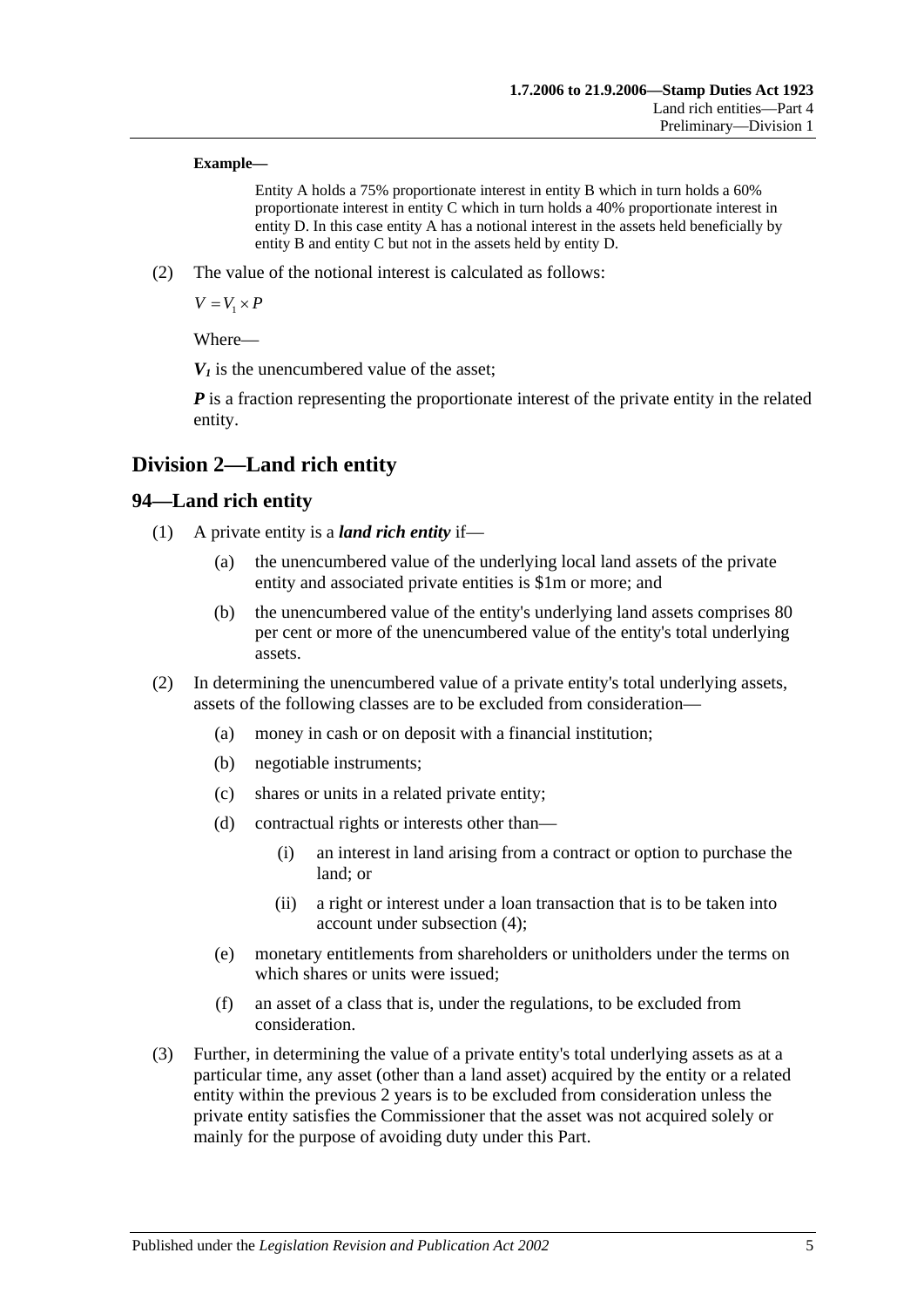- <span id="page-91-0"></span>(4) A loan transaction is to be taken into account for the purposes of [subsection](#page-90-0)  $(2)(d)(ii)$ unless—
	- (a) the loan is repayable on demand or within 12 months of the date of the loan; or
	- (b) the loan is to a director, shareholder, trustee or beneficiary, or a relative of a director, shareholder, trustee or beneficiary, of the private entity or an associated private entity.

# **Division 3—Dutiable transactions**

## **95—General principle of liability to duty**

- (1) A person or group that acquires a majority interest, or increases its majority interest, in a land rich entity notionally acquires an interest in the underlying local land assets of the entity and is liable to duty in respect of the notional acquisition.
- (2) The following transactions are therefore dutiable:
	- (a) a transaction as a result of which a person or group has a majority interest in a land rich entity; or
	- (b) a transaction as a result of which a person or group that has a majority interest in a land rich entity increases its majority interest in the entity.
- (3) A transaction is dutiable under this Part even though the person or group that has a majority interest, or increases its majority interest, in the land rich entity as a result of the transaction—
	- (a) is not a party to the transaction; or
	- (b) has a passive role in the transaction.
- (4) For example, any of the following is capable of being a dutiable transaction:
	- (a) an allotment of shares in a company or units in a unit trust scheme; or
	- (b) the variation or abrogation of rights attaching to shares in a company or units in a unit trust scheme; or
	- (c) the redemption, surrender or cancellation of shares in a company or units in a unit trust scheme.
- (5) However, if a private entity acquires a local land asset and, as a result of the acquisition, becomes a land rich entity, and conveyance duty is paid in respect of the transaction, the transaction is not dutiable under this Part.

#### **96—Value of notional interest acquired as a result of dutiable transaction**

(1) If a person or group has, as a result of a dutiable transaction, a majority interest in a land rich entity the value of the notional interest acquired in the entity's underlying local land assets is determined as follows:

 $\overline{AV} = \overline{TV} \times \overline{P}$ 

Where—

*NV* is the value to be of the notional interest acquired.

*TV* is the total unencumbered value of all the entity's underlying local land assets.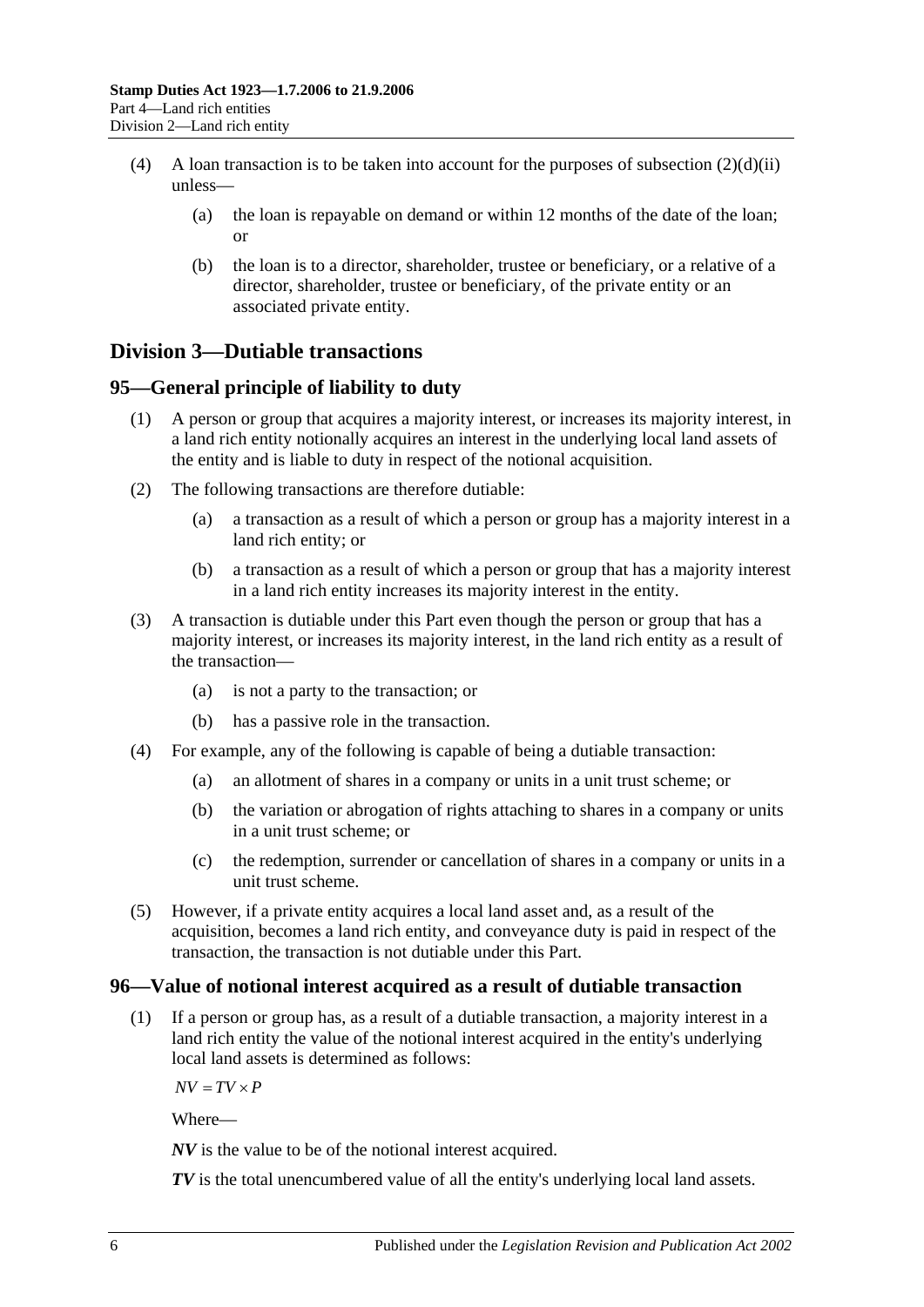*P* is the fraction representing the proportionate interest of the person or group in the entity.

(2) If a person or group that has a majority interest in a land rich entity increases its majority interest as a result of a dutiable transaction the value of the notional interest acquired in the entity's underlying local land assets is determined as follows:

 $\overline{NV} = \overline{TV} \times (P_2 - P_1)$ 

Where—

*NV* is the value to be ascertained.

*TV* is the total unencumbered value of all the entity's underlying local land assets.

 $P_1$  is the fraction representing the proportionate interest in the entity before the increase.

 $P_2$  is the fraction representing the proportionate interest in the entity after the increase.

#### <span id="page-92-0"></span>**97—Calculation of duty**

- (1) If the total unencumbered value of the entity's underlying local land assets is \$1.5m or more, duty in respect of a transaction under which a person or group acquires a majority interest in a land rich entity is to be equivalent to the duty payable on a conveyance of land with an unencumbered value equivalent to the value of the acquirer's notional interest in the entity's underlying local land assets.
- (2) If the total unencumbered value of the entity's underlying local land assets is less than \$1.5m, duty is to be calculated in accordance with the following formula:

$$
D = \left[ \frac{(TV - \text{$\$1m$})}{\text{$\$0.5m$}} \times d_1 \right] + \left[ \left( 1 - \frac{(TV - \text{$\$1m$})}{\text{$\$0.5m$}} \right) \times d_2 \right]
$$

Where—

*D* is the amount of the duty.

*TV* is the total unencumbered value of all the entity's underlying local land assets.

 $d_1$  is the duty that would be payable if [subsection](#page-92-0)  $(1)$  were applicable.

*d2* is the duty that would be payable in respect of a transaction for the acquisition of financial products with a dutiable value equivalent to the value of the notional interest.

(3) Duty on a dutiable transaction under which a person or group increases its majority interest in a land rich entity is to be calculated as follows:

 $D = d_1 - d_2$ 

Where—

*D* is the amount of the duty.

 $d_1$  is the amount that would have been payable if the person or group had acquired the whole of its interest in a single transaction at the time of the increase.

*d<sub>2</sub>* is the amount that would have been payable if the person or group had acquired its pre-existing interest in a single transaction at the time of the increase.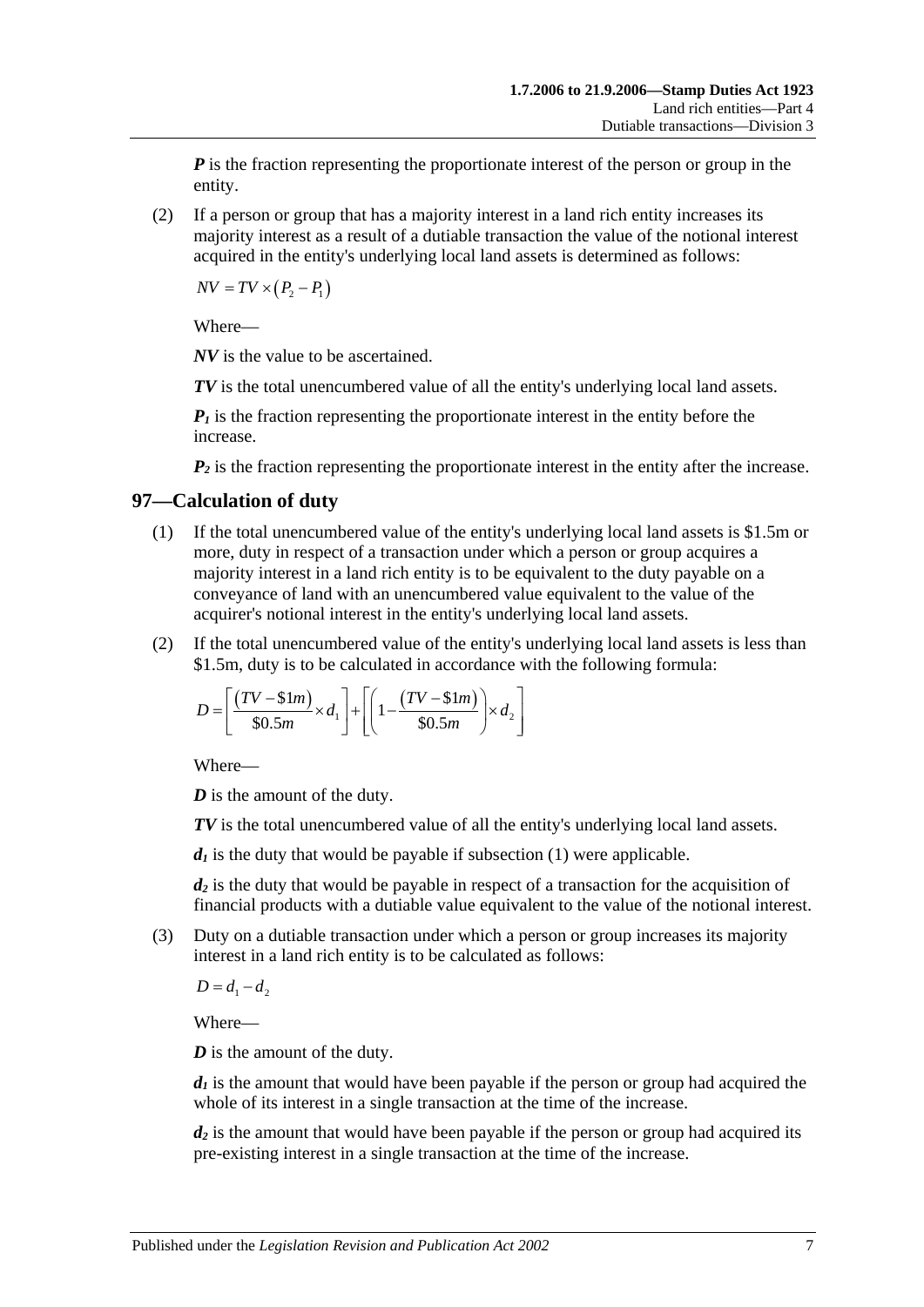- (4) However, if any part of a majority interest in a land rich entity was acquired by the relevant person or group more than 3 years before the date of a dutiable transaction (the *earlier acquisition*), the duty calculated under the above provisions is to be rebated by a percentage representing the extent of the earlier acquisition as a proportion of the majority interest as a whole.
- (5) If a person or group acquires or increases a majority interest in a land rich entity through the acquisition of financial products and duty has been paid under this Act or a corresponding law in respect of the transaction for the acquisition of the financial products, the duty calculated under this section is to be reduced by the amount of the duty paid.

# **Division 4—Payment and recovery of duty**

#### **98—Acquisition statement**

- (1) If a dutiable transaction occurs, the person or group that acquires or increases its majority interest in the land rich entity must, within 2 months after the date of the dutiable transaction—
	- (a) lodge a return with the Commissioner; and
	- (b) pay the relevant amount of duty.

Maximum penalty: \$10 000.

- (2) The return must contain the following information:
	- (a) the name and address of the person, or the name and address of each member of the group, that has the majority interest or has increased its majority interest as a result of the transaction; and
	- (b) the date of the transaction; and
	- (c) particulars of—
		- (i) the interest acquired as a result of the transaction; and
		- (ii) any other interests held and the dates and circumstances of their acquisition; and
		- (iii) the underlying land assets and the underlying local land assets of the land rich entity as at the date of the transaction; and
		- (iv) the underlying assets of the land rich entity as at the date of the transaction; and
		- (v) amounts of duty paid under this Act or a corresponding law in relation to the acquisition of the majority interest in the land rich entity; and
	- (d) other information required by the Commissioner.

#### **99—Recovery from entity**

(1) If a person or group fails to pay duty as required under this Part, the Commissioner may recover the duty, as a debt, from the relevant private entity.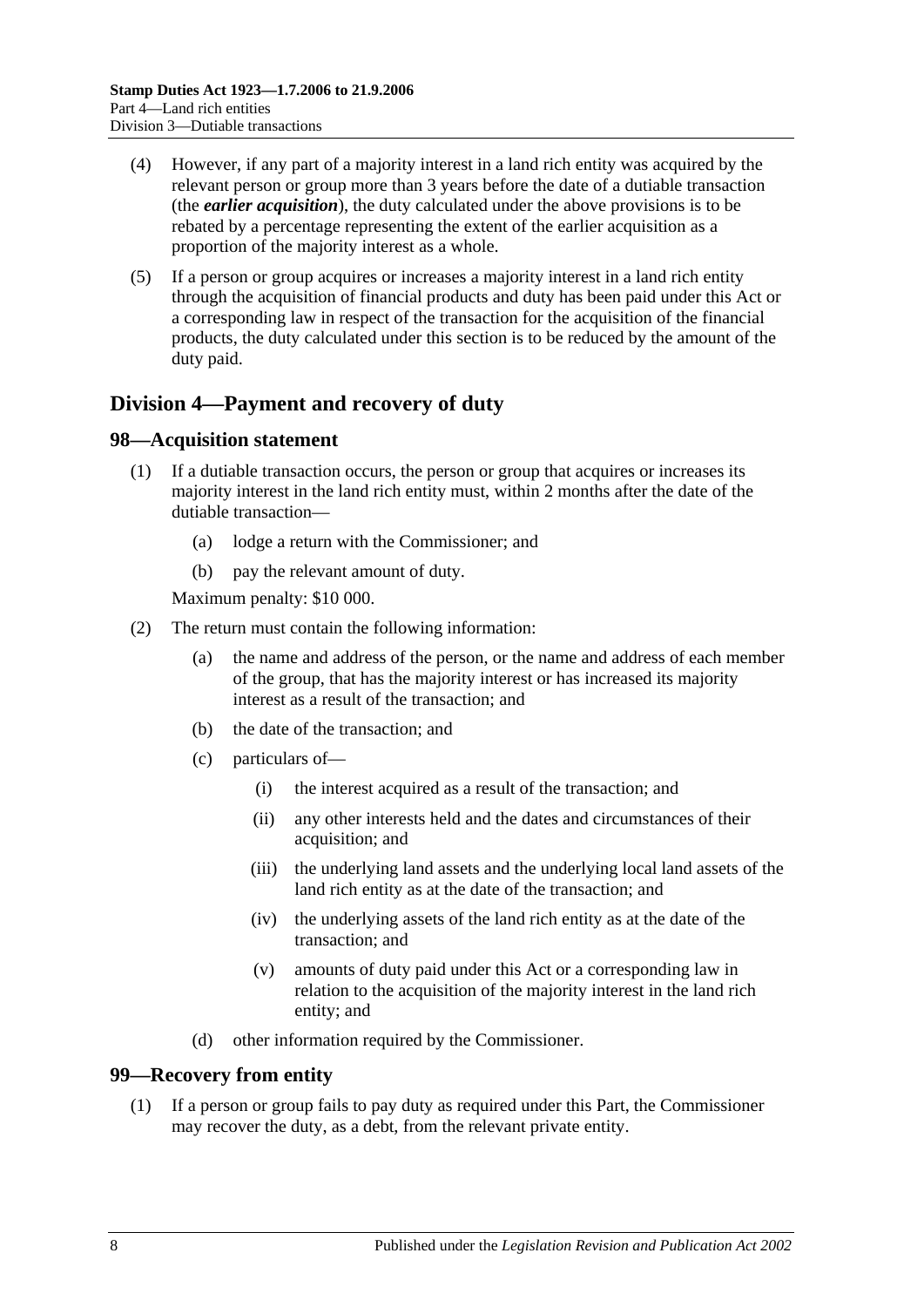- (2) Instead of, or as well as, proceeding against the private entity for recovery of duty as a debt, the Commissioner may register a charge on any of its land for the amount of the unpaid duty.
- (3) The Commissioner must give written notice of the registration of a charge under this section to—
	- (a) the registered proprietor of the land; and
	- (b) the person in default, or each member of the group in default.
- <span id="page-94-0"></span>(4) If the duty remains unpaid 6 months after the registration of the charge, the Commissioner may apply to the District Court for an order for the sale of the land.
- (5) On an application under [subsection](#page-94-0) (4), the Court may make an order for sale of the land by public auction and, in that event, the proceeds of sale are to be applied as follows:
	- (a) firstly—in payment of the costs of the sale and other costs of proceeding under this section; and
	- (b) secondly—in discharging liabilities secured by an instrument registered in priority to the registered charge; and
	- (c) thirdly—in discharging the liability to duty; and
	- (d) fourthly—in discharging other liabilities as directed by the Court; and
	- (e) fifthly—in payment to the registered proprietor of the land immediately before the completion of the sale.
- (6) If the Commissioner recovers duty under this section, the private entity may recover the amount paid to, or recovered from, the entity from the person or persons principally liable for the payment of the duty.

#### **Division 5—Miscellaneous**

#### **100—Valuation of interest under contract or option to purchase land**

If an interest in land consists of an interest arising under a contract or option to purchase the land, the interest is to be valued, for the purposes of this Part, by subtracting from the market value of the land the amount that the purchaser under the contract or the holder of the option would be required to pay in order to complete the purchase.

#### **101—Exempt transactions**

(1) A transaction under which a person or a group acquires an interest in a land rich entity is exempt from duty under this Part if it takes place in circumstances in which a conveyance of an interest in the underlying local land assets would not attract *ad valorem* duty.

#### **Example—**

Suppose that A is entitled under the will of B to 60% of the shares in X Pty Ltd, a land rich entity, owning land in the State valued at \$2m. A's acquisition of the shares on distribution of the estate is exempt from duty because a conveyance of the land itself would, if it occurred in these circumstances (ie on distribution of the estate), be exempt from *ad valorem* duty.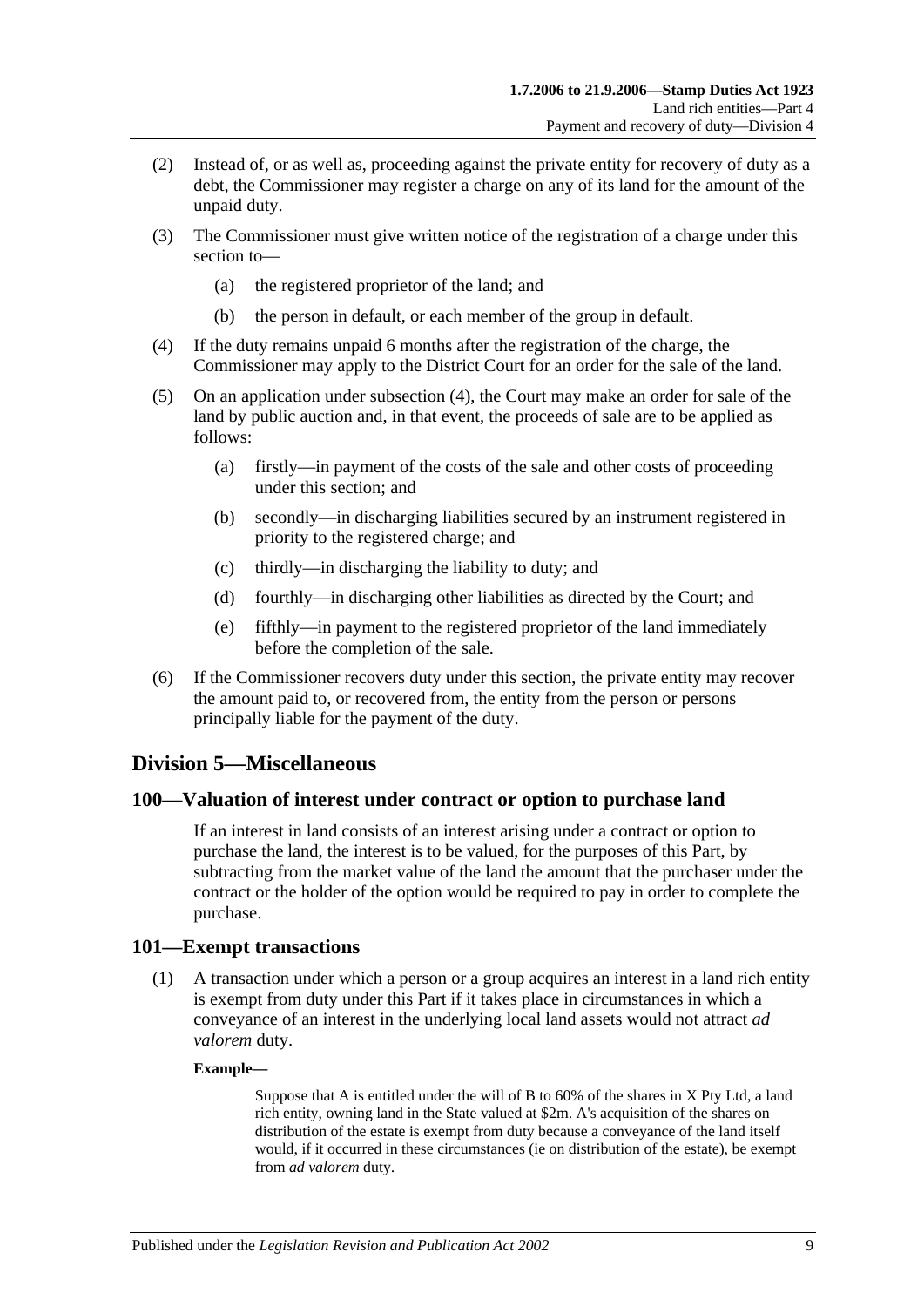- (2) The following transactions are exempt from duty under this Part:
	- (a) an acquisition of an interest in a land rich entity that takes place under a compromise or arrangement approved by a court under Part 5.1 of the *Corporations Act 2001* of the Commonwealth;
	- (b) a transaction exempted by regulation from duty under this Part.

#### **102—Multiple incidences of duty**

- (1) If it is possible under this Part to assess the incidence of duty in different ways in respect of the same transaction, duty will be assessed so as to maximise the return to the revenue but not so as to extend the incidence of duty beyond a single person or group identified in the assessment.
- (2) If a person or a group acquires a majority interest in a land rich entity, and another person or group later acquires a majority interest in the land rich entity without diminishing the former majority interest, the Commissioner may, if satisfied that it is just and equitable to do so, exempt the later acquisition, wholly or partly, from duty under this Part.

#### **Example—**

Suppose the shares of X Pty Ltd, a land rich entity, are divided into Class A and Class B. The Class A shares confer rights to dividends but no rights to share in the distribution of assets on winding up of the company. The Class B shares confer no rights to dividends but do confer rights to share in the distribution of assets on the winding up of the company. Suppose that A acquires all the Class A shares and pays duty under this Part on the acquisition of a majority interest in the company. Suppose that B then acquires all the Class B shares. In this case, the Commissioner could, if satisfied that it would be just and equitable to do so, grant relief under the above subsection.

(3) If a group acquires a majority interest in a land rich entity as a result of a dutiable transaction, and a person or group that is a member or subgroup of the group acquires that majority interest from the group, the Commissioner may, if satisfied that it is just and equitable to do so, exempt the later acquisition, wholly or partly, from duty under this Part.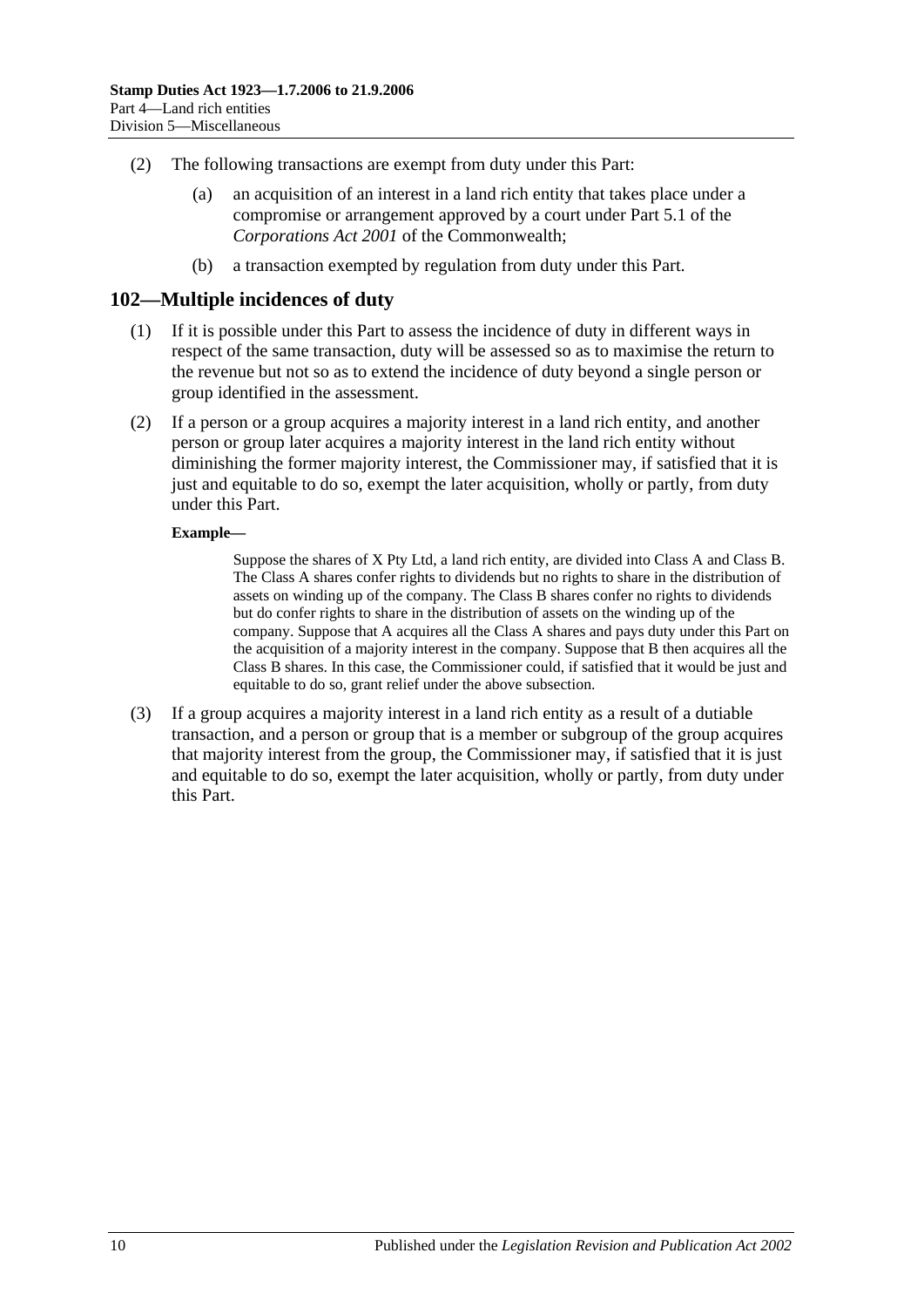# **Part 5—Miscellaneous provisions**

## **106—Spoiled or unused stamps**

- (1) Subject to any regulations made under this Act, the Commissioner may, on the application of any person in possession of stamps or stamped material unused or rendered useless by being inadvertently spoiled, give to that person, in lieu of the stamps or stamped material so spoiled or unused, other stamps (of the same or another denomination) of the same value or, at his discretion, money of the same value, deducting the proper allowance on purchase of stamps of the same description; but the Commissioner may, if he thinks it just to do so, refrain from making any such deduction.
- (2) For the purposes of Part 4 of the *[Taxation Administration Act](http://www.legislation.sa.gov.au/index.aspx?action=legref&type=act&legtitle=Taxation%20Administration%20Act%201996) 1996*
	- (a) an application under this section is to be taken to be an application for a refund; and
	- (b) the giving of stamps or money under this section is to be taken to be the making of a refund.

## **106A—Transfer of financial products not to be registered unless duly stamped**

- (1) A transfer of a financial product to which [Division 5](#page-85-1) of [Part 3A](#page-74-0) applies must not be registered by the corporation, company or society by which the financial product was issued—
	- (a) unless a proper instrument of transfer has been delivered to the corporation, company or society in which, in the case of a transfer by way of sale, the consideration therefor is expressed in terms of money and the actual date of sale and the date or dates of execution by the transferor and transferee are set out; and
	- (b) unless the instrument is duly stamped under this Act or is, under [subsection](#page-96-0) (1b), deemed to have been duly stamped.
- <span id="page-96-1"></span>(1a) Notwithstanding any other provision of this Act, where financial products are transferred pursuant to a takeover scheme, the Commissioner may, if he thinks it expedient to do so, upon payment of the duty payable in respect of the instruments of transfer, denote payment of the duty on a statement in the approved form.
- <span id="page-96-0"></span>(1b) Where payment of duty is denoted on a statement pursuant to [subsection](#page-96-1) (1a), each instrument of transfer to which the statement relates shall be deemed to have been duly stamped.
- (2) A transfer of a financial product (other than a CSF transaction within the meaning of [Part 3A\)](#page-74-0) on a sale or purchase to which [Division 2](#page-76-0) of [Part 3A](#page-74-0) applies must not be registered by the corporation, company or society by which the financial product was issued—
	- (a) unless a proper instrument of transfer has been delivered to the corporation, company or society; and
	- (b) unless the transfer is, under [section](#page-79-0) 90E(3), taken to have been duly stamped.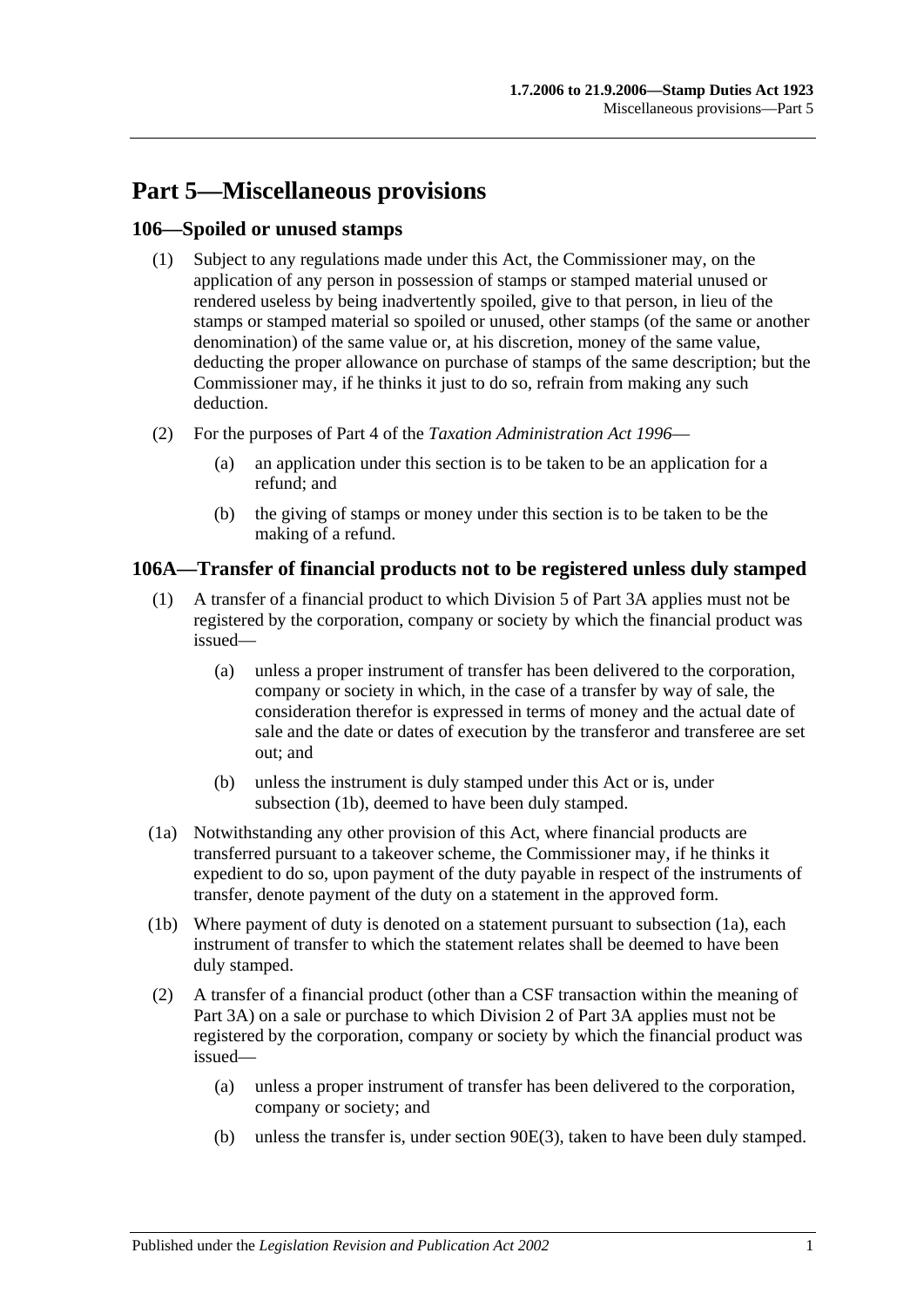- (3) After a transfer of any financial product has been registered by the corporation, company or society in this State, the instrument of transfer shall be retained in this State by the corporation, company or society for a period of not less than five years.
- (4) If a corporation, company or society contravenes or fails to comply with any of the provisions of this section, that corporation, company or society is guilty of an offence. Penalty: \$10 000.
- (5) The right or title of any transferee or subsequent holder of any financial product shall not be invalidated by reason only that the transfer of the financial product was registered by a corporation, company or society in contravention of the provisions of this section.

#### **107—Transfer of property to correct error**

- (1) If the Commissioner is satisfied, on application by a party to an instrument submitted for stamping, that the sole purpose of the instrument is to reverse or correct a disposition of property resulting from an error in an earlier instrument, the Commissioner may grant relief from stamp duty under this section.
- (2) The Commissioner may require the applicant to provide such information (verified if the Commissioner thinks fit by statutory declaration) as the Commissioner thinks necessary to decide the application.
- (3) If the Commissioner grants relief from stamp duty under this section, the duty chargeable on the instrument is ten dollars plus the amount (if any) by which the duty that would have been paid on the earlier instrument if it had been correctly made in the first instance exceeds the amount of duty actually paid on that instrument.

#### **108—Penalties for certain offences**

- <span id="page-97-0"></span>(1) Any person who—
	- (a) forges any die or stamp;
	- (b) impresses any material with a forged die;
	- (c) cuts, tears or in any way removes from any material any stamp with intent to make fraudulent use of the stamp or of any part thereof;
	- (d) mutilates any stamp with intent to make fraudulent use of any part thereof;
	- (e) fraudulently fixes or places upon any material, or upon any stamp, any stamp or part of a stamp which has been cut, torn or in any way removed from any other material or out of or from any other stamp;
	- (f) erases or otherwise removes from any stamped material any name, sum, date or other matter or thing therein written with the intent that any fraudulent use should be made of the stamp upon the material;
	- (g) knowingly sells or exposes for sale, or utters or uses, any forged stamp;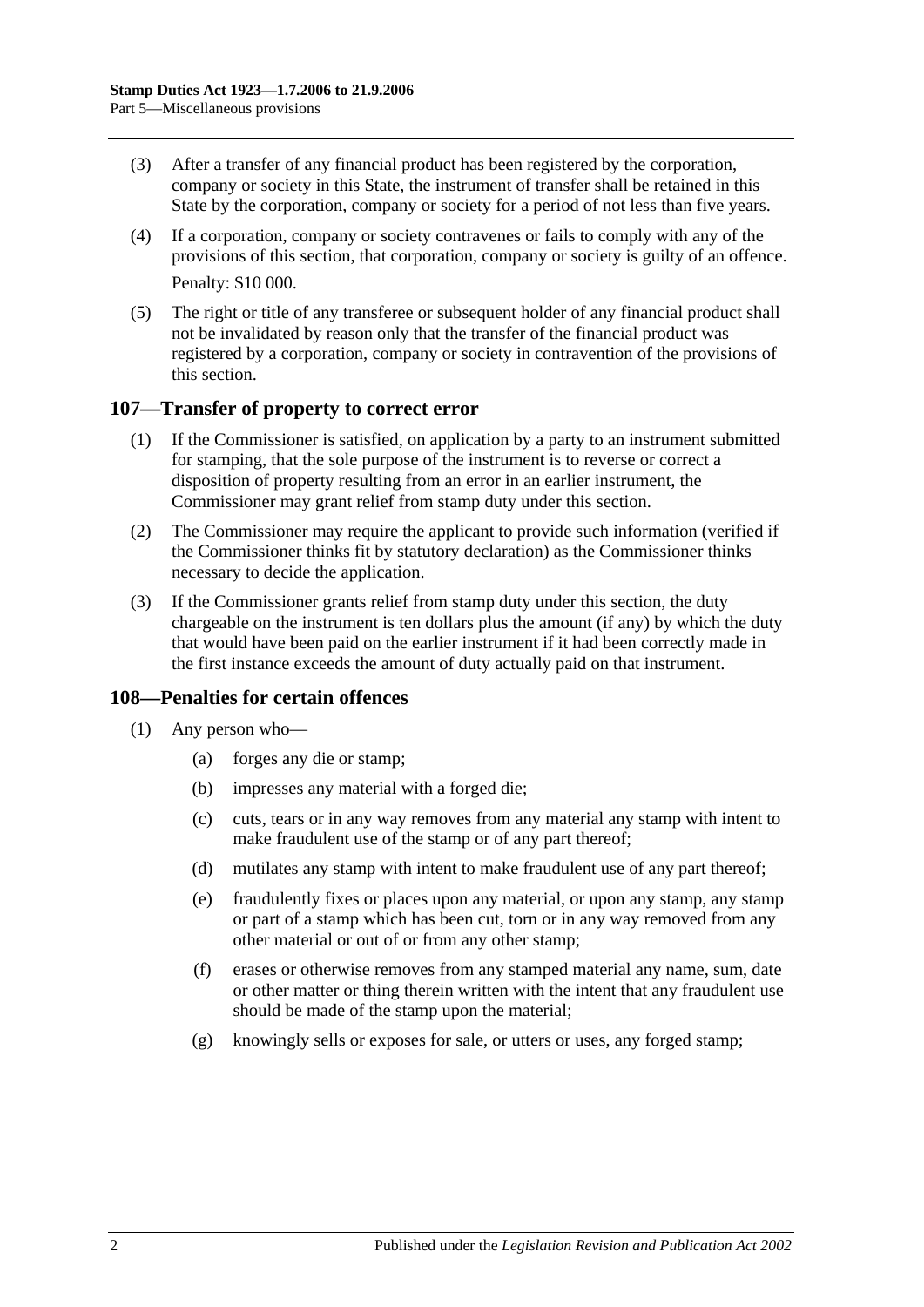<span id="page-98-0"></span>(h) knowingly and without lawful excuse (the proof of which lawful excuse shall lie on the person accused) has in his possession any forged die or stamp, or any stamp or part of a stamp which has been fraudulently cut, torn or otherwise removed from any material, or any stamp which has been fraudulently mutilated, or any stamped material out of which any name, sum, date or other matter or thing has been fraudulently erased or otherwise removed,

shall be guilty of an offence and liable to imprisonment, with or without hard labour, for a term of not less than one year and not more than seven years.

(2) Any person who causes to be done, or knowingly assists in doing, any of the acts mentioned in [subsection](#page-97-0)  $(1)(a)$  to  $(h)$  shall be deemed to be guilty of the principal offence and shall be punishable accordingly.

# **109—Penalty for fraud**

Any person who—

- (a) fraudulently removes or causes to be removed from any instrument any adhesive stamp, or fraudulently affixes to any instrument any adhesive stamp which has been removed from any other instrument, with intent that the stamp may be used again; or
- (b) knowingly sells, offers for sale or utters any adhesive stamp which has been removed from any instrument, or utters any instrument having thereon any adhesive stamp which to his knowledge has been so removed; or
- (c) practises or is concerned in any fraudulent act, contrivance or device with intent to evade any duty under this Act,

is guilty of an offence.

Penalty: \$10 000 plus an amount equal to twice the amount of any duty sought to be evaded.

#### **111—Remedy for misappropriation**

- (1) The Supreme Court may, upon application by, or on behalf of, the Commissioner, grant a rule requiring any person who has received money payable by way of duty, or the executor or administrator of any such person, to show cause why he should not deliver to the Commissioner an account upon affidavit of any duty or sum of money received by that person, executor or administrator and why it should not be forthwith paid to the Commissioner.
- (2) The Court may make absolute such a rule and enforce by attachment or otherwise the payment of any such duty or sum of money as appears to be due, together with costs.

#### **112—Regulations**

- (1) The Governor may make such regulations and may authorise such forms as may be necessary from time to time for carrying this Act into effect and may, by any such regulation, impose a penalty not exceeding \$2 000 for any breach thereof.
- (2) Every such regulation and form, when published in the Gazette, shall have the force of law.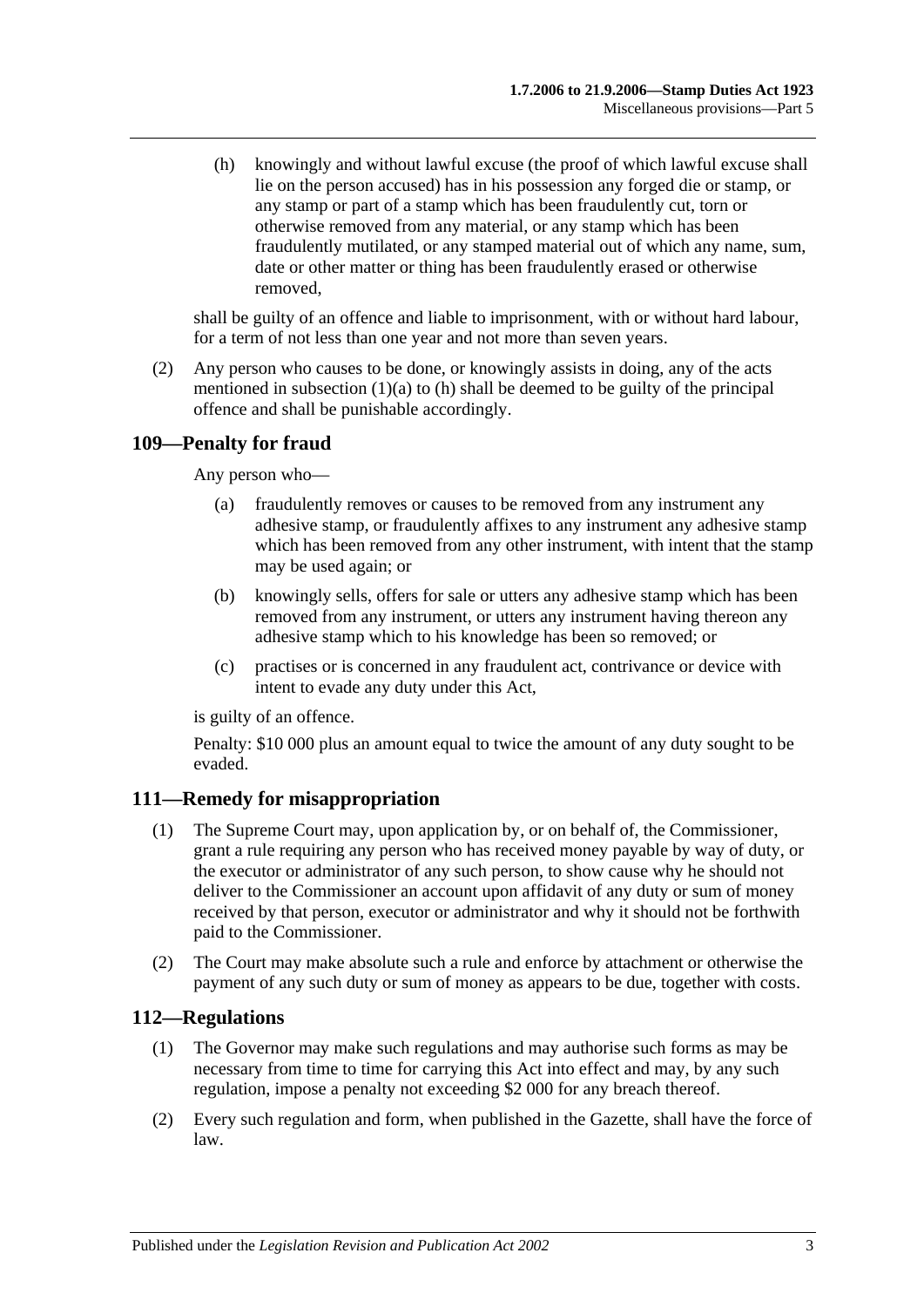- (3) Every such regulation shall be laid before both Houses of Parliament forthwith if Parliament is sitting and, if not, then within thirty days after the commencement of the next session.
- <span id="page-99-0"></span>(4) Regulations made under this section may prescribe any matters necessary or convenient to be prescribed or which are required or, expressly or by implication, authorised or permitted to be prescribed for the purposes of this Act.
- (5) Without limiting the generality of [subsection](#page-99-0) (4), the regulations may—
	- (a) be of general or limited application; and
	- (b) require the use of forms approved by the Commissioner for documents required or authorised to be used for the purposes of this Act or the regulations; and
	- (c) leave any other matter to be determined, varied or regulated according to the discretion of the Commissioner; and
	- (d) make different prescriptions according to prescribed circumstances.

#### **114—Exemption from stamp duty**

- (1) The Governor may, by proclamation, exempt any body or authority established by statute from the payment of duty under this Act.
- (2) The Governor may, by subsequent proclamation, vary or revoke a proclamation under this section.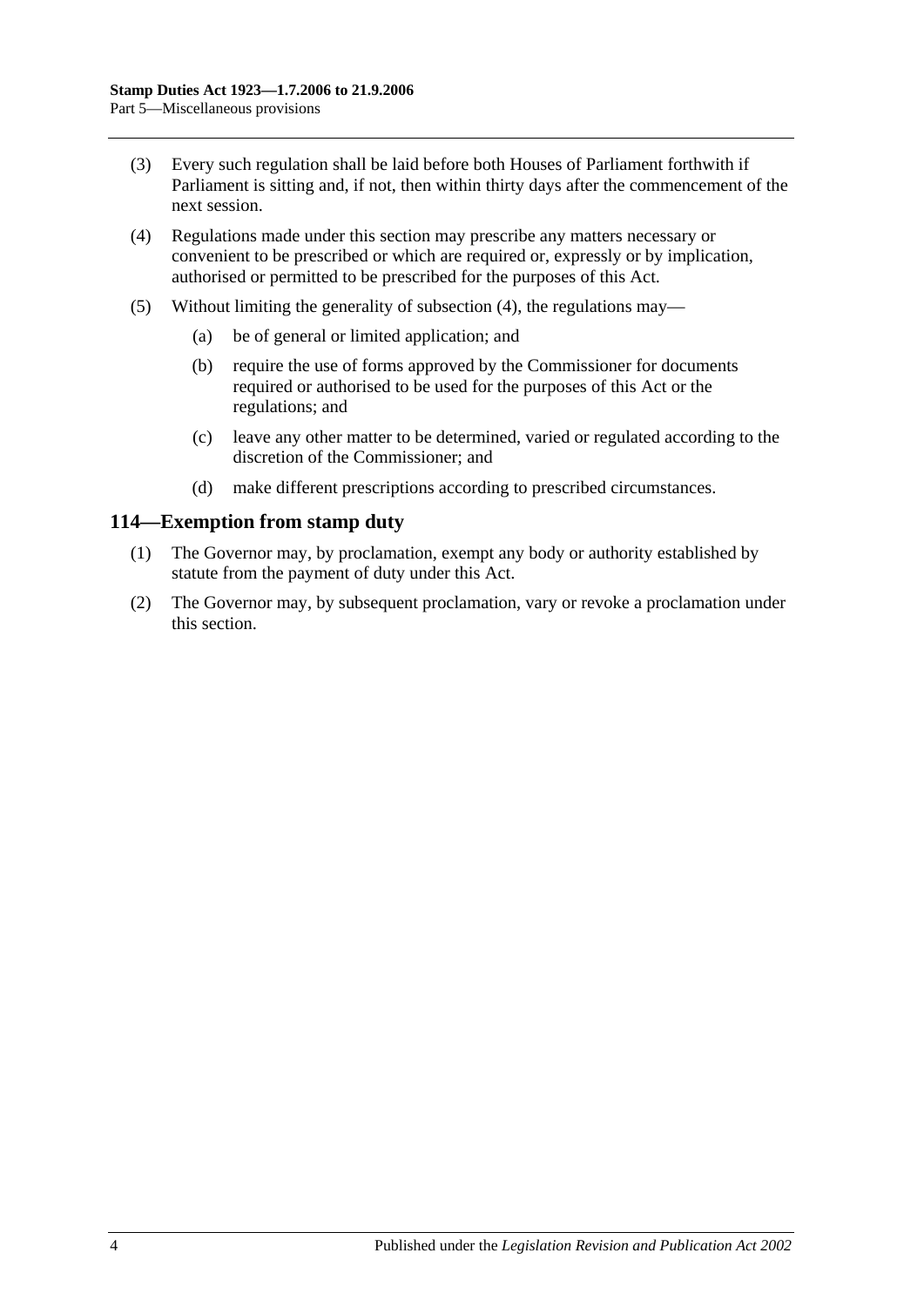# **Schedule 1—Transitional provisions**

#### **1—Commencement of consequential regulations**

Regulations under this Act that are consequential on the amendments made to this Act by the *[Statutes Amendment \(Financial Institutions\) Act](http://www.legislation.sa.gov.au/index.aspx?action=legref&type=act&legtitle=Statutes%20Amendment%20(Financial%20Institutions)%20Act%201999) 1999* or are consequential on the *Cheques and Payment Orders Amendment Act 1998* of the Commonwealth may come into operation on 1 December 1998 or on any subsequent day occurring before the regulations were made.

# <span id="page-100-0"></span>**Schedule 2—Stamp duties and exemptions Part 1—Specified instruments**

#### **1—Annual licence application or monthly return**

| (1) | Annual licence application or monthly return to be lodged by any company, person<br>or firm of persons, whether corporate or unincorporate, which carries on or<br>proposes to carry on in South Australia any life, personal accident, fire, fidelity,<br>guarantee, livestock, plate glass, marine or other assurance or insurance business<br>and whether the head office or principal place of business of that company, person<br>or firm is in South Australia or elsewhere- |                                                                                                                                                                                                                                                                                                                                                                                                  |                                                                                                                                        |          |  |  |  |
|-----|------------------------------------------------------------------------------------------------------------------------------------------------------------------------------------------------------------------------------------------------------------------------------------------------------------------------------------------------------------------------------------------------------------------------------------------------------------------------------------|--------------------------------------------------------------------------------------------------------------------------------------------------------------------------------------------------------------------------------------------------------------------------------------------------------------------------------------------------------------------------------------------------|----------------------------------------------------------------------------------------------------------------------------------------|----------|--|--|--|
|     | (a)                                                                                                                                                                                                                                                                                                                                                                                                                                                                                | in the case of an annual licence application where the company, person<br>or firm has received or in any manner charged in account (whether<br>directly or by agents) premiums relating to life insurance within the<br>period of 12 months preceding the year for which the licence is to be<br>taken out—for every \$100 or fractional part of \$100 of those premiums                         | \$1.50                                                                                                                                 |          |  |  |  |
|     | (ab)                                                                                                                                                                                                                                                                                                                                                                                                                                                                               | in the case of a monthly return where the company, person or firm has<br>received or in any manner charged in account (whether directly or by<br>agents) premiums relating to policies of any kind (other than life<br>insurance policies) within the month preceding the month in which the<br>return is required to be lodged—for every \$100 or fractional part of \$100<br>of those premiums |                                                                                                                                        |          |  |  |  |
|     | (b)                                                                                                                                                                                                                                                                                                                                                                                                                                                                                |                                                                                                                                                                                                                                                                                                                                                                                                  | where the company, person or firm has not, prior to applying for an<br>annual licence, transacted any assurance or insurance business- |          |  |  |  |
|     |                                                                                                                                                                                                                                                                                                                                                                                                                                                                                    | (i)                                                                                                                                                                                                                                                                                                                                                                                              | if the annual licence is required for the full period of twelve months                                                                 | \$100.00 |  |  |  |
|     |                                                                                                                                                                                                                                                                                                                                                                                                                                                                                    | (ii)                                                                                                                                                                                                                                                                                                                                                                                             | if the annual licence is required for a shorter period than<br>twelve months, a proportionate part of                                  | \$100.00 |  |  |  |
| (2) | For the purposes of this item, subject to the exemptions in subclause $(3)$ —                                                                                                                                                                                                                                                                                                                                                                                                      |                                                                                                                                                                                                                                                                                                                                                                                                  |                                                                                                                                        |          |  |  |  |
|     | (a)                                                                                                                                                                                                                                                                                                                                                                                                                                                                                | the premiums referred to in subclause $(1)(a)$ are net premiums and shall<br>be counted so as to exclude any amount in respect of stamp duty on the<br>annual licence application received or charged on or after 1 January,<br>1986, any commission or discount and any portion of those premiums<br>actually paid by way of reinsurance effected in South Australia with any                   |                                                                                                                                        |          |  |  |  |

other such company, person or firm; and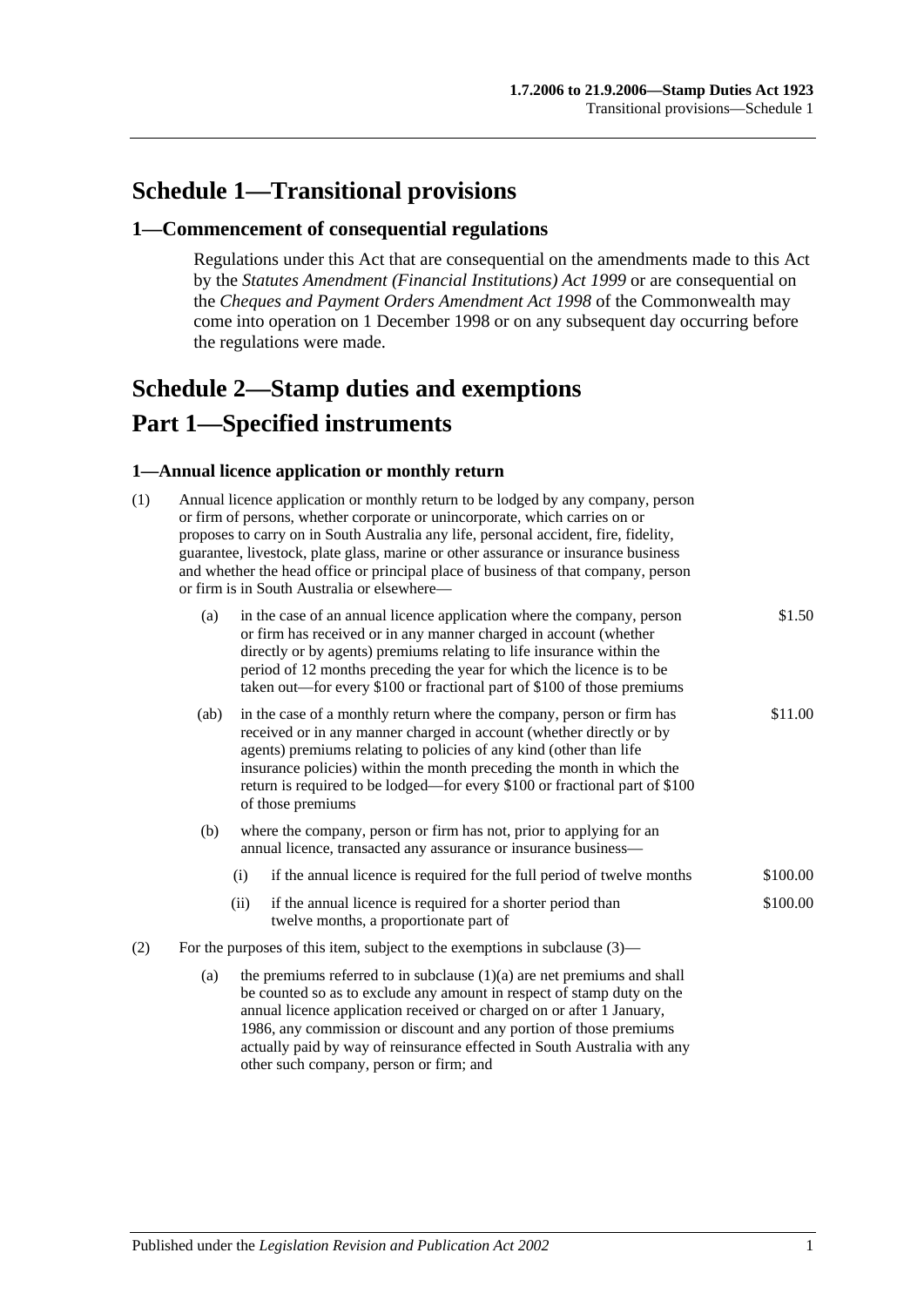- (b) in the case of an application for an annual licence to be taken out for the year commencing on 1 January, 1987, or a subsequent year, the amount of any premiums refunded during the period of 12 months preceding the year for which the annual licence is to be taken out (whether those premiums were received during that preceding period or earlier) shall be deducted from the amount of the premiums referred to in subclause  $(1)(a)$ ; and
- (c) the premiums referred to in subclause  $(1)(ab)$  must be counted so as to exclude any amount in respect of stamp duty received or charged on or after 1 January 1986, and any portion of those premiums actually paid by way of reinsurance effected in South Australia with any other such company, person or firm; and
- (d) in the case of a monthly return, there must be deducted from the amount of the premiums referred to in subclause  $(1)(ab)$  the amount of any refunds in respect of premiums (whenever received) made after the end of the month in respect of which duty was last paid under this item by the company, person or firm and before the commencement of the month in which the return is required to be lodged; and
- (e) no premiums received by any such company, person or firm for insurance risks outside South Australia, except life and personal accident insurance risks outside South Australia, shall be counted; and
- (f) in the case of a life insurance policy, any amount that is paid on or after 1 January, 1986, from an account established for investment to an account established for insurance of a risk shall be deemed to be a premium received under that policy for insurance of that risk; and
- (g) the duty in respect of any one licence under subclause  $(1)(a)$  shall not in any case be less than \$100.

#### (3) **Exemptions**

- 1. Premiums received or charged under any private guarantee fidelity insurance scheme promoted amongst and sustained solely for the benefit of the officers and servants of any particular public department, company, person or firm and not extended, either directly or indirectly, beyond such officers and servants.
- 2. Premiums received or charged under any scheme referred to in exemption 1 promoted amongst and sustained solely for the benefit of the officers and members of any friendly society or branch thereof and not extended, either directly or indirectly, beyond such officers and members.
- 3. Any premium or portion of a premium received or charged on or after 1 January, 1986, under a life insurance policy in respect of investment and not in respect of any risk insured by the policy.
- 4. Any premium received or charged under a policy in respect of a life or personal accident insurance risk where the principal place of residence of the policy owner is in the Northern Territory and the policy is registered in a registry kept in the Northern Territory pursuant to the *Life Insurance Act 1945* of the Commonwealth.
- 5. Any premium or portion of a premium received or charged on or after the first day of January, 1985, under a policy of workers compensation insurance where the premium or portion is referable to insurance against liability to pay workers compensation in respect of workers under the age of 25 years.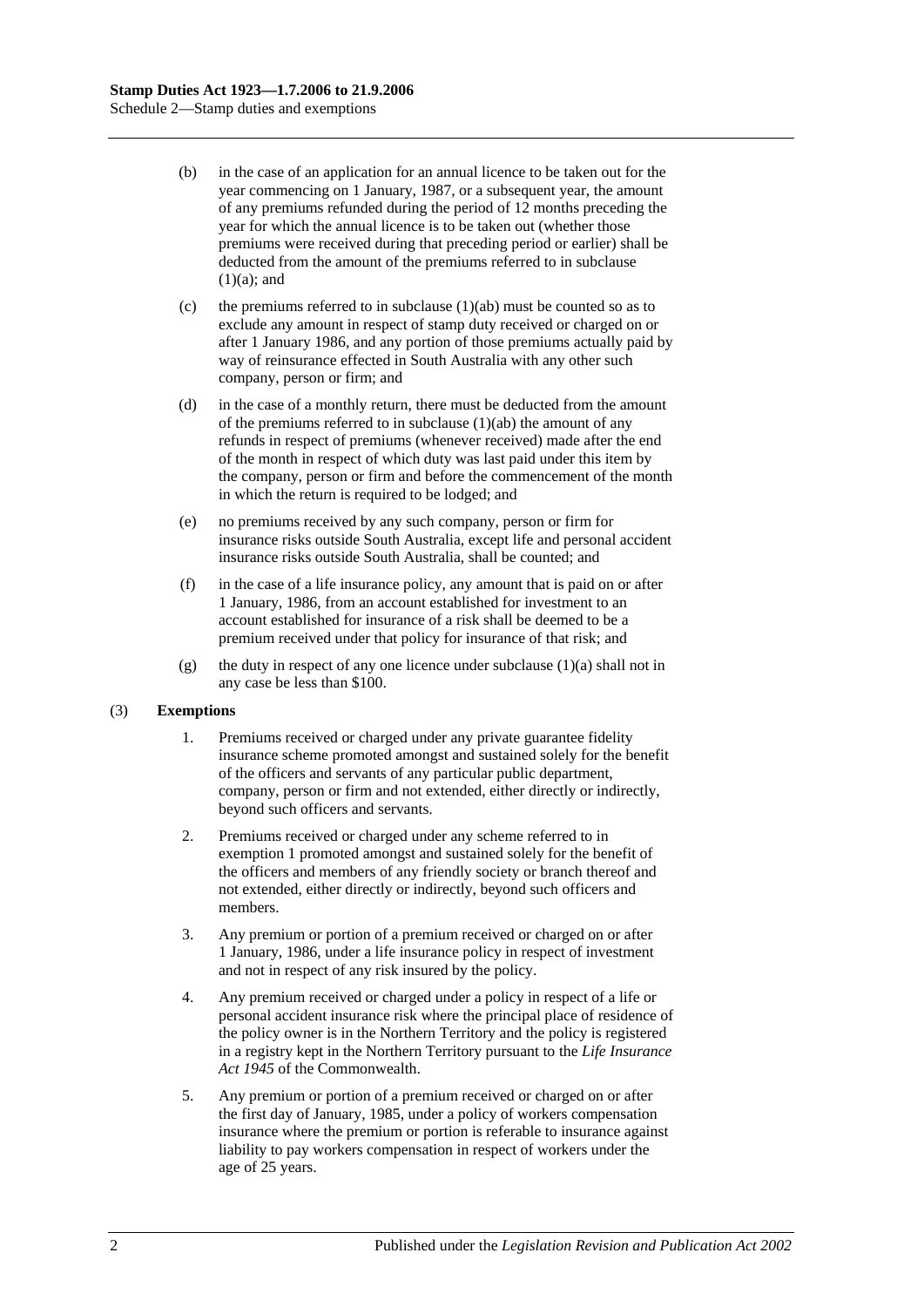|     | 6.  |                                                                                                                                                                                                                                                                                                                  | Any premium or portion of a premium received or charged on or after<br>the first day of January, 1985, under a policy of insurance by a registered<br>medical benefits organisation within the meaning of the National Health<br>Act 1953 of the Commonwealth where the premium or portion is<br>referable to insurance against medical, dental or hospital expenses. |                                                                                                                         |  |  |  |
|-----|-----|------------------------------------------------------------------------------------------------------------------------------------------------------------------------------------------------------------------------------------------------------------------------------------------------------------------|-----------------------------------------------------------------------------------------------------------------------------------------------------------------------------------------------------------------------------------------------------------------------------------------------------------------------------------------------------------------------|-------------------------------------------------------------------------------------------------------------------------|--|--|--|
|     | 7.  |                                                                                                                                                                                                                                                                                                                  | Any premium or portion of a premium received or charged on or after<br>1 January, 1986, under any life insurance policy, being a policy for the<br>payment of an annuity to the person insured.                                                                                                                                                                       |                                                                                                                         |  |  |  |
|     | 8.  | Any premium or portion of a premium received or charged on or after<br>1 November, 1986, in respect of the insurance of the hull of a marine<br>craft used primarily for commercial purposes or in respect of the<br>insurance of goods carried by railway, road, air or sea or of the freight on<br>such goods. |                                                                                                                                                                                                                                                                                                                                                                       |                                                                                                                         |  |  |  |
|     |     |                                                                                                                                                                                                                                                                                                                  | 2—Application to register or transfer registration of motor vehicle                                                                                                                                                                                                                                                                                                   |                                                                                                                         |  |  |  |
| (1) |     |                                                                                                                                                                                                                                                                                                                  | Application to register or transfer the registration of a motor vehicle—component<br>payable in respect of registration-                                                                                                                                                                                                                                              |                                                                                                                         |  |  |  |
|     | (a) | where the value of the motor vehicle (not being a commercial motor<br>vehicle or a trailer)-                                                                                                                                                                                                                     |                                                                                                                                                                                                                                                                                                                                                                       |                                                                                                                         |  |  |  |
|     |     | (i)                                                                                                                                                                                                                                                                                                              | does not exceed \$1 000—for every \$100 or fractional part of \$100<br>of that value                                                                                                                                                                                                                                                                                  | \$1.00                                                                                                                  |  |  |  |
|     |     | (ii)                                                                                                                                                                                                                                                                                                             | exceeds \$1 000, but does not exceed \$2 000                                                                                                                                                                                                                                                                                                                          | \$10.00 plus \$2.00<br>for every \$100 or<br>fractional part of<br>\$100 of the excess<br>over \$1 000 of<br>that value |  |  |  |
|     |     | (iii)                                                                                                                                                                                                                                                                                                            | exceeds \$2 000, but does not exceed \$3 000                                                                                                                                                                                                                                                                                                                          | \$30.00 plus \$3.00<br>for every \$100 or<br>fractional part of<br>\$100 of the excess<br>over \$2 000 of<br>that value |  |  |  |
|     |     | (iv)                                                                                                                                                                                                                                                                                                             | exceeds \$3 000                                                                                                                                                                                                                                                                                                                                                       | \$60.00 plus \$4.00<br>for every \$100 or<br>fractional part of<br>\$100 of the excess<br>over \$3 000 of<br>that value |  |  |  |
|     | (b) |                                                                                                                                                                                                                                                                                                                  | where the value of the motor vehicle (being a commercial motor vehicle<br>or a trailer)—                                                                                                                                                                                                                                                                              |                                                                                                                         |  |  |  |
|     |     | (i)                                                                                                                                                                                                                                                                                                              | does not exceed \$1 000—for every \$100 or fractional part of \$100<br>of that value                                                                                                                                                                                                                                                                                  | \$1.00                                                                                                                  |  |  |  |
|     |     | (ii)                                                                                                                                                                                                                                                                                                             | exceeds \$1 000, but does not exceed \$2 000                                                                                                                                                                                                                                                                                                                          | \$10.00 plus \$2.00<br>for every \$100 or<br>fractional part of<br>\$100 of the excess<br>over \$1 000 of<br>that value |  |  |  |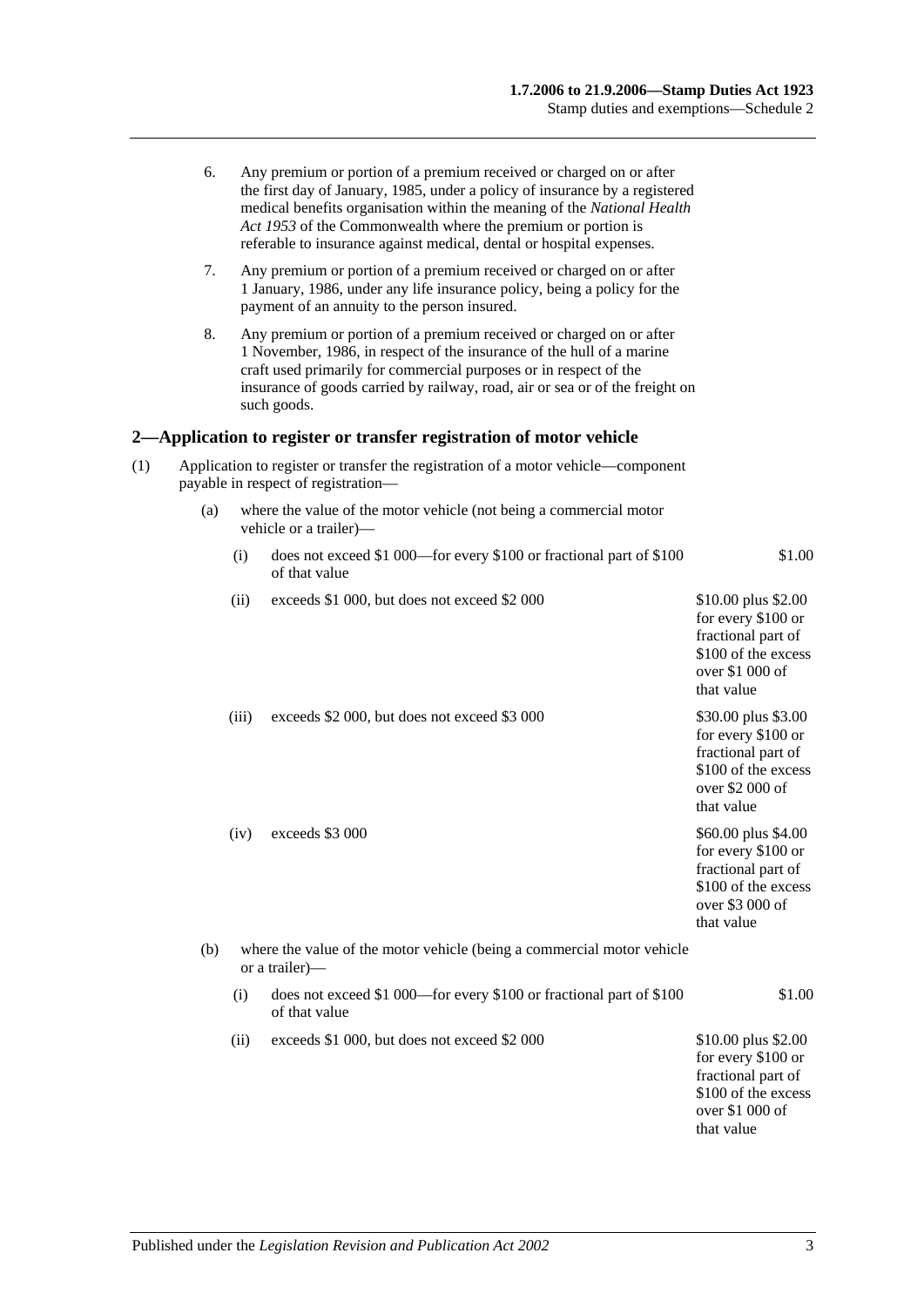(iii) exceeds  $$2\,000$   $$30.00 \, \text{plus } $3.00$ 

for every \$100 or fractional part of \$100 of the excess over \$2 000 of that value

(c) if the application is not exempt from duty but the amount of the duty would, apart from this paragraph, be less than \$5, the component in respect of registration is to be \$5.

#### (2) **Exemptions from component payable under subclause (1) in respect of registration**

- 1. Any application to register a motor vehicle made by a person who carries on the business of selling motor vehicles if the application is made by that person for the purpose of selling the motor vehicle to which the application relates to another person in the ordinary course of that business or for the purpose of demonstrating such motor vehicle to prospective purchasers thereof and such motor vehicle has not been previously registered (whether in this State or elsewhere in the Commonwealth).
- 2. Any application to register a motor vehicle that has been previously registered (whether in this State or elsewhere in Australia) or any application to transfer the registration of a motor vehicle that has been previously registered (whether in this State or elsewhere in Australia) to a dealer if the application is being made by that dealer for the purpose of the resale by him to another person of the motor vehicle to which the application relates and the resale is in the ordinary course of the business of the dealer.
- 3. Any application to register a motor vehicle or to transfer the registration of a motor vehicle made by a person or body who or which is entitled to registration, without fee, of the vehicle to which the application relates.
- 4. Any application to register or to transfer the registration of a trailer that is not a heavy vehicle.
- 5. Any application to register a motor vehicle or to transfer the registration of a motor vehicle made by the Crown or by any statutory body or authority which holds its assets for and on account of the Crown or by any person on behalf of the Crown or of any such body or authority.
- 5A. Any application to register a motor vehicle or to transfer the registration of a motor vehicle made under the scheme established for the registration of motor vehicles used for or in connection with Government or Government sponsored services and known as "the Continuous Government Registration Scheme".
- 6. Any application to register a motor vehicle or to transfer the registration of a motor vehicle to the extent that *ad valorem* stamp duty has already been paid, or is payable, on another instrument by which or by virtue of which the property in the motor vehicle was, or will be, legally or equitably transferred to, or vested in, the applicant.
- 7. Any application to register or to transfer the registration of a motor vehicle made by an executor or administrator of, or by any person administering the estate of, a deceased person if the application is made only for the purpose of the transfer of the motor vehicle to a person beneficially entitled thereto or for the purpose of the sale of the motor vehicle in the course of winding up the estate.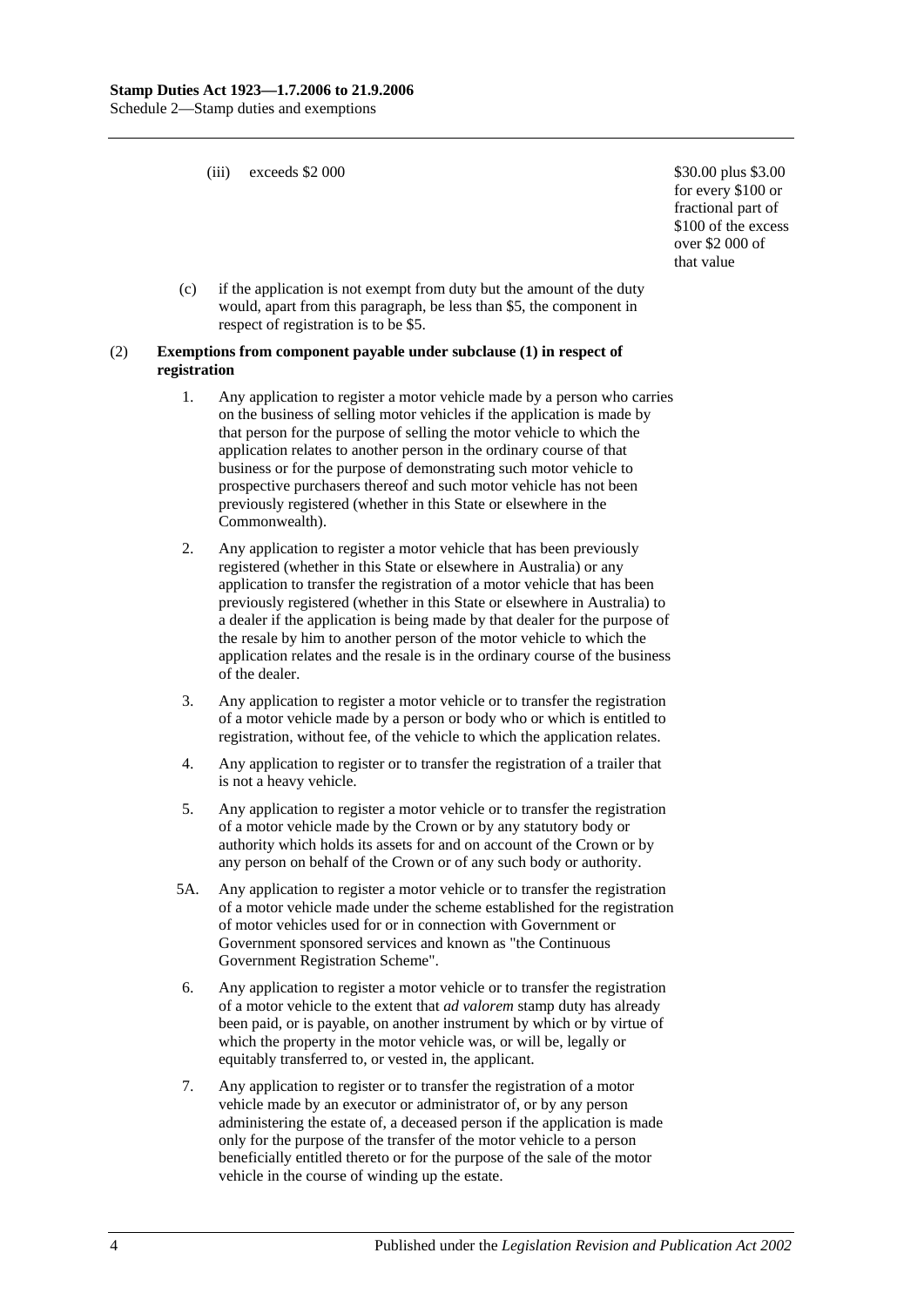- 8. Any application to transfer the registration of a motor vehicle made by an owner who has repossessed that motor vehicle pursuant to a hire-purchase agreement or made by an owner in pursuance of the return of the motor vehicle to that owner by the hirer voluntarily where the vehicle is the subject of a hire-purchase agreement or upon the termination of a hiring agreement (not being a hire-purchase agreement).
- 9. Any application to register or to transfer the registration of a motor vehicle in which seating for not less than twelve adult passengers is provided and which is to be used solely or predominantly for the carriage of passengers for hire or reward.
- 10. Any application to register a motor vehicle in, or to transfer the registration of a motor vehicle to, the name of a council as defined in the *[Local Government Act](http://www.legislation.sa.gov.au/index.aspx?action=legref&type=act&legtitle=Local%20Government%20Act%201999) 1999* or a subsidiary of a council under that Act.
- 10A. Any application to register a motor vehicle where the vehicle is to be conditionally registered under section 25 of the *[Motor Vehicles Act](http://www.legislation.sa.gov.au/index.aspx?action=legref&type=act&legtitle=Motor%20Vehicles%20Act%201959) 1959* and the application is of a class declared by regulation under that Act to be exempt from stamp duty.
- 11. Any application to register a motor vehicle in, or transfer the registration of a motor vehicle to, the name of a person who—
	- (a) is entitled under section 38 of the *[Motor Vehicles Act](http://www.legislation.sa.gov.au/index.aspx?action=legref&type=act&legtitle=Motor%20Vehicles%20Act%201959) 1959* to have the motor vehicle registered at a reduced registration fee; and
	- (b) is not enjoying the benefit of this exemption in respect of any other motor vehicle currently owned by the person.
- 12. Any application to register a motor vehicle in, or to transfer the registration of a motor vehicle to, the name of a person who satisfies the Registrar of Motor Vehicles—
	- (a) that he is licensed under the law of another State or Territory of the Commonwealth to carry on the business of buying, selling or exchanging second-hand or used motor vehicles; and
	- (b) that the application is being made by that person for the purpose of the resale by him to another person of the motor vehicle to which the application relates; and
	- (c) that such resale is in the ordinary course of the business of that person.
- 13. Any application to register a motor vehicle in, or to transfer the registration of a motor vehicle to, the name of a person who satisfies the Registrar of Motor Vehicles—
	- (a) that he is the owner of the motor vehicle; and
	- (b) that, in consequence of the loss by him of the use of one or both of his legs, he is permanently unable to use public transport; and
	- (c) that the motor vehicle will be wholly or mainly used for transporting himself; and
	- (d) that he is not enjoying the benefit of this exemption in respect of any other motor vehicle currently owned by him.
- 14. Any application to register a motor vehicle in, or to transfer the registration of a motor vehicle to, the name of a person who satisfies the Registrar of Motor Vehicles—
	- (a) that the motor vehicle is the subject of a hire-purchase agreement; and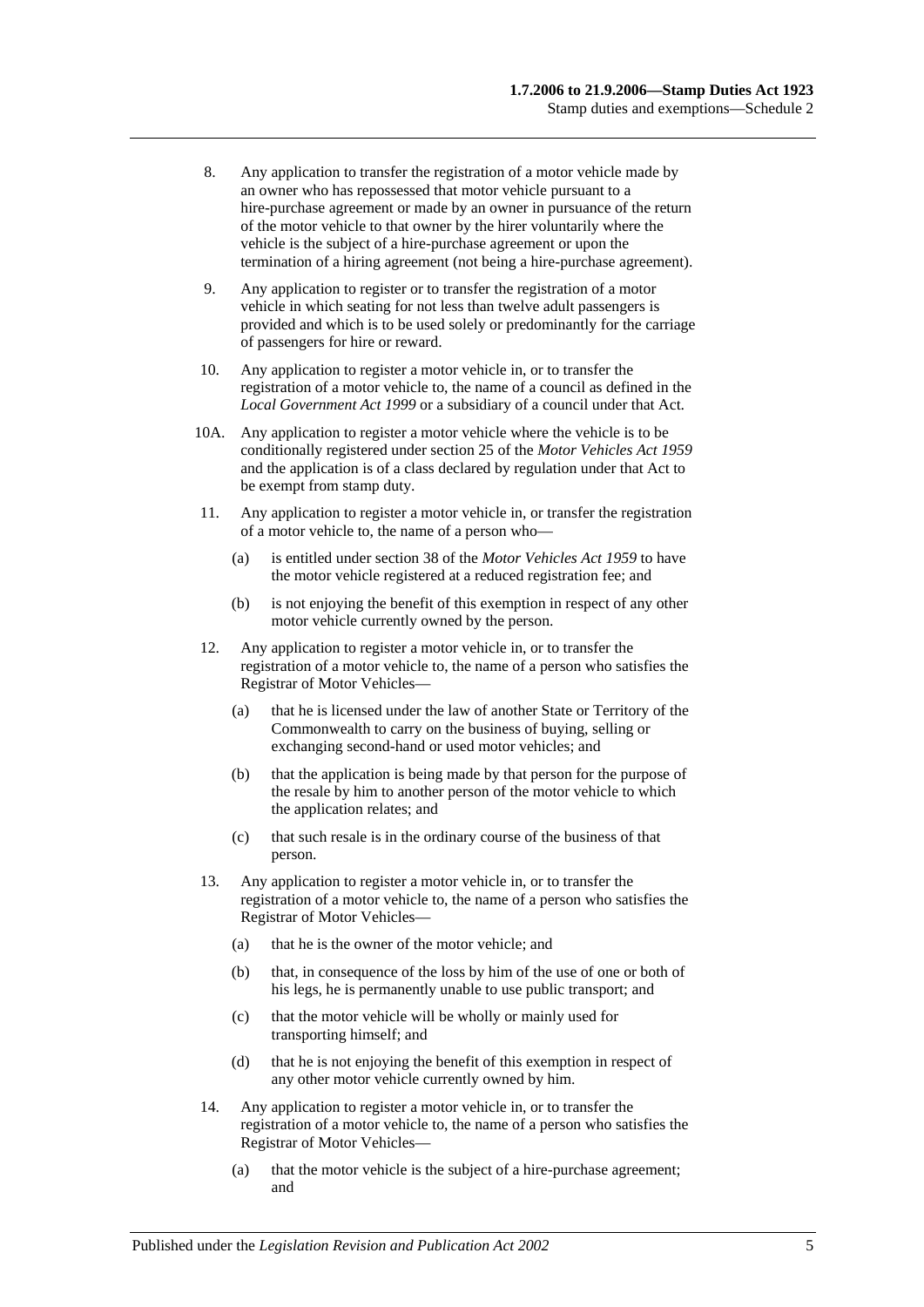(b) that he is a person to whom the hirer's rights under the agreement have passed by assignment,

but, if *ad valorem* stamp duty has already been paid in respect of the assignment of such rights on the instrument by which, or by virtue of which, such rights were assigned, this exemption shall apply only to the extent of the amount of such duty so paid.

- 15. Any application to register a motor vehicle where the vehicle was not, immediately before the date on which the application is made, conditionally registered under section 25 of the *[Motor Vehicles Act](http://www.legislation.sa.gov.au/index.aspx?action=legref&type=act&legtitle=Motor%20Vehicles%20Act%201959) 1959* and—
	- (a) immediately before the date on which the application is made, the motor vehicle was registered in the name of the applicant (and not in the name of any other person) under the law of this State; or
	- (b) the applicant satisfies the Registrar of Motor Vehicles that, immediately before the date on which the application is made—
		- (i) the motor vehicle was registered in the name of the applicant (and not in the name of any other person) under the law of another State or a Territory of the Commonwealth; and
		- (ii) the applicant—
			- (A) was a resident of that State or Territory; or
			- (B) carried on a business in that State or Territory.
- 16. Any application to register a motor vehicle in, or to transfer the registration of a motor vehicle into, the name of the East Torrens County Board of Health constituted under the *[Health Act](http://www.legislation.sa.gov.au/index.aspx?action=legref&type=act&legtitle=Health%20Act%201935) 1935*.
- 17. Any application to transfer the registration of a motor vehicle made by a mortgagee—
	- (a) who has, in accordance with the *[Consumer Transactions Act](http://www.legislation.sa.gov.au/index.aspx?action=legref&type=act&legtitle=Consumer%20Transactions%20Act%201972) 1972*, taken possession of the motor vehicle in pursuance of a consumer mortgage; or
	- (b) to whom the motor vehicle has been voluntarily returned by the mortgagor in pursuance of the *[Consumer Transactions Act](http://www.legislation.sa.gov.au/index.aspx?action=legref&type=act&legtitle=Consumer%20Transactions%20Act%201972) 1972*.
- 18. Any application to register or to transfer the registration of a tractor or item of agricultural machinery owned by a primary producer.
- 19. An application to register a motor vehicle in, or to transfer the registration of a motor vehicle into, the name of a beneficiary of the estate of a deceased person in order to give effect to the provisions of a will or the rules of intestacy.
- (3) Application to register or transfer the registration of a motor vehicle—component payable in respect of policy of insurance where the application is for registration of the vehicle for a period of—
	- (a) less than 12 months (for each 3 months or part of each 3 months in the period of registration) \$15.00
	- (b)  $12 \text{ months}$  \$60.00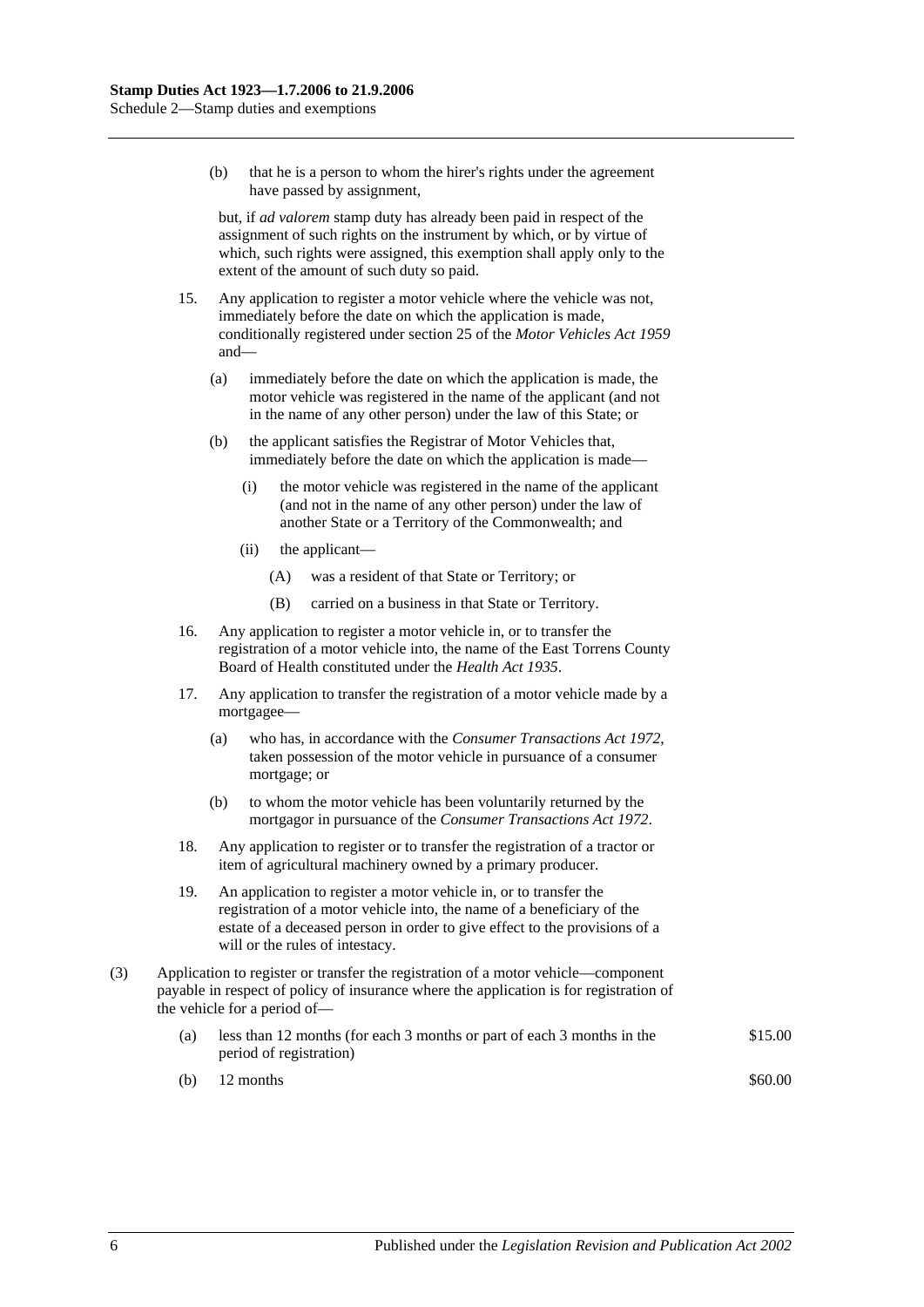#### (4) **Exemptions from component payable under subclause (3) in respect of a policy of insurance**

- 1. Policy of insurance where the application for registration is made by a person or body who or which is entitled to registration of the motor vehicle to which the application relates without fee.
- 2. Policy of insurance where the application is for registration of a trailer that is not a heavy vehicle.
- 3. Policy of insurance where the application for registration is made by the Crown or by any statutory body or authority which holds its assets for and on account of the Crown or by any person on behalf of the Crown or of any such body or authority.
- 3A. Policy of insurance where the motor vehicle is or is to be registered under the scheme established for the registration of motor vehicles used for or in connection with Government or Government sponsored services and known as "the Continuous Government Registration Scheme".
- 4. Policy of insurance where the application is for registration of a motor vehicle in which seating for not less than twelve adult passengers if provided and which is used solely or predominantly for the carriage of passengers for hire or reward.
- 5. Policy of insurance where the application for registration is made by a council as defined in the *[Local Government Act](http://www.legislation.sa.gov.au/index.aspx?action=legref&type=act&legtitle=Local%20Government%20Act%201999) 1999* or a subsidiary of a council under that Act.
- 5A. Policy of insurance where the motor vehicle is to be conditionally registered under section 25 of the *[Motor Vehicles Act](http://www.legislation.sa.gov.au/index.aspx?action=legref&type=act&legtitle=Motor%20Vehicles%20Act%201959) 1959* and the application for registration is of a class declared by regulation under that Act to be exempt from stamp duty.
- 6. Policy of insurance where the application for registration is made by a person who—
	- (a) is entitled under section 38 of the *[Motor Vehicles Act](http://www.legislation.sa.gov.au/index.aspx?action=legref&type=act&legtitle=Motor%20Vehicles%20Act%201959) 1959* to have the motor vehicle registered at a reduced registration fee; and
	- (b) is not enjoying the benefit of this exemption in respect of any other motor vehicle currently owned by the person.
- 7. Policy of insurance where the application for registration is made by a person who satisfies the Registrar of Motor Vehicles—
	- (a) that he is the owner of the motor vehicle; and
	- (b) that, in consequence of the loss by him of the use of one or both of his legs, he is permanently unable to use public transport; and
	- (c) that the motor vehicle will be wholly or mainly used for transporting himself; and
	- (d) that he is not enjoying the benefit of this exemption in respect of any other motor vehicle currently owned by him.
- 8. Policy of insurance where the application for registration is made by a person who satisfies the Registrar of Motor Vehicles—
	- (a) that he is the owner of the motor vehicle;
	- (b) that he is entitled as the holder of—
		- (i) a State concession card issued by the Department of Community Welfare; or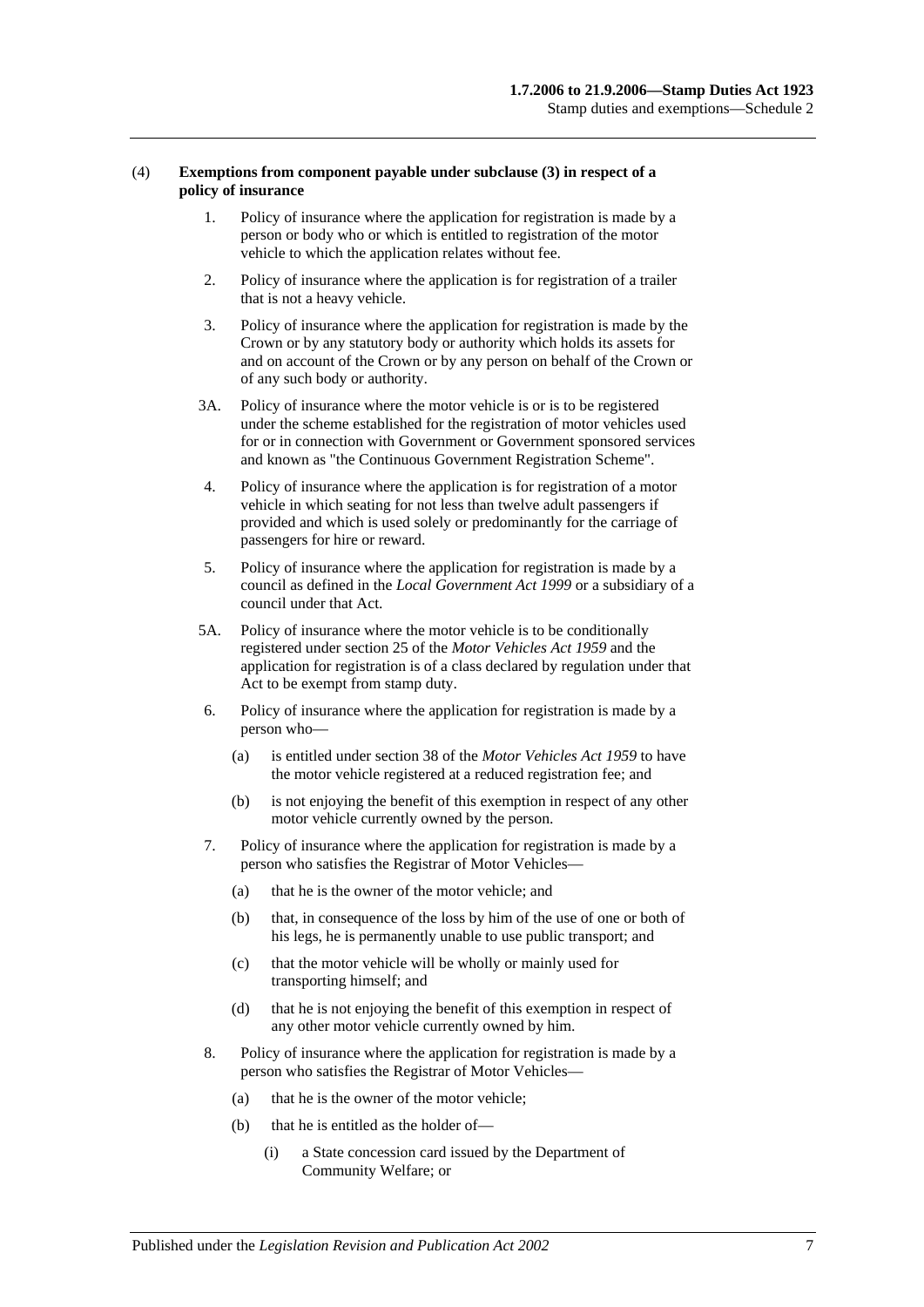|     |                                                                                                                      |                                                                                                                                                                             | (ii) | a pensioner entitlement card issued under any Act or law of the<br>Commonwealth,                                                                                     |                                                                                                                           |  |  |  |  |  |  |  |
|-----|----------------------------------------------------------------------------------------------------------------------|-----------------------------------------------------------------------------------------------------------------------------------------------------------------------------|------|----------------------------------------------------------------------------------------------------------------------------------------------------------------------|---------------------------------------------------------------------------------------------------------------------------|--|--|--|--|--|--|--|
|     |                                                                                                                      |                                                                                                                                                                             |      | to travel on public transport in this State at reduced fares.                                                                                                        |                                                                                                                           |  |  |  |  |  |  |  |
| 3–  |                                                                                                                      |                                                                                                                                                                             |      | Conveyance or transfer on sale of property not otherwise charged                                                                                                     |                                                                                                                           |  |  |  |  |  |  |  |
| (1) | Conveyance or transfer on sale of any property (not otherwise charged), including<br>contract or agreement for sale- |                                                                                                                                                                             |      |                                                                                                                                                                      |                                                                                                                           |  |  |  |  |  |  |  |
|     | (a)                                                                                                                  | in the case of the sale of any financial product (where no return lodged<br>with the Commissioner under section 90D or furnished under<br>section 90G relates to the sale)— |      |                                                                                                                                                                      |                                                                                                                           |  |  |  |  |  |  |  |
|     |                                                                                                                      | (i)                                                                                                                                                                         |      | if the financial product is quoted on a recognised financial<br>market—for every \$100 and any fractional part of \$100 of the value<br>of the financial product     | \$0.30                                                                                                                    |  |  |  |  |  |  |  |
|     |                                                                                                                      | (ii)                                                                                                                                                                        |      | if the financial product is not quoted on a recognised financial<br>market—for every \$100 and any fractional part of \$100 of the value<br>of the financial product | \$0.60                                                                                                                    |  |  |  |  |  |  |  |
|     | (b)                                                                                                                  |                                                                                                                                                                             |      | in any other case (not being a conveyance or transfer on sale of any<br>financial product)—where the value of the property conveyed—                                 |                                                                                                                           |  |  |  |  |  |  |  |
|     |                                                                                                                      | (i)                                                                                                                                                                         |      | does not exceed \$12 000—for every \$100 or fractional part of \$100<br>of the value                                                                                 | \$1.00                                                                                                                    |  |  |  |  |  |  |  |
|     |                                                                                                                      | (ii)                                                                                                                                                                        |      | exceeds \$12 000 but does not exceed \$30 000                                                                                                                        | \$120 plus \$2.00<br>for every \$100 or<br>fractional part of<br>\$100 of the excess<br>over \$12 000 of<br>that value    |  |  |  |  |  |  |  |
|     |                                                                                                                      | (iii)                                                                                                                                                                       |      | exceeds \$30 000 but does not exceed \$50 000                                                                                                                        | \$480 plus \$3.00<br>for every \$100 or<br>fractional part of<br>\$100 of the excess<br>over \$30 000 of<br>that value    |  |  |  |  |  |  |  |
|     |                                                                                                                      | (iv)                                                                                                                                                                        |      | exceeds \$50 000 but does not exceed \$100 000                                                                                                                       | \$1 080 plus \$3.50<br>for every \$100 or<br>fractional part of<br>\$100 of the excess<br>over \$50 000 of<br>that value  |  |  |  |  |  |  |  |
|     |                                                                                                                      | (v)                                                                                                                                                                         |      | exceeds \$100 000 but does not exceed \$200 000                                                                                                                      | \$2 830 plus \$4.00<br>for every \$100 or<br>fractional part of<br>\$100 of the excess<br>over \$100 000 of<br>that value |  |  |  |  |  |  |  |
|     |                                                                                                                      | (vi)                                                                                                                                                                        |      | exceeds \$200 000 but does not exceed \$250 000                                                                                                                      | \$6 830 plus \$4.25<br>for every \$100 or<br>fractional part of<br>\$100 of the excess<br>over \$200 000 of               |  |  |  |  |  |  |  |

that value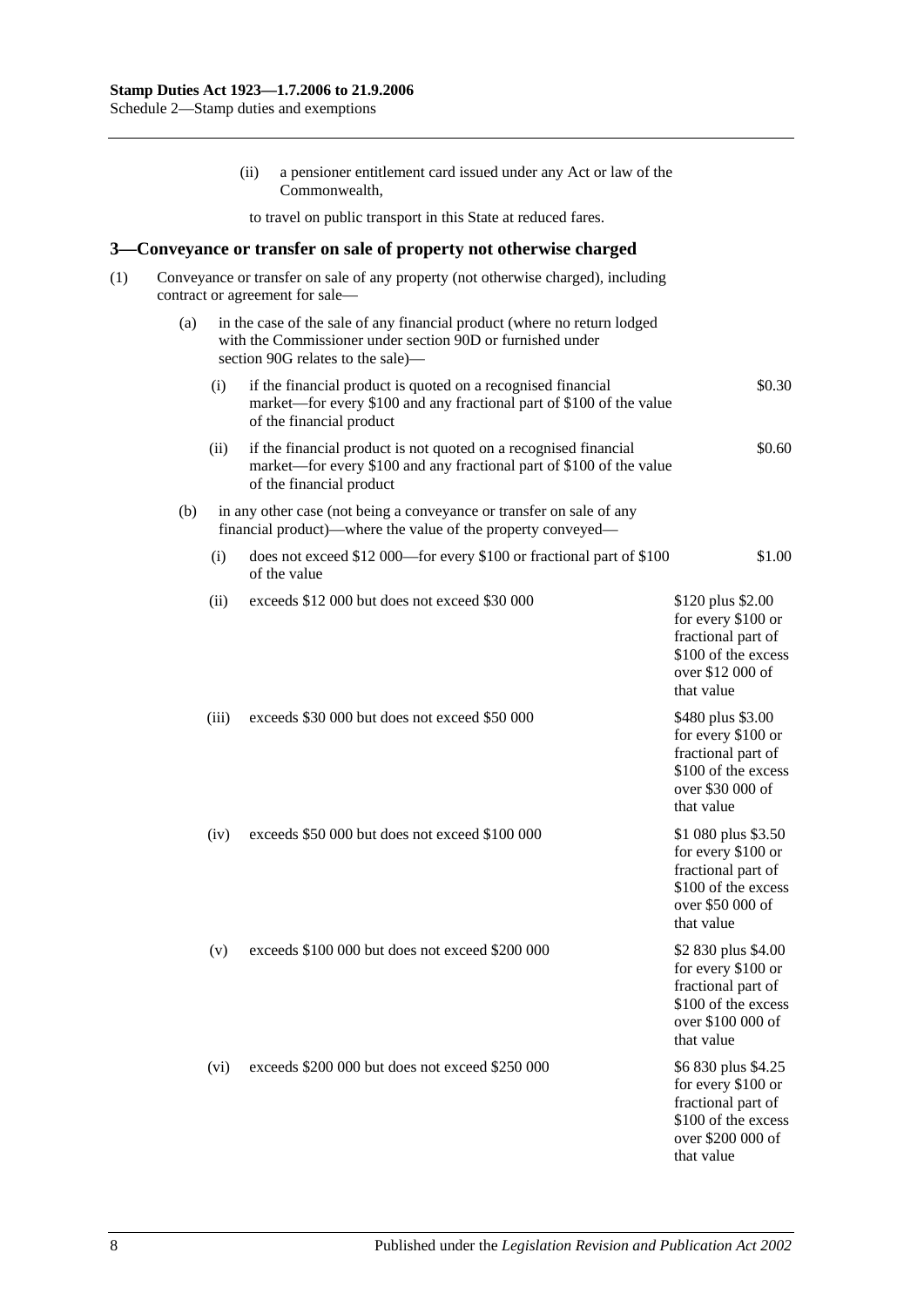# **1.7.2006 to 21.9.2006—Stamp Duties Act 1923**

Stamp duties and exemptions—Schedule 2

| (vii)  | exceeds \$250 000 but does not exceed \$300 000 | \$8 955 plus \$4.75<br>for every \$100 or<br>fractional part of<br>\$100 of the excess<br>over \$250 000 of<br>that value     |
|--------|-------------------------------------------------|-------------------------------------------------------------------------------------------------------------------------------|
| (viii) | exceeds \$300 000 but does not exceed \$500 000 | \$11 330 plus<br>\$5.00 for every<br>\$100 or fractional<br>part of \$100 of the<br>excess over<br>\$300 000 of that<br>value |
| (ix)   | exceeds \$500 000                               | \$21 330 plus<br>\$5.50 for every<br>\$100 or fractional<br>part of \$100 of the<br>excess over<br>\$500 000 of that<br>value |

### (2) **Exemption**

- 1. Conveyance or transfer of a mortgage or an interest in a mortgage (including such a conveyance or transfer under which a chose in action consisting of the debt secured by that mortgage or part of that debt is also conveyed or transferred).
- 2. Conveyance or transfer of any debenture, debenture stock, bond, note or other security of a similar kind of a government or of any municipal or other corporation, company or society (whether constituting a charge on the assets of the government, or of the municipal or other corporation, company or society or not).
- 3. Conveyance or transfer of a financial product to or by a person who is a trustee unde[r section](#page-79-0) 90G.
- 4. In the case of an amalgamation under the *[Industrial and Employee](http://www.legislation.sa.gov.au/index.aspx?action=legref&type=act&legtitle=Industrial%20and%20Employee%20Relations%20Act%201994)  [Relations Act](http://www.legislation.sa.gov.au/index.aspx?action=legref&type=act&legtitle=Industrial%20and%20Employee%20Relations%20Act%201994) 1994* any conveyance or transfer of property by an amalgamating association to the association formed by the amalgamation.
- 5. In the case of an amalgamation under Part IX of the *Industrial Relations Act 1988* of the Commonwealth, any conveyance or transfer of property to an amalgamated organisation from a de-registered organisation.

# **4—Conveyance operating as voluntary disposition** *inter vivos*

- (1) Conveyance operating as a voluntary disposition *inter vivos* of any property (including a statement under [Part 4\)](#page-86-0)—
	- (a) in the case of a CSF transaction relating to a financial product to which [Division 3](#page-81-0) of [Part 3A](#page-74-0) applies—for every \$100 and any fractional part of \$100 of the value of the financial product
	- (aa) in the case of the disposition of any financial product (excluding the transfer of a financial product referred to in paragraph (a)) where no return furnished under [section](#page-79-0) 90G relates to the sale—

\$0.30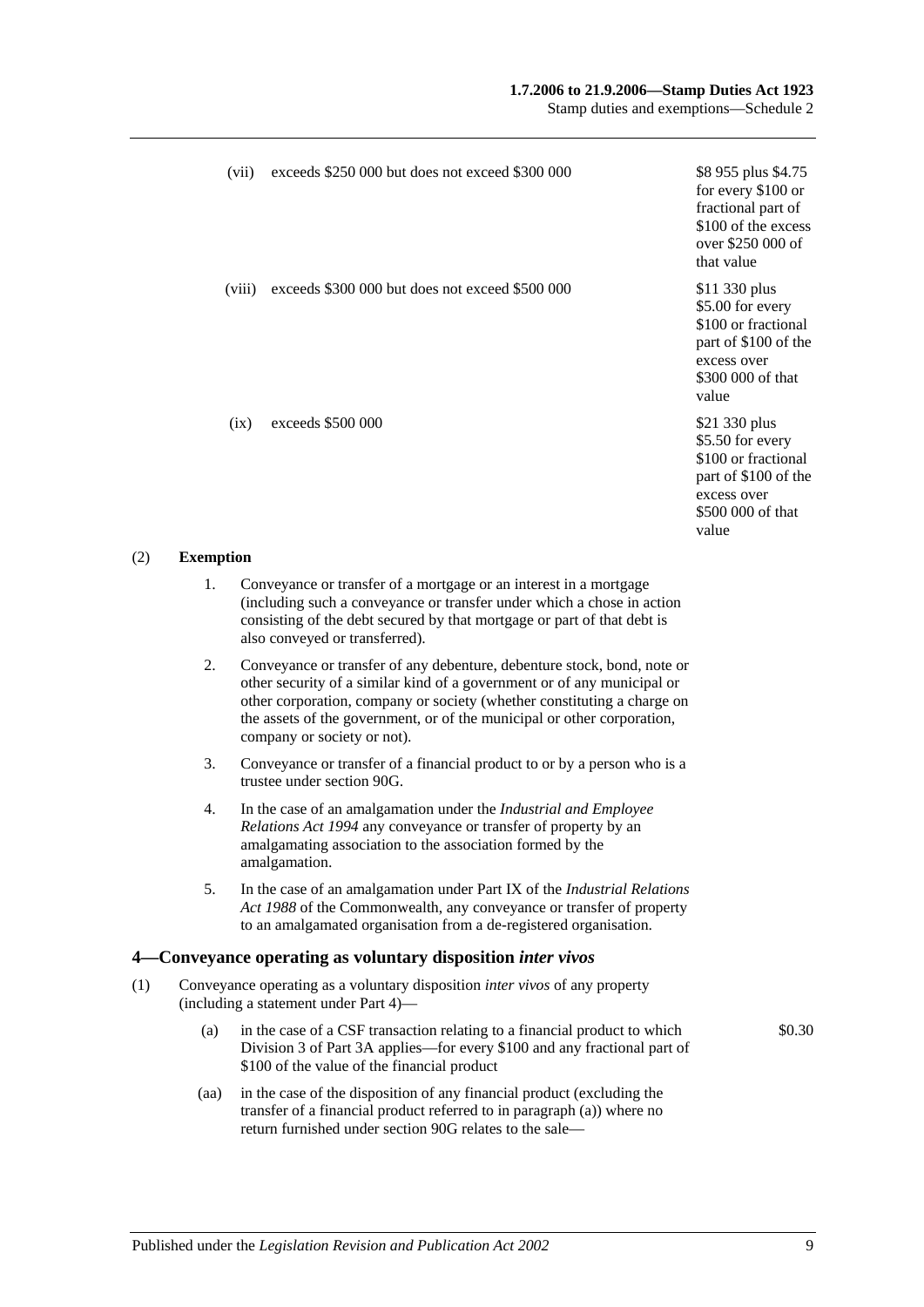|     | (i)    | if the financial product is quoted on a recognised financial<br>market—for every \$100 and any fractional part of \$100 of the value<br>of the financial product     | \$0.30                                                                                                                        |
|-----|--------|----------------------------------------------------------------------------------------------------------------------------------------------------------------------|-------------------------------------------------------------------------------------------------------------------------------|
|     | (ii)   | if the financial product is not quoted on a recognised financial<br>market—for every \$100 and any fractional part of \$100 of the value<br>of the financial product | \$0.60                                                                                                                        |
| (b) |        | in any other case—where the value of the property conveyed—                                                                                                          |                                                                                                                               |
|     | (i)    | does not exceed \$12 000—for every \$100 or fractional part of \$100<br>of the value                                                                                 | \$1.00                                                                                                                        |
|     | (ii)   | exceeds \$12 000 but does not exceed \$30 000                                                                                                                        | \$120 plus \$2.00<br>for every \$100 or<br>fractional part of<br>\$100 of the excess<br>over \$12 000 of<br>that value        |
|     | (iii)  | exceeds \$30 000 but does not exceed \$50 000                                                                                                                        | \$480 plus \$3.00<br>for every \$100 or<br>fractional part of<br>\$100 of the excess<br>over \$30 000 of<br>that value        |
|     | (iv)   | exceeds \$50 000 but does not exceed \$100 000                                                                                                                       | \$1 080 plus \$3.50<br>for every \$100 or<br>fractional part of<br>\$100 of the excess<br>over \$50 000 of<br>that value      |
|     | (v)    | exceeds \$100 000 but does not exceed \$200 000                                                                                                                      | \$2 830 plus \$4.00<br>for every \$100 or<br>fractional part of<br>\$100 of the excess<br>over \$100 000 of<br>that value     |
|     | (vi)   | exceeds \$200 000 but does not exceed \$250 000                                                                                                                      | \$6 830 plus \$4.25<br>for every \$100 or<br>fractional part of<br>\$100 of the excess<br>over \$200 000 of<br>that value     |
|     | (vii)  | exceeds \$250 000 but does not exceed \$300 000                                                                                                                      | \$8 955 plus \$4.75<br>for every \$100 or<br>fractional part of<br>\$100 of the excess<br>over \$250 000 of<br>that value     |
|     | (viii) | exceeds \$300 000 but does not exceed \$500 000                                                                                                                      | \$11 330 plus<br>\$5.00 for every<br>\$100 or fractional<br>part of \$100 of the<br>excess over<br>\$300 000 of that<br>value |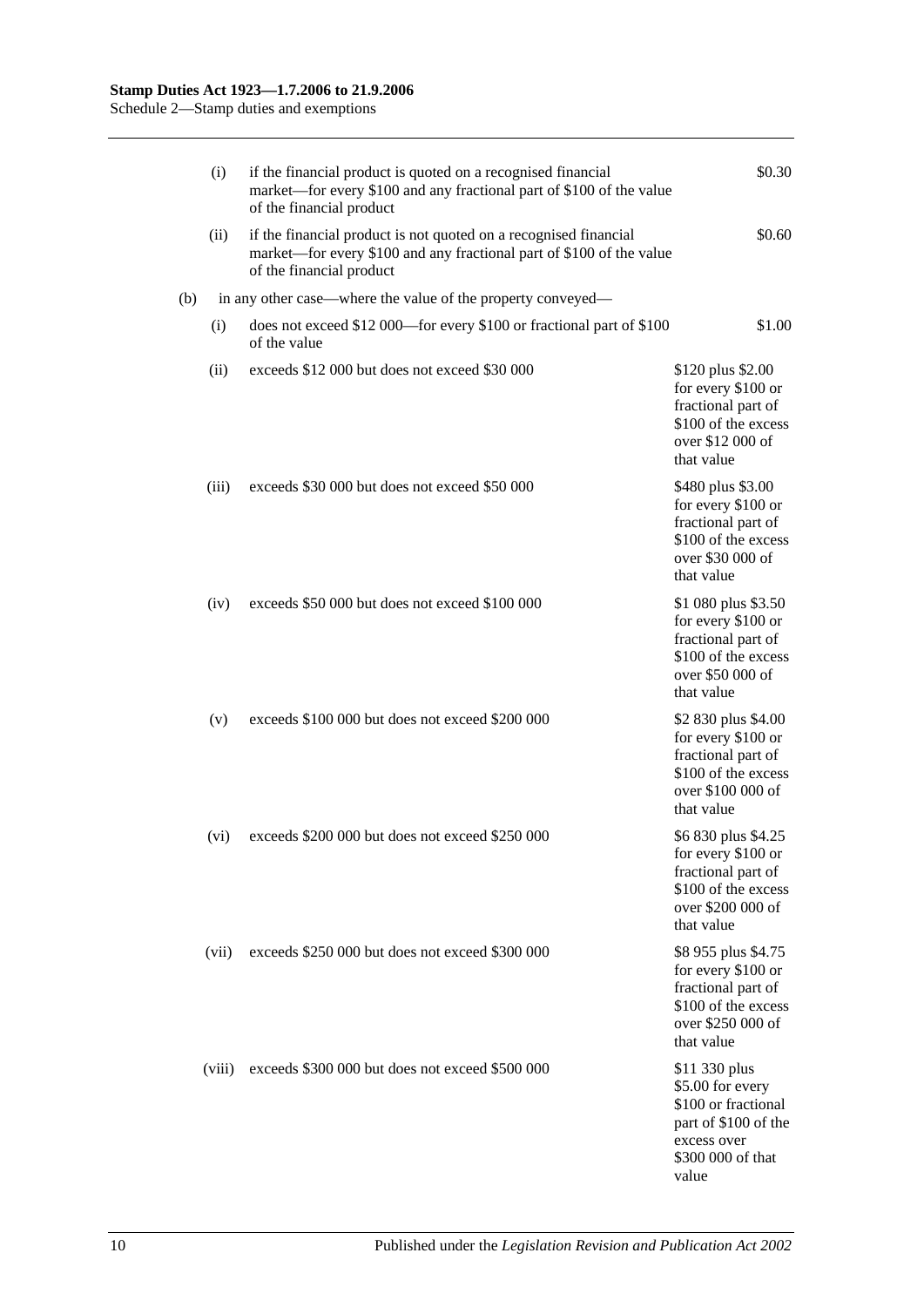# **1.7.2006 to 21.9.2006—Stamp Duties Act 1923** Stamp duties and exemptions—Schedule 2

#### (ix) exceeds  $$500,000$  \$21 330 plus

\$5.50 for every \$100 or fractional part of \$100 of the excess over \$500 000 of that value

#### (2) **Exemption**

- 1. Conveyance operating as a voluntary disposition *inter vivos* by an employer of any property for the purpose of providing individual personal benefits, pensions or retiring allowances for his employees.
- 2. Conveyance or transfer of a mortgage or an interest in a mortgage (including such a conveyance or transfer under which a chose in action consisting of the debt secured by that mortgage or part of that debt is also conveyed or transferred).
- 3. Conveyance or transfer of a financial product to or by a person who is a trustee unde[r section](#page-79-0) 90G.
- 4. In the case of an amalgamation under the *[Industrial and Employee](http://www.legislation.sa.gov.au/index.aspx?action=legref&type=act&legtitle=Industrial%20and%20Employee%20Relations%20Act%201994)  [Relations Act](http://www.legislation.sa.gov.au/index.aspx?action=legref&type=act&legtitle=Industrial%20and%20Employee%20Relations%20Act%201994) 1994* any conveyance or transfer of property by an amalgamating association to the association formed by the amalgamation.
- 5. In the case of an amalgamation under Part IX of the *Industrial Relations Act 1988* of the Commonwealth, any conveyance or transfer of property to an amalgamated organisation from a de-registered organisation.

#### **10—Lease or agreement for lease**

| (1) | Lease or agreement for a lease or any other document for the tenancy or occupancy |
|-----|-----------------------------------------------------------------------------------|
|     | of land or a tenement—                                                            |

- (a) in the case of a lease made by way of an extension of an existing lease where— \$10.00
	- (i) the term of the extension is a period not exceeding one day; and
	- (ii) the sole purpose of the extension is to vary a covenant (other than a covenant specifying the rent payable) contained in the existing lease,
- (b) in the case of a lease made subsequently to and in conformity with a duly stamped agreement for a lease \$0.50
- (c) in any other case—
	- For every \$100 or fractional part of \$100 of one years rent calculated at the rate of rent per annum or, if an average rate of rent per annum can be ascertained or estimated, at that average rate \$1.00

#### **Note—**

Under [section](#page-67-0) 75 the rate or average rate of rent per annum used as a basis for calculating duty may be—

- (a) the actual or estimated rate of rent charged; or
- (b) if the consideration payable by the lessee cannot be ascertained or estimated or would result in a lower duty being payable—the current market rent.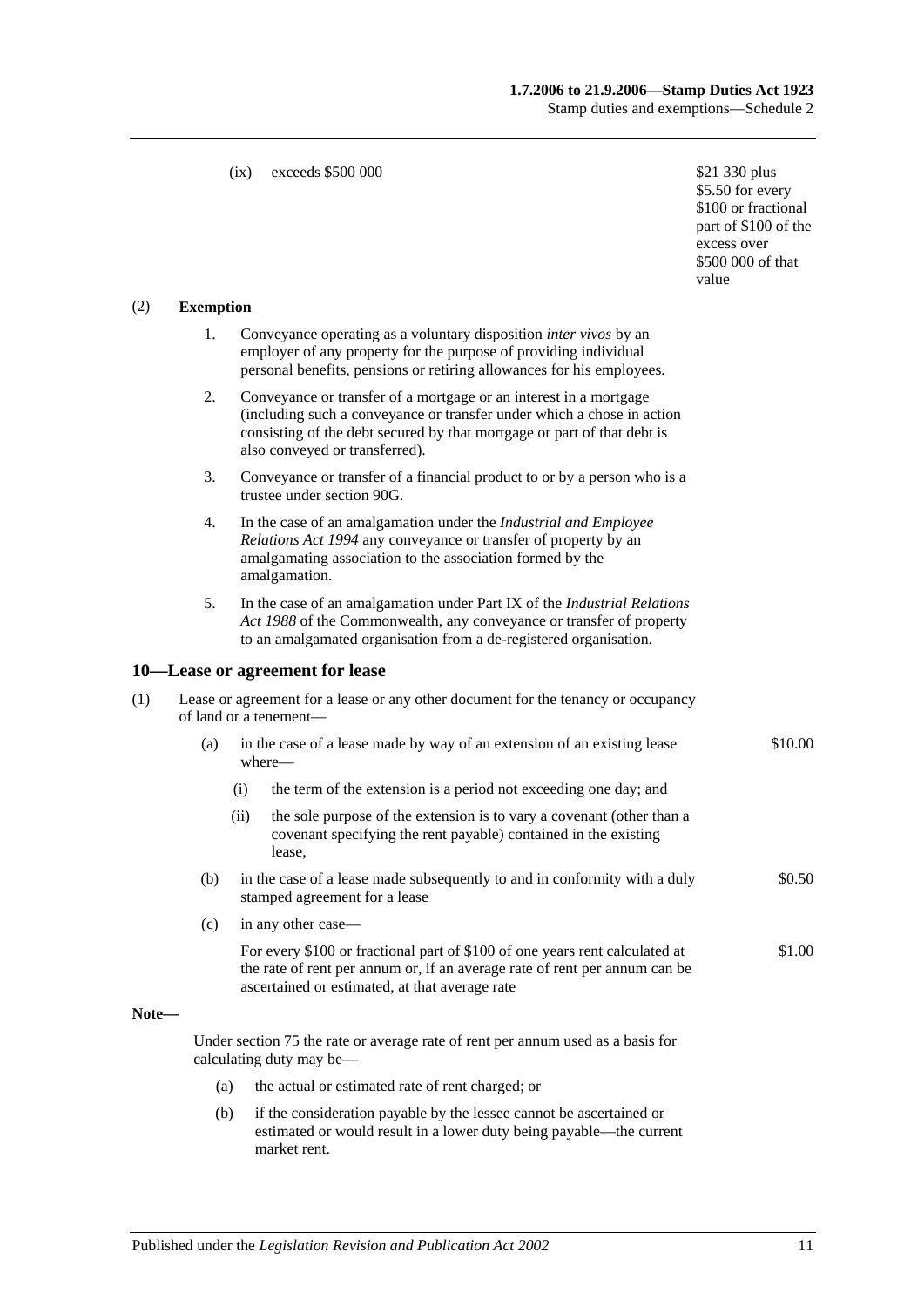### (2) **Exemptions**

- 1. Lease or agreement for a lease or any written document for the tenancy or occupancy of land or a tenement where—
	- (a) the term of the lease, proposed lease, tenancy or occupancy commences on or after 1 January 2002; and
	- (b) the rent reserved, averaged over the term of the lease, proposed lease, tenancy or occupancy, does not exceed the rate of \$50 000 per annum.
- 2. Lease or agreement for a lease of residential premises that are or are to be occupied by the lessee or prospective lessee as a place of residence.

# **11—Mortgage, bond, debenture, covenant or warrant of attorney**

- (1) Mortgage, bond, debenture, covenant or warrant of attorney to confess and enter up judgment—
	- (a) subject to paragraphs (b) and (c), the rate of duty is—
		- (i) if the secured liability does not exceed \$6 000—\$10.00;
		- (ii) if the secured liability exceeds \$6 000—\$10 plus \$0.45 for every \$100 or fractional part of \$100 over \$6 000,

(but any amount representing the premium on an insurance policy over property subject to the security is to be excluded);

- (b) if a mortgage is a mortgage of an existing mortgage over land used or to be used solely as the site of a residential building, the duty is \$10.00;
- (c) a bond, debenture, or covenant securing a contingent liability is liable to *ad valorem* duty based on the amount presently secured at the time of stamping if the Commissioner is satisfied of the genuineness of the contingency.

# (2) **Exemptions**

- 1. Every collateral or auxiliary or additional or substituted security, or security by way of further assurance for the above-mentioned purpose, where the principal or primary security is chargeable with duty as a mortgage, bond, debenture, covenant or warrant of attorney to confess and enter up judgment and is duly stamped as such.
- 2. Every mortgage, bond, debenture or covenant securing the payment or repayment of an amount not exceeding four hundred dollars.
- 2a. A mortgage securing a loan that has been, or is to be, applied wholly for home acquisition or improvement.
- 2b. A mortgage to secure a loan that has been, or is to be, applied wholly for refinancing purposes.
- 3. A deed of cross guarantee entered into between a company and its subsidiaries in pursuance of a class order under section 341 of the *Corporations Act 2001* of the Commonwealth or a mortgage, bond, debenture or covenant securing a liability under such a deed of cross guarantee.
- 4. Charge over property imposed by order made under section 8(1) of the *[Enforcement of Judgments Act](http://www.legislation.sa.gov.au/index.aspx?action=legref&type=act&legtitle=Enforcement%20of%20Judgments%20Act%201991) 1991*.

# (3) **Partial exemptions**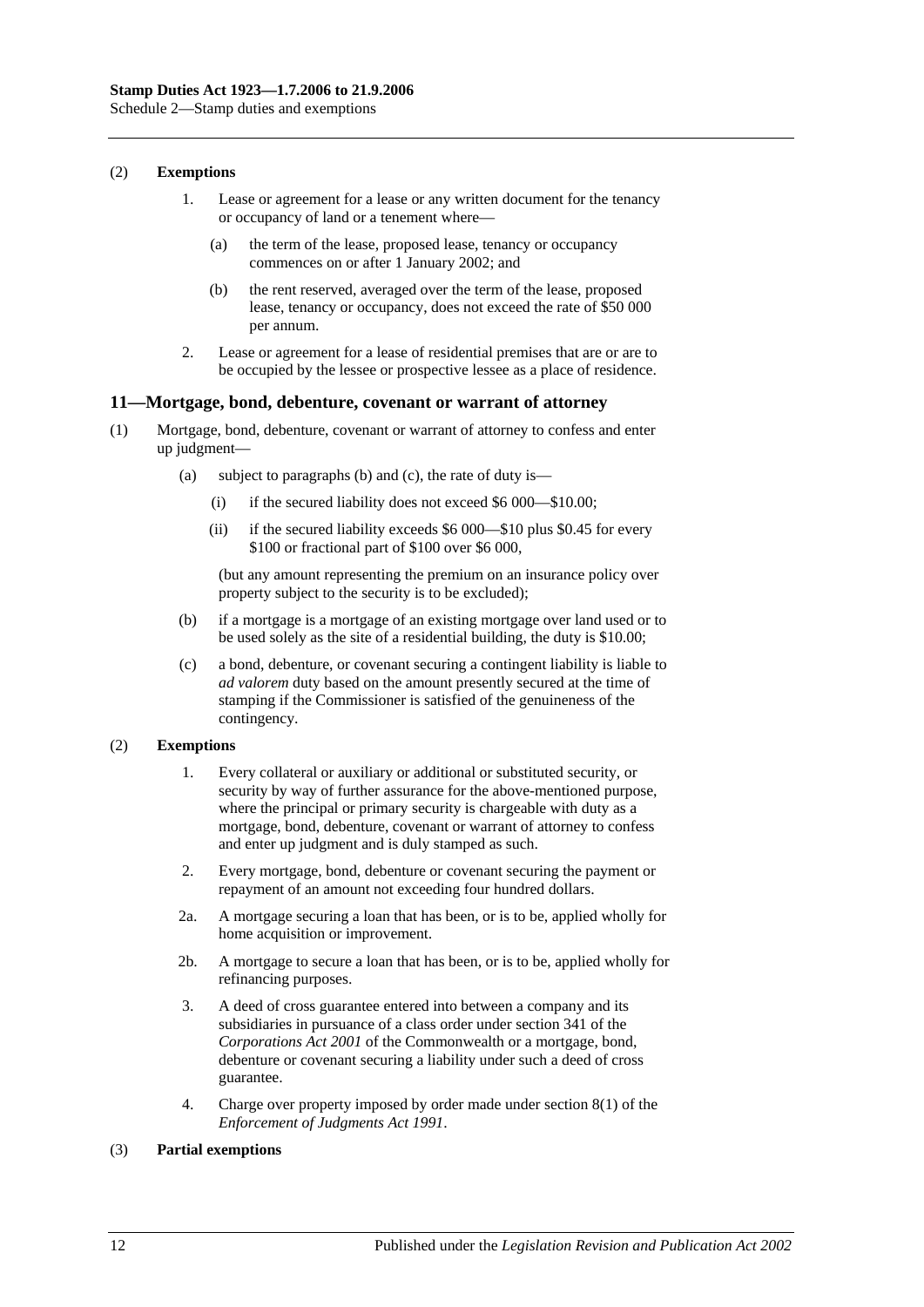- 1 A mortgage securing a loan that has been, or is to be, applied in part for home acquisition or improvement and in part for other purposes is liable to duty as if it secured only so much of the loan as is to be applied for the other purposes.
- 2 A mortgage securing a loan that has been, or is to be, applied in part for refinancing purposes and in part for other purposes is liable to duty as if it secured only so much of the loan as is to be applied for the other purposes.

# (4) **Definitions**

A loan secured by a mortgage is applied for *home acquisition or improvement* to the extent that it is used for one or more of the following purposes:

- (a) purchasing land on which residential premises have been, or are to be, built that the mortgagor (or, if there are 2 or more mortgagors, at least one of them) intends to occupy as his or her sole or principal place of residence;
- (b) building, or making additions or improvements to, residential premises that the mortgagor (or, if there are 2 or more mortgagors, at least one of them) occupies or intends to occupy as his or her sole or principal place of residence;
- (c) repaying a loan previously taken out for one or more of the above purposes.

A loan secured by a mortgage is applied for *refinancing purposes* to the extent that the loan has been, or is to be, applied to paying out the outstanding balance of a debt secured by an earlier mortgage on which duty has been paid (or which is exempt from duty) if the following conditions are satisfied:

- (a) the borrower under the loan transaction must be the person liable for the debt secured by the earlier mortgage; and
- (b) at least some of the mortgaged property must be common to both mortgages; and
- (c) the earlier mortgage must be fully discharged before, or as soon as practicable after, the first payment of loan money to, or for the benefit of, the borrower under the loan transaction secured by the later mortgage.

# **12—Return under section 42AA**

Return lodged with the Commissioner by a company, person or firm of persons unde[r section](#page-28-0) 42AA—

There shall be paid by the person lodging the return a duty at such rate per centum of the amount of the premiums paid or payable in respect of each class of assurance or insurance to which the return relates as would have been payable if the assurance or insurance had been effected under a policy issued in this State.

# **13—Return under section 44**

(1) Return lodged with the Commissioner by a financial institution under [section](#page-34-0) 44—

Duty is payable on each cheque form or cheque to which the return relates as follows:

For every cheque form or cheque  $\$0.10$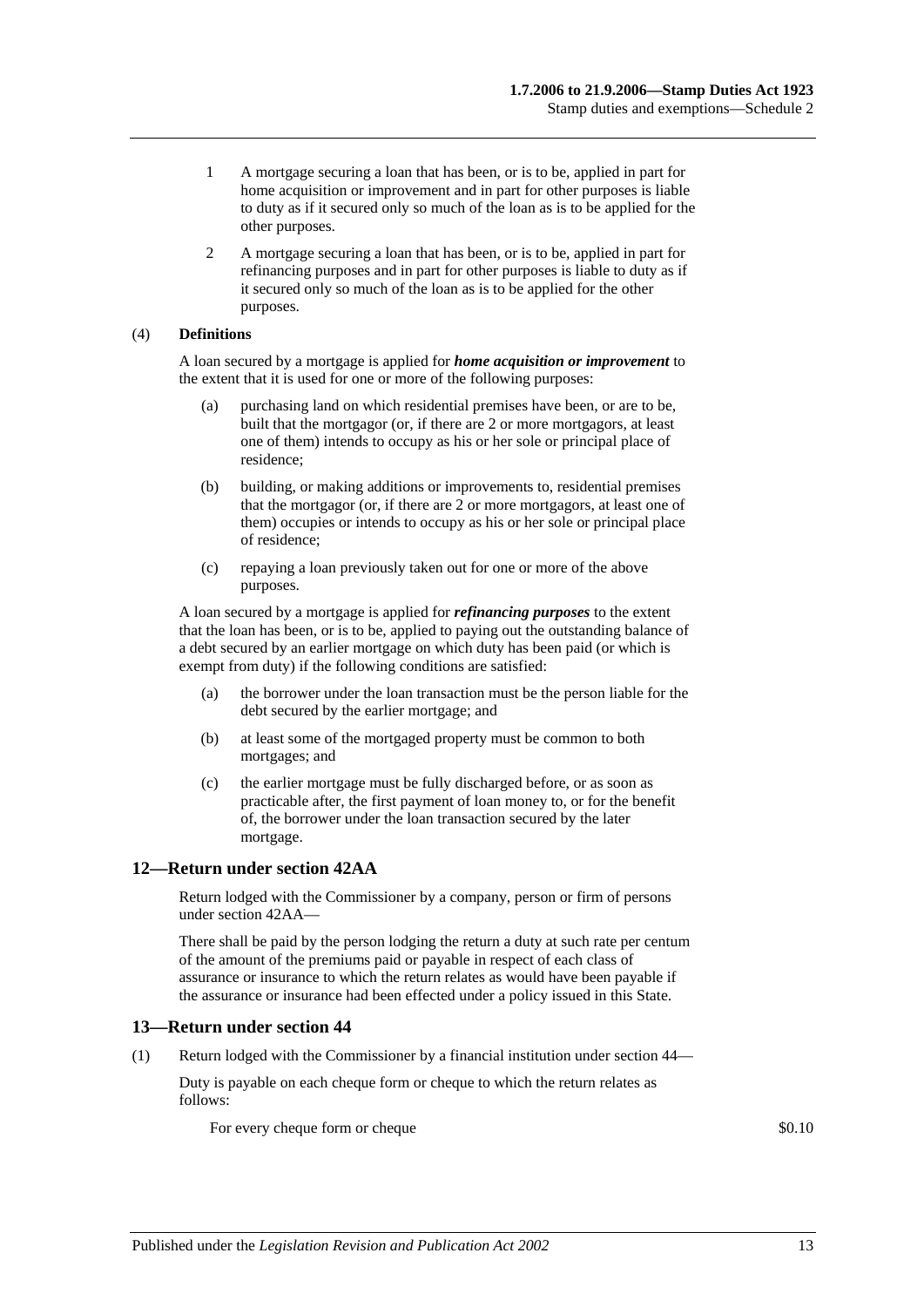(2) **Exemptions**

- 1. A cheque form issued by a financial institution in respect of an account held with the financial institution—
	- (a) outside of South Australia; or
	- (b) by a part of the Public Service; or
	- (c) by or on behalf of a body established for a charitable, educational, benevolent, religious, sporting, community or philanthropic purpose; or
	- (d) by a friendly society or by or on behalf of a community or publicly subsidised hospital.
- 2. A cheque drawn (whether before or after the commencement of this provision) against an account held with a financial institution outside of South Australia.
- 3. A cheque drawn by any financial institution in South Australia upon any other financial institution in South Australia, not payable to bearer or to order and used solely for the purpose of settling or clearing any account between such financial institutions.

### **14—Return under section 90D**

(1) Return lodged with the Commissioner by a dealer pursuant to [section](#page-78-0) 90D—

Duty is payable on each sale and each purchase of financial products to which the return relates as follows:

For every \$100 and any fractional part of \$100 of the consideration for each sale or purchase

\$0.15

#### (2) **Exemptions**

- 1. Any sale of financial products to which the return relates, which sale was made by a broker on his or her own account or behalf, where the financial products concerned were purchased by him or her on, or within 10 clear days (not including any day on which the market of which he or she is a member is closed) of, the day of the sale.
- 2. Any purchase of financial products to which the return relates, which purchase was made by a broker on his or her own account or behalf, where the financial products concerned were sold by him or her on, or within 10 clear days (not including any day on which the market of which he or she is a member is closed) of, the day of the purchase.

# **15—Return under section 90G**

Return under [section](#page-79-0) 90G—

| Duty is payable in respect of each relevant transaction as follows: |  |
|---------------------------------------------------------------------|--|
|---------------------------------------------------------------------|--|

For every \$100 and any fractional part of \$100 of the value of the financial product comprised in the disposition \$0.30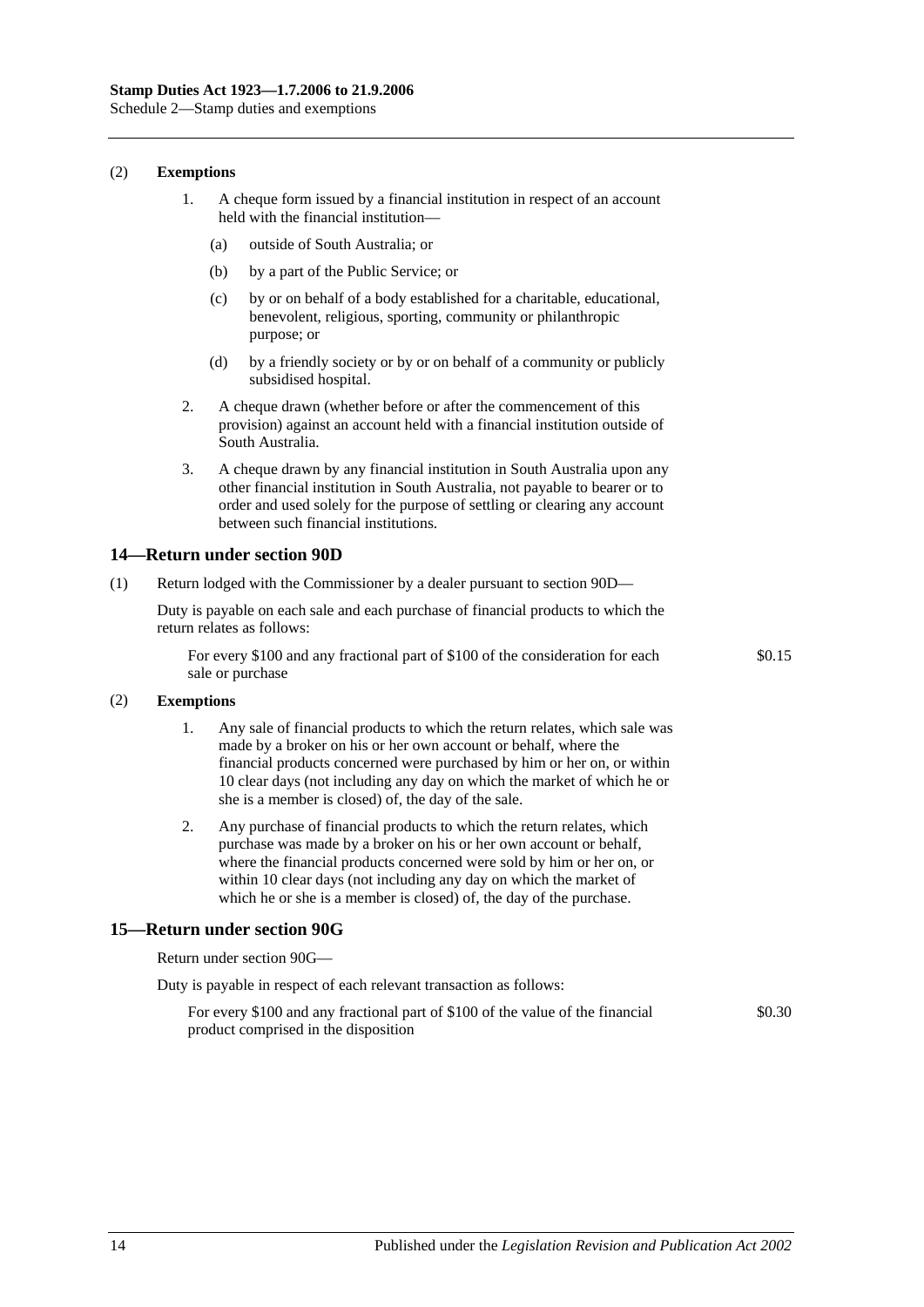# **Part 2—General exemptions from all stamp duties**

# **16—General exemptions**

The following instruments are exempt from all stamp duties:

- 1 Wills, testamentary instruments and letters of administration and any instrument acknowledging, evidencing or recording any such instrument.
- 1A Agreement or memorandum of agreement made on or after 1 September 1992, not under seal, and not otherwise specifically charged with duty.
- 2 Certificates of title issued from the Lands Titles Office.
- 3 Customs bonds.
- 4 Administration bonds.
- 5 Bonds to the Crown.
- 6 Conveyances of bills, bonds, debentures or other securities issued by a public statutory body constituted under a law of the Commonwealth or of this or any other State or of any Territory of the Commonwealth, not being a prescribed statutory body or a statutory body of a prescribed class.
- 7 Bond on appointment of a special bailiff.
- 8 Memorandum of association, articles of association and rules and regulations of any incorporated company, association or society.
- 9 Marriage settlements.
- 10 Mortgage bonds guaranteed by the Government of South Australia.
- 11 Articles or indentures of apprenticeship and assignments of articles or indentures of apprenticeship.
- 12 Leases to the Crown and to any person on behalf of the Crown.
- 13 A power of attorney (or any other instrument in the nature of a power of attorney).
- 13A Grant of land from the Crown.
- 13B Conveyance, whether on sale or otherwise, to the Crown or to any person on behalf of the Crown (not being a surrender to the Crown, or any such person, of a lease or other interest in land in order that the Crown may grant to a person other than the surrenderor a lease of, or other interest in, the same land or any part thereof).
- 13C Acquisition by a municipal or district council of land for the purposes of providing a public park, being an acquisition enabled or assisted by an advance under the *[Public Parks Act](http://www.legislation.sa.gov.au/index.aspx?action=legref&type=act&legtitle=Public%20Parks%20Act%201943) 1943*.
- 14 Conveyance on sale of any goods, wares, merchandise, horses, cattle, sheep or other movable chattels when the value does not exceed \$40.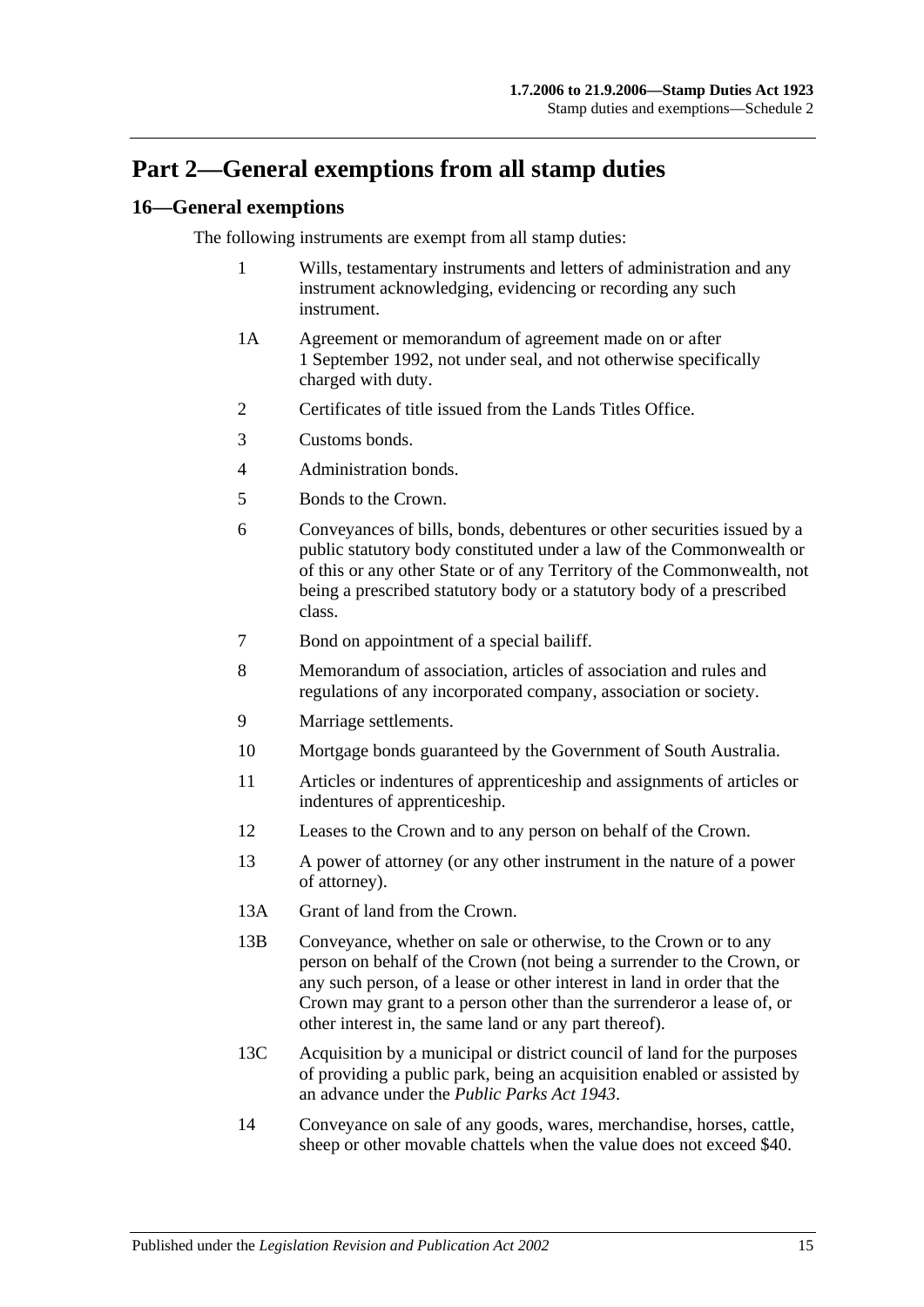- 15 Any transfer of any fire, personal accident, fidelity, guarantee, livestock, plate glass or marine insurance or assurance policy.
- 16 Any cemetery leases.
- 18 Bills, bonds, inscribed stock, debentures, deposit receipts and other securities issued by the Government of the State, and coupons or interest warrants issued in connection with any such bills, bonds, stock, debentures, deposit receipts or other securities, and any transfer of, or document relating to, the purchase or sale of any such bills, bonds, stock, debentures, deposit receipts or other securities.
- 19 Conveyance or transfer of a financial product by the personal representative of a deceased person to another person entitled under the will of the deceased person, or on intestacy, to have the financial product conveyed or transferred to him or her.
- 20 Conveyance or transfer of a financial product if the conveyance or transfer is made for the purpose of effectuating the appointment of a new trustee or the retirement of a trustee and all duty chargeable on any instrument for the appointment of the new trustee or the retirement of the trustee, as the case may be, has been duly paid.
- 20A Conveyance or transfer of property if the Commissioner is satisfied that—
	- (a) the conveyance or transfer is made as a consequence of the conversion of an undertaking (for which a deed had been lodged under Division 5 of Part 7.12 of the *Corporations Law* as in force before the commencement of the *Managed Investments Act 1998* of the Commonwealth) to a managed investment scheme registered under Chapter 5C of the *Corporations Act 2001* of the Commonwealth; and
	- (b) the members have, after the conveyance or transfer, the same beneficial interests in the scheme property as they had prior to the conveyance or transfer.
- 21 Conveyance or transfer of a financial product if the conveyance of transfer is made in pursuance of any deed of settlement or deed of gift and all duty chargeable on the deed of settlement or deed of gift, as the case may be, has been duly paid.
- 22 Conveyance or transfer of American Depositary Shares or of American Depositary Receipts that relate to American Depositary Shares, that causes or results in a change in the beneficial ownership of an estate or interest in financial products of a South Australian registered company within the meaning of [section](#page-74-1) 90A (not being a CUFS).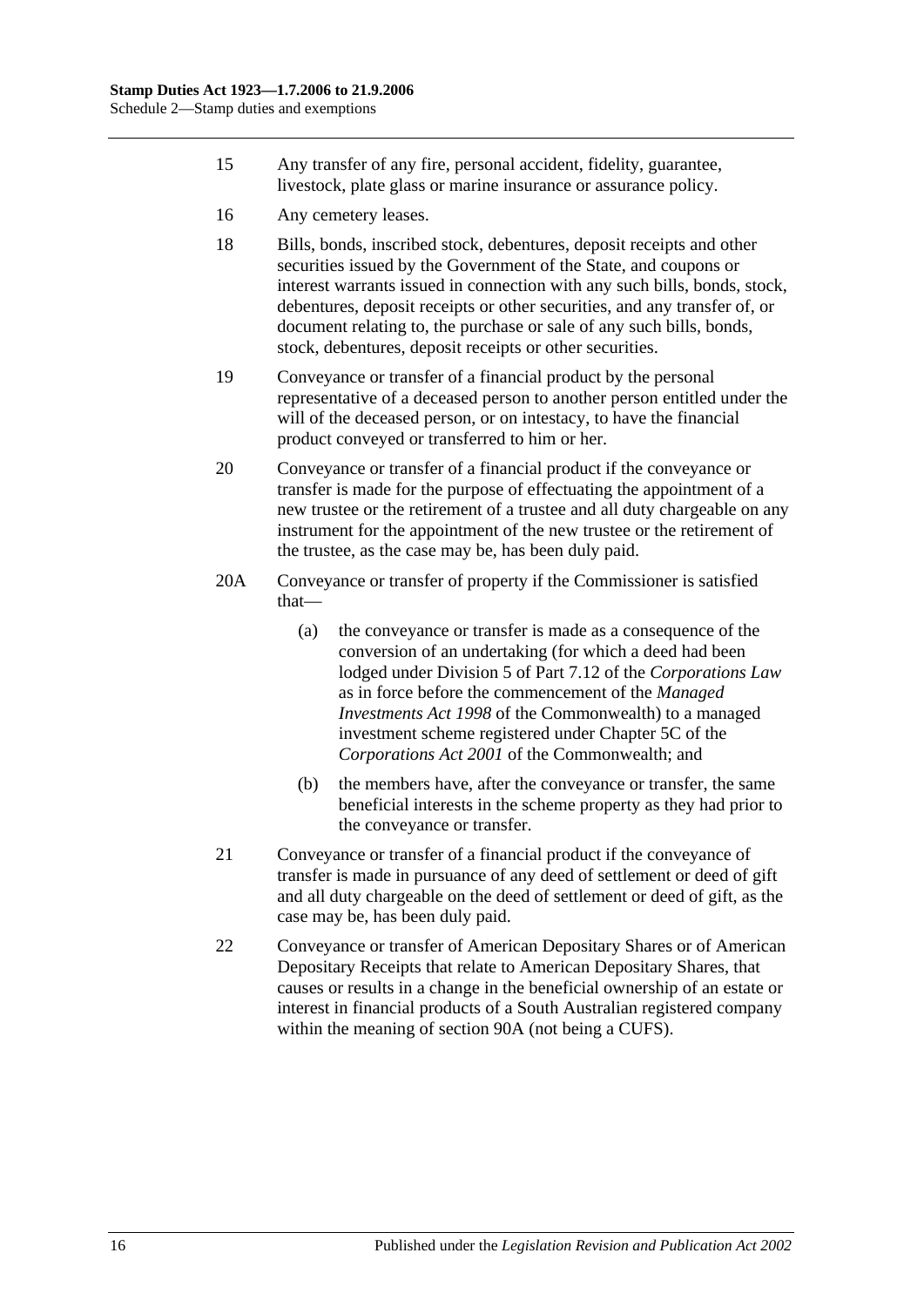- 23 (1) Any conveyance, transfer or mortgage to which a prescribed person is a party and which is executed or entered into in connection with the purchase or gift of any land on which the prescribed person resides or intends to reside shall be exempt from stamp duty on so much of the amount on which the duty is chargeable as does not exceed two thousand four hundred dollars, but a conveyance, transfer or mortgage shall not be exempt under this paragraph unless the Commissioner is satisfied by such evidence as he requires—
	- (a) that the purchase or gift is made for the purpose of enabling the prescribed person to become the owner, or lessee from the Crown, of a dwelling house in which he resides or intends to reside;
	- (b) that a conveyance, transfer or mortgage to which the prescribed person was a party and which was executed or entered into in connection with any other purchase or gift of land on which the prescribed person resided or intended to reside has not previously been exempt from stamp duty pursuant to this paragraph or any enactment relating to advances for homes.
	- (2) In this exemption—

<span id="page-116-0"></span>*prescribed person* means—

- (a) a person who, during any war in which the Commonwealth is or was engaged, has served as a member of a naval, military or air force of the Commonwealth or of the United Kingdom or of any part of Her Majesty's dominions, whether or not he is still so serving at the time when he claims exemption under this paragraph;
- <span id="page-116-1"></span>(b) a person who, during any such war, was employed in seagoing service on a ship registered in any territory under the dominion of Her Majesty the Queen, whether or not he is still so employed at the time when he claims exemption under this paragraph;
- <span id="page-116-2"></span>(c) a person who has been on active service in the Korean war as a member of a naval, military or air force of the Commonwealth or of the United Kingdom or of any other part of Her Majesty's dominions, whether or not he is still on such service at the time when he claims exemption under this paragraph.

The expression *Korean war* in this paragraph means the war in Korea which commenced on the twenty-fifth day of June, 1950. For the purposes of this paragraph that war shall be deemed to end on the day on which a proclamation is issued by the Governor declaring that the Korean war has ceased;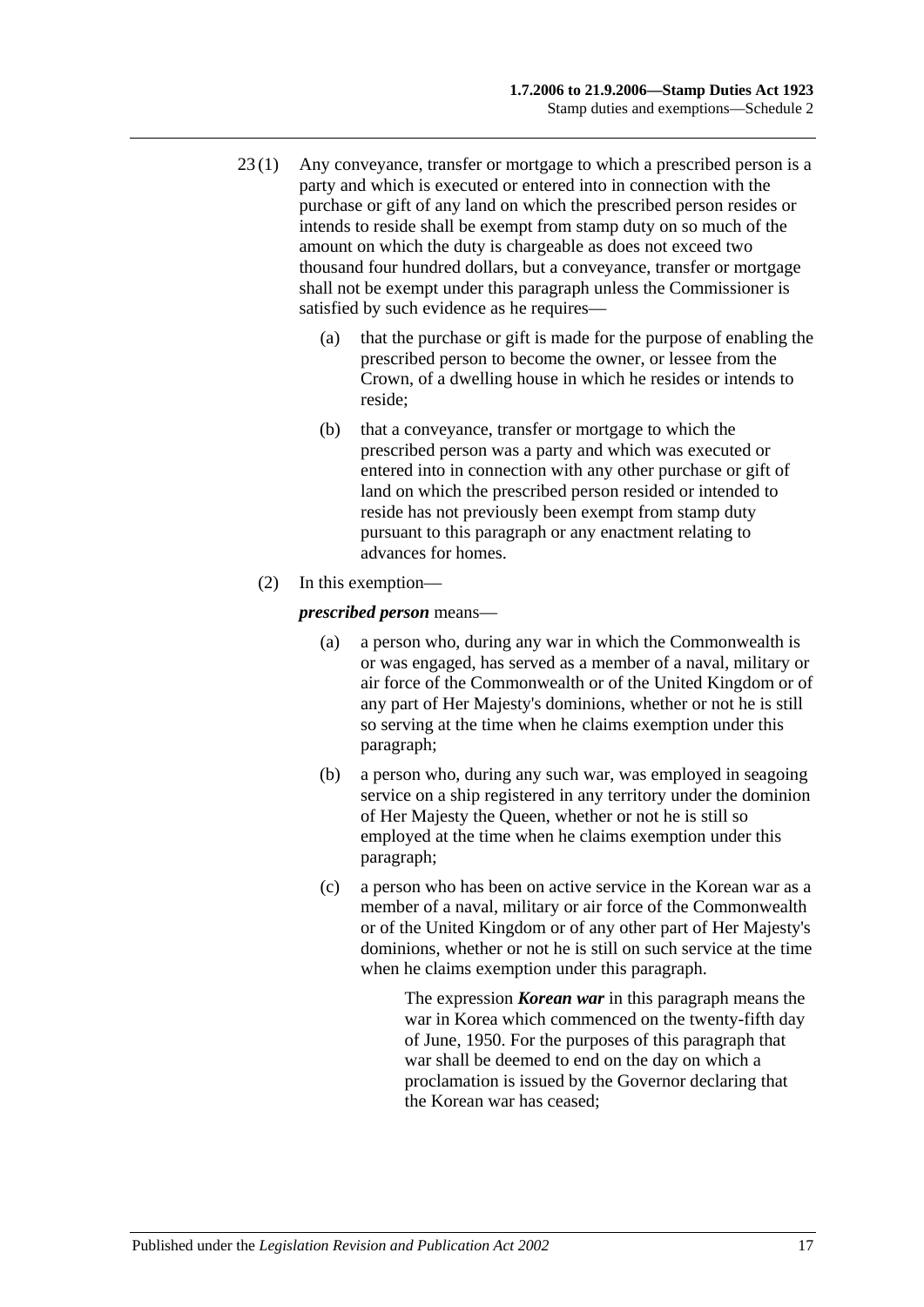- <span id="page-117-0"></span>(d) a person who has been on active service as a member of a naval, military or air force of the Commonwealth or of the United Kingdom or of any other part of Her Majesty's dominions operating for the suppression of unlawful violence in Malaya, whether or not he is still on such service at the time when he claims exemption under this paragraph;
- <span id="page-117-1"></span>(d1) a person who (whether before or after the commencement of the *[Stamp Duties Act Amendment Act](http://www.legislation.sa.gov.au/index.aspx?action=legref&type=act&legtitle=Stamp%20Duties%20Act%20Amendment%20Act%201965) 1965*) has been on active service as a member of a naval, military or air force of the Commonwealth or of the United Kingdom or of any other part of Her Majesty's dominions in any area outside Australia or in any naval, military or air force operation that is proclaimed to be an area or (as the case may be) a naval, military or air force operation for the purposes of this paragraph, whether or not he is still on such service at the time when he claims exemption under this paragraph;
- (e) the widow of any deceased person who during his lifetime served or was employed as mentioned in [paragraph](#page-116-0) (a), [\(b\),](#page-116-1)  $(c)$ ,  $(d)$  or  $(d1)$ ;

*land* includes the fee simple of any land and the estate and interest of a lessee of land held under a Crown lease, and of a purchaser of land held under an agreement for sale and purchase granted by the Crown.

- (3) For the purposes of [paragraphs](#page-116-0) (a) and [\(b\)](#page-116-1) of the definition of *prescribed person*, a war shall be deemed to continue from the commencement thereof until the day declared by the Governor by proclamation to be the day on which the war shall be deemed to cease. Notwithstanding the provisions of this paragraph, or of any proclamation made in pursuance thereof, the war which commenced on the third day of September, 1939, shall, for the purposes of any conveyance, transfer or mortgage executed or entered into after the commencement of the *[Stamp Duties Act Amendment Act](http://www.legislation.sa.gov.au/index.aspx?action=legref&type=act&legtitle=Stamp%20Duties%20Act%20Amendment%20Act%201965) 1965* be deemed to have ceased on the thirty-first day of December, 1945.
- 24 A conveyance or transfer of a financial product to or from a nominee company established by a dealer or a CSF participant solely for the purpose of facilitating settlement of transactions relating to financial products entered into in the ordinary course of business.
- 24AA A conveyance or transfer of a financial product to or from CHESS Depositary Nominees Pty Ltd solely for the purpose of facilitating settlement of transactions relating to a CUFS entered into in the ordinary course of business.
- 24A An error transaction in respect of a financial product to which [Division](#page-81-0)  [3](#page-81-0) of [Part 3A](#page-74-0) applies.
- 24B A conveyance or transfer of a financial product made solely for the purpose of a security lending transaction of a kind that would qualify for relief under section 26BC(3) of the *Income Tax Assessment Act 1936* of the Commonwealth, as amended from time to time.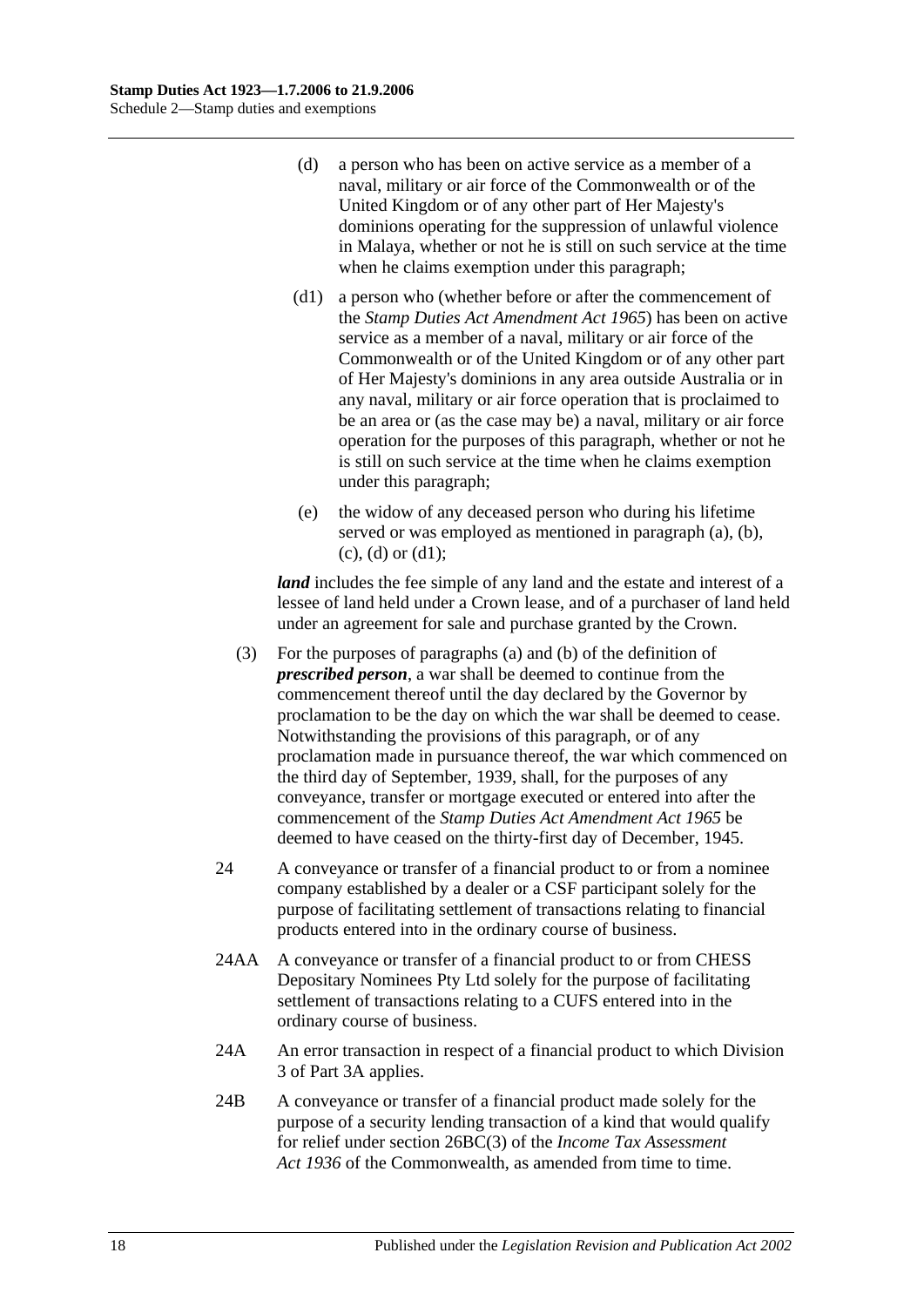- 24C A proper CSF transaction of a financial product that—
	- (a) does not result in a change in beneficial ownership; and
	- (b) is not chargeable with duty as a conveyance operating as a voluntary disposition *inter vivos*.
- 24D A conveyance of a financial product that is an exempt transaction within the meaning of [section](#page-74-1) 90A.
- 25 A declaration of trust by the Public Trustee for the benefit of a child under the age of 18 years who has received a payment under the *[Victims of Crime Act](http://www.legislation.sa.gov.au/index.aspx?action=legref&type=act&legtitle=Victims%20of%20Crime%20Act%202001) 2001* or a corresponding previous law.
- 26 A transaction (or an instrument effecting or acknowledging, evidencing or recording a transaction) by a trustee of a regulated superannuation fund (within the meaning of the *Superannuation Industry (Supervision) Act 1993* (Cwlth)) in the ordinary course of administering the fund—
	- (a) creating an interest in the fund in favour of a beneficiary of the superannuation scheme; or
	- (b) redeeming, cancelling or extinguishing such an interest.
- 27 An instrument of discharge or partial discharge of a mortgage or charge.
- 28 A conveyance (other than a conveyance operating as a voluntary disposition *inter vivos*) for effectuating the appointment of a new trustee or the retirement of a trustee.
- 29 A conveyance of a kind for which no specific charge, or basis for charging duty, is fixed by this Schedule.
- 30 A deed or transfer of a kind for which no specific charge, or basis for charging duty, is fixed by this Schedule.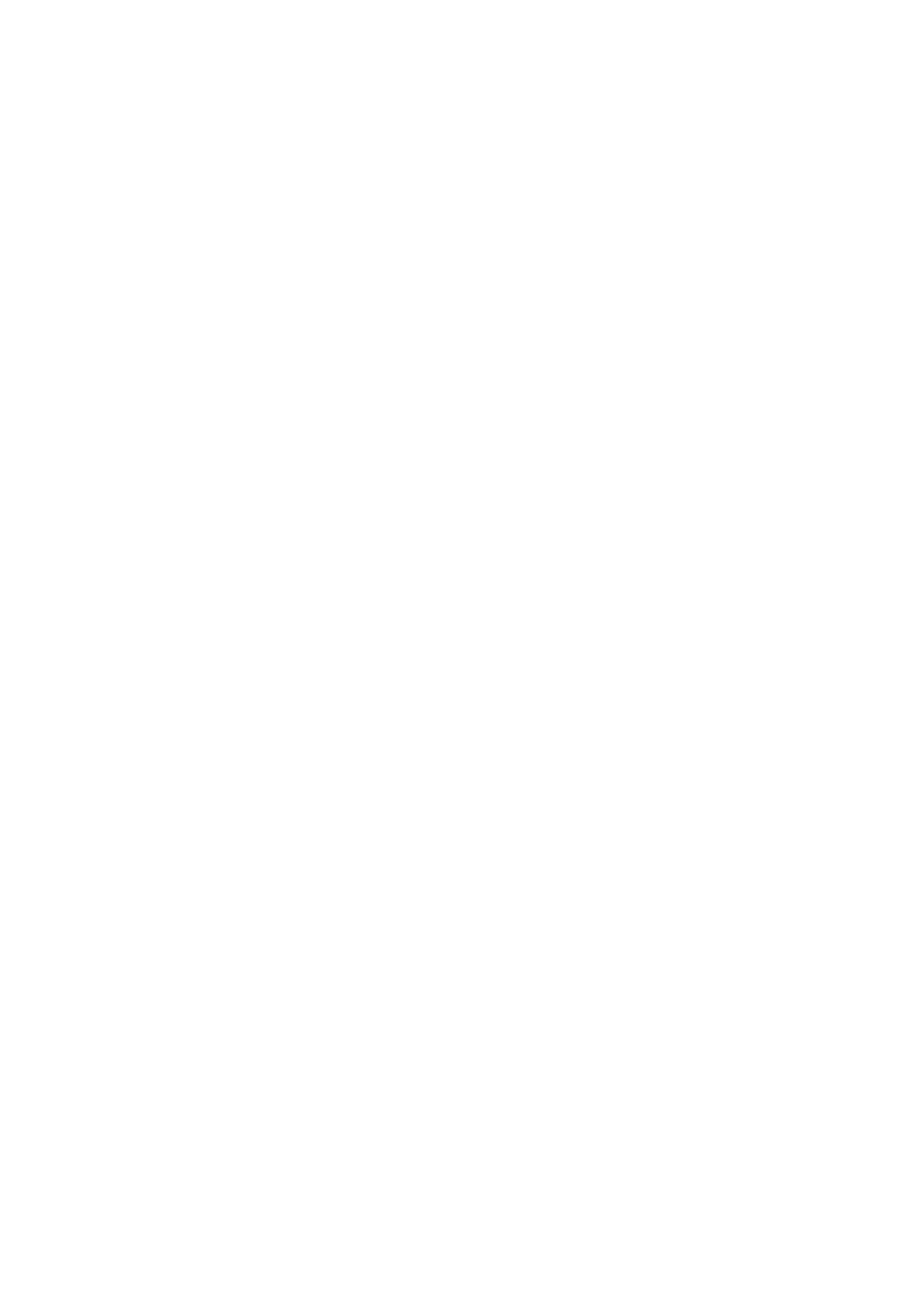# **Legislative history**

# **Notes**

• This version is comprised of the following:

| Part 1    | 1.8.2003 (Reprint No 33) |
|-----------|--------------------------|
| Part 2    | 1.8.2003 (Reprint No 33) |
| Part 3    | 1.7.2006                 |
| Part 3A   | 1.8.2003 (Reprint No 33) |
| Part 4    | 1.8.2003 (Reprint No 33) |
| Part 5    | 1.8.2003 (Reprint No 33) |
| Schedules | 1.7.2006                 |

- Amendments of this version that are uncommenced are not incorporated into the text.
- Please note—References in the legislation to other legislation or instruments or to titles of bodies or offices are not automatically updated as part of the program for the revision and publication of legislation and therefore may be obsolete.
- Earlier versions of this Act (historical versions) are listed at the end of the legislative history.
- For further information relating to the Act and subordinate legislation made under the Act see the Index of South Australian Statutes or www.legislation.sa.gov.au.

# **Principal Act and amendments**

| New entries appear in bold. |
|-----------------------------|
|-----------------------------|

| Year No |      | Title                                                               | Assent     | Commencement                              |
|---------|------|---------------------------------------------------------------------|------------|-------------------------------------------|
| 1923    | 1569 | <b>Stamp Duties Act 1923</b>                                        | 21.11.1923 | 21.11.1923                                |
| 1927    | 1822 | <b>Stamp Duties Act 1927</b>                                        | 21.12.1927 | 24.12.1927 (Gazette 22.12.1927 p1609)     |
| 1928    | 1860 | <b>Stamp Duties Amendment Act 1928</b>                              | 17.10.1928 | 17.10.1928                                |
| 1928    | 1877 | Lottery and Gaming Act Amendment<br>Act 1928                        | 1.11.1928  | 1.11.1928                                 |
| 1935    | 2246 | <b>Statute Law Revision Act 1935</b>                                | 19.12.1935 | 19.12.1935                                |
| 1936    | 2312 | <b>Stamp Duties Act Amendment</b><br>Act 1936                       | 19.11.1936 | 19.11.1936                                |
| 1937    | 2359 | <b>Stamp Duties Act Amendment</b><br>Act 1937                       | 19.11.1937 | 19.11.1937                                |
| 1938    | 2387 | <b>Stamp Duties Act Amendment</b><br>Act 1938                       | 25.8.1938  | 25.8.1938 except s $4(1)$ —16.1.1939: s 4 |
| 1941    | 48   | <b>Stamp Duties Act Amendment</b><br>Act 1941                       | 27.11.1941 | 27.11.1941                                |
| 1942    | 22   | <b>Stamp Duties Act Amendment</b><br>Act 1942                       | 12.11.1942 | 12.11.1942                                |
| 1944    | 30   | <b>Stamp Duties Act Amendment</b><br>Act 1944                       | 14.12.1944 | 14.12.1944                                |
| 1945    | 32   | <b>Stamp Duties Act Amendment</b><br>Act 1945 as amended by 41/1947 | 3.1.1946   | 3.1.1946 except s $3-3.9.1939$ : s $4(1)$ |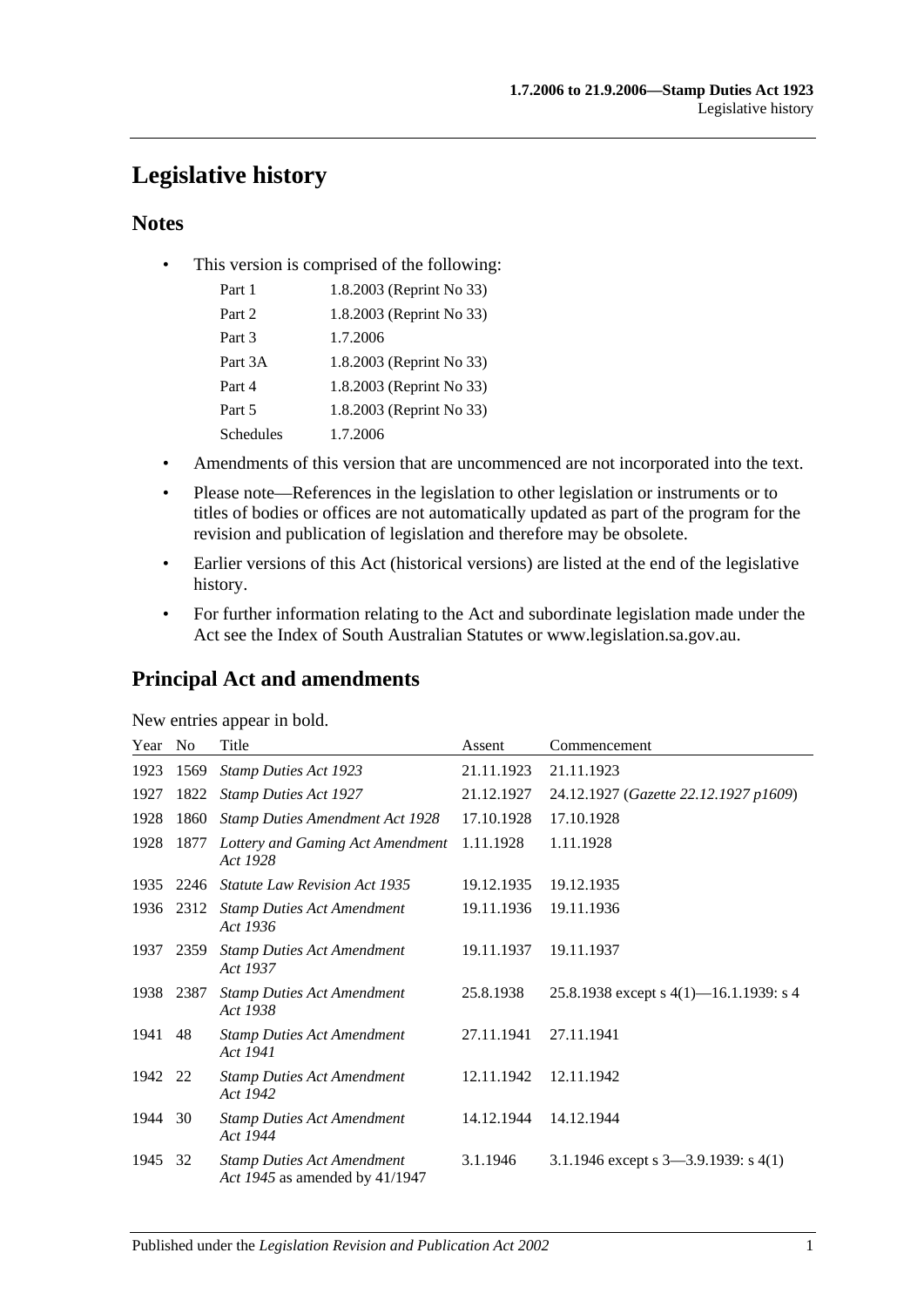| 1947 41 |      | <b>Stamp Duties Act Amendment Act</b><br>1947                                     | 11.12.1947 | 11.12.1947                                                                                   |
|---------|------|-----------------------------------------------------------------------------------|------------|----------------------------------------------------------------------------------------------|
| 1950    | -16  | <b>Stamp Duties Act Amendment</b><br>Act 1950                                     | 2.11.1950  | 2.11.1950                                                                                    |
| 1952 5  |      | <b>Stamp Duties Act Amendment</b><br>Act 1952                                     | 2.10.1952  | 2.10.1952                                                                                    |
| 1952 42 |      | <b>Statute Law Revision Act 1952</b>                                              | 4.12.1952  | 4.12.1952                                                                                    |
| 1952    | - 55 | Stamp Duties Act Amendment Act (No. 8.1.1953<br>2) 1952                           |            | 8.1.1953 except ss 4 - 6 - 22.1.1953<br>(Gazette 22.1.1953 p72)                              |
| 1953    | 30   | <b>Stamp Duties Act Amendment</b><br>Act 1953                                     | 10.12.1953 | 10.12.1953                                                                                   |
| 1954 29 |      | <b>Stamp Duties Act Amendment</b><br>Act 1954                                     | 2.12.1954  | 2.12.1954                                                                                    |
| 1956 8  |      | <b>Stamp Duties Act Amendment</b><br>Act 1956                                     | 11.10.1956 | 11.10.1956 except s $6-10.9.1956$ : s $6(3)$                                                 |
| 1959 45 |      | <b>Stamp Duties Act Amendment</b><br>Act 1959                                     | 17.12.1959 | 1.2.1960 (Gazette 7.1.1960 p1)                                                               |
| 1960    | 7    | <b>Stamp Duties Act Amendment</b><br>Act 1960                                     | 19.5.1960  | 1.2.1960: $s$ 3(2)                                                                           |
| 1962 32 |      | <b>Banks Statutory Obligations</b><br>Amendment Act 1962 as amended by<br>77/1973 | 1.11.1962  | 1.11.1962                                                                                    |
| 1964 24 |      | <b>Statutes Amendment (Stamp Duties</b><br>and Motor Vehicles) Act 1964           | 9.10.1964  | 9.10.1964: s $2(1)$ except ss $3-8$ ,<br>9(b)-(l)-19.10.1964 (Gazette<br>15.10.1964 p1203)   |
| 1965    | -58  | <b>Stamp Duties Act Amendment</b><br>Act 1965 as amended by 59/1966               | 23.12.1965 | 23.12.1965 except ss 5, 7, 8, 10-13,<br>$15((a), (c)$ —(k), 17 & 18—14.2.1966: s 3           |
| 1966 46 |      | Lottery and Gaming Act Amendment<br>Act (No. 2) 1966                              | 13.10.1966 | 8.12.1966: s 3A                                                                              |
| 1966    | - 59 | <b>Stamp Duties Act Amendment</b><br>Act 1966                                     | 10.11.1966 | 21.11.1966 (Gazette 19.11.1966 p1882)<br>except s 9(1)–14.2.1966: s 9(2)                     |
| 1967    | -14  | Marketable Securities Transfer<br>Act 1967                                        | 6.4.1967   | 1.7.1967 (Gazette 25.5.1967 p1657)                                                           |
| 1967    | 48   | <b>Stamp Duties Act Amendment</b><br>Act 1967                                     | 19.10.1967 | 19.10.1967                                                                                   |
| 1968    | 26   | Stamp Duties Act Amendment Act (No. 5.12.1968<br>2) 1968                          |            | 1.1.1969 (Gazette 5.12.1968 p2429)                                                           |
| 1968    | 32   | <b>Stamp Duties Act Amendment</b><br>Act 1968 as amended by 42/1974               | 12.12.1968 | 1.2.1969 (Gazette 12.12.1968 p2558)                                                          |
| 1968    | 56   | Stamp Duties Act Amendment Act (No. 19.12.1968<br>3) 1968                         |            | 1.2.1969 (Gazette 19.12.1968 p2670)                                                          |
| 1970    | 42   | <b>Stamp Duties Act Amendment</b><br>Act 1970                                     | 3.12.1970  | 3.12.1970                                                                                    |
| 1971    | 71   | <b>Stamp Duties Act Amendment</b><br>Act 1971 as amended by 103/1971              | 4.11.1971  | 1.12.1971 (Gazette 11.11.1971 p1928)<br>except s 13(3)-1.1.1972 (Gazette<br>3.12.1971 p2298) |
| 1971    | 80   | Stamp Duties Act Amendment Act (No. 18.11.1971<br>2) 1971                         |            | 1.1.1972 (Gazette 23.12.1971 p2627)                                                          |
| 1971    | 103  | <b>Stamp Duties Act Amendment Act</b><br>1971 Amending Act 1971                   | 3.11.1971  | 30.11.1971: s1(1)                                                                            |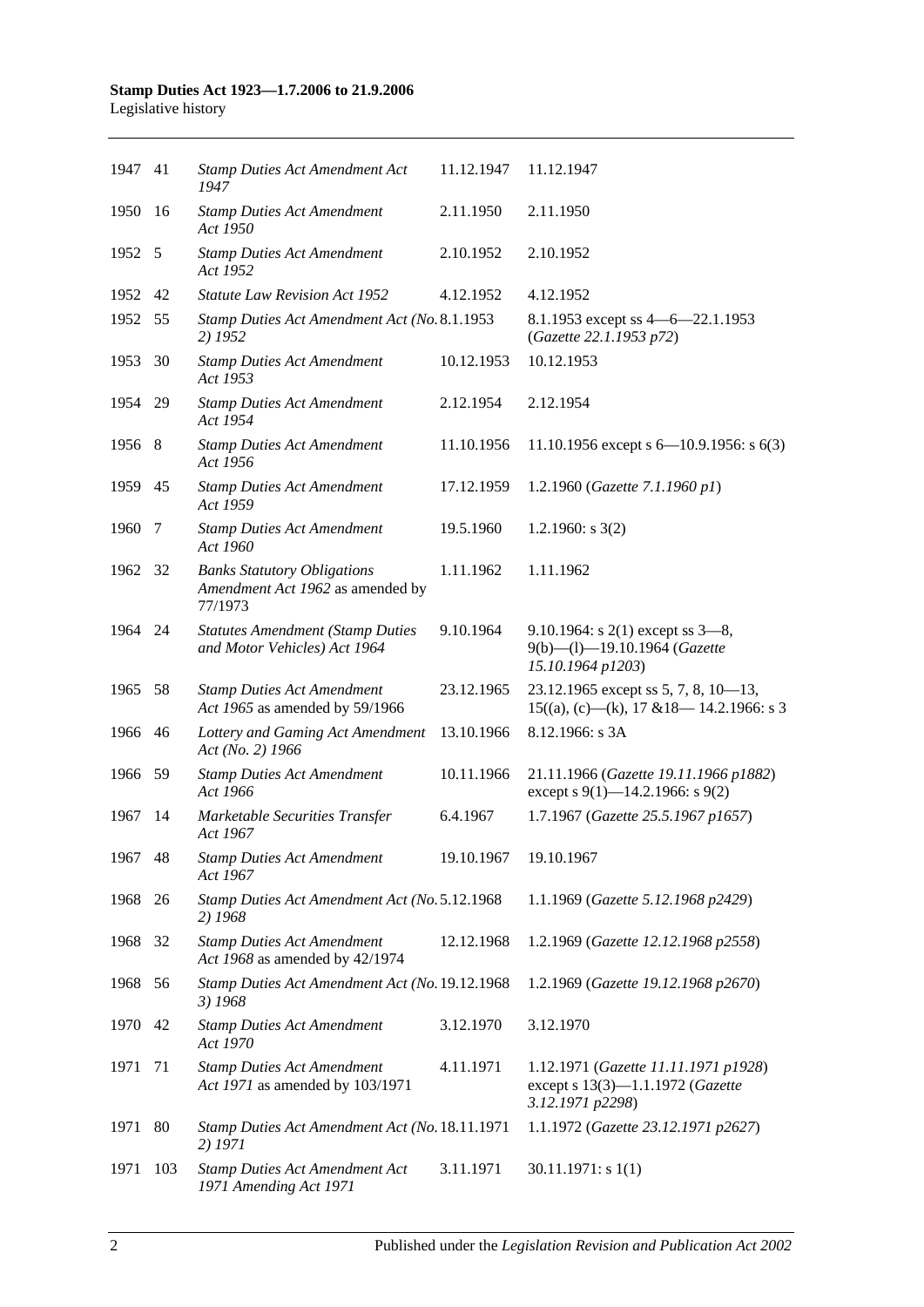| 1973    | 77  | <b>Statute Law Revision Act 1973</b>                        | 6.12.1973  | 6.12.1973                                                                                        |
|---------|-----|-------------------------------------------------------------|------------|--------------------------------------------------------------------------------------------------|
| 1974    | 42  | <b>Statute Law Revision Act 1974</b>                        | 11.4.1974  | 11.4.1974                                                                                        |
| 1974    | 90  | <b>Stamp Duties Act Amendment</b><br>Act 1974               | 2.12.1974  | 16.12.1974 except s 7-2.1.1975 (Gazette<br>2.12.1974 p3555)                                      |
| 1975    | 63  | <b>Stamp Duties Act Amendment</b><br>Act 1975               | 4.9.1975   | 18.9.1975 (Gazette 18.9.1975 p1574)                                                              |
| 1975    | 76  | Statutes Amendment (Gift Duty and<br>Stamp Duties) Act 1975 | 16.10.1975 | 14.7.1975: s 2                                                                                   |
| 1976 54 |     | Statutes Amendment (Gift Duty and<br>Stamp Duties) Act 1976 | 28.10.1976 | 14.7.1976: s 2                                                                                   |
| 1976    | 101 | <b>Stamp Duties Act Amendment</b><br>Act 1976               | 16.12.1976 | 16.12.1976 except s 2-16.6.1977<br>(Gazette 16.6.1977 p1708)                                     |
| 1976    | 104 | Racing Act 1976                                             | 16.12.1976 | Sch 2-1.1.1977 (Gazette 16.12.1976<br>p2252)                                                     |
| 1977    | 28  | <b>Stamp Duties Act Amendment</b><br>Act 1977               | 28.7.1977  | 28.7.1977                                                                                        |
| 1978    | -27 | <b>Stamp Duties Act Amendment</b><br>Act 1978               | 30.3.1978  | 30.3.1978: s 2 except ss $3-6 &$<br>9-uncommenced                                                |
| 1978    | 89  | Stamp Duties Act Amendment Act (No. 30.11.1978<br>2) 1978   |            | 18.1.1979 (Gazette 18.1.1979 p97)                                                                |
| 1979    | 66  | <b>Stamp Duties Act Amendment</b><br>Act 1979               | 15.11.1979 | 1.11.1979: s 2                                                                                   |
| 1980    | 111 | <b>Stamp Duties Act Amendment</b><br>Act 1980               | 18.12.1980 | $6.11.1980$ : s 2                                                                                |
| 1981    | 70  | <b>Stamp Duties Act Amendment</b><br>Act 1981               | 30.10.1981 | 2.11.1981 (Gazette 30.10.1981 p1423)                                                             |
| 1982    | 15  | <b>Stamp Duties Act Amendment</b><br>Act 1982               | 11.3.1982  | 22.3.1982 (Gazette 18.3.1982 p857)                                                               |
| 1982    | 30  | Stamp Duties Act Amendment Act (No. 8.4.1982<br>2) 1982     |            | 24.12.1981: s 2 except s 4-19.8.1982<br>(Gazette 19.8.1982 p512)                                 |
| 1982    | 95  | Stamp Duties Act Amendment Act (No. 23.12.1982<br>3) 1982   |            | 23.12.1982 (Gazette 23.12.1982 p1935)                                                            |
|         |     | 1982 (139) Gazette 8.7.1982 p95                             |            | 8.7.1982                                                                                         |
| 1983 65 |     | <b>Stamp Duties Act Amendment</b><br>Act 1983               | 29.9.1983  | 1.1.1984 (Gazette 24.11.1983 p1515)                                                              |
| 1983    | 89  | Stamp Duties Act Amendment Act (No. 1.12.1983<br>2) 1983    |            | 1.1.1984: s 2                                                                                    |
| 1984    | 50  | <b>Statute Law Revision Act 1984</b>                        | 24.5.1984  | Sch 6-1.11.1984 (Gazette 1.11.1984<br>p1398)                                                     |
| 1985    | 81  | <b>Stamp Duties Act Amendment</b><br>Act 1985               | 22.8.1985  | 5.8.1985: s 2                                                                                    |
| 1986 8  |     | <b>Stamp Duties Act Amendment</b><br>Act 1986               | 13.3.1986  | 13.3.1986                                                                                        |
| 1986    | 100 | Stamp Duties Act Amendment Act (No. 11.12.1986<br>2) 1986   |            | 18.12.1986 except ss 16(a), (b), (c), (d) &<br>18(h), (i)-1.2.1987 (Gazette 18.12.1986<br>p1877) |
| 1987    | 2   | <b>Statutes Amendment (Taxation)</b><br>Act 1987            | 5.3.1987   | 5.3.1987                                                                                         |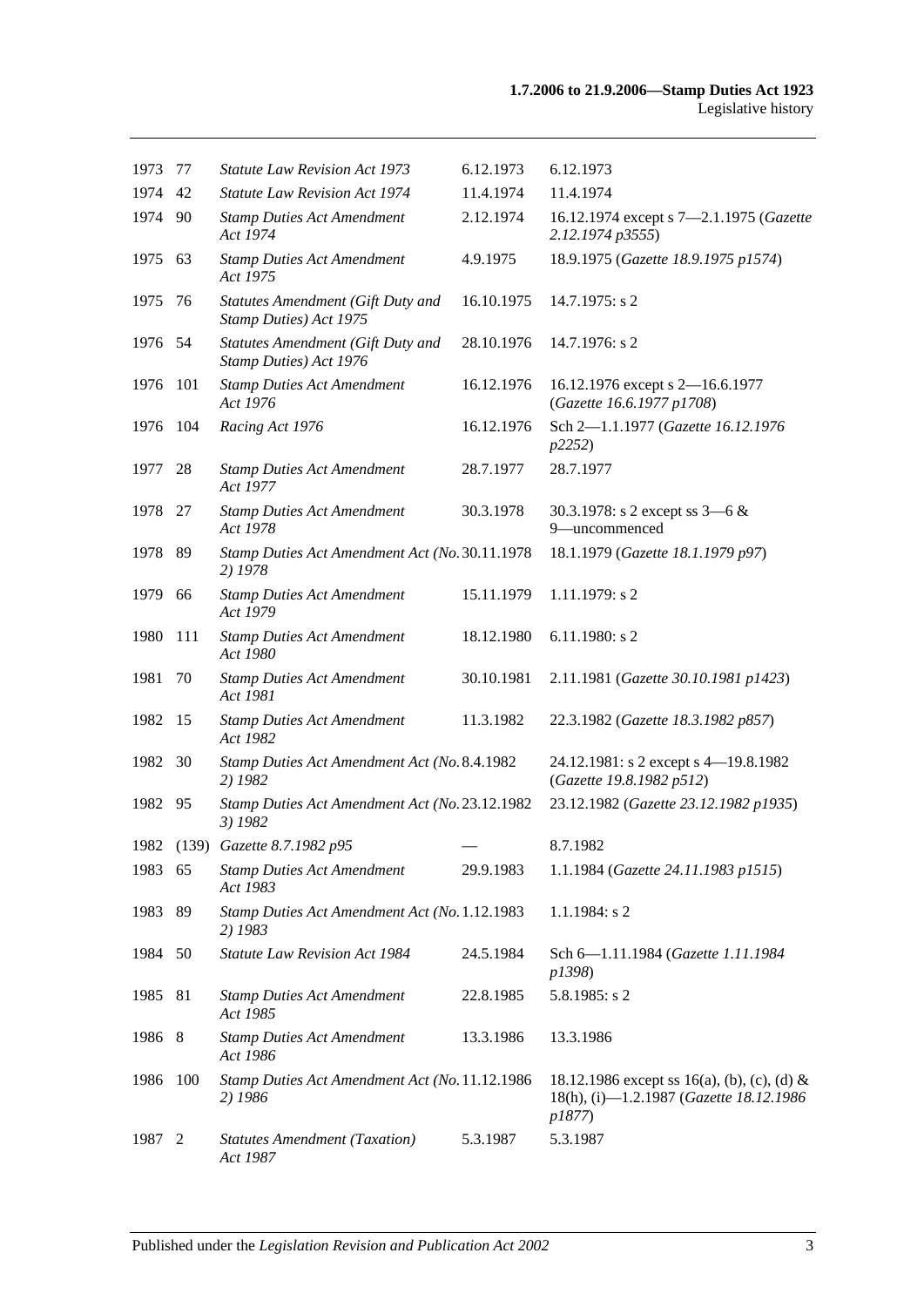| 1988 21 |      | <b>Stamp Duties Act Amendment</b><br>Act 1988                                                        | 14.4.1988  | 7.12.1987 except s 3-14.6.1988: s 2                                                                           |
|---------|------|------------------------------------------------------------------------------------------------------|------------|---------------------------------------------------------------------------------------------------------------|
| 1989 8  |      | <b>Stamp Duties Act Amendment</b><br>Act 1989                                                        | 16.3.1989  | 1.2.1988: $s$ 2                                                                                               |
| 1989    | - 52 | Stamp Duties Act Amendment Act (No. 14.9.1989<br>2) 1989                                             |            | 21.9.1989 (Gazette 21.9.1989 p915)<br>except ss $3 & 7 - 9.8.1989$ and except ss 4<br>$& 5 - 1.10.1989$ : s 2 |
| 1989 64 |      | Stamp Duties Act Amendment Act (No. 29.10.1989<br>3) 1989                                            |            | 28.3.1990 (Gazette 15.3.1990 p729)                                                                            |
| 1990 4  |      | <b>Stamp Duties Act Amendment</b><br>Act 1990                                                        | 29.3.1990  | 29.3.1990                                                                                                     |
| 1990    | 33   | Stamp Duties Act Amendment Act (No. 26.4.1990<br>2) 1990                                             |            | 26.4.1990                                                                                                     |
| 1990    | 36   | Stamp Duties Act Amendment Act (No. 3.5.1990<br>3) 1990                                              |            | 24.5.1990 (Gazette 17.5.1990 p1359)                                                                           |
| 1990    | 47   | Stamp Duties Act Amendment Act (No. 8.11.1990<br>4) 1990                                             |            | 1.7.1990 except s $5(2)$ —1.1.1991: s 2                                                                       |
| 1991    | 19   | Stamp Duties (Concessional Duty and 18.4.1991<br>Exemptions) Amendment Act 1991                      |            | 18.4.1991                                                                                                     |
| 1991    | 54   | Motor Vehicles (Historic Vehicles and 28.11.1991<br>Disabled Persons' Parking)<br>Amendment Act 1991 |            | 3.2.1992 (Gazette 23.1.1992 p200)                                                                             |
| 1991    | 74   | <b>Stamp Duties (Assessments and</b><br>Forms) Amendment Act 1991                                    | 12.12.1991 | 12.12.1991 (Gazette 12.12.1991 p1746)                                                                         |
| 1992 42 |      | <b>Stamp Duties (Rates) Amendment</b><br>Act 1992                                                    | 31.8.1992  | 1.9.1992: s 2                                                                                                 |
| 1992    | 71   | <b>Statutes Amendment (Expiation of</b><br>Offences) Act 1992                                        | 19.11.1992 | 1.3.1993 (Gazette 18.2.1993 p600)                                                                             |
| 1992    | 88   | <b>Stamp Duties (Penalties,</b><br>Reassessments and Securities)<br>Amendment Act 1992               | 10.12.1992 | 14.12.1992 (Gazette 10.12.1992 p1754)                                                                         |
| 1994    | 14   | <b>Stamp Duties (Securities Clearing</b><br>House) Amendment Act 1994                                | 12.5.1994  | 1.9.1994 (Gazette 18.8.1994 p490)                                                                             |
| 1994 31 |      | <b>Stamp Duties (Concessions)</b><br>Amendment Act 1994                                              | 30.5.1994  | 30.5.1994 except ss 5, 6 & 10-1.6.1994:<br>s 2                                                                |
| 1994 59 |      | Criminal Law Consolidation (Felonies 27.10.1994<br>and Misdemeanours) Amendment<br>Act 1994          |            | 1.1.1995 (Gazette 8.12.1994 p1942)                                                                            |
| 1994    | 76   | Motor Vehicles (Conditional<br><b>Registration</b> ) Amendment Act 1994                              | 8.12.1994  | 2.3.1995 (Gazette 2.3.1995 p734)                                                                              |
| 1994    | 83   | <b>Stamp Duties (Miscellaneous)</b><br>Amendment Act 1994                                            | 8.12.1994  | 8.12.1994                                                                                                     |
| 1995    | 49   | Stamp Duties (Marketable Securities) 13.7.1995<br>Amendment Act 1995                                 |            | $1.7.1995$ : s 2                                                                                              |
| 1995    | 72   | <b>Stamp Duties (Miscellaneous)</b><br>Amendment Act 1995                                            | 2.11.1995  | 23.11.1995 (Gazette 23.11.1995 p1412)                                                                         |
| 1995    | 77   | Motor Vehicles (Heavy Vehicles<br><b>Registration Charges)</b> Amendment<br>Act 1995                 | 23.11.1995 | 1.7.1996 (Gazette 30.5.1996 p2637)                                                                            |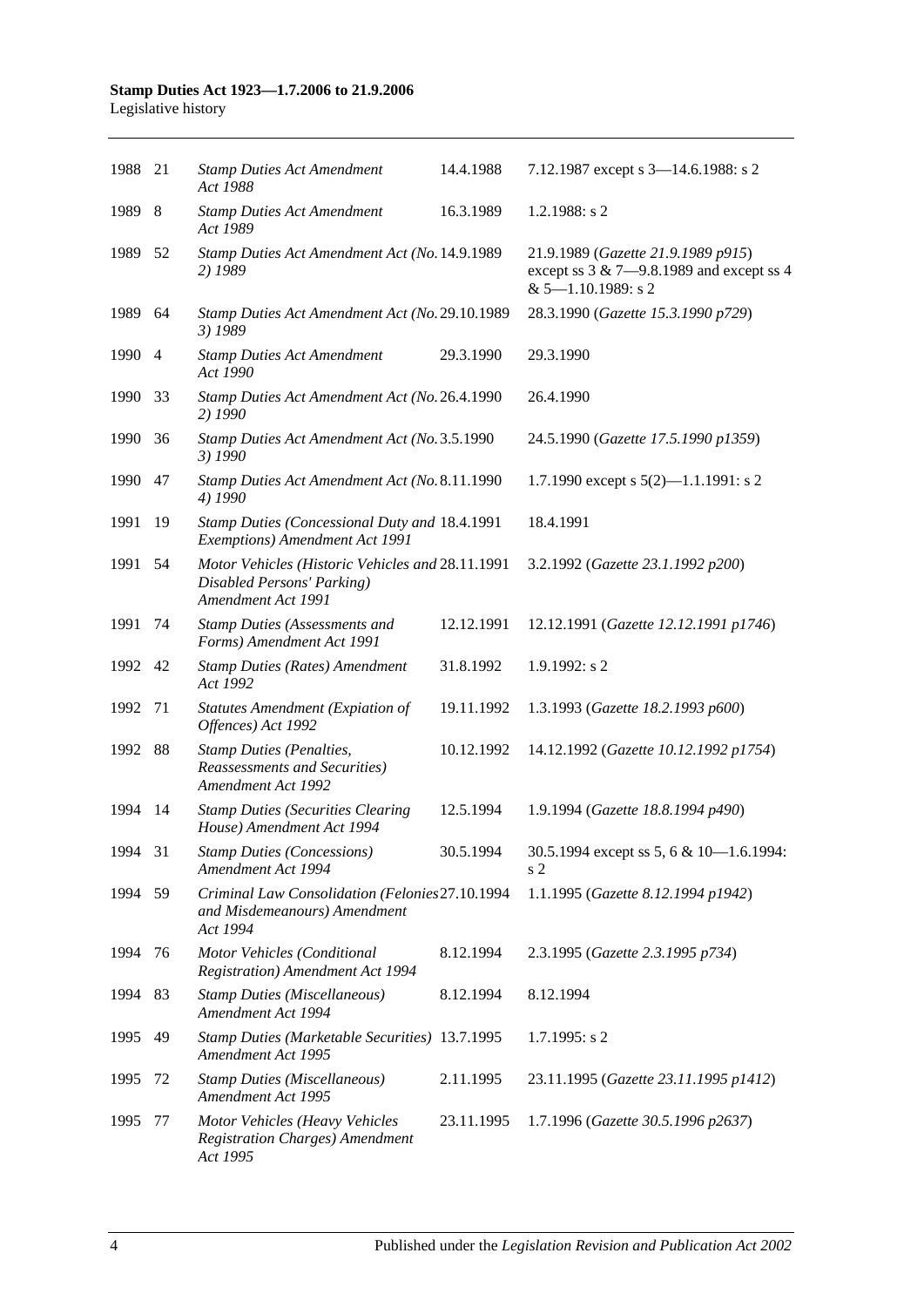| 1995 83 |     | Stamp Duties (Valuations-Objections 30.11.1995<br>and Appeals) Amendment Act 1995   |            | 30.11.1995                                                                                                                                                                                                                   |
|---------|-----|-------------------------------------------------------------------------------------|------------|------------------------------------------------------------------------------------------------------------------------------------------------------------------------------------------------------------------------------|
| 1996    | -18 | <b>Stamp Duties (Miscellaneous)</b><br>Amendment Act 1996                           | 24.4.1996  | 24.4.1996 (Gazette 24.4.1996 p2068)                                                                                                                                                                                          |
| 1996    | 30  | Motor Vehicles (Miscellaneous No. 2) 2.5.1996<br>Amendment Act 1996                 |            | s 43-1.7.1996 (Gazette 30.5.1996<br>p2637, erratum Gazette 6.6.1996 p2874)                                                                                                                                                   |
| 1996    | 38  | <b>Statutes Amendment (Community</b><br>Titles) Act 1996                            | 9.5.1996   | s 40-4.11.1996 (Gazette 31.10.1996<br>p1460)                                                                                                                                                                                 |
| 1996 82 |     | <b>Statutes Amendment (Taxation</b><br>Administration) Act 1996                     | 5.12.1996  | Pt 6 (ss 77-133)-1.7.1997 (Gazette<br>19.12.1996 p1924)                                                                                                                                                                      |
| 1997    | 20  | <b>Stamp Duties (Miscellaneous)</b><br>Amendment Act 1997                           | 27.3.1997  | 7.1.1997 except s 4-1.2.1997: s 2                                                                                                                                                                                            |
| 1997    | 42  | <b>Stamp Duties (Rates of Duty)</b><br>Amendment Act 1997                           | 17.7.1997  | 17.7.1997                                                                                                                                                                                                                    |
| 1997    | 82  | Stamp Duties (Miscellaneous No. 2)<br>Amendment Act 1997                            | 24.12.1997 | 1.1.1998: s2                                                                                                                                                                                                                 |
| 1998    | 36  | <b>Stamp Duties (Miscellaneous)</b><br>Amendment Act 1998                           | 23.7.1998  | 1.6.1998 except ss $3(c)$ &<br>4(3)–27.7.1998 and except ss 3(b) &<br>$4(2)$ -1.9.1998: s 2                                                                                                                                  |
| 1998    | 71  | <b>Stamp Duties (Share Buy-backs)</b><br>Amendment Act 1998                         | 3.12.1998  | 3.12.1998                                                                                                                                                                                                                    |
| 1999    | 11  | <b>Stamp Duties (Miscellaneous)</b><br>Amendment Act 1999                           | 18.3.1999  | 18.3.1999                                                                                                                                                                                                                    |
| 1999    | 40  | <b>Stamp Duties (Conveyance Rates)</b><br>Amendment Act 1999                        | 5.8.1999   | 5.8.1999                                                                                                                                                                                                                     |
| 1999    | 41  | Statutes Amendment (Financial<br>Institutions) Act 1999                             | 5.8.1999   | Pt 4 (ss $16 - 23$ )-1.12.1998: s 2                                                                                                                                                                                          |
| 2000    | -11 | Offshore Minerals Act 2000                                                          | 4.5.2000   | $4.5.2002$ (s $7(5)$ Acts Interpretation<br>Act 1915)                                                                                                                                                                        |
| 2000    | 21  | National Tax Reform (State<br>Provisions) Act 2000                                  | 8.6.2000   | 8.6.2000                                                                                                                                                                                                                     |
| 2000    | 80  | Stamp Duties (Land Rich Entities and 14.12.2000<br>Redemption) Amendment Act 2000   |            | 14.12.2000 (Gazette 14.12.2000 p3520)                                                                                                                                                                                        |
| 2000 94 |     | TAB (Disposal) Act 2000                                                             | 21.12.2000 | Sch 4 (cl 3)-14.12.2001 (Gazette<br>6.12.2001 p5267)                                                                                                                                                                         |
| 2001    | 23  | <b>Statutes Amendment (Corporations)</b><br>Act 2001                                | 14.6.2001  | Pt 30 (ss $105 - 117$ ) -15.7.2001 being the<br>day on which the Corporations Act 2001<br>of the Commonwealth came into<br>operation: Commonwealth of Australia<br>Gazette No. S 285, 13.7.2001 (Gazette<br>21.6.2001 p2270) |
| 2001    | 27  | <b>Statutes Amendment (Taxation</b><br>Measures) Act 2001                           | 26.7.2001  | Pt 4 (ss $10-13$ )-26.7.2001 except<br>s 14-1.1.2002: s 2                                                                                                                                                                    |
| 2001    | 58  | Victims of Crime Act 2001                                                           | 15.11.2001 | Sch 2 (cl 6)-1.1.2003 (Gazette<br>19.12.2002 p4736)                                                                                                                                                                          |
| 2002    | -15 | <b>Stamp Duties (Rental Business and</b><br>Conveyance Rates) Amendment<br>Act 2002 | 5.9.2002   | 5.9.2002 except ss 5 & 6-1.1.2003: s 2                                                                                                                                                                                       |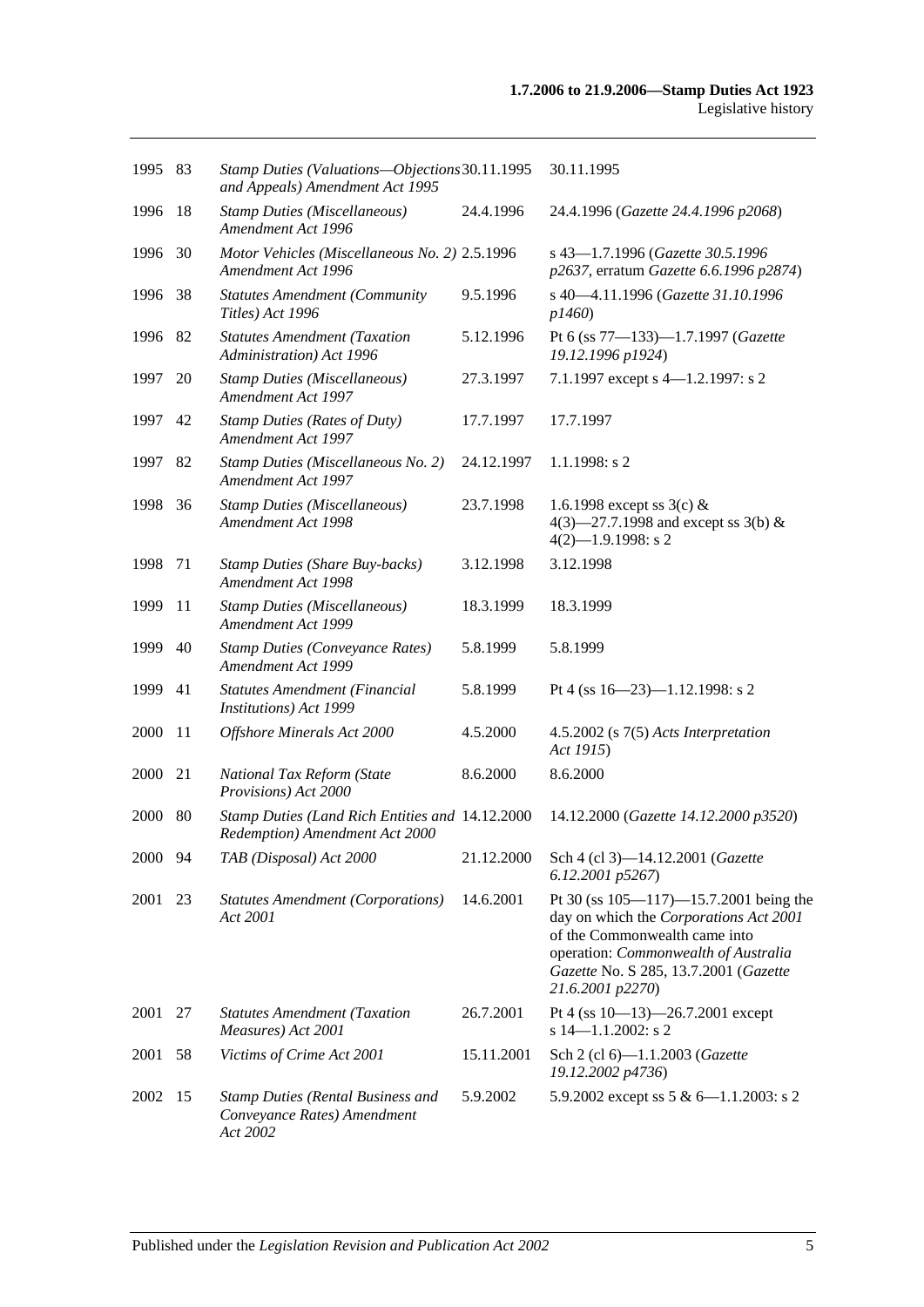|         |    | Act 2005                                                                          |            | 30.6.2005; Pt 4 (ss $13-15$ )-1.7.2006;<br>Pt 5 (ss 16 & 17)-1.7.2007; Pt 6<br>(ss $18-20$ )-1.7.2008; Pt 7 (ss 21 &<br>$22$ )-1.7.2009: s 2 |
|---------|----|-----------------------------------------------------------------------------------|------------|----------------------------------------------------------------------------------------------------------------------------------------------|
| 2005    | 28 | <b>Statutes Amendment (Budget 2005)</b>                                           | 30.6.2005  | Pt $3$ (ss 8—12)—at midnight on                                                                                                              |
| 2004    | 41 | <b>Stamp Duties (Miscellaneous)</b><br>Amendment Act 2004                         | 4.11.2004  | s 10(8)—4.11.2004: s 2(2); remainder of<br>Act—24.2.2005 (Gazette 24.2.2005 p534)                                                            |
| 2004 21 |    | Statutes Amendment (Budget 2004)<br>Act 2004                                      | 1.7.2004   | Pt 4 (ss 9—12)—1.7.2004: s 2(1)                                                                                                              |
| 2003    | 44 | <i>Statute Law Revision Act 2003</i>                                              | 23.10.2003 | Sch 1-24.11.2003 (Gazette 13.11.2003)<br><i>p4048</i> )                                                                                      |
| 2003    | 31 | <b>Stamp Duties (Rental and Mortgage)</b><br>Duty) Amendment Act 2003             | 24.7.2003  | $1.10.2003$ : s 2                                                                                                                            |
| 2002    | 39 | <b>Stamp Duties (Gaming Machine</b><br>Surcharge) Amendment Act 2002              | 28.11.2002 | 28.11.2002 (Gazette 28.11.2002 p4293)                                                                                                        |
| 2002 35 |    | <b>Statutes Amendment (Stamp Duties)</b><br>and Other Measures) Act 2002          | 28.11.2002 | Pt 6 (ss $15-27$ )-28.11.2002: s 2(1)                                                                                                        |
| 2002 34 |    | <b>Statutes Amendment</b><br>(Corporations-Financial Services<br>Reform) Act 2002 | 28.11.2002 | Pt 11 (ss $26 - 46$ )-1.8.2003 ( <i>Gazette</i><br>10.7.2003 p2913)                                                                          |
|         |    |                                                                                   |            |                                                                                                                                              |

# **Provisions amended since 3 February 1976**

- Legislative history prior to 3 February 1976 appears in marginal notes and footnotes included in the consolidation of this Act contained in Volume 10 of The Public General Acts of South Australia 1837-1975 at page 369.
- Certain textual alterations were made to this Act by the Commissioner of Statute Revision when preparing the reprint of the Act that incorporated all amendments in force as at 1 November 1984. A Schedule of these alterations was laid before Parliament on 13 November 1984.

New entries appear in bold.

| Provision      | How varied                                                                                  | Commencement |
|----------------|---------------------------------------------------------------------------------------------|--------------|
| Long title     | amended by $44/2003$ s 3(1) (Sch 1)                                                         | 24.11.2003   |
| Pt1            |                                                                                             |              |
| Pt 1 Div 1     | heading inserted by 80/2000 s 3                                                             | 14.12.2000   |
| Pt $1$ Div $2$ | heading inserted by 80/2000 s 4                                                             | 14.12.2000   |
| s <sub>2</sub> | deleted in pursuance of the Acts Republication<br>Act 1967                                  | 1.11.1984    |
| s <sub>3</sub> | deleted in pursuance of the Acts Republication<br>Act 1967 as its function is now exhausted | 1.11.1984    |
| s <sub>2</sub> |                                                                                             |              |
| s(2(1))        | s 4 redesignated as s 2 by $82/1996$ s $77(2)$                                              | 1.7.1997     |
|                | s 2 redesignated as s $2(1)$ by $80/2000$ s $5(g)$                                          | 14.12.2000   |
| adhesive stamp | inserted by $8/1986$ s $2(a)$                                                               | 13.3.1986    |
| approved form  | inserted by $35/2002$ s 15                                                                  | 28.11.2002   |
| assessment     | inserted by $82/1996$ s $77(1)(a)$                                                          | 1.7.1997     |

Entries that relate to provisions that have been deleted appear in italics.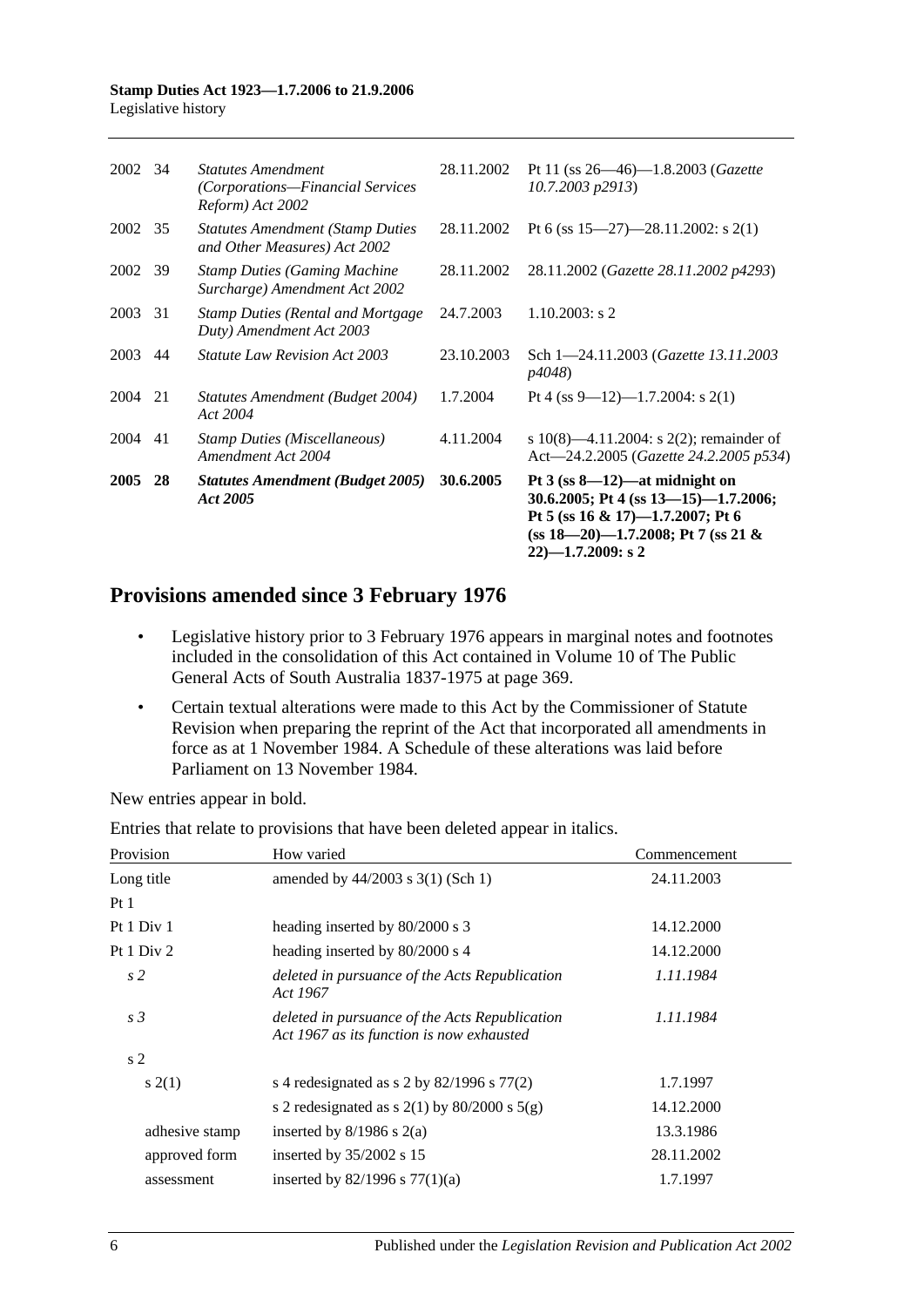| licensee                     | Australian market inserted by 34/2002 s 26(a)         | 1.8.2003   |
|------------------------------|-------------------------------------------------------|------------|
| authorised officer           | inserted by $100/1986$ s $3(a)$                       | 18.12.1986 |
|                              | deleted by 82/1996 s $77(1)(a)$                       | 1.7.1997   |
| beneficial interest          | inserted by $80/2000$ s $5(a)$                        | 14.12.2000 |
| production                   | business of primary inserted by 31/1994 s 3           | 30.5.1994  |
| Commissioner                 | substituted by $82/1996$ s $77(1)(b)$                 | 1.7.1997   |
| <b>CUFS</b>                  | inserted by $18/1996$ s $3(a)$                        | 24.4.1996  |
| die                          | substituted by $8/1986$ s $2(b)$                      | 13.3.1986  |
| discretionary trust          | inserted by $36/1990$ s $3(a)$                        | 24.5.1990  |
| duty                         | substituted by $88/1992$ s 3(a)                       | 14.12.1992 |
|                              | substituted by $82/1996$ s $77(1)(c)$                 | 1.7.1997   |
| financial product            | inserted by $34/2002$ s $26(b)$                       | 1.8.2003   |
| fixed interest<br>security   | inserted by $111/1980 s 3(a)$                         | 6.11.1980  |
|                              | deleted by $81/1985 s 3$                              | 5.8.1985   |
| <b>GST</b>                   | inserted by $21/2000$ s $22(a)$                       | 8.6.2000   |
| <b>GST</b> law               | inserted by $21/2000$ s $22(a)$                       | 8.6.2000   |
| impressed stamp              | inserted by $8/1986$ s $2(c)$                         | 13.3.1986  |
|                              | intellectual property inserted by 80/2000 s 5(b)      | 14.12.2000 |
| interest                     | inserted by $80/2000$ s $5(b)$                        | 14.12.2000 |
| jurisdiction                 | inserted by $80/2000$ s $5(b)$                        | 14.12.2000 |
|                              | marketable security amended by $111/1980 s 3(b)$      | 6.11.1980  |
|                              | amended by $50/1984$ s $3(1)$ (Sch 6)                 | 1.11.1984  |
|                              | amended by $88/1992 s 3(b)$                           | 14.12.1992 |
|                              | amended by $18/1996$ s $3(b)$                         | 24.4.1996  |
|                              | amended by $23/2001 s 105(a)$                         | 15.7.2001  |
|                              | deleted by $34/2002$ s $26(c)$                        | 1.8.2003   |
| money                        | substituted by $50/1984$ s $3(1)$ (Sch 6)             | 1.11.1984  |
| interest                     | potential beneficial inserted by $80/2000$ s $5(c)$   | 14.12.2000 |
| property                     | inserted by $80/2000$ s $5(c)$                        | 14.12.2000 |
| market                       | recognised financial inserted by 34/2002 s 26(d)      | 1.8.2003   |
| recognised stock<br>exchange | inserted by $80/2000$ s $5(c)$                        | 14.12.2000 |
|                              | deleted by $34/2002$ s $26(d)$                        | 1.8.2003   |
| records                      | inserted by $100/1986$ s $3(b)$                       | 18.12.1986 |
| rent                         | inserted by $21/2000$ s $22(b)$                       | 8.6.2000   |
| marketable security          | right in respect of a deleted by $34/2002$ s $26(e)$  | 1.8.2003   |
| financial product            | right in respect of a inserted by $34/2002$ s $26(e)$ | 1.8.2003   |
| sale                         | inserted by $80/2000$ s $5(d)$                        | 14.12.2000 |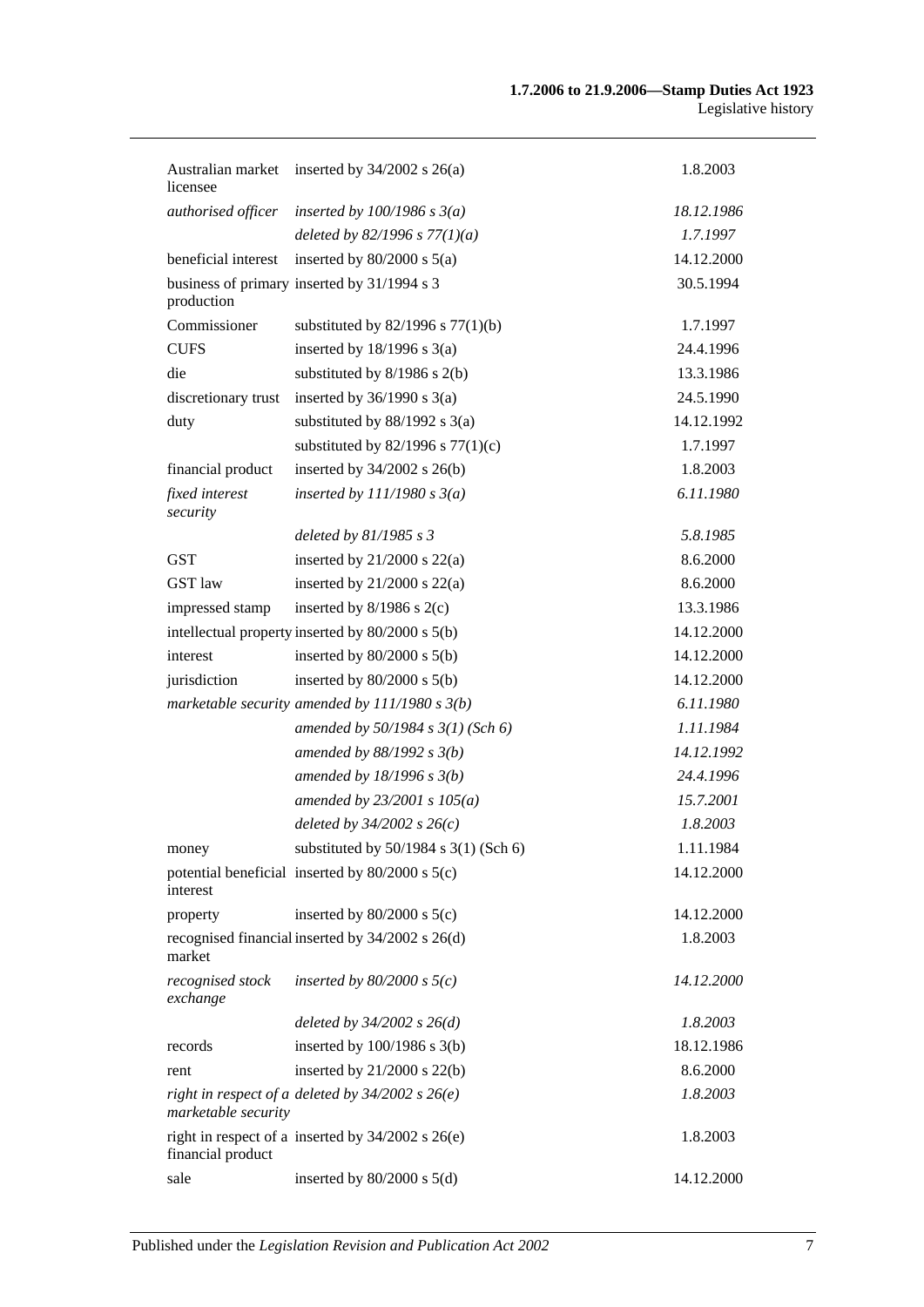| spouse             | inserted by $80/2000$ s $5(d)$            | 14.12.2000 |
|--------------------|-------------------------------------------|------------|
| savings bank       | substituted by $50/1984$ s $3(1)$ (Sch 6) | 1.11.1984  |
|                    | deleted by 41/1999 s 16                   | 1.12.1998  |
| stamp              | substituted by $8/1986$ s $2(d)$          | 13.3.1986  |
| stamped            | substituted by $8/1986$ s $2(d)$          | 13.3.1986  |
| State              | inserted by $80/2000$ s $5(f)$            | 14.12.2000 |
| stock              | amended by 50/1984 s 3(1) (Sch 6)         | 1.11.1984  |
|                    | amended by 23/2001 s 105(b)               | 15.7.2001  |
| transfer           | inserted by $80/2000$ s $5(e)$            | 14.12.2000 |
| unit               | inserted by $36/1990$ s $3(b)$            | 24.5.1990  |
| unit trust scheme  | inserted by 36/1990 s 3(b)                | 24.5.1990  |
| $s(2(2)$ and $(3)$ | inserted by $80/2000$ s $5(g)$            | 14.12.2000 |
| s 3                | inserted by 82/1996 s 78                  | 1.7.1997   |
| Pt 1 Div 3         | inserted by 80/2000 s 6                   | 14.12.2000 |
| s 3C               |                                           |            |
| s $3C(4)$          | amended by 23/2001 s 106                  | 15.7.2001  |
| Pt 2               | heading inserted by 82/1996 s 78          | 1.7.1997   |
| s <sub>4</sub>     | inserted by 82/1996 s 78                  | 1.7.1997   |
| s <sub>5</sub>     | amended by $50/1984$ s $3(1)$ (Sch 6)     | 1.11.1984  |
|                    | deleted by 82/1996 s 78                   | 1.7.1997   |
| s 5A               | inserted by $111/1980 s 4$                | 6.11.1980  |
|                    | deleted by 82/1996 s 78                   | 1.7.1997   |
| $s$ 5AB            | inserted by $81/1985$ s 4                 | 5.8.1985   |
|                    | substituted by $52/1989 s 3$              | 9.8.1989   |
|                    | deleted by 82/1996 s 78                   | 1.7.1997   |
| s <sub>5</sub>     | s 5B inserted by $111/1980$ s 4           | 6.11.1980  |
|                    | s 5B amended by 50/1984 s $3(1)$ (Sch 6)  | 1.11.1984  |
|                    | s 5B redesignated as s 5 by 82/1996 s 79  | 1.7.1997   |
|                    | deleted by 80/2000 s 7                    | 14.12.2000 |
| s <sub>6</sub>     | amended by 50/1984 s 3(1) (Sch 6)         | 1.11.1984  |
|                    | substituted by 100/1986 s 4               | 18.12.1986 |
|                    | substituted by 82/1996 s 80               | 1.7.1997   |
| s 6AA              | inserted by 100/1986 s 4                  | 18.12.1986 |
|                    | deleted by 82/1996 s 80                   | 1.7.1997   |
| s 6A               | inserted by $8/1986 s 3$                  | 13.3.1986  |
|                    | amended by $2/1987 s 6(a)$                | 5.3.1987   |
|                    | deleted by 82/1996 s 80                   | 1.7.1997   |
| s6B                | inserted by $2/1987 s 6(b)$               | 5.3.1987   |
|                    | deleted by 82/1996 s 80                   | 1.7.1997   |
| s 7                |                                           |            |
| s(7(3))            | substituted by 82/1997 s 3                | 1.1.1998   |
|                    | amended by 41/1999 s 17                   | 1.12.1998  |
| $s \, 7(4)$        | amended by 50/1984 s 3(1) (Sch 6)         | 1.11.1984  |
|                    |                                           |            |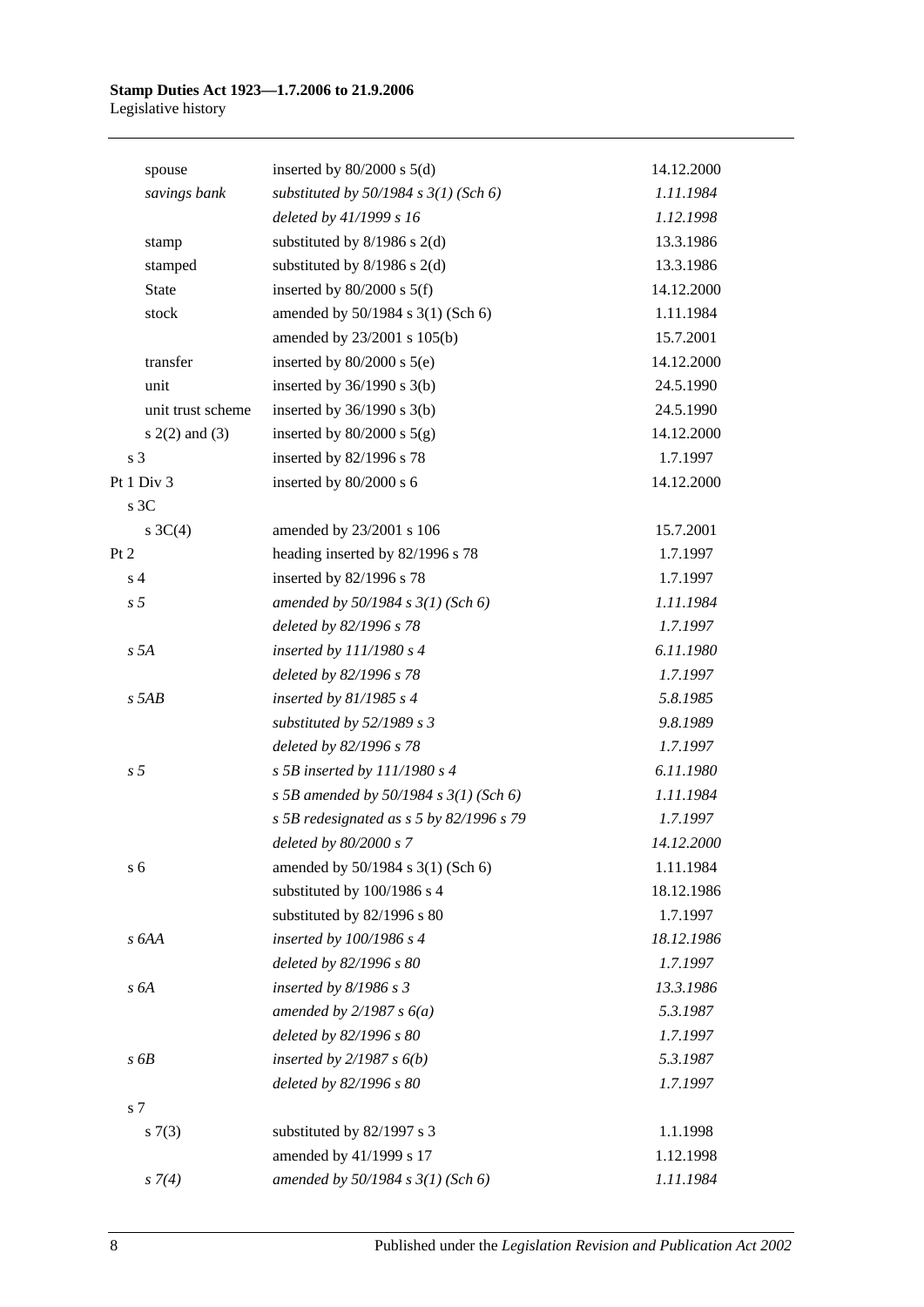|                      | deleted by 82/1997 s 3                                                                 | 1.1.1998   |
|----------------------|----------------------------------------------------------------------------------------|------------|
|                      | heading preceding s 9 deleted by 82/1996 s 81                                          | 1.7.1997   |
| s 9                  | deleted by 82/1996 s 81                                                                | 1.7.1997   |
| s 10                 | amended by 88/1992 s 4                                                                 | 14.12.1992 |
|                      | deleted by 82/1996 s 81                                                                | 1.7.1997   |
| s 12                 |                                                                                        |            |
| s 12(3)              | substituted by 88/1992 s 5                                                             | 14.12.1992 |
| s <sub>15</sub>      | deleted by 82/1996 s 82                                                                | 1.7.1997   |
| s 15A                | substituted by 21/2000 s 23                                                            | 8.6.2000   |
| s 17                 | deleted by 111/1980 s 5                                                                | 6.11.1980  |
|                      | inserted by 4/1990 s 2                                                                 | 29.3.1990  |
| s 19                 | amended by $50/1984$ s $3(1)$ (Sch 6)                                                  | 1.11.1984  |
|                      | substituted by $88/1992 s 6$                                                           | 14.12.1992 |
|                      | deleted by 82/1996 s 83                                                                | 1.7.1997   |
| s 19A                | inserted by 111/1980 s 6                                                               | 6.11.1980  |
| s 19A(1)             | amended by 88/1992 s 7                                                                 | 14.12.1992 |
|                      | amended by 82/1996 s 84                                                                | 1.7.1997   |
| s 20                 |                                                                                        |            |
| $s \ 20(1)$          | substituted by $111/1980$ s $7(a)$                                                     | 6.11.1980  |
|                      | substituted by $82/1996$ s $85(a)$                                                     | 1.7.1997   |
| $s$ 20(1aa)          | inserted by $88/1992 s 8(a)$                                                           | 14.12.1992 |
|                      | deleted by $82/1996 s 85(a)$                                                           | 1.7.1997   |
| $s\,20(1a)$          | inserted by $111/1980 s 7(a)$                                                          | 6.11.1980  |
|                      | amended by $88/1992 s 8(b)$ , (c)                                                      | 14.12.1992 |
|                      | deleted by $82/1996 s 85(a)$                                                           | 1.7.1997   |
| $s \ 20(2)$          | amended by 111/1980 s 7(b)                                                             | 6.11.1980  |
|                      | amended by 88/1992 s 8(d)                                                              | 14.12.1992 |
|                      | substituted by $82/1996$ s $85(a)$                                                     | 1.7.1997   |
| $s\,20(3)$           | substituted by $88/1992$ s $8(e)$                                                      | 14.12.1992 |
|                      | substituted by $82/1996$ s $85(a)$                                                     | 1.7.1997   |
| $s \ 20(4)$          | inserted by 21/1988 s 3                                                                | 14.6.1988  |
|                      | amended by 88/1992 s 8(f)                                                              | 14.12.1992 |
|                      | amended by 82/1996 s 85(b)                                                             | 1.7.1997   |
| $s \, 20(5)$ — $(7)$ | inserted by 21/1988 s 3                                                                | 14.6.1988  |
| $s\,20(8)$           | inserted by $21/1988 s 3$                                                              | 14.6.1988  |
|                      | deleted by $82/1996 s 85(c)$                                                           | 1.7.1997   |
| s 21                 | s 21(1) redesignated as s 21 in pursuance of the<br><b>Acts Republication Act 1967</b> | 1.11.1984  |
| $s\,2I(2)$ —(4)      | deleted by $50/1984$ s $3(1)$ (Sch 6)                                                  | 1.11.1984  |
| s 22                 | amended by 50/1984 s 3(1) (Sch 6)                                                      | 1.11.1984  |
| s 23                 |                                                                                        |            |
| $s\,23(1)$           | substituted by $100/1986$ s $5(a)$                                                     | 18.12.1986 |
|                      | substituted by $82/1996$ s $86(a)$                                                     | 1.7.1997   |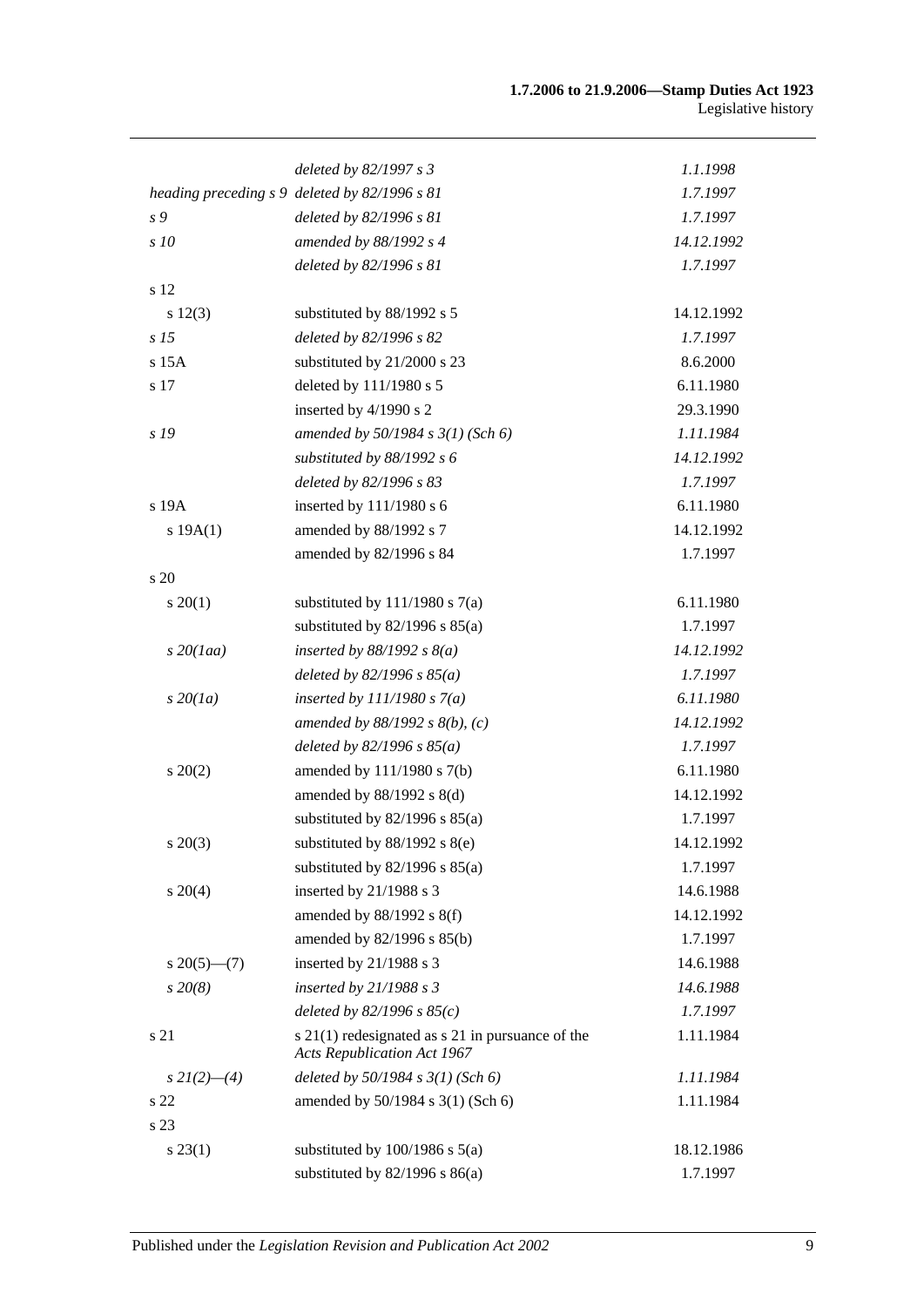| $s$ 23(1a) and (1b) | inserted by $100/1986$ s $5(a)$                                                           | 18.12.1986 |
|---------------------|-------------------------------------------------------------------------------------------|------------|
|                     | deleted by $82/1996 s 86(a)$                                                              | 1.7.1997   |
| $s\,23(2)$          | amended by 100/1986 s 5(b)                                                                | 18.12.1986 |
|                     | substituted by $82/1996$ s $86(a)$                                                        | 1.7.1997   |
| $s\,23(3)$          | amended by $100/1986$ s $5(c)$                                                            | 18.12.1986 |
|                     | substituted by $82/1996$ s $86(a)$                                                        | 1.7.1997   |
| $s\,23(4)$          | amended by 82/1996 s 86(b)                                                                | 1.7.1997   |
| $s\,23(5)$          | substituted by 88/1992 s 9                                                                | 14.12.1992 |
| s 23A               | inserted by 88/1992 s 10                                                                  | 14.12.1992 |
|                     | deleted by 82/1996 s 87                                                                   | 1.7.1997   |
| s24                 | amended by $21/1988 s 4$                                                                  | 7.12.1987  |
|                     | amended by 88/1992 s 11                                                                   | 14.12.1992 |
|                     | amended by 83/1995 s 2                                                                    | 30.11.1995 |
|                     | deleted by 82/1996 s 87                                                                   | 1.7.1997   |
| s <sub>25</sub>     | amended by $50/1984$ s $3(1)$ (Sch 6)                                                     | 1.11.1984  |
|                     | deleted by 100/1986 s 6                                                                   | 18.12.1986 |
| s26                 | amended by $50/1984$ s $3(1)$ (Sch 6)                                                     | 1.11.1984  |
|                     | deleted by 82/1996 s 87                                                                   | 1.7.1997   |
| s 27A               | substituted by 100/1986 s 7                                                               | 18.12.1986 |
|                     | deleted by 82/1996 s 88                                                                   | 1.7.1997   |
| $s$ 27 $B$          | substituted by 100/1986 s 7                                                               | 18.12.1986 |
|                     | amended by 14/1994 s 3                                                                    | 1.9.1994   |
|                     | deleted by 82/1996 s 88                                                                   | 1.7.1997   |
| $s$ 27 $C$          | amended by $50/1984$ s $3(1)$ (Sch 6)                                                     | 1.11.1984  |
|                     | substituted by 100/1986 s 7                                                               | 18.12.1986 |
|                     | deleted by 82/1996 s 88                                                                   | 1.7.1997   |
| s 27D               | substituted by 100/1986 s 7                                                               | 18.12.1986 |
|                     | amended by 88/1992 s 12                                                                   | 14.12.1992 |
|                     | deleted by 82/1996 s 88                                                                   | 1.7.1997   |
| $s$ 27 $E$          | deleted by 82/1996 s 88                                                                   | 1.7.1997   |
| Pt <sub>3</sub>     |                                                                                           |            |
| s 28 and heading    | deleted by $81/1985 s 5$                                                                  | 5.8.1985   |
| Pt 3 Div 1          | heading preceding s 29 deleted and Div 1<br>heading inserted by $44/2003$ s 3(1) (Sch 1)  | 24.11.2003 |
| s 31                |                                                                                           |            |
| $s \, 31(1)$        | amended by 34/2002 s 27                                                                   | 1.8.2003   |
| s $31(2)$ (4)       | amended by 50/1984 s 3(1) (Sch 6)                                                         | 1.11.1984  |
| s 31A               | amended by 31/1994 s 4                                                                    | 30.5.1994  |
| Pt 3 Div 2          | heading preceding s 31B amended by 50/1984<br>$s \; 3(1)$ (Sch 6)                         | 1.11.1984  |
|                     | heading preceding s 31B deleted and Div 2<br>heading inserted by $44/2003$ s 3(1) (Sch 1) | 24.11.2003 |
| s 31B               | s 31B(1) amended by 50/1984 s 3(1) (Sch 6)                                                | 1.11.1984  |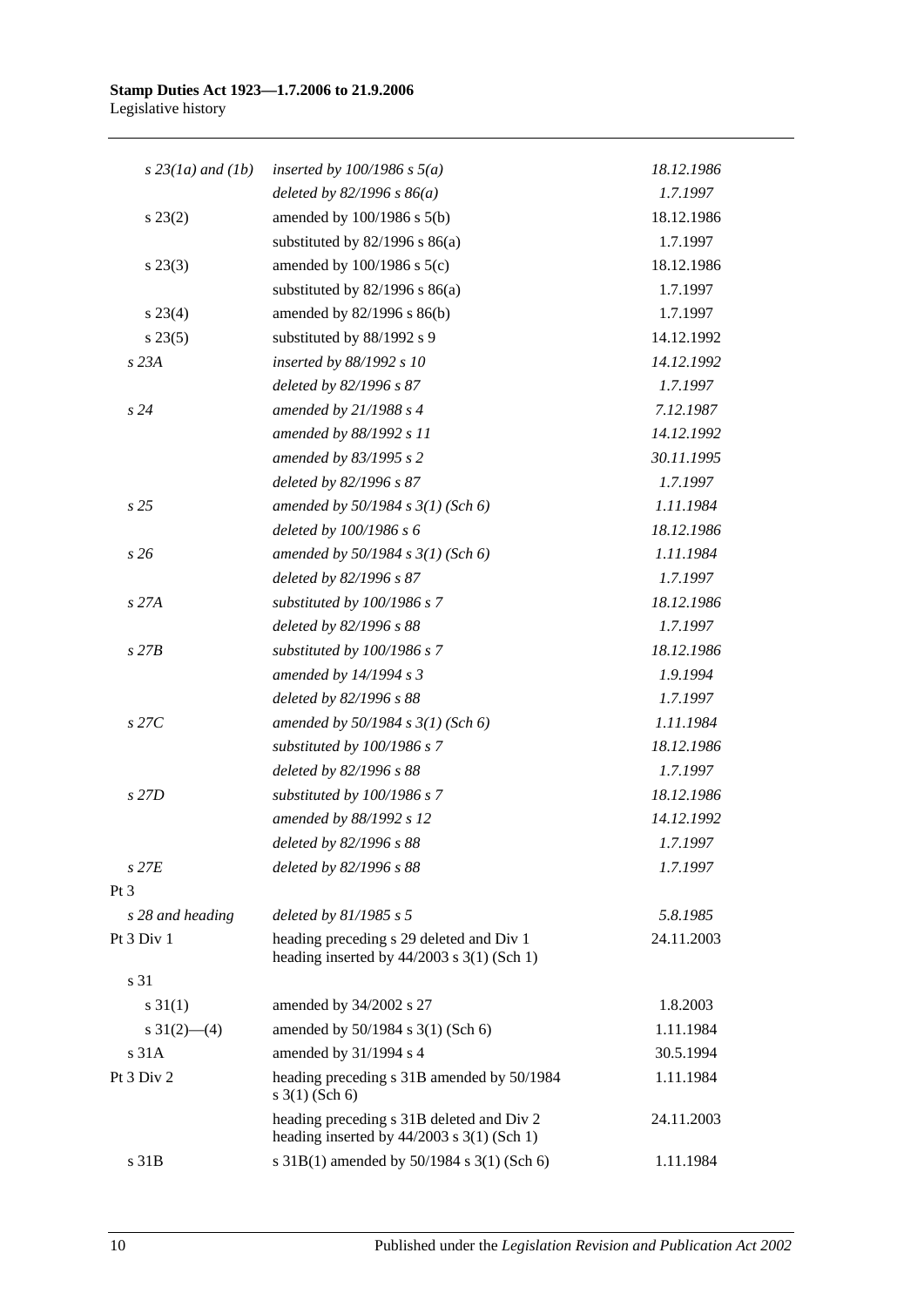|                                       | s 31B(1) redesignated as s 31B in pursuance of<br>the Acts Republication Act 1967 | 1.11.1984                 |
|---------------------------------------|-----------------------------------------------------------------------------------|---------------------------|
|                                       | amended by 44/2003 s 3(1) (Sch 1)                                                 | 24.11.2003                |
| bailee                                | inserted by $88/1992$ s $13(a)$                                                   | 14.12.1992                |
| bailment plant                        | inserted by $88/1992$ s $13(a)$                                                   | 14.12.1992                |
| bailor                                | inserted by $88/1992$ s $13(a)$                                                   | 14.12.1992                |
| bank                                  | deleted by $50/1984$ s $3(1)$ (Sch 6)                                             | 1.11.1984                 |
|                                       | contractual bailment inserted by 88/1992 s 13(a)                                  | 14.12.1992                |
|                                       | substituted by $15/2002$ s $3(a)$                                                 | 5.9.2002                  |
| corresponding law                     | inserted by 31/1994 s 5                                                           | 1.6.1994                  |
|                                       | amended by 44/2003 s 3(1) (Sch 1)                                                 | 24.11.2003                |
| dutiable rental<br>business           | inserted by $31/2003$ s $4(1)$                                                    | 1.10.2003                 |
|                                       | amended by 28/2005 s 18                                                           | 1.7.2008-not incorporated |
| equipment<br>financing<br>arrangement | inserted by $31/2003$ s $4(1)$                                                    | 1.10.2003                 |
|                                       | credit arrangement deleted by $50/1984$ s $3(1)$ (Sch 6)                          | 1.11.1984                 |
| credit business                       | deleted by $50/1984$ s $3(1)$ (Sch 6)                                             | 1.11.1984                 |
|                                       | discount transaction deleted by $50/1984$ s $3(1)$ (Sch 6)                        | 1.11.1984                 |
| goods                                 | amended by 88/1992 s 13(b)                                                        | 14.12.1992                |
| guarantee                             | deleted by $50/1984$ s $3(1)$ (Sch 6)                                             | 1.11.1984                 |
| guarantor                             | deleted by $50/1984$ s $3(1)$ (Sch 6)                                             | 1.11.1984                 |
| hire-purchase<br>agreement            | inserted by $15/2002$ s $3(b)$                                                    | 5.9.2002                  |
| interest                              | deleted by $50/1984$ s $3(1)$ (Sch 6)                                             | 1.11.1984                 |
| loan                                  | amended by $101/1976$ s $2(1)(a)$                                                 | 16.6.1977                 |
|                                       | deleted by 50/1984 s 3(1) (Sch 6)                                                 | 1.11.1984                 |
| prescribed rate                       | substituted by $95/1982$ s $3(a)$                                                 | 23.12.1982                |
|                                       | deleted by $50/1984 s 3(1)$ (Sch 6)                                               | 1.11.1984                 |
| principal                             | deleted by $50/1984$ s $3(1)$ (Sch 6)                                             | 1.11.1984                 |
| rate of interest                      | deleted by $50/1984$ s $3(1)$ (Sch 6)                                             | 1.11.1984                 |
| registered credit<br>union            | substituted by $101/1976$ s $2(1)(b)$                                             | 16.6.1977                 |
|                                       | deleted by $50/1984$ s $3(1)$ (Sch 6)                                             | 1.11.1984                 |
| registered person                     | deleted by $31/2003$ s $4(2)$                                                     | 1.10.2003                 |
| registered                            | inserted by $31/2003$ s $4(2)$                                                    | 1.10.2003                 |
|                                       | related corporation amended by 50/1984 s 3(1) (Sch 6)                             | 1.11.1984                 |
|                                       | amended by 88/1992 s 13(c)                                                        | 14.12.1992                |
|                                       | substituted by 23/2001 s 107                                                      | 15.7.2001                 |
| rental business                       | substituted by $88/1992$ s $13(d)$                                                | 14.12.1992                |
| $s$ 31 $B(1a)$                        | substituted by $95/1982$ s $3(b)$                                                 | 23.12.1982                |
|                                       | deleted by $50/1984$ s $3(1)$ (Sch 6)                                             | 1.11.1984                 |
| s $3IB(2)$ (10)                       | deleted by $50/1984$ s $3(1)$ (Sch 6)                                             | 1.11.1984                 |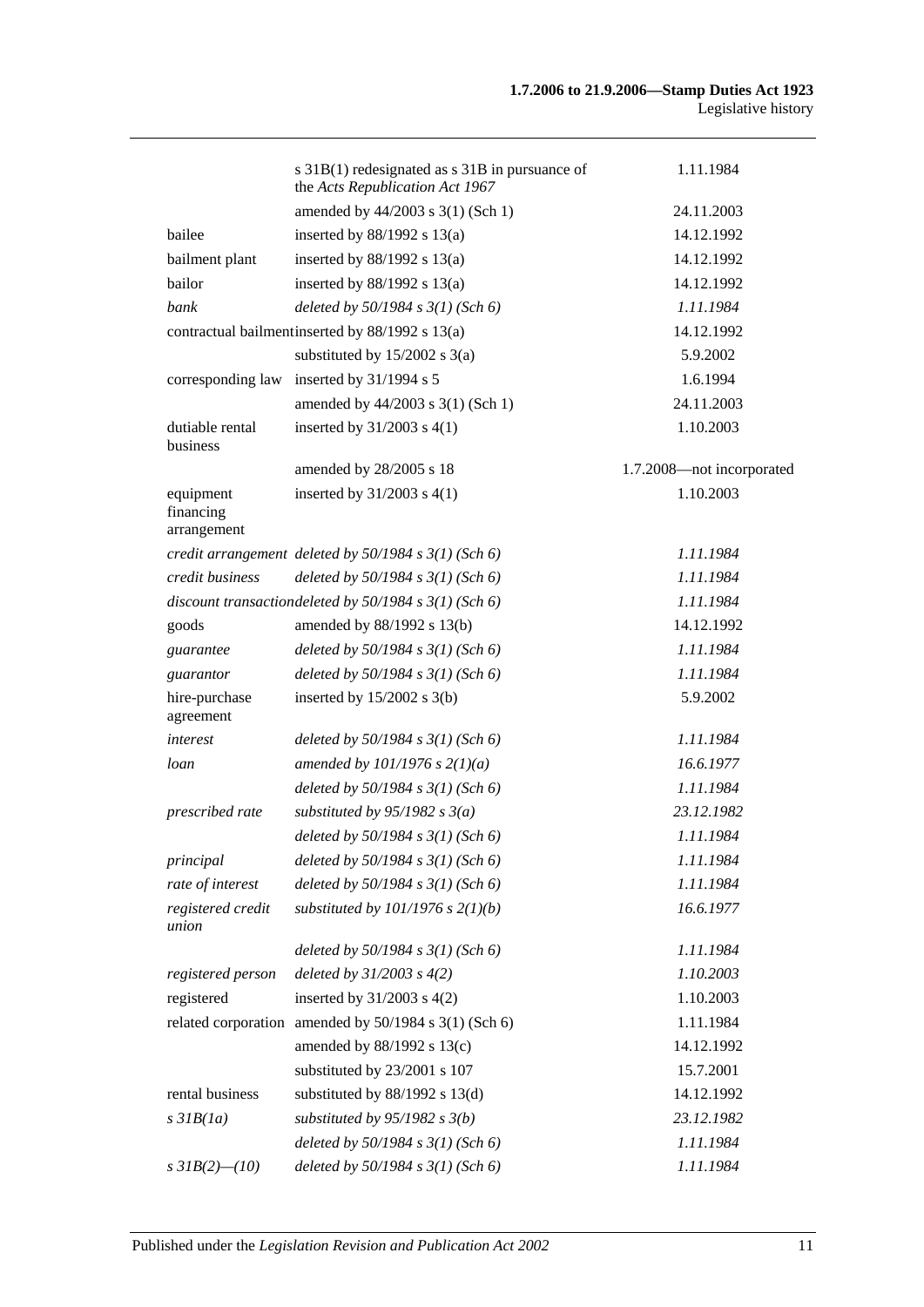| s 31C            | substituted by 89/1983 s 3                        | 1.1.1984                  |
|------------------|---------------------------------------------------|---------------------------|
|                  | deleted by 50/1984 s 3(1) (Sch 6)                 | 1.11.1984                 |
|                  | inserted by 15/2002 s 4                           | 5.9.2002                  |
|                  | substituted by 31/2003 s 5                        | 1.10.2003                 |
| s 31D            | amended by 89/1983 s 4                            | 1.1.1984                  |
|                  | amended by 71/1992 s 3(1) (Sch)                   | 1.3.1993                  |
|                  | amended by 88/1992 s 14                           | 14.12.1992                |
|                  | amended by 82/1996 s 89                           | 1.7.1997                  |
|                  | substituted by 31/2003 s 5                        | 1.10.2003                 |
| s 31E            |                                                   |                           |
| $s \, 31E(1)$    | amended by $35/2002$ s 16(a)                      | 28.11.2002                |
| $s \, 31E(2)$    | substituted by 89/1983 s 5                        | 1.1.1984                  |
|                  | amended by 35/2002 s 16(b)                        | 28.11.2002                |
| s 31F            | amended by 101/1976 s 3                           | 16.12.1976                |
|                  | amended by 89/1983 s 6                            | 1.1.1984                  |
|                  | amended by 50/1984 s 3(1) (Sch 6)                 | 1.11.1984                 |
|                  | amended by 81/1985 s 6                            | 5.8.1985                  |
|                  | amended by 100/1986 s 8                           | 18.12.1986                |
|                  | amended by 52/1989 s 4                            | 1.10.1989                 |
|                  | amended by 74/1991 s 3                            | 12.12.1991                |
|                  | amended by 88/1992 s 15                           | 14.12.1992                |
|                  | amended by 82/1996 s 90                           | 1.7.1997                  |
|                  | amended by 21/2000 s 24                           | 8.6.2000                  |
|                  | amended by 15/2002 s 5                            | 1.1.2003                  |
|                  | amended by 35/2002 s 17                           | 28.11.2002                |
|                  | substituted by 31/2003 s 6                        | 1.10.2003                 |
| $s \, 31F(1)$    | amended by 28/2005 s 16(1), (2)                   | 1.7.2007-not incorporated |
|                  | amended by 28/2005 s 19(1), (2)                   | 1.7.2008-not incorporated |
| s <sub>31G</sub> | amended by 50/1984 s 3(1) (Sch 6)                 | 1.11.1984                 |
|                  | amended by 74/1991 s 4                            | 12.12.1991                |
|                  | deleted by 88/1992 s 16                           | 14.12.1992                |
| s 31H            | amended by 82/1996 s 91                           | 1.7.1997                  |
| s 31I            |                                                   |                           |
| s $31I(1)$       | amended by 50/1984 s 3(1) (Sch 6)                 | 1.11.1984                 |
|                  | (d) and (e) deleted by $50/1984$ s $3(1)$ (Sch 6) | 1.11.1984                 |
|                  | (f) deleted by $81/1985$ s $7(a)$                 | 5.8.1985                  |
|                  | amended by 74/1991 s 5                            | 12.12.1991                |
|                  | amended by $31/1994$ s $6(a)$                     | 1.6.1994                  |
|                  | amended by 83/1994 s 12 (Sch)                     | 8.12.1994                 |
|                  | amended by $82/1996$ s $92(a)$ —(c)               | 1.7.1997                  |
|                  | amended by $15/2002$ s $6(a)$                     | 1.1.2003                  |
|                  | amended by 31/2003 s 7(1)                         | 1.10.2003                 |
|                  | (h) deleted by $31/2003$ s $7(2)$                 | 1.10.2003                 |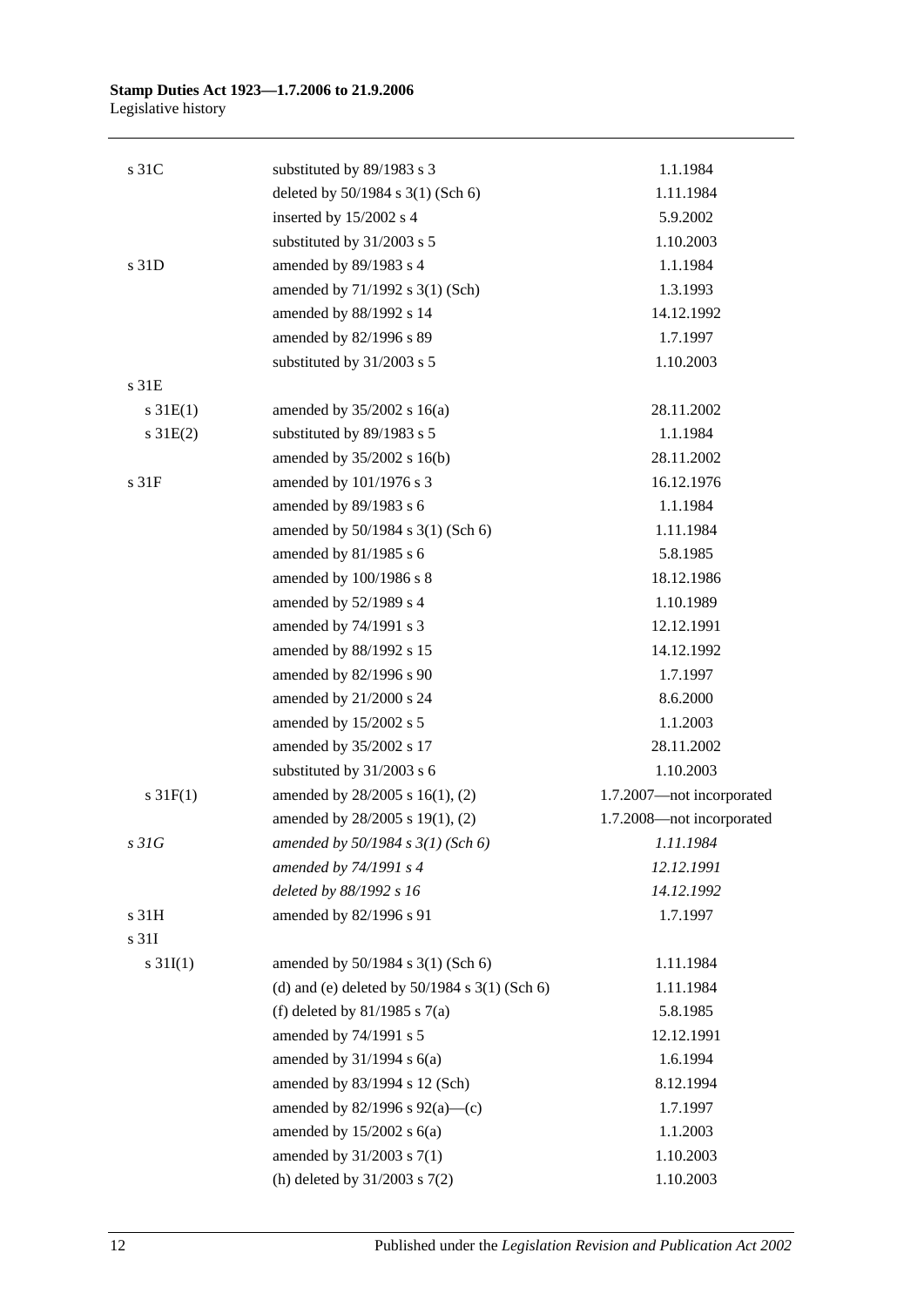| $s \frac{31I(1a)}{2}$                 | inserted by $31/1994$ s $6(b)$                               | 1.6.1994   |
|---------------------------------------|--------------------------------------------------------------|------------|
|                                       | amended by 31/2003 s 7(3)                                    | 1.10.2003  |
|                                       | amended by 44/2003 s 3(1) (Sch 1)                            | 24.11.2003 |
| $s \frac{31I(1b)}{2}$                 | inserted by $31/1994$ s $6(b)$                               | 1.6.1994   |
|                                       | (a) deleted by $31/2003$ s $6(4)$                            | 1.10.2003  |
|                                       | amended by 44/2003 s 3(1) (Sch 1)                            | 24.11.2003 |
| s $31I(1c)$                           | s $31I(1a)$ inserted by $81/1985$ s $7(b)$                   | 5.8.1985   |
|                                       | s 31I(1a) amended by 52/1989 s 5                             | 1.10.1989  |
|                                       | s $31I(1a)$ redesignated as s $31I(1c)$ by $31/1994$<br>s(6) | 1.6.1994   |
|                                       | amended by $82/1996$ s $92(d)$                               | 1.7.1997   |
|                                       | amended by $15/2002$ s $6(b)$                                | 1.1.2003   |
|                                       | amended by 31/2003 s 7(5)                                    | 1.10.2003  |
| $s$ 31I(2)                            | deleted by $82/1996 s 92(e)$                                 | 1.7.1997   |
| $s$ 31J                               | amended by $71/1992 s 3(1) (Sch)$                            | 1.3.1993   |
|                                       | deleted by 82/1996 s 93                                      | 1.7.1997   |
| s 31K                                 |                                                              |            |
| $s \, 31K(3)$                         | amended by 82/1996 s 94                                      | 1.7.1997   |
| s 31L                                 | deleted by 70/1981 s 3                                       | 2.11.1981  |
|                                       | inserted by 15/1982 s 3                                      | 22.3.1982  |
| $s \, 31L(1)$                         | amended by 50/1984 s 3(1) (Sch 6)                            | 1.11.1984  |
|                                       | amended by 100/1986 s 9(1)(a)                                | 18.12.1986 |
|                                       | amended by 71/1992 s 3(1) (Sch)                              | 1.3.1993   |
|                                       | amended by 82/1996 s 95                                      | 1.7.1997   |
| $s \, 31L(3)$                         | deleted by 50/1984 s 3(1) (Sch 6)                            | 1.11.1984  |
|                                       | inserted by $100/1986$ s $9(1)(b)$                           | 18.12.1986 |
| $s$ 31L(4) and (5)                    | deleted by $50/1984$ s $3(1)$ (Sch 6)                        | 1.11.1984  |
| heading preceding<br>s <sub>31M</sub> | deleted by $50/1984$ s $3(1)$ (Sch 6)                        | 1.11.1984  |
| s 31M                                 | deleted by 50/1984 s 3(1) (Sch 6)                            | 1.11.1984  |
|                                       | inserted by 100/1986 s 10                                    | 18.12.1986 |
|                                       | substituted by 74/1991 s 6                                   | 12.12.1991 |
|                                       | amended by 88/1992 s 17                                      | 14.12.1992 |
|                                       | deleted by 82/1996 s 96                                      | 1.7.1997   |
|                                       | inserted by 31/2003 s 8                                      | 1.10.2003  |
| s <sub>31MA</sub>                     | inserted by 89/1983 s 7                                      | 1.1.1984   |
|                                       | deleted by $50/1984$ s $3(1)$ (Sch 6)                        | 1.11.1984  |
| $s$ 31 $N$                            | amended by 89/1983 s 8                                       | 1.1.1984   |
|                                       | amended by $50/1984$ s $3(1)$ (Sch 6)                        | 1.11.1984  |
|                                       | amended by 100/1986 s 10                                     | 18.12.1986 |
|                                       | amended by 74/1991 s 7                                       | 12.12.1991 |
|                                       | amended by 88/1992 s 18                                      | 14.12.1992 |
|                                       | amended by 82/1996 s 97                                      | 1.7.1997   |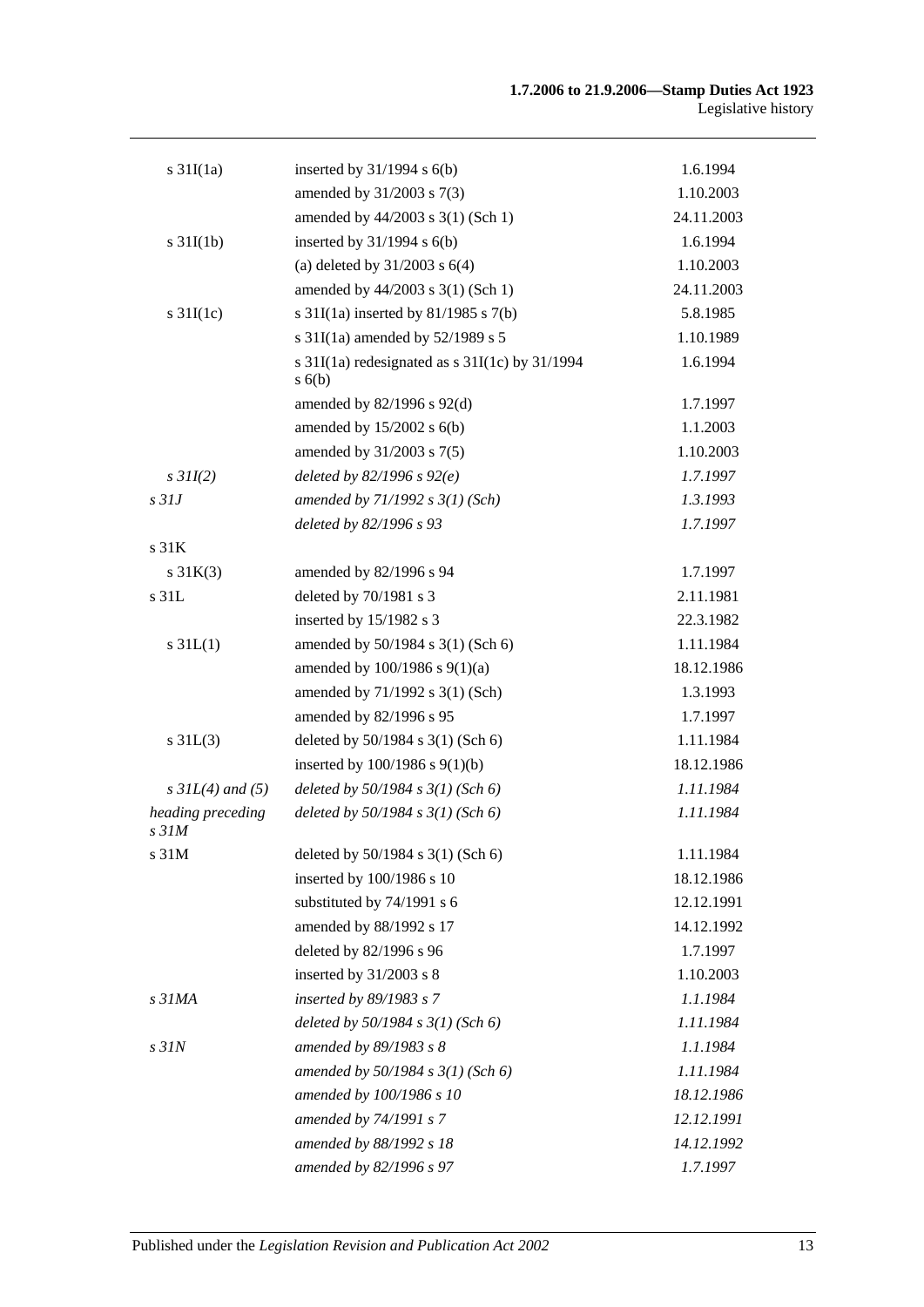|                                    | deleted by 31/2003 s 9                        | 1.10.2003  |
|------------------------------------|-----------------------------------------------|------------|
| s310                               | deleted by $50/1984$ s $3(1)$ (Sch 6)         | 1.11.1984  |
| $s$ 31 $P$                         | deleted by $70/1981 s4$                       | 2.11.1981  |
|                                    | inserted by $15/1982$ s 4                     | 22.3.1982  |
|                                    | deleted by $50/1984 s 3(1)$ (Sch 6)           | 1.11.1984  |
| $ss31Q - 31T$                      | deleted by $50/1984$ s $3(1)$ (Sch 6)         | 1.11.1984  |
| Pt 3 Div 3                         | heading preceding s 32 deleted and Div 3      | 24.11.2003 |
|                                    | heading inserted by $44/2003$ s 3(1) (Sch 1)  |            |
| s 32                               |                                               |            |
| assurance or<br>insurance business | amended by 50/1984 s 3(1) (Sch 6)             | 1.11.1984  |
| general insurance<br>business      | inserted by $47/1990$ s 3                     | 1.7.1990   |
|                                    | life insurance policy inserted by 47/1990 s 3 | 1.7.1990   |
| policy                             | amended by 50/1984 s 3(1) (Sch 6)             | 1.11.1984  |
| premium                            | inserted by 74/1991 s 8                       | 12.12.1991 |
|                                    | substituted by 21/2000 s 25                   | 8.6.2000   |
| s 33                               | substituted by 47/1990 s 4                    | 1.7.1990   |
| s 34                               | amended by 50/1984 s 3(1) (Sch 6)             | 1.11.1984  |
|                                    | substituted by 47/1990 s 4                    | 1.7.1990   |
| s 34                               |                                               |            |
| $s \; 34(3)$                       | amended by 82/1996 s 98(a)                    | 1.7.1997   |
| $s \, 34(4)$                       | deleted by $82/1996 s 98(b)$                  | 1.7.1997   |
| $s\,34A$                           | deleted by 47/1990 s 4                        | 1.7.1990   |
| s 35                               | amended by 111/1980 s 8                       | 6.11.1980  |
|                                    | amended by 50/1984 s 3(1) (Sch 6)             | 1.11.1984  |
|                                    | substituted by 47/1990 s 4                    | 1.7.1990   |
| $s \, 35(1)$                       | amended by 82/1996 s 99                       | 1.7.1997   |
| s 36                               | substituted by $50/1984$ s $3(1)$ (Sch 6)     | 1.11.1984  |
|                                    | substituted by $47/1990$ s 4                  | 1.7.1990   |
| $s \, 36(4)$                       | deleted by 82/1996 s 100                      | 1.7.1997   |
| s 36A                              | inserted by 82/1996 s 101                     | 1.7.1997   |
| s 37                               | deleted by 100/1986 s 11                      | 18.12.1986 |
|                                    | inserted by 47/1990 s 4                       | 1.7.1990   |
|                                    | amended by 82/1996 s 102                      | 1.7.1997   |
| s 38                               | amended by 50/1984 s 3(1) (Sch 6)             | 1.11.1984  |
|                                    | deleted by 100/1986 s 11                      | 18.12.1986 |
|                                    | inserted by 47/1990 s 4                       | 1.7.1990   |
| s 39                               | substituted by 47/1990 s 4                    | 1.7.1990   |
|                                    | deleted by 82/1996 s 103                      | 1.1.1997   |
| $s\,40$                            | inserted by 47/1990 s 4                       | 1.7.1990   |
|                                    | deleted by 82/1996 s 103                      | 1.7.1997   |
| s41                                | substituted by 47/1990 s 4                    | 1.7.1990   |
|                                    | amended by 74/1991 s 9                        | 12.12.1991 |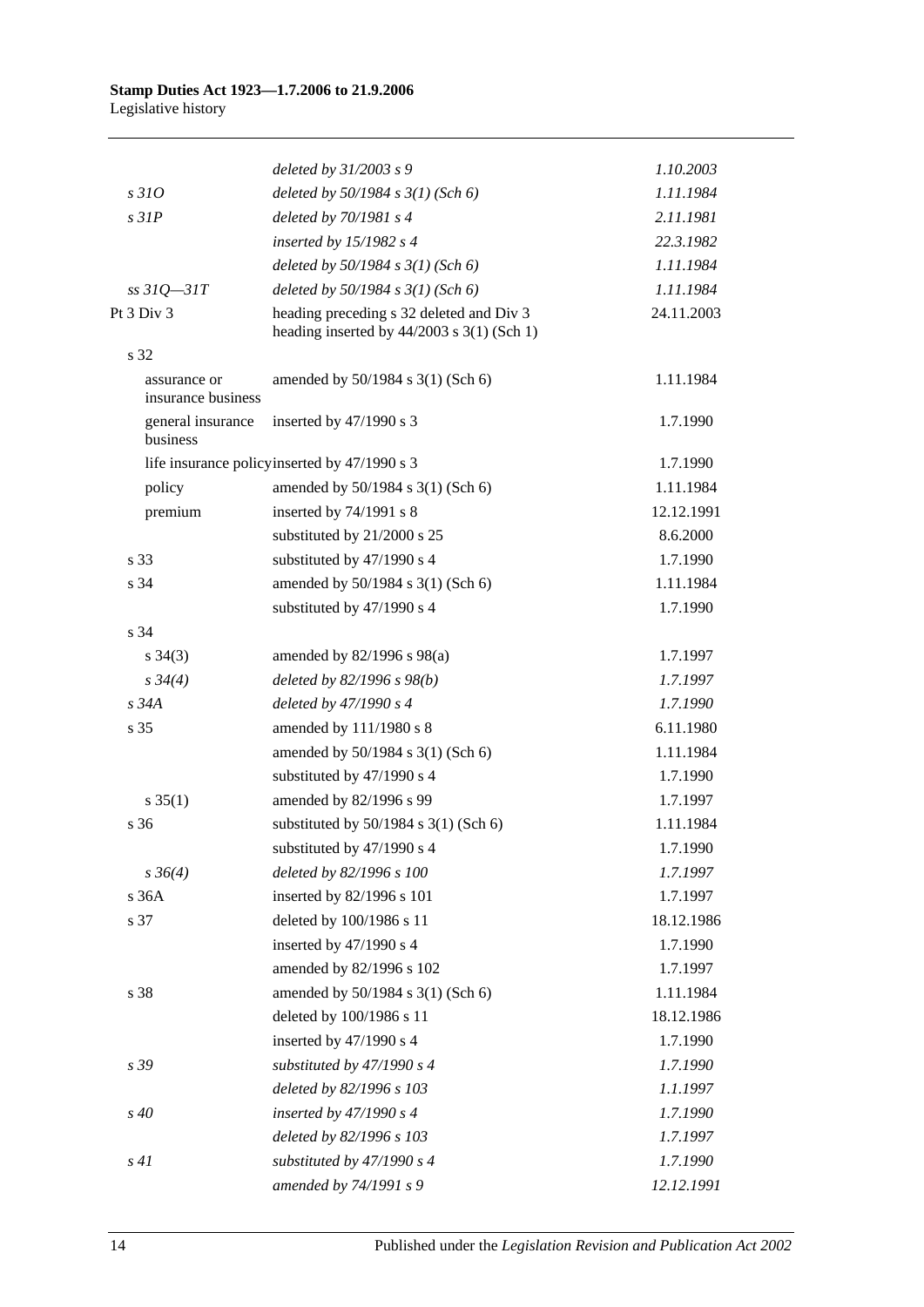|                                    | amended by 88/1992 s 19                                                                   | 14.12.1992 |
|------------------------------------|-------------------------------------------------------------------------------------------|------------|
|                                    | deleted by 82/1996 s 103                                                                  | 1.7.1997   |
| s 42                               | substituted by $47/1990 s 4$                                                              | 1.7.1990   |
|                                    | deleted by 82/1996 s 103                                                                  | 1.7.1997   |
| $s$ 42AA                           |                                                                                           |            |
| $s$ 42AA $(1)$                     | amended by 35/2002 s 18                                                                   | 28.11.2002 |
| $s$ 42AA $(4)$                     | substituted by 88/1992 s 20                                                               | 14.12.1992 |
|                                    | substituted by 82/1996 s 104                                                              | 1.7.1997   |
|                                    | s $42AA(4a)$ and $(4b)$ inserted by 88/1992 s 20                                          | 14.12.1992 |
|                                    | deleted by 82/1996 s 104                                                                  | 1.7.1997   |
| $s$ 42AB                           | inserted by 8/1986 s 4                                                                    | 13.3.1986  |
| $s\,42AB(3)$                       | amended by 82/1996 s 105                                                                  | 1.7.1997   |
| Pt 3 Div 4                         | heading preceding s 42A deleted and Div 4<br>heading inserted by $44/2003$ s 3(1) (Sch 1) | 24.11.2003 |
| $s$ 42 $A$                         |                                                                                           |            |
| $s\ 42A(1)$                        | s 42A redesignated as $s$ 42A(1) by 41/2004 s 4                                           | 24.2.2005  |
| applicant                          | substituted by $100/1986$ s $12(a)$                                                       | 18.12.1986 |
| commercial motor<br>vehicle        | inserted by $64/1989$ s $3(a)$                                                            | 28.3.1990  |
| dealer                             | substituted by $100/1986$ s $12(b)$                                                       | 18.12.1986 |
| list price                         | inserted by 100/1986 s 12(b)                                                              | 18.12.1986 |
|                                    | substituted by $21/2000$ s $26(a)$                                                        | 8.6.2000   |
| market value                       | inserted by 100/1986 s 12(b)                                                              | 18.12.1986 |
|                                    | substituted by $21/2000$ s $26(b)$                                                        | 8.6.2000   |
|                                    | new motor vehicle inserted by 100/1986 s 12(c)                                            | 18.12.1986 |
|                                    | optional equipment inserted by 100/1986 s 12(c)                                           | 18.12.1986 |
| primary producer                   | inserted by $64/1989$ s $3(b)$                                                            | 28.3.1990  |
| vehicle                            | second-hand motor inserted by 100/1986 s 12(d)                                            | 18.12.1986 |
| $s\ 42A(2)$                        | inserted by $41/2004$ s 4                                                                 | 24.2.2005  |
| s 42B                              |                                                                                           |            |
| $s\ 42B(1)$                        | substituted by $100/1986$ s $13(a)$                                                       | 18.12.1986 |
|                                    | amended by 21/2000 s 27                                                                   | 8.6.2000   |
| $s\,42B(1aa)$                      | inserted by $100/1986$ s $13(a)$                                                          | 18.12.1986 |
|                                    | deleted by $41/2004$ s $5(2)$                                                             | 24.2.2005  |
| s $42B(1a)$ —see<br>$s$ 42B $(1d)$ |                                                                                           |            |
| $s\ 42B(1a)$                       | inserted by $41/2004$ s $5(2)$                                                            | 24.2.2005  |
| $s\,42B(1b)$                       | inserted by $28/1977 s 2(b)$                                                              | 28.7.1977  |
|                                    | substituted by $33/1990 s 2(a)$                                                           | 26.4.1990  |
|                                    | deleted by $83/1994$ s $2(b)$                                                             | 8.12.1994  |
| $s$ 42B(1b)                        | inserted by $41/2004$ s $5(2)$                                                            | 24.2.2005  |
| $s\,42B(1c)$                       | inserted by $33/1990$ s $2(a)$                                                            | 26.4.1990  |
|                                    | deleted by 83/1994 s 2(b)                                                                 | 8.12.1994  |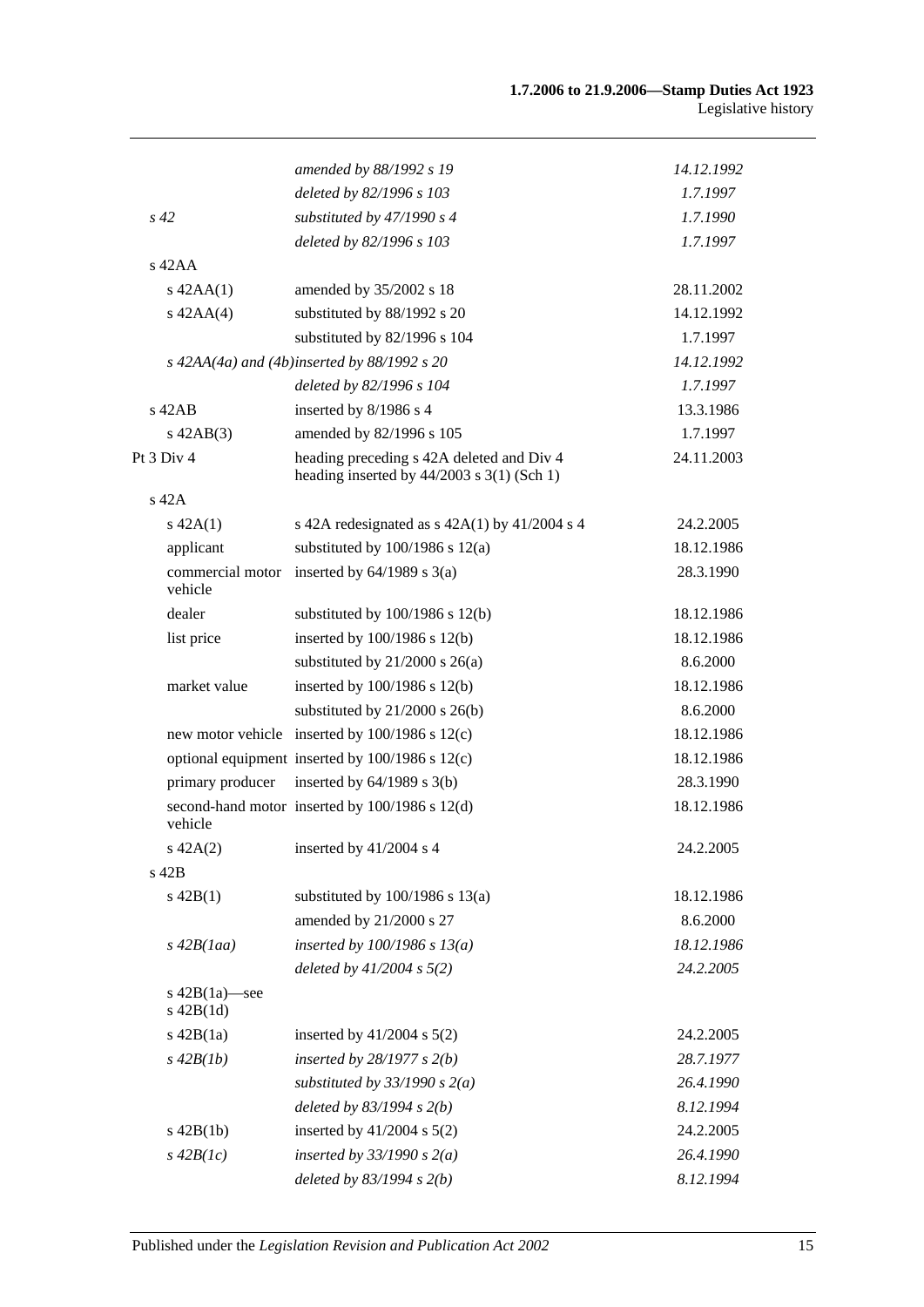| $s\ 42B(1c)$                  | inserted by $41/2004$ s $5(2)$                                                           | 24.2.2005  |
|-------------------------------|------------------------------------------------------------------------------------------|------------|
| $s\ 42B(1d)$                  | s 42B(1a) amended by $28/1977$ s $2(a)$                                                  | 28.7.1977  |
|                               | s $42B(1a)$ amended by $83/1994$ s $2(a)$                                                | 8.12.1994  |
|                               | s $42B(1a)$ redesignated as s $42B(1d)$ by $41/2004$<br>s 5(1)                           | 24.2.2005  |
| $s\ 42B(2)$                   | amended by $28/1977$ s $2(c)$                                                            | 28.7.1977  |
|                               | amended by $83/1994$ s $2(c)$                                                            | 8.12.1994  |
|                               | amended by $41/2004$ s $5(3)$                                                            | 24.2.2005  |
| $s\ 42B(2a)$                  | amended by $41/2004$ s $5(4)$                                                            | 24.2.2005  |
| $s\ 42B(2b)$                  | inserted by $41/2004$ s $5(5)$                                                           | 24.2.2005  |
| $s\,42B(3a)$                  | deleted by 94/2000 Sch 4 cl 3                                                            | 14.12.2001 |
| $s\ 42B(4)$ (6)               | substituted by $100/1986$ s $13(b)$                                                      | 18.12.1986 |
|                               | substituted by 82/1996 s 106                                                             | 1.7.1997   |
|                               | s $42B(6a)$ and $(6b)$ deleted by $82/1996$ s $106$                                      | 1.7.1997   |
|                               | inserted by 74/1991 s 10                                                                 | 12.12.1991 |
|                               | substituted by 88/1992 s 21                                                              | 14.12.1992 |
| $s\ 42B(7)$                   | amended by $83/1994$ s $2(d)$                                                            | 8.12.1994  |
|                               | deleted by 100/1986 s 13(b)                                                              | 18.12.1986 |
|                               | inserted by $33/1990$ s 2(b)                                                             | 26.4.1990  |
| $s\,42B(8)$                   | deleted by $50/1984$ s $3(1)$ (Sch 6)                                                    | 1.11.1984  |
| $s$ 42BA                      | inserted by $72/1995$ s 3                                                                | 23.11.1995 |
| s 42C                         | deleted by 33/1990 s 3                                                                   | 26.4.1990  |
|                               | inserted by 74/1991 s 11                                                                 | 12.12.1991 |
|                               | amended by 88/1992 s 22                                                                  | 14.12.1992 |
|                               | amended by 72/1995 s 4                                                                   | 23.11.1995 |
|                               | substituted by 82/1996 s 107                                                             | 1.7.1997   |
| $s$ 42CA                      | inserted by $41/2004$ s 6                                                                | 24.2.2005  |
| s 42D                         | amended by 50/1984 s 3(1) (Sch 6)                                                        | 1.11.1984  |
|                               | amended by 100/1986 s 14                                                                 | 18.12.1986 |
|                               | amended by 33/1990 s 4                                                                   | 26.4.1990  |
|                               | substituted by 82/1996 s 107                                                             | 1.7.1997   |
| s 42E                         | amended by 33/1990 s 5                                                                   | 26.4.1990  |
|                               | amended by 82/1996 s 108                                                                 | 1.7.1997   |
|                               | amended by 44/2003 s 3(1) (Sch 1)                                                        | 24.11.2003 |
| $ss$ 43 $-45A$ and<br>heading | deleted by 111/1980 s 9                                                                  | 6.11.1980  |
| Pt 3 Div 5                    | heading preceding s 43 inserted by 82/1997 s 4                                           | 1.1.1998   |
|                               | heading preceding s 43 deleted and Div 5<br>heading inserted by $44/2003$ s 3(1) (Sch 1) | 24.11.2003 |
| s 43                          | inserted by 82/1997 s 4                                                                  | 1.1.1998   |
| bank                          | deleted by $41/1999 s 18(a)$                                                             | 1.12.1998  |
| cheque                        | amended by 41/1999 s 18(b)                                                               | 1.12.1998  |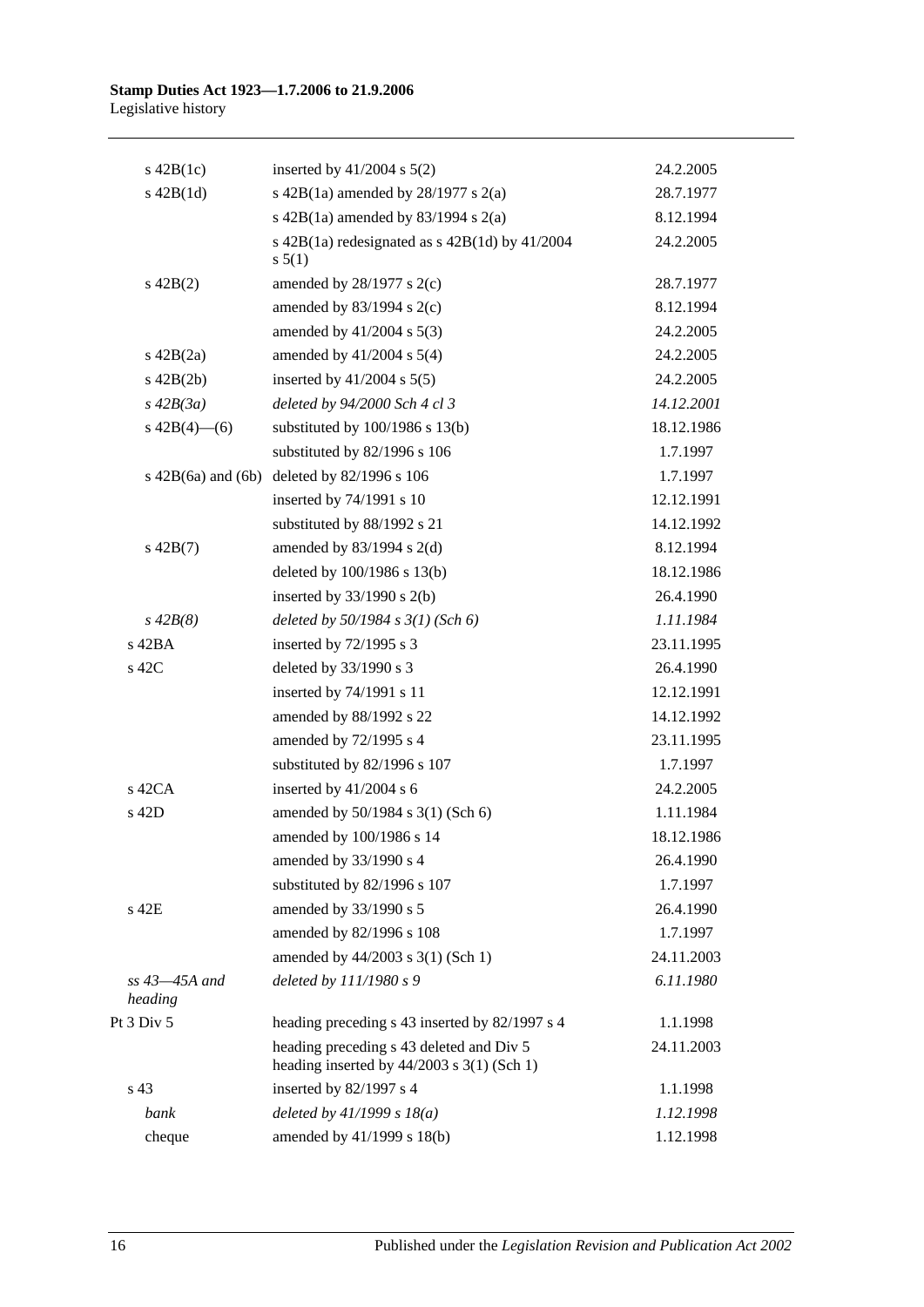| Cheques and<br>Payment Orders<br>Act 1986 | deleted by $41/1999 s 18(c)$                                              | 1.12.1998  |
|-------------------------------------------|---------------------------------------------------------------------------|------------|
|                                           | financial institution inserted by 41/1999 s 18(c)                         | 1.12.1998  |
|                                           | unstamped cheque amended by 41/1999 s 18(d)                               | 1.12.1998  |
| s <sub>44</sub>                           | inserted by 82/1997 s 4                                                   | 1.1.1998   |
| $s\,44(1)$                                | amended by 41/1999 s 19(a), (b)                                           | 1.12.1998  |
| $s\ 44(2)$ and (3)                        | amended by 41/1999 s 19(c)                                                | 1.12.1998  |
| $s\,44(4)$                                | amended by 41/1999 s 19(d)                                                | 1.12.1998  |
| $s\,44(5)$                                | amended by 41/1999 s 19(e)                                                | 1.12.1998  |
| s <sub>45</sub>                           |                                                                           |            |
| $s\,45(1)$                                | s 45 inserted by 82/1997 s 4                                              | 1.1.1998   |
|                                           | s 45 amended by 41/1999 s 20                                              | 1.12.1998  |
|                                           | s 45 amended and redesignated as $s$ 45(1) by<br>$21/2004$ s $9(1)$ , (2) | 1.7.2004   |
| $s\,45(2)$ —(4)                           | inserted by $21/2004$ s $9(2)$                                            | 1.7.2004   |
| heading preceding<br>s 46                 | deleted by 82/1997 s 4                                                    | 1.1.1998   |
| s 46                                      | amended by 19/1991 s 2                                                    | 18.4.1991  |
|                                           | substituted by 82/1997 s 4                                                | 1.1.1998   |
|                                           | amended by 41/1999 s 21                                                   | 1.12.1998  |
| s 46A                                     | inserted by 89/1983 s 9                                                   | 1.1.1984   |
|                                           | amended by 19/1991 s 3                                                    | 18.4.1991  |
|                                           | deleted by 82/1997 s 4                                                    | 1.1.1998   |
| $s\,47$                                   | amended by $50/1984 s 3(1)$ (Sch 6)                                       | 1.11.1984  |
|                                           | deleted by 82/1997 s 4                                                    | 1.1.1998   |
| s 47A                                     | deleted by 82/1997 s 4                                                    | 1.1.1998   |
| $ss$ 47B $-47D$                           | deleted by 70/1981 s 5                                                    | 2.11.1981  |
| $s\,48$                                   | amended by 70/1981 s 6                                                    | 2.11.1981  |
|                                           | amended by 50/1984 s 3(1) (Sch 6)                                         | 1.11.1984  |
|                                           | deleted by 82/1997 s 4                                                    | 1.1.1998   |
| s 48A                                     | amended by 101/1976 s 4                                                   | 16.12.1976 |
|                                           | amended by 70/1981 s 7                                                    | 2.11.1981  |
|                                           | amended by 95/1982 s 4                                                    | 23.12.1982 |
|                                           | amended by 19/1991 s 4                                                    | 18.4.1991  |
|                                           | amended by 82/1996 s 109                                                  | 1.7.1997   |
|                                           | deleted by 82/1997 s 4                                                    | 1.1.1998   |
| $s\,49$                                   | amended by 88/1992 s 23                                                   | 14.12.1992 |
|                                           | deleted by 82/1997 s 4                                                    | 1.1.1998   |
| s50                                       | deleted by 82/1997 s 4                                                    | 1.1.1998   |
| s <sub>51</sub>                           | amended by 88/1992 s 24                                                   | 14.12.1992 |
|                                           | deleted by 82/1997 s 4                                                    | 1.1.1998   |
| s <sub>52</sub>                           | deleted by 82/1997 s 4                                                    | 1.1.1998   |
| s 53 and heading                          | deleted by $81/1985 s 8$                                                  | 5.8.1985   |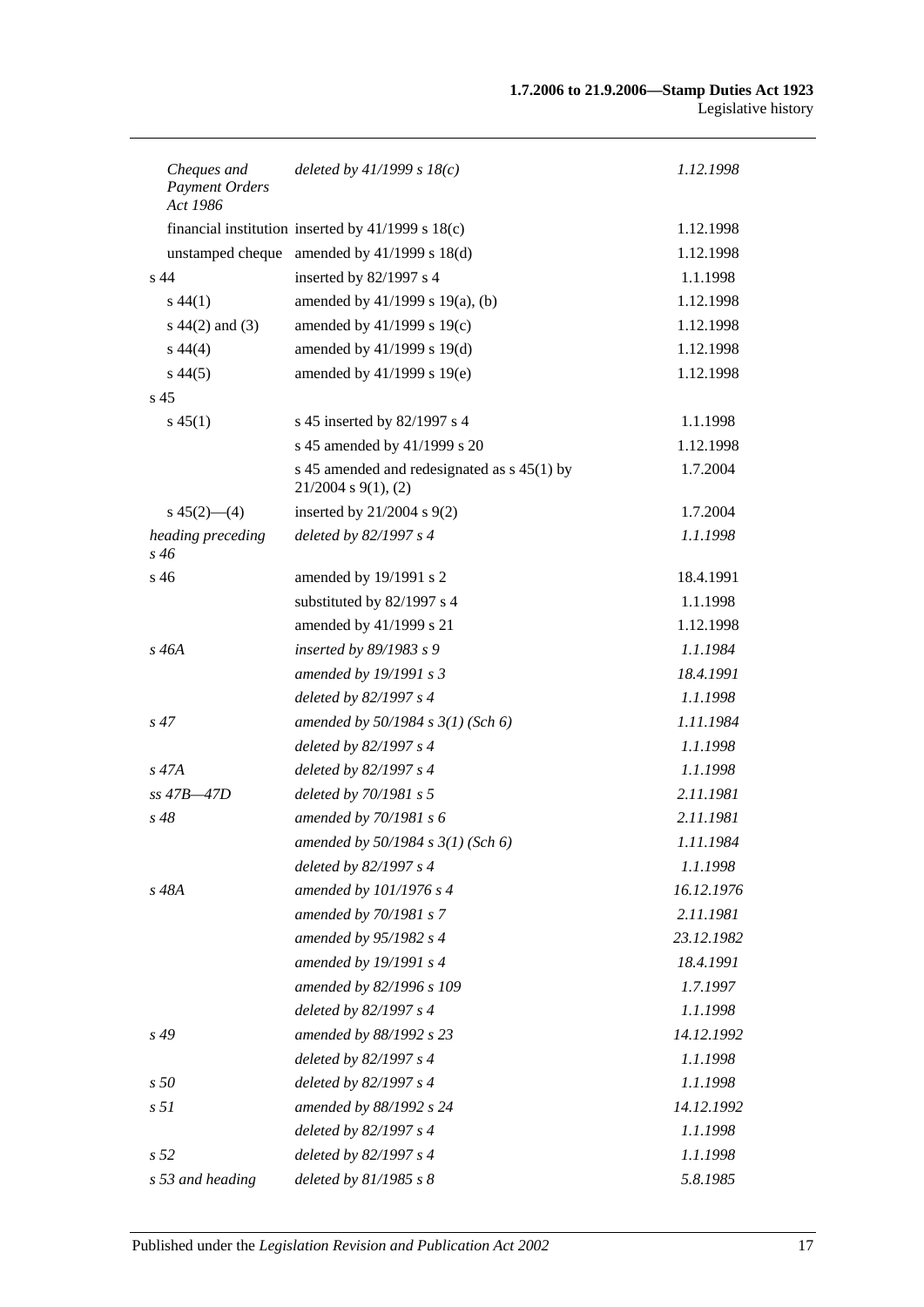# **Stamp Duties Act 1923—1.7.2006 to 21.9.2006**

Legislative history

| $ss 54 - 59A$ and<br>heading           | deleted by $50/1984 s 3(1)$ (Sch 6)                                                         | 1.11.1984  |
|----------------------------------------|---------------------------------------------------------------------------------------------|------------|
| <b>Heading</b> preceding<br>$s$ 59 $B$ | inserted by $27/1978 s 7$                                                                   | 30.3.1978  |
|                                        | deleted in pursuance of the Acts Republication<br>Act 1967 as its function is now exhausted | 1.1.1995   |
| $s$ 59B                                | inserted by $27/1978 s 7$                                                                   | 30.3.1978  |
|                                        | amended by $50/1984$ s $3(1)$ (Sch 6)                                                       | 1.11.1984  |
|                                        | amended by $52/1989 s 6$                                                                    | 21.9.1989  |
|                                        | amended by 88/1992 s 25                                                                     | 14.12.1992 |
|                                        | deleted by $83/1994 s3$                                                                     | 8.12.1994  |
| Pt 3 Div 6 heading                     | heading preceding s 60 deleted and Div 6<br>heading inserted by $44/2003$ s 3(1) (Sch 1)    | 24.11.2003 |
| $\mathrm{s}$ 60                        |                                                                                             |            |
| conveyance                             | amended by 38/1996 s 40                                                                     | 4.11.1996  |
|                                        | amended by 80/2000 s 8                                                                      | 14.12.2000 |
| $\rm s$ 60A                            | substituted by 95/1982 s 5                                                                  | 23.12.1982 |
| s 60A(1)                               | amended by 36/1990 s 4                                                                      | 24.5.1990  |
| s 60A(4)                               | amended by 50/1984 s 3(1) (Sch 6)                                                           | 1.11.1984  |
|                                        | s $60A(4a)$ and $(4b)$ inserted by $20/1997$ s $3(a)$                                       | 7.1.1997   |
| $s$ 60A(6)                             | inserted by $20/1997$ s $3(b)$                                                              | 7.1.1997   |
|                                        | amended by $23/2001$ s $108(a)$ —(c)                                                        | 15.7.2001  |
| s 60A(7)                               | inserted by $20/1997$ s $3(b)$                                                              | 7.1.1997   |
| s 60A(8)                               | inserted by $20/1997$ s $3(b)$                                                              | 7.1.1997   |
| majority<br>shareholder                | substituted by $23/2001$ s $108(d)$                                                         | 15.7.2001  |
| spouse                                 | deleted by $80/2000 s9$                                                                     | 14.12.2000 |
| s 60B                                  |                                                                                             |            |
| $s$ 60B(1)                             | amended by 35/2002 s 19                                                                     | 28.11.2002 |
| $\,$ s 60C                             | inserted by 80/2000 s 10                                                                    | 14.12.2000 |
| s 61                                   | amended by 95/1982 s 6                                                                      | 23.12.1982 |
| s 62                                   | inserted by 80/2000 s 11                                                                    | 14.12.2000 |
| $s \, 62(2)$ and (3)                   | substituted by 27/2001 s 10                                                                 | 26.7.2001  |
| $s\,63$                                | deleted by 95/1982 s 7                                                                      | 23.12.1982 |
| s <sub>65</sub>                        | amended by 95/1982 s 8                                                                      | 23.12.1982 |
| s 66                                   | s 66(1) amended by 95/1982 s 9(a)                                                           | 23.12.1982 |
|                                        | $s$ 66(1) redesignated as $s$ 66 in pursuance of the<br><b>Acts Republication Act 1967</b>  | 1.1.1984   |
| $s\,66(2)$ and (3)                     | substituted by 28/1977 s 3                                                                  | 28.7.1977  |
|                                        | deleted by $95/1982 s 9(b)$                                                                 | 23.12.1982 |
| $s\,66(4)$                             | deleted by $95/1982 s(9)$                                                                   | 23.12.1982 |
| s 66A                                  | deleted by 33/1990 s 6                                                                      | 26.4.1990  |
| s66AB                                  | amended by 101/1976 s 5                                                                     | 16.12.1976 |
|                                        | amended by 111/1980 s 10                                                                    | 6.11.1980  |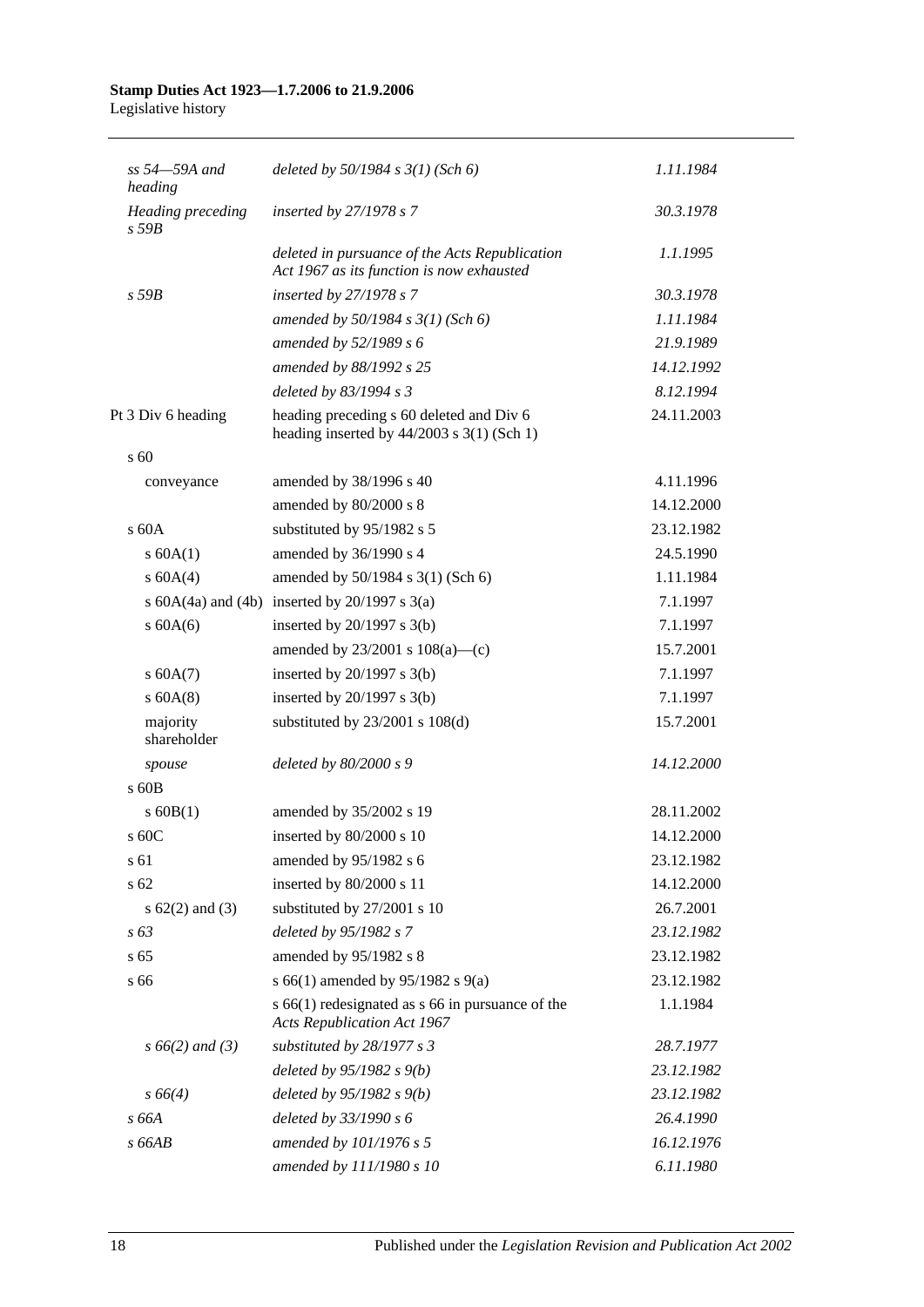|                    | amended by $70/1981$ s 8                  | 2.11.1981  |
|--------------------|-------------------------------------------|------------|
|                    | deleted by 33/1990 s 6                    | 26.4.1990  |
| s 66B              | amended by 28/1977 s 4                    | 28.7.1977  |
|                    | deleted by 95/1982 s 10                   | 23.12.1982 |
| s 67               | deleted by 95/1982 s 10                   | 23.12.1982 |
|                    | inserted by 33/1990 s 6                   | 26.4.1990  |
| s 67(2)            | amended by 34/2002 s 28                   | 1.8.2003   |
| $s\,67(5)$ and (6) | deleted by 82/1996 s 110                  | 1.7.1997   |
| s 67(8)            | deleted by 27/2001 s 11                   | 26.7.2001  |
| s 68               |                                           |            |
| s 68(1)            | amended by $95/1982 s 11(a)$              | 23.12.1982 |
|                    | amended by $50/1984 s 3(1)$ (Sch 6)       | 1.11.1984  |
|                    | deleted by 33/1990 s 7                    | 26.4.1990  |
| s 68(2)            | amended by $95/1982 s 11(b)$              | 23.12.1982 |
|                    | deleted by 33/1990 s 7                    | 26.4.1990  |
| s68(3)             | amended by $95/1982$ s $11(c)$            | 23.12.1982 |
| s68(4)             | amended by 95/1982 s 11(d)                | 23.12.1982 |
| s68(5)             | amended by 95/1982 s 11(e)                | 23.12.1982 |
| s 69               | deleted by 33/1990 s 8                    | 26.4.1990  |
| s 70               | substituted by $50/1984$ s $3(1)$ (Sch 6) | 1.11.1984  |
| s 71               |                                           |            |
| $s \, 7I(2)$       | substituted by 82/1996 s 111              | 1.7.1997   |
|                    | deleted by 35/2002 s 20                   | 28.11.2002 |
| $s \, 71(3)$       | substituted by 111/1980 s 11              | 6.11.1980  |
|                    | amended by $80/2000$ s $12(a)$            | 14.12.2000 |
| s 71(4)            | substituted by 111/1980 s 11              | 6.11.1980  |
|                    | amended by 80/2000 s 12(b)                | 14.12.2000 |
|                    | amended by 34/2002 s 29(a)                | 1.8.2003   |
| $s \, 71(4a)$      | inserted by $36/1990$ s $5(a)$            | 24.5.1990  |
|                    | amended by $88/1992$ s $26(a)$            | 14.12.1992 |
|                    | substituted by 18/1996 s 4                | 24.4.1996  |
|                    | amended by 23/2001 s 109(a)               | 15.7.2001  |
| $s \, 71(5)$       | deleted by 66/1979 s 3                    | 1.11.1979  |
|                    | inserted by 111/1980 s 11                 | 6.11.1980  |
|                    | amended by $95/1982$ s $12(a)$            | 23.12.1982 |
|                    | amended by 21/1988 s 5                    | 7.12.1987  |
|                    | (a) deleted by $80/2000$ s $12(c)$        | 14.12.2000 |
|                    | amended by $80/2000$ s $12(d)$ —(f)       | 14.12.2000 |
|                    | amended by 34/2002 s 29(b)                | 1.8.2003   |
| s 71(6)            | amended by 54/1976 s 7                    | 14.7.1976  |
|                    | deleted by 66/1979 s 3                    | 1.11.1979  |
|                    | inserted by 111/1980 s 11                 | 6.11.1980  |
|                    | amended by 80/2000 s 12(g)                | 14.12.2000 |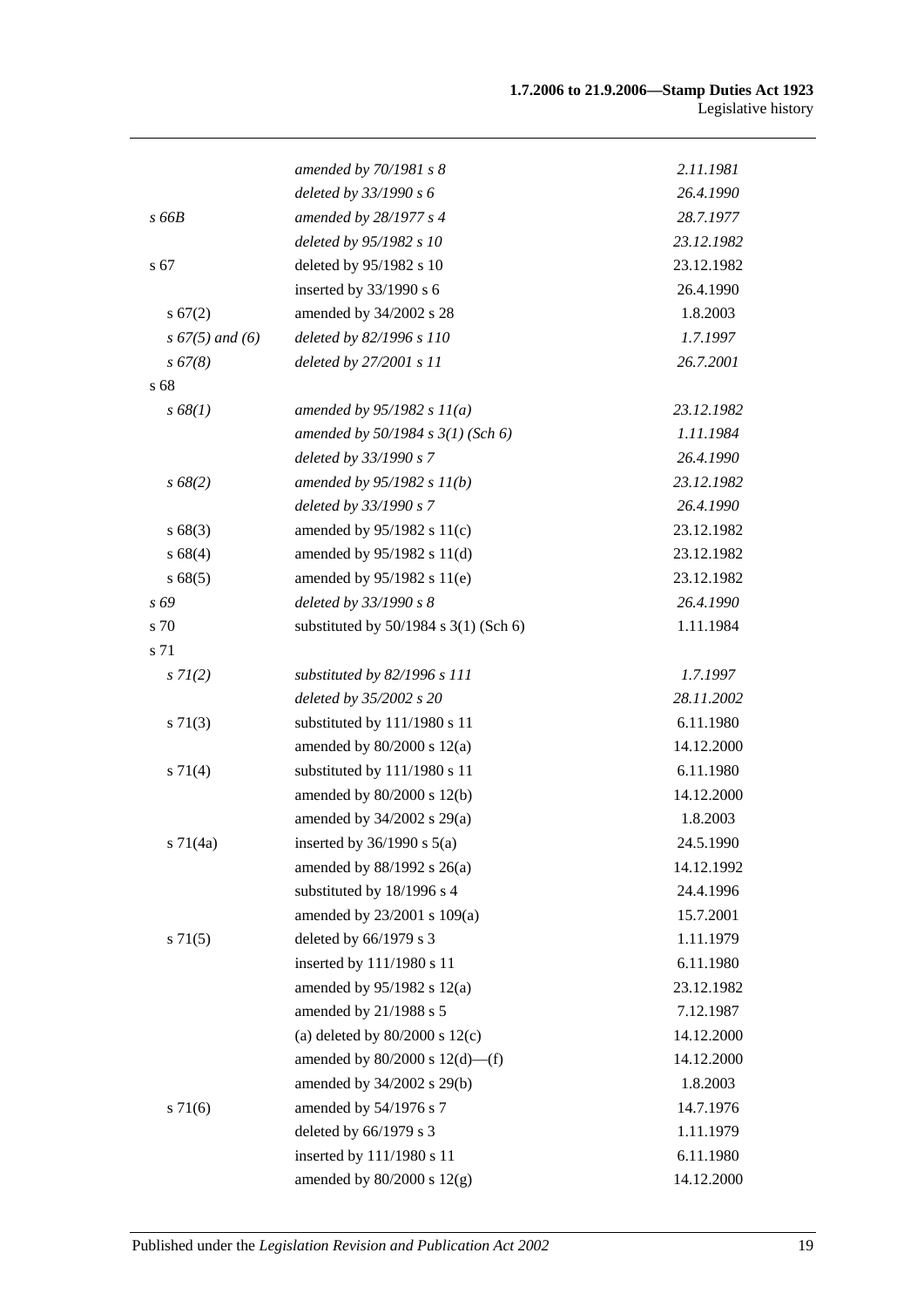| $s \, 71(7)$          | deleted by $66/1979$ s 3                                      | 1.11.1979  |
|-----------------------|---------------------------------------------------------------|------------|
|                       | inserted by 111/1980 s 11                                     | 6.11.1980  |
| $s \, 71(8)$          | deleted by 66/1979 s 3                                        | 1.11.1979  |
|                       | inserted by 111/1980 s 11                                     | 6.11.1980  |
|                       | amended by 95/1982 s 12(b)                                    | 23.12.1982 |
| s $71(9)$ and $(10)$  | inserted by 111/1980 s 11                                     | 6.11.1980  |
| $s \, 71(11)$         | inserted by 111/1980 s 11                                     | 6.11.1980  |
|                       | amended by 36/1990 s 5(b)                                     | 24.5.1990  |
|                       | amended by 34/2002 s 29(c)                                    | 1.8.2003   |
| $s \, 71(11a)$        | inserted by $36/1990$ s $5(c)$                                | 24.5.1990  |
| s $71(12)$ and $(13)$ | inserted by 111/1980 s 11                                     | 6.11.1980  |
| $s \, 71(14)$         | inserted by 111/1980 s 11                                     | 6.11.1980  |
|                       | amended by 42/1992 s 3                                        | 1.9.1992   |
| $s \, 71(15)$         | inserted by 111/1980 s 11                                     | 6.11.1980  |
|                       | discretionary trust deleted by $36/1990 s 5(d)$               | 24.5.1990  |
| interest              | potential beneficial deleted by $80/2000 s 12(h)$             | 14.12.2000 |
| public company        | amended by 50/1984 s 3(1) (Sch 6)                             | 1.11.1984  |
|                       | amended by 88/1992 s 26(b)                                    | 14.12.1992 |
|                       | amended by 23/2001 s 109(b)                                   | 15.7.2001  |
| $transfer$            | deleted by $80/2000 s 12(h)$                                  | 14.12.2000 |
| unit                  | deleted by $36/1990 s 5(d)$                                   | 24.5.1990  |
| unit trust scheme     | amended by $50/1984$ s $3(1)$ (Sch 6)                         | 1.11.1984  |
|                       | deleted by $36/1990 s 5(d)$                                   | 24.5.1990  |
| s 71AA                | inserted by 80/2000 s 13                                      | 14.12.2000 |
| s 71A                 | amended by 111/1980 s 12                                      | 6.11.1980  |
|                       | amended by 50/1984 s 3(1) (Sch 6)                             | 1.11.1984  |
| s 71B                 |                                                               |            |
| s 71B(1)              | s 71B amended and redesignated as s 71B(1) by<br>95/1982 s 13 | 23.12.1982 |
| $s$ 71B(2)            | inserted by 95/1982 s 13(b)                                   | 23.12.1982 |
|                       | deleted by 82/1996 s 112                                      | 1.7.1997   |
|                       | inserted by 28/2005 s 13                                      | 1.7.2006   |
| $s$ 71 $B(3)$         | inserted by $95/1982$ s $13(b)$                               | 23.12.1982 |
|                       | deleted by 82/1996 s 112                                      | 1.7.1997   |
| s $71B(4)$ and $(5)$  | inserted by $95/1982$ s 13(b)                                 | 23.12.1982 |
| s 71C                 | inserted by 66/1979 s 4                                       | 1.11.1979  |
| $s \, 71C(1)$         | amended by $81/1985$ s $9(a)$ , (b)                           | 5.8.1985   |
|                       | amended by $8/1989$ s $3(a)$ , (b)                            | 1.2.1988   |
|                       | amended by $52/1989$ s $7(a)$                                 | 9.8.1989   |
|                       | amended by $42/1992$ s $4(a)$                                 | 1.9.1992   |
|                       | amended by $20/1997$ s $4(a)$                                 | 1.2.1997   |
|                       | amended by 44/2003 s 3(1) (Sch 1)                             | 24.11.2003 |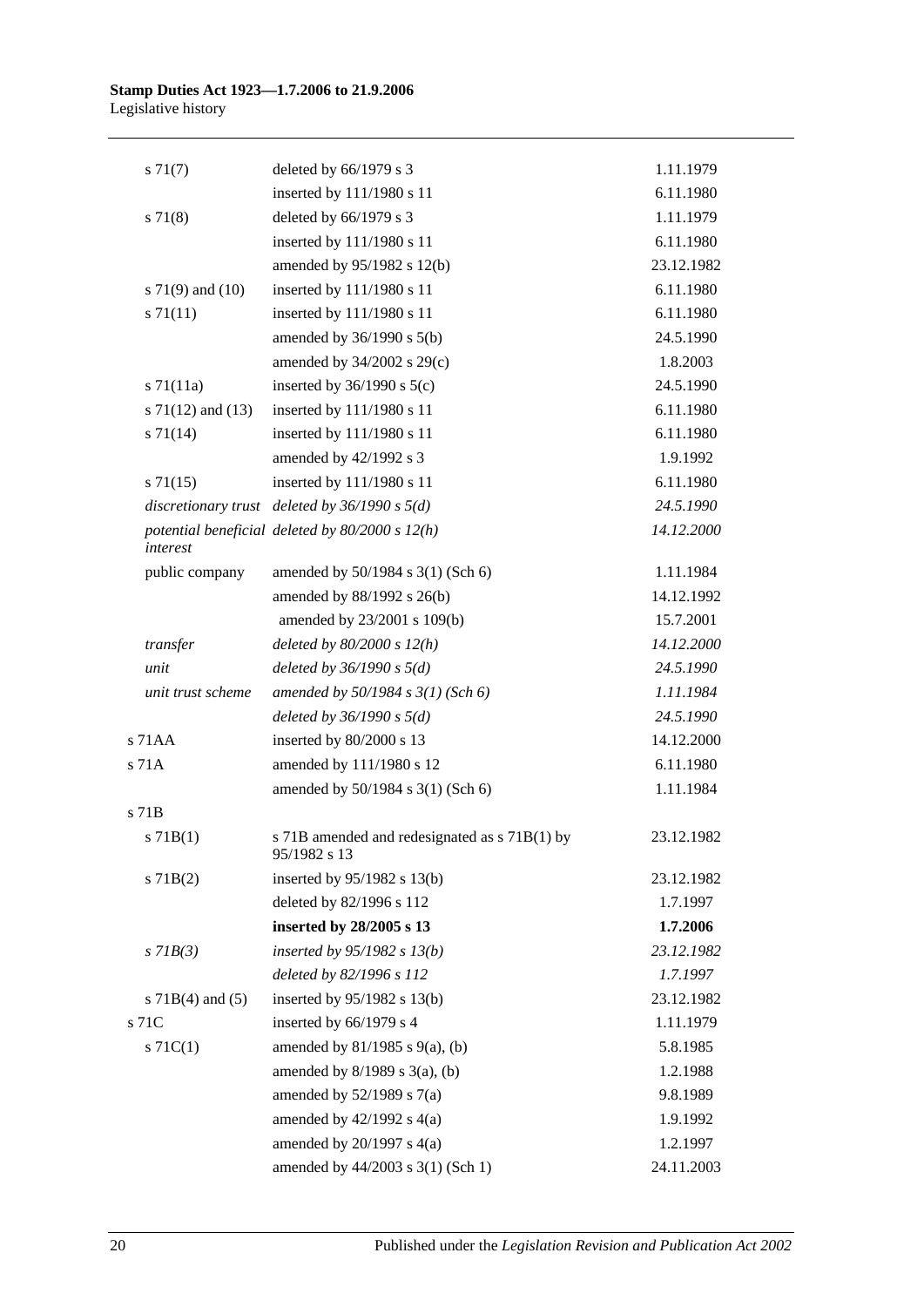| $s$ 71C(1a)                                 | inserted by $8/1989$ s 3(c)                                   | 1.2.1988   |
|---------------------------------------------|---------------------------------------------------------------|------------|
| $s$ 71 $C(1b)$                              | inserted by $35/2002$ s $21(a)$                               | 28.11.2002 |
| $s \, 71C(2)$                               | amended by 95/1982 s 14                                       | 23.12.1982 |
|                                             | amended by 81/1985 s 9(c)—(e)                                 | 5.8.1985   |
|                                             | substituted by $52/1989$ s $7(b)$                             | 9.8.1989   |
|                                             | amended by 42/1992 s 4(b)                                     | 1.9.1992   |
|                                             | amended by $20/1997$ s $4(b)$ —(d)                            | 1.2.1997   |
|                                             | amended by 35/2002 s 21(b)                                    | 28.11.2002 |
|                                             | amended by 21/2004 s 10(1)                                    | 1.7.2004   |
| s $71C(2a)$ —see<br>$s \, 71C(4)$           |                                                               |            |
| s $71C(2b)$ —see<br>s71C(5)                 |                                                               |            |
| s $71C(3)$ —see<br>$s$ 71 $C(6)$            |                                                               |            |
| $s71C(4)$ -see<br>$s \, 71C(7)$             |                                                               |            |
| $s \, 71C(3)$                               | inserted by $21/2004$ s $10(2)$                               | 1.7.2004   |
| $s \, 71C(4)$                               | s 71C (2a) inserted by 81/1985 s 9(f)                         | 5.8.1985   |
|                                             | s 71C(2a) substituted by $35/2002$ s 21(c)                    | 28.11.2002 |
|                                             | s 71C(2a) redesignated as s 71C(4) by $21/2004$<br>s 10(3)    | 1.7.2004   |
| s71C(5)                                     | s 71C(2b) inserted by $52/1989$ s 7(c)                        | 9.8.1989   |
|                                             | s 71C(2b) deleted by 14/1994 s 4                              | 1.9.1994   |
|                                             | s 71C(2b) inserted by 35/2002 s 21(d)                         | 28.11.2002 |
|                                             | s 71C(2b) redesignated as s 71C(5) by $21/2004$<br>s 10(3)    | 1.7.2004   |
| s71C(6)                                     | s 71C(3) redesignated as s 71C(6) by $21/2004$<br>$s \ 10(3)$ | 1.7.2004   |
| genuine farm                                | inserted by $35/2002$ s $21(e)$                               | 28.11.2002 |
| <b>Housing Trust</b><br>home                | inserted by $8/1989$ s 3(d)                                   | 1.2.1988   |
|                                             | prescribed amount inserted by 20/1997 s 4(e)                  | 1.2.1997   |
| prescribed<br>maximum                       | inserted by $20/1997$ s $4(e)$                                | 1.2.1997   |
|                                             | relevant component inserted by $35/2002$ s $21(f)$            | 28.11.2002 |
| relevant contract                           | inserted by $42/1992$ s $4(c)$                                | 1.9.1992   |
| s71C(7)                                     | s 71C(4) substituted by $52/1989$ s 7(d)                      | 9.8.1989   |
|                                             | s 71C(4) redesignated as s 71C(7) by 21/2004<br>s 10(3)       | 1.7.2004   |
| s 71CA before<br>substitution by<br>41/2004 | inserted by $30/1982$ s 3                                     | 24.12.1981 |
| s $7ICA(2)$ and $(3)$                       | substituted by $83/1994$ s 4                                  | 8.12.1994  |
| s 71CA                                      | substituted by 41/2004 s 7                                    | 24.2.2005  |
| s 71CB                                      | inserted by 21/1988 s 6                                       | 7.12.1987  |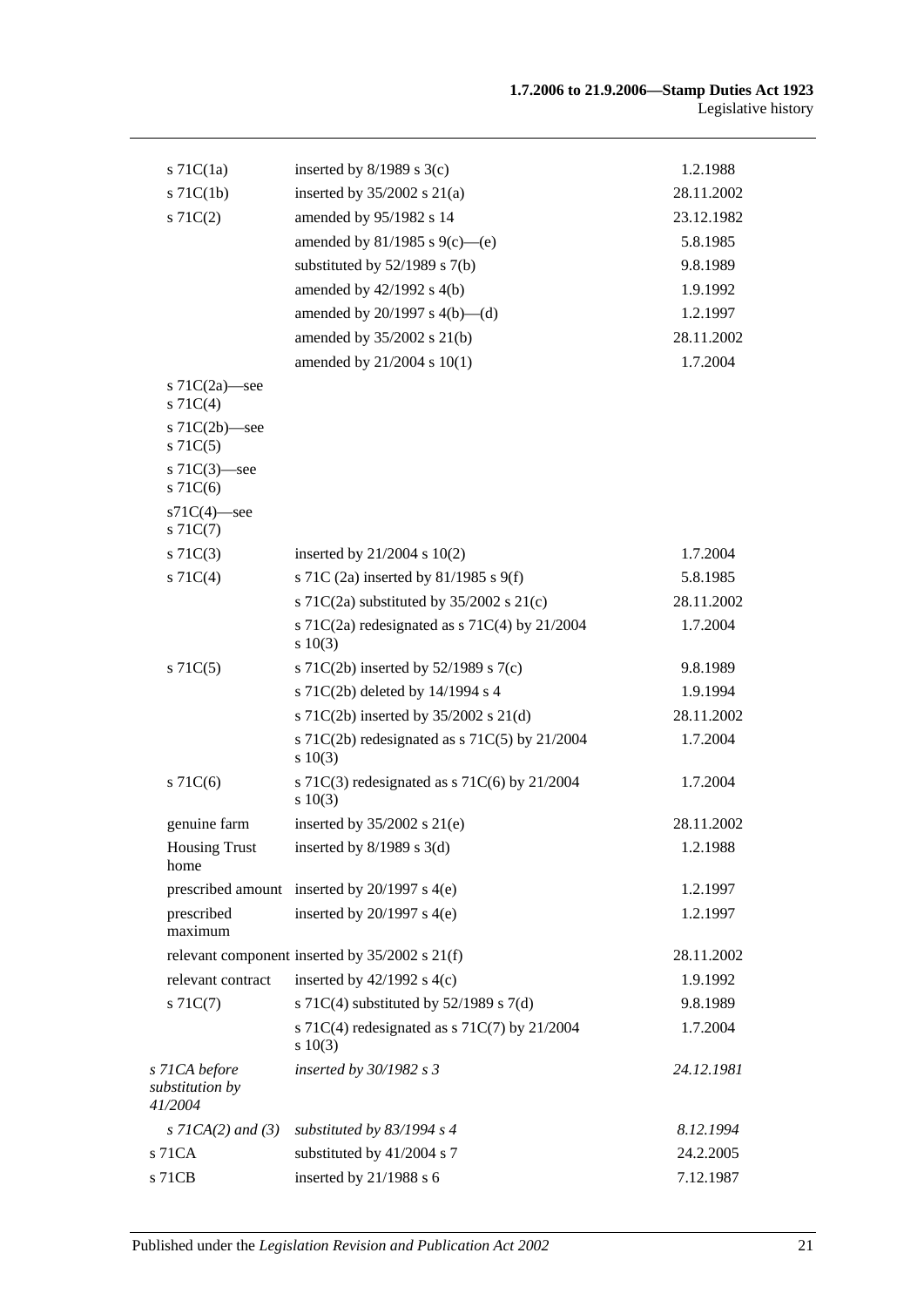|                                  | substituted by 83/1994 s 5                                                                 | 8.12.1994  |
|----------------------------------|--------------------------------------------------------------------------------------------|------------|
| $s$ 71CB $(1)$                   |                                                                                            |            |
| spouses                          | amended by 80/2000 s 14                                                                    | 14.12.2000 |
| s 71CB(2)                        | substituted by 41/2004 s 8                                                                 | 24.2.2005  |
| s 71CBA                          | inserted by 41/2004 s 9                                                                    | 24.2.2005  |
| s 71CC                           | inserted by 31/1994 s 7                                                                    | 30.5.1994  |
| $\vert$ s 71CC(1)                | amended by $18/1996$ s $5(a)$ —(c)                                                         | 24.4.1996  |
|                                  | amended by $11/1999$ s $2(a)$                                                              | 18.3.1999  |
|                                  | amended by $35/2002$ s $22(a)$                                                             | 28.11.2002 |
| s $71CC(1a)$                     | inserted by $11/1999$ s $2(b)$                                                             | 18.3.1999  |
| $s$ 71CC(1b)                     | inserted by $35/2002$ s $22(b)$                                                            | 28.11.2002 |
| $s$ 71CC(5)                      |                                                                                            |            |
| natural person                   | inserted by $18/1996$ s $5(d)$                                                             | 24.4.1996  |
| person                           | inserted by $18/1996$ s $5(d)$                                                             | 24.4.1996  |
| relative                         | amended by $11/1999$ s $2(c)$                                                              | 18.3.1999  |
| spouse                           | deleted by 80/2000 s 15                                                                    | 14.12.2000 |
| s 71CD                           | inserted by 42/1997 s 2                                                                    | 17.7.1997  |
| s 71D                            | inserted by 111/1980 s 13                                                                  | 6.11.1980  |
| s $71D(1)$ and $(2)$             | substituted by $19/1991$ s $5(a)$                                                          | 18.4.1991  |
| $s$ 71D $(2a)$                   | inserted by $19/1991$ s $5(a)$                                                             | 18.4.1991  |
| $s$ 71D(3)                       |                                                                                            |            |
| exploration<br>tenement          | amended by 83/1994 s 12 (Sch)                                                              | 8.12.1994  |
|                                  | amended by 11/2000 Sch 2                                                                   | 4.5.2002   |
| $s$ 71D(4)                       | substituted by $19/1991$ s $5(b)$                                                          | 18.4.1991  |
| s $71D(5)$ and $(6)$             | inserted by $19/1991$ s $5(b)$                                                             | 18.4.1991  |
| s 71DA                           | inserted by 83/1994 s 6                                                                    | 8.12.1994  |
| s $71DA(1a)$ and<br>(1b)         | inserted by $42/1997$ s $3(a)$                                                             | 17.7.1997  |
| $s$ 71DA $(5)$                   |                                                                                            |            |
| complying<br>superannuation fund | amended by $42/1997$ s $3(b)$                                                              | 17.7.1997  |
| pooled<br>superannuation trust   | inserted by $42/1997$ s 3(c)                                                               | 17.7.1997  |
| the SIS Act                      | inserted by $42/1997$ s 3(c)                                                               | 17.7.1997  |
| $s$ 71DA(6)                      | substituted by $42/1997$ s 3(d)                                                            | 17.7.1997  |
| Pt 3 Div 7                       | heading preceding s 71EA inserted by 39/2002<br>s <sub>3</sub>                             | 28.11.2002 |
|                                  | heading preceding s 71EA deleted and Div 7<br>heading inserted by $44/2003$ s 3(1) (Sch 1) | 24.11.2003 |
| $s$ 71EA                         | inserted by 39/2002 s 3                                                                    | 28.11.2002 |
| $s$ 71EA $(1)$                   |                                                                                            |            |
| this Division                    | deleted by $44/2003$ s $3(1)$ (Sch 1)                                                      | 24.11.2003 |
| ss 71EB-71EJ                     | inserted by 39/2002 s 3                                                                    | 28.11.2002 |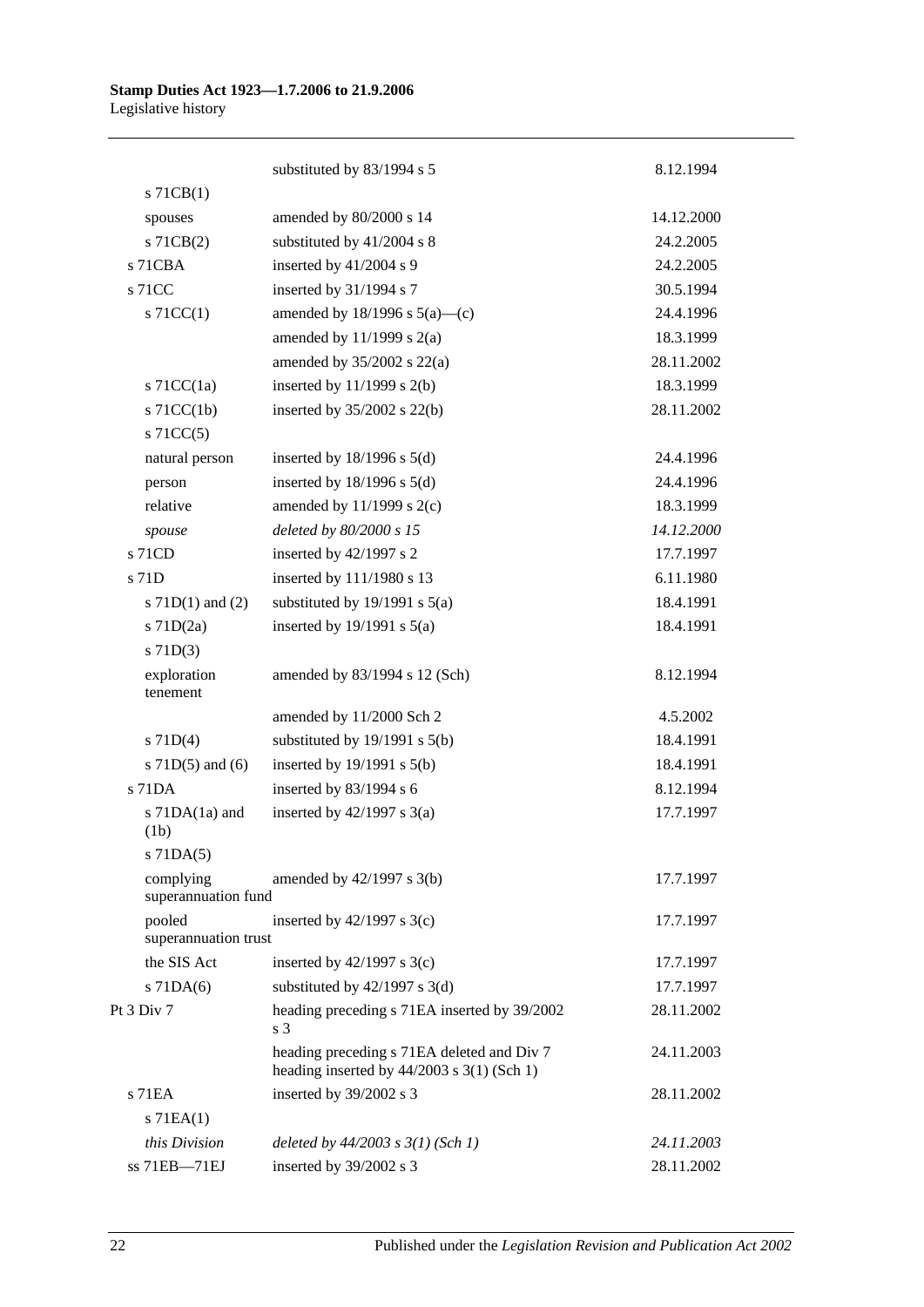| Pt 3 Div 8                          | heading preceding s 71E inserted by 21/1988 s 7                                             | 7.12.1987  |
|-------------------------------------|---------------------------------------------------------------------------------------------|------------|
|                                     | heading preceding s 71E deleted and Div 8<br>heading inserted by $44/2003$ s 3(1) (Sch 1)   | 24.11.2003 |
| s 71E                               | inserted by 21/1988 s 7                                                                     | 7.12.1987  |
| s 71E(1)                            | amended by $18/1996$ s $6(a)$ , (b)                                                         | 24.4.1996  |
| $s$ 71 $E(1a)$                      | inserted by $18/1996$ s $6(c)$                                                              | 24.4.1996  |
| s 71E(2)                            | amended by 88/1992 s 27                                                                     | 14.12.1992 |
|                                     | (d) deleted by $80/2000$ s 16                                                               | 14.12.2000 |
|                                     | amended by 23/2001 s 110                                                                    | 15.7.2001  |
| $s$ 71 $E(4a)$                      | inserted by 74/1991 s 12                                                                    | 12.12.1991 |
| $s$ 71 $E(6)$                       | amended by 82/1996 s 113                                                                    | 1.7.1997   |
| $s$ 71 $E(10)$                      | deleted by 33/1990 s 9                                                                      | 26.4.1990  |
| $s$ 71 $F$                          | inserted by 35/2002 s 23                                                                    | 28.11.2002 |
| Pt 3 Div 9 heading                  | heading preceding s 72 deleted and Div 9<br>heading inserted by $44/2003$ s 3(1) (Sch 1)    | 24.11.2003 |
| heading preceding<br>s 75           | deleted by 81/1985 s 10                                                                     | 5.8.1985   |
| s 75                                | deleted by 81/1985 s 10                                                                     | 5.8.1985   |
|                                     | inserted by 72/1995 s 5                                                                     | 23.11.1995 |
| $s$ 75A                             | inserted by 21/2004 s 11                                                                    | 1.7.2004   |
| heading preceding<br>s 75AA         | deleted in pursuance of the Acts Republication<br>Act 1967 as its function is now exhausted | 1.11.1984  |
| s 75AA                              | deleted by $50/1984$ s $3(1)$ (Sch 6)                                                       | 1.11.1984  |
| Pt 3 Div 10                         | heading preceding s 76 deleted and Div 10<br>heading inserted by $44/2003$ s 3(1) (Sch 1)   | 24.11.2003 |
| s 76                                |                                                                                             |            |
| home                                | inserted by $31/2003$ s $10(1)$                                                             | 1.10.2003  |
|                                     | deleted by 28/2005 s 8                                                                      | 1.7.2005   |
| home mortgage                       | inserted by $31/2003$ s $10(1)$                                                             | 1.10.2003  |
|                                     | deleted by 28/2005 s 8                                                                      | 1.7.2005   |
| liability                           | inserted by 88/1992 s 28                                                                    | 14.12.1992 |
| mortgage                            | substituted by 88/1992 s 28                                                                 | 14.12.1992 |
|                                     | amended by 31/2003 s 10(2)                                                                  | 1.10.2003  |
| s 76A                               | inserted by $8/1986$ s 5                                                                    | 13.3.1986  |
|                                     | deleted by 88/1992 s 29                                                                     | 14.12.1992 |
| s 79                                | substituted by 88/1992 s 30                                                                 | 14.12.1992 |
| s79(2)                              | amended by 31/2003 s 11                                                                     | 1.10.2003  |
|                                     | amended by 28/2005 s 9                                                                      | 1.7.2005   |
| s 80                                | amended by 95/1982 s 15                                                                     | 23.12.1982 |
| s 81                                |                                                                                             |            |
| s 81(1)                             | s 81 redesignated as s $81(1)$ by 18/1996 s 7                                               | 24.4.1996  |
| s 81(2)                             | inserted by 18/1996 s 7                                                                     | 24.4.1996  |
| s 81A before deletion<br>by 28/2005 | inserted by $101/1976 s 6$                                                                  | 16.12.1976 |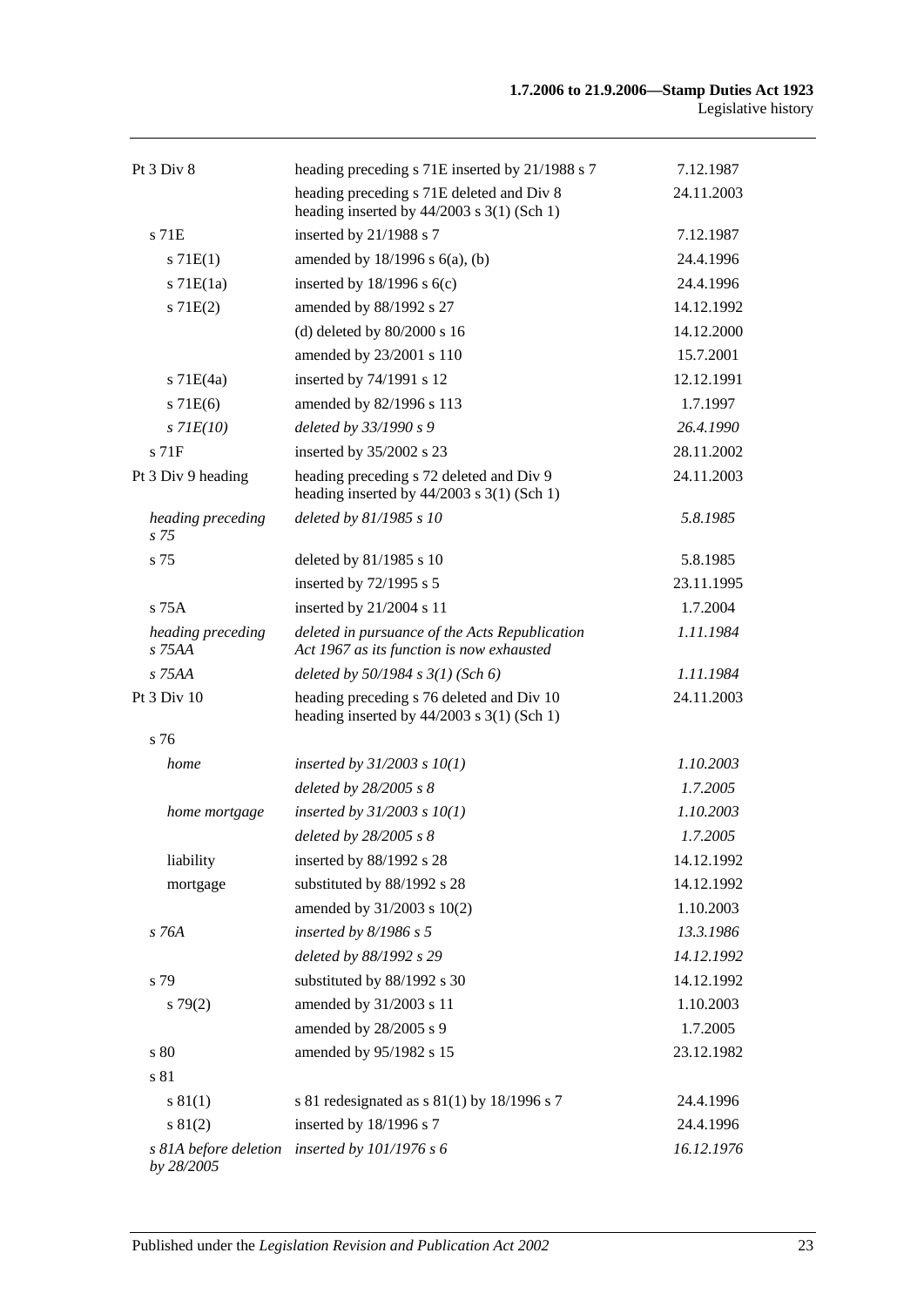| $s$ 81A(1) and (2)                        | amended by 31/2003 s 12                                 | 1.10.2003                 |
|-------------------------------------------|---------------------------------------------------------|---------------------------|
| s 81A                                     | deleted by 28/2005 s 21                                 | 1.7.2009-not incorporated |
| s 81B                                     | inserted by 111/1980 s 14                               | 6.11.1980                 |
|                                           | substituted by 88/1992 s 31                             | 14.12.1992                |
| s 81C                                     | inserted by 95/1982 s 16                                | 23.12.1982                |
| $s \, 81C(6)$                             | amended by 83/1994 s 12 (Sch)                           | 8.12.1994                 |
|                                           | amended by 23/2001 s 111                                | 15.7.2001                 |
| by 28/2005                                | s 81D before deletion inserted by 31/1994 s 8           | 30.5.1994                 |
| $s$ $81D(1)$                              | amended by 82/1997 s $5(a)$                             | 1.1.1998                  |
| $s$ $81D(4)$                              |                                                         |                           |
| subsidiary                                | amended by $23/2001 s 112(a)$                           | 15.7.2001                 |
| public company                            | amended by $23/2001 s 112(b)$                           | 15.7.2001                 |
| $s$ $81D(5)$                              | amended by $82/1997 s 5(b)$                             | 1.1.1998                  |
| $s$ $81D(6)$                              | deleted by $82/1997 s 5(c)$                             | 1.1.1998                  |
| $s$ $81D$                                 | deleted by 28/2005 s 10                                 | 1.7.2005                  |
| $s$ $81E$                                 | inserted by $82/1997 s 6$                               | 1.1.1998                  |
|                                           | deleted by 28/2005 s 10                                 | 1.7.2005                  |
| heading preceding<br>s82                  | deleted by $50/1984$ s $3(1)$ (Sch 6)                   | 1.11.1984                 |
| s 82                                      | deleted by $50/1984$ s $3(1)$ (Sch 6)                   | 1.11.1984                 |
|                                           | inserted by 21/1988 s 8                                 | 7.12.1987                 |
| s 82(1)                                   | substituted by 28/2005 s 14                             | 1.7.2006                  |
| s 82(2)                                   | amended by 42/1992 s 5                                  | 1.9.1992                  |
|                                           | substituted by 28/2005 s 14                             | 1.7.2006                  |
| s 82A                                     | deleted by $50/1984 s 3(1)$ (Sch 6)                     | 1.11.1984                 |
| s 83                                      | deleted by $50/1984$ s $3(1)$ (Sch 6)                   | 1.11.1984                 |
|                                           | inserted by $21/2004$ s 12                              | 1.7.2004                  |
|                                           | deleted by 28/2005 s 11                                 | 1.7.2005                  |
| ss 84-84J                                 | deleted by $50/1984 s 3(1)$ (Sch 6)                     | 1.11.1984                 |
|                                           | ss 85-90 and heading deleted by 104/1976 s 4(2) (Sch 2) | 1.1.1977                  |
| Pt 3A                                     | heading substituted by 14/1994 s 5                      | 1.9.1994                  |
|                                           | amended by 34/2002 s 30                                 | 1.8.2003                  |
| Pt 3A Div 1                               | heading inserted by 14/1994 s 5                         | 1.9.1994                  |
| s 90A                                     | amended by $14/1994$ s $6(a)$                           | 1.9.1994                  |
| <b>Australian CS</b><br>facility licensee | inserted by $34/2002$ s $31(a)$                         | 1.8.2003                  |
| broker                                    | amended by $52/1989$ s $8(a)$                           | 21.9.1989                 |
|                                           | amended by 14/1994 s 6(b)                               | 1.9.1994                  |
|                                           | substituted by 11/1999 s 3                              | 18.3.1999                 |
|                                           | substituted by $34/2002$ s $31(a)$                      | 1.8.2003                  |
| CS facility                               | inserted by $34/2002$ s $31(b)$                         | 1.8.2003                  |
| CSF identifier                            | inserted by $34/2002$ s $31(b)$                         | 1.8.2003                  |
| CSF participant                           | inserted by $34/2002$ s $31(b)$                         | 1.8.2003                  |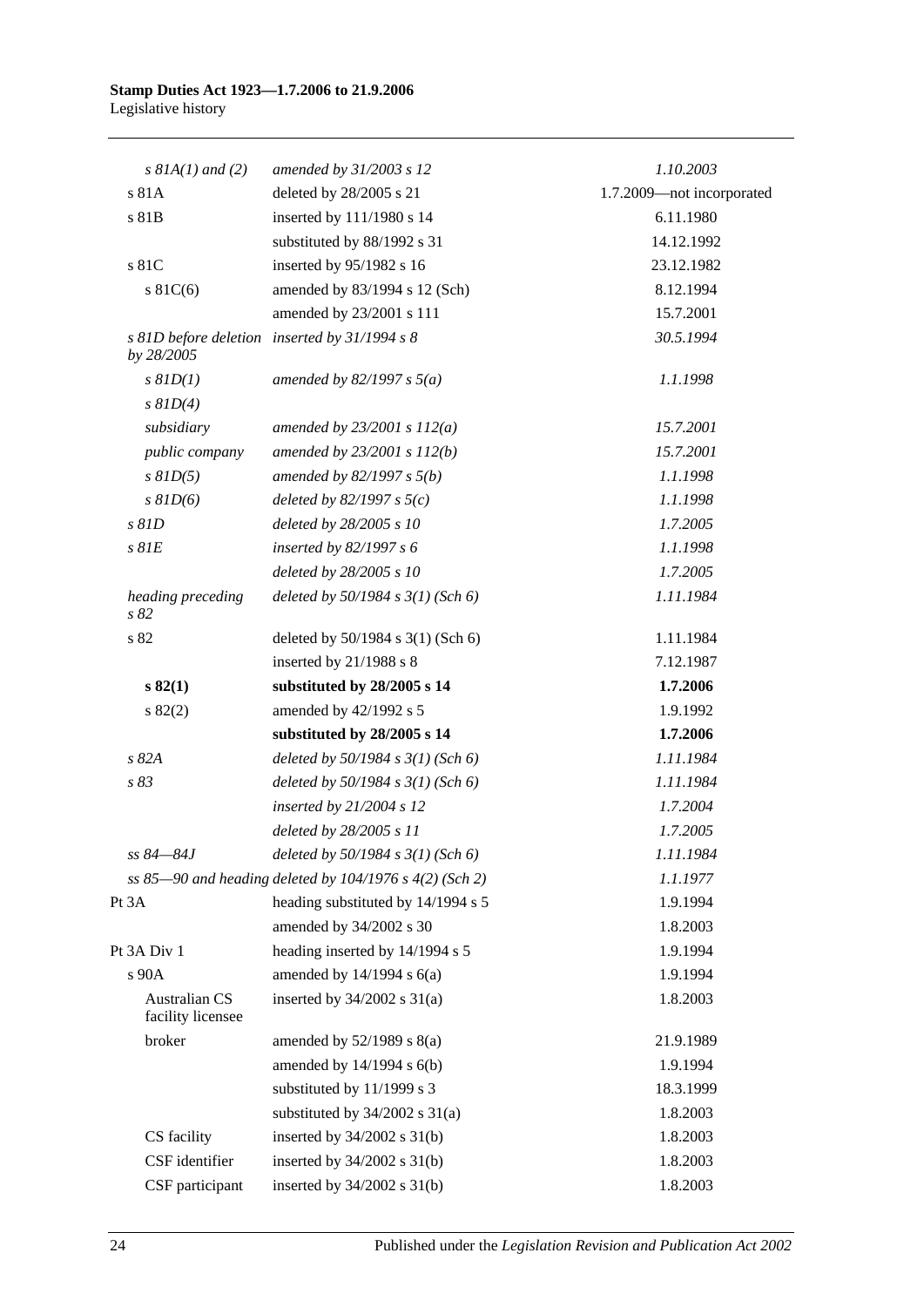| CSF transaction                    | inserted by $34/2002$ s $31(b)$                    | 1.8.2003   |
|------------------------------------|----------------------------------------------------|------------|
| error transaction                  | inserted by $14/1994$ s $6(c)$                     | 1.9.1994   |
|                                    | substituted by $34/2002$ s $31(c)$                 | 1.8.2003   |
|                                    | exempt transaction inserted by $21/2000$ s $28(a)$ | 8.6.2000   |
|                                    | substituted by 27/2001 s 12                        | 26.7.2001  |
|                                    | substituted by $34/2002$ s $31(c)$                 | 1.8.2003   |
| financial market                   | inserted by $34/2002$ s $31(c)$                    | 1.8.2003   |
| foreign company                    | inserted by $14/1994$ s $6(c)$                     | 1.9.1994   |
|                                    | amended by 23/2001 s 113(a)                        | 15.7.2001  |
| identification code                | inserted by $14/1994$ s $6(c)$                     | 1.9.1994   |
|                                    | substituted by $34/2002$ s $31(d)$                 | 1.8.2003   |
| odd lot                            | inserted by $70/1981 s$ 9                          | 2.11.1981  |
|                                    | deleted by $34/2002 s 31(e)$                       | 1.8.2003   |
| odd lot specialist                 | inserted by $70/1981$ s 9                          | 2.11.1981  |
|                                    | amended by $52/1989 s 8(b)$                        | 21.9.1989  |
|                                    | deleted by $34/2002 s 31(e)$                       | 1.8.2003   |
| operating rules                    | inserted by $34/2002$ s $31(e)$                    | 1.8.2003   |
| proper CSF<br>transaction          | inserted by $34/2002$ s $31(e)$                    | 1.8.2003   |
| proper SCH<br>transfer             | inserted by $14/1994 s 6(d)$                       | 1.9.1994   |
|                                    | deleted by $34/2002 s 31(e)$                       | 1.8.2003   |
| quoted financial<br>product        | inserted by $34/2002$ s $31(e)$                    | 1.8.2003   |
| security                           | quoted marketable inserted by $21/2000 s 28(b)$    | 8.6.2000   |
|                                    | deleted by $34/2002 s 31(e)$                       | 1.8.2003   |
| recognised stock<br>exchange       | inserted by $21/2000 s 28(b)$                      | 8.6.2000   |
|                                    | deleted by 80/2000 s 17                            | 14.12.2000 |
| registered CS<br>facility licensee | inserted by $34/2002$ s $31(e)$                    | 1.8.2003   |
| registered market<br>licensee      | inserted by $34/2002$ s $31(e)$                    | 1.8.2003   |
| relevant company                   | inserted by $14/1994$ s $6(d)$                     | 1.9.1994   |
|                                    | amended by 23/2001 s 113(b)                        | 15.7.2001  |
| relevant CSF<br>participant        | inserted by $34/2002$ s $31(f)$                    | 1.8.2003   |
| relevant SCH<br>participant        | inserted by $14/1994 s 6(d)$                       | 1.9.1994   |
|                                    | deleted by $34/2002 s 31(f)$                       | 1.8.2003   |
| SCH                                | inserted by $14/1994 s 6(d)$                       | 1.9.1994   |
|                                    | deleted by $34/2002$ s $31(f)$                     | 1.8.2003   |
|                                    | SCH business rules inserted by $14/1994 s 6(d)$    | 1.9.1994   |
|                                    | deleted by $34/2002$ s $31(f)$                     | 1.8.2003   |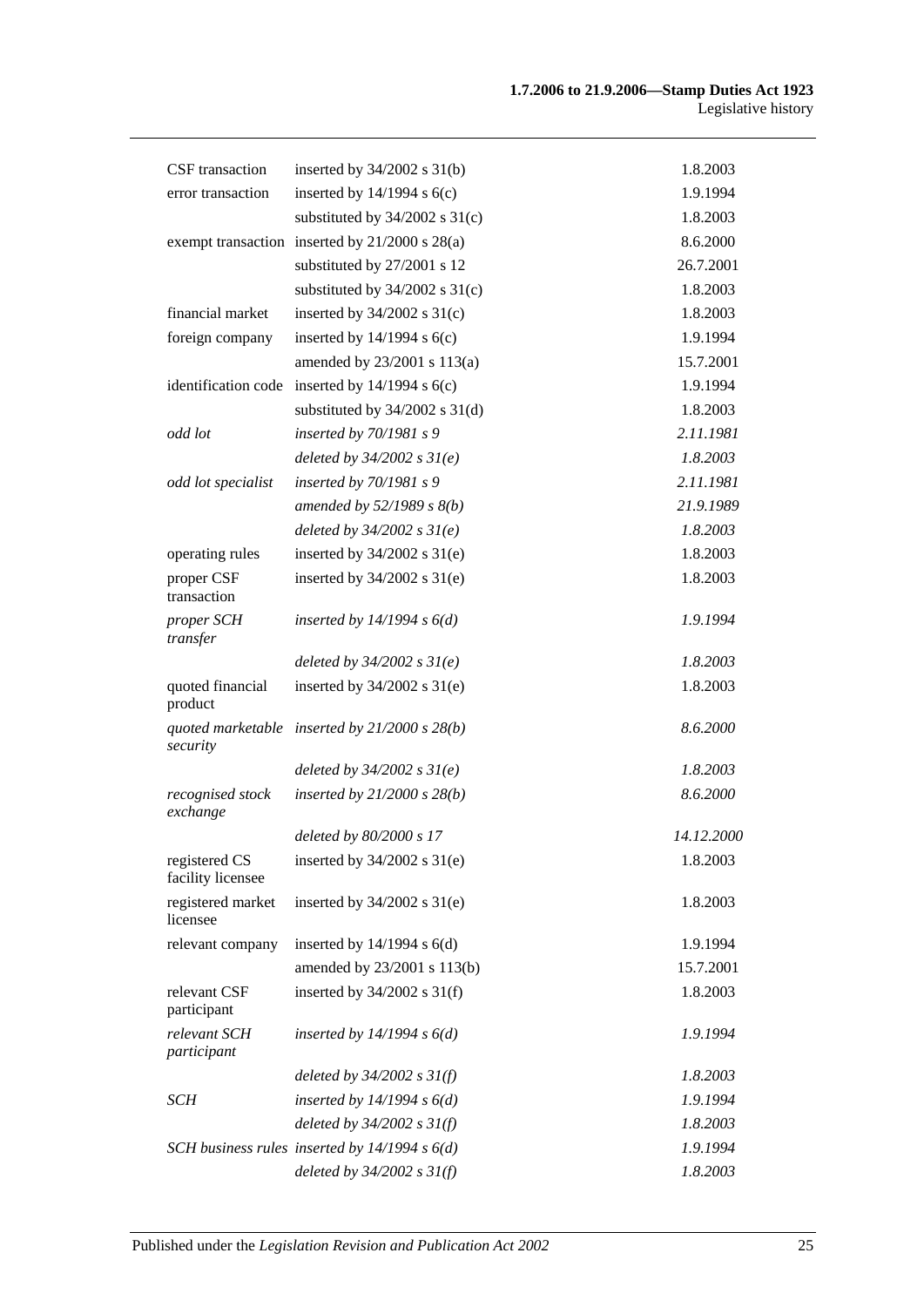#### **Stamp Duties Act 1923—1.7.2006 to 21.9.2006** Legislative history

| <b>SCH</b> participant                 | inserted by $14/1994 s 6(d)$                                 | 1.9.1994  |
|----------------------------------------|--------------------------------------------------------------|-----------|
|                                        | deleted by $34/2002$ s $31(f)$                               | 1.8.2003  |
| SCH-regulated<br>transfer              | inserted by $14/1994 s 6(d)$                                 | 1.9.1994  |
|                                        | deleted by $34/2002$ s $31(f)$                               | 1.8.2003  |
| South Australian<br>registered company | inserted by $14/1994$ s $6(e)$                               | 1.9.1994  |
|                                        | substituted by $23/2001$ s $113(c)$                          | 15.7.2001 |
| transfer document                      | inserted by $14/1994$ s $6(e)$                               | 1.9.1994  |
|                                        | substituted by $34/2002$ s $31(g)$                           | 1.8.2003  |
| transfer identifier                    | inserted by $14/1994 s6(e)$                                  | 1.9.1994  |
|                                        | deleted by $34/2002 s 31(g)$                                 | 1.8.2003  |
| transfer value                         | inserted by $14/1994$ s $6(e)$                               | 1.9.1994  |
|                                        | substituted by $34/2002$ s $31(g)$                           | 1.8.2003  |
| s 90AB                                 | inserted by 71/1998 s 2                                      | 3.12.1998 |
| s 90AC                                 | inserted by $21/2000$ s $28(c)$                              | 8.6.2000  |
| Pt 3A Div 2                            | heading inserted by 14/1994 s 7                              | 1.9.1994  |
| s 90B                                  |                                                              |           |
| $s\ 90B(1)$                            | s 90B amended by 50/1984 s 3(1) (Sch 6)                      | 1.11.1984 |
|                                        | s 90B amended by 14/1994 s 8                                 | 1.9.1994  |
|                                        | s 90B amended and redesignated as s 90B(1) by<br>49/1995 s 3 | 1.7.1995  |
|                                        | amended by $34/2002$ s $32(a)$ —(d)                          | 1.8.2003  |
| $s\ 90B(2)$                            | inserted by $49/1995$ s 3(b)                                 | 1.7.1995  |
|                                        | amended by $34/2002$ s $32(a)$                               | 1.8.2003  |
| $s\ 90B(3)$                            | inserted by $49/1995$ s $3(b)$                               | 1.7.1995  |
|                                        | amended by $34/2002$ s $32(a)$ , (b)                         | 1.8.2003  |
| s 90C                                  |                                                              |           |
| $s \ 90C(1)$                           | amended by $14/1994$ s $9(a)$                                | 1.9.1994  |
|                                        | amended by 49/1995 s 4(a), (b)                               | 1.7.1995  |
|                                        | (a) and (b) deleted by $49/1995$ s $4(c)$                    | 1.7.1995  |
|                                        | amended by $34/2002$ s $33(a)$                               | 1.8.2003  |
| $s \, 90C(2)$                          | deleted by $49/1995 s 4(d)$                                  | 1.7.1995  |
| $s \ 90C(3)$                           | amended by 70/1981 s 10                                      | 2.11.1981 |
|                                        | amended by $49/1995$ s $4(e)$                                | 1.7.1995  |
|                                        | amended by 34/2002 s 33(a), (b)                              | 1.8.2003  |
| $s \ 90C(4)$                           | amended by 34/2002 s 33(a)                                   | 1.8.2003  |
| $s \ 90C(5)$                           | amended by $49/1995$ s $4(f)$                                | 1.7.1995  |
| s $90C(6)$                             | substituted by 14/1994 s 9(b)                                | 1.9.1994  |
|                                        | amended by $49/1995$ s $4(g)$                                | 1.7.1995  |
|                                        | substituted by 82/1996 s 114                                 | 1.7.1997  |
| $s \, 90C(7)$                          | amended by $49/1995 s 4(h)$                                  | 1.7.1995  |
|                                        | deleted by 82/1996 s 114                                     | 1.7.1997  |
| $s\,90C(8)$                            | amended by $71/1992 s 3(1)$ (Sch 6)                          | 1.3.1993  |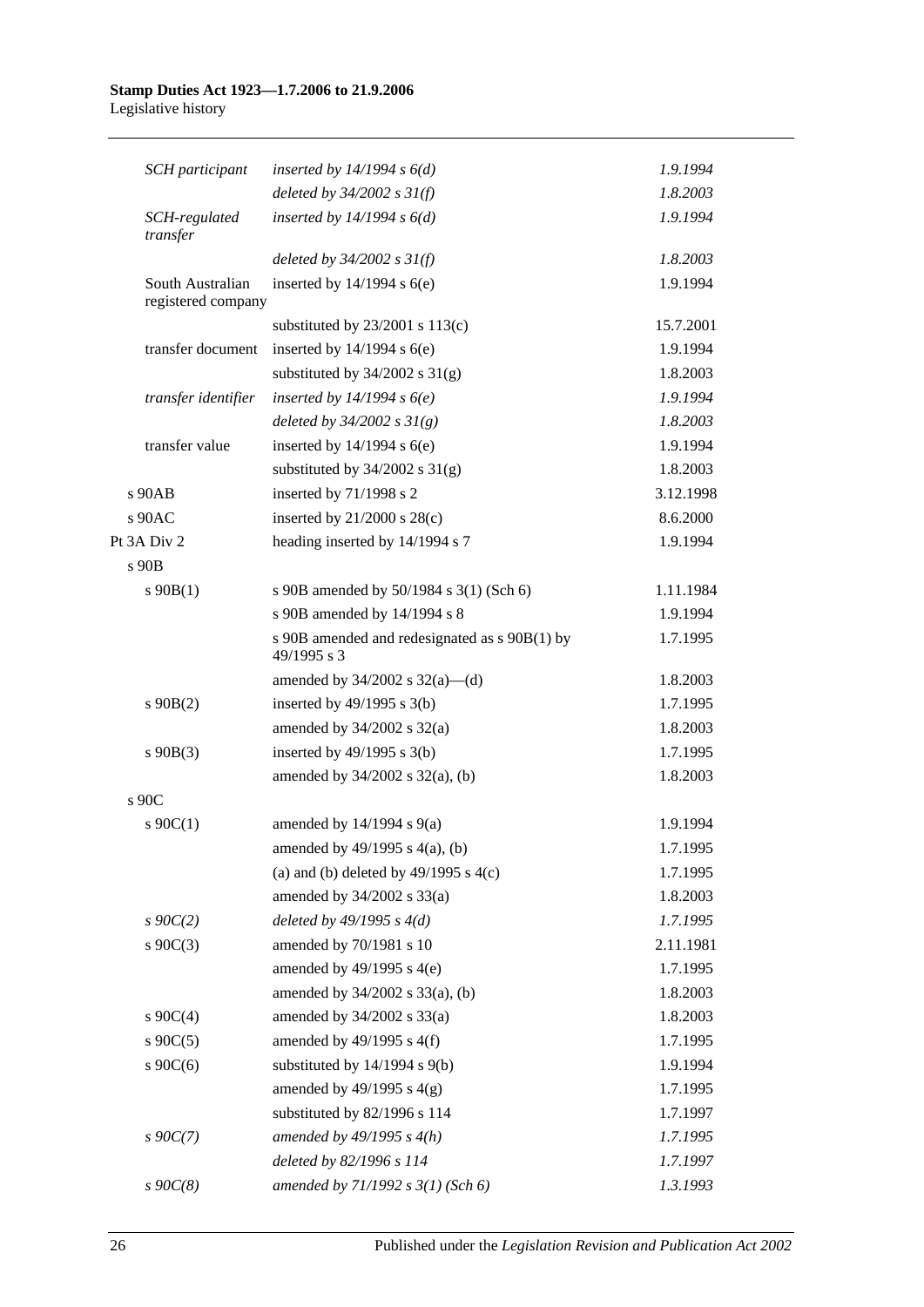|                       | amended by 14/1994 s 9(c), (d)                                          | 1.9.1994   |
|-----------------------|-------------------------------------------------------------------------|------------|
|                       | amended by $49/1995 s 4(i)$                                             | 1.7.1995   |
|                       | deleted by 82/1996 s 114                                                | 1.7.1997   |
| $s \, 90C(9)$         | deleted by 100/1986 s 15                                                | 18.12.1986 |
| s 90D                 |                                                                         |            |
| s $90D(a1)$           | inserted by $49/1995$ s $5(a)$                                          | 1.7.1995   |
| $s \, 90D(1)$         | amended by 49/1995 s 5(b)                                               | 1.7.1995   |
|                       | amended by $35/2002$ s $24(a)$                                          | 28.11.2002 |
| $s$ 90D(2)            | amended by $49/1995$ s $5(c)$                                           | 1.7.1995   |
|                       | amended by 35/2002 s 24(b)                                              | 28.11.2002 |
| $s$ 90D(3)            | substituted by 88/1992 s 32                                             | 14.12.1992 |
|                       | substituted by $14/1994$ s $10(a)$                                      | 1.9.1994   |
|                       | amended by $49/1995$ s $5(d)$                                           | 1.7.1995   |
|                       | substituted by 82/1996 s 115                                            | 1.7.1997   |
| $s$ 90D(4)            | substituted by 88/1992 s 32                                             | 14.12.1992 |
|                       | amended by $49/1995 s 5(e)$                                             | 1.7.1995   |
|                       | deleted by 82/1996 s 115                                                | 1.7.1997   |
| $s$ 90D(5)            | inserted by 88/1992 s 32                                                | 14.12.1992 |
|                       | deleted by 82/1996 s 115                                                | 1.7.1997   |
| $s$ 90D(6)            | inserted by 88/1992 s 32                                                | 14.12.1992 |
|                       | amended by 14/1994 s 10(b)                                              | 1.9.1994   |
|                       | deleted by 82/1996 s 115                                                | 1.7.1997   |
| $s \, 90D(7)$ and (8) | inserted by 88/1992 s 32                                                | 14.12.1992 |
|                       | deleted by 82/1996 s 115                                                | 1.7.1997   |
| s 90E                 |                                                                         |            |
| $s \ 90E(1)$          | amended by 14/1994 s 11                                                 | 1.9.1994   |
|                       | amended by $49/1995$ s $6(a)$                                           | 1.7.1995   |
|                       | amended by $34/2002$ s $34(a)$                                          | 1.8.2003   |
| $s \space 90E(2)$     | substituted by 88/1992 s 33                                             | 14.12.1992 |
|                       | amended by 49/1995 s 6(b)                                               | 1.7.1995   |
|                       | amended by 82/1996 s 116                                                | 1.7.1997   |
| $s\ 90E(3)$           | amended by 36/1990 s 6                                                  | 24.5.1990  |
|                       | substituted by $34/2002$ s $34(b)$                                      | 1.8.2003   |
| $\sqrt{s}$ 90F        | amended by 49/1995 s 7                                                  | 1.7.1995   |
|                       | amended by 34/2002 s 35                                                 | 1.8.2003   |
| s 90G                 | inserted by 8/1986 s 6                                                  | 13.3.1986  |
| $s \, 90G(1)$         |                                                                         |            |
| broker                | amended by $52/1989$ s $9(c)$                                           | 21.9.1989  |
| financial product     | marketable security amended by 23/2001 s 114                            | 15.7.2001  |
|                       | marketable security renamed financial product<br>by $34/2002$ s $36(a)$ | 1.8.2003   |
| jobber                | deleted by $52/1989 s 9(a)$                                             | 21.9.1989  |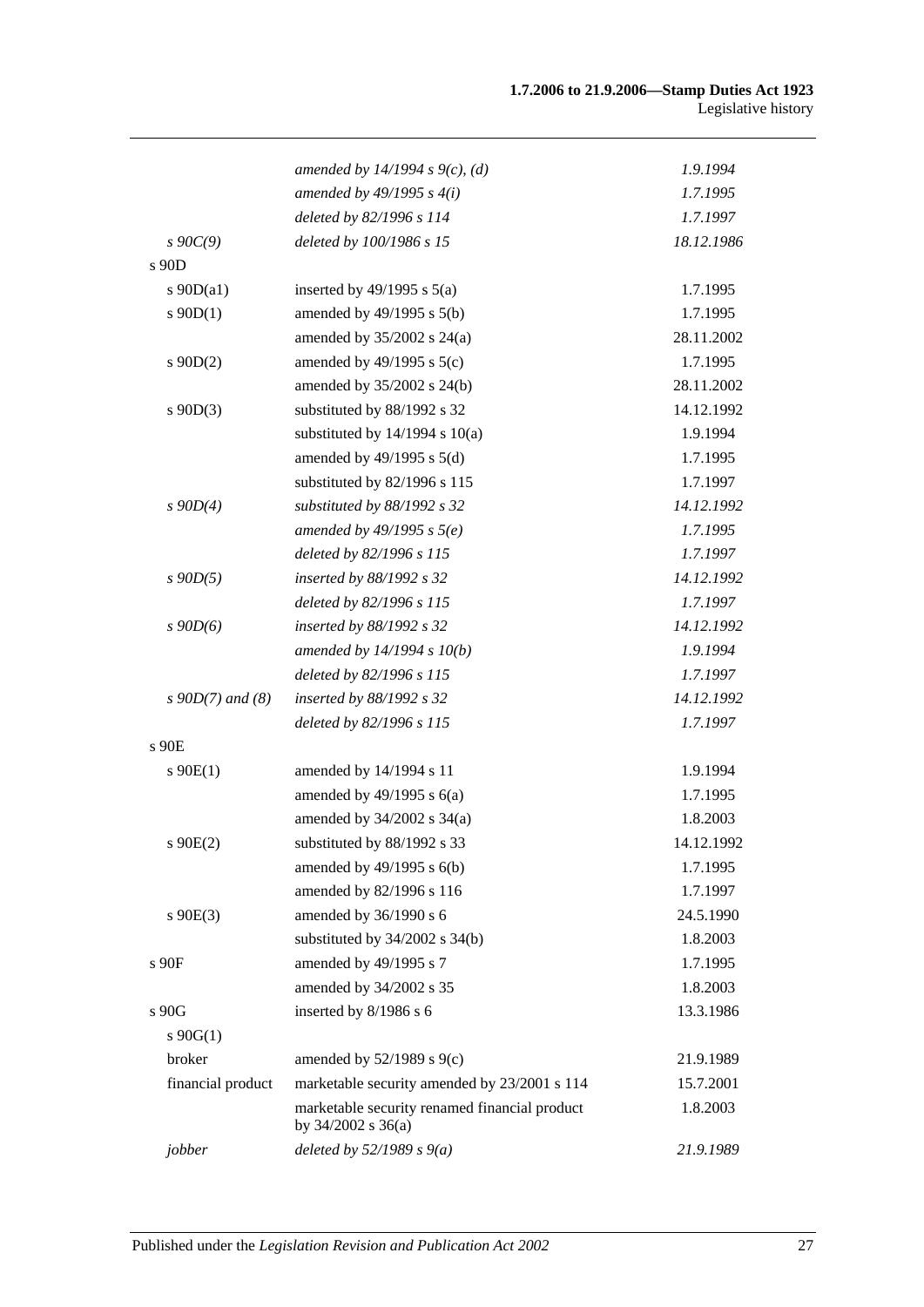#### **Stamp Duties Act 1923—1.7.2006 to 21.9.2006** Legislative history

| marketable<br>security-see<br>financial product |                                                     |            |
|-------------------------------------------------|-----------------------------------------------------|------------|
| market maker                                    | inserted by $52/1989$ s $9(a)$                      | 21.9.1989  |
|                                                 | relevant transaction amended by $34/2002$ s $36(a)$ | 1.8.2003   |
| the U.K. Stock<br>Exchange                      | deleted by $52/1989 s 9(b)$                         | 21.9.1989  |
| <b>Stock Exchange</b>                           | the U.K. and Irelandinserted by 52/1989 s 9(b)      | 21.9.1989  |
| $s \ 90G(3)$                                    | amended by $34/2002$ s $36(a)$                      | 1.8.2003   |
| $s\ 90G(5)$                                     | substituted by 88/1992 s 34                         | 14.12.1992 |
|                                                 | substituted by $82/1996$ s $117(a)$                 | 1.7.1997   |
|                                                 | $s\ 90G(5a)$ and $(5b)$ inserted by 88/1992 s 34    | 14.12.1992 |
|                                                 | deleted by $82/1996 s 117(a)$                       | 1.7.1997   |
| $s\ 90G(6)$                                     | amended by $100/1986$ s $16(a)$ , (b)               | 1.2.1987   |
|                                                 | amended by $52/1989$ s $9(c)$ —(f)                  | 21.9.1989  |
|                                                 | amended by 49/1995 s 8                              | 1.7.1995   |
|                                                 | amended by $34/2002$ s $36(b)$ —(d)                 | 1.8.2003   |
| $s\ 90G(7)$                                     | amended by 100/1986 s 16(c), (d)                    | 1.2.1987   |
|                                                 | amended by 52/1989 s 9(c), (g)                      | 21.9.1989  |
|                                                 | amended by 34/2002 s 36(b)                          | 1.8.2003   |
| $s\,90G(8)$                                     | substituted by $100/1986$ s $16(e)$                 | 18.12.1986 |
|                                                 | deleted by $82/1996 s 117(b)$                       | 1.7.1997   |
| Pt 3A Div 3                                     | inserted by 14/1994 s 12                            | 1.9.1994   |
|                                                 | amended by 83/1994 s 7                              | 8.12.1994  |
|                                                 | amended by 18/1996 s 8                              | 24.4.1996  |
|                                                 | amended by 82/1996 ss 118, 119                      | 1.7.1997   |
|                                                 | substituted by 34/2002 s 37                         | 1.8.2003   |
| Pt 3A Div 4                                     | inserted by 14/1994 s 12                            | 1.9.1994   |
|                                                 | amended by 82/1996 ss 120, 121                      | 1.7.1997   |
|                                                 | substituted by 34/2002 s 37                         | 1.8.2003   |
| Pt 3A Div 5                                     | inserted by 83/1994 s 8                             | 8.12.1994  |
| s 90T                                           | amended by 23/2001 s 115                            | 15.7.2001  |
|                                                 | amended by 34/2002 s 38                             | 1.8.2003   |
| s 90U<br>s 90V                                  | amended by 34/2002 s 39                             | 1.8.2003   |
| $s \ 90V(1)$                                    | amended by 34/2002 s 40                             | 1.8.2003   |
| $s\ 90V(3)$                                     | inserted by 80/2000 s 18                            | 14.12.2000 |
| Pt 4                                            | inserted by 36/1990 s 7                             | 24.5.1990  |
|                                                 | amended by 88/1992 ss 35-41                         | 14.12.1992 |
|                                                 | amended by 83/1994 s 9                              | 8.12.1994  |
|                                                 | amended by 18/1996 s 9                              | 24.4.1996  |
|                                                 | amended by 82/1996 ss 122-127                       | 1.7.1997   |
|                                                 | substituted by 80/2000 s 19                         | 14.12.2000 |
|                                                 |                                                     |            |

28 Published under the *Legislation Revision and Publication Act 2002*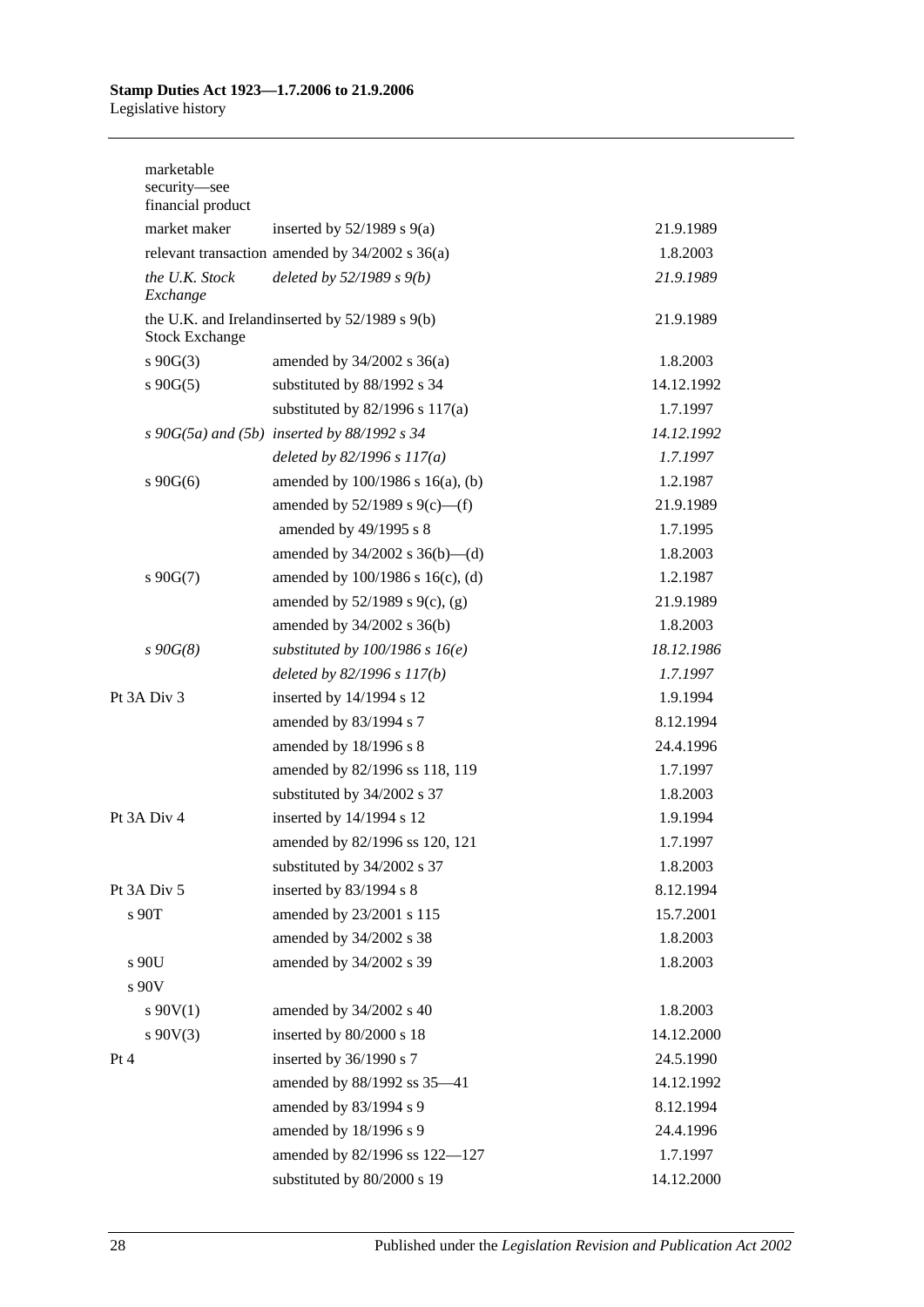| s 91               |                                                 |            |
|--------------------|-------------------------------------------------|------------|
| $s\,91(1)$         |                                                 |            |
| executive officer  | amended by 23/2001 s 116(a)                     | 15.7.2001  |
| private company    | substituted by 34/2002 s 41                     | 1.8.2003   |
| $s\,91(4)$         | amended by 23/2001 s 116(b)                     | 15.7.2001  |
| s 97               |                                                 |            |
| $s\,97(2)$ and (5) | amended by 34/2002 s 42                         | 1.8.2003   |
| s 101              |                                                 |            |
| s 101(2)           | substituted by 27/2001 s 13                     | 26.7.2001  |
|                    | amended by 34/2002 s 43                         | 1.8.2003   |
| $Pt\,5$            |                                                 |            |
| s 106              |                                                 |            |
| s 106(1)           | s 106 amended by 50/1984 s 3(1) (Sch 6)         | 1.11.1984  |
|                    | s 106 redesignated as s 106(1) by 82/1996 s 128 | 1.7.1997   |
| 106(2)             | inserted by 82/1996 s 128                       | 1.7.1997   |
| s 106A             |                                                 |            |
| s 106A(1)          | amended by $70/1981$ s $11(a)$                  | 2.11.1981  |
|                    | amended by 83/1994 s 10(a)                      | 8.12.1994  |
|                    | amended by $34/2002$ s $44(a)$ , (b)            | 1.8.2003   |
| s $106A(1a)$       | inserted by 70/1981 s 11(b)                     | 2.11.1981  |
|                    | amended by 35/2002 s 25                         | 28.11.2002 |
|                    | amended by 34/2002 s 44(c)                      | 1.8.2003   |
| s 106A(1b)         | inserted by $70/1981$ s $11(b)$                 | 2.11.1981  |
| s 106A(2)          | amended by 14/1994 s 13                         | 1.9.1994   |
|                    | amended by 83/1994 s 10(b)                      | 8.12.1994  |
|                    | amended by $34/2002$ s $44(d)$ —(f)             | 1.8.2003   |
| s 106A(3)          | amended by 83/1994 s 10(c)                      | 8.12.1994  |
|                    | amended by 82/1996 s 129(a)                     | 1.7.1997   |
|                    | amended by $34/2002$ s $44(g)$                  | 1.8.2003   |
| s 106A(4)          | substituted by $83/1994$ s $10(d)$              | 8.12.1994  |
|                    | amended by 82/1996 s 129(b)                     | 1.7.1997   |
| s 106A(5)          | amended by 83/1994 s 10(e)                      | 8.12.1994  |
|                    | amended by 34/2002 s 44(h), (i)                 | 1.8.2003   |
| s 107              | substituted by 14/1994 s 14                     | 1.9.1994   |
|                    | deleted by 82/1996 s 130                        | 1.7.1997   |
|                    | inserted by 35/2002 s 26                        | 28.11.2002 |
| s 108              |                                                 |            |
| s 108(1)           | amended by 59/1994 Sch 2                        | 1.1.1995   |
| s 109              | amended by 88/1992 s 42                         | 14.12.1992 |
| s 110              | deleted by 88/1992 s 43                         | 14.12.1992 |
| s 110A             | amended by 100/1986 s 17                        | 18.12.1986 |
|                    | deleted by 82/1996 s 131                        | 1.7.1997   |
| s 111              | amended by 82/1996 s 132                        | 1.7.1997   |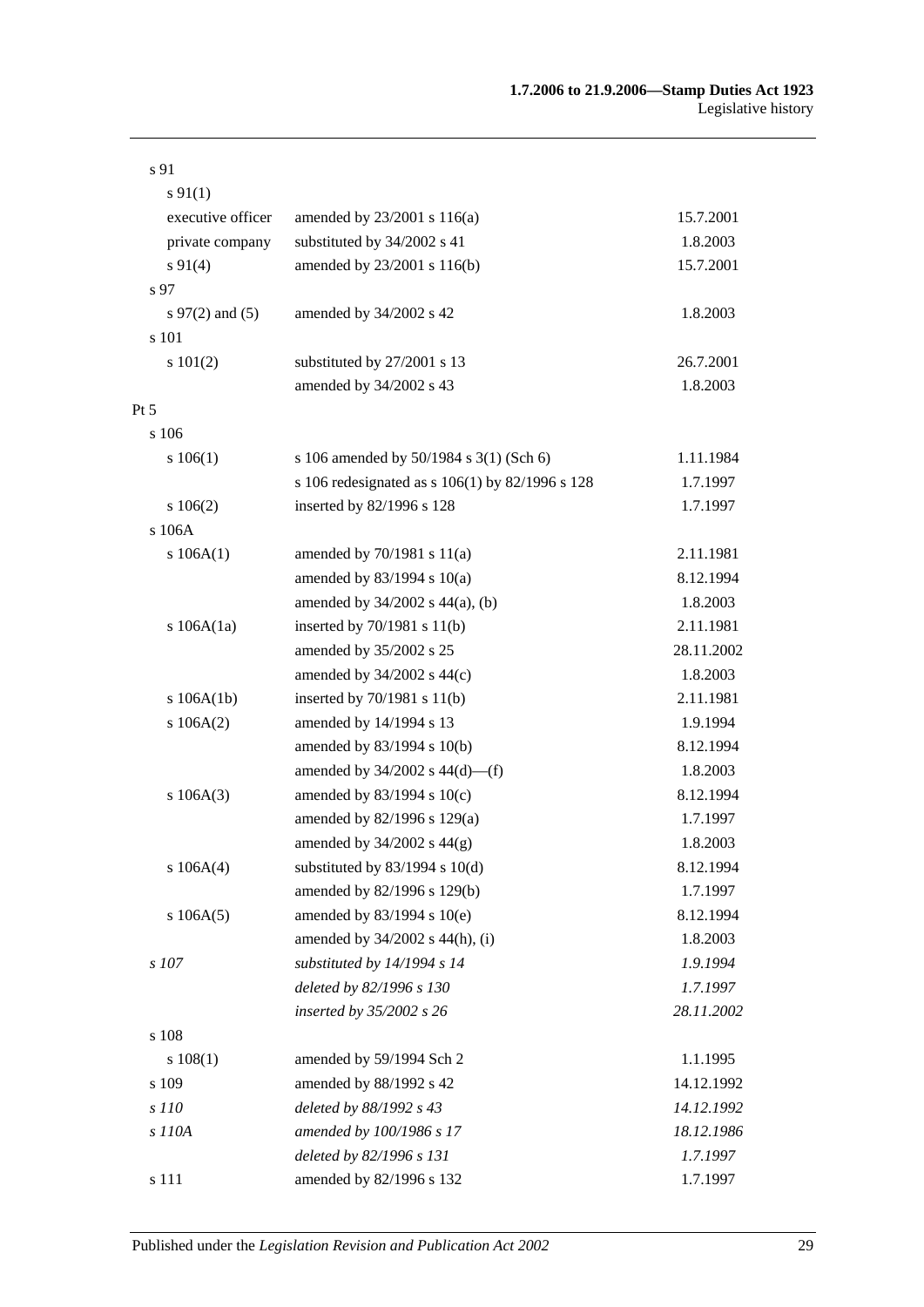| s 112                                           |                                                                                                                      |            |
|-------------------------------------------------|----------------------------------------------------------------------------------------------------------------------|------------|
| s 112(1)                                        | amended by 74/1991 s 13(a)                                                                                           | 12.12.1991 |
| s 112(5)                                        | inserted by 74/1991 s 13(b)                                                                                          | 12.12.1991 |
| s 113                                           | deleted by 50/1984 s 3(1) (Sch 6)                                                                                    | 1.11.1984  |
| s 114                                           | inserted by 27/1978 s 8                                                                                              | 30.3.1978  |
| Sch 1                                           | deleted in pursuance of the Acts Republication<br>Act 1967 as its function is now exhausted                          | 1.11.1984  |
|                                                 | inserted by 41/1999 s 22                                                                                             | 1.12.1998  |
| Sch 2                                           | heading substituted by $44/2003$ s $3(1)$ (Sch 1)                                                                    | 24.11.2003 |
| Pt <sub>1</sub>                                 | heading inserted by $44/2003$ s 3(1) (Sch 1)                                                                         | 24.11.2003 |
| <b>AGREEMENT</b> or<br>any<br><b>MEMORANDUM</b> | amended by $42/1992 s 6(a)$                                                                                          | 1.9.1992   |
|                                                 | deleted by $88/1992$ s $44(a)$                                                                                       | 14.12.1992 |
| <b>AFFIDAVIT OR</b><br><b>DECLARATION</b>       | amended by $50/1984 s 3(1)$ (Sch 6)                                                                                  | 1.11.1984  |
|                                                 | deleted by $81/1985 s 11(a)$                                                                                         | 5.8.1985   |
| cl 1                                            | ANNUAL LICENCE amended by 65/1983 s 3                                                                                | 1.1.1984   |
|                                                 | ANNUAL LICENCE amended by 8/1986 s 7(a)                                                                              | 13.3.1986  |
|                                                 | ANNUAL LICENCE amended by 100/1986<br>s $18(a)$ , (b)                                                                | 18.12.1986 |
|                                                 | ANNUAL LICENCE amended by 47/1990<br>s $5(1)(a)$ , (b), (d), (c)                                                     | 1.7.1990   |
|                                                 | ANNUAL LICENCE paragraph (1) deleted by<br>47/1990 s $5(1)(c)$                                                       | 1.7.1990   |
|                                                 | ANNUAL LICENCE amended by 82/1996 s 133                                                                              | 1.7.1997   |
|                                                 | ANNUAL LICENCE amended by 36/1998 s 3(a)                                                                             | 1.6.1998   |
|                                                 | ANNUAL LICENCE amended and redesignated<br>as cl 1 by 44/2003 s 3(1) (Sch 1)                                         | 24.11.2003 |
| cl $1(3)$                                       |                                                                                                                      |            |
|                                                 | Exemption No 2 amended by $41/1999$ s $23(a)$                                                                        | 1.12.1998  |
|                                                 | Exemption No 3 inserted by $111/1980$ s $15(a)$                                                                      | 6.11.1980  |
|                                                 | substituted by $100/1986$ s $18(c)$                                                                                  | 18.12.1986 |
|                                                 | Exemption No 4 inserted by $111/1980$ s $15(a)$                                                                      | 6.11.1980  |
| and 6                                           | Exemption Nos 5 inserted by 81/1985 s 11(b)                                                                          | 5.8.1985   |
|                                                 | Exemption No 7 inserted by $8/1986$ s $7(b)$                                                                         | 13.3.1986  |
|                                                 | Exemption No $8$ inserted by $100/1986$ s $18(d)$                                                                    | 18.12.1986 |
| cl <sub>2</sub>                                 | <b>APPLICATION</b> to Register a Motor Vehicle<br>amended by $64/1989$ s $4(a)$ , (b)                                | 28.3.1990  |
|                                                 | <b>APPLICATION</b> to Register a Motor Vehicle<br>amended by $31/1994$ s $9(a)$                                      | 30.5.1994  |
|                                                 | <b>APPLICATION</b> to Register a Motor Vehicle<br>amended and redesignated as cl 2 by 44/2003<br>$s \; 3(1)$ (Sch 1) | 24.11.2003 |
| $cl$ 2(1)                                       | amended by 28/2005 s 15(1)                                                                                           | 1.7.2006   |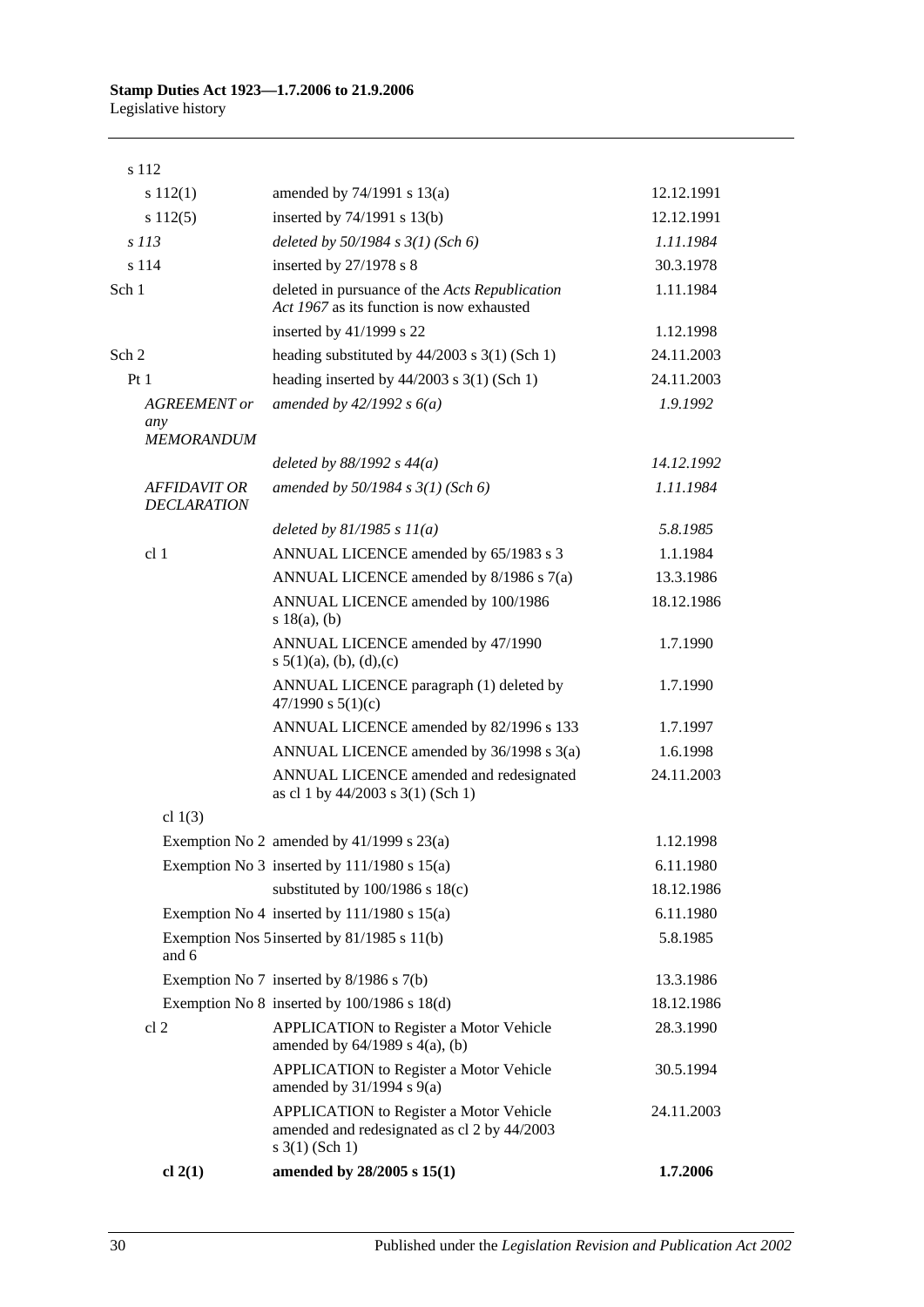| cl $2(2)$                 |                                                   |            |
|---------------------------|---------------------------------------------------|------------|
|                           | Exemption No 2 amended by $100/1986$ s $18(e)$    | 18.12.1986 |
|                           | Exemption No 4 substituted by $64/1989$ s $4(c)$  | 28.3.1990  |
|                           | substituted by $30/1996$ s $43(a)$                | 1.7.1996   |
| Exemption<br>No 5A        | inserted by $8/1986$ s $7(c)$                     | 13.3.1986  |
|                           | Exemption No 6 substituted by $41/2004$ s $10(1)$ | 24.2.2005  |
| Exemption<br>No 10        | substituted by 83/1994 s 12 (Sch)                 | 8.12.1994  |
|                           | amended by 41/2004 s 10(2)                        | 24.2.2005  |
| Exemption<br>No 10A       | inserted by $76/1994$ s $7(a)$                    | 2.3.1995   |
|                           | substituted by $77/1995$ s $17(a)$                | 1.7.1996   |
|                           | substituted by $30/1996$ s $43(b)$                | 1.7.1996   |
| Exemption<br>No 10B       | inserted by $77/1995 s 17(a)$                     | 1.7.1996   |
|                           | deleted by 30/1996 s 43(b)                        | 1.7.1996   |
| Exemption<br>No 11        | substituted by $41/2004$ s $10(3)$                | 24.2.2005  |
| Exemption<br>No 11A       | inserted by $54/1991$ s $5(a)$                    | 3.2.1992   |
|                           | deleted by $30/1996 s 43(c)$                      | 1.7.1996   |
| Exemption<br>No 12        | amended by $19/1991$ s $6(a)$                     | 18.4.1991  |
| Exemption<br>No 13        | amended by 19/1991 s 6(b)                         | 18.4.1991  |
| Exemption<br>No 14        | amended by $19/1991$ s $6(c)$                     | 18.4.1991  |
| Exemption<br>No 15        | substituted by $19/1991$ s $6(d)$                 | 18.4.1991  |
|                           | amended by $72/1995$ s $6(a)$ —(c)                | 23.11.1995 |
|                           | (ab) deleted by $36/1998$ s $3(b)$                | 1.9.1998   |
|                           | amended by 41/2004 s 10(4)                        | 24.2.2005  |
| Exemption<br>No 16        | substituted by 28/1977 s 5                        | 28.7.1977  |
| Exemption<br>No 17        | inserted by 139/1982                              | 8.7.1982   |
|                           | substituted by $81/1985$ s $11(c)$                | 5.8.1985   |
| Exemption<br>No 18        | inserted by $31/1994$ s $9(b)$                    | 30.5.1994  |
|                           | amended by 41/2004 s 10(5)                        | 24.2.2005  |
| <b>Exemption</b><br>No 19 | inserted by $28/2005$ s $15(2)$                   | 1.7.2006   |
| cl $2(3)$                 | amended by $47/1990$ s $5(2)$                     | 1.1.1991   |
|                           | amended by 77/1995 s 17(b)                        | 1.7.1996   |
|                           | amended by 36/1998 s 3(c)                         | 27.7.1998  |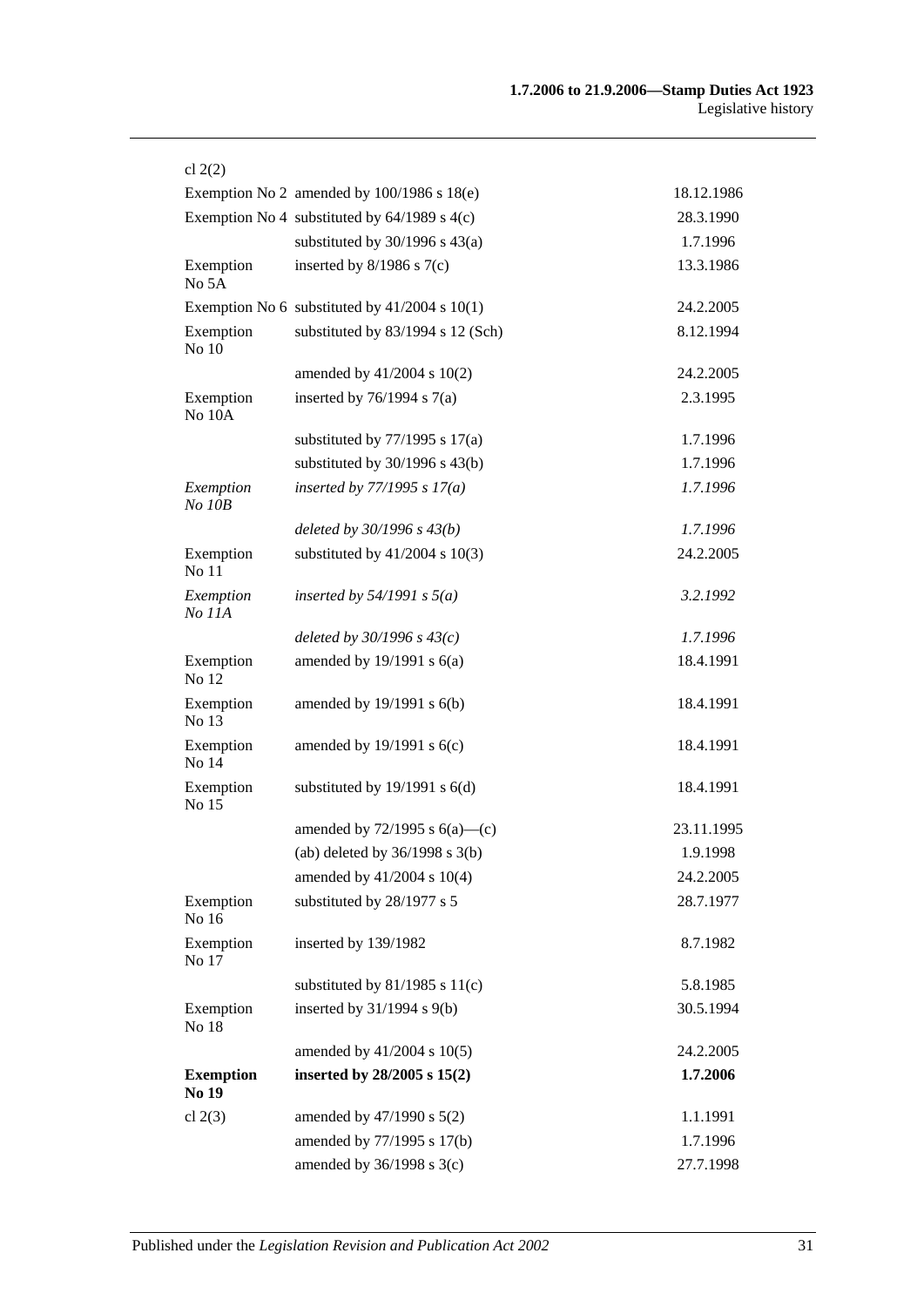| cl $2(4)$                                                                                       |                                                  |           |
|-------------------------------------------------------------------------------------------------|--------------------------------------------------|-----------|
|                                                                                                 | Exemption No 2 substituted by $64/1989$ s $4(d)$ | 28.3.1990 |
|                                                                                                 | substituted by $30/1996$ s $43(d)$               | 1.7.1996  |
| Exemption<br>No 3A                                                                              | inserted by $8/1986$ s $7(d)$                    | 13.3.1986 |
|                                                                                                 | Exemption No 5 substituted by 83/1994 s 12 (Sch) | 8.12.1994 |
|                                                                                                 | amended by 41/2004 s 10(6)                       | 24.2.2005 |
| Exemption<br>No 5A                                                                              | inserted by $76/1994$ s $7(b)$                   | 2.3.1995  |
|                                                                                                 | substituted by $77/1995$ s $17(c)$               | 1.7.1996  |
|                                                                                                 | substituted by $30/1996$ s $43(e)$               | 1.7.1996  |
|                                                                                                 | Exemption No 5Binserted by $77/1995 s 17(c)$     | 1.7.1996  |
|                                                                                                 | deleted by $30/1996 s 43(e)$                     | 1.7.1996  |
|                                                                                                 | Exemption No 6 substituted by $41/2004$ s 10(7)  | 24.2.2005 |
|                                                                                                 | Exemption No 6Ainserted by $54/1991$ s $5(b)$    | 3.2.1992  |
|                                                                                                 | deleted by $30/1996 s 43(f)$                     | 1.7.1996  |
|                                                                                                 | Exemption No 8 amended by 89/1978 s 3            | 18.1.1979 |
|                                                                                                 | (c) deleted by $89/1978$ s 3                     | 18.1.1979 |
| <b>BANK NOTE</b>                                                                                | deleted by $111/1980 s 15(b)$                    | 6.11.1980 |
| <b>BILL OF</b><br><b>EXCHANGE</b><br>payable on<br>demand                                       | amended by $70/1981 s 12(a)$                     | 2.11.1981 |
|                                                                                                 | substituted by $89/1983$ s $10(a)$               | 1.1.1984  |
|                                                                                                 | substituted by 19/1991 s $6(e)$                  | 18.4.1991 |
|                                                                                                 | deleted by $82/1997 s 7(a)$                      | 1.1.1998  |
| <b>BILL OF</b><br>EXCHANGE, being<br>a cheque                                                   | inserted by $89/1983$ s $10(a)$                  | 1.1.1984  |
|                                                                                                 | amended by $50/1984$ s $3(1)$ (Sch 6)            | 1.11.1984 |
|                                                                                                 | deleted by $82/1997 s 7(a)$                      | 1.1.1998  |
| <b>BILL OF</b><br>EXCHANGE, being<br>a payment order                                            | inserted by 19/1991 s $6(f)$                     | 18.4.1991 |
|                                                                                                 | deleted by $82/1997 s 7(a)$                      | 1.1.1998  |
| <b>BILL OF</b><br><b>EXCHANGE</b> and<br><b>PROMISSORY</b><br>NOTE drawn or<br>made             | amended by $70/1981 s 12(b)$                     | 2.11.1981 |
|                                                                                                 | deleted by $82/1997 s 7(a)$                      | 1.1.1998  |
| <b>BILL OF</b><br><b>EXCHANGE</b> and<br><b>PROMISSORY</b><br>NOTE (not being a<br>bill or note | deleted by $82/1997 s 7(a)$                      | 1.1.1998  |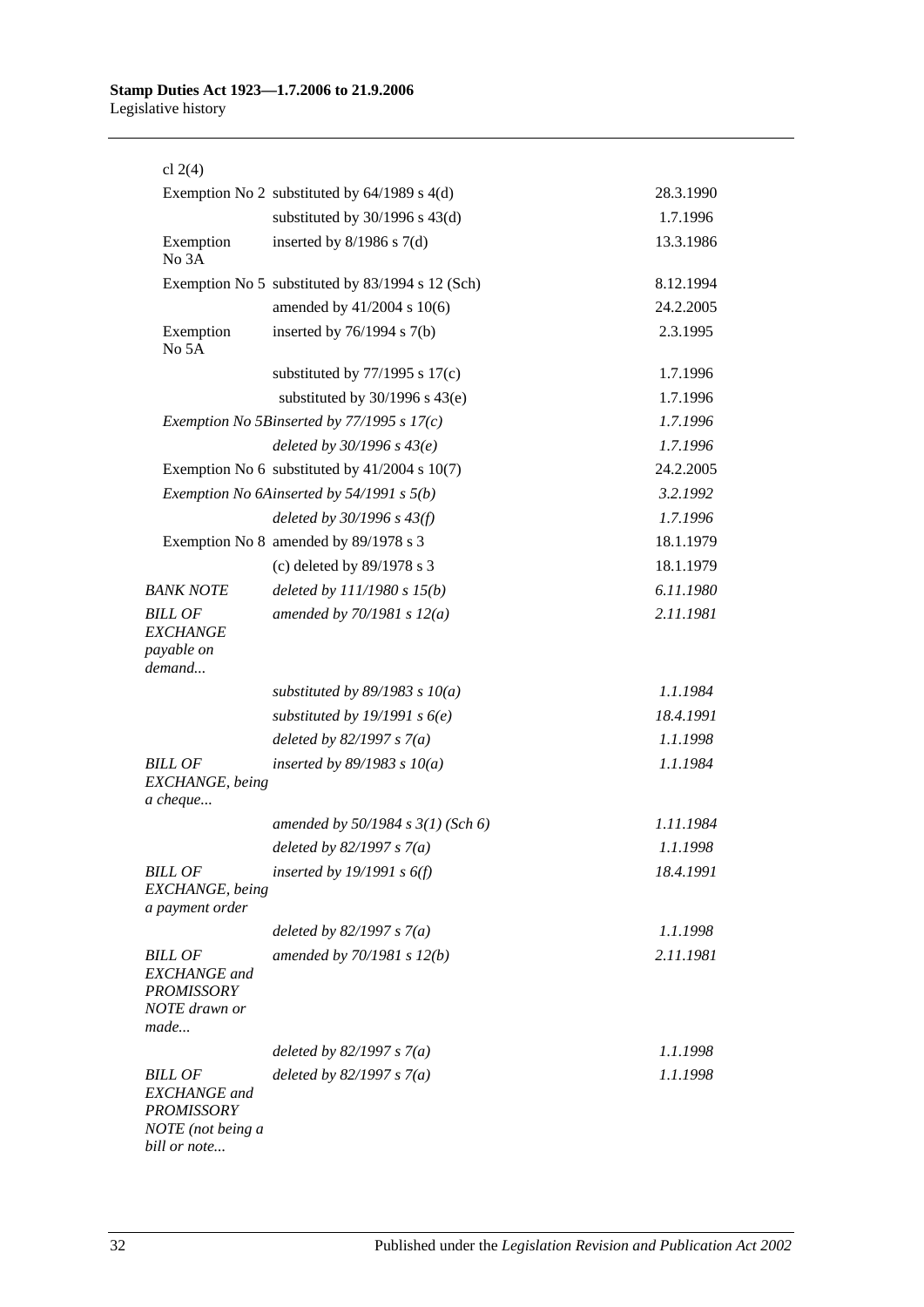| BILL OF<br><b>EXCHANGE</b> and<br><b>PROMISSORY</b><br>NOTE of any other<br>kind (except a bank<br>note) | amended by 19/1991 s $6(g)$                                                                | 18.4.1991  |
|----------------------------------------------------------------------------------------------------------|--------------------------------------------------------------------------------------------|------------|
|                                                                                                          | amended by $83/1994$ s 12 (Sch)                                                            | 8.12.1994  |
|                                                                                                          | deleted by $82/1997 s 7(a)$                                                                | 1.1.1998   |
| <b>OR SHIPPING</b><br><b>NOTE</b>                                                                        | BILL OF LADING deleted by $81/1985 s 11(d)$                                                | 5.8.1985   |
| (not otherwise<br>charged)                                                                               | CONTRACT NOTE deleted by 50/1984 s 3(1) (Sch 6)                                            | 1.11.1984  |
|                                                                                                          | CONTRACT NOTE deleted by $50/1984 s 3(1)$ (Sch 6)                                          | 1.11.1984  |
| <b>CONTRACT</b>                                                                                          | deleted by $50/1984$ s $3(1)$ (Sch 6)                                                      | 1.11.1984  |
| cl <sub>3</sub>                                                                                          | CONVEYANCE or TRANSFER amended by<br>$101/1976$ s 7                                        | 16.12.1976 |
|                                                                                                          | CONVEYANCE or TRANSFER amended by<br>$111/1980$ s $15(c)$ , (d)                            | 6.11.1980  |
|                                                                                                          | CONVEYANCE or TRANSFER amended by<br>95/1982 s $17(a)$ - (d)                               | 23.12.1982 |
|                                                                                                          | CONVEYANCE or TRANSFER (ab) deleted by<br>89/1983 s 10(b)                                  | 1.1.1984   |
|                                                                                                          | CONVEYANCE or TRANSFER amended by<br>$89/1983$ s $10(c)$                                   | 1.1.1984   |
|                                                                                                          | CONVEYANCE or TRANSFER amended by<br>$50/1984$ s 3(1) (Sch 6)                              | 1.11.1984  |
|                                                                                                          | CONVEYANCE or TRANSFER amended by<br>$81/1985$ s $11(e)$ , (g)                             | 5.8.1985   |
|                                                                                                          | CONVEYANCE or TRANSFER (aab) deleted<br>by $81/1985$ s $11(f)$                             | 5.8.1985   |
|                                                                                                          | CONVEYANCE or TRANSFER amended by<br>$8/1986$ s 7(e)                                       | 13.3.1986  |
|                                                                                                          | CONVEYANCE or TRANSFER amended by<br>$42/1992$ s $6(b)$                                    | 1.9.1992   |
|                                                                                                          | CONVEYANCE or TRANSFER amended by<br>88/1992 s 44(b), (c)                                  | 14.12.1992 |
|                                                                                                          | CONVEYANCE or TRANSFER amended by<br>49/1995 s 9(a)                                        | 1.7.1995   |
|                                                                                                          | CONVEYANCE or TRANSFER amended by<br>40/1999 s $2(a)$                                      | 5.8.1999   |
|                                                                                                          | CONVEYANCE or TRANSFER amended by<br>$15/2002$ s 7(a)                                      | 5.9.2002   |
|                                                                                                          | CONVEYANCE or TRANSFER amended by<br>$34/2002$ s $45(a)$ , (b)                             | 1.8.2003   |
|                                                                                                          | CONVEYANCE or TRANSFER amended and<br>redesignated as cl $3$ by $44/2003$ s $3(1)$ (Sch 1) | 24.11.2003 |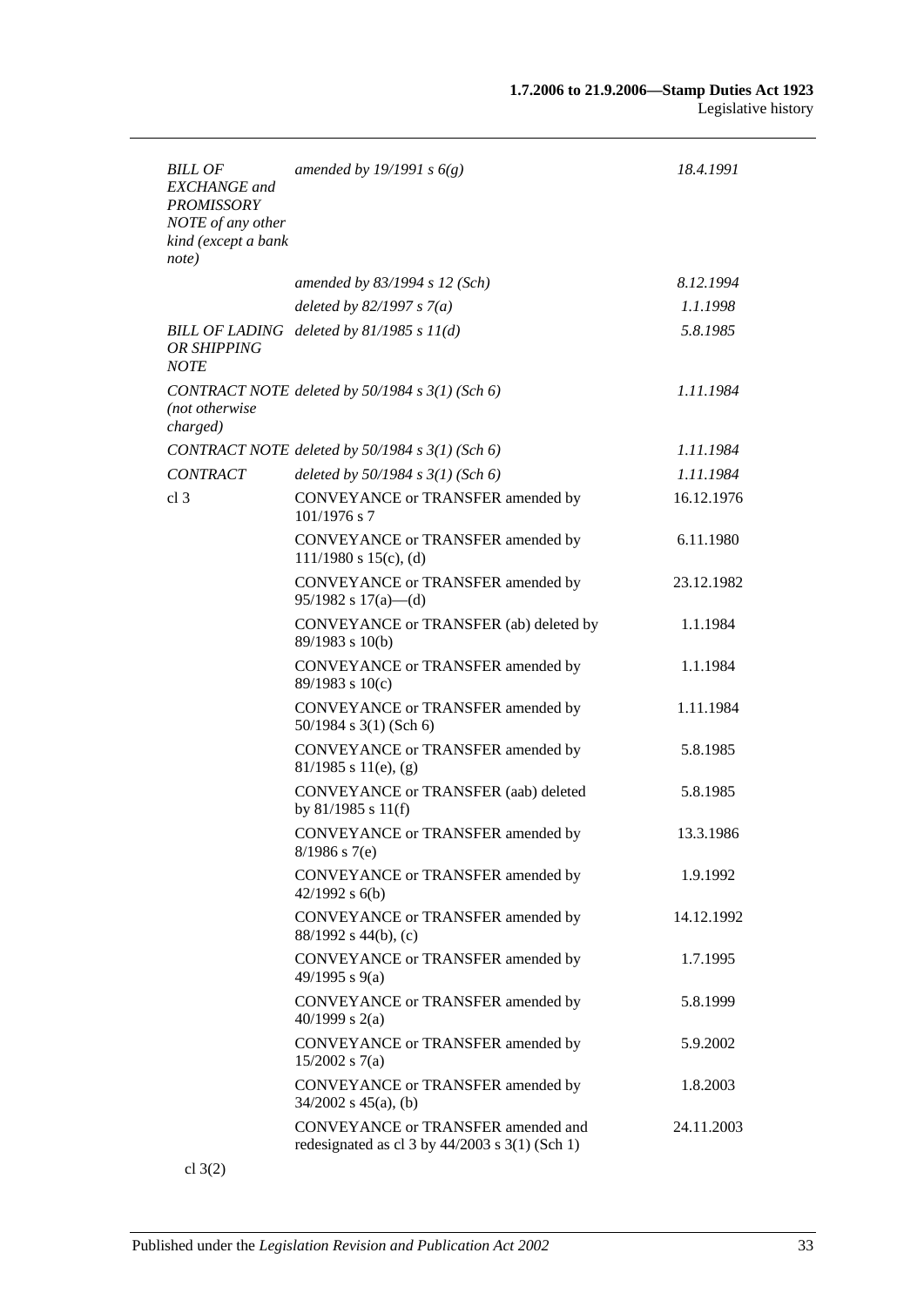|                 | Exemption No 1 substituted by 81/1985 s 11(h)                                      | 5.8.1985<br>14.12.2000 |
|-----------------|------------------------------------------------------------------------------------|------------------------|
|                 | substituted by $80/2000$ s $20(a)$                                                 |                        |
|                 | Exemption No 2 inserted by 81/1985 s 11(h)                                         | 5.8.1985               |
|                 | amended by 34/2002 s 45(c)                                                         | 1.8.2003               |
|                 | amended by 41/2004 s 10(8)                                                         | 4.11.2004              |
|                 | Exemption No 3 inserted by $100/1986$ s $18(f)$                                    | 18.12.1986             |
|                 | amended by $34/2002$ s $45(d)$                                                     | 1.8.2003               |
|                 | Exemption No 4 inserted by $100/1986$ s $18(f)$                                    | 18.12.1986             |
|                 | amended by 83/1994 s 12 (Sch)                                                      | 8.12.1994              |
|                 | Exemption No 5 inserted by 100/1986 s 18(f)                                        | 18.12.1986             |
|                 | substituted by 83/1994 s 12 (Sch)                                                  | 8.12.1994              |
| cl <sub>4</sub> | CONVEYANCE operating substituted by<br>$101/1976$ s 8                              | 16.12.1976             |
|                 | CONVEYANCE operating amended by 81/1985<br>s 11(i)                                 | 5.8.1985               |
|                 | CONVEYANCE operating amended by 36/1990<br>s 8                                     | 24.5.1990              |
|                 | CONVEYANCE operating amended by 88/1992<br>$s\ 44(d), (e)$                         | 14.12.1992             |
|                 | CONVEYANCE operating amended by 14/1994<br>s 15(a)                                 | 1.9.1994               |
|                 | CONVEYANCE operating amended by 49/1995<br>$s \theta(b)$                           | 1.7.1995               |
|                 | CONVEYANCE operating amended by 42/1997<br>s <sub>4</sub>                          | 17.7.1997              |
|                 | CONVEYANCE operating amended by 40/1999<br>s(2(b)                                  | 5.8.1999               |
|                 | CONVEYANCE operating amended by 15/2002<br>s(7(b)                                  | 5.9.2002               |
|                 | CONVEYANCE operating amended by 34/2002<br>$s\,45(e)$                              | 1.8.2003               |
|                 | CONVEYANCE operating amended and<br>redesignated as cl 4 by 44/2003 s 3(1) (Sch 1) | 24.11.2003             |
| cl $4(2)$       |                                                                                    |                        |
|                 | Exemption No 2 inserted by $81/1985$ s $11(j)$                                     | 5.8.1985               |
|                 | substituted by $80/2000$ s $20(b)$                                                 | 14.12.2000             |
|                 | Exemption No 3 inserted by $100/1986$ s $18(g)$                                    | 18.12.1986             |
|                 | amended by $34/2002$ s $45(f)$                                                     | 1.8.2003               |
|                 | Exemption No 4 inserted by $100/1986$ s $18(g)$                                    | 18.12.1986             |
|                 | amended by 83/1994 s 12 (Sch)                                                      | 8.12.1994              |
|                 | Exemption No 5 inserted by $100/1986$ s $18(g)$                                    | 18.12.1986             |
|                 | substituted by 83/1994 s 12 (Sch)                                                  | 8.12.1994              |
| cl <sub>5</sub> | CONVEYANCE for the partition amended by<br>95/1982 s 17(e)                         | 23.12.1982             |
|                 | CONVEYANCE for the partition amended by<br>42/1992 s6(c)                           | 1.9.1992               |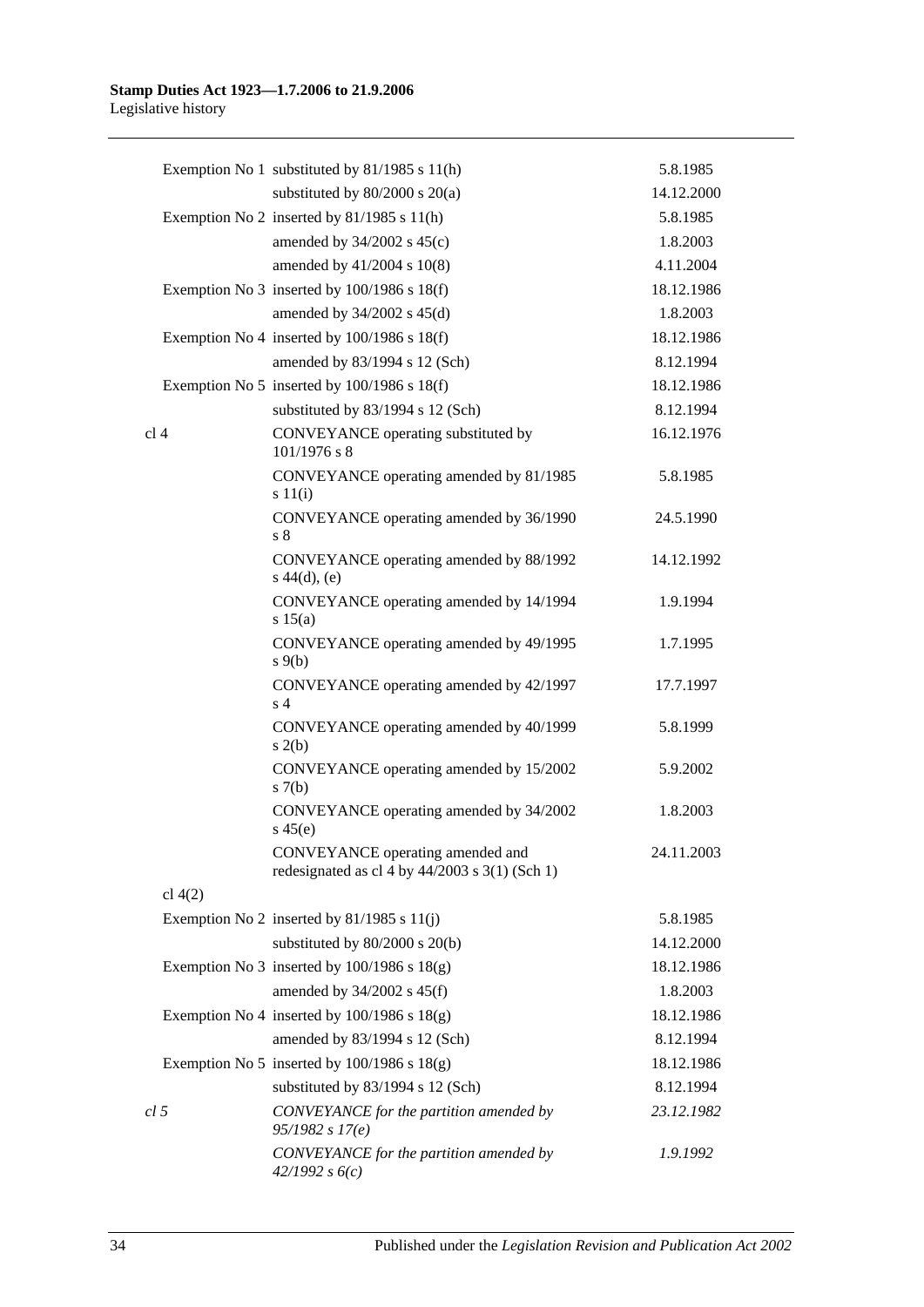|                                                                 | CONVEYANCE for the partition redesignated as<br>cl 5 by $44/2003$ s $3(1)$ (Sch 1) | 24.11.2003 |
|-----------------------------------------------------------------|------------------------------------------------------------------------------------|------------|
|                                                                 | deleted by $28/2005 s 15(3)$                                                       | 1.7.2006   |
| cl 6                                                            | CONVEYANCE for effectuating amended by<br>111/1980 s 15(e)                         | 6.11.1980  |
|                                                                 | CONVEYANCE for effectuating amended by<br>42/1992 s 6(d)                           | 1.9.1992   |
|                                                                 | CONVEYANCE for effectuating redesignated as<br>cl 6 by $44/2003$ s $3(1)$ (Sch 1)  | 24.11.2003 |
|                                                                 | deleted by 28/2005 s 15(3)                                                         | 1.7.2006   |
| which s 71D applies                                             | CONVEYANCE to inserted by 111/1980 s 15(f)                                         | 6.11.1980  |
|                                                                 | deleted by $19/1991 s 6(h)$                                                        | 18.4.1991  |
| cl 7                                                            | CONVEYANCE of any other kind amended by<br>42/1992 s6(e)                           | 1.9.1992   |
|                                                                 | CONVEYANCE of any other kind redesignated<br>as cl 7 by 44/2003 s 3(1) (Sch 1)     | 24.11.2003 |
|                                                                 | deleted by $28/2005 s 15(3)$                                                       | 1.7.2006   |
| cl 8                                                            | DEED substituted by $42/1992 s 6(f)$                                               | 1.9.1992   |
|                                                                 | DEED redesignated as cl 8 by $44/2003$ s $3(1)$<br>(Sch 1)                         | 24.11.2003 |
|                                                                 | deleted by $28/2005$ s $15(2)$                                                     | 1.7.2006   |
| <b>DOCUMENT</b> or<br>other<br><b>INSTRUMENT</b>                | deleted by $95/1982 s 17(f)$                                                       | 23.12.1982 |
| <i><b>INSTALMENT</b></i><br><b>PURCHASE</b><br><b>AGREEMENT</b> | deleted by $50/1984$ s $3(1)$ (Sch 6)                                              | 1.11.1984  |
| by 28/2005                                                      | cl 9 before deletion INSTRUMENT amended by $42/1992 s 6(g)$                        | 1.9.1992   |
|                                                                 | INSTRUMENT redesignated as cl 9 by 44/2003<br>$s \frac{3}{1}$ (Sch 1)              | 24.11.2003 |
| cl 9                                                            | deleted by 28/2005 s 15(3)                                                         | 1.7.2006   |
| lease)                                                          | LEASE (not being a amended by $111/1980 s 15(g)$ )                                 | 6.11.1980  |
|                                                                 | amended by $81/1985 s 11(k)$                                                       | 5.8.1985   |
|                                                                 | deleted by $72/1995 s 6(d)$                                                        | 23.11.1995 |
| cl 10                                                           | LEASE or AGREEMENT FOR LEASE inserted<br>by $72/1995$ s $6(d)$                     | 23.11.1995 |
|                                                                 | amended and redesignated as cl 10 by 44/2003<br>$s \; 3(1)$ (Sch 1)                | 24.11.2003 |
| cl $10(2)$                                                      |                                                                                    |            |
|                                                                 | Exemption No 1 substituted by 27/2001 s 14                                         | 1.1.2002   |
| <b>LEASE</b> made<br>subsequently                               | deleted by $72/1995 s 6(e)$                                                        | 23.11.1995 |
| <b>LETTER OF</b><br><b>ALLOTMENT</b>                            | deleted by $81/1985 s 11(l)$                                                       | 5.8.1985   |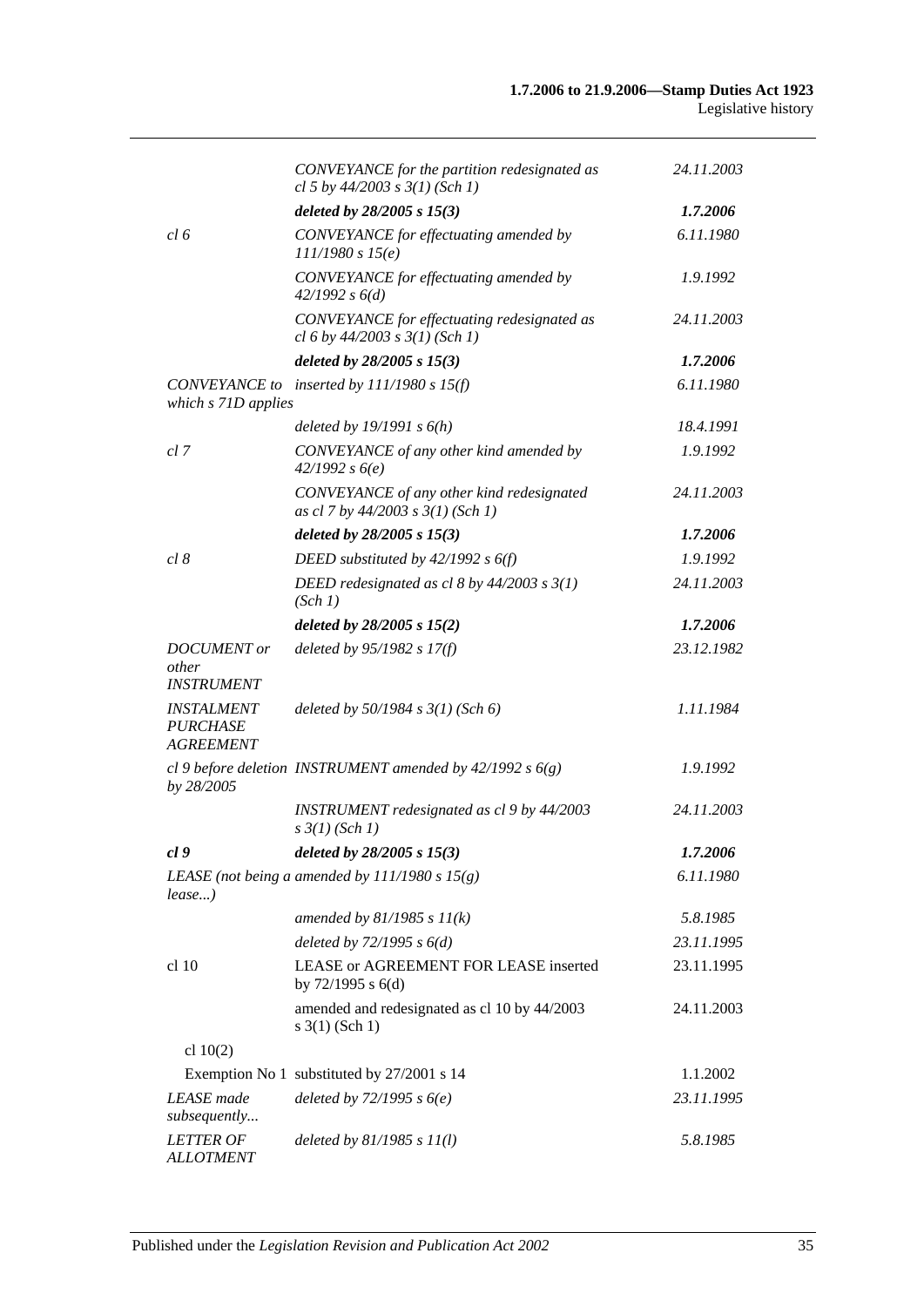| cl 11 before<br>deletion by 28/2005 | MORTGAGE amended by 101/1976 s 9                                                                                                              | 16.12.1976                |
|-------------------------------------|-----------------------------------------------------------------------------------------------------------------------------------------------|---------------------------|
|                                     | MORTGAGE amended by 88/1992 s 44(f)(i)                                                                                                        | 14.12.1992                |
|                                     | MORTGAGE amended by 31/2003 s 13                                                                                                              | 1.10.2003                 |
|                                     | MORTGAGE amended and redesignated as cl 11<br>by $44/2003$ s 3(1) (Sch 1)                                                                     | 24.11.2003                |
| cl $11(1)$                          | amended by 28/2005 s 12(1)                                                                                                                    | 1.7.2005                  |
|                                     | (a)(iii) deleted by $28/2005$ s 12(1)                                                                                                         | 1.7.2005                  |
| cl $11(1)$                          | amended by 28/2005 s 17                                                                                                                       | 1.7.2007-not incorporated |
|                                     | amended by 28/2005 s 20                                                                                                                       | 1.7.2008-not incorporated |
| cl $11(2)$                          |                                                                                                                                               |                           |
| Exemption<br>Nos 2a and 2b          | inserted by $28/2005$ s $12(2)$                                                                                                               | 1.7.2005                  |
|                                     | Exemption No 3 inserted by $88/1992$ s $44(f)(ii)$                                                                                            | 14.12.1992                |
|                                     | amended by 23/2001 s 117(a)                                                                                                                   | 15.7.2001                 |
|                                     | Exemption No 4 inserted by $72/1995$ s 6(f)                                                                                                   | 23.11.1995                |
|                                     | cl 11(3) and (4) inserted by $28/2005$ s 12(3)                                                                                                | 1.7.2005                  |
| cl <sub>11</sub>                    | deleted by 28/2005 s 22(1)                                                                                                                    | 1.7.2009-not incorporated |
| <b>POWER OF</b><br><b>ATTORNEY</b>  | deleted by $42/1992 s 6(h)$                                                                                                                   | 1.9.1992                  |
| <b>RECEIPTS</b>                     | deleted by $50/1984$ s $3(1)$ (Sch 6)                                                                                                         | 1.11.1984                 |
| cl <sub>12</sub>                    | RETURN lodged with the Commissioner by a<br>company redesignated as cl 12 by 44/2003 s 3(1)<br>(Sch 1)                                        | 24.11.2003                |
| cl 13                               | RETURN lodged with the Commissioner by a<br>financial institution under s 44 inserted by<br>82/1997 s 7(b)                                    | 1.1.1998                  |
|                                     | RETURN lodged with the Commissioner by a<br>financial institution under s 44 amended by<br>41/1999 s 23(b)                                    | 1.12.1998                 |
|                                     | RETURN lodged with the Commissioner by a<br>financial institution under s 44 amended and<br>redesignated as cl 13 by $44/2003$ s 3(1) (Sch 1) | 24.11.2003                |
| cl $13(2)$                          |                                                                                                                                               |                           |
|                                     | Exemption No 1 amended by $41/1999$ s $23(c)$ , (d)                                                                                           | 1.12.1998                 |
|                                     | Exemption No 2 amended by $41/1999$ s $23(e)$                                                                                                 | 1.12.1998                 |
|                                     | Exemption No 3 amended by $41/1999$ s $23(f)$ , (g)                                                                                           | 1.12.1998                 |
| cl <sub>14</sub>                    | RETURN lodged with the Commissioner by a<br>dealer amended by 111/1980 s 15(h)                                                                | 6.11.1980                 |
|                                     | RETURN lodged with the Commissioner by a<br>dealer amended by $42/1992$ s $6(i)$                                                              | 1.9.1992                  |
|                                     | RETURN lodged with the Commissioner by a<br>dealer amended by $49/1995$ s $9(c)$ , (d)                                                        | 1.7.1995                  |
|                                     | RETURN lodged with the Commissioner by a<br>dealer amended by $34/2002$ s $44(g)$                                                             | 1.8.2003                  |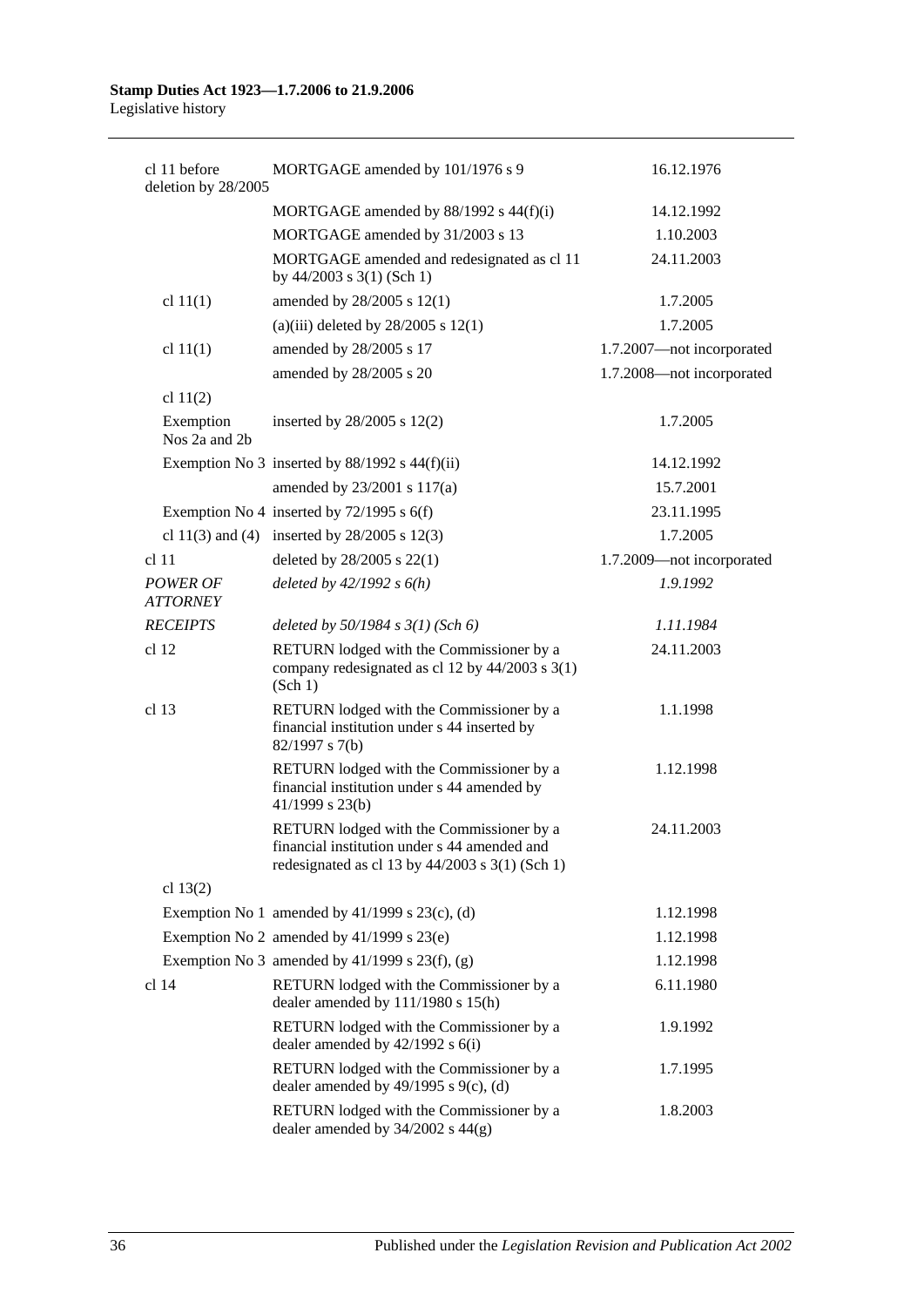|                                           | RETURN lodged with the Commissioner by a<br>dealer amended and redesignated as cl 14 by<br>$44/2003$ s 3(1) (Sch 1) | 24.11.2003 |
|-------------------------------------------|---------------------------------------------------------------------------------------------------------------------|------------|
| cl $14(2)$                                |                                                                                                                     |            |
|                                           | Exemption No 1 amended by $100/1986$ s $18(h)$                                                                      | 1.2.1987   |
|                                           | substituted by $34/2002$ s $45(h)$                                                                                  | 1.8.2003   |
|                                           | Exemption No 2 amended by $100/1986$ s $18(i)$                                                                      | 1.2.1987   |
|                                           | substituted by $34/2002$ s $45(h)$                                                                                  | 1.8.2003   |
| cl <sub>15</sub>                          | RETURN under s 90G inserted by 8/1986 s 7(f)                                                                        | 13.3.1986  |
|                                           | RETURN under s 90G substituted by 42/1992<br>s(6)                                                                   | 1.9.1992   |
|                                           | RETURN under s 90G amended by 49/1995<br>$s \theta(e)$                                                              | 1.7.1995   |
|                                           | RETURN under s 90G amended by 34/2002<br>$s\,45(i)$                                                                 | 1.8.2003   |
|                                           | RETURN under s 90G redesignated as cl 15 by<br>$44/2003$ s 3(1) (Sch 1)                                             | 24.11.2003 |
| <b>TOTALIZATOR</b>                        | deleted by $104/1976$ s $4(2)$ (Sch 2)                                                                              | 1.1.1977   |
| <b>TOTALIZATOR</b><br><b>AGENCY BOARD</b> | deleted by 104/1976 s 4(2) (Sch 2)                                                                                  | 1.1.1977   |
| Pt 2                                      | heading inserted by $44/2003$ s 3(1) (Sch 1)                                                                        | 24.11.2003 |
| cl <sub>16</sub>                          | <b>GENERAL EXEMPTIONS FROM ALL</b><br>STAMP DUTIES amended and redesignated as<br>cl 16 by 44/2003 s 3(1) (Sch 1)   | 24.11.2003 |
|                                           | Exemption No 1 substituted by 111/1980 s 15(i)                                                                      | 6.11.1980  |
| Exemption<br>No 1A                        | inserted by $88/1992$ s $44(g)$                                                                                     | 14.12.1992 |
|                                           | Exemption No 6 substituted by 101/1976 s 10                                                                         | 16.12.1976 |
|                                           | substituted by 30/1982 s 4                                                                                          | 19.8.1982  |
|                                           | substituted by $95/1982$ s $17(g)$                                                                                  | 23.12.1982 |
| Exemption<br>No 13                        | substituted by $42/1992$ s $6(k)$                                                                                   | 1.9.1992   |
| Exemption<br>No 13C                       | inserted by $8/1986$ s $7(g)$                                                                                       | 13.3.1986  |
| Exemption<br>Nos 14A and 14B              | deleted by $50/1984$ s $3(1)$ (Sch 6)                                                                               | 1.11.1984  |
| Exemption<br>No 19                        | substituted by $14/1994$ s $15(b)$                                                                                  | 1.9.1994   |
|                                           | amended by $34/2002$ s $45(j)$                                                                                      | 1.8.2003   |
| Exemption<br>No 20                        | amended by 14/1994 s 15(c)                                                                                          | 1.9.1994   |
|                                           | amended by $34/2002$ s $45(k)$                                                                                      | 1.8.2003   |
| Exemption<br>No 20A                       | inserted by 11/1999 s 4                                                                                             | 18.3.1999  |
|                                           | amended by 23/2001 s 117(b)                                                                                         | 15.7.2001  |
| Exemption<br>No 21                        | amended by 14/1994 s 15(c)                                                                                          | 1.9.1994   |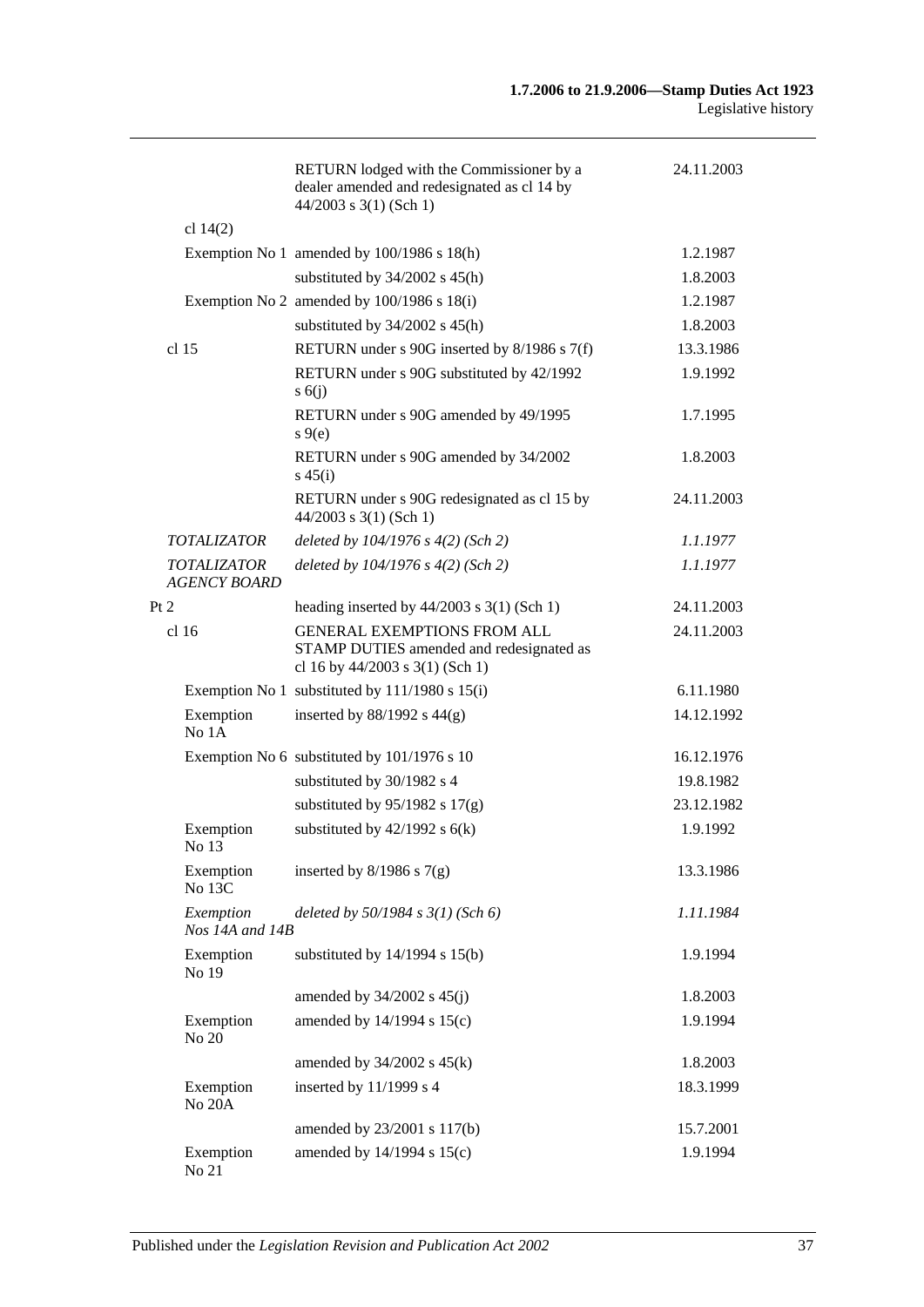#### **Stamp Duties Act 1923—1.7.2006 to 21.9.2006** Legislative history

|                            |                                                    | amended by 34/2002 s 45(l)         | 1.8.2003                  |
|----------------------------|----------------------------------------------------|------------------------------------|---------------------------|
|                            | Exemption<br>No 22                                 | inserted by 83/1994 s 11           | 8.12.1994                 |
|                            |                                                    | amended by $18/1996$ s $10(a)$     | 24.4.1996                 |
|                            |                                                    | amended by 23/2001 s 117(c)        | 15.7.2001                 |
|                            |                                                    | amended by $34/2002$ s $45(m)$     | 1.8.2003                  |
| No 23                      | Exemption                                          | amended by 50/1984 s 3(1) (Sch 6)  | 1.11.1984                 |
|                            | prescribed personamended by 50/1984 s 3(1) (Sch 6) |                                    | 1.11.1984                 |
|                            | Exemption<br>No 24                                 | inserted by 52/1989 s 10           | 21.9.1989                 |
|                            |                                                    | substituted by $14/1994$ s $15(d)$ | 1.9.1994                  |
|                            |                                                    | amended by $49/1995$ s $9(f)$      | 1.7.1995                  |
|                            |                                                    | substituted by $34/2002$ s $45(n)$ | 1.8.2003                  |
| Exemption<br>No 24AA       | inserted by 18/1996 s 10(b)                        | 24.4.1996                          |                           |
|                            |                                                    | amended by $34/2002$ s $45(0)$     | 1.8.2003                  |
|                            | Exemption<br><b>No 24A</b>                         | inserted by $14/1994$ s $15(d)$    | 1.9.1994                  |
|                            |                                                    | amended by $34/2002$ s $45(p)$     | 1.8.2003                  |
| Exemption<br><b>No 24B</b> | inserted by $14/1994$ s $15(d)$                    | 1.9.1994                           |                           |
|                            |                                                    | amended by $34/2002$ s $45(q)$     | 1.8.2003                  |
|                            | Exemption<br><b>No 24C</b>                         | inserted by $72/1995$ s $6(g)$     | 23.11.1995                |
|                            |                                                    | amended by $34/2002$ s $45(r)$     | 1.8.2003                  |
|                            | Exemption<br>No 24D                                | inserted by $21/2000$ s $28(d)$    | 8.6.2000                  |
|                            |                                                    | amended by $34/2002$ s $45(s)$     | 1.8.2003                  |
| Exemption<br>No 25         | inserted by 74/1991 s 14                           | 12.12.1991                         |                           |
|                            | amended by 58/2001 Sch 2 cl 6                      | 1.1.2003                           |                           |
| No 26                      | Exemption                                          | inserted by $80/2000$ s $20(c)$    | 14.12.2000                |
| No 27                      | Exemption                                          | inserted by $28/2005$ s $12(4)$    | 1.7.2005                  |
|                            | <b>Exemption</b><br>Nos 28-30                      | inserted by $28/2005$ s $15(4)$    | 1.7.2006                  |
| No 31                      | Exemption                                          | inserted by $28/2005$ s $22(2)$    | 1.7.2009-not incorporated |
| Form A                     |                                                    | deleted by $72/1995 s 6(h)$        | 23.11.1995                |
| Sch 3                      |                                                    | deleted by 47/1990 s 6             | 1.7.1990                  |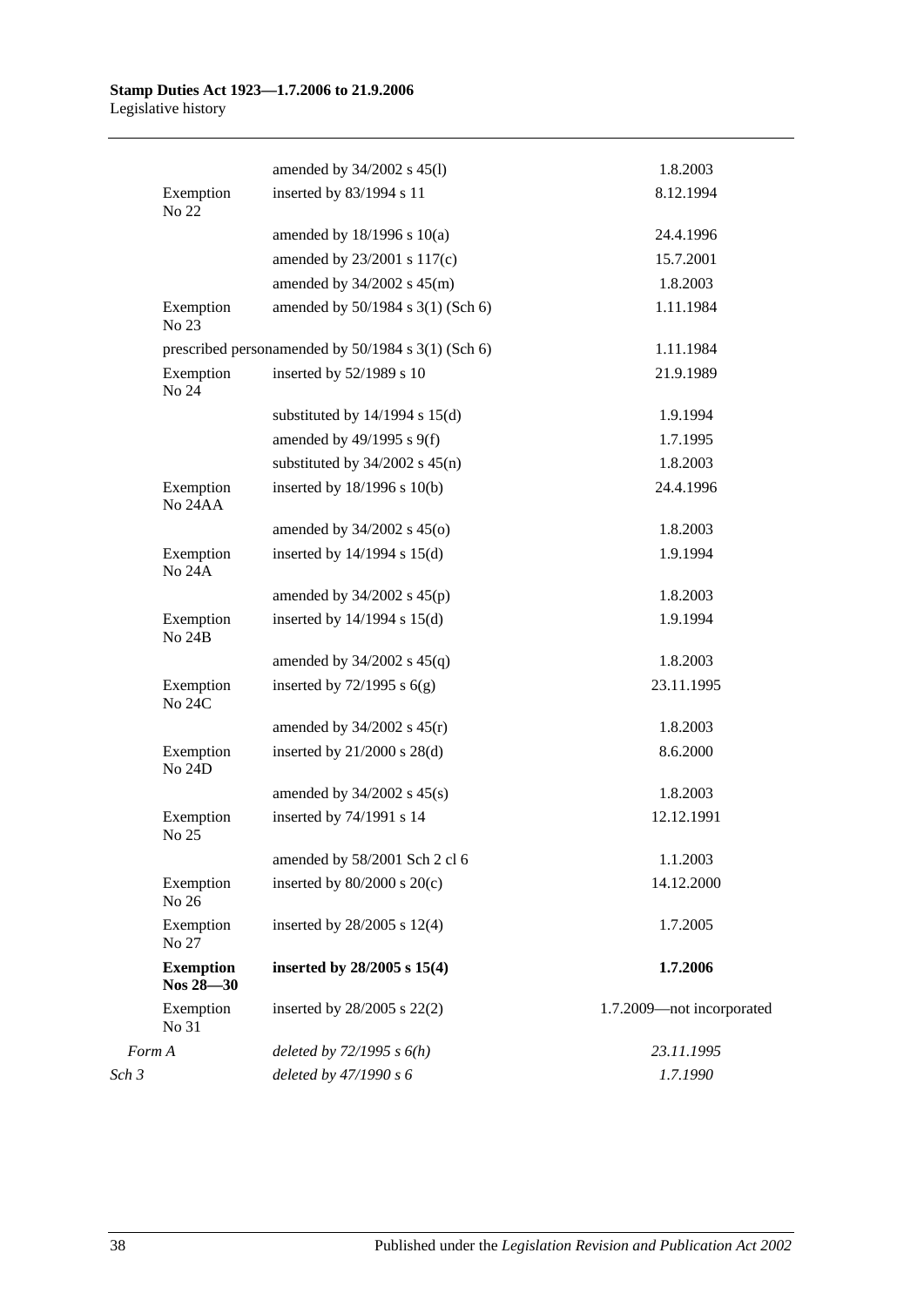# **Transitional etc provisions associated with Act or amendments**

## *Stamp Duties Act Amendment Act 1988*

## **9—Transitional provision**

Section 71E of the principal Act applies in relation to transactions entered into on or after 7th December, 1987, but no offence arises under subsection (6)(a) of that section in relation to a transaction entered into before the date of assent to this Act if the required statement is lodged with the Commissioner within two months after assent.

### *Stamp Duties Act Amendment Act 1989*

### **4—Application of Act**

The amendments effected by this Act apply to conveyances lodged with the Commissioner of Stamps for stamping on or after 1 February, 1988.

## *Stamp Duties Act Amendment Act (No. 4) 1990*

#### **7—Transitional provisions**

Where a company, person or firm of persons carried on general insurance business before the enactment of this Act, the company, person or firm—

- (a) is required to lodge monthly returns only in relation to general insurance business carried on by it on or after 1 July, 1990; and
- (b) will be taken to have complied with the requirements of section 36(1) of the principal Act, as amended by this Act, in relation to the period from 1 July, 1990, until the enactment of this Act if the monthly returns required in relation to that period are lodged with the Commissioner not later than the fifteenth day of the month commencing after the enactment of this Act.

### *Stamp Duties (Rates) Amendment Act 1992*

### **7—Application of amendments**

The amendments made by sections 5 and 6 of this Act apply to instruments executed on or after the commencement of this Act (with the effect that instruments executed before that commencement will be chargeable with duty as if those provisions had not been enacted).

#### *Stamp Duties (Penalties, Reassessments and Securities) Amendment Act 1992*

### **45—Transitional provision**

- (1) Subject to this section, the amendments made by this Act do not affect the amount of duty chargeable on an instrument executed, or a transaction completed, before the commencement of this Act.
- $(2)$  If—
	- (a) a mortgage executed before the commencement of this Act is extended or renewed after the commencement of this Act; or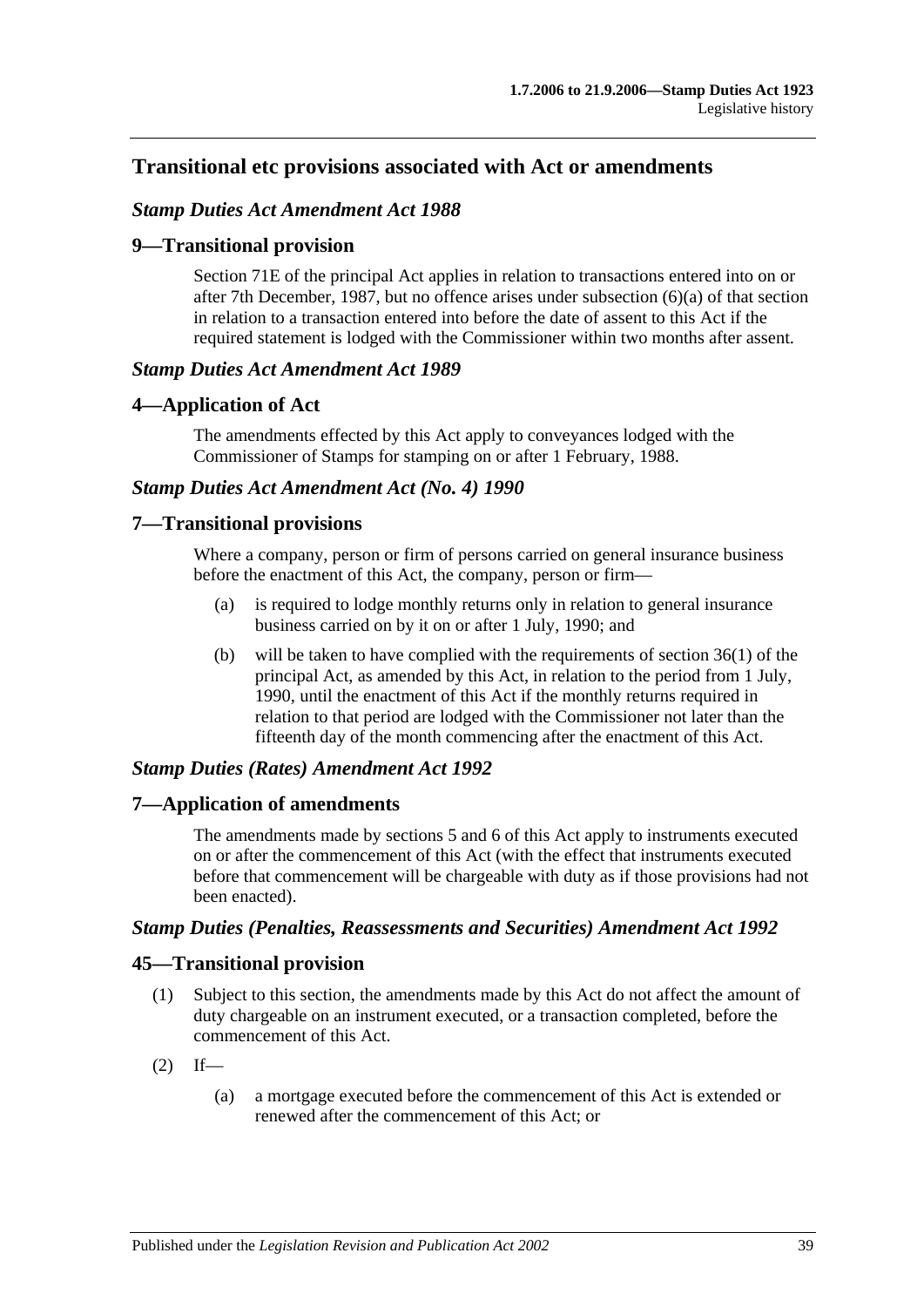- (b) a liability that is secured by a mortgage executed before the commencement of this Act is incurred after the commencement of this Act (except a liability that accrues in respect of a liability that was incurred before the commencement of this Act, or a liability that takes effect in substitution for an earlier liability and does not-when incurred-exceed the amount of the earlier liability); or
- (c) after the commencement of this Act the time for payment or repayment of a liability secured by a mortgage executed before the commencement of this Act is extended or deferred,

duty is chargeable under the principal Act as amended by this Act as if the mortgage were a new and separate instrument executed on the date of the extension or renewal, the date when the fresh liability was incurred, or the date when the time for payment or repayment of the liability was extended or deferred (as the case requires), but allowance must be made for duty paid on the mortgage before that date.

# *Stamp Duties (Concessions) Amendment Act 1994*

# **10—Transitional provision**

The amendments made by sections 5 and 6 of this Act apply in relation to rental business transacted on or after 1 June 1994.

# *Stamp Duties (Miscellaneous) Amendment Act 1996*

# **11—Transitional provision**

The amendments made by this Act do not affect the amount of duty chargeable on an instrument executed before the commencement of this Act.

### *Stamp Duties (Miscellaneous No. 2) Amendment Act 1997*

### **8—Transitional provision**

A bank is not required to pay duty on a cheque form or cheque under the principal Act as amended by this Act if duty has already been paid in relation to the cheque form or cheque under the repealed provisions of the principal Act.

### *Stamp Duties (Miscellaneous) Amendment Act 1998*

# **4—Transitional provision**

- (1) The amendment made by section 3(a) of this Act does not apply in relation to—
	- (a) insurance premiums received or charged in account (whether directly or by agents) before 1 June 1998; or
	- (b) insurance premiums received or charged in account (whether directly or by agents) before 1 August 1998 relating to policies to be in force for 12 months or less commencing before 1 September 1998,

with the effect that those insurance premiums will be chargeable with duty as if section 3(a) had not been enacted.

(2) The amendment made by section 3(b) of this Act does not apply in relation to applications made before the commencement of section 3(b).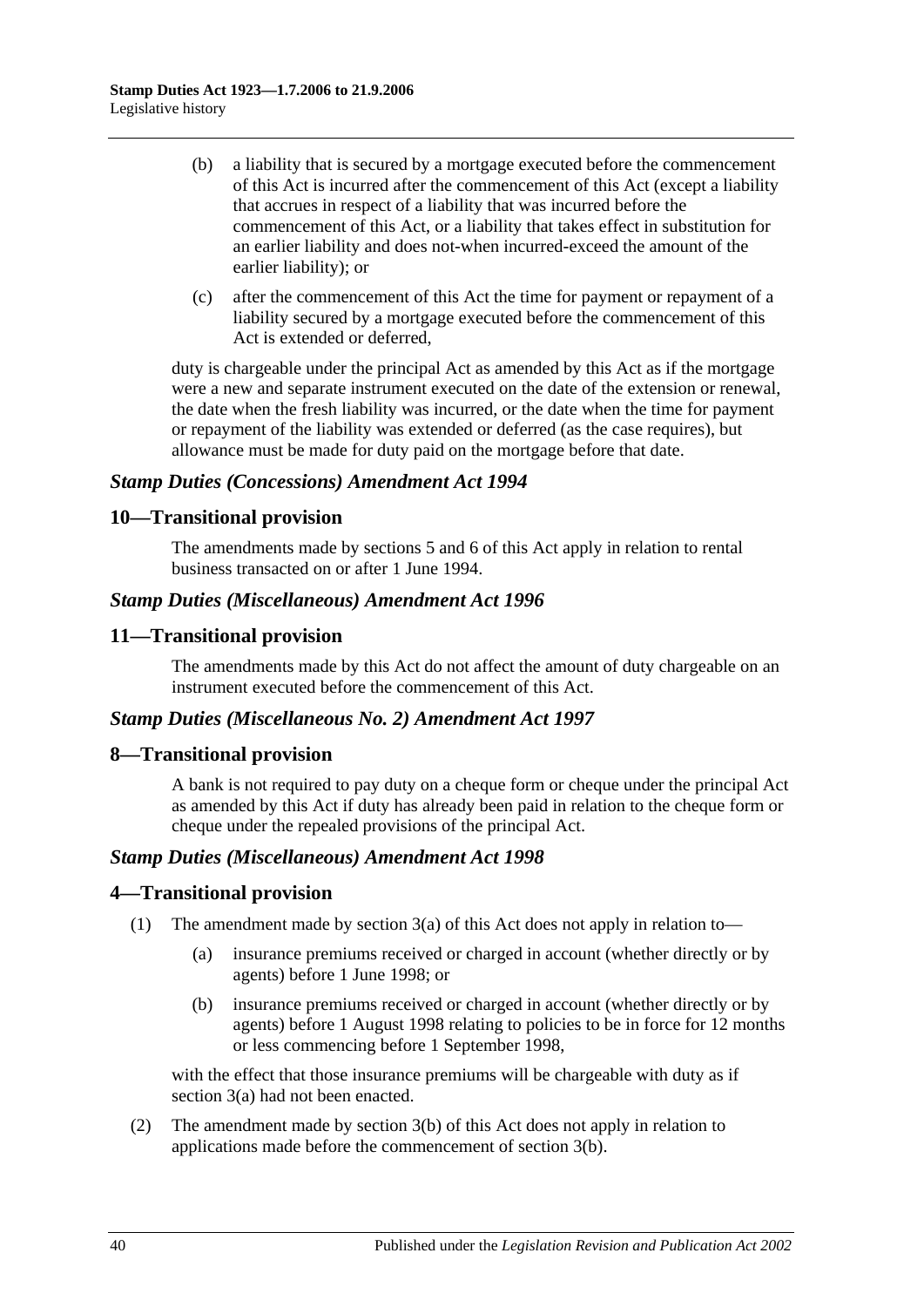(3) The amendment made by section 3(c) of this Act does not apply in relation to applications where the term of the registration is to take effect before 1 September 1998, with the effect that those applications will be charged with duty as if section 3(c) had not been enacted.

# *Stamp Duties (Conveyance Rates) Amendment Act 1999*

# **3—Application of amendments**

- (1) The amendments made by section 2 of this Act apply to instruments first lodged with the Commissioner of State Taxation for stamping on or after the commencement of this Act.
- (2) However, if on application under this subsection the Commissioner of State Taxation is satisfied that an instrument lodged for stamping gives effect to a written agreement entered into before 27 May 1999, the amendments made by section 2 of this Act will not apply to the instrument (and the instrument will be chargeable with duty as if those amendments had not been enacted).

# *Commonwealth Places (Mirror Taxes Administration) (Modification of State Taxing Laws) Regulations 2000 (No. 8 of 2000)*

## **4—Prescribed modification of State taxing laws (s. 7(1))**

Each State taxing law is modified under section  $7(1)$  of the Act by the addition of a provision to the following effect:

- (1) "This State taxing law is to be read together with its corresponding applied law as a single body of law.".
- (2) The principle in subregulation (1) is subject to any express exceptions and qualifications prescribed under the Act and the *Commonwealth Places (Mirror Taxes) Act 1998* of the Commonwealth.

### *Stamp Duties (Land Rich Entities and Redemption) Amendment Act 2000*

# **21—Amendments relating to redemption to operate retrospectively and prospectively**

- (1) The MSP amendments operate both prospectively and retrospectively.
- (2) However—
	- (a) the MSP amendments do not operate retrospectively in respect of an instrument or transaction made or occurring before the relevant date but on or after 30 September 1999; and
	- (b) the MSP amendments only operate to impose a liability in respect of an instrument or transaction made or occurring before 30 September 1999 if—
		- (i) no assessment of duty in respect of the instrument or transaction had been made before the relevant date; or
		- (ii) an assessment of duty in respect of the instrument or transaction had been made before the relevant date but—
			- no objection to the assessment was made within 60 days after the date of the assessment; or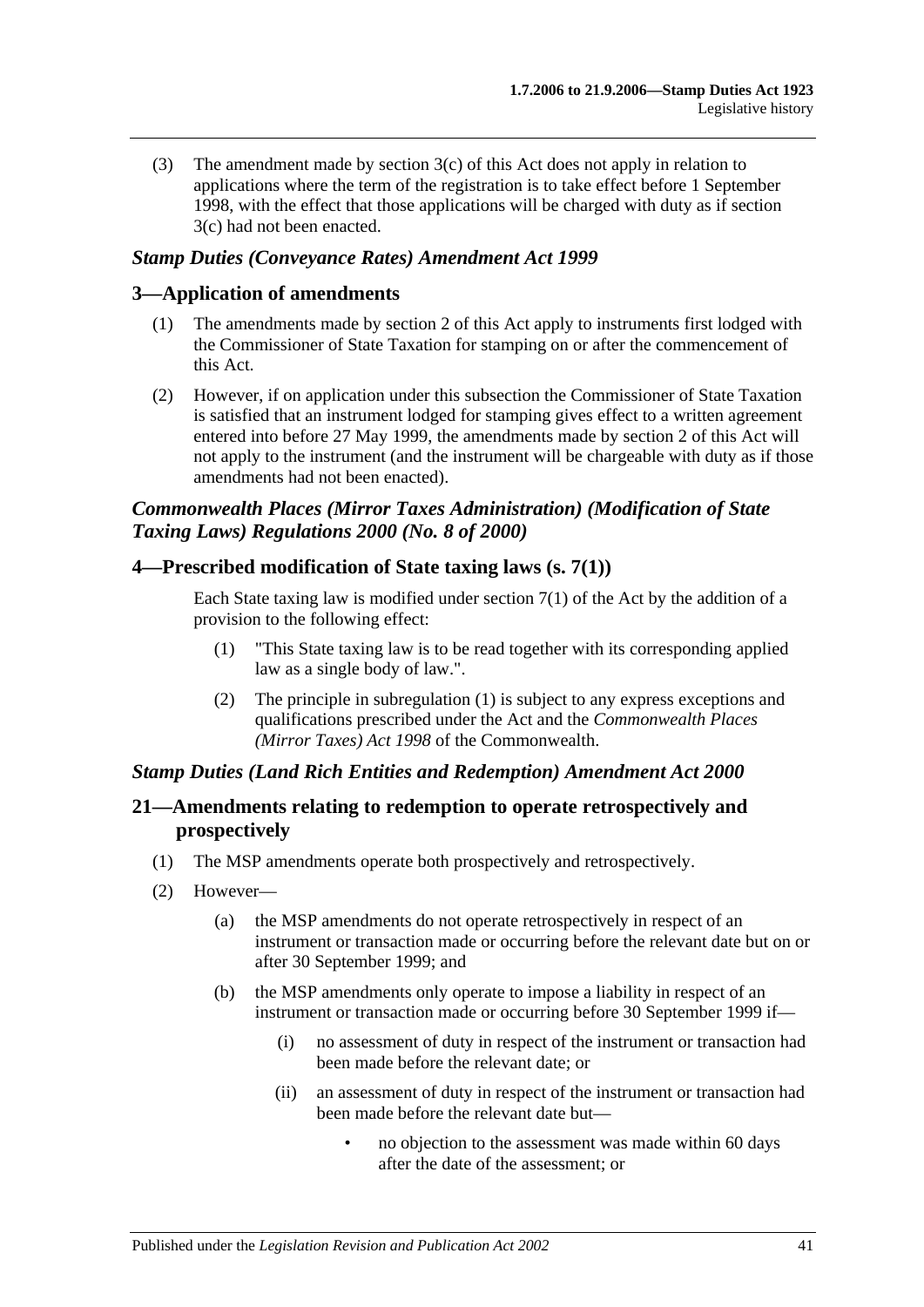- an objection to the assessment was made and the objection was disallowed; and
- (c) the MSP amendments do not validate the assessment of duty made in relation to the transaction that was the subject of the High Court's judgment in the case of MSP Nominees Pty Ltd and another v Commissioner of Stamps<sup>1</sup> or authorise a reassessment of duty in that case.
- (3) In this section—

*MSP amendments* means the amendments made by sections 5, 6, 7 and 12 of this Act insofar as they are applicable to the redemption, cancellation or extinguishment of an interest in a unit trust scheme;

*relevant date* means the date of the introduction of the Bill for this Act into the Parliament.

**Note—**

1 (1999) 166 ALR 149.

## *Stamp Duties (Rental Business and Conveyance Rates) Amendment Act 2002*

### **8—Application of amendments**

- (1) The amendments made by section 7 of this Act apply to instruments first lodged with the Commissioner of State Taxation for stamping on or after the commencement of that section.
- (2) However, if on application under this subsection the Commissioner of State Taxation is satisfied that an instrument lodged for stamping gives effect to a written agreement entered into on or before 11 July 2002, the amendments made by section 7 of this Act will not apply to the instrument (and the instrument will be chargeable with duty as if those amendments had not been enacted).

### *Statutes Amendment (Stamp Duties and Other Measures) Act 2002*

### **27—Transitional provision**

The amendment made to the principal Act by section 21(c) of this Act does not apply in relation to stamp duty paid before the commencement of that section.

### *Stamp Duties (Gaming Machine Surcharge) Amendment Act 2002*

### **4—Application of amendments**

The amendments made by this Act do not apply to a transaction entered into before the commencement of this Act.

### *Statutes Amendment (Corporations—Financial Services Reform) Act 2002*

#### **46—Transitional provisions**

(1) The Australian Stock Exchange Limited will, on the commencement of this section, be taken to be a registered market licensee under Part 3A of the principal Act without the need for an application under Division 4 of that Part (as enacted by this Act).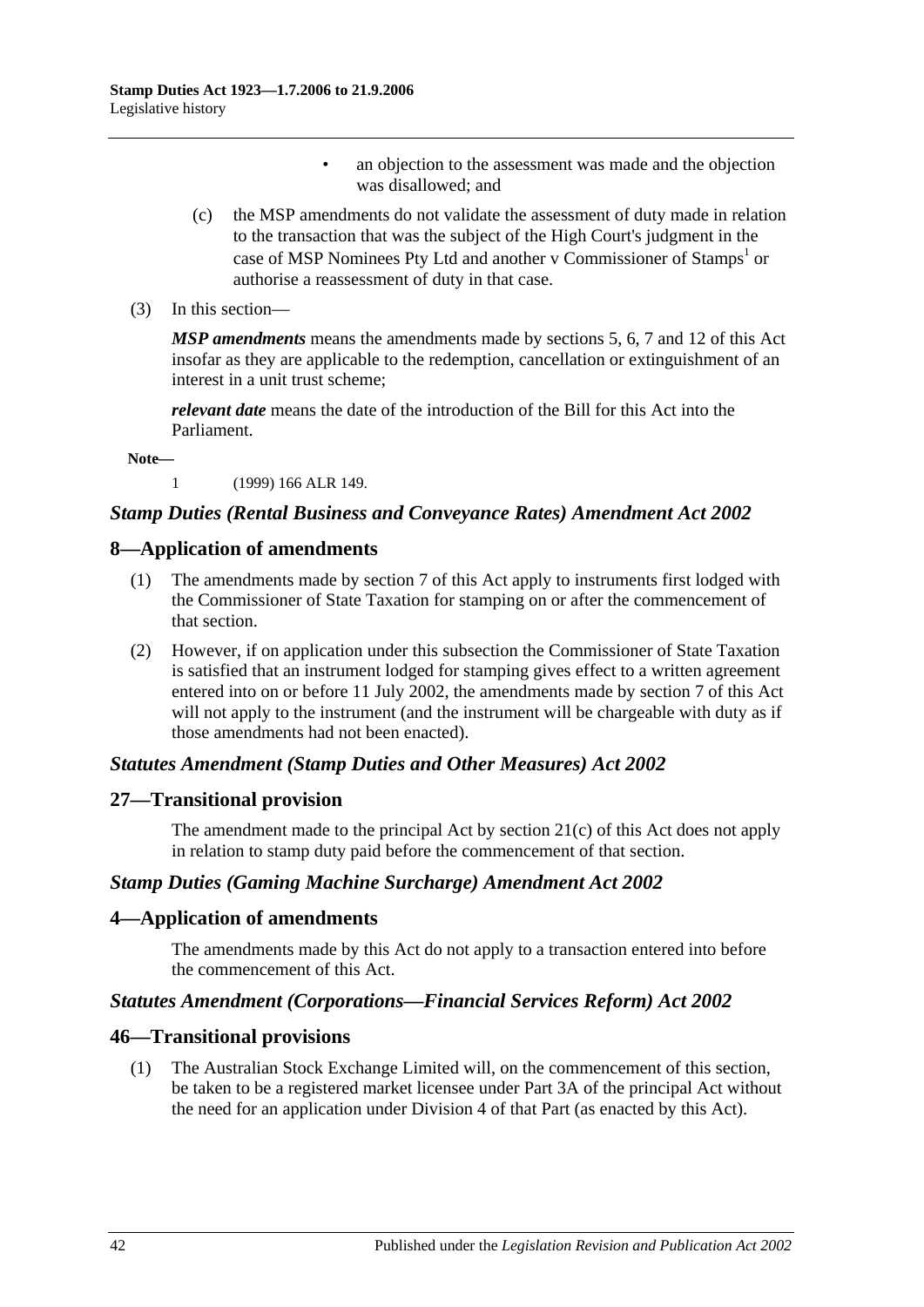(2) The body registered by the Commissioner of State Taxation under Division 4 of Part 3A of the principal Act immediately before the commencement of this section will, on that commencement, be taken to be a registered CS facility licensee under Part 3A of the principal Act without the need for an application under Division 4 of that Part (as enacted by this Act).

# *Stamp Duties (Rental and Mortgage Duty) Amendment Act 2003, Sch—Transitional provision*

1 Part 3 Division 2 of the *[Stamp Duties Act](http://www.legislation.sa.gov.au/index.aspx?action=legref&type=act&legtitle=Stamp%20Duties%20Act%201923) 1923* (the Act) is to be read subject to the following qualification:

> An amount received under or in respect of a contract, agreement or arrangement entered into before 1 October 2003 is required to be included in a statement to be lodged under section 31F of the Act if (and only if) it was required to be brought into account for the calculation of rental duty under the relevant provisions of the Act, as in force immediately before 1 October 2003.

# **Historical versions**

Reprint—1.11.1984 Reprint No 1—12.12.1991 Reprint No 2—3.2.1992 Reprint No 3—1.9.1992 Reprint No 4—14.12.1992 Reprint No 5—1.3.1993 Reprint No 6—1.6.1994 Reprint No 7—1.9.1994 Reprint No 8—1.1.1995 Reprint No 9—2.3.1995 Reprint No 10—13.7.1995 Reprint No 11—30.11.1995 Reprint No 12—24.4.1996 Reprint No 13—1.7.1996 Reprint No 14—4.11.1996 Reprint No 15—27.3.1997 Reprint No 16—1.7.1997 Reprint No 17—17.7.1997 Reprint No 18—1.1.1998 Reprint No 19—27.7.1998 Reprint No 20—1.9.1998 Reprint No 21—3.12.1998 Reprint No 22—18.3.1999 Reprint No 23—5.8.1999 Reprint No 24—8.6.2000 Reprint No 25—14.12.2000 Reprint No 26—15.7.2001